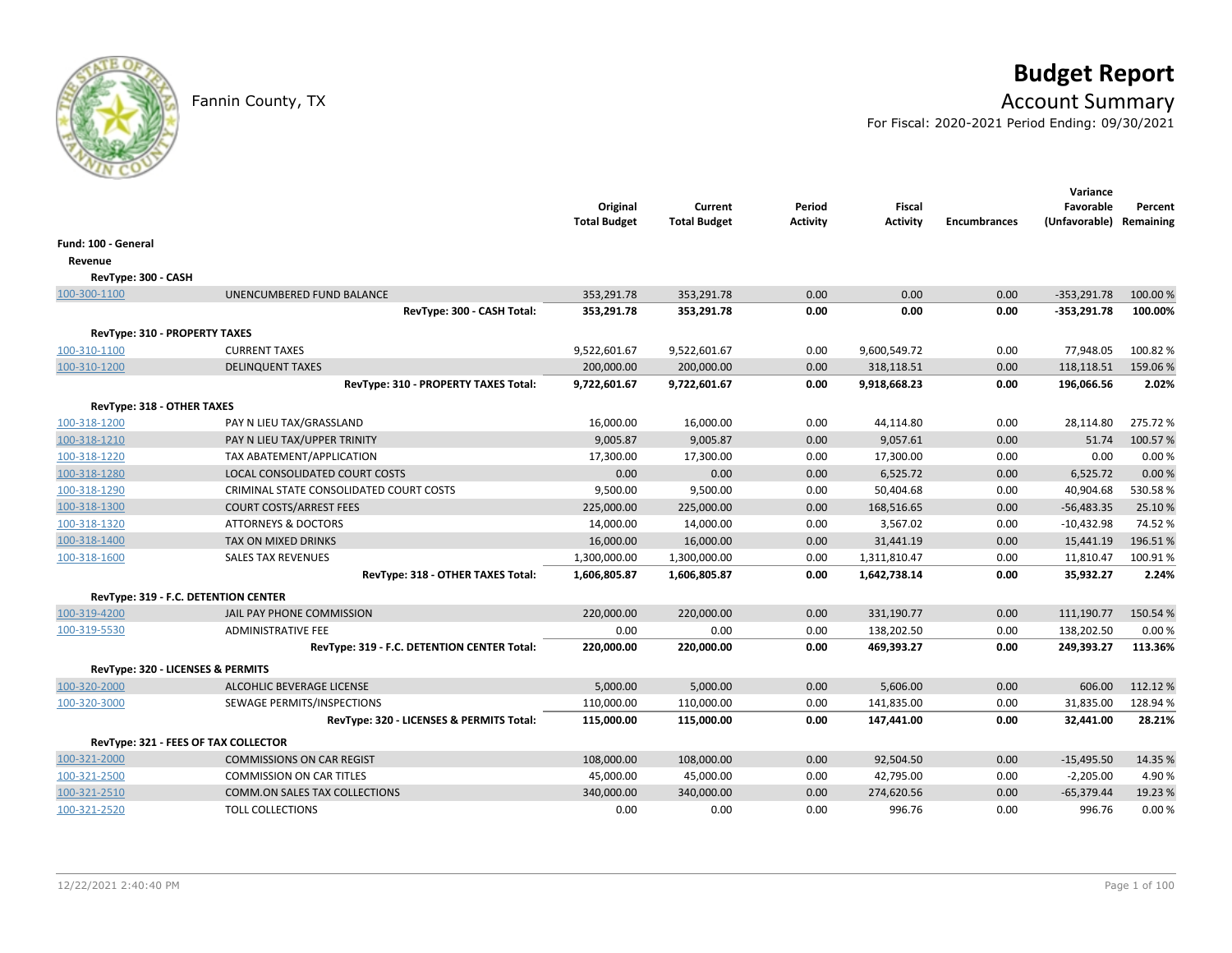|                               |                                             | Original<br><b>Total Budget</b> | Current<br><b>Total Budget</b> | Period<br><b>Activity</b> | <b>Fiscal</b><br><b>Activity</b> | <b>Encumbrances</b> | Variance<br>Favorable<br>(Unfavorable) | Percent<br>Remaining |
|-------------------------------|---------------------------------------------|---------------------------------|--------------------------------|---------------------------|----------------------------------|---------------------|----------------------------------------|----------------------|
| 100-321-9010                  | <b>TAX CERTIFICATES</b>                     | 8,500.00                        | 8,500.00                       | 0.00                      | 10,249.04                        | 0.00                | 1,749.04                               | 120.58%              |
|                               | RevType: 321 - FEES OF TAX COLLECTOR Total: | 501,500.00                      | 501,500.00                     | 0.00                      | 421,165.86                       | 0.00                | $-80,334.14$                           | 16.02%               |
| RevType: 330 - GRANTS         |                                             |                                 |                                |                           |                                  |                     |                                        |                      |
| 100-330-4370                  | <b>INDIGENT DEFENSE GRANT</b>               | 28,955.50                       | 28,955.50                      | 0.00                      | 40,259.25                        | 0.00                | 11,303.75                              | 139.04 %             |
| 100-330-5590                  | <b>TEXAS VINE PROGRAM</b>                   | 18,571.12                       | 18,571.12                      | 0.00                      | 18,583.05                        | 0.00                | 11.93                                  | 100.06%              |
|                               | RevType: 330 - GRANTS Total:                | 47,526.62                       | 47,526.62                      | 0.00                      | 58,842.30                        | 0.00                | 11,315.68                              | 23.81%               |
| RevType: 340 - FEES OF OFFICE |                                             |                                 |                                |                           |                                  |                     |                                        |                      |
| 100-340-1350                  | <b>FAMILY PROTECTION FEE</b>                | 0.00                            | 0.00                           | 0.00                      | 2,171.32                         | 0.00                | 2,171.32                               | 0.00%                |
| 100-340-4000                  | <b>COUNTY JUDGE FEES</b>                    | 0.00                            | 0.00                           | 0.00                      | 578.12                           | 0.00                | 578.12                                 | 0.00%                |
| 100-340-4030                  | <b>COUNTY CLERK FEES</b>                    | 230,000.00                      | 230,000.00                     | 0.00                      | 206,764.86                       | 0.00                | $-23,235.14$                           | 10.10%               |
| 100-340-4500                  | <b>DISTRICT CLERK FEES</b>                  | 65,000.00                       | 65,000.00                      | 0.00                      | 79,148.19                        | 0.00                | 14,148.19                              | 121.77%              |
| 100-340-4550                  | J. P. #1 FEES                               | 20,000.00                       | 20,000.00                      | 0.00                      | 17,463.58                        | 0.00                | $-2,536.42$                            | 12.68%               |
| 100-340-4560                  | J. P. #2 FEES                               | 5,000.00                        | 5,000.00                       | 0.00                      | 4,011.48                         | 0.00                | $-988.52$                              | 19.77%               |
| 100-340-4570                  | J. P. #3 FEES                               | 10,000.00                       | 10,000.00                      | 0.00                      | 8,089.19                         | 0.00                | $-1,910.81$                            | 19.11%               |
| 100-340-4750                  | <b>DISTRICT ATTORNEY FEES</b>               | 5,000.00                        | 5,000.00                       | 0.00                      | 1,910.98                         | 0.00                | $-3,089.02$                            | 61.78%               |
| 100-340-4800                  | <b>BOND APPLICATION FEE</b>                 | 0.00                            | 0.00                           | 0.00                      | 500.00                           | 0.00                | 500.00                                 | 0.00%                |
| 100-340-4840                  | <b>ELECTION REIMBURSEMENTS</b>              | 0.00                            | 0.00                           | 0.00                      | 7,050.59                         | 0.00                | 7,050.59                               | 0.00%                |
| 100-340-5510                  | <b>CONSTABLE PCT. 1 FEES</b>                | 10,000.00                       | 10,000.00                      | 0.00                      | 14,821.78                        | 0.00                | 4,821.78                               | 148.22%              |
| 100-340-5520                  | <b>CONSTABLE PCT. 2 FEES</b>                | 2,900.00                        | 2,900.00                       | 0.00                      | 2,289.73                         | 0.00                | $-610.27$                              | 21.04%               |
| 100-340-5530                  | <b>CONSTABLE PCT. 3 FEES</b>                | 2,500.00                        | 2,500.00                       | 0.00                      | 4,458.56                         | 0.00                | 1,958.56                               | 178.34 %             |
| 100-340-5600                  | <b>SHERIFF FEES</b>                         | 45,000.00                       | 45,000.00                      | 0.00                      | 32,217.07                        | 0.00                | $-12,782.93$                           | 28.41%               |
| 100-340-5730                  | <b>BOND SUPERVISION FEES</b>                | 80,000.00                       | 80,000.00                      | 0.00                      | 98,267.00                        | 0.00                | 18,267.00                              | 122.83%              |
| 100-340-6000                  | D.C.6TH COURT OF APPEALS FEE                | 1,500.00                        | 1,500.00                       | 0.00                      | 1,790.01                         | 0.00                | 290.01                                 | 119.33 %             |
| 100-340-6010                  | <b>C.C.6TH COURT OF APPEALS FEE</b>         | 500.00                          | 500.00                         | 0.00                      | 623.01                           | 0.00                | 123.01                                 | 124.60%              |
| 100-340-6520                  | <b>SUBDIVISION FEES</b>                     | 7,500.00                        | 7,500.00                       | 0.00                      | 6,335.00                         | 0.00                | $-1,165.00$                            | 15.53 %              |
| 100-340-6530                  | ZONING APPLICATION FEES                     | 600.00                          | 600.00                         | 0.00                      | 650.00                           | 0.00                | 50.00                                  | 108.33%              |
| 100-340-6540                  | <b>DEVELOPMENT PERMIT</b>                   | 150.00                          | 150.00                         | 0.00                      | 1,140.00                         | 0.00                | 990.00                                 | 760.00%              |
| 100-340-6550                  | <b>BUILDING PERMITS</b>                     | 2,000.00                        | 2,000.00                       | 0.00                      | 1,500.00                         | 0.00                | $-500.00$                              | 25.00 %              |
|                               | RevType: 340 - FEES OF OFFICE Total:        | 487,650.00                      | 487,650.00                     | 0.00                      | 491,780.47                       | 0.00                | 4,130.47                               | 0.85%                |
| RevType: 350 - FINES          |                                             |                                 |                                |                           |                                  |                     |                                        |                      |
| 100-350-4550                  | J. P. #1 FINES                              | 4,000.00                        | 4,000.00                       | 0.00                      | 1,503.95                         | 0.00                | $-2,496.05$                            | 62.40%               |
| 100-350-4560                  | J. P. #2 FINES                              | 500.00                          | 500.00                         | 0.00                      | 47.02                            | 0.00                | $-452.98$                              | 90.60%               |
| 100-350-4570                  | J. P. #3 FINES                              | 2,000.00                        | 2,000.00                       | 0.00                      | 430.16                           | 0.00                | $-1,569.84$                            | 78.49%               |
|                               | RevType: 350 - FINES Total:                 | 6,500.00                        | 6,500.00                       | 0.00                      | 1,981.13                         | 0.00                | $-4,518.87$                            | 69.52%               |
|                               | RevType: 352 - FINES & FORFEITURES          |                                 |                                |                           |                                  |                     |                                        |                      |
| 100-352-1000                  | SURETY BAIL BOND FEE                        | 700.00                          | 700.00                         | 0.00                      | 0.00                             | 0.00                | $-700.00$                              | 100.00%              |
| 100-352-2010                  | <b>BOND FORFEITURES</b>                     | 7,500.00                        | 7,500.00                       | 0.00                      | 37.00                            | 0.00                | $-7,463.00$                            | 99.51%               |
|                               | RevType: 352 - FINES & FORFEITURES Total:   | 8,200.00                        | 8,200.00                       | 0.00                      | 37.00                            | 0.00                | -8,163.00                              | 99.55%               |
|                               |                                             |                                 |                                |                           |                                  |                     |                                        |                      |
|                               | <b>RevType: 360 - INTEREST EARNINGS</b>     |                                 |                                |                           |                                  |                     |                                        |                      |
| 100-360-1000                  | <b>INTEREST EARNINGS</b>                    | 8,500.00                        | 8,500.00                       | 0.00                      | 6,384.85                         | 0.00                | $-2,115.15$                            | 24.88%               |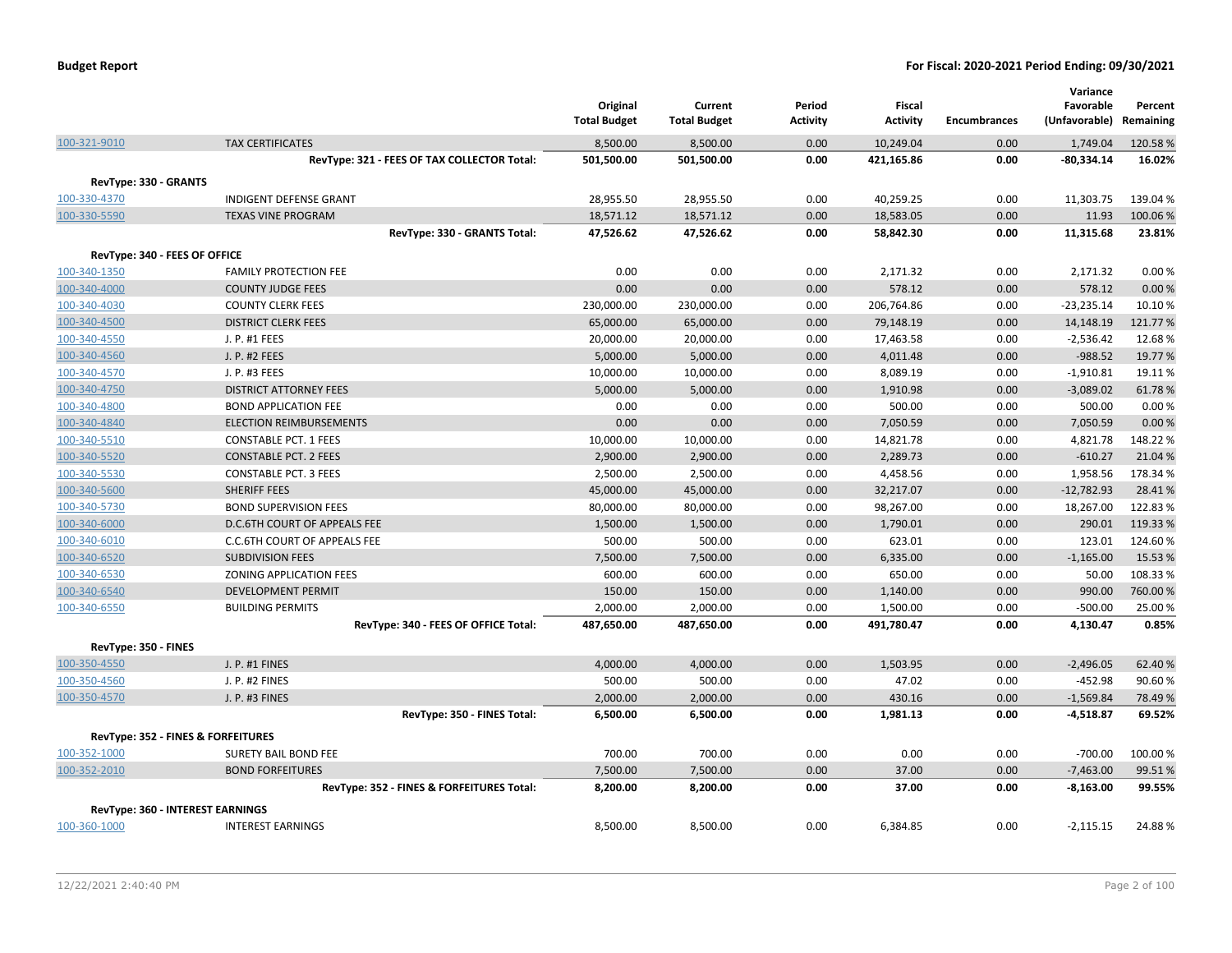|                                              |                            |                                                    | Original<br><b>Total Budget</b> | Current<br><b>Total Budget</b> | Period<br><b>Activity</b> | Fiscal<br><b>Activity</b> | <b>Encumbrances</b> | Variance<br>Favorable<br>(Unfavorable) Remaining | Percent              |
|----------------------------------------------|----------------------------|----------------------------------------------------|---------------------------------|--------------------------------|---------------------------|---------------------------|---------------------|--------------------------------------------------|----------------------|
| 100-360-1100                                 |                            | <b>INTEREST EARNINGS BUSINESS MONEY FU</b>         | 500.00                          | 500.00                         | 0.00                      | 758.33                    | 0.00                | 258.33                                           | 151.67%              |
|                                              |                            | RevType: 360 - INTEREST EARNINGS Total:            | 9,000.00                        | 9,000.00                       | 0.00                      | 7,143.18                  | 0.00                | $-1,856.82$                                      | 20.63%               |
| RevType: 364 - SALE OF ASSETS LAND/BUILDING  |                            |                                                    |                                 |                                |                           |                           |                     |                                                  |                      |
| 100-364-1630                                 | <b>SALE OF EQUIPMENT</b>   |                                                    | 1,000.00                        | 1,000.00                       | 0.00                      | 22,427.86                 | 0.00                |                                                  | 21,427.86 2,242.79 % |
|                                              |                            | RevType: 364 - SALE OF ASSETS LAND/BUILDING Total: | 1,000.00                        | 1,000.00                       | 0.00                      | 22,427.86                 | 0.00                |                                                  | 21,427.86 2,142.79%  |
|                                              |                            |                                                    |                                 |                                |                           |                           |                     |                                                  |                      |
| RevType: 370 - MISCELLANEOUS<br>100-370-1000 |                            | <b>KFYN-RADIO TOWER RENT</b>                       | 2,400.00                        | 2,400.00                       | 0.00                      | 1,800.00                  | 0.00                | $-600.00$                                        | 25.00 %              |
| 100-370-1120                                 | <b>TOBACCO SETTLEMENT</b>  |                                                    | 19,703.58                       | 19,703.58                      | 0.00                      | 32,891.60                 | 0.00                | 13,188.02                                        | 166.93%              |
| 100-370-1150                                 | <b>RENT- VERIZON TOWER</b> |                                                    | 11,109.00                       | 11,109.00                      | 0.00                      | 12,775.32                 | 0.00                | 1,666.32                                         | 115.00 %             |
| 100-370-1200                                 |                            | <b>CONTRIBUTION IHC TRUST</b>                      | 3,400.00                        | 3,400.00                       | 0.00                      | 16,749.44                 | 0.00                | 13,349.44                                        | 492.63%              |
| 100-370-1300                                 |                            | <b>REFUNDS &amp; MISCELLANEOUS</b>                 | 6,000.00                        | 6,300.00                       | 0.00                      | 17,044.65                 | 0.00                | 10,744.65                                        | 270.55 %             |
| <b>Budget Adjustments</b>                    |                            |                                                    |                                 |                                |                           |                           |                     |                                                  |                      |
| <b>Number</b>                                | Date                       | <b>Description</b>                                 | Adjustment                      |                                |                           |                           |                     |                                                  |                      |
| BA0000056                                    | 02/18/2021                 | Firefighters Charitable Foundation Donati          | $-300.00$                       |                                |                           |                           |                     |                                                  |                      |
|                                              |                            |                                                    |                                 |                                |                           |                           |                     |                                                  |                      |
| 100-370-1301                                 | <b>IHC REIMBURSEMENTS</b>  |                                                    | 0.00                            | 0.00                           | 0.00                      | 1,590.25                  | 0.00                | 1,590.25                                         | 0.00%                |
| 100-370-1310                                 |                            | AUTOMOBILE INSURANCE LOSS PAYMENTS                 | 0.00                            | 37,611.19                      | 0.00                      | 37,611.19                 | 0.00                | 0.00                                             | 0.00%                |
| <b>Budget Adjustments</b>                    |                            |                                                    |                                 |                                |                           |                           |                     |                                                  |                      |
| <b>Number</b>                                | Date                       | <b>Description</b>                                 | Adjustment                      |                                |                           |                           |                     |                                                  |                      |
| BA0000051                                    | 12/16/2020                 | Auto Insurance Loss payment                        | $-16,168.69$                    |                                |                           |                           |                     |                                                  |                      |
| BA0000049                                    | 12/16/2020                 | Auto Insurance Loss payments to R&M Au             | 16,168.69                       |                                |                           |                           |                     |                                                  |                      |
| BA0000050                                    | 12/16/2020                 | To correct Auto Insurance Loss payments            | $-16,168.69$                    |                                |                           |                           |                     |                                                  |                      |
| BA0000052                                    | 01/29/2021                 | Add Insurance loss payment to Sheriff R&           | 1,841.93                        |                                |                           |                           |                     |                                                  |                      |
| BA0000055                                    | 01/29/2021                 | Auto Insurance Loss payment to Sheriff Ri          | $-1,841.93$                     |                                |                           |                           |                     |                                                  |                      |
| BA0000054                                    | 01/29/2021                 | To correct Auto Insurance loss payment to          | $-1,841.93$                     |                                |                           |                           |                     |                                                  |                      |
| BA0000057                                    | 02/26/2021                 | Sheriff Auto Loss Supplement check for U           | $-278.00$                       |                                |                           |                           |                     |                                                  |                      |
| BA0000073                                    | 07/27/2021                 | Development Svcs auto loss Approved 7/2            | $-6,619.40$                     |                                |                           |                           |                     |                                                  |                      |
| BA0000072                                    | 07/27/2021                 | Sheriff insurance loss payment Approved            | $-9,335.92$                     |                                |                           |                           |                     |                                                  |                      |
| BA0000092                                    | 08/30/2021                 | Development Svcs auto insurance loss pay           | $-2,518.30$                     |                                |                           |                           |                     |                                                  |                      |
| BA0000108                                    | 09/30/2021                 | Sheriff-add Insurance loss payment to R&           | $-848.95$                       |                                |                           |                           |                     |                                                  |                      |
| 100-370-1350                                 |                            | HEALTH INS. SURPLUS DISTRIBUTION                   | 4,000.00                        | 4,000.00                       | 0.00                      | 6,886.00                  | 0.00                | 2,886.00                                         | 172.15 %             |
| 100-370-1390                                 | STATE JUROR REIMB.FEE      |                                                    | 10,000.00                       | 10,000.00                      | 0.00                      | 5,236.00                  | 0.00                | $-4,764.00$                                      | 47.64 %              |
| 100-370-1420                                 |                            | <b>CULVERT PERMITTING PROCESS</b>                  | 0.00                            | 0.00                           | 0.00                      | 1,370.00                  | 0.00                | 1,370.00                                         | 0.00%                |
| 100-370-1421                                 |                            | ROW PERMIT APPLICATION                             | 0.00                            | 0.00                           | 0.00                      | 20.00                     | 0.00                | 20.00                                            | 0.00%                |
| 100-370-1430                                 | D.A.SALARY REIMB.          |                                                    | 27,500.00                       | 27,500.00                      | 0.00                      | 36,666.65                 | 0.00                | 9,166.65                                         | 133.33%              |
| 100-370-1460                                 |                            | SALE OF RECYCLED MATERIALS                         | 0.00                            | 0.00                           | 0.00                      | 29.40                     | 0.00                | 29.40                                            | 0.00%                |
| 100-370-1470                                 |                            | UTILITIES REIMBURSEMENT                            | 14,000.00                       | 14,000.00                      | 0.00                      | 12,916.63                 | 0.00                | $-1,083.37$                                      | 7.74 %               |
| 100-370-1510                                 | ASST. DA LONGEVITY PAY     |                                                    | 4,400.00                        | 4,400.00                       | 0.00                      | 5,640.00                  | 0.00                | 1,240.00                                         | 128.18%              |
| 100-370-1620                                 |                            | <b>COURT REPORTER SERVICE FEE</b>                  | 6,000.00                        | 6,000.00                       | 0.00                      | 7,143.22                  | 0.00                | 1,143.22                                         | 119.05 %             |
| 100-370-4020                                 |                            | UNCLAIMED PROP CAPITAL CREDITS                     | 0.00                            | 0.00                           | 0.00                      | 122,009.21                | 0.00                | 122,009.21                                       | 0.00 %               |
| 100-370-4080                                 |                            | <b>COUNTY WELLNESS PROGRAM</b>                     | 1,100.00                        | 2,520.00                       | 0.00                      | 2,520.00                  | 0.00                | 0.00                                             | 0.00%                |
|                                              |                            |                                                    |                                 |                                |                           |                           |                     |                                                  |                      |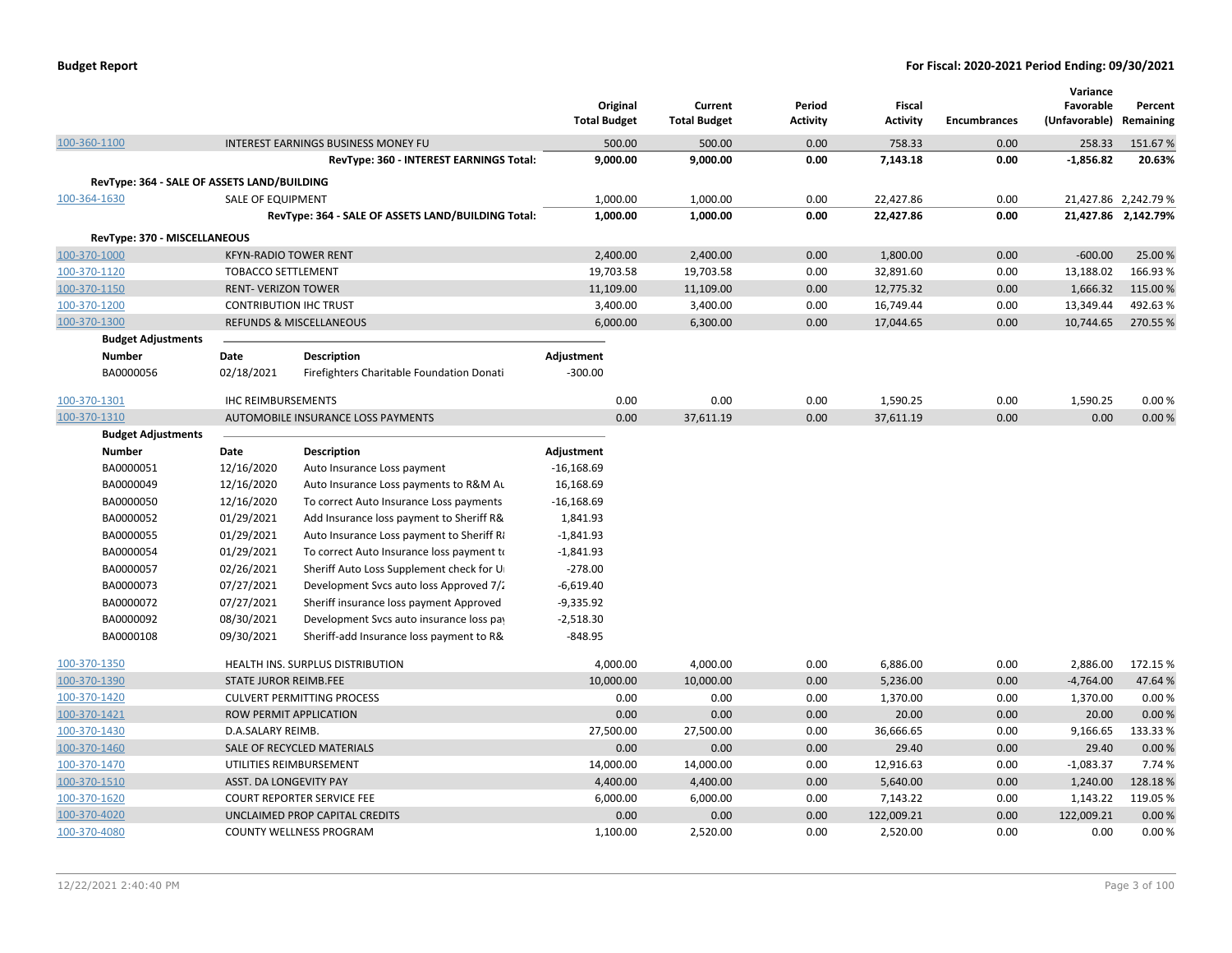| <b>Budget Adjustments</b>         |                         |                                           | Original<br><b>Total Budget</b> | Current<br><b>Total Budget</b> | Period<br>Activity | <b>Fiscal</b><br><b>Activity</b> | <b>Encumbrances</b> | Variance<br>Favorable<br>(Unfavorable) Remaining | Percent   |
|-----------------------------------|-------------------------|-------------------------------------------|---------------------------------|--------------------------------|--------------------|----------------------------------|---------------------|--------------------------------------------------|-----------|
| <b>Number</b>                     | Date                    | <b>Description</b>                        | Adjustment                      |                                |                    |                                  |                     |                                                  |           |
| BA0000058                         | 03/04/2021              | <b>Increasing County Wellness Program</b> | $-1,420.00$                     |                                |                    |                                  |                     |                                                  |           |
| 100-370-4100                      |                         | CO CT AT LAW SUPPLEMENT                   | 84,000.00                       | 84,000.00                      | 0.00               | 84,000.00                        | 0.00                | 0.00                                             | 0.00%     |
| 100-370-4170                      | <b>EMS ALLOCATION</b>   |                                           | 600,000.00                      | 600,000.00                     | 0.00               | 600,000.00                       | 0.00                | 0.00                                             | 0.00%     |
| 100-370-4320                      |                         | PROCEEDS OF SALE OF LIVESTOCK             | 0.00                            | 0.00                           | 0.00               | 4,636.61                         | 0.00                | 4,636.61                                         | 0.00 %    |
| 100-370-4500                      |                         | DIST. CLK. PASSPORT PHOTO                 | 1,000.00                        | 1,000.00                       | 0.00               | 80.00                            | 0.00                | $-920.00$                                        | 92.00%    |
| 100-370-4530                      |                         | REIMB.CEC ODYSSEY SAAS                    | 21,593.00                       | 21,593.00                      | 0.00               | 27,457.39                        | 0.00                | 5,864.39                                         | 127.16%   |
| 100-370-5545                      |                         | REIMB JUV PROB COPIER POSTAGE             | 0.00                            | 0.00                           | 0.00               | 326.57                           | 0.00                | 326.57                                           | 0.00%     |
| 100-370-5620                      |                         | STATE REIMB.OFFENDER TRANSPORT            | 8,000.00                        | 8,000.00                       | 0.00               | 13,784.70                        | 0.00                | 5,784.70                                         | 172.31%   |
|                                   |                         | RevType: 370 - MISCELLANEOUS Total:       | 824,205.58                      | 863,536.77                     | 0.00               | 1,051,184.83                     | 0.00                | 187,648.06                                       | 21.73%    |
| RevType: 390 - TRANSFERS IN       |                         |                                           |                                 |                                |                    |                                  |                     |                                                  |           |
| 100-390-1401                      | <b>TRANSFERS IN</b>     |                                           | 0.00                            | 0.00                           | 0.00               | 5,481.61                         | 0.00                | 5,481.61                                         | 0.00%     |
|                                   |                         | RevType: 390 - TRANSFERS IN Total:        | 0.00                            | 0.00                           | 0.00               | 5,481.61                         | 0.00                | 5,481.61                                         | 0.00%     |
|                                   |                         | <b>Revenue Total:</b>                     | 13,903,281.52                   | 13,942,612.71                  | 0.00               | 14,238,284.88                    | 0.00                | 295,672.17                                       | 2.12%     |
| Expense                           |                         |                                           |                                 |                                |                    |                                  |                     |                                                  |           |
| Department: 400 - County Judge    |                         |                                           |                                 |                                |                    |                                  |                     |                                                  |           |
| 100-400-1010                      |                         | SALARY ELECTED OFFICIAL                   | 67,178.37                       | 67,178.37                      | 0.00               | 67,178.28                        | 0.00                | 0.09                                             | 0.00%     |
| 100-400-1050                      | <b>SALARY SECRETARY</b> |                                           | 30,820.92                       | 30,820.92                      | 0.00               | 30,820.92                        | 0.00                | 0.00                                             | 0.00%     |
| 100-400-2010                      | SOCIAL SECURITY TAXES   |                                           | 6,485.16                        | 6,485.16                       | 0.00               | 6,518.85                         | 0.00                | $-33.69$                                         | $-0.52%$  |
| 100-400-2020                      |                         | <b>GROUP HEALTH INSURANCE</b>             | 12,555.60                       | 12,555.60                      | 0.00               | 12,637.50                        | 0.00                | $-81.90$                                         | $-0.65%$  |
| 100-400-2030                      | RETIREMENT              |                                           | 11,887.28                       | 11,887.28                      | 0.00               | 12,199.77                        | 0.00                | $-312.49$                                        | $-2.63%$  |
| 100-400-2040                      |                         | <b>WORKERS' COMPENSATION</b>              | 321.28                          | 321.28                         | 0.00               | 288.08                           | 0.00                | 33.20                                            | 10.33%    |
| 100-400-2050                      | <b>MEDICARE TAX</b>     |                                           | 1,516.69                        | 1,516.69                       | 0.00               | 1,524.59                         | 0.00                | $-7.90$                                          | $-0.52%$  |
| 100-400-2250                      | <b>TRAVEL ALLOWANCE</b> |                                           | 4,200.00                        | 4,200.00                       | 0.00               | 4,200.00                         | 0.00                | 0.00                                             | 0.00%     |
| 100-400-3100                      | <b>OFFICE SUPPLIES</b>  |                                           | 800.00                          | 800.00                         | 0.00               | 389.58                           | 0.00                | 410.42                                           | 51.30%    |
| 100-400-3110                      | POSTAGE                 |                                           | 200.00                          | 200.00                         | 0.00               | 11.51                            | 0.00                | 188.49                                           | 94.25%    |
| 100-400-4270                      |                         | OUT OF COUNTY TRAVEL/TRAINING             | 5,500.00                        | 5,500.00                       | 0.00               | 2,550.64                         | 0.00                | 2,949.36                                         | 53.62 %   |
| 100-400-4350                      | PRINTING                |                                           | 200.00                          | 200.00                         | 0.00               | 0.00                             | 0.00                | 200.00                                           | 100.00%   |
| 100-400-4680                      | JUVENILE BOARD SALARY   |                                           | 2,400.00                        | 2,400.00                       | 0.00               | 2,400.00                         | 0.00                | 0.00                                             | 0.00 %    |
| 100-400-4810                      | <b>DUES</b>             |                                           | 335.00                          | 335.00                         | 0.00               | 395.00                           | 0.00                | $-60.00$                                         | $-17.91%$ |
| 100-400-5720                      | <b>OFFICE EQUIPMENT</b> |                                           | 200.00                          | 200.00                         | 0.00               | 0.00                             | 0.00                | 200.00                                           | 100.00 %  |
|                                   |                         | Department: 400 - County Judge Total:     | 144,600.30                      | 144,600.30                     | 0.00               | 141,114.72                       | 0.00                | 3,485.58                                         | 2.41%     |
| Department: 401 - 911 Coordinator |                         |                                           |                                 |                                |                    |                                  |                     |                                                  |           |
| 100-401-4030                      |                         | <b>TCOG RURAL ADDRESSING</b>              | 23,000.00                       | 23,000.00                      | 0.00               | 23,000.00                        | 0.00                | 0.00                                             | 0.00%     |
|                                   |                         | Department: 401 - 911 Coordinator Total:  | 23,000.00                       | 23,000.00                      | 0.00               | 23,000.00                        | 0.00                | 0.00                                             | 0.00%     |
| Department: 403 - County Clerk    |                         |                                           |                                 |                                |                    |                                  |                     |                                                  |           |
| 100-403-1010                      |                         | SALARY ELECTED OFFICIAL                   | 58,757.97                       | 58,757.97                      | 0.00               | 58,237.92                        | 0.00                | 520.05                                           | 0.89%     |
| 100-403-1030                      | SALALRY CHIEF DEPUTY    |                                           | 30,970.16                       | 30,970.16                      | 0.00               | 23,823.23                        | 0.00                | 7,146.93                                         | 23.08%    |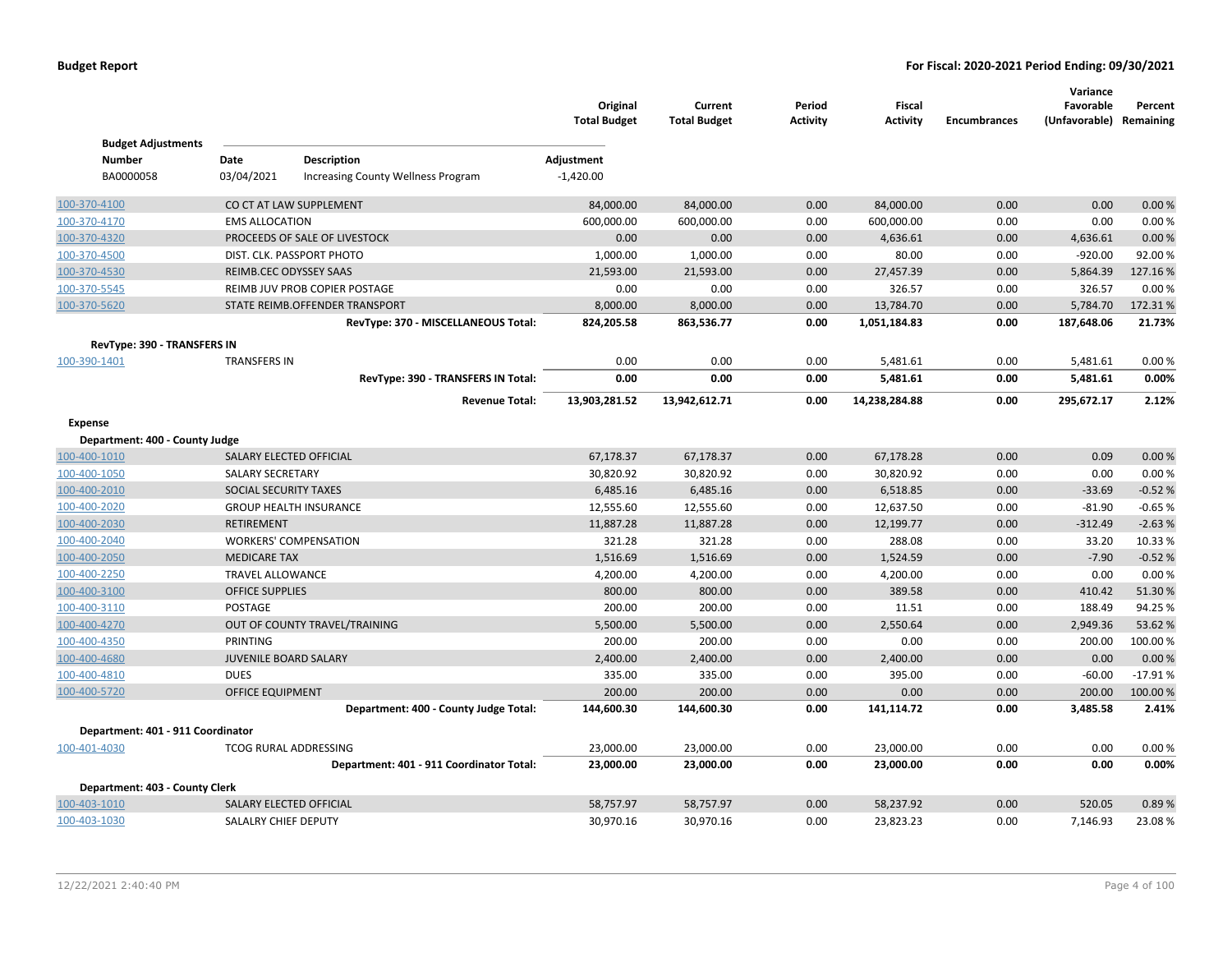|                            |                                                    | Original<br><b>Total Budget</b> | Current<br><b>Total Budget</b> | Period<br><b>Activity</b> | Fiscal<br><b>Activity</b> | <b>Encumbrances</b> | Variance<br>Favorable<br>(Unfavorable) Remaining | Percent   |
|----------------------------|----------------------------------------------------|---------------------------------|--------------------------------|---------------------------|---------------------------|---------------------|--------------------------------------------------|-----------|
| 100-403-1040               | <b>SALARY DEPUTIES</b>                             | 138,901.46                      | 138,901.46                     | 0.00                      | 144,360.34                | 0.00                | $-5,458.88$                                      | $-3.93%$  |
| 100-403-1070               | <b>SALARY PART-TIME</b>                            | 18,096.00                       | 18,096.00                      | 0.00                      | 18,564.00                 | 0.00                | $-468.00$                                        | $-2.59%$  |
| 100-403-2010               | <b>SOCIAL SECURITY TAXES</b>                       | 15,296.99                       | 15,296.99                      | 0.00                      | 14,767.83                 | 0.00                | 529.16                                           | 3.46%     |
| 100-403-2020               | <b>GROUP HEALTH INSURANCE</b>                      | 85,446.48                       | 85,446.48                      | 0.00                      | 86,086.00                 | 0.00                | $-639.52$                                        | $-0.75%$  |
| 100-403-2030               | <b>RETIREMENT</b>                                  | 29,212.31                       | 29,212.31                      | 0.00                      | 29,008.78                 | 0.00                | 203.53                                           | 0.70%     |
| 100-403-2040               | <b>WORKERS COMPENSATION</b>                        | 789.52                          | 789.52                         | 0.00                      | 707.96                    | 0.00                | 81.56                                            | 10.33 %   |
| 100-403-2050               | <b>MEDICARE TAX</b>                                | 3,577.52                        | 3,577.52                       | 0.00                      | 3,364.53                  | 0.00                | 212.99                                           | 5.95 %    |
| 100-403-3100               | <b>OFFICE SUPPLIES</b>                             | 3,760.00                        | 3,760.00                       | 0.00                      | 3,510.14                  | 0.00                | 249.86                                           | 6.65%     |
| 100-403-3110               | <b>POSTAGE</b>                                     | 1,500.00                        | 1,500.00                       | 0.00                      | 1,107.03                  | 0.00                | 392.97                                           | 26.20%    |
| 100-403-4270               | OUT OF COUNTY TRAVEL/TRAINING                      | 3,500.00                        | 3,500.00                       | 0.00                      | 3,314.52                  | 0.00                | 185.48                                           | 5.30 %    |
| 100-403-4350               | <b>PRINTING</b>                                    | 1,400.00                        | 1,400.00                       | 0.00                      | 1,429.16                  | 0.00                | $-29.16$                                         | $-2.08%$  |
| 100-403-4800               | <b>BOND</b>                                        | 157.50                          | 157.50                         | 0.00                      | 157.50                    | 0.00                | 0.00                                             | 0.00%     |
| 100-403-4810               | <b>DUES</b>                                        | 225.00                          | 225.00                         | 0.00                      | 175.00                    | 0.00                | 50.00                                            | 22.22 %   |
| 100-403-5720               | <b>OFFICE EQUIPMENT</b>                            | 200.00                          | 200.00                         | 0.00                      | 228.26                    | 0.00                | $-28.26$                                         | $-14.13%$ |
|                            | Department: 403 - County Clerk Total:              | 391,790.91                      | 391,790.91                     | 0.00                      | 388,842.20                | 0.00                | 2,948.71                                         | 0.75%     |
| Department: 404 - Election |                                                    |                                 |                                |                           |                           |                     |                                                  |           |
| 100-404-1090               | SALARY-ELECTION WORKERS                            | 15,900.00                       | 15,900.00                      | 0.00                      | 20,581.00                 | 0.00                | $-4,681.00$                                      | $-29.44%$ |
| 100-404-2010               | SOCIAL SECURITY TAXES                              | 625.00                          | 625.00                         | 0.00                      | 102.03                    | 0.00                | 522.97                                           | 83.68%    |
| 100-404-2050               | <b>MEDICARE TAX</b>                                | 175.00                          | 175.00                         | 0.00                      | $-5.06$                   | 0.00                | 180.06                                           | 102.89%   |
| 100-404-3100               | <b>ELECTION SUPPLIES</b>                           | 5,500.00                        | 5,500.00                       | 0.00                      | 5,139.79                  | 0.00                | 360.21                                           | 6.55%     |
| 100-404-3110               | <b>POSTAGE</b>                                     | 8,500.00                        | 8,500.00                       | 0.00                      | 2,983.49                  | 0.00                | 5,516.51                                         | 64.90%    |
| 100-404-4210               | <b>ELECTION INTERNET</b>                           | 925.00                          | 925.00                         | 0.00                      | 1,367.70                  | 0.00                | $-442.70$                                        | -47.86%   |
| 100-404-4270               | ELECTION TRAVEL/TRAINING                           | 2,500.00                        | 2,500.00                       | 0.00                      | 1,803.32                  | 0.00                | 696.68                                           | 27.87 %   |
| 100-404-4300               | <b>BIDS AND NOTICES</b>                            | 600.00                          | 600.00                         | 0.00                      | 661.15                    | 0.00                | $-61.15$                                         | $-10.19%$ |
| 100-404-4420               | PROFESSIONAL SERVICE/TRANSLATOR                    | 200.00                          | 200.00                         | 0.00                      | 137.50                    | 0.00                | 62.50                                            | 31.25 %   |
| 100-404-4810               | <b>DUES</b>                                        | 300.00                          | 300.00                         | 0.00                      | 300.00                    | 0.00                | 0.00                                             | 0.00%     |
| 100-404-4830               | <b>VOTER REGISTRATION</b>                          | 2,000.00                        | 2,000.00                       | 0.00                      | 0.00                      | 0.00                | 2,000.00                                         | 100.00%   |
| 100-404-4850               | ELECTION MAINT. AGREEMENT                          | 16,221.00                       | 16,221.00                      | 0.00                      | 16,348.00                 | 0.00                | $-127.00$                                        | $-0.78%$  |
|                            | Department: 404 - Election Total:                  | 53,446.00                       | 53,446.00                      | 0.00                      | 49,418.92                 | 0.00                | 4,027.08                                         | 7.53%     |
|                            | Department: 405 - Veterans' Service Officer        |                                 |                                |                           |                           |                     |                                                  |           |
| 100-405-1020               | SALARY VETERANS' SERVICE OFFICER                   | 40,375.92                       | 40,375.92                      | 0.00                      | 40,375.92                 | 0.00                | 0.00                                             | 0.00%     |
| 100-405-2010               | SOCIAL SECURITY TAXES                              | 2,503.31                        | 2,503.31                       | 0.00                      | 2,467.48                  | 0.00                | 35.83                                            | 1.43 %    |
| 100-405-2020               | <b>GROUP HEALTH INSURANCE</b>                      | 12,206.64                       | 12,206.64                      | 0.00                      | 12,298.00                 | 0.00                | $-91.36$                                         | $-0.75%$  |
| 100-405-2030               | <b>RETIREMENT</b>                                  | 4,780.51                        | 4,780.51                       | 0.00                      | 4,781.05                  | 0.00                | $-0.54$                                          | $-0.01%$  |
| 100-405-2040               | <b>WORKERS' COMPENSATION</b>                       | 129.20                          | 129.20                         | 0.00                      | 115.86                    | 0.00                | 13.34                                            | 10.33 %   |
| 100-405-2050               | <b>MEDICARE TAX</b>                                | 585.45                          | 585.45                         | 0.00                      | 577.10                    | 0.00                | 8.35                                             | 1.43 %    |
| 100-405-3100               | <b>OFFICE SUPPLIES</b>                             | 150.00                          | 150.00                         | 0.00                      | 112.73                    | 0.00                | 37.27                                            | 24.85 %   |
| 100-405-3110               | POSTAGE                                            | 100.00                          | 100.00                         | 0.00                      | 0.00                      | 0.00                | 100.00                                           | 100.00%   |
| 100-405-4270               | OUT OF COUNTY TRAVEL/TRAINING                      | 1,250.00                        | 1,250.00                       | 0.00                      | 0.00                      | 0.00                | 1,250.00                                         | 100.00%   |
| 100-405-5720               | <b>OFFICE EQUIPMENT</b>                            | 200.00                          | 200.00                         | 0.00                      | 0.00                      | 0.00                | 200.00                                           | 100.00%   |
|                            | Department: 405 - Veterans' Service Officer Total: | 62,281.03                       | 62,281.03                      | 0.00                      | 60,728.14                 | 0.00                | 1,552.89                                         | 2.49%     |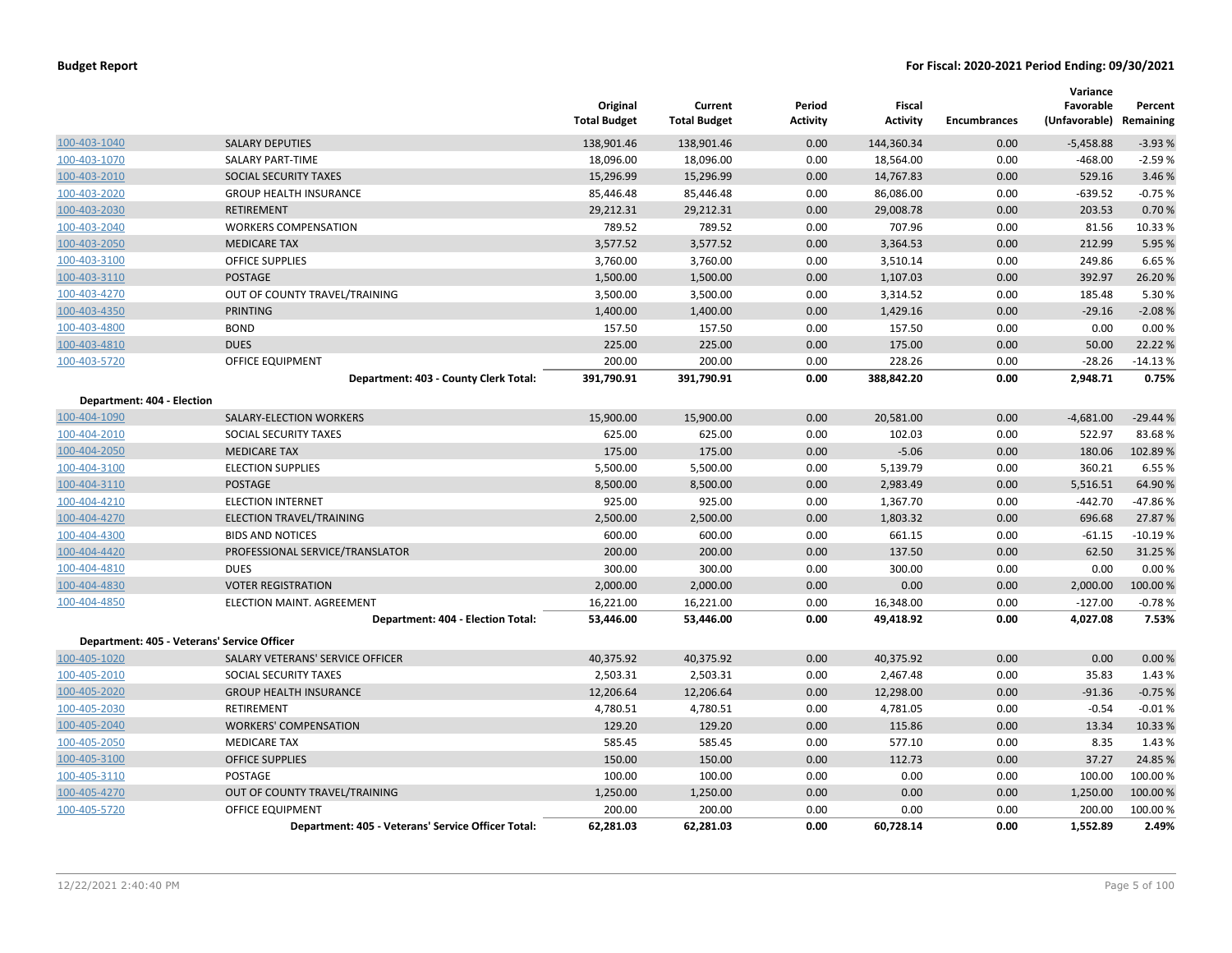|                                        |                           |                                               | Original<br><b>Total Budget</b> | Current<br><b>Total Budget</b> | Period<br>Activity | <b>Fiscal</b><br><b>Activity</b> | <b>Encumbrances</b> | Variance<br>Favorable<br>(Unfavorable) Remaining | Percent   |
|----------------------------------------|---------------------------|-----------------------------------------------|---------------------------------|--------------------------------|--------------------|----------------------------------|---------------------|--------------------------------------------------|-----------|
| Department: 406 - Emergency Management |                           |                                               |                                 |                                |                    |                                  |                     |                                                  |           |
| 100-406-1020                           |                           | SALARY-EMERGENCY MANAGEMENT COORDINATOR       | 33,748.00                       | 33,748.00                      | 0.00               | 33,223.03                        | 0.00                | 524.97                                           | 1.56 %    |
| 100-406-2010                           | SOCIAL SECURITY TAXES     |                                               | 2,092.38                        | 2,092.38                       | 0.00               | 2,059.72                         | 0.00                | 32.66                                            | 1.56%     |
| 100-406-2020                           |                           | <b>GROUP HEALTH INSURANCE</b>                 | 12,206.64                       | 12,206.64                      | 0.00               | 14,332.44                        | 0.00                | $-2,125.80$                                      | $-17.42%$ |
| 100-406-2030                           | <b>RETIREMENT</b>         |                                               | 3,995.76                        | 3,995.76                       | 0.00               | 3,934.00                         | 0.00                | 61.76                                            | 1.55 %    |
| 100-406-2040                           |                           | <b>WORKERS' COMPENSATION</b>                  | 107.99                          | 107.99                         | 0.00               | 96.84                            | 0.00                | 11.15                                            | 10.33%    |
| 100-406-2050                           | <b>MEDICARE TAX</b>       |                                               | 489.35                          | 489.35                         | 0.00               | 481.78                           | 0.00                | 7.57                                             | 1.55 %    |
| 100-406-3100                           | <b>OFFICE SUPPLIES</b>    |                                               | 200.00                          | 200.00                         | 0.00               | 110.98                           | 0.00                | 89.02                                            | 44.51%    |
| 100-406-3110                           | POSTAGE                   |                                               | 50.00                           | 50.00                          | 0.00               | 0.00                             | 0.00                | 50.00                                            | 100.00 %  |
| 100-406-3300                           |                           | AUTO EXPENSE-GAS & OIL                        | 800.00                          | 800.00                         | 0.00               | 1,149.10                         | 0.00                | $-349.10$                                        | $-43.64%$ |
| 100-406-4200                           | SATELLITE TELEPHONE       |                                               | 175.00                          | 175.00                         | 0.00               | 175.59                           | 0.00                | $-0.59$                                          | $-0.34%$  |
| 100-406-4210                           | <b>EMERGENCY INTERNET</b> |                                               | 460.00                          | 460.00                         | 0.00               | 455.92                           | 0.00                | 4.08                                             | 0.89%     |
| 100-406-4270                           |                           | OUT OF COUNTY TRAVEL/TRAINING                 | 1,000.00                        | 1,000.00                       | 0.00               | 0.00                             | 0.00                | 1,000.00                                         | 100.00%   |
| 100-406-4530                           | <b>R&amp;M EQUIPMENT</b>  |                                               | 200.00                          | 200.00                         | 0.00               | 306.00                           | 0.00                | $-106.00$                                        | -53.00 %  |
| 100-406-4540                           | <b>R&amp;M AUTO</b>       |                                               | 1,000.00                        | 1,000.00                       | 0.00               | 727.75                           | 0.00                | 272.25                                           | 27.23 %   |
| 100-406-4870                           |                           | <b>TRAILER/AUTO INSURANCE</b>                 | 650.00                          | 650.00                         | 0.00               | 619.00                           | 0.00                | 31.00                                            | 4.77%     |
| 100-406-4890                           |                           | CODE RED EARLY WARNING SYSTEM                 | 12,768.00                       | 12,768.00                      | 0.00               | 13,406.40                        | 0.00                | $-638.40$                                        | $-5.00%$  |
| 100-406-5750                           |                           | PURCHASE OF AUTOMOBILES                       | 0.00                            | 34,400.67                      | 0.00               | 34,400.67                        | 0.00                | 0.00                                             | 0.00%     |
| <b>Budget Adjustments</b>              |                           |                                               |                                 |                                |                    |                                  |                     |                                                  |           |
| <b>Number</b>                          | Date                      | <b>Description</b>                            | Adjustment                      |                                |                    |                                  |                     |                                                  |           |
| BA0000036                              | 10/06/2020                | <b>Emergency Management Vehicle</b>           | 34,400.67                       |                                |                    |                                  |                     |                                                  |           |
|                                        |                           | Department: 406 - Emergency Management Total: | 69,943.12                       | 104,343.79                     | 0.00               | 105,479.22                       | 0.00                | $-1,135.43$                                      | $-1.09%$  |
| Department: 409 - Non-Departmental     |                           |                                               |                                 |                                |                    |                                  |                     |                                                  |           |
| 100-409-2040                           |                           | <b>WORKERS' COMPENSATION</b>                  | 1,000.00                        | 1,000.00                       | 0.00               | 730.70                           | 0.00                | 269.30                                           | 26.93%    |
| 100-409-2060                           |                           | UNEMPLOYMENT EXPENSE                          | 1,000.00                        | 1,000.00                       | 0.00               | 9,335.29                         | 0.00                | $-8,335.29$                                      | -833.53 % |
| 100-409-3990                           | <b>CLAIMS SETTLEMENTS</b> |                                               | 5,000.00                        | 5,000.00                       | 0.00               | 2,591.50                         | 0.00                | 2,408.50                                         | 48.17%    |
| 100-409-4000                           | <b>LEGAL FEES</b>         |                                               | 13,000.00                       | 13,000.00                      | 0.00               | 110.31                           | 0.00                | 12,889.69                                        | 99.15 %   |
| 100-409-4010                           | <b>AUDIT EXPENSE</b>      |                                               | 45,000.00                       | 45,000.00                      | 0.00               | 49,000.00                        | 0.00                | $-4,000.00$                                      | $-8.89%$  |
| 100-409-4025                           |                           | UNCLAIMED PROP CAPITAL CREDITS                | 0.00                            | 0.00                           | 0.00               | 114,499.92                       | 0.00                | $-114,499.92$                                    | 0.00%     |
| 100-409-4040                           | 911 EMERGENCY SERVICE     |                                               | 8,917.00                        | 8,917.00                       | 0.00               | 8,917.00                         | 0.00                | 0.00                                             | 0.00%     |
| 100-409-4055                           | PILT SCHOOL DISTRICTS     |                                               | 0.00                            | 0.00                           | 0.00               | 25,192.00                        | 0.00                | $-25,192.00$                                     | 0.00%     |
| 100-409-4060                           | TAX APPRAISAL DISTRICT    |                                               | 487,712.16                      | 487,712.16                     | 0.00               | 487,712.16                       | 0.00                | 0.00                                             | 0.00%     |
| 100-409-4080                           |                           | <b>COUNTY WELLNESS PROGRAM</b>                | 1,100.00                        | 2,520.00                       | 0.00               | 2,474.39                         | 0.00                | 45.61                                            | 1.81%     |
| <b>Budget Adjustments</b>              |                           |                                               |                                 |                                |                    |                                  |                     |                                                  |           |
| <b>Number</b>                          | Date                      | <b>Description</b>                            | Adjustment                      |                                |                    |                                  |                     |                                                  |           |
| BA0000058                              | 03/04/2021                | <b>Increasing County Wellness Program</b>     | 1,420.00                        |                                |                    |                                  |                     |                                                  |           |
| 100-409-4260                           | PROFESSIONAL FEES         |                                               | 20,000.00                       | 139,000.00                     | 0.00               | 119,051.00                       | 0.00                | 19,949.00                                        | 14.35 %   |
| <b>Budget Adjustments</b>              |                           |                                               |                                 |                                |                    |                                  |                     |                                                  |           |
| <b>Number</b>                          | Date                      | <b>Description</b>                            | Adjustment                      |                                |                    |                                  |                     |                                                  |           |
| BA0000075                              | 07/30/2021                | ArchiTexas invoice 2117.01 Justice Cnt        | 83,330.00                       |                                |                    |                                  |                     |                                                  |           |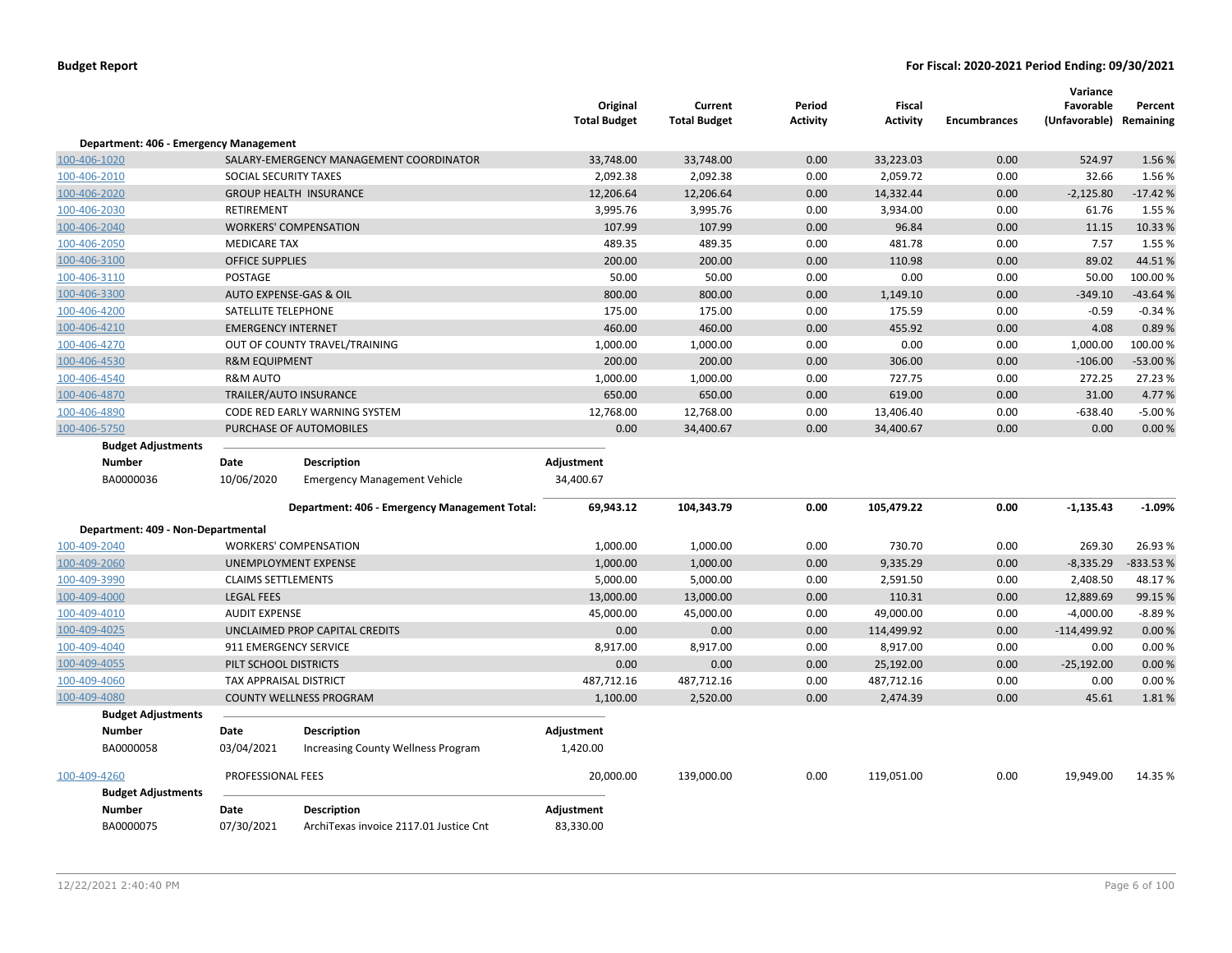| BA0000100                             | 09/15/2021                    |                                           | Original<br><b>Total Budget</b> | Current<br><b>Total Budget</b> | Period<br>Activity | <b>Fiscal</b><br><b>Activity</b> | <b>Encumbrances</b> | Variance<br>Favorable<br>(Unfavorable) Remaining | Percent    |
|---------------------------------------|-------------------------------|-------------------------------------------|---------------------------------|--------------------------------|--------------------|----------------------------------|---------------------|--------------------------------------------------|------------|
|                                       |                               | ArchiTexas inv.for Justice Center         | 35,670.00                       |                                |                    |                                  |                     |                                                  |            |
| 100-409-4300                          | <b>BIDS &amp; NOTICES</b>     |                                           | 1.500.00                        | 1,500.00                       | 0.00               | 2,761.15                         | 0.00                | $-1,261.15$                                      | $-84.08%$  |
| 100-409-4502                          | LAWN MAINTENANCE              |                                           | 0.00                            | 3,500.00                       | 0.00               | 3,425.00                         | 0.00                | 75.00                                            | 2.14 %     |
| <b>Budget Adjustments</b>             |                               |                                           |                                 |                                |                    |                                  |                     |                                                  |            |
| <b>Number</b>                         | Date                          | <b>Description</b>                        | Adjustment                      |                                |                    |                                  |                     |                                                  |            |
| BA0000067                             | 05/25/2021                    | Move money from Contingency to Law M      | 3,500.00                        |                                |                    |                                  |                     |                                                  |            |
| 100-409-4810                          | <b>DUES</b>                   |                                           | 7,800.00                        | 7,800.00                       | 0.00               | 6,893.67                         | 0.00                | 906.33                                           | 11.62%     |
| 100-409-4830                          | PUBLIC OFFICIALS INS.         |                                           | 16,000.00                       | 16,000.00                      | 0.00               | 14,225.80                        | 0.00                | 1,774.20                                         | 11.09%     |
| 100-409-4840                          |                               | <b>GENERAL LIABILITY INSURANCE</b>        | 7,500.00                        | 7,500.00                       | 0.00               | 7,252.00                         | 0.00                | 248.00                                           | 3.31%      |
| 100-409-4850                          | <b>WATER SUPPLY AGENCY</b>    |                                           | 1,000.00                        | 1,000.00                       | 0.00               | 0.00                             | 0.00                | 1,000.00                                         | 100.00%    |
| 100-409-4890                          |                               | <b>COURT COSTS/ARREST FEES</b>            | 225,000.00                      | 225,000.00                     | 0.00               | 209,273.34                       | 0.00                | 15,726.66                                        | 6.99%      |
| 100-409-4920                          |                               | 6TH COURT OF APPEALS FEE                  | 2,500.00                        | 2,500.00                       | 0.00               | 2,598.38                         | 0.00                | $-98.38$                                         | $-3.94%$   |
| 100-409-4940                          |                               | TCEQ PERMITS ENVIRONMENTAL DEV            | 800.00                          | 800.00                         | 0.00               | 3,900.00                         | 0.00                | $-3,100.00$                                      | -387.50%   |
| 100-409-4990                          | <b>BANK SERVICE FEES</b>      |                                           | 8,775.00                        | 8,775.00                       | 0.00               | 8,451.00                         | 0.00                | 324.00                                           | 3.69%      |
| 100-409-6540                          | <b>DEVELOPMENT PERMIT</b>     |                                           | 0.00                            | 0.00                           | 0.00               | 210.00                           | 0.00                | $-210.00$                                        | 0.00%      |
|                                       |                               | Department: 409 - Non-Departmental Total: | 853,604.16                      | 977,524.16                     | 0.00               | 1,078,604.61                     | 0.00                | $-101,080.45$                                    | $-10.34%$  |
| Department: 410 - County Court at Law |                               |                                           |                                 |                                |                    |                                  |                     |                                                  |            |
| 100-410-1010                          | SALARY ELECTED OFFICIAL       |                                           | 167,000.00                      | 167,000.00                     | 0.00               | 167,000.08                       | 0.00                | $-0.08$                                          | 0.00%      |
| 100-410-1030                          |                               | SALARY COURT COORDINATOR                  | 32,759.08                       | 32,759.08                      | 0.00               | 32,759.16                        | 0.00                | $-0.08$                                          | 0.00%      |
| 100-410-1100                          | <b>SALARY COURT REPORTER</b>  |                                           | 67,566.10                       | 67,566.10                      | 0.00               | 64,422.16                        | 0.00                | 3,143.94                                         | 4.65%      |
| 100-410-1300                          | <b>BAILIFF</b>                |                                           | 40,868.41                       | 40,868.41                      | 0.00               | 40,868.45                        | 0.00                | $-0.04$                                          | 0.00%      |
| 100-410-2010                          | SOCIAL SECURITY TAXES         |                                           | 18,537.60                       | 18,537.60                      | 0.00               | 17,078.48                        | 0.00                | 1,459.12                                         | 7.87%      |
| 100-410-2020                          |                               | <b>GROUP HEALTH INSURANCE</b>             | 42,723.24                       | 42,723.24                      | 0.00               | 43,409.35                        | 0.00                | $-686.11$                                        | $-1.61%$   |
| 100-410-2030                          | <b>RETIREMENT</b>             |                                           | 36,774.28                       | 36,774.28                      | 0.00               | 36,348.71                        | 0.00                | 425.57                                           | 1.16%      |
| 100-410-2040                          |                               | <b>WORKERS COMPENSATION</b>               | 993.90                          | 993.90                         | 0.00               | 891.22                           | 0.00                | 102.68                                           | 10.33 %    |
| 100-410-2050                          | <b>MEDICARE TAX</b>           |                                           | 4,503.61                        | 4,503.61                       | 0.00               | 4,480.26                         | 0.00                | 23.35                                            | 0.52%      |
| 100-410-3100                          | <b>OFFICE SUPPLIES</b>        |                                           | 0.00                            | 0.00                           | 0.00               | 308.06                           | 0.00                | $-308.06$                                        | 0.00%      |
| 100-410-3150                          | <b>COPIER RENTAL</b>          |                                           | 1,300.00                        | 1,300.00                       | 0.00               | 1,238.17                         | 0.00                | 61.83                                            | 4.76%      |
| 100-410-3190                          | <b>JURY EXPENSE</b>           |                                           | 2,000.00                        | 2,000.00                       | 0.00               | 950.00                           | 0.00                | 1,050.00                                         | 52.50 %    |
| 100-410-4240                          | <b>INDIGENT ATTORNEY FEES</b> |                                           | 55,000.00                       | 55,000.00                      | 0.00               | 56,387.33                        | 0.00                | $-1,387.33$                                      | $-2.52%$   |
| 100-410-4250                          | PROFESSIONAL SERVICES         |                                           | 1,200.00                        | 1,200.00                       | 0.00               | 1,220.00                         | 0.00                | $-20.00$                                         | $-1.67%$   |
| 100-410-4270                          |                               | OUT OF COUNTY TRAVEL/TRAINING             | 2,000.00                        | 2,000.00                       | 0.00               | 0.00                             | 0.00                | 2,000.00                                         | 100.00 %   |
| 100-410-4350                          | <b>PRINTING</b>               |                                           | 150.00                          | 150.00                         | 0.00               | 0.00                             | 0.00                | 150.00                                           | 100.00 %   |
| 100-410-4380                          |                               | <b>COURT REPORTER EXPENSE</b>             | 3,500.00                        | 3,500.00                       | 0.00               | 1,050.00                         | 0.00                | 2,450.00                                         | 70.00%     |
| 100-410-4390                          | <b>WITNESS EXPENSE</b>        |                                           | 500.00                          | 500.00                         | 0.00               | 0.00                             | 0.00                | 500.00                                           | 100.00%    |
| 100-410-4530                          | <b>COMPUTER SOFTWARE</b>      |                                           | 200.00                          | 200.00                         | 0.00               | 512.50                           | 0.00                | $-312.50$                                        | $-156.25%$ |
| <b>Budget Adjustments</b>             |                               |                                           |                                 |                                |                    |                                  |                     |                                                  |            |
| <b>Number</b>                         | Date                          | <b>Description</b>                        | Adjustment                      |                                |                    |                                  |                     |                                                  |            |
| BA0000038                             | 10/29/2020                    | Adjust Adopted 2021 technology to compi   | 3,000.00                        |                                |                    |                                  |                     |                                                  |            |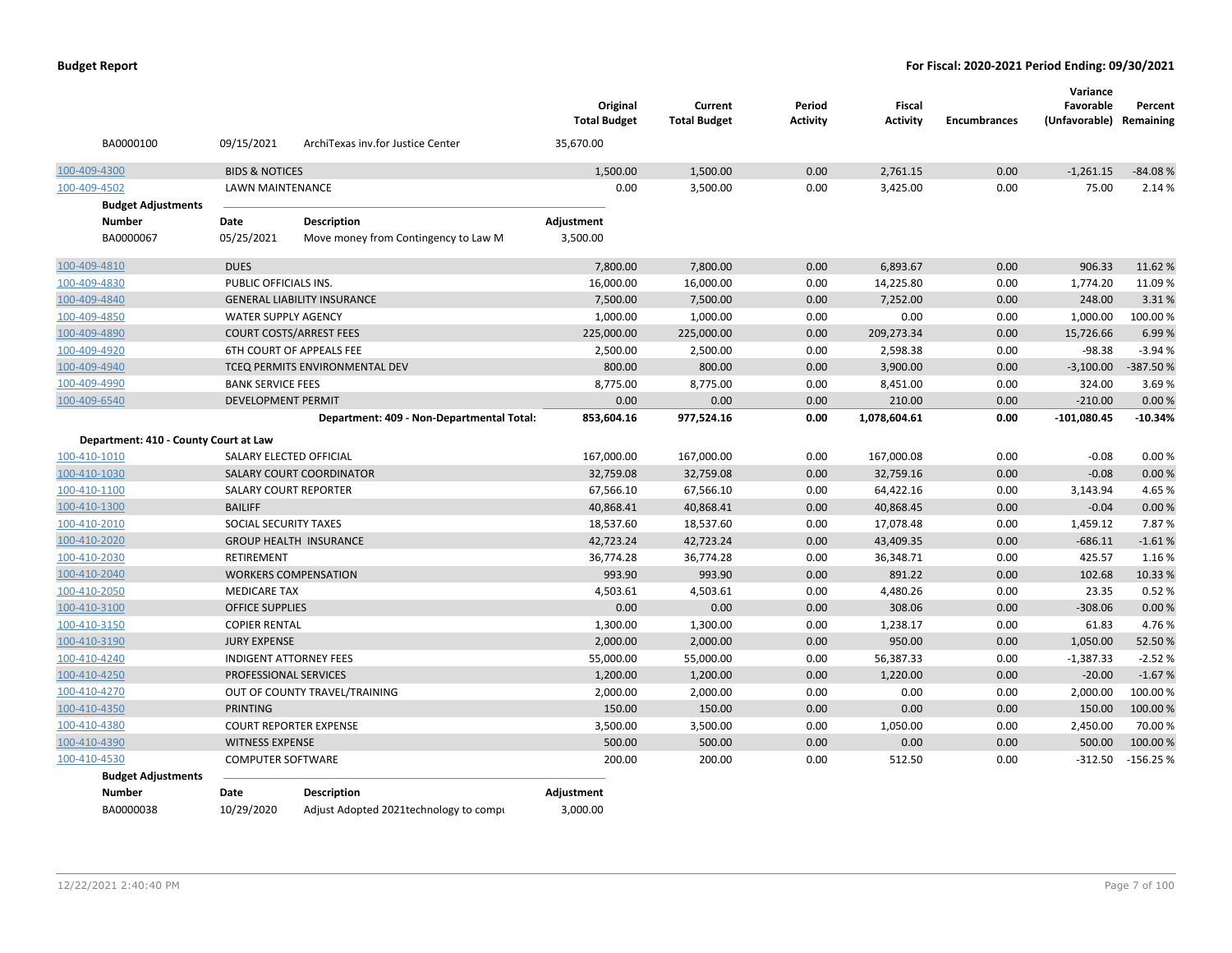|               |                                                       |                               |                                               | Original<br><b>Total Budget</b> | Current<br><b>Total Budget</b> | Period<br><b>Activity</b> | Fiscal<br><b>Activity</b> | <b>Encumbrances</b> | Variance<br>Favorable<br>(Unfavorable) | Percent<br>Remaining |
|---------------|-------------------------------------------------------|-------------------------------|-----------------------------------------------|---------------------------------|--------------------------------|---------------------------|---------------------------|---------------------|----------------------------------------|----------------------|
|               | BA0000039                                             | 10/29/2020                    | Correct budget adjustment from equip to       | $-3,000.00$                     |                                |                           |                           |                     |                                        |                      |
| 100-410-4670  |                                                       | <b>VISITING JUDGE</b>         |                                               | 1,200.00                        | 1,200.00                       | 0.00                      | 0.00                      | 0.00                | 1,200.00                               | 100.00 %             |
| 100-410-4680  |                                                       | JUVENILE BOARD SALARY         |                                               | 2,400.00                        | 2,400.00                       | 0.00                      | 2,400.00                  | 0.00                | 0.00                                   | 0.00%                |
| 100-410-4800  |                                                       | <b>BONDS</b>                  |                                               | 100.00                          | 100.00                         | 0.00                      | 102.50                    | 0.00                | $-2.50$                                | $-2.50%$             |
| 100-410-5740  |                                                       | <b>TECHNOLOGY</b>             |                                               | 3,000.00                        | 3,000.00                       | 0.00                      | 3,000.00                  | 0.00                | 0.00                                   | 0.00%                |
|               | <b>Budget Adjustments</b>                             |                               |                                               |                                 |                                |                           |                           |                     |                                        |                      |
| <b>Number</b> |                                                       | Date                          | <b>Description</b>                            | Adjustment                      |                                |                           |                           |                     |                                        |                      |
|               | BA0000038                                             | 10/29/2020                    | Adjust Adopted 2021 technology to compi       | $-3,000.00$                     |                                |                           |                           |                     |                                        |                      |
|               | BA0000039                                             | 10/29/2020                    | Correct budget adjustment from equip to       | 3,000.00                        |                                |                           |                           |                     |                                        |                      |
|               |                                                       |                               | Department: 410 - County Court at Law Total:  | 484,276.22                      | 484,276.22                     | 0.00                      | 474,426.43                | 0.00                | 9,849.79                               | 2.03%                |
|               | Department: 425 - Court Administration                |                               |                                               |                                 |                                |                           |                           |                     |                                        |                      |
| 100-425-3110  |                                                       | <b>JURY POSTAGE</b>           |                                               | 3,500.00                        | 3,500.00                       | 0.00                      | 3,153.90                  | 0.00                | 346.10                                 | 9.89%                |
| 100-425-3140  |                                                       | PETIT JURY EXPENSE            |                                               | 25,000.00                       | 25,000.00                      | 0.00                      | 5,970.55                  | 0.00                | 19,029.45                              | 76.12%               |
| 100-425-3180  |                                                       | J.P. JURY EXPENSE             |                                               | 800.00                          | 800.00                         | 0.00                      | 0.00                      | 0.00                | 800.00                                 | 100.00%              |
| 100-425-4220  |                                                       |                               | REGIONAL INDIGENT DEFENSE PROGRAM             | 14,461.00                       | 14,461.00                      | 0.00                      | 14,461.00                 | 0.00                | 0.00                                   | 0.00%                |
| 100-425-4350  |                                                       |                               | PRINTING-DISTRICT COURT JUROR CARDS           | 1,200.00                        | 1,200.00                       | 0.00                      | 0.00                      | 0.00                | 1,200.00                               | 100.00 %             |
| 100-425-4650  |                                                       | PHYSICAL EVID. ANALYSES       |                                               | 800.00                          | 800.00                         | 0.00                      | 0.00                      | 0.00                | 800.00                                 | 100.00%              |
| 100-425-4660  |                                                       | <b>AUTOPSIES</b>              |                                               | 50,000.00                       | 50,000.00                      | 0.00                      | 69,689.00                 | 0.00                | $-19,689.00$                           | -39.38%              |
|               |                                                       |                               | Department: 425 - Court Administration Total: | 95,761.00                       | 95,761.00                      | 0.00                      | 93,274.45                 | 0.00                | 2,486.55                               | 2.60%                |
|               | Department: 435 - 336th District Court Administration |                               |                                               |                                 |                                |                           |                           |                     |                                        |                      |
| 100-435-1030  |                                                       |                               | SALARY COURT COORDINATOR                      | 37,973.37                       | 37,973.37                      | 0.00                      | 37,973.34                 | 0.00                | 0.03                                   | 0.00%                |
| 100-435-1100  |                                                       | <b>SALARY COURT REPORTER</b>  |                                               | 88,602.42                       | 88,602.42                      | 0.00                      | 88,094.31                 | 0.00                | 508.11                                 | 0.57%                |
| 100-435-1300  |                                                       | <b>BAILIFF</b>                |                                               | 41,797.08                       | 41,797.08                      | 0.00                      | 41,797.10                 | 0.00                | $-0.02$                                | 0.00%                |
| 100-435-2010  |                                                       | <b>SOCIAL SECURITY</b>        |                                               | 10,662.32                       | 10,662.32                      | 0.00                      | 10,454.45                 | 0.00                | 207.87                                 | 1.95 %               |
| 100-435-2020  |                                                       |                               | <b>GROUP HEALTH INSURANCE</b>                 | 36,619.92                       | 36,619.92                      | 0.00                      | 36,894.00                 | 0.00                | $-274.08$                              | $-0.75%$             |
| 100-435-2030  |                                                       | <b>RETIREMENT</b>             |                                               | 20,361.59                       | 20,361.59                      | 0.00                      | 20,303.73                 | 0.00                | 57.86                                  | 0.28%                |
| 100-435-2040  |                                                       |                               | <b>WORKERS COMPENSATION</b>                   | 538.79                          | 538.79                         | 0.00                      | 483.14                    | 0.00                | 55.65                                  | 10.33 %              |
| 100-435-2050  |                                                       | <b>MEDICARE TAX</b>           |                                               | 2,493.61                        | 2,493.61                       | 0.00                      | 2,445.19                  | 0.00                | 48.42                                  | 1.94 %               |
| 100-435-3100  |                                                       | OFFICE SUPPLIES               |                                               | 1,500.00                        | 1,500.00                       | 0.00                      | 1,368.60                  | 75.38               | 56.02                                  | 3.73 %               |
| 100-435-3110  |                                                       | POSTAGE                       |                                               | 250.00                          | 650.00                         | 0.00                      | 961.81                    | 0.00                | $-311.81$                              | $-47.97%$            |
|               | <b>Budget Adjustments</b>                             |                               |                                               |                                 |                                |                           |                           |                     |                                        |                      |
| <b>Number</b> |                                                       | Date                          | <b>Description</b>                            | Adjustment                      |                                |                           |                           |                     |                                        |                      |
|               | BA0000086                                             | 08/04/2021                    | Dept 435 move money between jury supr         | 400.00                          |                                |                           |                           |                     |                                        |                      |
| 100-435-3120  |                                                       | <b>DISTRICT JURY SUPPLIES</b> |                                               | 1,000.00                        | 600.00                         | 0.00                      | 313.00                    | 0.00                | 287.00                                 | 47.83%               |
|               | <b>Budget Adjustments</b>                             |                               |                                               |                                 |                                |                           |                           |                     |                                        |                      |
| <b>Number</b> |                                                       | Date                          | <b>Description</b>                            | Adjustment                      |                                |                           |                           |                     |                                        |                      |
|               | BA0000086                                             | 08/04/2021                    | Dept 435 move money between jury supp         | $-400.00$                       |                                |                           |                           |                     |                                        |                      |
| 100-435-3520  |                                                       | <b>GPS/SCRAM MONITORS</b>     |                                               | 0.00                            | 948.00                         | 0.00                      | 948.00                    | 0.00                | 0.00                                   | 0.00%                |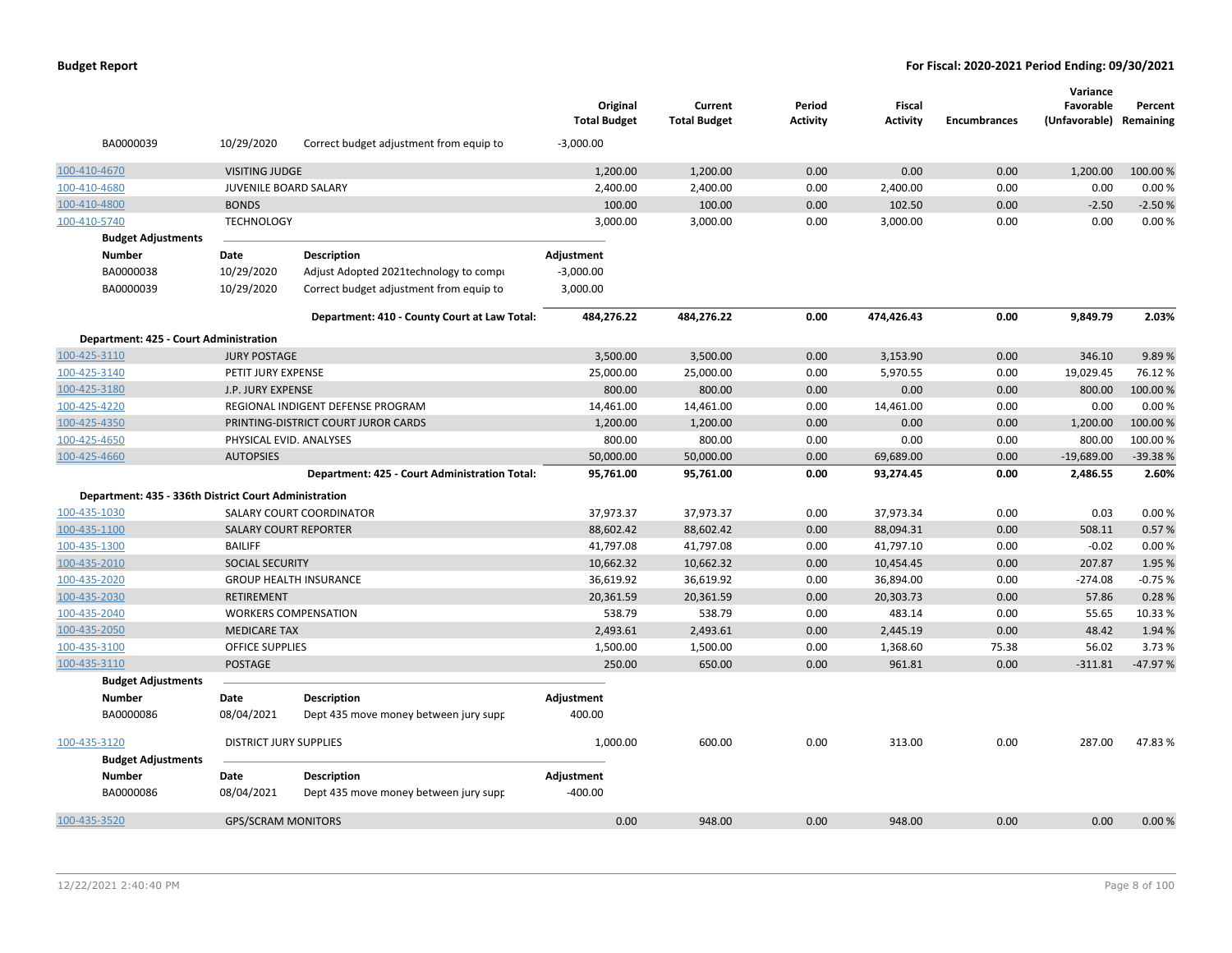|                                  |                             |                                                              | Original<br><b>Total Budget</b> | Current<br><b>Total Budget</b> | Period<br><b>Activity</b> | <b>Fiscal</b><br><b>Activity</b> | <b>Encumbrances</b> | Variance<br>Favorable<br>(Unfavorable) Remaining | Percent    |
|----------------------------------|-----------------------------|--------------------------------------------------------------|---------------------------------|--------------------------------|---------------------------|----------------------------------|---------------------|--------------------------------------------------|------------|
| <b>Budget Adjustments</b>        |                             |                                                              |                                 |                                |                           |                                  |                     |                                                  |            |
| <b>Number</b>                    | Date                        | <b>Description</b>                                           | Adjustment                      |                                |                           |                                  |                     |                                                  |            |
| BA0000045                        | 12/01/2020                  | Adjustment District Court Scram                              | 948.00                          |                                |                           |                                  |                     |                                                  |            |
| 100-435-3950                     | <b>BAILIFF UNIFORMS</b>     |                                                              | 400.00                          | 400.00                         | 0.00                      | 173.96                           | 0.00                | 226.04                                           | 56.51%     |
| 100-435-4270                     |                             | OUT OF CO TRAVEL/TRAINING                                    | 5,000.00                        | 5,000.00                       | 0.00                      | 5,089.17                         | 0.00                | $-89.17$                                         | $-1.78%$   |
| 100-435-4320                     |                             | ATTORNEY FEES JUVENILE                                       | 20,000.00                       | 20,000.00                      | 0.00                      | 6,610.33                         | 0.00                | 13,389.67                                        | 66.95%     |
| 100-435-4340                     |                             | APPEAL COURT TRANSCRIPTS                                     | 20,000.00                       | 20,000.00                      | 0.00                      | 2,189.00                         | 0.00                | 17,811.00                                        | 89.06%     |
| 100-435-4350                     |                             | ATTORNEYS FEES APPEALS CT                                    | 15,000.00                       | 15,000.00                      | 0.00                      | 3,270.00                         | 0.00                | 11,730.00                                        | 78.20%     |
| 100-435-4360                     |                             | <b>ATTORNEY FEES- CPS CASES</b>                              | 375,000.00                      | 375,000.00                     | 0.00                      | 370,043.22                       | 0.00                | 4,956.78                                         | 1.32 %     |
| 100-435-4370                     | <b>ATTORNEY FEES</b>        |                                                              | 200,000.00                      | 200,000.00                     | 0.00                      | 453,239.33                       | 0.00                | $-253,239.33$                                    | $-126.62%$ |
| 100-435-4380                     |                             | <b>COURT REPORTER EXPENSE</b>                                | 7,500.00                        | 7,500.00                       | 0.00                      | 4,964.00                         | 0.00                | 2,536.00                                         | 33.81%     |
| 100-435-4390                     | <b>INVESTIGATOR EXPENSE</b> |                                                              | 5,000.00                        | 5,000.00                       | 0.00                      | 2,189.15                         | 0.00                | 2,810.85                                         | 56.22%     |
| 100-435-4420                     |                             | OTHER PROFESSIONAL SERV.                                     | 20,000.00                       | 19,052.00                      | 0.00                      | 22,654.25                        | 0.00                | $-3,602.25$                                      | $-18.91%$  |
| <b>Budget Adjustments</b>        |                             |                                                              |                                 |                                |                           |                                  |                     |                                                  |            |
| Number                           | Date                        | <b>Description</b>                                           | Adjustment                      |                                |                           |                                  |                     |                                                  |            |
| BA0000045                        | 12/01/2020                  | Adjustment District Court Scram                              | $-948.00$                       |                                |                           |                                  |                     |                                                  |            |
| 100-435-4530                     | <b>COMPUTER SOFTWARE</b>    |                                                              | 0.00                            | 3,000.00                       | 0.00                      | 2,075.62                         | 0.00                | 924.38                                           | 30.81%     |
| <b>Budget Adjustments</b>        |                             |                                                              |                                 |                                |                           |                                  |                     |                                                  |            |
| <b>Number</b>                    | Date                        | <b>Description</b>                                           | Adjustment                      |                                |                           |                                  |                     |                                                  |            |
| BA0000039                        | 10/29/2020                  | Correct budget adjustment from equip to                      | 3,000.00                        |                                |                           |                                  |                     |                                                  |            |
| 100-435-4670                     | <b>VISITING JUDGE</b>       |                                                              | 2,000.00                        | 2,000.00                       | 0.00                      | 75.04                            | 0.00                | 1,924.96                                         | 96.25 %    |
| 100-435-4680                     | JUVENILE BOARD SALARY       |                                                              | 3,600.00                        | 3,600.00                       | 0.00                      | 3,600.00                         | 0.00                | 0.00                                             | 0.00%      |
| 100-435-4810                     | <b>DUES</b>                 |                                                              | 525.00                          | 525.00                         | 0.00                      | 70.00                            | 0.00                | 455.00                                           | 86.67%     |
| 100-435-5720                     | OFFICE EQUIPMENT            |                                                              | 200.00                          | 200.00                         | 0.00                      | 0.00                             | 0.00                | 200.00                                           | 100.00%    |
| 100-435-5740                     | <b>TECHNOLOGY</b>           |                                                              | 3,000.00                        | 0.00                           | 0.00                      | 0.00                             | 0.00                | 0.00                                             | 0.00%      |
| <b>Budget Adjustments</b>        |                             |                                                              |                                 |                                |                           |                                  |                     |                                                  |            |
| Number                           | Date                        | <b>Description</b>                                           | Adjustment                      |                                |                           |                                  |                     |                                                  |            |
| BA0000039                        | 10/29/2020                  | Correct budget adjustment from equip to                      | $-3,000.00$                     |                                |                           |                                  |                     |                                                  |            |
|                                  |                             |                                                              |                                 |                                |                           |                                  |                     |                                                  |            |
| 100-435-5900                     | <b>DISTRICT JUDGE BOOKS</b> |                                                              | 500.00                          | 500.00                         | 0.00                      | 102.00                           | 0.00                | 398.00                                           | 79.60%     |
|                                  |                             | Department: 435 - 336th District Court Administration Total: | 919,524.10                      | 919,524.10                     | 0.00                      | 1,118,381.74                     | 75.38               | -198,933.02                                      | $-21.63%$  |
| Department: 450 - District Clerk |                             |                                                              |                                 |                                |                           |                                  |                     |                                                  |            |
| 100-450-1010                     |                             | SALARY ELECTED OFFICIAL                                      | 58,757.97                       | 58,757.97                      | 0.00                      | 58,757.92                        | 0.00                | 0.05                                             | 0.00%      |
| 100-450-1030                     | SALARY CHIEF DEPUTY         |                                                              | 41,086.53                       | 41,086.53                      | 0.00                      | 40,750.59                        | 0.00                | 335.94                                           | 0.82%      |
| 100-450-1040                     | <b>SALARIES DEPUTIES</b>    |                                                              | 173,835.78                      | 173,835.78                     | 0.00                      | 173,114.51                       | 0.00                | 721.27                                           | 0.41%      |
| 100-450-1070                     | SALARY PART-TIME            |                                                              | 29,952.00                       | 29,952.00                      | 0.00                      | 21,345.00                        | 0.00                | 8,607.00                                         | 28.74%     |
| 100-450-2010                     | SOCIAL SECURITY TAXES       |                                                              | 18,825.20                       | 18,825.20                      | 0.00                      | 17,221.37                        | 0.00                | 1,603.83                                         | 8.52%      |
| 100-450-2020                     |                             | <b>GROUP HEALTH INSURANCE</b>                                | 97,653.12                       | 97,653.12                      | 0.00                      | 97,228.44                        | 0.00                | 424.68                                           | 0.43%      |
| 100-450-2030                     | <b>RETIREMENT</b>           |                                                              | 35,950.06                       | 35,950.06                      | 0.00                      | 34,809.67                        | 0.00                | 1,140.39                                         | 3.17%      |
| 100-450-2040                     |                             | <b>WORKERS COMPENSATION</b>                                  | 971.62                          | 971.62                         | 0.00                      | 871.26                           | 0.00                | 100.36                                           | 10.33 %    |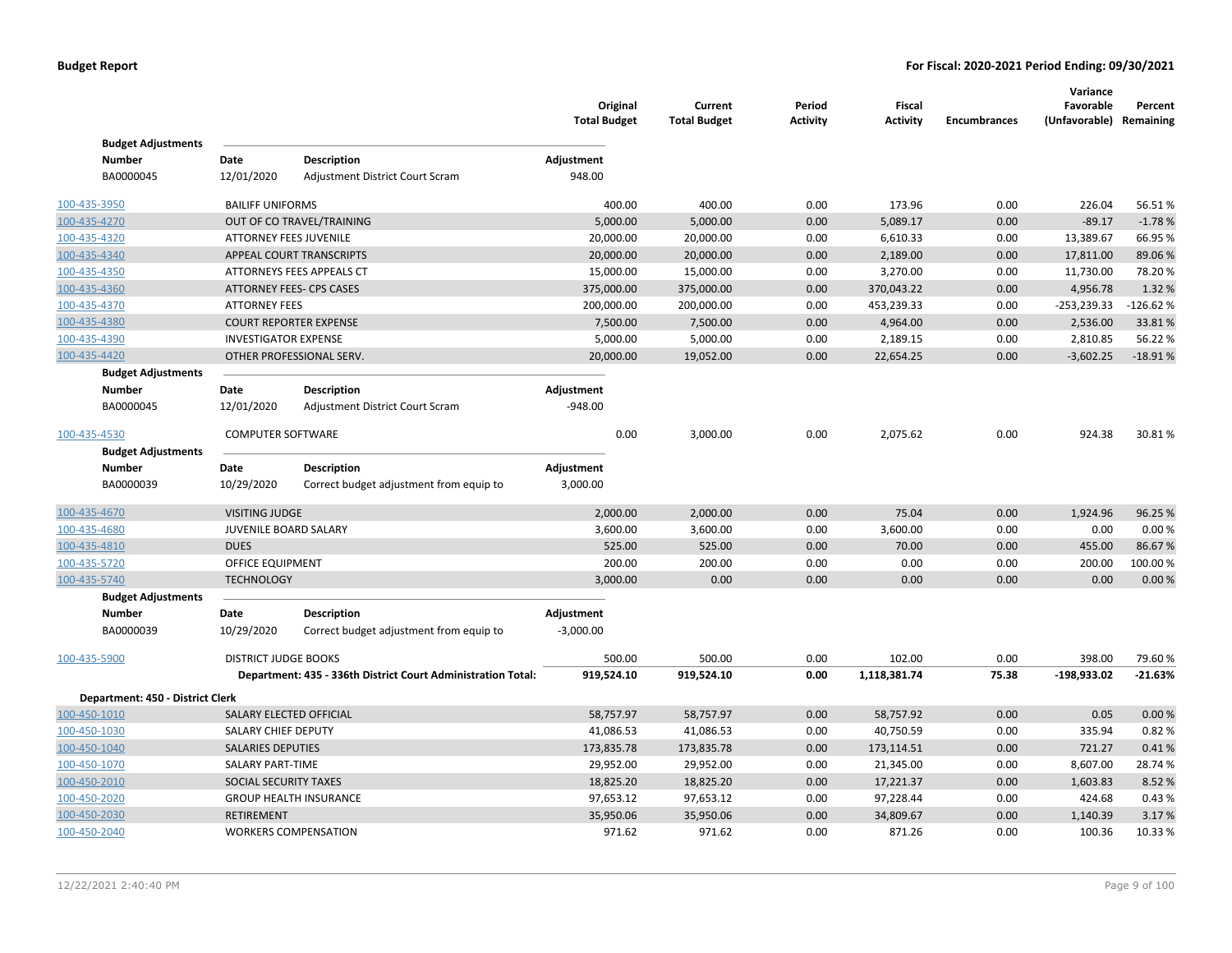|              |                                                      | Original<br><b>Total Budget</b> | Current<br><b>Total Budget</b> | Period<br><b>Activity</b> | Fiscal<br><b>Activity</b> | <b>Encumbrances</b> | Variance<br>Favorable<br>(Unfavorable) Remaining | Percent  |
|--------------|------------------------------------------------------|---------------------------------|--------------------------------|---------------------------|---------------------------|---------------------|--------------------------------------------------|----------|
| 100-450-2050 | <b>MEDICARE TAX</b>                                  | 4,402.67                        | 4,402.67                       | 0.00                      | 4,027.74                  | 0.00                | 374.93                                           | 8.52 %   |
| 100-450-3100 | <b>OFFICE SUPPLIES</b>                               | 4,000.00                        | 4,000.00                       | 0.00                      | 3,697.86                  | 17.99               | 284.15                                           | 7.10%    |
| 100-450-3110 | POSTAGE                                              | 4,000.00                        | 4,000.00                       | 0.00                      | 2,819.15                  | 0.00                | 1,180.85                                         | 29.52 %  |
| 100-450-3130 | PASSPORT PHOTO SUPPLIES                              | 600.00                          | 600.00                         | 0.00                      | 0.00                      | 0.00                | 600.00                                           | 100.00%  |
| 100-450-4270 | OUT OF COUNTY TRAVEL/TRAINING                        | 4,000.00                        | 4,000.00                       | 0.00                      | 4,168.67                  | 0.00                | $-168.67$                                        | $-4.22%$ |
| 100-450-4350 | <b>PRINTING</b>                                      | 2,000.00                        | 2,000.00                       | 0.00                      | 0.00                      | 0.00                | 2,000.00                                         | 100.00%  |
| 100-450-4800 | <b>BONDS</b>                                         | 157.50                          | 157.50                         | 0.00                      | 140.00                    | 0.00                | 17.50                                            | 11.11%   |
| 100-450-4810 | <b>DUES</b>                                          | 225.00                          | 225.00                         | 0.00                      | 225.00                    | 0.00                | 0.00                                             | 0.00%    |
| 100-450-5720 | <b>OFFICE EQUIPMENT</b>                              | 200.00                          | 200.00                         | 0.00                      | 198.65                    | 0.00                | 1.35                                             | 0.68%    |
|              | Department: 450 - District Clerk Total:              | 476,617.45                      | 476,617.45                     | 0.00                      | 459,375.83                | 17.99               | 17,223.63                                        | 3.61%    |
|              | Department: 455 - Justice of the Peace Pct. 1        |                                 |                                |                           |                           |                     |                                                  |          |
| 100-455-1010 | SALARY ELECTED OFFICIAL                              | 45,003.43                       | 45,003.43                      | 0.00                      | 45,003.40                 | 0.00                | 0.03                                             | 0.00%    |
| 100-455-1030 | SALARY CHIEF DEPUTY                                  | 39,934.14                       | 39,934.14                      | 0.00                      | 39,934.15                 | 0.00                | $-0.01$                                          | 0.00%    |
| 100-455-1040 | SALARY DEPUTY                                        | 25,344.80                       | 25,344.80                      | 0.00                      | 28,161.13                 | 0.00                | $-2,816.33$                                      | -11.11 % |
| 100-455-2010 | SOCIAL SECURITY TAXES                                | 6,811.70                        | 6,811.70                       | 0.00                      | 7,088.94                  | 0.00                | $-277.24$                                        | $-4.07%$ |
| 100-455-2020 | <b>GROUP HEALTH INSURANCE</b>                        | 35,399.26                       | 35,399.26                      | 0.00                      | 24,626.48                 | 0.00                | 10,772.78                                        | 30.43 %  |
| 100-455-2030 | <b>RETIREMENT</b>                                    | 12,723.98                       | 12,723.98                      | 0.00                      | 13,570.02                 | 0.00                | $-846.04$                                        | $-6.65%$ |
| 100-455-2040 | <b>WORKERS' COMPENSATION</b>                         | 343.89                          | 343.89                         | 0.00                      | 316.44                    | 0.00                | 27.45                                            | 7.98%    |
| 100-455-2050 | <b>MEDICARE TAX</b>                                  | 1,593.05                        | 1,593.05                       | 0.00                      | 1,658.06                  | 0.00                | $-65.01$                                         | $-4.08%$ |
| 100-455-2250 | <b>TRAVEL ALLOWANCE</b>                              | 2,400.00                        | 2,400.00                       | 0.00                      | 2,400.00                  | 0.00                | 0.00                                             | 0.00%    |
| 100-455-3100 | <b>OFFICE SUPPLIES</b>                               | 700.00                          | 700.00                         | 0.00                      | 650.21                    | 0.00                | 49.79                                            | 7.11%    |
| 100-455-3110 | POSTAGE                                              | 400.00                          | 400.00                         | 0.00                      | 399.12                    | 0.00                | 0.88                                             | 0.22%    |
| 100-455-4270 | OUT OF COUNTY TRAVEL/TRAINING                        | 3,000.00                        | 3,000.00                       | 0.00                      | 1,355.16                  | 0.00                | 1,644.84                                         | 54.83%   |
| 100-455-4350 | PRINTING                                             | 300.00                          | 300.00                         | 0.00                      | 105.00                    | 0.00                | 195.00                                           | 65.00 %  |
| 100-455-4800 | <b>BOND</b>                                          | 265.00                          | 265.00                         | 0.00                      | 256.00                    | 0.00                | 9.00                                             | 3.40 %   |
| 100-455-4810 | <b>DUES</b>                                          | 135.00                          | 135.00                         | 0.00                      | 60.00                     | 0.00                | 75.00                                            | 55.56 %  |
| 100-455-5720 | <b>OFFICE EQUIPMENT</b>                              | 200.00                          | 200.00                         | 0.00                      | 27.99                     | 0.00                | 172.01                                           | 86.01%   |
|              | Department: 455 - Justice of the Peace Pct. 1 Total: | 174,554.25                      | 174,554.25                     | 0.00                      | 165,612.10                | 0.00                | 8,942.15                                         | 5.12%    |
|              | Department: 456 - Justice of the Peace Pct. 2        |                                 |                                |                           |                           |                     |                                                  |          |
| 100-456-1010 | SALARY ELECTED OFFICIAL                              | 45,003.43                       | 45,003.43                      | 0.00                      | 45,003.40                 | 0.00                | 0.03                                             | 0.00%    |
| 100-456-1030 | <b>SALARY CHIEF DEPUTY</b>                           | 41,085.13                       | 41,085.13                      | 0.00                      | 41,085.10                 | 0.00                | 0.03                                             | 0.00%    |
| 100-456-2010 | SOCIAL SECURITY TAXES                                | 5,486.29                        | 5,486.29                       | 0.00                      | 5,486.34                  | 0.00                | $-0.05$                                          | 0.00%    |
| 100-456-2020 | <b>GROUP HEALTH INSURANCE</b>                        | 24,413.28                       | 24,413.28                      | 0.00                      | 24,573.20                 | 0.00                | $-159.92$                                        | $-0.66%$ |
| 100-456-2030 | RETIREMENT                                           | 10,192.89                       | 10,192.89                      | 0.00                      | 10,371.65                 | 0.00                | $-178.76$                                        | $-1.75%$ |
| 100-456-2040 | <b>WORKERS' COMPENSATION</b>                         | 275.48                          | 275.48                         | 0.00                      | 247.02                    | 0.00                | 28.46                                            | 10.33 %  |
| 100-456-2050 | <b>MEDICARE TAX</b>                                  | 1,283.08                        | 1,283.08                       | 0.00                      | 1,283.06                  | 0.00                | 0.02                                             | 0.00%    |
| 100-456-2250 | <b>TRAVEL ALLOWANCE</b>                              | 2,400.00                        | 2,400.00                       | 0.00                      | 2,400.00                  | 0.00                | 0.00                                             | 0.00%    |
| 100-456-3100 | <b>OFFICE SUPPLIES</b>                               | 600.00                          | 600.00                         | 0.00                      | 337.97                    | 0.00                | 262.03                                           | 43.67%   |
| 100-456-3110 | <b>POSTAGE</b>                                       | 300.00                          | 300.00                         | 0.00                      | 141.00                    | 0.00                | 159.00                                           | 53.00 %  |
| 100-456-4210 | <b>INTERNET</b>                                      | 1,000.00                        | 1,000.00                       | 0.00                      | 983.40                    | 0.00                | 16.60                                            | 1.66%    |
| 100-456-4220 | R & M RADIO                                          | 100.00                          | 100.00                         | 0.00                      | 0.00                      | 0.00                | 100.00                                           | 100.00%  |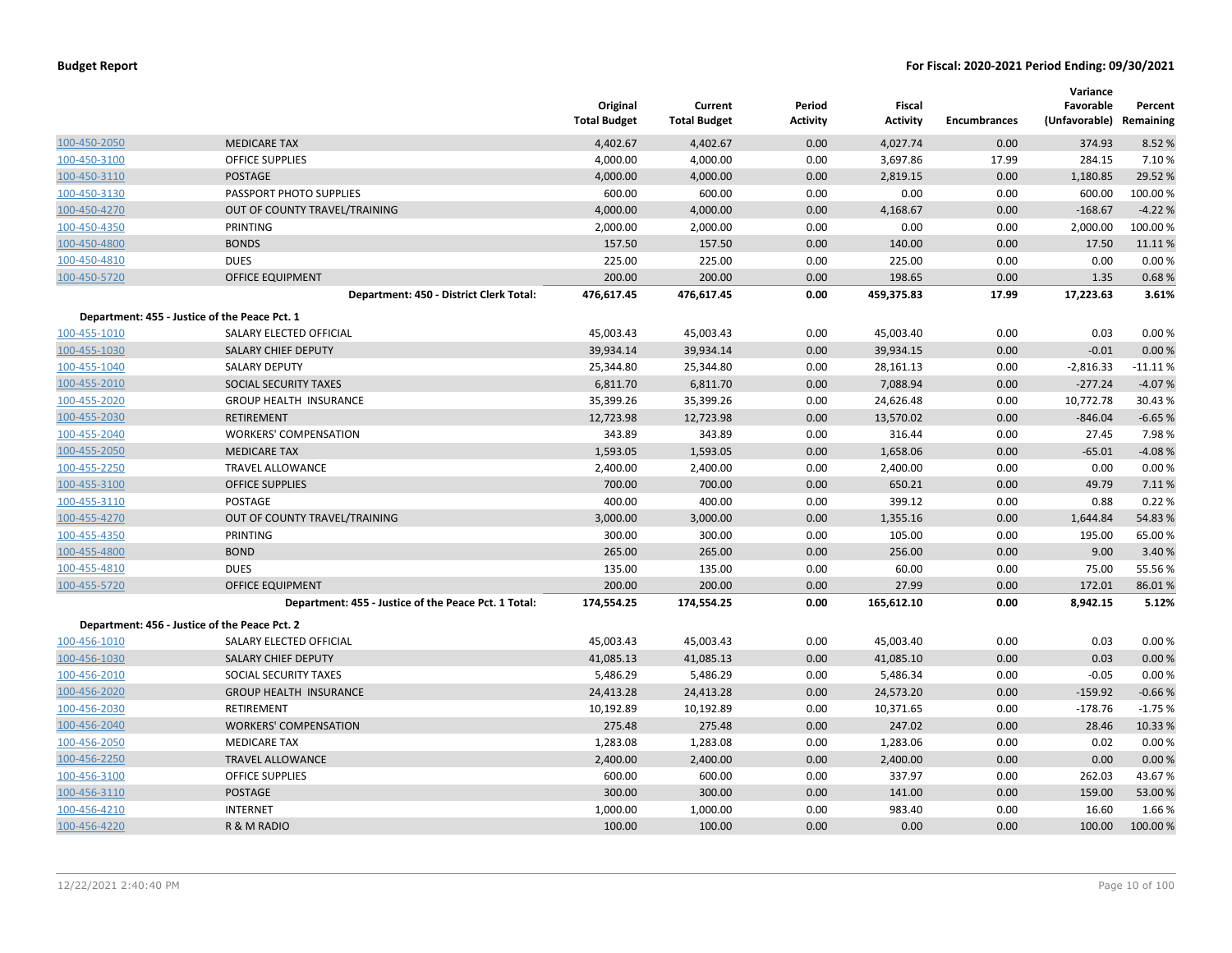|                                     |                                                      | Original<br><b>Total Budget</b> | Current<br><b>Total Budget</b> | Period<br><b>Activity</b> | Fiscal<br><b>Activity</b> | <b>Encumbrances</b> | Variance<br>Favorable<br>(Unfavorable) Remaining | Percent  |
|-------------------------------------|------------------------------------------------------|---------------------------------|--------------------------------|---------------------------|---------------------------|---------------------|--------------------------------------------------|----------|
| 100-456-4270                        | OUT OF COUNTY TRAVEL/TRAINING                        | 2,000.00                        | 2,000.00                       | 0.00                      | 1,646.41                  | 0.00                | 353.59                                           | 17.68%   |
| 100-456-4350                        | <b>PRINTING</b>                                      | 200.00                          | 200.00                         | 0.00                      | 0.00                      | 0.00                | 200.00                                           | 100.00 % |
| 100-456-4600                        | OFFICE RENTAL                                        | 4,200.00                        | 4,200.00                       | 0.00                      | 4,200.00                  | 0.00                | 0.00                                             | 0.00%    |
| 100-456-4800                        | <b>BOND</b>                                          | 100.00                          | 100.00                         | 0.00                      | 100.00                    | 0.00                | 0.00                                             | 0.00%    |
| 100-456-4810                        | <b>DUES</b>                                          | 95.00                           | 95.00                          | 0.00                      | 95.00                     | 0.00                | 0.00                                             | 0.00%    |
| 100-456-5720                        | <b>OFFICE EQUIPMENT</b>                              | 200.00                          | 200.00                         | 0.00                      | 0.00                      | 0.00                | 200.00                                           | 100.00%  |
| 100-456-5910                        | <b>ONLINE RESEARCH</b>                               | 1,100.00                        | 1,100.00                       | 0.00                      | 93.73                     | 0.00                | 1,006.27                                         | 91.48%   |
|                                     | Department: 456 - Justice of the Peace Pct. 2 Total: | 140,034.58                      | 140,034.58                     | 0.00                      | 138,047.28                | 0.00                | 1,987.30                                         | 1.42%    |
|                                     | Department: 457 - Justice of the Peace Pct. 3        |                                 |                                |                           |                           |                     |                                                  |          |
| 100-457-1010                        | SALARY ELECTED OFFICIAL                              | 45,003.43                       | 45,003.43                      | 0.00                      | 45,003.40                 | 0.00                | 0.03                                             | 0.00%    |
| 100-457-1030                        | SALARY CHIEF DEPUTY                                  | 28,520.00                       | 28,520.00                      | 0.00                      | 28,437.66                 | 0.00                | 82.34                                            | 0.29%    |
| 100-457-2010                        | <b>SOCIAL SECURITY TAXES</b>                         | 4,707.25                        | 4,707.25                       | 0.00                      | 4,702.28                  | 0.00                | 4.97                                             | 0.11%    |
| 100-457-2020                        | <b>GROUP HEALTH INSURANCE</b>                        | 24,413.28                       | 24,413.28                      | 0.00                      | 24,596.00                 | 0.00                | $-182.72$                                        | $-0.75%$ |
| 100-457-2030                        | <b>RETIREMENT</b>                                    | 8,705.17                        | 8,705.17                       | 0.00                      | 8,873.98                  | 0.00                | $-168.81$                                        | $-1.94%$ |
| 100-457-2040                        | <b>WORKERS' COMPENSATION</b>                         | 235.27                          | 235.27                         | 0.00                      | 210.96                    | 0.00                | 24.31                                            | 10.33 %  |
| 100-457-2050                        | <b>MEDICARE TAX</b>                                  | 1,100.89                        | 1,100.89                       | 0.00                      | 1,099.86                  | 0.00                | 1.03                                             | 0.09%    |
| 100-457-2250                        | <b>TRAVEL ALLOWANCE</b>                              | 2,400.00                        | 2,400.00                       | 0.00                      | 2,400.00                  | 0.00                | 0.00                                             | 0.00%    |
| 100-457-3100                        | <b>OFFICE SUPPLIES</b>                               | 500.00                          | 500.00                         | 0.00                      | 207.62                    | 0.00                | 292.38                                           | 58.48%   |
| 100-457-3110                        | POSTAGE                                              | 350.00                          | 350.00                         | 0.00                      | 186.00                    | 0.00                | 164.00                                           | 46.86%   |
| 100-457-4210                        | <b>INTERNET</b>                                      | 456.00                          | 456.00                         | 0.00                      | 455.88                    | 0.00                | 0.12                                             | 0.03%    |
| 100-457-4270                        | OUT OF COUNTY TRAVEL/TRAINING                        | 2,000.00                        | 2,000.00                       | 0.00                      | 853.44                    | 0.00                | 1,146.56                                         | 57.33 %  |
| 100-457-4350                        | <b>PRINTING</b>                                      | 250.00                          | 250.00                         | 0.00                      | 0.00                      | 0.00                | 250.00                                           | 100.00 % |
| 100-457-4800                        | <b>BOND</b>                                          | 50.00                           | 50.00                          | 0.00                      | 50.00                     | 0.00                | 0.00                                             | 0.00%    |
| 100-457-4810                        | <b>DUES</b>                                          | 60.00                           | 60.00                          | 0.00                      | 60.00                     | 0.00                | 0.00                                             | 0.00%    |
| 100-457-5720                        | OFFICE EQUIPMENT                                     | 200.00                          | 200.00                         | 0.00                      | 0.00                      | 0.00                | 200.00                                           | 100.00%  |
|                                     | Department: 457 - Justice of the Peace Pct. 3 Total: | 118,951.29                      | 118,951.29                     | 0.00                      | 117,137.08                | 0.00                | 1,814.21                                         | 1.53%    |
| Department: 475 - District Attorney |                                                      |                                 |                                |                           |                           |                     |                                                  |          |
| 100-475-1011                        | DA. SALARY SUPPLEMENT                                | 6,770.00                        | 6,770.00                       | 0.00                      | 6,769.88                  | 0.00                | 0.12                                             | 0.00%    |
| 100-475-1012                        | DA SALARY REIMB. GC CH 46                            | 27,500.00                       | 27,500.00                      | 0.00                      | 27,499.94                 | 0.00                | 0.06                                             | 0.00%    |
| 100-475-1030                        | SALARY ASSISTANT D.A.                                | 311,258.12                      | 311,258.12                     | 0.00                      | 299,088.67                | 0.00                | 12,169.45                                        | 3.91%    |
| 100-475-1031                        | <b>INVESTIGATOR</b>                                  | 61,963.53                       | 61,963.53                      | 0.00                      | 61,963.69                 | 0.00                | $-0.16$                                          | 0.00%    |
| 100-475-1032                        | ASST. DA LONGEVITY PAY                               | 5,080.00                        | 5,080.00                       | 0.00                      | 5,290.00                  | 0.00                | $-210.00$                                        | $-4.13%$ |
| 100-475-1050                        | SALARIES SECRETARIES                                 | 189,664.91                      | 189,664.91                     | 0.00                      | 181,858.03                | 0.00                | 7,806.88                                         | 4.12%    |
| 100-475-1051                        | <b>DISCOVERY CLERK</b>                               | 37,731.20                       | 37,731.20                      | 0.00                      | 37,731.20                 | 0.00                | 0.00                                             | 0.00%    |
| 100-475-1070                        | SALARY PART-TIME                                     | 18,096.00                       | 18,096.00                      | 0.00                      | 18,954.00                 | 0.00                | $-858.00$                                        | $-4.74%$ |
| 100-475-2010                        | SOCIAL SECURITY TAXES                                | 40,187.39                       | 40,187.39                      | 0.00                      | 38,423.99                 | 0.00                | 1,763.40                                         | 4.39%    |
| 100-475-2020                        | <b>GROUP HEALTH INSURANCE</b>                        | 134,273.04                      | 134,273.04                     | 0.00                      | 132,582.45                | 0.00                | 1,690.59                                         | 1.26 %   |
| 100-475-2030                        | <b>RETIREMENT</b>                                    | 76,744.96                       | 76,744.96                      | 0.00                      | 75,911.05                 | 0.00                | 833.91                                           | 1.09 %   |
| 100-475-2040                        | <b>WORKERS' COMPENSATION</b>                         | 1,334.94                        | 1,334.94                       | 0.00                      | 1,203.98                  | 0.00                | 130.96                                           | 9.81%    |
| 100-475-2050                        | <b>MEDICARE TAX</b>                                  | 9,398.66                        | 9,398.66                       | 0.00                      | 8,986.65                  | 0.00                | 412.01                                           | 4.38%    |
| 100-475-2250                        | <b>TRAVEL ALLOWANCE</b>                              | 3,060.00                        | 3,060.00                       | 0.00                      | 3,060.00                  | 0.00                | 0.00                                             | 0.00%    |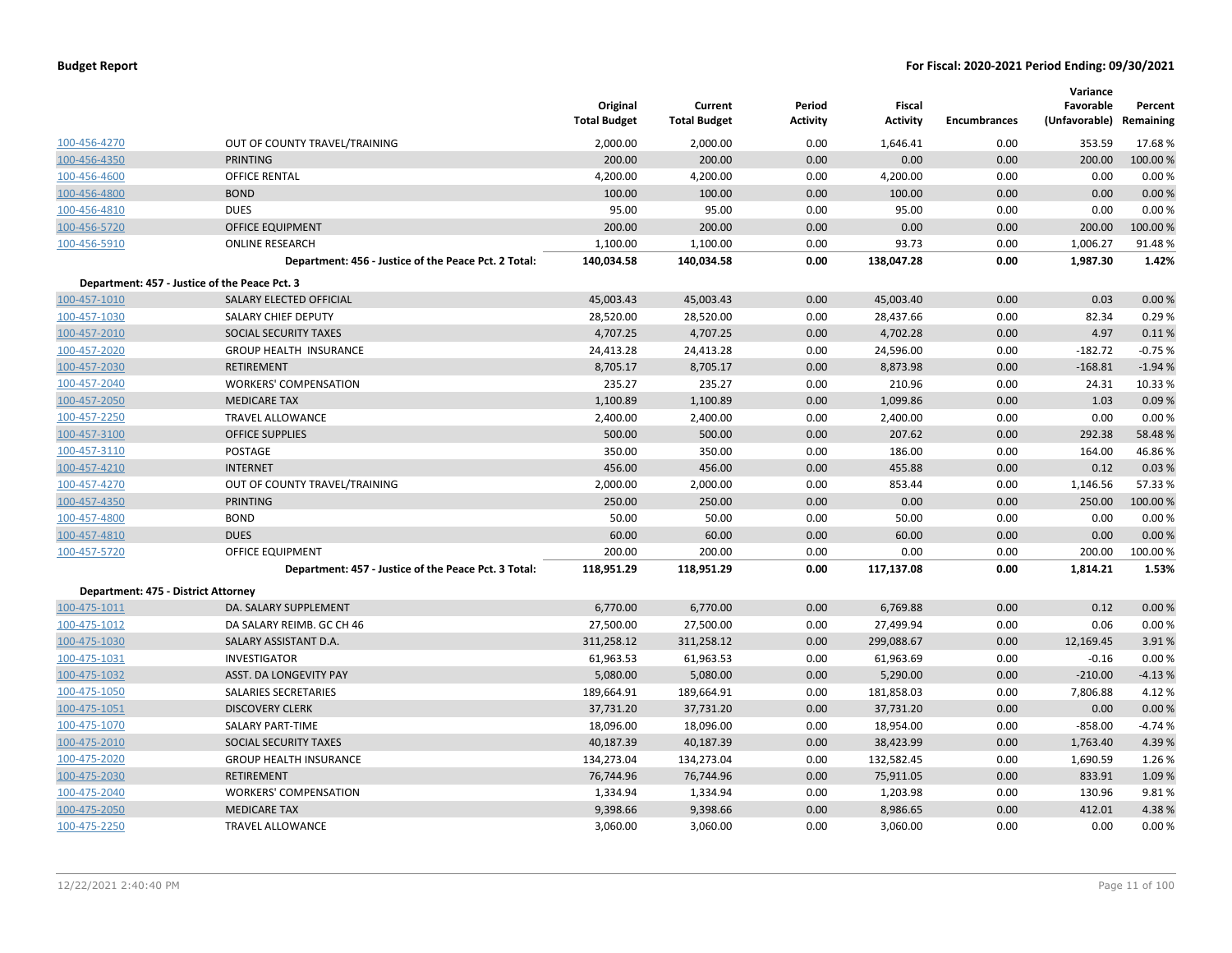|                                  |                                            | Original<br><b>Total Budget</b> | Current<br><b>Total Budget</b> | Period<br><b>Activity</b> | Fiscal<br><b>Activity</b> | <b>Encumbrances</b> | Variance<br>Favorable<br>(Unfavorable) Remaining | Percent   |
|----------------------------------|--------------------------------------------|---------------------------------|--------------------------------|---------------------------|---------------------------|---------------------|--------------------------------------------------|-----------|
| 100-475-3100                     | <b>OFFICE SUPPLIES</b>                     | 9,000.00                        | 9,000.00                       | 0.00                      | 7,110.55                  | 0.00                | 1,889.45                                         | 20.99 %   |
| 100-475-3110                     | <b>POSTAGE</b>                             | 2,400.00                        | 2,400.00                       | 0.00                      | 1,261.22                  | 0.00                | 1,138.78                                         | 47.45 %   |
| 100-475-3130                     | <b>GRAND JURY EXPENSE</b>                  | 5,500.00                        | 5,500.00                       | 0.00                      | 5,421.14                  | 0.00                | 78.86                                            | 1.43 %    |
| 100-475-3150                     | <b>COPIER EXPENSE</b>                      | 1,400.00                        | 1,400.00                       | 0.00                      | 1,282.13                  | 0.00                | 117.87                                           | 8.42 %    |
| 100-475-4270                     | OUT OF COUNTY TRAVEL/TRAINING              | 10,000.00                       | 10,000.00                      | 0.00                      | 4,953.96                  | 0.00                | 5,046.04                                         | 50.46 %   |
| 100-475-4350                     | PRINTING                                   | 500.00                          | 500.00                         | 0.00                      | 214.20                    | 0.00                | 285.80                                           | 57.16%    |
| 100-475-4380                     | <b>CT.REPORTER-TRANSCRIPTS</b>             | 5,000.00                        | 5,000.00                       | 0.00                      | 664.00                    | 0.00                | 4,336.00                                         | 86.72%    |
| 100-475-4390                     | <b>WITNESS EXPENSE</b>                     | 3,000.00                        | 3,000.00                       | 0.00                      | 0.00                      | 0.00                | 3,000.00                                         | 100.00%   |
| 100-475-4650                     | PHYS.EVIDENCE ANALYSIS                     | 4,000.00                        | 4,000.00                       | 0.00                      | 176.37                    | 0.00                | 3,823.63                                         | 95.59 %   |
| 100-475-4800                     | <b>BOND</b>                                | 445.00                          | 445.00                         | 0.00                      | 441.50                    | 0.00                | 3.50                                             | 0.79%     |
| 100-475-4810                     | <b>DUES</b>                                | 3,500.00                        | 3,500.00                       | 0.00                      | 2,278.00                  | 0.00                | 1,222.00                                         | 34.91%    |
| 100-475-5720                     | OFFICE EQUIPMENT                           | 200.00                          | 200.00                         | 0.00                      | 1,071.30                  | 0.00                | $-871.30$                                        | -435.65 % |
| 100-475-5740                     | <b>TECHNOLOGY</b>                          | 200.00                          | 200.00                         | 0.00                      | 0.00                      | 0.00                | 200.00                                           | 100.00 %  |
| 100-475-5900                     | <b>BOOKS</b>                               | 750.00                          | 750.00                         | 0.00                      | 615.00                    | 0.00                | 135.00                                           | 18.00 %   |
| 100-475-5910                     | <b>ONLINE RESEARCH</b>                     | 9,060.00                        | 9,060.00                       | 0.00                      | 9,058.71                  | 0.00                | 1.29                                             | 0.01%     |
|                                  | Department: 475 - District Attorney Total: | 978,017.75                      | 978,017.75                     | 0.00                      | 933,871.61                | 0.00                | 44,146.14                                        | 4.51%     |
| Department: 495 - County Auditor |                                            |                                 |                                |                           |                           |                     |                                                  |           |
| 100-495-1020                     | SALARY APPOINTED OFFICIAL                  | 73,778.37                       | 73,778.37                      | 0.00                      | 73,778.38                 | 0.00                | $-0.01$                                          | 0.00%     |
| 100-495-1030                     | SALARIES ASSISTANTS                        | 150,158.45                      | 150,158.45                     | 0.00                      | 150,196.09                | 0.00                | $-37.64$                                         | $-0.03%$  |
| 100-495-2010                     | SOCIAL SECURITY TAXES                      | 13,884.08                       | 13,884.08                      | 0.00                      | 12,692.58                 | 0.00                | 1,191.50                                         | 8.58%     |
| 100-495-2020                     | <b>GROUP HEALTH INSURANCE</b>              | 48,826.56                       | 48,826.56                      | 0.00                      | 49,192.00                 | 0.00                | $-365.44$                                        | $-0.75%$  |
| 100-495-2030                     | RETIREMENT                                 | 26,514.12                       | 26,514.12                      | 0.00                      | 26,521.14                 | 0.00                | $-7.02$                                          | $-0.03%$  |
| 100-495-2040                     | <b>WORKERS COMPENSATION</b>                | 716.60                          | 716.60                         | 0.00                      | 642.58                    | 0.00                | 74.02                                            | 10.33 %   |
| 100-495-2050                     | <b>MEDICARE TAX</b>                        | 3,247.08                        | 3,247.08                       | 0.00                      | 2,968.39                  | 0.00                | 278.69                                           | 8.58%     |
| 100-495-3100                     | <b>OFFICE SUPPLIES</b>                     | 700.00                          | 700.00                         | 0.00                      | 556.37                    | 0.00                | 143.63                                           | 20.52 %   |
| 100-495-4270                     | OUT OF COUNTY TRAVEL/TRAINING              | 4,000.00                        | 4,000.00                       | 0.00                      | 1,787.68                  | 0.00                | 2,212.32                                         | 55.31%    |
| 100-495-4350                     | <b>PRINTING</b>                            | 50.00                           | 50.00                          | 0.00                      | 0.00                      | 0.00                | 50.00                                            | 100.00 %  |
| 100-495-4520                     | R & M EQUIPMENT                            | 50.00                           | 50.00                          | 0.00                      | 0.00                      | 0.00                | 50.00                                            | 100.00 %  |
| 100-495-4800                     | <b>BOND</b>                                | 383.00                          | 383.00                         | 0.00                      | 329.00                    | 0.00                | 54.00                                            | 14.10%    |
| 100-495-4810                     | <b>DUES</b>                                | 340.00                          | 340.00                         | 0.00                      | 340.00                    | 0.00                | 0.00                                             | 0.00%     |
| 100-495-5720                     | <b>OFFICE EQUIPMENT</b>                    | 200.00                          | 200.00                         | 0.00                      | 0.00                      | 0.00                | 200.00                                           | 100.00 %  |
|                                  | Department: 495 - County Auditor Total:    | 322,848.26                      | 322,848.26                     | 0.00                      | 319,004.21                | 0.00                | 3,844.05                                         | 1.19%     |
|                                  | Department: 496 - County Purchasing        |                                 |                                |                           |                           |                     |                                                  |           |
| 100-496-1020                     | SALARY PURCHASING AGENT                    | 53,254.76                       | 53,254.76                      | 0.00                      | 53,254.83                 | 0.00                | $-0.07$                                          | 0.00%     |
| 100-496-2010                     | SOCIAL SECURITY TAXES                      | 3,301.80                        | 3,301.80                       | 0.00                      | 3,250.48                  | 0.00                | 51.32                                            | 1.55 %    |
| 100-496-2020                     | <b>GROUP HEALTH INSURANCE</b>              | 12,206.64                       | 12,206.64                      | 0.00                      | 12,298.00                 | 0.00                | $-91.36$                                         | $-0.75%$  |
| 100-496-2030                     | <b>RETIREMENT</b>                          | 6,305.36                        | 6,305.36                       | 0.00                      | 6,305.92                  | 0.00                | $-0.56$                                          | $-0.01%$  |
| 100-496-2040                     | <b>WORKERS' COMPENSATION</b>               | 170.42                          | 170.42                         | 0.00                      | 152.82                    | 0.00                | 17.60                                            | 10.33 %   |
| 100-496-2050                     | <b>MEDICARE TAX</b>                        | 772.19                          | 772.19                         | 0.00                      | 760.19                    | 0.00                | 12.00                                            | 1.55 %    |
| 100-496-3100                     | <b>OFFICE SUPPLIES</b>                     | 250.00                          | 250.00                         | 0.00                      | 348.80                    | $-51.78$            | $-47.02$                                         | $-18.81%$ |
| 100-496-4270                     | OUT OF COUNTY TRAVEL/TRAINING              | 2,400.00                        | 2,400.00                       | 0.00                      | 802.37                    | 0.00                | 1,597.63                                         | 66.57%    |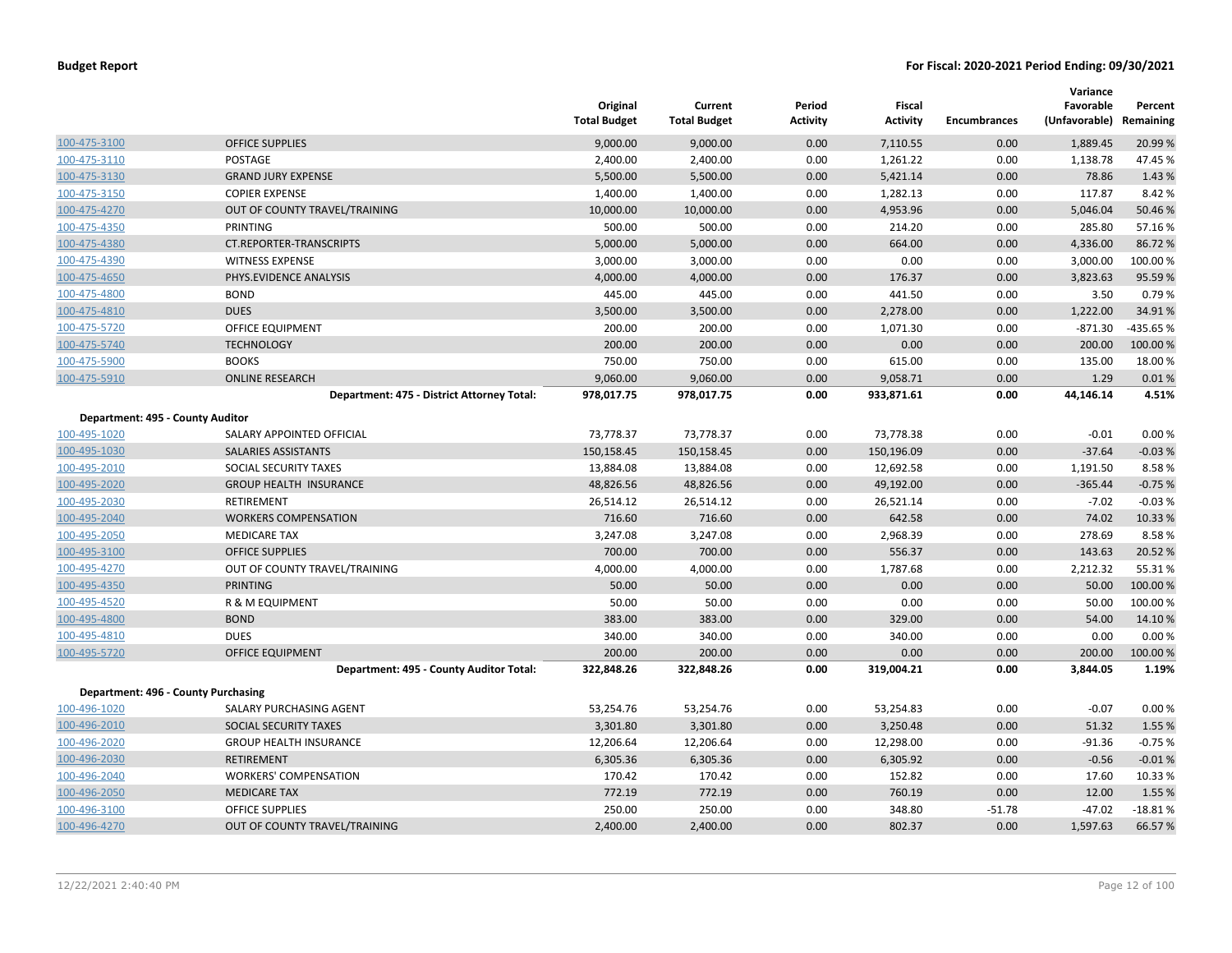|  |  |  | <b>Budget Report</b> |
|--|--|--|----------------------|
|--|--|--|----------------------|

|                                     |                                                 | Original<br><b>Total Budget</b> | Current<br><b>Total Budget</b> | Period<br><b>Activity</b> | Fiscal<br><b>Activity</b> | <b>Encumbrances</b> | Variance<br>Favorable<br>(Unfavorable) | Percent<br>Remaining |
|-------------------------------------|-------------------------------------------------|---------------------------------|--------------------------------|---------------------------|---------------------------|---------------------|----------------------------------------|----------------------|
| 100-496-4350                        | <b>PRINTING</b>                                 | 35.00                           | 35.00                          | 0.00                      | 0.00                      | 0.00                | 35.00                                  | 100.00%              |
| 100-496-4800                        | <b>BOND</b>                                     | 93.00                           | 93.00                          | 0.00                      | 93.00                     | 0.00                | 0.00                                   | 0.00 %               |
| 100-496-4810                        | <b>DUES</b>                                     | 450.00                          | 450.00                         | 0.00                      | 365.00                    | 0.00                | 85.00                                  | 18.89%               |
| 100-496-5720                        | <b>OFFICE EQUIPMENT</b>                         | 200.00                          | 200.00                         | 0.00                      | 0.00                      | 0.00                | 200.00                                 | 100.00%              |
|                                     | Department: 496 - County Purchasing Total:      | 79,439.17                       | 79,439.17                      | 0.00                      | 77,631.41                 | $-51.78$            | 1,859.54                               | 2.34%                |
| Department: 497 - County Treasurer  |                                                 |                                 |                                |                           |                           |                     |                                        |                      |
| 100-497-1010                        | SALARY ELECTED OFFICIAL                         | 58,757.97                       | 58,757.97                      | 0.00                      | 58,757.92                 | 0.00                | 0.05                                   | 0.00%                |
| 100-497-2010                        | SOCIAL SECURITY TAXES                           | 3,642.99                        | 3,642.99                       | 0.00                      | 2,954.24                  | 0.00                | 688.75                                 | 18.91%               |
| 100-497-2020                        | <b>GROUP HEALTH INSURANCE</b>                   | 12,206.64                       | 12,206.64                      | 0.00                      | 12,287.44                 | 0.00                | $-80.80$                               | $-0.66%$             |
| 100-497-2030                        | <b>RETIREMENT</b>                               | 6,956.94                        | 6,956.94                       | 0.00                      | 6,957.65                  | 0.00                | $-0.71$                                | $-0.01%$             |
| 100-497-2040                        | <b>WORKERS' COMPENSATION</b>                    | 188.03                          | 188.03                         | 0.00                      | 168.60                    | 0.00                | 19.43                                  | 10.33%               |
| 100-497-2050                        | <b>MEDICARE TAX</b>                             | 851.99                          | 851.99                         | 0.00                      | 690.85                    | 0.00                | 161.14                                 | 18.91%               |
| 100-497-3100                        | <b>OFFICE SUPPLIES</b>                          | 300.00                          | 300.00                         | 0.00                      | 218.49                    | 0.00                | 81.51                                  | 27.17%               |
| 100-497-4270                        | OUT OF COUNTY TRAVEL/TRAINING                   | 1,500.00                        | 1,500.00                       | 0.00                      | 946.80                    | 0.00                | 553.20                                 | 36.88%               |
| 100-497-4350                        | PRINTING                                        | 100.00                          | 100.00                         | 0.00                      | 60.00                     | 0.00                | 40.00                                  | 40.00%               |
| 100-497-4520                        | <b>R&amp;M EQUIPMENT</b>                        | 50.00                           | 50.00                          | 0.00                      | 0.00                      | 0.00                | 50.00                                  | 100.00%              |
| 100-497-4810                        | <b>DUES</b>                                     | 200.00                          | 200.00                         | 0.00                      | 175.00                    | 0.00                | 25.00                                  | 12.50%               |
|                                     | Department: 497 - County Treasurer Total:       | 84,754.56                       | 84,754.56                      | 0.00                      | 83,216.99                 | 0.00                | 1,537.57                               | 1.81%                |
|                                     | Department: 499 - Tax Assessor Collector        |                                 |                                |                           |                           |                     |                                        |                      |
| 100-499-1010                        | SALARY ELECTED OFFICIAL                         | 58,757.97                       | 58,757.97                      | 0.00                      | 58,757.92                 | 0.00                | 0.05                                   | 0.00%                |
| 100-499-1030                        | SALARIES CHIEF DEPUTY                           | 42,272.36                       | 42,272.36                      | 0.00                      | 42,272.42                 | 0.00                | $-0.06$                                | 0.00%                |
| 100-499-1040                        | <b>SALARIES DEPUTIES</b>                        | 102,426.15                      | 102,426.15                     | 0.00                      | 102,426.26                | 0.00                | $-0.11$                                | 0.00%                |
| 100-499-1070                        | <b>SALARY PART-TIME</b>                         | 18,096.00                       | 18,096.00                      | 0.00                      | 1,365.72                  | 0.00                | 16,730.28                              | 92.45 %              |
| 100-499-2010                        | SOCIAL SECURITY TAXES                           | 13,736.25                       | 13,736.25                      | 0.00                      | 12,267.41                 | 0.00                | 1,468.84                               | 10.69 %              |
| 100-499-2020                        | <b>GROUP HEALTH INSURANCE</b>                   | 61,033.20                       | 61,033.20                      | 0.00                      | 61,490.00                 | 0.00                | $-456.80$                              | $-0.75%$             |
| 100-499-2030                        | <b>RETIREMENT</b>                               | 26,231.81                       | 26,231.81                      | 0.00                      | 24,253.24                 | 0.00                | 1,978.57                               | 7.54 %               |
| 100-499-2040                        | <b>WORKERS COMPENSATION</b>                     | 708.97                          | 708.97                         | 0.00                      | 635.74                    | 0.00                | 73.23                                  | 10.33 %              |
| 100-499-2050                        | <b>MEDICARE TAX</b>                             | 3,212.51                        | 3,212.51                       | 0.00                      | 2,869.06                  | 0.00                | 343.45                                 | 10.69%               |
| 100-499-2251                        | <b>LEONARD OFFICE TRAVEL</b>                    | 550.00                          | 550.00                         | 0.00                      | 55.22                     | 0.00                | 494.78                                 | 89.96%               |
| 100-499-3100                        | <b>OFFICE SUPPLIES</b>                          | 1,200.00                        | 1,200.00                       | 0.00                      | 1,148.05                  | $-7.49$             | 59.44                                  | 4.95 %               |
| 100-499-3110                        | POSTAGE                                         | 2,400.00                        | 2,400.00                       | 0.00                      | 2,740.62                  | 0.00                | $-340.62$                              | $-14.19%$            |
| 100-499-3150                        | <b>COPIER EXPENSE</b>                           | 1,200.00                        | 1,200.00                       | 0.00                      | 1,140.83                  | 0.00                | 59.17                                  | 4.93 %               |
| 100-499-4270                        | OUT OF COUNTY TRAVEL/TRAINING                   | 4,000.00                        | 4,000.00                       | 0.00                      | 4,782.24                  | 0.00                | $-782.24$                              | $-19.56%$            |
| 100-499-4350                        | <b>PRINTING</b>                                 | 200.00                          | 200.00                         | 0.00                      | 0.00                      | 0.00                | 200.00                                 | 100.00%              |
| 100-499-4600                        | <b>LEONARD OFFICE RENT</b>                      | 1,200.00                        | 1,200.00                       | 0.00                      | 300.00                    | 0.00                | 900.00                                 | 75.00 %              |
| 100-499-4800                        | <b>BOND</b>                                     | 3,918.00                        | 3,918.00                       | 0.00                      | 3,918.00                  | 0.00                | 0.00                                   | 0.00%                |
| 100-499-4810                        | <b>DUES</b>                                     | 225.00                          | 225.00                         | 0.00                      | 175.00                    | 0.00                | 50.00                                  | 22.22 %              |
| 100-499-5720                        | <b>OFFICE EQUIPMENT</b>                         | 200.00                          | 200.00                         | 0.00                      | 154.26                    | 0.00                | 45.74                                  | 22.87%               |
|                                     | Department: 499 - Tax Assessor Collector Total: | 341,568.22                      | 341,568.22                     | 0.00                      | 320,751.99                | $-7.49$             | 20,823.72                              | 6.10%                |
| Department: 503 - Computer/IT Dept. |                                                 |                                 |                                |                           |                           |                     |                                        |                      |
| 100-503-1020                        | SALARY-TECHNICIAN                               | 42,817.02                       | 42,817.02                      | 0.00                      | 42,817.14                 | 0.00                | $-0.12$                                | 0.00%                |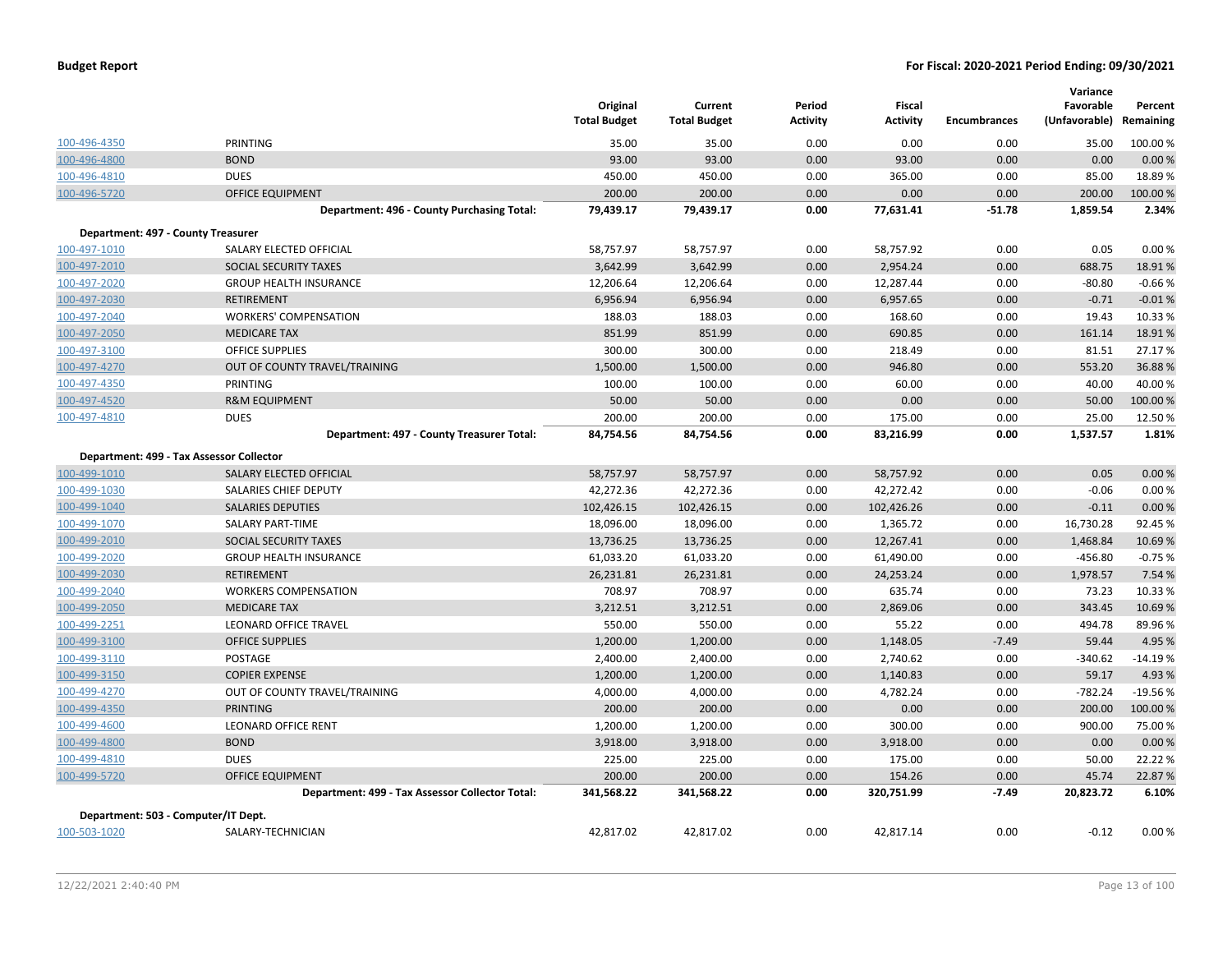|                               |                           |                                            | Original<br><b>Total Budget</b> | Current<br><b>Total Budget</b> | Period<br><b>Activity</b> | Fiscal<br><b>Activity</b> | <b>Encumbrances</b> | Variance<br>Favorable<br>(Unfavorable) | Percent<br>Remaining |
|-------------------------------|---------------------------|--------------------------------------------|---------------------------------|--------------------------------|---------------------------|---------------------------|---------------------|----------------------------------------|----------------------|
| 100-503-1070                  |                           | SALARY PART-TIME TECHNICIAN                | 12,000.00                       | 12,000.00                      | 0.00                      | 9,346.91                  | 0.00                | 2,653.09                               | 22.11%               |
| 100-503-2010                  | SOCIAL SECURITY           |                                            | 3,900.96                        | 3,900.96                       | 0.00                      | 2,367.30                  | 0.00                | 1,533.66                               | 39.31%               |
| 100-503-2020                  |                           | <b>GROUP HEALTH INSURANCE</b>              | 12,206.64                       | 12,206.64                      | 0.00                      | 12,298.00                 | 0.00                | $-91.36$                               | $-0.75%$             |
| 100-503-2030                  | RETIREMENT                |                                            | 7,449.57                        | 7,449.57                       | 0.00                      | 5,105.57                  | 0.00                | 2,344.00                               | 31.46%               |
| 100-503-2040                  |                           | <b>WORKERS COMPENSATION</b>                | 201.34                          | 201.34                         | 0.00                      | 126.48                    | 0.00                | 74.86                                  | 37.18%               |
| 100-503-2050                  | <b>MEDICARE TAX</b>       |                                            | 912.32                          | 912.32                         | 0.00                      | 553.60                    | 0.00                | 358.72                                 | 39.32 %              |
| 100-503-2250                  | <b>TRAVEL ALLOWANCE</b>   |                                            | 828.00                          | 828.00                         | 0.00                      | 480.00                    | 0.00                | 348.00                                 | 42.03%               |
| 100-503-3100                  | <b>OFFICE SUPPLIES</b>    |                                            | 100.00                          | 100.00                         | 0.00                      | 0.00                      | 0.00                | 100.00                                 | 100.00%              |
| 100-503-4210                  | <b>EMERGENCY INTERNET</b> |                                            | 455.88                          | 455.88                         | 0.00                      | 455.98                    | 0.00                | $-0.10$                                | $-0.02%$             |
| 100-503-4270                  |                           | OUT OF COUNTY TRAVEL/TRAINING              | 1,200.00                        | 1,200.00                       | 0.00                      | 0.00                      | 0.00                | 1,200.00                               | 100.00%              |
| 100-503-4810                  | <b>DUES</b>               |                                            | 175.00                          | 175.00                         | 0.00                      | 0.00                      | 0.00                | 175.00                                 | 100.00 %             |
| 100-503-5720                  | <b>OFFICE EQUIPMENT</b>   |                                            | 200.00                          | 200.00                         | 0.00                      | 232.13                    | 0.00                | $-32.13$                               | $-16.07%$            |
| 100-503-5740                  |                           | COMPUTER/WEB SOFTWARE                      | 5,000.00                        | 5,000.00                       | 0.00                      | 4,153.29                  | 0.00                | 846.71                                 | 16.93 %              |
| 100-503-5760                  |                           | COUNTY COMPUTER REPLACEMENT                | 32,500.00                       | 32,500.00                      | 0.00                      | 1,321.22                  | 0.00                | 31,178.78                              | 95.93 %              |
|                               |                           | Department: 503 - Computer/IT Dept. Total: | 119,946.73                      | 119,946.73                     | 0.00                      | 79,257.62                 | 0.00                | 40,689.11                              | 33.92%               |
| Department: 509 - Contingency |                           |                                            |                                 |                                |                           |                           |                     |                                        |                      |
| 100-509-4750                  | <b>CONTINGENCY</b>        |                                            | 279,000.00                      | 88,997.83                      | 0.00                      | 1,239.00                  | 0.00                | 87,758.83                              | 98.61%               |
| <b>Budget Adjustments</b>     |                           |                                            |                                 |                                |                           |                           |                     |                                        |                      |
| <b>Number</b>                 | Date                      | Description                                | Adjustment                      |                                |                           |                           |                     |                                        |                      |
| BA0000036                     | 10/06/2020                | <b>Emergency Management Vehicle</b>        | $-34,400.67$                    |                                |                           |                           |                     |                                        |                      |
| BA0000067                     | 05/25/2021                | Move money from Contingency to Law M       | $-3,500.00$                     |                                |                           |                           |                     |                                        |                      |
| BA0000070                     | 07/27/2021                | Contingency to S Annex door/awning App     | $-15,623.30$                    |                                |                           |                           |                     |                                        |                      |
| BA0000071                     | 07/27/2021                | Contingency to S. Jail-AC unit Approved 5, | $-12,500.00$                    |                                |                           |                           |                     |                                        |                      |
| BA0000075                     | 07/30/2021                | ArchiTexas invoice 2117.01 Justice Cnt     | $-83,330.00$                    |                                |                           |                           |                     |                                        |                      |
| BA0000100                     | 09/15/2021                | ArchiTexas inv.for Justice Center          | $-35,670.00$                    |                                |                           |                           |                     |                                        |                      |
| BA0000111                     | 09/30/2021                | S Annex repairs                            | $-4,978.20$                     |                                |                           |                           |                     |                                        |                      |
|                               |                           | Department: 509 - Contingency Total:       | 279,000.00                      | 88,997.83                      | 0.00                      | 1,239.00                  | 0.00                | 87,758.83                              | 98.61%               |
| Department: 510 - Courthouse  |                           |                                            |                                 |                                |                           |                           |                     |                                        |                      |
| 100-510-1070                  | <b>SALARY PART-TIME</b>   |                                            | 16,291.86                       | 16,291.86                      | 0.00                      | 18,144.96                 | 0.00                | $-1,853.10$                            | $-11.37%$            |
| 100-510-1150                  | <b>SALARY JANITOR</b>     |                                            | 41,087.92                       | 41,087.92                      | 0.00                      | 41,087.93                 | 0.00                | $-0.01$                                | 0.00 %               |
| 100-510-2010                  | SOCIAL SECURITY TAXES     |                                            | 3,557.94                        | 3,557.94                       | 0.00                      | 3,636.61                  | 0.00                | $-78.67$                               | $-2.21%$             |
| 100-510-2020                  |                           | <b>GROUP HEALTH INSURANCE</b>              | 12,206.64                       | 12,206.64                      | 0.00                      | 12,298.00                 | 0.00                | $-91.36$                               | $-0.75%$             |
| 100-510-2030                  | RETIREMENT                |                                            | 6,830.40                        | 6,830.40                       | 0.00                      | 7,013.92                  | 0.00                | $-183.52$                              | $-2.69%$             |
| 100-510-2040                  |                           | <b>WORKERS' COMPENSATION</b>               | 2,114.69                        | 2,114.69                       | 0.00                      | 1,962.98                  | 0.00                | 151.71                                 | 7.17%                |
| 100-510-2050                  | <b>MEDICARE TAX</b>       |                                            | 832.00                          | 832.00                         | 0.00                      | 850.54                    | 0.00                | $-18.54$                               | $-2.23%$             |
| 100-510-3100                  | <b>OFFICE SUPPLIES</b>    |                                            | 3,500.00                        | 3,500.00                       | 0.00                      | 3,372.36                  | 0.00                | 127.64                                 | 3.65 %               |
| 100-510-3110                  | POSTAGE                   |                                            | 5,000.00                        | 5,000.00                       | 0.00                      | 3,709.75                  | 0.00                | 1,290.25                               | 25.81%               |
| 100-510-3150                  | <b>COPIER RENTAL</b>      |                                            | 8,000.00                        | 8,000.00                       | 0.00                      | 7,815.85                  | 0.00                | 184.15                                 | 2.30 %               |
| 100-510-3160                  |                           | <b>EMPLOYEE AWARDS BANQUET</b>             | 2,400.00                        | 2,400.00                       | 0.00                      | 482.60                    | 0.00                | 1,917.40                               | 79.89%               |
| 100-510-3300                  | EXPENSE-GAS AND OIL       |                                            | 200.00                          | 200.00                         | 0.00                      | 0.00                      | 0.00                | 200.00                                 | 100.00 %             |
|                               |                           |                                            |                                 |                                |                           |                           |                     |                                        |                      |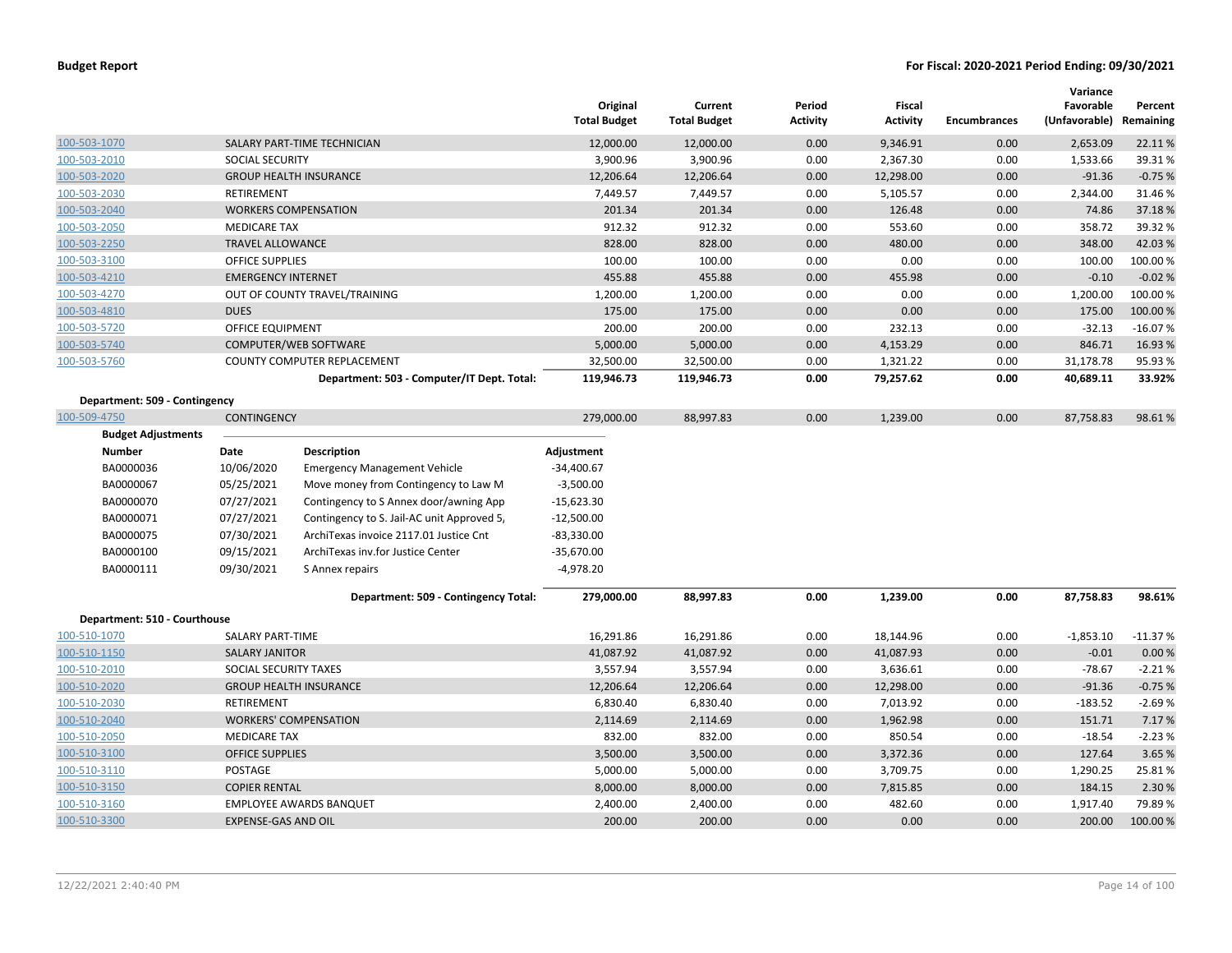|              |                                                 | Original<br><b>Total Budget</b> | Current<br><b>Total Budget</b> | Period<br><b>Activity</b> | <b>Fiscal</b><br><b>Activity</b> | <b>Encumbrances</b> | Variance<br>Favorable<br>(Unfavorable) | Percent<br>Remaining |
|--------------|-------------------------------------------------|---------------------------------|--------------------------------|---------------------------|----------------------------------|---------------------|----------------------------------------|----------------------|
| 100-510-4200 | <b>TELEPHONE</b>                                | 44,140.00                       | 44,140.00                      | 0.00                      | 43,286.93                        | 0.00                | 853.07                                 | 1.93%                |
| 100-510-4210 | <b>INTERNET</b>                                 | 1,500.00                        | 1,500.00                       | 0.00                      | 0.00                             | 0.00                | 1,500.00                               | 100.00 %             |
| 100-510-4231 | <b>CELL PHONE - JANITOR</b>                     | 0.00                            | 0.00                           | 0.00                      | $-8.11$                          | 0.00                | 8.11                                   | 0.00%                |
| 100-510-4400 | UTILITIES ELECTRICITY                           | 5,250.00                        | 5,250.00                       | 0.00                      | 2,299.48                         | 0.00                | 2,950.52                               | 56.20%               |
| 100-510-4420 | UTILITIES WATER                                 | 840.00                          | 840.00                         | 0.00                      | 0.00                             | 0.00                | 840.00                                 | 100.00%              |
| 100-510-4430 | <b>TRASH PICK-UP</b>                            | 1,050.00                        | 1,050.00                       | 0.00                      | 612.92                           | 0.00                | 437.08                                 | 41.63%               |
| 100-510-4501 | PEST CONTROL                                    | 150.00                          | 150.00                         | 0.00                      | 0.00                             | 0.00                | 150.00                                 | 100.00%              |
| 100-510-4530 | <b>COMPUTER SOFTWARE</b>                        | 220,000.00                      | 220,000.00                     | 0.00                      | 239,252.73                       | 0.00                | $-19,252.73$                           | $-8.75%$             |
| 100-510-4820 | <b>FIRE INSURANCE</b>                           | 28,500.00                       | 28,500.00                      | 0.00                      | 25,785.00                        | 0.00                | 2,715.00                               | 9.53 %               |
| 100-510-5770 | <b>JANITOR EQUIPMENT</b>                        | 300.00                          | 300.00                         | 0.00                      | 233.71                           | 0.00                | 66.29                                  | 22.10%               |
|              | Department: 510 - Courthouse Total:             | 403,751.45                      | 403,751.45                     | 0.00                      | 411,838.16                       | 0.00                | $-8,086.71$                            | $-2.00%$             |
|              | Department: 511 - County Office Building        |                                 |                                |                           |                                  |                     |                                        |                      |
| 100-511-2251 | <b>JANITOR TRAVEL</b>                           | 180.00                          | 180.00                         | 0.00                      | 121.52                           | 0.00                | 58.48                                  | 32.49%               |
| 100-511-3320 | <b>JANITOR SUPPLIES</b>                         | 1,000.00                        | 1,000.00                       | 0.00                      | 730.47                           | 0.00                | 269.53                                 | 26.95%               |
| 100-511-4400 | UTILITIES ELECTRICITY                           | 4,500.00                        | 4,500.00                       | 0.00                      | 4,008.42                         | 0.00                | 491.58                                 | 10.92%               |
| 100-511-4410 | UTILITIES GAS                                   | 1,000.00                        | 1,000.00                       | 0.00                      | 1,028.61                         | 0.00                | $-28.61$                               | $-2.86%$             |
| 100-511-4420 | UTILITIES WATER                                 | 1,100.00                        | 1,100.00                       | 0.00                      | 714.20                           | 0.00                | 385.80                                 | 35.07%               |
| 100-511-4430 | <b>TRASH PICK-UP SERVICE</b>                    | 540.00                          | 540.00                         | 0.00                      | 525.36                           | 0.00                | 14.64                                  | 2.71%                |
| 100-511-4500 | R & M BUILDING                                  | 1,000.00                        | 1,000.00                       | 0.00                      | 971.17                           | 0.00                | 28.83                                  | 2.88%                |
| 100-511-4501 | PEST CONTROL                                    | 268.00                          | 268.00                         | 0.00                      | 268.00                           | 0.00                | 0.00                                   | 0.00%                |
| 100-511-4820 | <b>FIRE INSURANCE</b>                           | 1,050.00                        | 1,050.00                       | 0.00                      | 1,047.00                         | 0.00                | 3.00                                   | 0.29%                |
|              | Department: 511 - County Office Building Total: | 10,638.00                       | 10,638.00                      | 0.00                      | 9,414.75                         | 0.00                | 1,223.25                               | 11.50%               |
|              | Department: 512 - Co-Op Office Building         |                                 |                                |                           |                                  |                     |                                        |                      |
| 100-512-3320 | <b>JANITOR SUPPLIES</b>                         | 0.00                            | 0.00                           | 0.00                      | 106.11                           | 0.00                | $-106.11$                              | 0.00%                |
| 100-512-4400 | UTILITIES ELECTRICITY                           | 720.00                          | 720.00                         | 0.00                      | 3,874.03                         | 0.00                | $-3,154.03$                            | -438.06%             |
| 100-512-4420 | UTILITIES WATER                                 | 0.00                            | 0.00                           | 0.00                      | 403.06                           | 0.00                | $-403.06$                              | 0.00%                |
| 100-512-4501 | PEST CONTROL                                    | 0.00                            | 0.00                           | 0.00                      | 140.00                           | 0.00                | $-140.00$                              | 0.00%                |
| 100-512-4820 | <b>FIRE INSURANCE</b>                           | 1,450.00                        | 1,450.00                       | 0.00                      | 1,477.00                         | 0.00                | $-27.00$                               | $-1.86%$             |
|              | Department: 512 - Co-Op Office Building Total:  | 2,170.00                        | 2,170.00                       | 0.00                      | 6,000.20                         | 0.00                | $-3,830.20$                            | $-176.51%$           |
|              | Department: 513 - Courthouse South Annex        |                                 |                                |                           |                                  |                     |                                        |                      |
| 100-513-3110 | <b>POSTAGE</b>                                  | 2,000.00                        | 2,000.00                       | 0.00                      | 1,082.04                         | 0.00                | 917.96                                 | 45.90%               |
| 100-513-3150 | <b>COPIER RENTAL</b>                            | 1,500.00                        | 1,500.00                       | 0.00                      | 1,317.46                         | 0.00                | 182.54                                 | 12.17%               |
| 100-513-3320 | <b>JANITOR SUPPLIES</b>                         | 1,500.00                        | 1,500.00                       | 0.00                      | 1,293.24                         | 0.00                | 206.76                                 | 13.78%               |
| 100-513-4210 | <b>INTERNET</b>                                 | 3,300.00                        | 3,300.00                       | 0.00                      | 2,777.16                         | 0.00                | 522.84                                 | 15.84 %              |
| 100-513-4400 | UTILITIES ELECTRICITY                           | 5,600.00                        | 5,600.00                       | 0.00                      | 5,730.50                         | 0.00                | $-130.50$                              | $-2.33%$             |
| 100-513-4410 | UTILITIES GAS                                   | 1,300.00                        | 1,300.00                       | 0.00                      | 1,489.77                         | 0.00                | $-189.77$                              | $-14.60%$            |
| 100-513-4420 | UTILITIES WATER                                 | 1,225.00                        | 1,225.00                       | 0.00                      | 1,135.66                         | 0.00                | 89.34                                  | 7.29 %               |
| 100-513-4430 | <b>TRASH PICKUP SERVICE</b>                     | 1,050.00                        | 1,050.00                       | 0.00                      | 1,050.72                         | 0.00                | $-0.72$                                | $-0.07%$             |
| 100-513-4500 | <b>R&amp;M BUILDING</b>                         | 1,000.00                        | 21,601.50                      | 0.00                      | 24,676.46                        | 0.00                | $-3,074.96$                            | $-14.23%$            |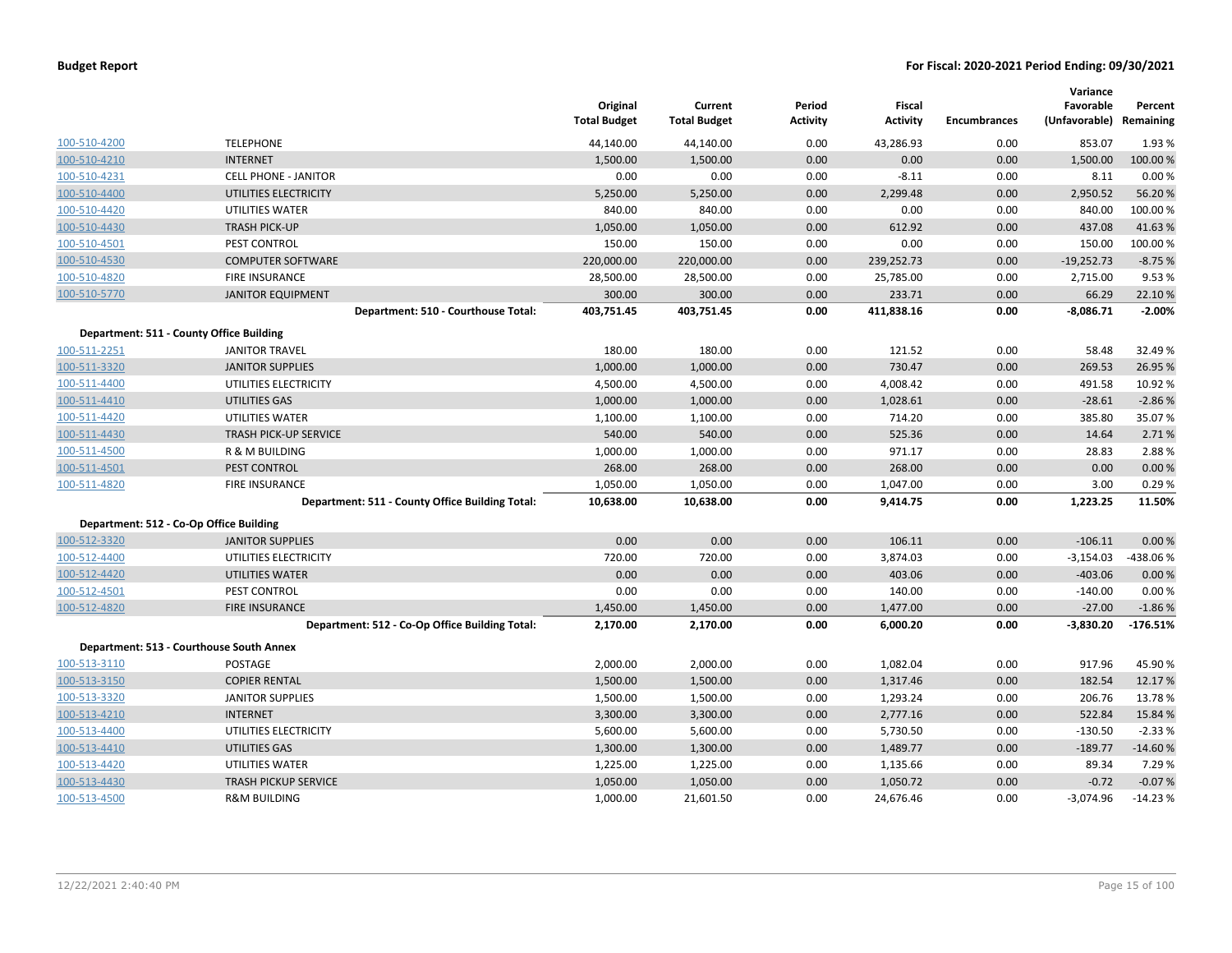|                                               |                                                |                                                      | Original<br><b>Total Budget</b> | Current<br><b>Total Budget</b> | Period<br><b>Activity</b> | Fiscal<br><b>Activity</b> | <b>Encumbrances</b> | Variance<br>Favorable<br>(Unfavorable) Remaining | Percent          |
|-----------------------------------------------|------------------------------------------------|------------------------------------------------------|---------------------------------|--------------------------------|---------------------------|---------------------------|---------------------|--------------------------------------------------|------------------|
| <b>Budget Adjustments</b>                     |                                                |                                                      |                                 |                                |                           |                           |                     |                                                  |                  |
| <b>Number</b>                                 | Date                                           | Description                                          | Adjustment                      |                                |                           |                           |                     |                                                  |                  |
| BA0000070                                     | 07/27/2021                                     | Contingency to S Annex door/awning App               | 15,623.30                       |                                |                           |                           |                     |                                                  |                  |
| BA0000111                                     | 09/30/2021                                     | S Annex repairs                                      | 4,978.20                        |                                |                           |                           |                     |                                                  |                  |
| 100-513-4501                                  | PEST CONTROL                                   |                                                      | 380.00                          | 380.00                         | 0.00                      | 380.00                    | 0.00                | 0.00                                             | 0.00%            |
| 100-513-4820                                  | <b>FIRE INSURANCE</b>                          |                                                      | 2,700.00                        | 2,700.00                       | 0.00                      | 2,689.00                  | 0.00                | 11.00                                            | 0.41%            |
|                                               |                                                | Department: 513 - Courthouse South Annex Total:      | 21,555.00                       | 42,156.50                      | 0.00                      | 43,622.01                 | 0.00                | $-1,465.51$                                      | $-3.48%$         |
| Department: 514 - City Hall Annex             |                                                |                                                      |                                 |                                |                           |                           |                     |                                                  |                  |
| 100-514-4210                                  | <b>INTERNET</b>                                |                                                      | 800.00                          | 800.00                         | 0.00                      | 992.28                    | 0.00                | $-192.28$                                        | $-24.04%$        |
|                                               |                                                | Department: 514 - City Hall Annex Total:             | 800.00                          | 800.00                         | 0.00                      | 992.28                    | 0.00                | $-192.28$                                        | $-24.04%$        |
| Department: 515 - Windom County Building      |                                                |                                                      |                                 |                                |                           |                           |                     |                                                  |                  |
| 100-515-3320                                  | <b>JANITOR SUPPLIES</b>                        |                                                      | 1,000.00                        | 1,000.00                       | 0.00                      | 38.61                     | 0.00                | 961.39                                           | 96.14%           |
| 100-515-4210                                  | <b>INTERNET</b>                                |                                                      | 565.00                          | 565.00                         | 0.00                      | 563.40                    | 0.00                | 1.60                                             | 0.28%            |
| 100-515-4400                                  | UTILITIES ELECTRICITY                          |                                                      | 3,000.00                        | 3,000.00                       | 0.00                      | 3,301.63                  | 0.00                | $-301.63$                                        | $-10.05%$        |
| 100-515-4410                                  | <b>UTILITIES GAS</b>                           |                                                      | 2,000.00                        | 2,000.00                       | 0.00                      | 1,432.43                  | 0.00                | 567.57                                           | 28.38%           |
| 100-515-4420                                  | UTILITIES WATER                                |                                                      | 800.00                          | 800.00                         | 0.00                      | 498.00                    | 0.00                | 302.00                                           | 37.75 %          |
| 100-515-4500                                  | <b>R&amp;M BUILDING</b>                        |                                                      | 1,000.00                        | 1,000.00                       | 0.00                      | 27.69                     | 0.00                | 972.31                                           | 97.23%           |
| 100-515-4501                                  | PEST CONTROL                                   |                                                      | 260.00                          | 260.00                         | 0.00                      | 65.00                     | 0.00                | 195.00                                           | 75.00 %          |
| 100-515-4502                                  | <b>LAWN MAINTENANCE</b>                        |                                                      | 800.00                          | 800.00                         | 0.00                      | 860.00                    | 0.00                | $-60.00$                                         | $-7.50%$         |
| 100-515-4503                                  |                                                | FIRE EXTINGUISHER INSPECTION                         | 0.00                            | 0.00                           | 0.00                      | 116.00                    | 0.00                | $-116.00$                                        | 0.00%            |
| 100-515-4820                                  | <b>FIRE INSURANCE</b>                          |                                                      | 1,775.00                        | 1,775.00                       | 0.00                      | 1,845.00                  | 0.00                | $-70.00$                                         | $-3.94%$         |
|                                               |                                                | Department: 515 - Windom County Building Total:      | 11,200.00                       | 11,200.00                      | 0.00                      | 8,747.76                  | 0.00                | 2,452.24                                         | 21.90%           |
| Department: 516 - Agrilife Extension Building |                                                |                                                      |                                 |                                |                           |                           |                     |                                                  |                  |
| 100-516-2251                                  | <b>JANITOR TRAVEL</b>                          |                                                      | 265.00                          | 265.00                         | 0.00                      | 126.19                    | 0.00                | 138.81                                           | 52.38%           |
| 100-516-3320                                  | <b>JANITOR SUPPLIES</b>                        |                                                      | 500.00                          | 500.00                         | 0.00                      | 363.97                    | 0.00                | 136.03                                           | 27.21%           |
| 100-516-4400                                  | UTILITIES ELECTRICITY                          |                                                      | 5,100.00                        | 5,100.00                       | 0.00                      | 5,001.04                  | 0.00                | 98.96                                            | 1.94 %           |
| 100-516-4420                                  | <b>UTILITIES WATER</b>                         |                                                      | 720.00                          | 720.00                         | 0.00                      | 690.96                    | 0.00                | 29.04                                            | 4.03%            |
| 100-516-4500                                  | <b>R&amp;M BUILDING</b>                        |                                                      | 500.00                          | 500.00                         | 0.00                      | 282.66                    | 0.00                | 217.34                                           | 43.47%           |
| 100-516-4501                                  | PEST CONTROL                                   |                                                      | 228.00                          | 228.00                         | 0.00                      | 228.00                    | 0.00                | 0.00                                             | 0.00%            |
| 100-516-4820                                  | FIRE INSURANCE                                 |                                                      | 1,100.00                        | 1,100.00                       | 0.00                      | 1,006.00                  | 0.00                | 94.00                                            | 8.55 %           |
|                                               |                                                | Department: 516 - Agrilife Extension Building Total: | 8,413.00                        | 8,413.00                       | 0.00                      | 7,698.82                  | 0.00                | 714.18                                           | 8.49%            |
| Department: 518 - County Offices Relocation   |                                                |                                                      |                                 |                                |                           |                           |                     |                                                  |                  |
| 100-518-3110                                  | <b>POSTAGE</b>                                 |                                                      | 350.00                          | 350.00                         | 0.00                      | 336.00                    | 0.00                | 14.00                                            | 4.00 %           |
| 100-518-3320                                  | <b>JANITOR SUPPLIES</b>                        |                                                      | 3,000.00                        | 3,000.00                       | 0.00                      | 3,236.36                  | 0.00                | $-236.36$                                        | $-7.88%$         |
| 100-518-4210                                  | <b>INTERNET</b>                                |                                                      | 13,500.00                       | 13,500.00                      | 0.00                      | 12,570.16                 | 0.00                | 929.84                                           | 6.89%            |
| 100-518-4400                                  | UTILITIES ELECTRICITY                          |                                                      | 30,000.00                       | 30,000.00                      | 0.00                      | 22,258.80                 | 0.00                | 7,741.20                                         | 25.80%           |
| 100-518-4410                                  | UTILITIES GAS                                  |                                                      | 3,500.00                        | 3,500.00                       | 0.00                      | 3,076.69                  | 0.00                | 423.31                                           | 12.09%           |
| 100-518-4420<br>100-518-4430                  | UTILITIES WATER<br><b>TRASH PICKUP SERVICE</b> |                                                      | 7,000.00<br>2,150.00            | 7,000.00<br>2,150.00           | 0.00<br>0.00              | 5,150.16<br>2,143.13      | 0.00<br>0.00        | 1,849.84<br>6.87                                 | 26.43%<br>0.32 % |
| 100-518-4500                                  | R & M BUILDING                                 |                                                      | 1,000.00                        | 1,000.00                       | 0.00                      | 596.13                    | 0.00                | 403.87                                           | 40.39%           |
|                                               |                                                |                                                      |                                 |                                |                           |                           |                     |                                                  |                  |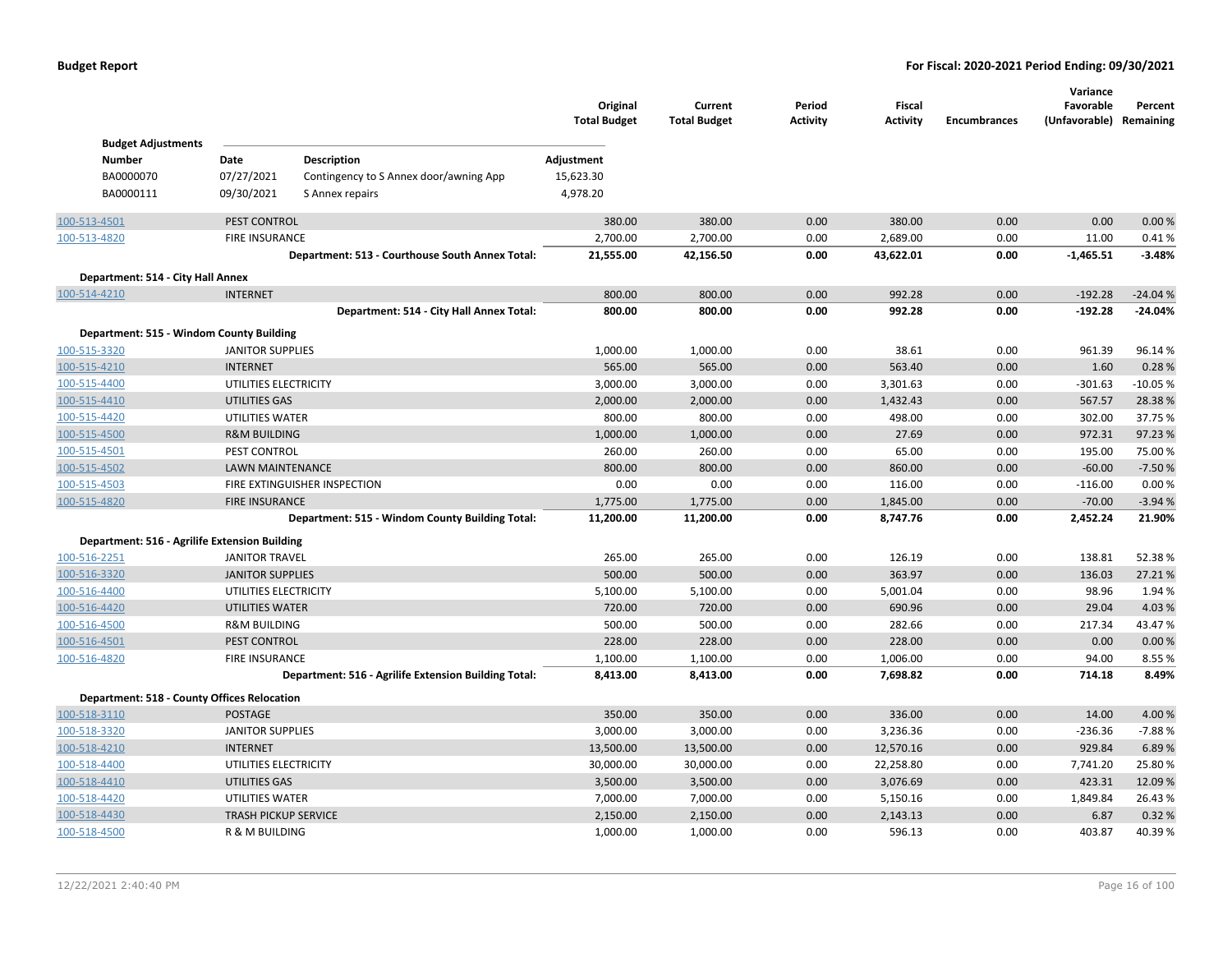| <b>Budget Report</b> |  |
|----------------------|--|
|----------------------|--|

|                                     |                                |                                                    | Original<br><b>Total Budget</b> | Current<br><b>Total Budget</b> | Period<br><b>Activity</b> | <b>Fiscal</b><br><b>Activity</b> | <b>Encumbrances</b> | Variance<br>Favorable<br>(Unfavorable) | Percent<br>Remaining |
|-------------------------------------|--------------------------------|----------------------------------------------------|---------------------------------|--------------------------------|---------------------------|----------------------------------|---------------------|----------------------------------------|----------------------|
| 100-518-4501                        | PEST CONTROL                   |                                                    | 1,000.00                        | 1,000.00                       | 0.00                      | 940.00                           | 0.00                | 60.00                                  | 6.00%                |
| 100-518-4600                        | <b>MOVING EXPENSES</b>         |                                                    | 35,000.00                       | 35,000.00                      | 0.00                      | 0.00                             | 0.00                | 35,000.00                              | 100.00%              |
| 100-518-4700                        | <b>OFFICE SPACE LEASE</b>      |                                                    | 137,850.00                      |                                | 0.00                      |                                  | 0.00                | 10,250.00                              | 7.44 %               |
| 100-518-4830                        | <b>ALARM MONITORING</b>        |                                                    | 900.00                          | 137,850.00<br>900.00           | 0.00                      | 127,600.00<br>885.60             | 0.00                | 14.40                                  | 1.60%                |
|                                     |                                |                                                    |                                 |                                |                           |                                  |                     | 56,456.97                              | 24.00%               |
|                                     |                                | Department: 518 - County Offices Relocation Total: | 235,250.00                      | 235,250.00                     | 0.00                      | 178,793.03                       | 0.00                |                                        |                      |
| Department: 520 - Lake Fannin       |                                |                                                    |                                 |                                |                           |                                  |                     |                                        |                      |
| 100-520-4890                        | <b>LOCAL FUNDING</b>           |                                                    | 5,000.00                        | 5,000.00                       | 0.00                      | 5,000.00                         | 0.00                | 0.00                                   | 0.00%                |
|                                     |                                | Department: 520 - Lake Fannin Total:               | 5,000.00                        | 5,000.00                       | 0.00                      | 5,000.00                         | 0.00                | 0.00                                   | 0.00%                |
| Department: 540 - Ambulance Service |                                |                                                    |                                 |                                |                           |                                  |                     |                                        |                      |
| 100-540-4170                        | <b>EMS SERVICE</b>             |                                                    | 740,000.00                      | 740,000.00                     | 0.00                      | 740,000.04                       | 0.00                | $-0.04$                                | 0.00%                |
| 100-540-4400                        | UTILITIES ELECTRICITY          |                                                    | 6,000.00                        | 6,000.00                       | 0.00                      | 4,096.75                         | 0.00                | 1,903.25                               | 31.72%               |
| 100-540-4410                        | UTILITIES GAS                  |                                                    | 3,600.00                        | 3,600.00                       | 0.00                      | 0.00                             | 0.00                | 3,600.00                               | 100.00%              |
|                                     |                                | Department: 540 - Ambulance Service Total:         | 749,600.00                      | 749,600.00                     | 0.00                      | 744,096.79                       | 0.00                | 5,503.21                               | 0.73%                |
| Department: 543 - Fire Protection   |                                |                                                    |                                 |                                |                           |                                  |                     |                                        |                      |
| 100-543-4160                        | <b>FIRE PROTECTION SERVICE</b> |                                                    | 131,320.00                      | 131,320.00                     | 0.00                      | 131,319.76                       | 0.00                | 0.24                                   | 0.00%                |
| 100-543-4220                        | <b>R&amp;M RADIO/TOWER</b>     |                                                    | 700.00                          | 700.00                         | 0.00                      | 386.90                           | 0.00                | 313.10                                 | 44.73%               |
| 100-543-4950                        | <b>DONATIONS</b>               |                                                    | 0.00                            | 300.00                         | 0.00                      | 0.00                             | 0.00                | 300.00                                 | 100.00 %             |
| <b>Budget Adjustments</b>           |                                |                                                    |                                 |                                |                           |                                  |                     |                                        |                      |
| <b>Number</b>                       | Date                           | <b>Description</b>                                 | Adjustment                      |                                |                           |                                  |                     |                                        |                      |
| BA0000056                           | 02/18/2021                     | Firefighters Charitable Foundation Donati          | 300.00                          |                                |                           |                                  |                     |                                        |                      |
|                                     |                                |                                                    |                                 |                                |                           |                                  |                     |                                        |                      |
|                                     |                                | Department: 543 - Fire Protection Total:           | 132,020.00                      | 132,320.00                     | 0.00                      | 131,706.66                       | 0.00                | 613.34                                 | 0.46%                |
| Department: 551 - Constable Pct.1   |                                |                                                    |                                 |                                |                           |                                  |                     |                                        |                      |
| 100-551-1010                        | SALARY ELECTED OFFICIAL        |                                                    | 33,674.57                       | 33,674.57                      | 0.00                      | 33,674.68                        | 0.00                | $-0.11$                                | 0.00%                |
| 100-551-2010                        | SOCIAL SECURITY TAXES          |                                                    | 2,236.62                        | 2,236.62                       | 0.00                      | 2,159.33                         | 0.00                | 77.29                                  | 3.46%                |
| 100-551-2020                        |                                | <b>GROUP HEALTH INSURANCE</b>                      | 6,103.32                        | 6,103.32                       | 0.00                      | 5,782.65                         | 0.00                | 320.67                                 | 5.25 %               |
| 100-551-2030                        | <b>RETIREMENT</b>              |                                                    | 3,987.07                        | 3,987.07                       | 0.00                      | 4,221.70                         | 0.00                | $-234.63$                              | $-5.88%$             |
| 100-551-2040                        |                                | <b>WORKERS' COMPENSATION</b>                       | 606.14                          | 606.14                         | 0.00                      | 545.66                           | 0.00                | 60.48                                  | 9.98%                |
| 100-551-2050                        | <b>MEDICARE TAX</b>            |                                                    | 523.08                          | 523.08                         | 0.00                      | 504.94                           | 0.00                | 18.14                                  | 3.47%                |
| 100-551-2250                        | <b>TRAVEL ALLOWANCE</b>        |                                                    | 2,400.00                        | 2,400.00                       | 0.00                      | 2,400.00                         | 0.00                | 0.00                                   | 0.00%                |
| 100-551-3100                        | <b>OFFICE SUPPLIES</b>         |                                                    | 50.00                           | 50.00                          | 0.00                      | 0.00                             | 0.00                | 50.00                                  | 100.00 %             |
| 100-551-3110                        | POSTAGE                        |                                                    | 150.00                          | 150.00                         | 0.00                      | 34.06                            | 0.00                | 115.94                                 | 77.29 %              |
| 100-551-3300                        |                                | AUTO EXPENSE-GAS AND OIL                           | 1,500.00                        | 1,500.00                       | 0.00                      | 1,250.54                         | 0.00                | 249.46                                 | 16.63%               |
| 100-551-4220                        | R & M RADIO                    |                                                    | 100.00                          | 100.00                         | 0.00                      | 125.00                           | 0.00                | $-25.00$                               | $-25.00%$            |
| 100-551-4350                        | PRINTING                       |                                                    | 50.00                           | 50.00                          | 0.00                      | 0.00                             | 0.00                | 50.00                                  | 100.00 %             |
| 100-551-4800                        | <b>BOND</b>                    |                                                    | 178.00                          | 178.00                         | 0.00                      | 177.50                           | 0.00                | 0.50                                   | 0.28%                |
| 100-551-4880                        |                                | LAW ENFORCEMENT INSURANCE                          | 500.00                          | 500.00                         | 0.00                      | 462.96                           | 0.00                | 37.04                                  | 7.41%                |
| 100-551-5910                        | <b>ONLINE RESEARCH</b>         |                                                    | 600.00                          | 600.00                         | 0.00                      | 600.00                           | 0.00                | 0.00                                   | 0.00%                |
|                                     |                                | Department: 551 - Constable Pct.1 Total:           | 52,658.80                       | 52,658.80                      | 0.00                      | 51,939.02                        | 0.00                | 719.78                                 | 1.37%                |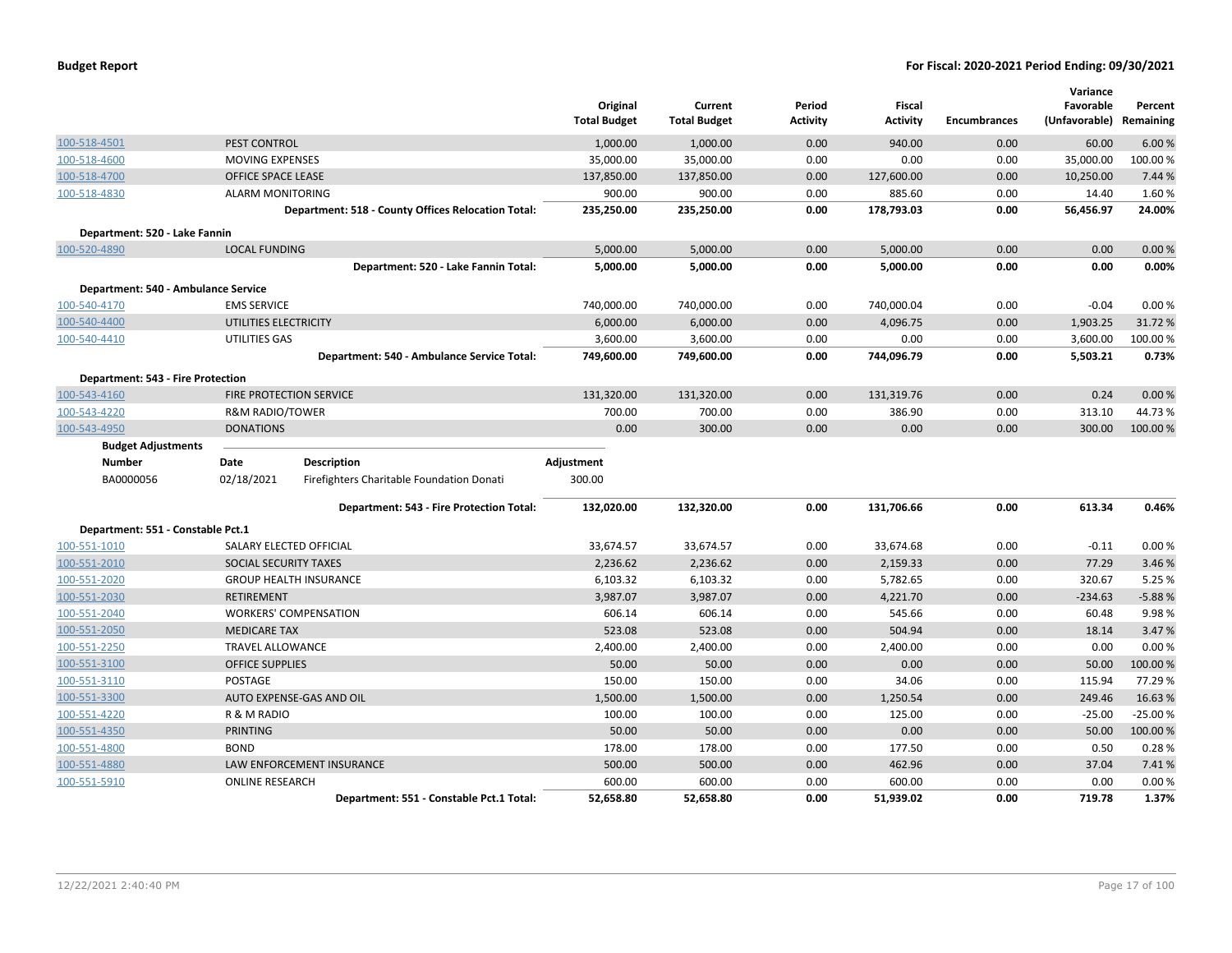|                                   |                                                 | Original<br><b>Total Budget</b> | Current<br><b>Total Budget</b> | Period<br><b>Activity</b> | <b>Fiscal</b><br><b>Activity</b> | <b>Encumbrances</b> | Variance<br>Favorable<br>(Unfavorable) Remaining | Percent   |
|-----------------------------------|-------------------------------------------------|---------------------------------|--------------------------------|---------------------------|----------------------------------|---------------------|--------------------------------------------------|-----------|
| Department: 552 - Constable Pct.2 |                                                 |                                 |                                |                           |                                  |                     |                                                  |           |
| 100-552-1010                      | SALARY ELECTED OFFICIAL                         | 16,619.05                       | 16,619.05                      | 0.00                      | 16,618.94                        | 0.00                | 0.11                                             | 0.00%     |
| 100-552-2010                      | SOCIAL SECURITY TAXES                           | 1,030.38                        | 1,030.38                       | 0.00                      | 1,030.38                         | 0.00                | 0.00                                             | 0.00%     |
| 100-552-2020                      | <b>GROUP HEALTH INSURANCE</b>                   | 12,206.64                       | 12,206.64                      | 0.00                      | 12,298.00                        | 0.00                | $-91.36$                                         | $-0.75%$  |
| 100-552-2030                      | <b>RETIREMENT</b>                               | 1,967.70                        | 1,967.70                       | 0.00                      | 1,967.91                         | 0.00                | $-0.21$                                          | $-0.01%$  |
| 100-552-2040                      | <b>WORKERS' COMPENSATION</b>                    | 299.14                          | 299.14                         | 0.00                      | 269.30                           | 0.00                | 29.84                                            | 9.98%     |
| 100-552-2050                      | <b>MEDICARE TAX</b>                             | 240.98                          | 240.98                         | 0.00                      | 241.02                           | 0.00                | $-0.04$                                          | $-0.02%$  |
| 100-552-3100                      | <b>OFFICE SUPPLIES</b>                          | 100.00                          | 100.00                         | 0.00                      | 0.00                             | 0.00                | 100.00                                           | 100.00 %  |
| 100-552-3110                      | <b>POSTAGE</b>                                  | 250.00                          | 250.00                         | 0.00                      | 0.00                             | 0.00                | 250.00                                           | 100.00%   |
| 100-552-3300                      | AUTO EXPENSE-GAS AND OIL                        | 1,000.00                        | 1,000.00                       | 0.00                      | 144.19                           | 0.00                | 855.81                                           | 85.58%    |
| 100-552-4220                      | R & M RADIO                                     | 100.00                          | 100.00                         | 0.00                      | 0.00                             | 0.00                | 100.00                                           | 100.00%   |
| 100-552-4270                      | OUT OF COUNTY TRAVEL/TRAINING                   | 228.00                          | 228.00                         | 0.00                      | 0.00                             | 0.00                | 228.00                                           | 100.00%   |
| 100-552-4350                      | PRINTING                                        | 100.00                          | 100.00                         | 0.00                      | 0.00                             | 0.00                | 100.00                                           | 100.00%   |
| 100-552-4540                      | <b>R&amp;M AUTO</b>                             | 1,000.00                        | 1,000.00                       | 0.00                      | 7.00                             | 0.00                | 993.00                                           | 99.30 %   |
| 100-552-4800                      | <b>BOND</b>                                     | 178.00                          | 178.00                         | 0.00                      | 0.00                             | 0.00                | 178.00                                           | 100.00%   |
| 100-552-4870                      | <b>AUTOMOBILE INSURANCE</b>                     | 425.00                          | 425.00                         | 0.00                      | 403.00                           | 0.00                | 22.00                                            | 5.18%     |
| 100-552-4880                      | LAW ENFOREMENT INSURANCE                        | 500.00                          | 500.00                         | 0.00                      | 462.96                           | 0.00                | 37.04                                            | 7.41%     |
|                                   | Department: 552 - Constable Pct.2 Total:        | 36,244.89                       | 36,244.89                      | 0.00                      | 33,442.70                        | 0.00                | 2,802.19                                         | 7.73%     |
| Department: 553 - Constable Pct.3 |                                                 |                                 |                                |                           |                                  |                     |                                                  |           |
| 100-553-1010                      | SALARY ELECTED OFFICIAL                         | 14,830.57                       | 14,830.57                      | 0.00                      | 14,830.66                        | 0.00                | $-0.09$                                          | 0.00 %    |
| 100-553-2010                      | SOCIAL SECURITY TAXES                           | 1,068.30                        | 1,068.30                       | 0.00                      | 1,068.42                         | 0.00                | $-0.12$                                          | $-0.01%$  |
| 100-553-2020                      | <b>GROUP HEALTH INSURANCE</b>                   | 12,206.64                       | 12,206.64                      | 0.00                      | 12,298.00                        | 0.00                | $-91.36$                                         | $-0.75%$  |
| 100-553-2030                      | RETIREMENT                                      | 1,755.94                        | 1,755.94                       | 0.00                      | 1,934.00                         | 0.00                | $-178.06$                                        | $-10.14%$ |
| 100-553-2040                      | <b>WORKERS' COMPENSATION</b>                    | 266.95                          | 266.95                         | 0.00                      | 240.32                           | 0.00                | 26.63                                            | 9.98%     |
| 100-553-2050                      | <b>MEDICARE TAX</b>                             | 249.84                          | 249.84                         | 0.00                      | 249.82                           | 0.00                | 0.02                                             | 0.01%     |
| 100-553-2250                      | <b>TRAVEL ALLOWANCE</b>                         | 2,400.00                        | 2,400.00                       | 0.00                      | 2,400.00                         | 0.00                | 0.00                                             | 0.00 %    |
| 100-553-3100                      | <b>OFFICE SUPPLIES</b>                          | 40.00                           | 40.00                          | 0.00                      | 0.00                             | 0.00                | 40.00                                            | 100.00%   |
| 100-553-3110                      | <b>POSTAGE</b>                                  | 150.00                          | 150.00                         | 0.00                      | 0.00                             | 0.00                | 150.00                                           | 100.00%   |
| 100-553-3300                      | AUTO EXPENSE-GAS AND OIL                        | 200.00                          | 200.00                         | 0.00                      | 0.00                             | 0.00                | 200.00                                           | 100.00%   |
| 100-553-4210                      | <b>INTERNET</b>                                 | 0.00                            | 0.00                           | 0.00                      | 234.07                           | 0.00                | $-234.07$                                        | 0.00 %    |
| 100-553-4350                      | PRINTING                                        | 50.00                           | 50.00                          | 0.00                      | 0.00                             | 0.00                | 50.00                                            | 100.00%   |
| 100-553-4530                      | <b>COMPUTER SOFTWARE</b>                        | 1,152.00                        | 1,152.00                       | 0.00                      | 781.00                           | 0.00                | 371.00                                           | 32.20%    |
| 100-553-4800                      | <b>BOND</b>                                     | 178.00                          | 178.00                         | 0.00                      | 178.00                           | 0.00                | 0.00                                             | 0.00%     |
| 100-553-4810                      | <b>DUES</b>                                     | 60.00                           | 60.00                          | 0.00                      | 60.00                            | 0.00                | 0.00                                             | 0.00 %    |
| 100-553-4880                      | LAW ENFORCEMENT INSURANCE                       | 500.00                          | 500.00                         | 0.00                      | 462.96                           | 0.00                | 37.04                                            | 7.41%     |
| 100-553-5720                      | <b>OFFICE EQUIPMENT</b>                         | 200.00                          | 200.00                         | 0.00                      | 0.00                             | 0.00                | 200.00                                           | 100.00%   |
|                                   | Department: 553 - Constable Pct.3 Total:        | 35,308.24                       | 35,308.24                      | 0.00                      | 34,737.25                        | 0.00                | 570.99                                           | 1.62%     |
|                                   | Department: 555 - Animal Control Officer        |                                 |                                |                           |                                  |                     |                                                  |           |
| 100-555-4410                      | ANIMAL CONTROL OFFICER/SERVICES                 | 3,000.00                        | 3,000.00                       | 0.00                      | 1,552.36                         | 0.00                | 1,447.64                                         | 48.25%    |
|                                   | Department: 555 - Animal Control Officer Total: | 3,000.00                        | 3,000.00                       | 0.00                      | 1,552.36                         | 0.00                | 1,447.64                                         | 48.25%    |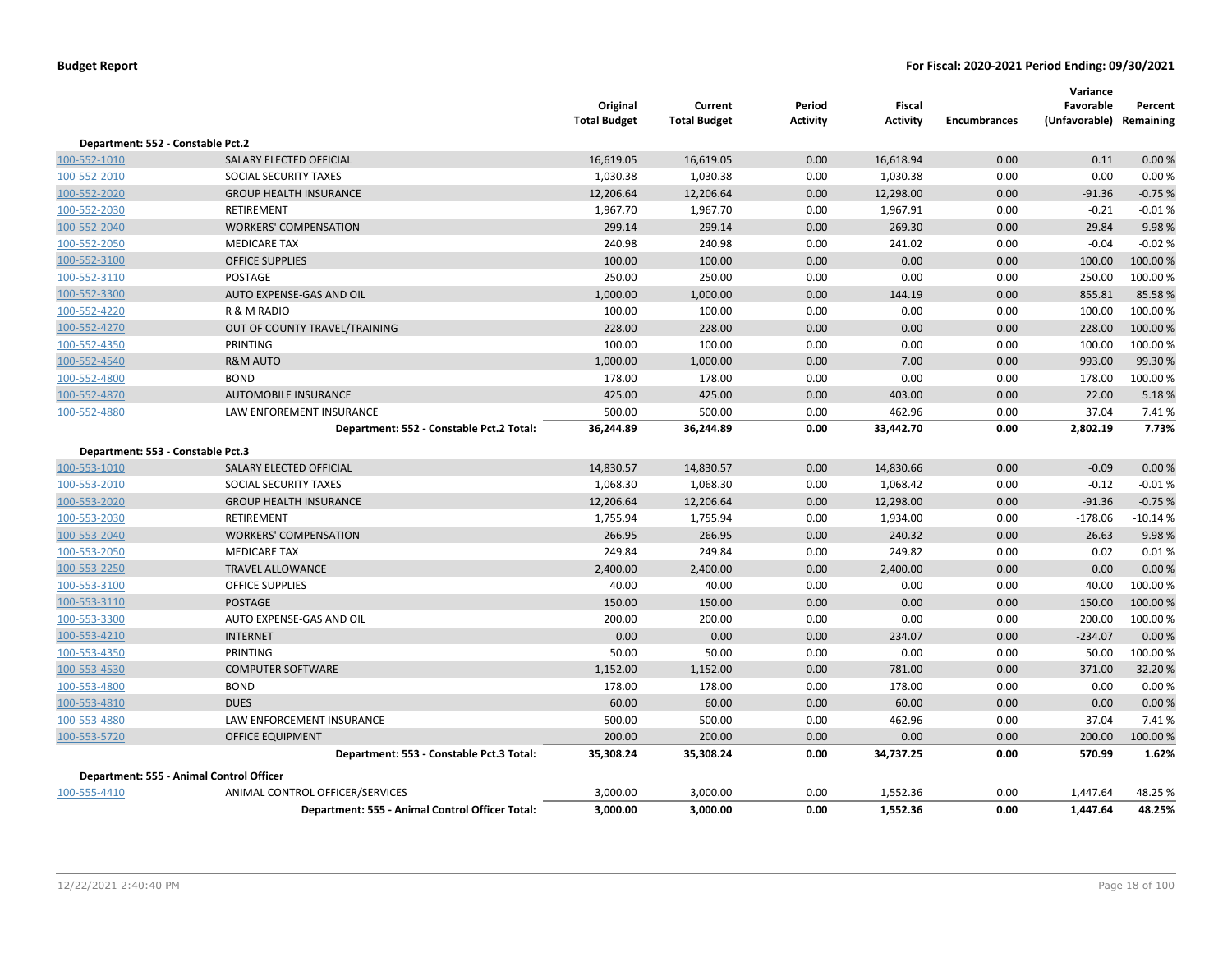|                                  |                                             | Original<br><b>Total Budget</b> | Current<br><b>Total Budget</b> | Period<br><b>Activity</b> | Fiscal<br>Activity | <b>Encumbrances</b> | Variance<br>Favorable<br>(Unfavorable) Remaining | Percent    |
|----------------------------------|---------------------------------------------|---------------------------------|--------------------------------|---------------------------|--------------------|---------------------|--------------------------------------------------|------------|
|                                  | Department: 559 - Texas VINE Program        |                                 |                                |                           |                    |                     |                                                  |            |
| 100-559-4950                     | VINE AUTOMATED VICTIM NOTIF. SERV.          | 18,571.12                       | 18,571.12                      | 0.00                      | 18,571.12          | 0.00                | 0.00                                             | 0.00%      |
|                                  | Department: 559 - Texas VINE Program Total: | 18,571.12                       | 18,571.12                      | 0.00                      | 18,571.12          | 0.00                | 0.00                                             | 0.00%      |
| Department: 560 - County Sheriff |                                             |                                 |                                |                           |                    |                     |                                                  |            |
| 100-560-1010                     | SALARY ELECTED OFFICIAL                     | 60,513.98                       | 60,513.98                      | 0.00                      | 60,513.96          | 0.00                | 0.02                                             | 0.00%      |
| 100-560-1030                     | <b>SALARY CHIEF DEPUTY</b>                  | 52,500.00                       | 52,500.00                      | 0.00                      | 52,499.91          | 0.00                | 0.09                                             | 0.00%      |
| 100-560-1040                     | <b>SALARIES DEPUTIES</b>                    | 683,192.21                      | 683,192.21                     | 0.00                      | 655,050.61         | 0.00                | 28,141.60                                        | 4.12%      |
| 100-560-1050                     | SALARY ADMINISTRATIVE SECRETARY             | 43,020.00                       | 43,020.00                      | 0.00                      | 41,585.22          | 0.00                | 1,434.78                                         | 3.34 %     |
| 100-560-1051                     | SALARY EVIDENCE CLERK                       | 25,480.00                       | 25,480.00                      | 0.00                      | 22,705.40          | 0.00                | 2,774.60                                         | 10.89%     |
| 100-560-1070                     | <b>SALARY PART-TIME</b>                     | 0.00                            | 0.00                           | 0.00                      | 16,239.00          | 0.00                | $-16,239.00$                                     | 0.00%      |
| 100-560-1080                     | COMPENSATION/HOLIDAY PAY                    | 138,719.27                      | 138,719.27                     | 0.00                      | 25,783.16          | 0.00                | 112,936.11                                       | 81.41%     |
| 100-560-1110                     | <b>SALARY LIEUTENANT</b>                    | 47,200.00                       | 47,200.00                      | 0.00                      | 47,517.64          | 0.00                | $-317.64$                                        | $-0.67%$   |
| 100-560-1130                     | SALARY TRANSPORT OFFICER                    | 38,292.67                       | 38,292.67                      | 0.00                      | 34,035.83          | 0.00                | 4,256.84                                         | 11.12 %    |
| 100-560-1140                     | SALARY PROF. STANDARDS OFFICER              | 38,292.67                       | 38,292.67                      | 0.00                      | 38,292.78          | 0.00                | $-0.11$                                          | 0.00%      |
| 100-560-1200                     | <b>SALARY DISPATCHER</b>                    | 291,683.00                      | 291,683.00                     | 0.00                      | 226,705.65         | 0.00                | 64,977.35                                        | 22.28%     |
| 100-560-2010                     | SOCIAL SECURITY TAXES                       | 85,608.01                       | 85,608.01                      | 0.00                      | 74,091.65          | 0.00                | 11,516.36                                        | 13.45 %    |
| 100-560-2020                     | <b>GROUP HEALTH INSURANCE</b>               | 366,199.20                      | 366,199.20                     | 0.00                      | 358,441.41         | 0.00                | 7,757.79                                         | 2.12 %     |
| 100-560-2030                     | <b>RETIREMENT</b>                           | 151,573.02                      | 151,573.02                     | 0.00                      | 144,571.85         | 0.00                | 7,001.17                                         | 4.62%      |
| 100-560-2040                     | <b>WORKERS' COMPENSATION</b>                | 26,018.53                       | 26,018.53                      | 0.00                      | 15,430.36          | 0.00                | 10,588.17                                        | 40.69%     |
| 100-560-2050                     | <b>MEDICARE TAX</b>                         | 18,562.57                       | 18,562.57                      | 0.00                      | 15,793.10          | 0.00                | 2,769.47                                         | 14.92%     |
| 100-560-2060                     | UNEMPLOYMENT EXPENSE                        | 5,000.00                        | 5,000.00                       | 0.00                      | $-412.59$          | 0.00                | 5,412.59                                         | 108.25%    |
| 100-560-2500                     | <b>EMPLOYEE PHYSICALS</b>                   | 1,000.00                        | 1,000.00                       | 0.00                      | 1,434.00           | 0.00                | $-434.00$                                        | $-43.40%$  |
| 100-560-3100                     | <b>OFFICE SUPPLIES</b>                      | 8,000.00                        | 8,000.00                       | 0.00                      | 8,960.58           | 0.00                | $-960.58$                                        | $-12.01%$  |
| 100-560-3110                     | <b>POSTAGE</b>                              | 1,700.00                        | 1,700.00                       | 0.00                      | 3,494.80           | 0.00                | $-1,794.80$                                      | $-105.58%$ |
| 100-560-3200                     | <b>WEAPONS SUPPLIES</b>                     | 3,000.00                        | 3,000.00                       | 0.00                      | 2,839.27           | 1,403.28            | $-1,242.55$                                      | $-41.42%$  |
| 100-560-3210                     | <b>PATROL SUPPLIES</b>                      | 3,800.00                        | 3,800.00                       | 0.00                      | 1,489.95           | 0.00                | 2,310.05                                         | 60.79%     |
| 100-560-3300                     | <b>AUTO EXPENSE GAS &amp; OIL</b>           | 70,000.00                       | 70,000.00                      | 0.00                      | 71,748.47          | 0.00                | $-1,748.47$                                      | $-2.50%$   |
| 100-560-3320                     | SHERIFF JANITOR SUPPLIES                    | 1,750.00                        | 1,750.00                       | 0.00                      | 1,437.04           | 0.00                | 312.96                                           | 17.88%     |
| 100-560-3950                     | UNIFORMS/OTHER                              | 6,300.00                        | 6,300.00                       | 0.00                      | 8,099.42           | 369.98              | $-2,169.40$                                      | $-34.43%$  |
| 100-560-4210                     | <b>INTERNET SERVICE</b>                     | 9,500.00                        | 9,500.00                       | 0.00                      | 10,563.67          | 0.00                | $-1,063.67$                                      | $-11.20%$  |
| 100-560-4220                     | R & M RADIO                                 | 1,000.00                        | 1,000.00                       | 0.00                      | 220.00             | 0.00                | 780.00                                           | 78.00%     |
| 100-560-4250                     | PROFESSIONAL SERVICES/INTERPRETER           | 100.00                          | 100.00                         | 0.00                      | 0.00               | 0.00                | 100.00                                           | 100.00 %   |
| 100-560-4270                     | OUT OF COUNTY TRAVEL/TRAINING               | 4,000.00                        | 4,000.00                       | 0.00                      | 376.81             | 0.00                | 3,623.19                                         | 90.58%     |
| 100-560-4280                     | PRISONER TRANSPORT                          | 8,500.00                        | 8,500.00                       | 0.00                      | 10,116.14          | 0.00                | $-1,616.14$                                      | $-19.01%$  |
| 100-560-4300                     | <b>BIDS AND NOTICES</b>                     | 500.00                          | 500.00                         | 0.00                      | 198.81             | 0.00                | 301.19                                           | 60.24%     |
| 100-560-4320                     | <b>IMPOUNDMENT OF ESTRAY LIVESTOCK</b>      | 10,000.00                       | 10,000.00                      | 0.00                      | 11,990.00          | 0.00                | $-1,990.00$                                      | -19.90%    |
| 100-560-4350                     | PRINTING                                    | 1,000.00                        | 1,000.00                       | 0.00                      | 0.00               | 0.00                | 1,000.00                                         | 100.00%    |
| 100-560-4420                     | UTILITIES WATER                             | 3,000.00                        | 3,000.00                       | 0.00                      | 2,529.95           | 0.00                | 470.05                                           | 15.67%     |
| 100-560-4430                     | SHERIFF TRASH PICKUP                        | 1,500.00                        | 1,500.00                       | 0.00                      | 1,450.08           | 0.00                | 49.92                                            | 3.33%      |
| 100-560-4500                     | R & M BUILDING                              | 5,000.00                        | 5,000.00                       | 0.00                      | 6,185.96           | 0.00                | $-1,185.96$                                      | $-23.72%$  |
| 100-560-4501                     | PEST CONTROL                                | 320.00                          | 320.00                         | 0.00                      | 320.00             | 0.00                | 0.00                                             | 0.00%      |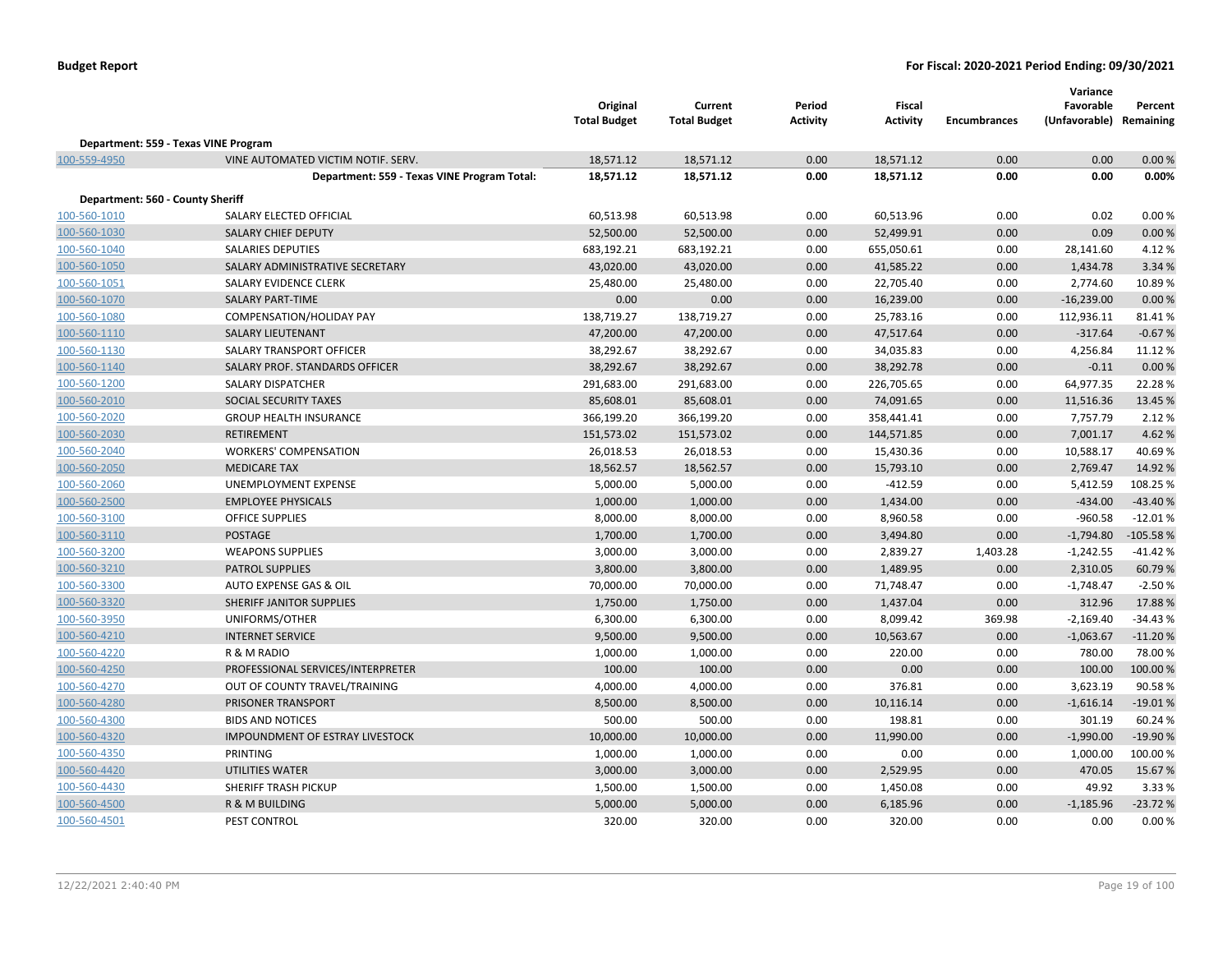|                                          |                          |                                            | Original<br><b>Total Budget</b> | Current<br><b>Total Budget</b> | Period<br>Activity | <b>Fiscal</b><br><b>Activity</b> | <b>Encumbrances</b> | Variance<br>Favorable<br>(Unfavorable) | Percent<br>Remaining |
|------------------------------------------|--------------------------|--------------------------------------------|---------------------------------|--------------------------------|--------------------|----------------------------------|---------------------|----------------------------------------|----------------------|
| 100-560-4530                             |                          | TYLER/CAD MAINTENANCE                      | 15,347.62                       | 15,347.62                      | 0.00               | 16,152.80                        | 0.00                | $-805.18$                              | $-5.25%$             |
| 100-560-4540                             | R & M AUTOMOBILES        |                                            | 45,000.00                       | 73,473.49                      | 0.00               | 74,379.93                        | 0.00                | $-906.44$                              | $-1.23%$             |
| <b>Budget Adjustments</b>                |                          |                                            |                                 |                                |                    |                                  |                     |                                        |                      |
| <b>Number</b>                            | Date                     | <b>Description</b>                         | Adjustment                      |                                |                    |                                  |                     |                                        |                      |
| BA0000048                                | 12/16/2020               | Auto Insurance Loss payments to R&M A      | 16,168.69                       |                                |                    |                                  |                     |                                        |                      |
| BA0000052                                | 01/29/2021               | Add Insurance loss payment to Sheriff R&   | 1,841.93                        |                                |                    |                                  |                     |                                        |                      |
| BA0000057                                | 02/26/2021               | Sheriff Auto Loss Supplement check for U   | 278.00                          |                                |                    |                                  |                     |                                        |                      |
| BA0000072                                | 07/27/2021               | Sheriff insurance loss payment Approved    | 9,335.92                        |                                |                    |                                  |                     |                                        |                      |
| BA0000108                                | 09/30/2021               | Sheriff-add Insurance loss payment to R&   | 848.95                          |                                |                    |                                  |                     |                                        |                      |
| 100-560-4800                             | <b>BOND</b>              |                                            | 435.00                          | 435.00                         | 0.00               | 537.50                           | 0.00                | $-102.50$                              | $-23.56%$            |
| 100-560-4820                             | <b>FIRE INSURANCE</b>    |                                            | 325.00                          | 325.00                         | 0.00               | 292.00                           | 0.00                | 33.00                                  | 10.15 %              |
| 100-560-4870                             |                          | <b>AUTOMOBILE INSURANCE</b>                | 10,500.00                       | 10,500.00                      | 0.00               | 9,266.00                         | 0.00                | 1,234.00                               | 11.75 %              |
| 100-560-4880                             |                          | LAW ENFORCEMENT INSURANCE                  | 15,000.00                       | 15,000.00                      | 0.00               | 15,983.68                        | 0.00                | $-983.68$                              | $-6.56%$             |
| 100-560-4890                             | <b>LOCAL FUNDING 562</b> |                                            | 36,287.76                       | 36,287.76                      | 0.00               | 36,287.76                        | 0.00                | 0.00                                   | 0.00%                |
| 100-560-5720                             | OFFICE EQUIPMENT         |                                            | 200.00                          | 200.00                         | 0.00               | 59.95                            | 0.00                | 140.05                                 | 70.03%               |
| 100-560-5740                             | <b>TECHNOLOGY</b>        |                                            | 16,000.00                       | 16,000.00                      | 0.00               | 9,698.88                         | 0.00                | 6,301.12                               | 39.38%               |
| 100-560-5750                             |                          | PURCHASE OF AUTOMOBILES                    | 50,000.00                       | 50,000.00                      | 0.00               | 50,341.31                        | 0.00                | $-341.31$                              | $-0.68%$             |
| 100-560-5790                             | <b>WEAPONS</b>           |                                            | 2,000.00                        | 2,000.00                       | 0.00               | 311.12                           | 0.00                | 1,688.88                               | 84.44 %              |
|                                          |                          | Department: 560 - County Sheriff Total:    | 2,402,920.51                    | 2,431,394.00                   | 0.00               | 2,185,610.82                     | 1,773.26            | 244,009.92                             | 10.04%               |
| <b>Department: 565 - Jail Operations</b> |                          |                                            |                                 |                                |                    |                                  |                     |                                        |                      |
| 100-565-3800                             | PRISONER HOUSING         |                                            | 2,550,000.00                    | 2,550,000.00                   | 0.00               | 2,097,956.80                     | 0.00                | 452,043.20                             | 17.73 %              |
| 100-565-4000                             |                          | PRISONER TRANSPORT/GUARD                   | 25,000.00                       | 25,000.00                      | 0.00               | 19,583.13                        | 0.00                | 5,416.87                               | 21.67%               |
| 100-565-4050                             | PRISONER MEDICAL         |                                            | 175,000.00                      | 175,000.00                     | 0.00               | 184,265.33                       | 0.00                | $-9,265.33$                            | $-5.29%$             |
| 100-565-4500                             | <b>R&amp;M BUILDING</b>  |                                            | 1,000.00                        | 13,500.00                      | 0.00               | 14,383.81                        | 0.00                | $-883.81$                              | $-6.55%$             |
| <b>Budget Adjustments</b>                |                          |                                            |                                 |                                |                    |                                  |                     |                                        |                      |
| <b>Number</b>                            | Date                     | <b>Description</b>                         | Adjustment                      |                                |                    |                                  |                     |                                        |                      |
| BA0000071                                | 07/27/2021               | Contingency to S. Jail-AC unit Approved 5, | 12,500.00                       |                                |                    |                                  |                     |                                        |                      |
| 100-565-4501                             | PEST CONTROL             |                                            | 580.00                          | 580.00                         | 0.00               | 0.00                             | 0.00                | 580.00                                 | 100.00%              |
|                                          |                          | Department: 565 - Jail Operations Total:   | 2,751,580.00                    | 2,764,080.00                   | 0.00               | 2,316,189.07                     | 0.00                | 447,890.93                             | 16.20%               |
| Department: 573 - Bond Supervision       |                          |                                            |                                 |                                |                    |                                  |                     |                                        |                      |
| 100-573-1020                             |                          | SALARY-BOND SUPERVISOR                     | 38,244.95                       | 22,960.95                      | 0.00               | 22,144.38                        | 0.00                | 816.57                                 | 3.56%                |
| <b>Budget Adjustments</b>                |                          |                                            |                                 |                                |                    |                                  |                     |                                        |                      |
| <b>Number</b>                            | Date                     | <b>Description</b>                         | Adjustment                      |                                |                    |                                  |                     |                                        |                      |
| BA0000079                                | 08/03/2021               | Move money from salary to Funding CSCL     | $-15,284.00$                    |                                |                    |                                  |                     |                                        |                      |
| 100-573-1070                             | Part Time                |                                            | 2,816.32                        | 2,816.32                       | 0.00               | 0.00                             | 0.00                | 2,816.32                               | 100.00%              |
| 100-573-2010                             | SOCIAL SECURITY TAXES    |                                            | 2,545.80                        | 2,545.80                       | 0.00               | 1,358.56                         | 0.00                | 1,187.24                               | 46.64%               |
| 100-573-2020                             |                          | <b>GROUP HEALTH INSURANCE</b>              | 13,427.30                       | 5,821.30                       | 0.00               | 5,086.10                         | 0.00                | 735.20                                 | 12.63%               |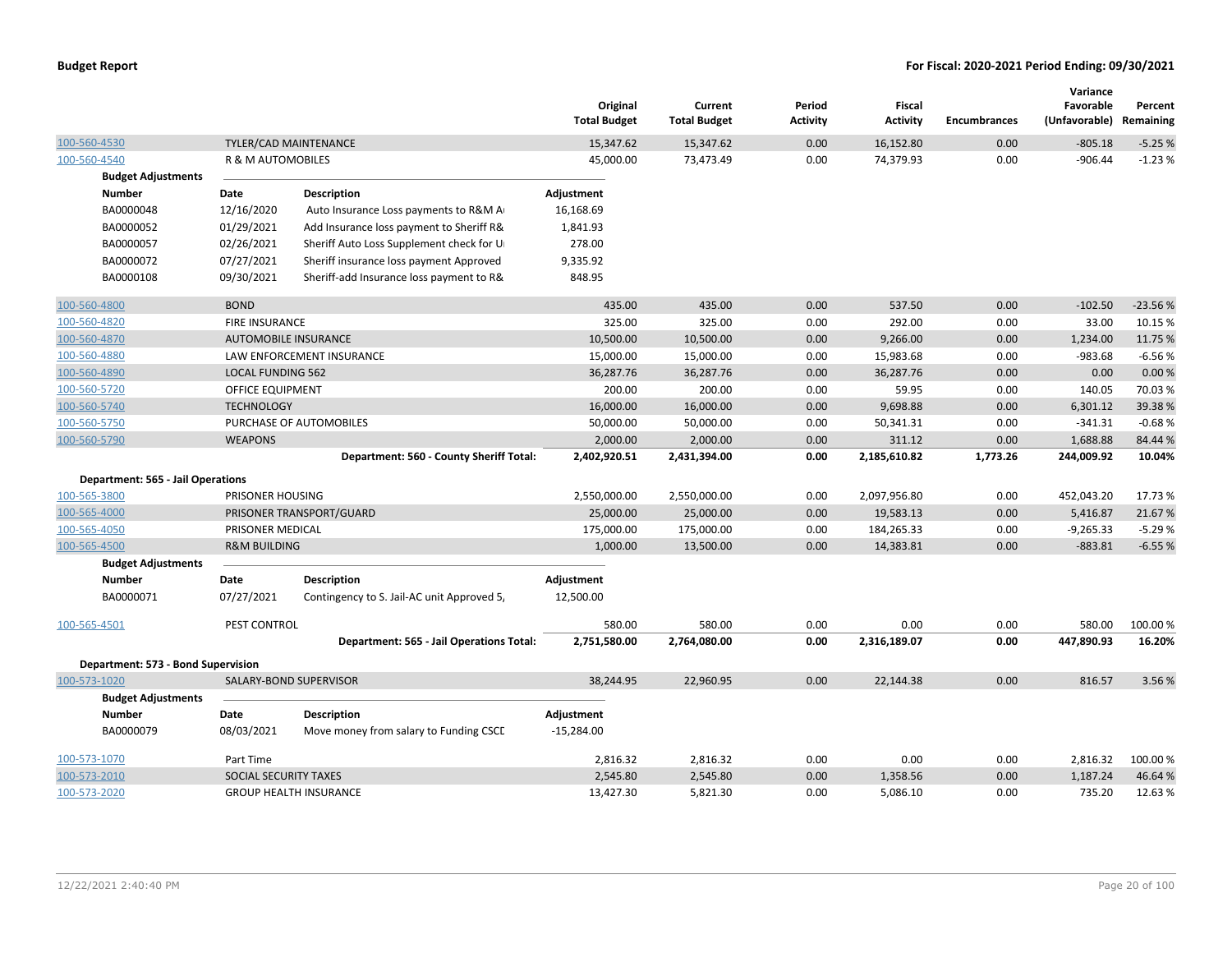|                                      |                                             |                                             | Original<br><b>Total Budget</b> | Current<br><b>Total Budget</b> | Period<br><b>Activity</b> | Fiscal<br><b>Activity</b> | <b>Encumbrances</b> | Variance<br>Favorable<br>(Unfavorable) Remaining | Percent  |
|--------------------------------------|---------------------------------------------|---------------------------------------------|---------------------------------|--------------------------------|---------------------------|---------------------------|---------------------|--------------------------------------------------|----------|
| <b>Budget Adjustments</b>            |                                             |                                             |                                 |                                |                           |                           |                     |                                                  |          |
| <b>Number</b>                        | Date                                        | <b>Description</b>                          | Adjustment                      |                                |                           |                           |                     |                                                  |          |
| BA0000096                            | 08/31/2021                                  | Moving money from Health Ins to Funding     | $-3,803.00$                     |                                |                           |                           |                     |                                                  |          |
| BA0000102                            | 09/15/2021                                  | Bond Supervision budget amend.              | $-3,803.00$                     |                                |                           |                           |                     |                                                  |          |
| 100-573-2030                         | <b>RETIREMENT</b>                           |                                             | 4,861.65                        | 4,861.65                       | 0.00                      | 2,619.16                  | 0.00                | 2,242.49                                         | 46.13%   |
| 100-573-2040                         |                                             | <b>WORKERS' COMPENSATION</b>                | 131.39                          | 131.39                         | 0.00                      | 109.74                    | 0.00                | 21.65                                            | 16.48%   |
| 100-573-2050                         | <b>MEDICARE TAX</b>                         |                                             | 595.39                          | 595.39                         | 0.00                      | 317.66                    | 0.00                | 277.73                                           | 46.65%   |
| 100-573-3100                         | <b>OFFICE SUPPLIES</b>                      |                                             | 700.00                          | 700.00                         | 0.00                      | 548.38                    | 0.00                | 151.62                                           | 21.66%   |
| 100-573-3130                         | <b>DRUG TESTING SUPPLIES</b>                |                                             | 4,000.00                        | 5,240.00                       | 0.00                      | 5,626.00                  | 0.00                | $-386.00$                                        | $-7.37%$ |
| <b>Budget Adjustments</b>            |                                             |                                             |                                 |                                |                           |                           |                     |                                                  |          |
| <b>Number</b>                        | Date                                        | Description                                 | Adjustment                      |                                |                           |                           |                     |                                                  |          |
| BA0000102                            | 09/15/2021                                  | Bond Supervision budget amend.              | 1,240.00                        |                                |                           |                           |                     |                                                  |          |
| 100-573-3400                         | <b>EVALUATIONS</b>                          |                                             | 1,000.00                        | 1,000.00                       | 0.00                      | 0.00                      | 0.00                | 1,000.00                                         | 100.00%  |
| 100-573-4270                         |                                             | OUT OF COUNTY TRAVEL/TRAINING               | 1,900.00                        | 660.00                         | 0.00                      | 0.00                      | 0.00                | 660.00                                           | 100.00%  |
| <b>Budget Adjustments</b>            |                                             |                                             |                                 |                                |                           |                           |                     |                                                  |          |
| <b>Number</b>                        | Date                                        | <b>Description</b>                          | Adjustment                      |                                |                           |                           |                     |                                                  |          |
| BA0000102                            | 09/15/2021                                  | Bond Supervision budget amend.              | $-1,240.00$                     |                                |                           |                           |                     |                                                  |          |
| 100-573-4530                         | <b>COMPUTER SOFTWARE</b>                    |                                             | 1,284.00                        | 1,284.00                       | 0.00                      | 1,284.00                  | 0.00                | 0.00                                             | 0.00%    |
| 100-573-4800                         | <b>BOND</b>                                 |                                             | 50.00                           | 50.00                          | 0.00                      | 0.00                      | 0.00                | 50.00                                            | 100.00%  |
| 100-573-4810                         | <b>DUES</b>                                 |                                             | 75.00                           | 75.00                          | 0.00                      | 0.00                      | 0.00                | 75.00                                            | 100.00%  |
| 100-573-4811                         | <b>FUNDING CSCD</b>                         |                                             | 0.00                            | 22,890.00                      | 0.00                      | 22,890.00                 | 0.00                | 0.00                                             | 0.00%    |
| <b>Budget Adjustments</b>            |                                             |                                             |                                 |                                |                           |                           |                     |                                                  |          |
| <b>Number</b>                        | Date                                        | <b>Description</b>                          | Adjustment                      |                                |                           |                           |                     |                                                  |          |
| BA0000079                            | 08/03/2021                                  | Move money from salary to Funding CSCL      | 15,284.00                       |                                |                           |                           |                     |                                                  |          |
| BA0000096                            | 08/31/2021                                  | Moving money from Health Ins to Funding     | 3,803.00                        |                                |                           |                           |                     |                                                  |          |
| BA0000102                            | 09/15/2021                                  | Bond Supervision budget amend.              | 3,803.00                        |                                |                           |                           |                     |                                                  |          |
|                                      |                                             | Department: 573 - Bond Supervision Total:   | 71,631.80                       | 71,631.80                      | 0.00                      | 61,983.98                 | 0.00                | 9,647.82                                         | 13.47%   |
| Department: 575 - Juvenile Probation |                                             |                                             |                                 |                                |                           |                           |                     |                                                  |          |
| 100-575-3110                         | POSTAGE                                     |                                             | 0.00                            | 0.00                           | 0.00                      | 35.95                     | 0.00                | $-35.95$                                         | 0.00%    |
| 100-575-3150                         | <b>COPIER RENTAL</b>                        |                                             | 0.00                            | 0.00                           | 0.00                      | 321.79                    | 0.00                | $-321.79$                                        | 0.00%    |
| 100-575-9950                         |                                             | JUVENILE PROBATION FUNDING                  | 170,000.00                      | 170,000.00                     | 0.00                      | 170,000.00                | 0.00                | 0.00                                             | 0.00%    |
|                                      |                                             | Department: 575 - Juvenile Probation Total: | 170,000.00                      | 170,000.00                     | 0.00                      | 170,357.74                | 0.00                | $-357.74$                                        | $-0.21%$ |
|                                      | Department: 590 - Environmental Development |                                             |                                 |                                |                           |                           |                     |                                                  |          |
| 100-590-1020                         | <b>SALARY DIRECTOR</b>                      |                                             | 30,248.92                       | 30,248.92                      | 0.00                      | 30,652.75                 | 0.00                | $-403.83$                                        | $-1.34%$ |
| 100-590-1040                         | <b>SALARIES DEPUTIES</b>                    |                                             | 40,681.56                       | 40,681.56                      | 0.00                      | 40,681.69                 | 0.00                | $-0.13$                                          | 0.00%    |
| 100-590-1070                         | <b>SALARY PART-TIME</b>                     |                                             | 18,096.00                       | 18,052.55                      | 0.00                      | 10,845.72                 | 0.00                | 7,206.83                                         | 39.92 %  |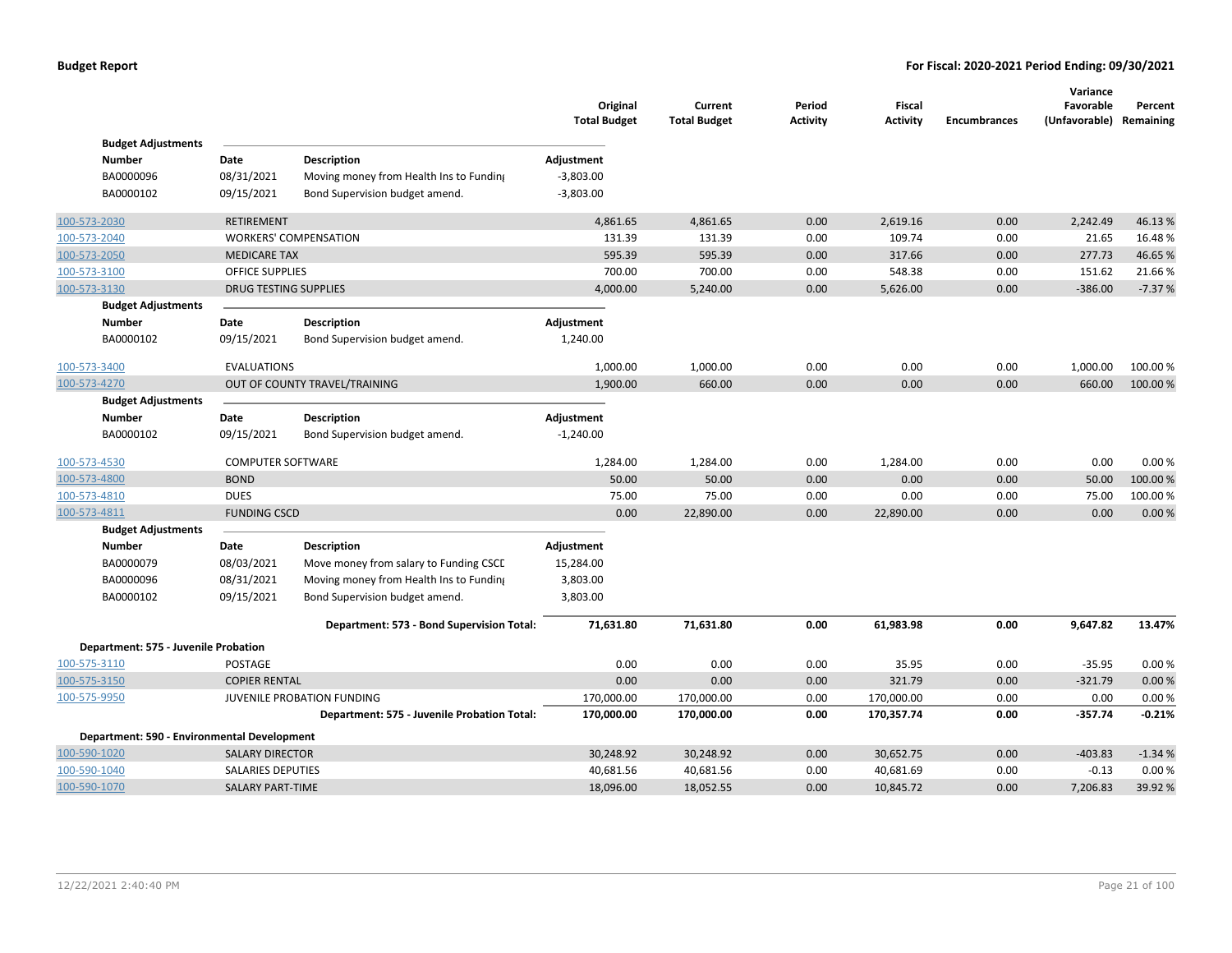|                                        |                          |                                                    | Original<br><b>Total Budget</b> | Current<br><b>Total Budget</b> | Period<br>Activity | <b>Fiscal</b><br><b>Activity</b> | <b>Encumbrances</b> | Variance<br>Favorable<br>(Unfavorable) Remaining | Percent   |
|----------------------------------------|--------------------------|----------------------------------------------------|---------------------------------|--------------------------------|--------------------|----------------------------------|---------------------|--------------------------------------------------|-----------|
| <b>Budget Adjustments</b>              |                          |                                                    |                                 |                                |                    |                                  |                     |                                                  |           |
| <b>Number</b>                          | Date                     | <b>Description</b>                                 | Adjustment                      |                                |                    |                                  |                     |                                                  |           |
| BA0000090                              | 08/30/2021               | To move funds from PT salary to R&M Au             | $-43.45$                        |                                |                    |                                  |                     |                                                  |           |
| 100-590-2010                           | SOCIAL SECURITY TAXES    |                                                    | 5,519.64                        | 5,519.64                       | 0.00               | 4,953.82                         | 0.00                | 565.82                                           | 10.25 %   |
| 100-590-2020                           |                          | <b>GROUP HEALTH INSURANCE</b>                      | 24,413.28                       | 24,413.28                      | 0.00               | 24,766.86                        | 0.00                | $-353.58$                                        | $-1.45%$  |
| 100-590-2030                           | <b>RETIREMENT</b>        |                                                    | 10,540.74                       | 10,540.74                      | 0.00               | 9,732.71                         | 0.00                | 808.03                                           | 7.67%     |
| 100-590-2040                           |                          | <b>WORKERS' COMPENSATION</b>                       | 272.79                          | 272.79                         | 0.00               | 245.24                           | 0.00                | 27.55                                            | 10.10%    |
| 100-590-2050                           | <b>MEDICARE TAX</b>      |                                                    | 1,290.88                        | 1,290.88                       | 0.00               | 1,219.06                         | 0.00                | 71.82                                            | 5.56%     |
| 100-590-3100                           | <b>OFFICE SUPPLIES</b>   |                                                    | 850.00                          | 850.00                         | 0.00               | 728.52                           | 0.00                | 121.48                                           | 14.29%    |
| 100-590-3110                           | POSTAGE                  |                                                    | 1,700.00                        | 1,700.00                       | 0.00               | 1,438.65                         | 0.00                | 261.35                                           | 15.37%    |
| 100-590-3150                           | <b>COPIER RENTAL</b>     |                                                    | 1,000.00                        | 1,000.00                       | 0.00               | 903.21                           | 0.00                | 96.79                                            | 9.68%     |
| 100-590-3300                           | AUTO EXPENSE GAS & OIL   |                                                    | 1,100.00                        | 1,100.00                       | 0.00               | 892.16                           | 0.00                | 207.84                                           | 18.89%    |
| 100-590-4270                           |                          | OUT OF COUNTY TRAVEL/TRAINING                      | 1,500.00                        | 1,500.00                       | 0.00               | 743.75                           | 0.00                | 756.25                                           | 50.42%    |
| 100-590-4350                           | PRINTING                 |                                                    | 200.00                          | 200.00                         | 0.00               | 0.00                             | 0.00                | 200.00                                           | 100.00%   |
| 100-590-4530                           | <b>COMPUTER SOFTWARE</b> |                                                    | 300.00                          | 300.00                         | 0.00               | 300.00                           | 0.00                | 0.00                                             | 0.00%     |
| 100-590-4540                           | <b>R&amp;M AUTO</b>      |                                                    | 1,000.00                        | 1,043.45                       | 0.00               | 1,043.45                         | 0.00                | 0.00                                             | 0.00%     |
| <b>Budget Adjustments</b>              |                          |                                                    |                                 |                                |                    |                                  |                     |                                                  |           |
| <b>Number</b>                          | Date                     | Description                                        | Adjustment                      |                                |                    |                                  |                     |                                                  |           |
| BA0000090                              | 08/30/2021               | To move funds from PT salary to R&M Au             | 43.45                           |                                |                    |                                  |                     |                                                  |           |
| 100-590-4670                           |                          | <b>VISITING HEALTH INSPECTOR</b>                   | 300.00                          | 300.00                         | 0.00               | 0.00                             | 0.00                | 300.00                                           | 100.00 %  |
| 100-590-4800                           | <b>BOND</b>              |                                                    | 100.00                          | 100.00                         | 0.00               | 100.00                           | 0.00                | 0.00                                             | 0.00%     |
| 100-590-4810                           | <b>DUES</b>              |                                                    | 111.00                          | 111.00                         | 0.00               | 0.00                             | 0.00                | 111.00                                           | 100.00 %  |
| 100-590-4870                           | AUTOMOBILE INSURANCE     |                                                    | 225.00                          | 225.00                         | 0.00               | 188.00                           | 0.00                | 37.00                                            | 16.44 %   |
| 100-590-5720                           | OFFICE EQUIPMENT         |                                                    | 200.00                          | 200.00                         | 0.00               | 0.00                             | 0.00                | 200.00                                           | 100.00%   |
|                                        |                          | Department: 590 - Environmental Development Total: | 139,649.81                      | 139,649.81                     | 0.00               | 129,435.59                       | 0.00                | 10,214.22                                        | 7.31%     |
| Department: 591 - Development Services |                          |                                                    |                                 |                                |                    |                                  |                     |                                                  |           |
| 100-591-1020                           | <b>SALARY DIRECTOR</b>   |                                                    | 36,834.94                       | 36,834.94                      | 0.00               | 31,876.92                        | 0.00                | 4,958.02                                         | 13.46%    |
| 100-591-2010                           | SOCIAL SECURITY TAXES    |                                                    | 2,283.77                        | 2,283.77                       | 0.00               | 2,538.90                         | 0.00                | $-255.13$                                        | $-11.17%$ |
| 100-591-2020                           |                          | <b>GROUP HEALTH INSURANCE</b>                      | 12,206.64                       | 12,206.64                      | 0.00               | 13,144.36                        | 0.00                | $-937.72$                                        | $-7.68%$  |
| 100-591-2030                           | <b>RETIREMENT</b>        |                                                    | 4,361.26                        | 4,361.26                       | 0.00               | 3,773.75                         | 0.00                | 587.51                                           | 13.47%    |
| 100-591-2040                           |                          | <b>WORKERS' COMPENSATION</b>                       | 117.87                          | 117.87                         | 0.00               | 105.70                           | 0.00                | 12.17                                            | 10.32 %   |
| 100-591-2050                           | <b>MEDICARE TAX</b>      |                                                    | 534.11                          | 534.11                         | 0.00               | 310.77                           | 0.00                | 223.34                                           | 41.82%    |
| 100-591-3100                           | <b>OFFICE SUPPLIES</b>   |                                                    | 500.00                          | 500.00                         | 0.00               | 330.04                           | 0.00                | 169.96                                           | 33.99%    |
| 100-591-3110                           | <b>POSTAGE</b>           |                                                    | 300.00                          | 300.00                         | 0.00               | 0.00                             | 0.00                | 300.00                                           | 100.00 %  |
| 100-591-3300                           | AUTO EXPENSE GAS & OIL   |                                                    | 700.00                          | 700.00                         | 0.00               | 442.46                           | 0.00                | 257.54                                           | 36.79%    |
| 100-591-4270                           |                          | OUT OF COUNTY TRAVEL/TRAINING                      | 1,500.00                        | 1,500.00                       | 0.00               | 0.00                             | 0.00                | 1,500.00                                         | 100.00 %  |
| 100-591-4350                           | PRINTING                 |                                                    | 100.00                          | 100.00                         | 0.00               | 23.00                            | 0.00                | 77.00                                            | 77.00 %   |
| 100-591-4530                           | <b>COMPUTER SOFTWARE</b> |                                                    | 100.00                          | 100.00                         | 0.00               | 100.00                           | 0.00                | 0.00                                             | 0.00%     |
| 100-591-4540                           | <b>R&amp;M AUTO</b>      |                                                    | 250.00                          | 9,387.70                       | 0.00               | 10,152.20                        | 0.00                | $-764.50$                                        | $-8.14%$  |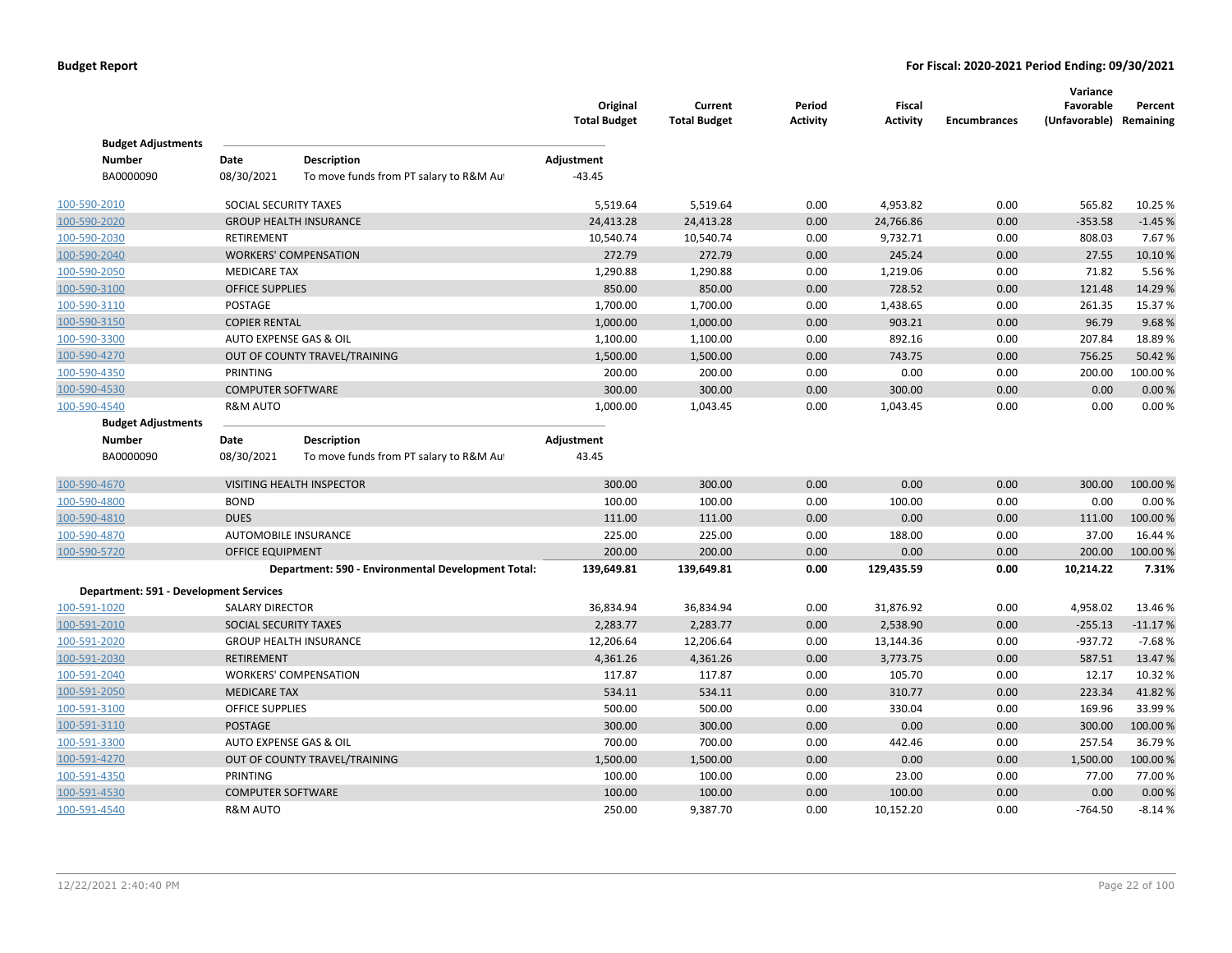|                                        |                            |                                               | Original<br><b>Total Budget</b> | Current<br><b>Total Budget</b> | Period<br><b>Activity</b> | <b>Fiscal</b><br><b>Activity</b> | <b>Encumbrances</b> | Variance<br>Favorable<br>(Unfavorable) Remaining | Percent    |
|----------------------------------------|----------------------------|-----------------------------------------------|---------------------------------|--------------------------------|---------------------------|----------------------------------|---------------------|--------------------------------------------------|------------|
| <b>Budget Adjustments</b>              |                            |                                               |                                 |                                |                           |                                  |                     |                                                  |            |
| <b>Number</b>                          | Date                       | Description                                   | Adjustment                      |                                |                           |                                  |                     |                                                  |            |
| BA0000073                              | 07/27/2021                 | Development Svcs auto loss Approved 7/2       | 6,619.40                        |                                |                           |                                  |                     |                                                  |            |
| BA0000092                              | 08/30/2021                 | Development Svcs auto insurance loss pay      | 2,518.30                        |                                |                           |                                  |                     |                                                  |            |
| 100-591-4800                           | <b>BOND</b>                |                                               | 50.00                           | 50.00                          | 0.00                      | 0.00                             | 0.00                | 50.00                                            | 100.00 %   |
| 100-591-4810                           | <b>DUES</b>                |                                               | 50.00                           | 50.00                          | 0.00                      | 0.00                             | 0.00                | 50.00                                            | 100.00 %   |
| 100-591-4870                           |                            | <b>AUTOMOBILE INSURANCE</b>                   | 275.00                          | 275.00                         | 0.00                      | 220.00                           | 0.00                | 55.00                                            | 20.00 %    |
|                                        |                            | Department: 591 - Development Services Total: | 60,163.59                       | 69,301.29                      | 0.00                      | 63,018.10                        | 0.00                | 6,283.19                                         | 9.07%      |
| Department: 640 - County Services      |                            |                                               |                                 |                                |                           |                                  |                     |                                                  |            |
| 100-640-4100                           |                            | FANNIN CO. CHILDRENS CTR                      | 1,000.00                        | 1,000.00                       | 0.00                      | 1,000.00                         | 0.00                | 0.00                                             | 0.00%      |
| 100-640-4110                           |                            | FANNIN CO. WELFARE BOARD                      | 1,000.00                        | 1,000.00                       | 0.00                      | 1,000.00                         | 0.00                | 0.00                                             | 0.00%      |
| 100-640-4120                           |                            | FANNIN CO. HISTORICAL SOC                     | 4,500.00                        | 4,500.00                       | 0.00                      | 4,500.00                         | 0.00                | 0.00                                             | 0.00%      |
| 100-640-4130                           |                            | TEXOMA COMMUNITY CENTER(M.H.M.R.)             | 22,500.00                       | 22,500.00                      | 0.00                      | 22,500.00                        | 0.00                | 0.00                                             | 0.00%      |
| 100-640-4140                           |                            | FANNIN COUNTY CRISIS CENTER                   | 1,000.00                        | 1,000.00                       | 0.00                      | 1,000.00                         | 0.00                | 0.00                                             | 0.00%      |
| 100-640-4150                           | <b>TAPS PUBLIC TRANSIT</b> |                                               | 5,000.00                        | 5,000.00                       | 0.00                      | 5,000.00                         | 0.00                | 0.00                                             | 0.00%      |
| 100-640-4160                           | <b>TRI-COUNTY SNAP</b>     |                                               | 2,400.00                        | 2,400.00                       | 0.00                      | 2,400.00                         | 0.00                | 0.00                                             | 0.00%      |
| 100-640-4170                           | <b>OPEN ARMS SHELTER</b>   |                                               | 1,000.00                        | 1,000.00                       | 0.00                      | 1,000.00                         | 0.00                | 0.00                                             | 0.00%      |
| 100-640-4180                           |                            | FANNIN CO COMMUNITY MINISTRIES, INC           | 1,000.00                        | 1,000.00                       | 0.00                      | 1,000.00                         | 0.00                | 0.00                                             | 0.00%      |
| 100-640-4400                           | UTILITIES ELECTRICITY      |                                               | 8,500.00                        | 8,500.00                       | 0.00                      | 6,062.96                         | 0.00                | 2,437.04                                         | 28.67%     |
| 100-640-4410                           | UTILITIES GAS              |                                               | 2,000.00                        | 2,000.00                       | 0.00                      | 1,784.24                         | 0.00                | 215.76                                           | 10.79%     |
| 100-640-4420                           | UTILITIES WATER            |                                               | 4,000.00                        | 4,000.00                       | 0.00                      | 3,654.47                         | 0.00                | 345.53                                           | 8.64 %     |
| 100-640-4430                           | <b>TRASH PICK-UP</b>       |                                               | 525.00                          | 525.00                         | 0.00                      | 525.36                           | 0.00                | $-0.36$                                          | $-0.07%$   |
| 100-640-4820                           | <b>FIRE INSURANCE</b>      |                                               | 2,600.00                        | 2,600.00                       | 0.00                      | 2,315.00                         | 0.00                | 285.00                                           | 10.96%     |
|                                        |                            | Department: 640 - County Services Total:      | 57,025.00                       | 57,025.00                      | 0.00                      | 53,742.03                        | 0.00                | 3,282.97                                         | 5.76%      |
| Department: 641 - Health Officer       |                            |                                               |                                 |                                |                           |                                  |                     |                                                  |            |
| 100-641-1020                           |                            | SALARY APPOINTED OFFICIAL                     | 2,400.00                        | 2,400.00                       | 0.00                      | 2,400.00                         | 0.00                | 0.00                                             | 0.00%      |
|                                        |                            | Department: 641 - Health Officer Total:       | 2,400.00                        | 2,400.00                       | 0.00                      | 2,400.00                         | 0.00                | 0.00                                             | 0.00%      |
| Department: 645 - Indigent Health Care |                            |                                               |                                 |                                |                           |                                  |                     |                                                  |            |
| 100-645-1020                           | <b>SALARY IHC DIRECTOR</b> |                                               | 18,096.00                       | 18,096.00                      | 0.00                      | 18,096.00                        | 0.00                | 0.00                                             | 0.00%      |
| 100-645-2010                           | SOCIAL SECURITY TAX        |                                               | 1,121.95                        | 1,121.95                       | 0.00                      | 1,121.90                         | 0.00                | 0.05                                             | 0.00%      |
| 100-645-2030                           | RETIREMENT                 |                                               | 2,142.57                        | 2,142.57                       | 0.00                      | 2,142.87                         | 0.00                | $-0.30$                                          | $-0.01%$   |
| 100-645-2040                           | <b>WORKER'S COMP</b>       |                                               | 57.91                           | 57.91                          | 0.00                      | 51.92                            | 0.00                | 5.99                                             | 10.34 %    |
| 100-645-2050                           | <b>MEDICARE TAX</b>        |                                               | 262.39                          | 262.39                         | 0.00                      | 262.34                           | 0.00                | 0.05                                             | 0.02 %     |
| 100-645-3100                           | <b>OFFICE SUPPLIES</b>     |                                               | 400.00                          | 400.00                         | 0.00                      | 527.79                           | 0.00                | $-127.79$                                        | $-31.95%$  |
| 100-645-3110                           | POSTAGE                    |                                               | 75.00                           | 75.00                          | 0.00                      | 191.08                           | 0.00                | $-116.08$                                        | $-154.77%$ |
| 100-645-4090                           | <b>DIABETIC SUPPLIES</b>   |                                               | 3,000.00                        | 3,000.00                       | 0.00                      | 1,851.31                         | 0.00                | 1,148.69                                         | 38.29%     |
| 100-645-4100                           | CERT. REG. NURSE ANES.     |                                               | 500.00                          | 500.00                         | 0.00                      | 0.00                             | 0.00                | 500.00                                           | 100.00%    |
| 100-645-4110                           |                            | PHYSICIAN, NON-EMERGENCY                      | 15,000.00                       | 15,000.00                      | 0.00                      | 55,307.54                        | 0.00                | $-40,307.54$                                     | $-268.72%$ |
| 100-645-4120                           | PRESCRIPTIONS, DRUGS       |                                               | 20,000.00                       | 20,000.00                      | 0.00                      | 32,458.76                        | 0.00                | $-12,458.76$                                     | $-62.29%$  |
| 100-645-4130                           | HOSPITAL, INPATIENT        |                                               | 45,000.00                       | 45,000.00                      | 0.00                      | 72,630.85                        | 0.00                | $-27,630.85$                                     | $-61.40%$  |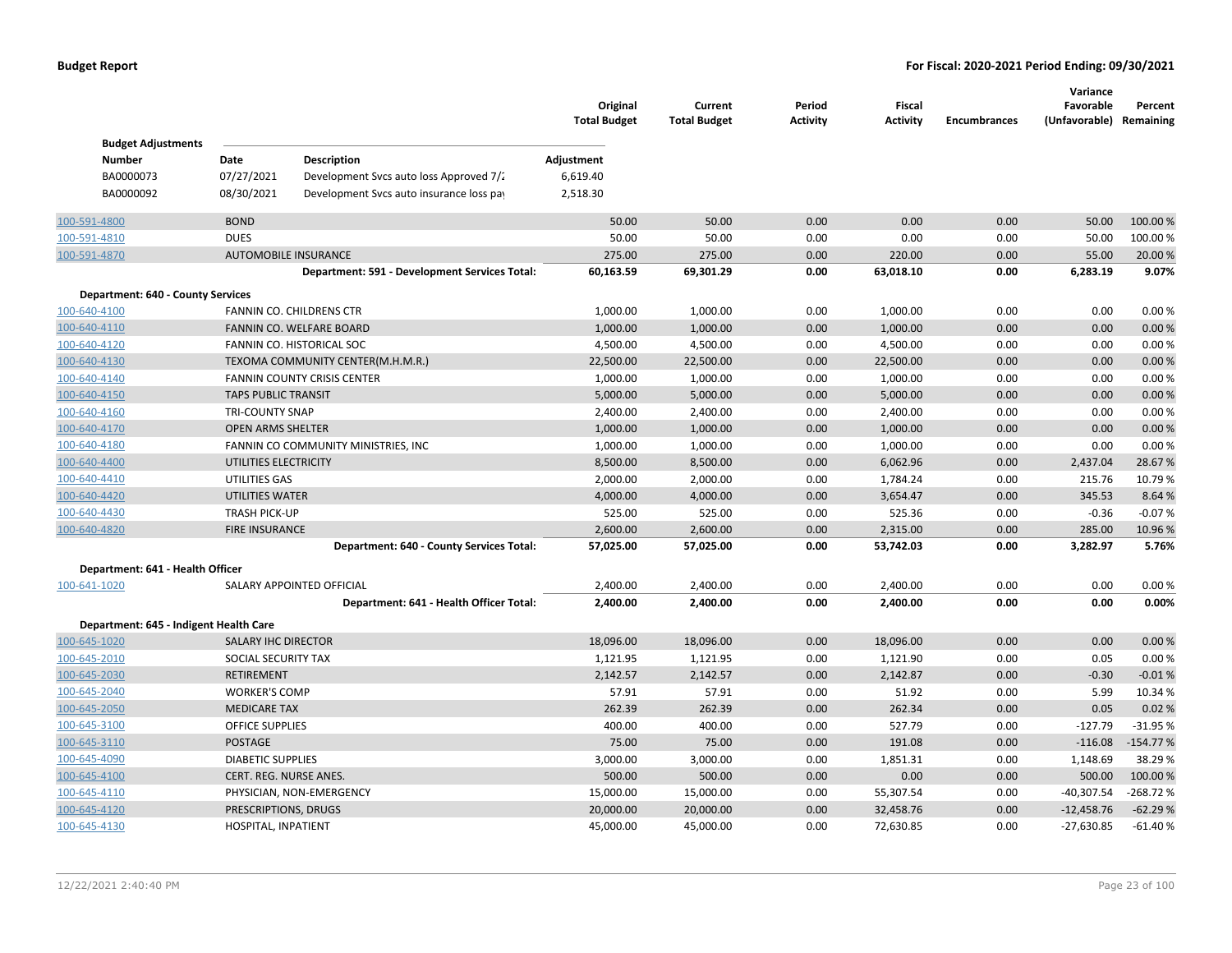|                                 |                                                           | Original<br><b>Total Budget</b> | Current<br><b>Total Budget</b> | Period<br>Activity | <b>Fiscal</b><br><b>Activity</b> | <b>Encumbrances</b> | Variance<br>Favorable<br>(Unfavorable) | Percent<br>Remaining |
|---------------------------------|-----------------------------------------------------------|---------------------------------|--------------------------------|--------------------|----------------------------------|---------------------|----------------------------------------|----------------------|
| 100-645-4140                    | HOSPITAL, OUTPATIENT                                      | 60,000.00                       | 60,000.00                      | 0.00               | 134,917.58                       | 0.00                | $-74,917.58$                           | $-124.86%$           |
| 100-645-4150                    | LABORATORY/X-RAY                                          | 4,000.00                        | 4,000.00                       | 0.00               | 4,044.47                         | 0.00                | $-44.47$                               | $-1.11%$             |
| 100-645-4165                    | SKILLED NURSING FACILITY                                  | 0.00                            | 0.00                           | 0.00               | 1,180.00                         | 0.00                | $-1,180.00$                            | 0.00%                |
| 100-645-4180                    | FED. QUALIFIED HEALTH CENTER                              | 5,000.00                        | 5,000.00                       | 0.00               | 0.00                             | 0.00                | 5,000.00                               | 100.00%              |
| 100-645-4210                    | <b>INTERNET</b>                                           | 948.00                          | 948.00                         | 0.00               | 1,097.28                         | 0.00                | $-149.28$                              | $-15.75%$            |
| 100-645-4270                    | OUT OF COUNTY TRAVEL/TRAINING                             | 1,000.00                        | 1,000.00                       | 0.00               | 0.00                             | 0.00                | 1,000.00                               | 100.00%              |
| 100-645-4300                    | <b>BIDS &amp; NOTICES</b>                                 | 75.00                           | 75.00                          | 0.00               | 0.00                             | 0.00                | 75.00                                  | 100.00%              |
| 100-645-4530                    | <b>COMPUTER SOFTWARE</b>                                  | 12,708.00                       | 12,708.00                      | 0.00               | 12,708.00                        | 0.00                | 0.00                                   | 0.00%                |
|                                 | Department: 645 - Indigent Health Care Total:             | 189,386.82                      | 189,386.82                     | 0.00               | 338,589.69                       | 0.00                | $-149,202.87$                          | $-78.78%$            |
| Department: 665 - County Agents |                                                           |                                 |                                |                    |                                  |                     |                                        |                      |
| 100-665-1050                    | <b>SALARY SECRETARY</b>                                   | 28,296.90                       | 28,296.90                      | 0.00               | 22,309.97                        | 0.00                | 5,986.93                               | 21.16%               |
| 100-665-1500                    | <b>CO. AGENTS SALARIES</b>                                | 51,811.65                       | 51,811.65                      | 0.00               | 51,811.76                        | 0.00                | $-0.11$                                | 0.00%                |
| 100-665-2010                    | SOCIAL SECURITY TAXES                                     | 4,966.73                        | 4,966.73                       | 0.00               | 4,002.40                         | 0.00                | 964.33                                 | 19.42 %              |
| 100-665-2020                    | <b>GROUP HEALTH INSURANCE</b>                             | 12,206.64                       | 12,206.64                      | 0.00               | 12,298.00                        | 0.00                | $-91.36$                               | $-0.75%$             |
| 100-665-2030                    | <b>RETIREMENT</b>                                         | 3,350.35                        | 3,350.35                       | 0.00               | 2,643.08                         | 0.00                | 707.27                                 | 21.11%               |
| 100-665-2040                    | <b>WORKERS' COMPENSATION</b>                              | 90.55                           | 90.55                          | 0.00               | 81.20                            | 0.00                | 9.35                                   | 10.33 %              |
| 100-665-2050                    | <b>MEDICARE TAX</b>                                       | 1,161.57                        | 1,161.57                       | 0.00               | 936.18                           | 0.00                | 225.39                                 | 19.40 %              |
| 100-665-3100                    | <b>OFFICE SUPPLIES</b>                                    | 1,100.00                        | 1,100.00                       | 0.00               | 1,079.71                         | 0.00                | 20.29                                  | 1.84 %               |
| 100-665-3110                    | <b>POSTAGE</b>                                            | 300.00                          | 300.00                         | 0.00               | 275.00                           | 0.00                | 25.00                                  | 8.33 %               |
| 100-665-3150                    | <b>COPIER RENTAL</b>                                      | 1,800.00                        | 1,800.00                       | 0.00               | 1,327.06                         | 0.00                | 472.94                                 | 26.27%               |
| 100-665-3350                    | PROGRAM SUPPLIES                                          | 500.00                          | 500.00                         | 0.00               | 276.08                           | 0.00                | 223.92                                 | 44.78%               |
| 100-665-4210                    | <b>INTERNET</b>                                           | 800.00                          | 800.00                         | 0.00               | 779.88                           | 0.00                | 20.12                                  | 2.52 %               |
| 100-665-4270                    | IN/OUT CO.TRAVEL/TRAINING-AG.                             | 3,000.00                        | 3,000.00                       | 0.00               | 1,720.08                         | 0.00                | 1,279.92                               | 42.66%               |
| 100-665-4280                    | IN/OUT CO.TRAVEL/TRAINING-F.C.S.                          | 3,000.00                        | 3,000.00                       | 0.00               | 2,150.99                         | 0.00                | 849.01                                 | 28.30%               |
| 100-665-4290                    | IN/OUT CO.TRAVEL/TRAINING-4-H                             | 3,000.00                        | 3,000.00                       | 0.00               | 2,381.17                         | 0.00                | 618.83                                 | 20.63%               |
|                                 | Department: 665 - County Agents Total:                    | 115,384.39                      | 115,384.39                     | 0.00               | 104,072.56                       | 0.00                | 11,311.83                              | 9.80%                |
|                                 | <b>Department: 696 - Donations and Allocations</b>        |                                 |                                |                    |                                  |                     |                                        |                      |
| 100-696-4910                    | SOIL & WATER CONSERVATION                                 | 1,000.00                        | 1,000.00                       | 0.00               | 0.00                             | 0.00                | 1,000.00                               | 100.00 %             |
| 100-696-4920                    | <b>INDIGENT BURIAL</b>                                    | 2,000.00                        | 2,000.00                       | 0.00               | 500.00                           | 0.00                | 1,500.00                               | 75.00 %              |
|                                 | <b>Department: 696 - Donations and Allocations Total:</b> | 3,000.00                        | 3,000.00                       | 0.00               | 500.00                           | 0.00                | 2,500.00                               | 83.33%               |
| Department: 900 - TRANSFERS OUT |                                                           |                                 |                                |                    |                                  |                     |                                        |                      |
| 100-900-9000                    | <b>TRANSFERS OUT</b>                                      | 0.00                            | 0.00                           | 0.00               | 7,509.29                         | 0.00                | $-7,509.29$                            | 0.00%                |
|                                 | Department: 900 - TRANSFERS OUT Total:                    | 0.00                            | 0.00                           | 0.00               | 7,509.29                         | 0.00                | $-7,509.29$                            | 0.00%                |
|                                 | <b>Expense Total:</b>                                     | 13,903,281.52                   | 13,942,612.71                  | 0.00               | 13,349,977.33                    | 1,807.36            | 590,828.02                             | 4.24%                |
|                                 | Fund: 100 - General Surplus (Deficit):                    | 0.00                            | 0.00                           | 0.00               | 888,307.55                       | $-1,807.36$         | 886,500.19                             | 0.00%                |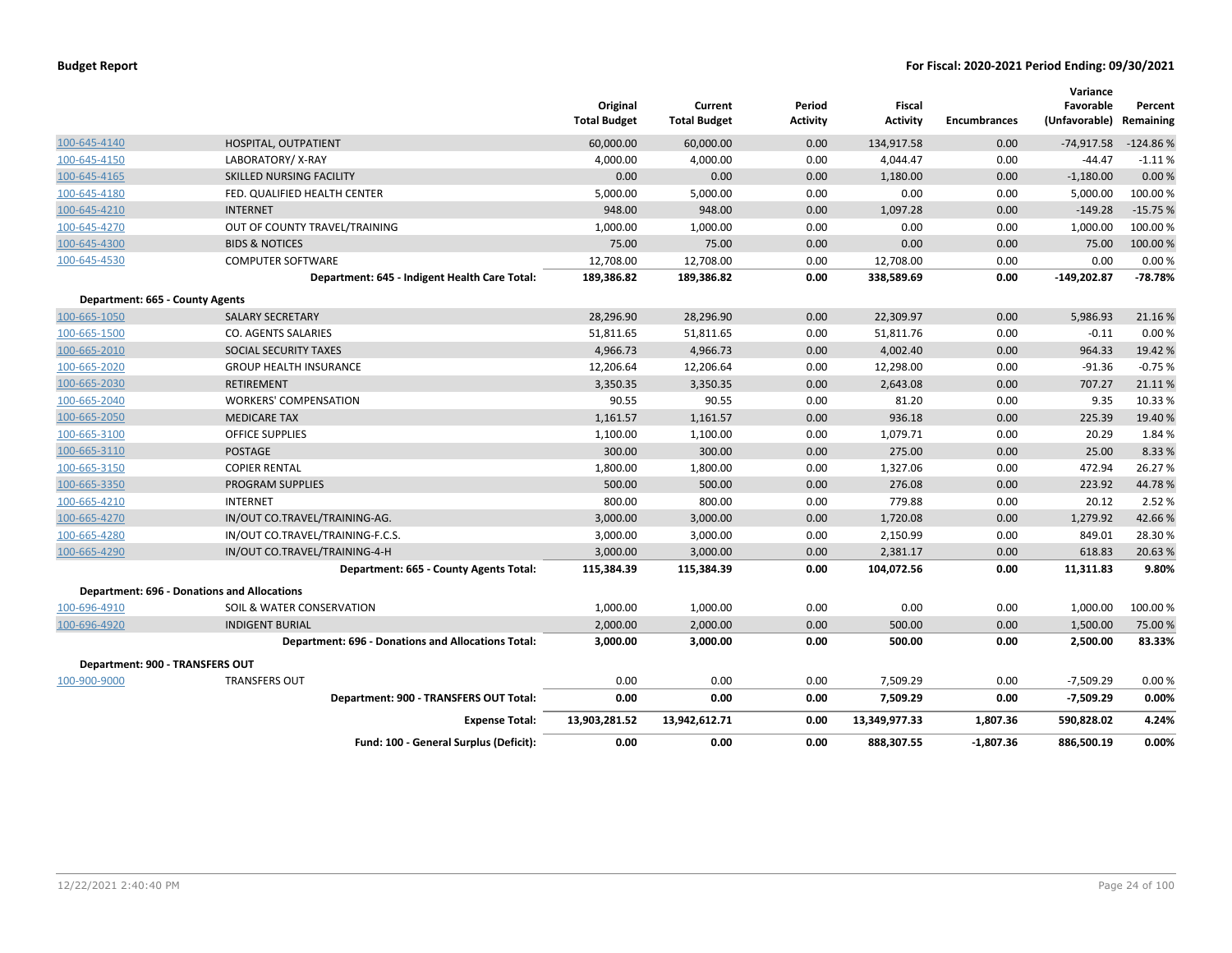|                                                 |                            |                                                        | Original<br><b>Total Budget</b> | Current<br><b>Total Budget</b> | Period<br><b>Activity</b> | Fiscal<br><b>Activity</b> | <b>Encumbrances</b> | Variance<br>Favorable<br>(Unfavorable) | Percent<br>Remaining |
|-------------------------------------------------|----------------------------|--------------------------------------------------------|---------------------------------|--------------------------------|---------------------------|---------------------------|---------------------|----------------------------------------|----------------------|
| Fund: 110 - Courthouse Security                 |                            |                                                        |                                 |                                |                           |                           |                     |                                        |                      |
| Revenue                                         |                            |                                                        |                                 |                                |                           |                           |                     |                                        |                      |
| RevType: 300 - CASH                             |                            |                                                        |                                 |                                |                           |                           |                     |                                        |                      |
| 110-300-1110                                    |                            | <b>BEGINNING CASH BALANCE</b>                          | 26,650.00                       | 55,064.66                      | 0.00                      | 0.00                      | 0.00                | $-55,064.66$                           | 100.00%              |
| <b>Budget Adjustments</b>                       |                            |                                                        |                                 |                                |                           |                           |                     |                                        |                      |
| <b>Number</b>                                   | Date                       | Description                                            | Adjustment                      |                                |                           |                           |                     |                                        |                      |
| BA0000059                                       | 03/05/2021                 | Increase budget for CCTV and access cont               | $-28,414.66$                    |                                |                           |                           |                     |                                        |                      |
|                                                 |                            | RevType: 300 - CASH Total:                             | 26,650.00                       | 55,064.66                      | 0.00                      | 0.00                      | 0.00                | $-55,064.66$                           | 100.00%              |
| RevType: 340 - FEES OF OFFICE                   |                            |                                                        |                                 |                                |                           |                           |                     |                                        |                      |
| 110-340-6000                                    | <b>COUNTY CLERK FEES</b>   |                                                        | 4,000.00                        | 4,000.00                       | 0.00                      | 9,092.43                  | 0.00                | 5,092.43                               | 227.31%              |
| 110-340-6500                                    | <b>DISTRICT CLERK FEES</b> |                                                        | 2,200.00                        | 2,200.00                       | 0.00                      | 3,195.85                  | 0.00                | 995.85                                 | 145.27%              |
| 110-340-6510                                    | JUSTICE OF PEACE FEES      |                                                        | 2,100.00                        | 2,100.00                       | 0.00                      | 1,105.85                  | 0.00                | $-994.15$                              | 47.34%               |
|                                                 |                            | RevType: 340 - FEES OF OFFICE Total:                   | 8,300.00                        | 8,300.00                       | 0.00                      | 13,394.13                 | 0.00                | 5,094.13                               | 61.38%               |
| RevType: 360 - INTEREST EARNINGS                |                            |                                                        |                                 |                                |                           |                           |                     |                                        |                      |
| 110-360-1000                                    | <b>INTEREST EARNINGS</b>   |                                                        | 50.00                           | 50.00                          | 0.00                      | 0.00                      | 0.00                | $-50.00$                               | 100.00 %             |
|                                                 |                            | RevType: 360 - INTEREST EARNINGS Total:                | 50.00                           | 50.00                          | 0.00                      | 0.00                      | 0.00                | $-50.00$                               | 100.00%              |
|                                                 |                            | <b>Revenue Total:</b>                                  | 35,000.00                       | 63,414.66                      | 0.00                      | 13,394.13                 | 0.00                | $-50,020.53$                           | 78.88%               |
| Expense                                         |                            |                                                        |                                 |                                |                           |                           |                     |                                        |                      |
| Department: 541 - Courthouse Security Part-Time |                            |                                                        |                                 |                                |                           |                           |                     |                                        |                      |
| 110-541-1070                                    | SALARY PART-TIME           |                                                        | 35,000.00                       | 35,000.00                      | 0.00                      | 15,644.46                 | 0.00                | 19,355.54                              | 55.30 %              |
|                                                 |                            | Department: 541 - Courthouse Security Part-Time Total: | 35,000.00                       | 35,000.00                      | 0.00                      | 15,644.46                 | 0.00                | 19,355.54                              | 55.30%               |
| Department: 542 - Security Equipment            |                            |                                                        |                                 |                                |                           |                           |                     |                                        |                      |
| 110-542-4830                                    | <b>ALARM MONITORING</b>    |                                                        | 0.00                            | 0.00                           | 0.00                      | 359.40                    | 0.00                | $-359.40$                              | 0.00%                |
| 110-542-5710                                    | <b>EQUIPMENT</b>           |                                                        | 0.00                            | 28,414.66                      | 0.00                      | 28,414.85                 | 0.00                | $-0.19$                                | 0.00%                |
| <b>Budget Adjustments</b><br>Number             | Date                       | Description                                            | Adjustment                      |                                |                           |                           |                     |                                        |                      |
| BA0000059                                       | 03/05/2021                 | Increase budget for CCTV and access cont               | 28,414.66                       |                                |                           |                           |                     |                                        |                      |
|                                                 |                            | Department: 542 - Security Equipment Total:            | 0.00                            | 28,414.66                      | 0.00                      | 28,774.25                 | 0.00                | $-359.59$                              | $-1.27%$             |
|                                                 |                            | <b>Expense Total:</b>                                  | 35,000.00                       | 63,414.66                      | 0.00                      | 44,418.71                 | 0.00                | 18,995.95                              | 29.96%               |
|                                                 |                            | Fund: 110 - Courthouse Security Surplus (Deficit):     | 0.00                            | 0.00                           | 0.00                      | $-31,024.58$              | 0.00                | $-31,024.58$                           | 0.00%                |
| Fund: 111 - Justice Court Building Security     |                            |                                                        |                                 |                                |                           |                           |                     |                                        |                      |
| Revenue                                         |                            |                                                        |                                 |                                |                           |                           |                     |                                        |                      |
| RevType: 300 - CASH                             |                            |                                                        |                                 |                                |                           |                           |                     |                                        |                      |
| 111-300-1140                                    | <b>BEGINNING CASH</b>      |                                                        | 3,650.00                        | 3,650.00                       | 0.00                      | 0.00                      | 0.00                | $-3,650.00$                            | 100.00%              |
|                                                 |                            | RevType: 300 - CASH Total:                             | 3,650.00                        | 3,650.00                       | 0.00                      | 0.00                      | 0.00                | $-3,650.00$                            | 100.00%              |
| RevType: 370 - MISCELLANEOUS                    |                            |                                                        |                                 |                                |                           |                           |                     |                                        |                      |
| 111-370-4550                                    | JP1 SECURITY FEE           |                                                        | 500.00                          | 500.00                         | 0.00                      | 483.02                    | 0.00                | $-16.98$                               | 3.40%                |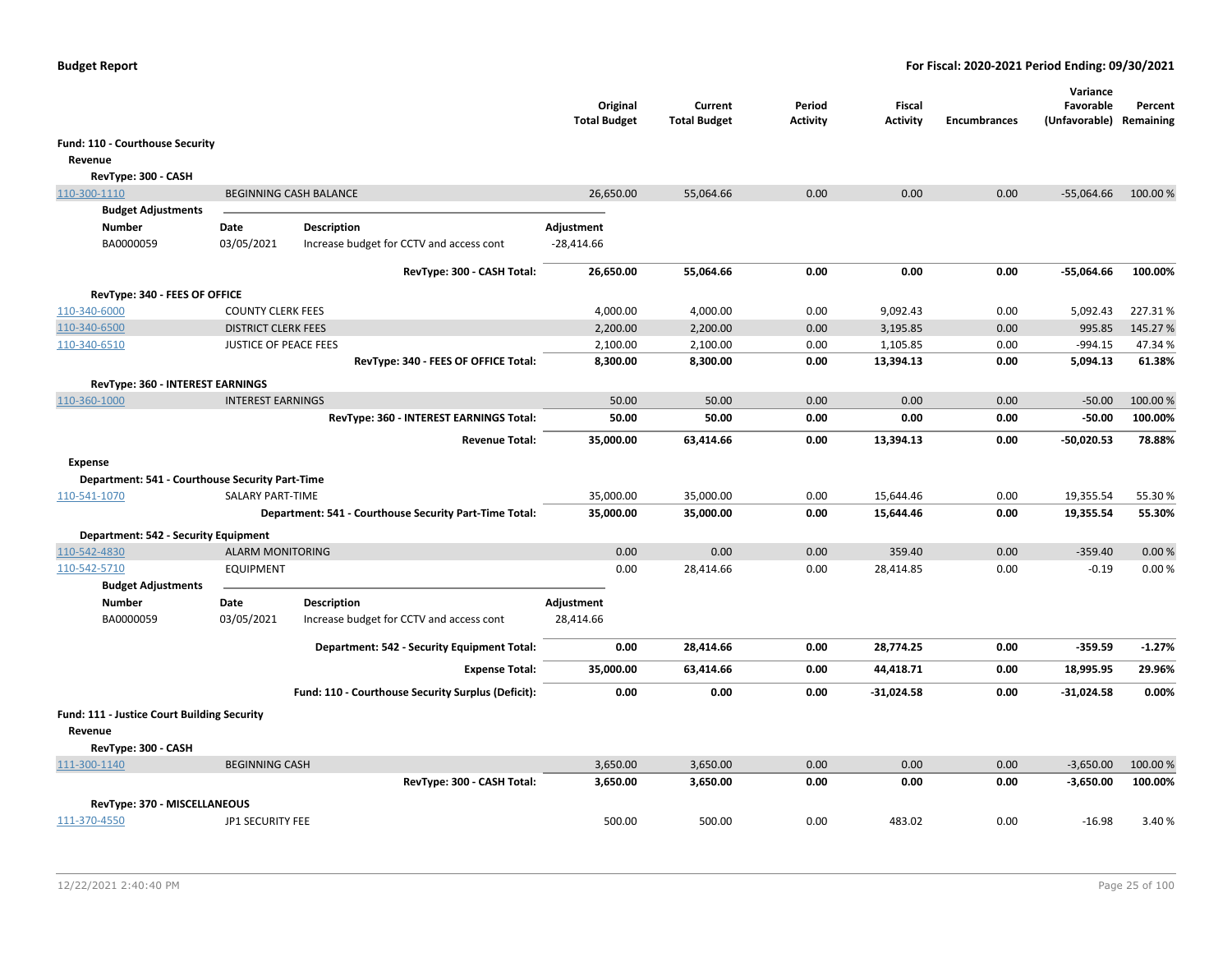| <b>Budget Report</b> |  |
|----------------------|--|
|----------------------|--|

|                                           |                                                                |                                 |                                |                           |                                  |                     | Variance                   |                      |
|-------------------------------------------|----------------------------------------------------------------|---------------------------------|--------------------------------|---------------------------|----------------------------------|---------------------|----------------------------|----------------------|
|                                           |                                                                | Original<br><b>Total Budget</b> | Current<br><b>Total Budget</b> | Period<br><b>Activity</b> | <b>Fiscal</b><br><b>Activity</b> | <b>Encumbrances</b> | Favorable<br>(Unfavorable) | Percent<br>Remaining |
| 111-370-4560                              | JP2 SECURITY FEE                                               | 150.00                          | 150.00                         | 0.00                      | 85.90                            | 0.00                | $-64.10$                   | 42.73%               |
| 111-370-4570                              | JP3 SECURITY FEE                                               | 200.00                          | 200.00                         | 0.00                      | 373.88                           | 0.00                | 173.88                     | 186.94%              |
|                                           | RevType: 370 - MISCELLANEOUS Total:                            | 850.00                          | 850.00                         | 0.00                      | 942.80                           | 0.00                | 92.80                      | 10.92%               |
|                                           | <b>Revenue Total:</b>                                          | 4,500.00                        | 4,500.00                       | 0.00                      | 942.80                           | 0.00                | $-3,557.20$                | 79.05%               |
| <b>Expense</b>                            |                                                                |                                 |                                |                           |                                  |                     |                            |                      |
|                                           | Department: 454 - Justice Ct Bldg Expense                      |                                 |                                |                           |                                  |                     |                            |                      |
| 111-454-3200                              | JP1 SECURITY EXPENSE                                           | 1,000.00                        | 1,000.00                       | 0.00                      | 0.00                             | 0.00                | 1,000.00                   | 100.00 %             |
| 111-454-3210                              | <b>JP2 SECURITY EXPENSE</b>                                    | 1,000.00                        | 1,000.00                       | 0.00                      | 0.00                             | 0.00                | 1,000.00                   | 100.00%              |
| 111-454-3220                              | <b>JP3 SECURITY EXPENSE</b>                                    | 2,500.00                        | 2,500.00                       | 0.00                      | 0.00                             | 0.00                | 2,500.00                   | 100.00 %             |
|                                           | Department: 454 - Justice Ct Bldg Expense Total:               | 4,500.00                        | 4,500.00                       | 0.00                      | 0.00                             | 0.00                | 4,500.00                   | 100.00%              |
|                                           | <b>Expense Total:</b>                                          | 4,500.00                        | 4,500.00                       | 0.00                      | 0.00                             | 0.00                | 4,500.00                   | 100.00%              |
|                                           | Fund: 111 - Justice Court Building Security Surplus (Deficit): | 0.00                            | 0.00                           | 0.00                      | 942.80                           | 0.00                | 942.80                     | 0.00%                |
| Fund: 120 - County Clerk Vital Statistics |                                                                |                                 |                                |                           |                                  |                     |                            |                      |
| Revenue                                   |                                                                |                                 |                                |                           |                                  |                     |                            |                      |
| RevType: 300 - CASH                       |                                                                |                                 |                                |                           |                                  |                     |                            |                      |
| 120-300-1120                              | <b>BEGINNING CASH BALANCE</b>                                  | 2,995.00                        | 2,995.00                       | 0.00                      | 0.00                             | 0.00                | $-2,995.00$                | 100.00%              |
|                                           | RevType: 300 - CASH Total:                                     | 2,995.00                        | 2,995.00                       | 0.00                      | 0.00                             | 0.00                | $-2,995.00$                | 100.00%              |
|                                           | RevType: 360 - INTEREST EARNINGS                               |                                 |                                |                           |                                  |                     |                            |                      |
| 120-360-1000                              | <b>INTEREST EARNINGS</b>                                       | 5.00                            | 5.00                           | 0.00                      | 0.00                             | 0.00                | $-5.00$                    | 100.00 %             |
|                                           | RevType: 360 - INTEREST EARNINGS Total:                        | 5.00                            | 5.00                           | 0.00                      | 0.00                             | 0.00                | $-5.00$                    | 100.00%              |
|                                           | RevType: 370 - MISCELLANEOUS                                   |                                 |                                |                           |                                  |                     |                            |                      |
| 120-370-1340                              | CO.CLK.VITAL STAT.FEE                                          | 500.00                          | 500.00                         | 0.00                      | 668.00                           | 0.00                | 168.00                     | 133.60%              |
|                                           | RevType: 370 - MISCELLANEOUS Total:                            | 500.00                          | 500.00                         | 0.00                      | 668.00                           | 0.00                | 168.00                     | 33.60%               |
|                                           | <b>Revenue Total:</b>                                          | 3,500.00                        | 3,500.00                       | 0.00                      | 668.00                           | 0.00                | $-2,832.00$                | 80.91%               |
| Expense                                   |                                                                |                                 |                                |                           |                                  |                     |                            |                      |
|                                           | Department: 411 - Vital Stats Expense                          |                                 |                                |                           |                                  |                     |                            |                      |
| 120-411-3100                              | <b>OFFICE SUPPLIES</b>                                         | 2,500.00                        | 2,500.00                       | 0.00                      | 1,696.11                         | 0.00                | 803.89                     | 32.16%               |
| 120-411-4270                              | OUT OF COUNTY TRAVEL                                           | 1,000.00                        | 1,000.00                       | 0.00                      | 0.00                             | 0.00                | 1,000.00                   | 100.00%              |
|                                           | Department: 411 - Vital Stats Expense Total:                   | 3,500.00                        | 3,500.00                       | 0.00                      | 1,696.11                         | 0.00                | 1,803.89                   | 51.54%               |
|                                           | <b>Expense Total:</b>                                          | 3,500.00                        | 3,500.00                       | 0.00                      | 1,696.11                         | 0.00                | 1,803.89                   | 51.54%               |
|                                           | Fund: 120 - County Clerk Vital Statistics Surplus (Deficit):   | 0.00                            | 0.00                           | 0.00                      | $-1,028.11$                      | 0.00                | $-1,028.11$                | 0.00%                |
|                                           | Fund: 121 - County Clerk Records Management                    |                                 |                                |                           |                                  |                     |                            |                      |
| Revenue                                   |                                                                |                                 |                                |                           |                                  |                     |                            |                      |
| RevType: 300 - CASH                       |                                                                |                                 |                                |                           |                                  |                     |                            |                      |
| 121-300-1180                              | <b>BEGINNING CASH BALANCE</b>                                  | 38,139.08                       | 38.139.08                      | 0.00                      | 0.00                             | 0.00                | $-38,139.08$               | 100.00 %             |
|                                           | RevType: 300 - CASH Total:                                     | 38,139.08                       | 38,139.08                      | 0.00                      | 0.00                             | 0.00                | $-38,139.08$               | 100.00%              |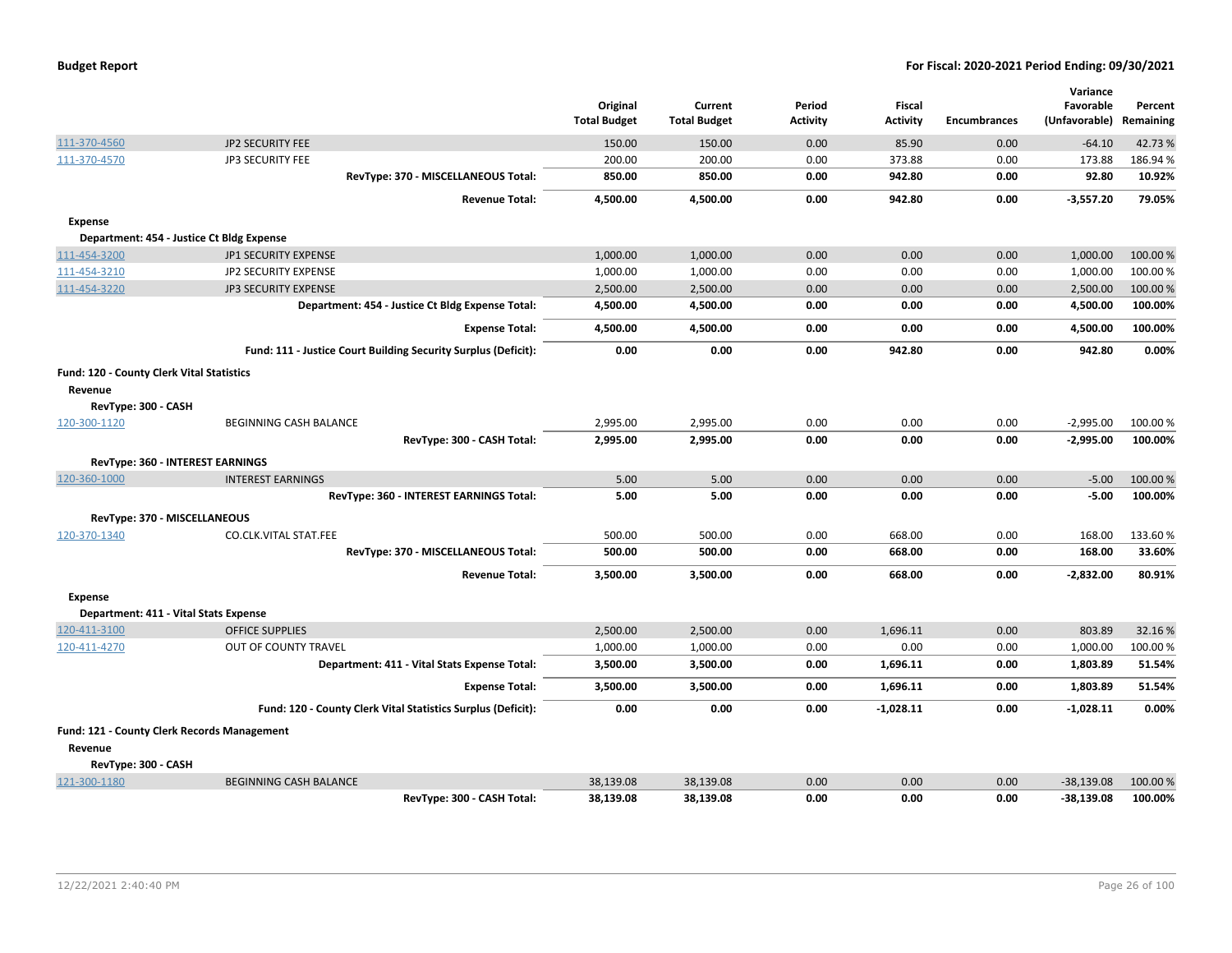| <b>Budget Report</b> |  |
|----------------------|--|
|----------------------|--|

|                                  |                                                                |                     |                     |          |                 |                     | Variance      |           |
|----------------------------------|----------------------------------------------------------------|---------------------|---------------------|----------|-----------------|---------------------|---------------|-----------|
|                                  |                                                                | Original            | Current             | Period   | Fiscal          |                     | Favorable     | Percent   |
|                                  |                                                                | <b>Total Budget</b> | <b>Total Budget</b> | Activity | <b>Activity</b> | <b>Encumbrances</b> | (Unfavorable) | Remaining |
| RevType: 360 - INTEREST EARNINGS |                                                                |                     |                     |          |                 |                     |               |           |
| 121-360-1000                     | <b>INTEREST EARNINGS</b>                                       | 50.00               | 50.00               | 0.00     | 0.00            | 0.00                | $-50.00$      | 100.00%   |
|                                  | RevType: 360 - INTEREST EARNINGS Total:                        | 50.00               | 50.00               | 0.00     | 0.00            | 0.00                | $-50.00$      | 100.00%   |
| RevType: 370 - MISCELLANEOUS     |                                                                |                     |                     |          |                 |                     |               |           |
| 121-370-1310                     | <b>IMAGES FEES AND COPIES</b>                                  | 2,500.00            | 2,500.00            | 0.00     | 15,780.50       | 0.00                | 13,280.50     | 631.22%   |
| 121-370-1330                     | <b>CO.CLERK PRESERVE REC FEE</b>                               | 55,000.00           | 55,000.00           | 0.00     | 62,562.78       | 0.00                | 7,562.78      | 113.75 %  |
|                                  | RevType: 370 - MISCELLANEOUS Total:                            | 57,500.00           | 57,500.00           | 0.00     | 78,343.28       | 0.00                | 20,843.28     | 36.25%    |
|                                  | <b>Revenue Total:</b>                                          | 95,689.08           | 95,689.08           | 0.00     | 78,343.28       | 0.00                | $-17,345.80$  | 18.13%    |
| <b>Expense</b>                   |                                                                |                     |                     |          |                 |                     |               |           |
|                                  | Department: 402 - Co.Clerk Records Mgt. Exp.                   |                     |                     |          |                 |                     |               |           |
| 121-402-1040                     | <b>SALARY DEPUTY</b>                                           | 25,743.12           | 25,743.12           | 0.00     | 25,743.12       | 0.00                | 0.00          | 0.00%     |
| 121-402-2010                     | SOCIAL SECURITY TAXES                                          | 1,596.07            | 1,596.07            | 0.00     | 1,596.14        | 0.00                | $-0.07$       | 0.00%     |
| 121-402-2020                     | <b>GROUP HEALTH INSURANCE</b>                                  | 12,206.64           | 12,206.64           | 0.00     | 12,298.00       | 0.00                | $-91.36$      | $-0.75%$  |
| 121-402-2030                     | <b>RETIREMENT</b>                                              | 3,047.99            | 3,047.99            | 0.00     | 3,048.34        | 0.00                | $-0.35$       | $-0.01%$  |
| 121-402-2040                     | <b>WORKERS COMPENSATION</b>                                    | 82.38               | 82.38               | 0.00     | 73.86           | 0.00                | 8.52          | 10.34 %   |
| 121-402-2050                     | <b>MEDICARE TAX</b>                                            | 373.28              | 373.28              | 0.00     | 373.36          | 0.00                | $-0.08$       | $-0.02%$  |
| 121-402-3100                     | <b>OFFICE SUPPLIES</b>                                         | 600.00              | 600.00              | 0.00     | 166.95          | 0.00                | 433.05        | 72.18%    |
| 121-402-3120                     | <b>IMAGING SYSTEM</b>                                          | 51,204.00           | 51,204.00           | 0.00     | 51,456.00       | 0.00                | $-252.00$     | $-0.49%$  |
| 121-402-3150                     | <b>COPIER MAINTENANCE</b>                                      | 435.60              | 435.60              | 0.00     | 579.79          | 0.00                | $-144.19$     | $-33.10%$ |
| 121-402-5740                     | <b>TECHNOLOGY</b>                                              | 400.00              | 400.00              | 0.00     | 0.00            | 0.00                | 400.00        | 100.00%   |
|                                  | Department: 402 - Co.Clerk Records Mgt. Exp. Total:            | 95,689.08           | 95,689.08           | 0.00     | 95,335.56       | 0.00                | 353.52        | 0.37%     |
|                                  | <b>Expense Total:</b>                                          | 95,689.08           | 95,689.08           | 0.00     | 95,335.56       | 0.00                | 353.52        | 0.37%     |
|                                  | Fund: 121 - County Clerk Records Management Surplus (Deficit): | 0.00                | 0.00                | 0.00     | $-16,992.28$    | 0.00                | $-16,992.28$  | 0.00%     |
| Fund: 122 - Chapter 19 Funds     |                                                                |                     |                     |          |                 |                     |               |           |
| Revenue                          |                                                                |                     |                     |          |                 |                     |               |           |
| RevType: 330 - GRANTS            |                                                                |                     |                     |          |                 |                     |               |           |
| 122-330-4030                     | <b>CHAPTER 19 FUNDS</b>                                        | 1,205.96            | 1,205.96            | 0.00     | 1,260.00        | 0.00                | 54.04         | 104.48%   |
|                                  | RevType: 330 - GRANTS Total:                                   | 1,205.96            | 1,205.96            | 0.00     | 1,260.00        | 0.00                | 54.04         | 4.48%     |
|                                  | <b>Revenue Total:</b>                                          | 1,205.96            | 1,205.96            | 0.00     | 1,260.00        | 0.00                | 54.04         | 4.48%     |
| <b>Expense</b>                   |                                                                |                     |                     |          |                 |                     |               |           |
| Department: 403 - County Clerk   |                                                                |                     |                     |          |                 |                     |               |           |
| 122-403-1070                     | SALARY PART-TIME                                               | 470.00              | 470.00              | 0.00     | 0.00            | 0.00                | 470.00        | 100.00%   |
| 122-403-2010                     | SOCIAL SECURITY TAXES                                          | 29.14               | 29.14               | 0.00     | 0.00            | 0.00                | 29.14         | 100.00%   |
| 122-403-2050                     | <b>MEDICARE TAX</b>                                            | 6.82                | 6.82                | 0.00     | 0.00            | 0.00                | 6.82          | 100.00%   |
| 122-403-3100                     | <b>OFFICE SUPPLIES</b>                                         | 700.00              | 700.00              | 0.00     | 1,260.00        | 0.00                | $-560.00$     | $-80.00%$ |
|                                  | Department: 403 - County Clerk Total:                          | 1,205.96            | 1,205.96            | 0.00     | 1,260.00        | 0.00                | $-54.04$      | $-4.48%$  |
|                                  | Department: 478 - HAVA CARES Act Coronavirus Relief            |                     |                     |          |                 |                     |               |           |
| 122-478-1033                     | <b>SECURITY</b>                                                | 0.00                | 0.00                | 0.00     | 1,400.00        | 0.00                | $-1,400.00$   | 0.00%     |
| 122-478-1090                     | <b>SALARY ELECTION</b>                                         | 0.00                | 0.00                | 0.00     | 11,373.00       | 0.00                | $-11,373.00$  | 0.00%     |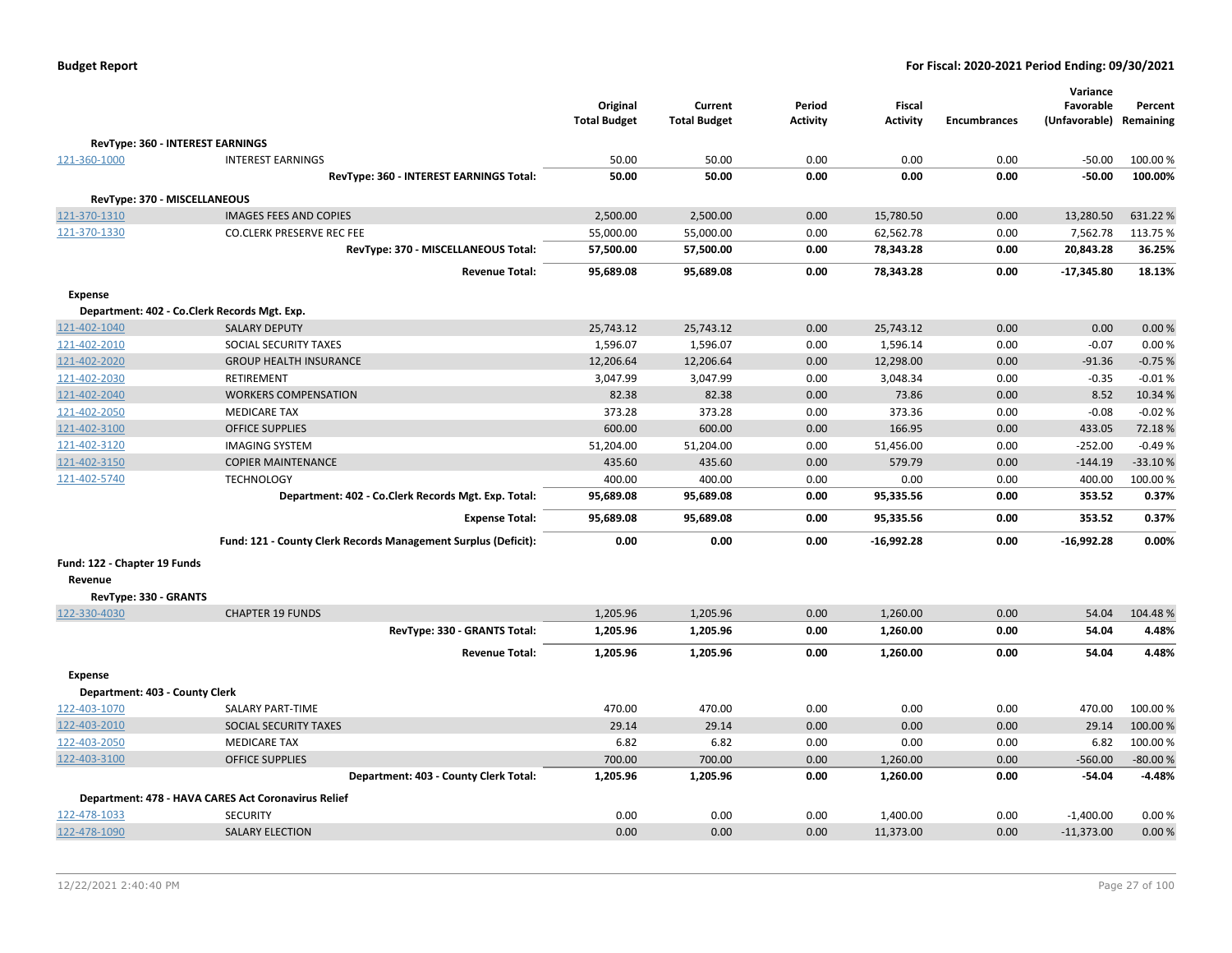|                                            |                            |                                                            | Original<br><b>Total Budget</b> | Current<br><b>Total Budget</b> | Period<br><b>Activity</b> | <b>Fiscal</b><br><b>Activity</b> | <b>Encumbrances</b> | Variance<br>Favorable<br>(Unfavorable) | Percent<br>Remaining  |
|--------------------------------------------|----------------------------|------------------------------------------------------------|---------------------------------|--------------------------------|---------------------------|----------------------------------|---------------------|----------------------------------------|-----------------------|
| 122-478-2030                               | <b>RETIREMENT</b>          |                                                            | 0.00                            | 0.00                           | 0.00                      | 165.06                           | 0.00                | $-165.06$                              | 0.00%                 |
| 122-478-2050                               | <b>MEDICARE TAX</b>        |                                                            | 0.00                            | 0.00                           | 0.00                      | 136.02                           | 0.00                | $-136.02$                              | 0.00%                 |
| 122-478-3100                               | <b>OFFICE SUPPLIES</b>     |                                                            | 0.00                            | 0.00                           | 0.00                      | 9.83                             | 0.00                | $-9.83$                                | 0.00%                 |
| 122-478-3970                               | <b>SANITIZING SUPPLIES</b> |                                                            | 0.00                            | 0.00                           | 0.00                      | 1,547.27                         | 0.00                | $-1,547.27$                            | 0.00%                 |
| 122-478-3980                               |                            | PERSONAL PROTECTIVE EQUIPMENT                              | 0.00                            | 0.00                           | 0.00                      | 302.51                           | 0.00                | $-302.51$                              | 0.00%                 |
| 122-478-3990                               | OFFICE PROTECTION          |                                                            | 0.00                            | 0.00                           | 0.00                      | 957.84                           | 0.00                | $-957.84$                              | 0.00%                 |
| 122-478-4690                               | UNEXPENDED FUNDS           |                                                            | 0.00                            | 0.00                           | 0.00                      | 11,835.35                        | 0.00                | $-11,835.35$                           | 0.00%                 |
| 122-478-5720                               | <b>OFFICE EQUIPMENT</b>    |                                                            | 0.00                            | 0.00                           | 0.00                      | 211.60                           | 0.00                | $-211.60$                              | 0.00%                 |
|                                            |                            | Department: 478 - HAVA CARES Act Coronavirus Relief Total: | 0.00                            | 0.00                           | 0.00                      | 27,938.48                        | 0.00                | $-27,938.48$                           | 0.00%                 |
|                                            |                            | <b>Expense Total:</b>                                      | 1,205.96                        | 1,205.96                       | 0.00                      | 29,198.48                        | 0.00                |                                        | -27,992.52 -2,321.18% |
|                                            |                            | Fund: 122 - Chapter 19 Funds Surplus (Deficit):            | 0.00                            | 0.00                           | 0.00                      | -27,938.48                       | 0.00                | $-27,938.48$                           | 0.00%                 |
| Fund: 123 - Election Equipment Fund        |                            |                                                            |                                 |                                |                           |                                  |                     |                                        |                       |
| Revenue                                    |                            |                                                            |                                 |                                |                           |                                  |                     |                                        |                       |
| RevType: 300 - CASH                        |                            |                                                            |                                 |                                |                           |                                  |                     |                                        |                       |
| 123-300-1480                               |                            | <b>BEGINNING CASH BALANCE</b>                              | 26,000.00                       | 519,253.98                     | 0.00                      | 0.00                             | 0.00                | $-519,253.98$                          | 100.00%               |
| <b>Budget Adjustments</b>                  |                            |                                                            |                                 |                                |                           |                                  |                     |                                        |                       |
| <b>Number</b>                              | Date                       | <b>Description</b>                                         | Adjustment                      |                                |                           |                                  |                     |                                        |                       |
| BA0000060                                  | 03/19/2021                 | HART Election Equipment Inv.082982 3-16                    | -493,253.98                     |                                |                           |                                  |                     |                                        |                       |
|                                            |                            | RevType: 300 - CASH Total:                                 | 26,000.00                       | 519,253.98                     | 0.00                      | 0.00                             | 0.00                | $-519,253.98$                          | 100.00%               |
| RevType: 335 - PROCEEDS FROM CAPITAL LEASE |                            |                                                            |                                 |                                |                           |                                  |                     |                                        |                       |
| 123-335-1435                               |                            | PROCEEDS FROM CAPITAL LEASE                                | 0.00                            | 0.00                           | 0.00                      | 357,253.98                       | 0.00                | 357,253.98                             | 0.00%                 |
|                                            |                            | RevType: 335 - PROCEEDS FROM CAPITAL LEASE Total:          | 0.00                            | 0.00                           | 0.00                      | 357,253.98                       | 0.00                | 357,253.98                             | 0.00%                 |
| RevType: 340 - FEES OF OFFICE              |                            |                                                            |                                 |                                |                           |                                  |                     |                                        |                       |
| 123-340-4840                               |                            | <b>ELECTION REIMBURSEMENTS</b>                             | 4,000.00                        | 4,000.00                       | 0.00                      | 4,945.93                         | 0.00                | 945.93                                 | 123.65%               |
|                                            |                            | RevType: 340 - FEES OF OFFICE Total:                       | 4,000.00                        | 4,000.00                       | 0.00                      | 4,945.93                         | 0.00                | 945.93                                 | 23.65%                |
|                                            |                            | <b>Revenue Total:</b>                                      | 30,000.00                       | 523,253.98                     | 0.00                      | 362,199.91                       | 0.00                | $-161,054.07$                          | 30.78%                |
| <b>Expense</b>                             |                            |                                                            |                                 |                                |                           |                                  |                     |                                        |                       |
| Department: 403 - County Clerk             |                            |                                                            |                                 |                                |                           |                                  |                     |                                        |                       |
| 123-403-5730                               | <b>ELECTION EQUIPMENT</b>  |                                                            | 30,000.00                       | 523,253.98                     | 0.00                      | 493,253.98                       | 0.00                | 30,000.00                              | 5.73 %                |
| <b>Budget Adjustments</b>                  |                            |                                                            |                                 |                                |                           |                                  |                     |                                        |                       |
| <b>Number</b>                              | Date                       | <b>Description</b>                                         | Adjustment                      |                                |                           |                                  |                     |                                        |                       |
| BA0000060                                  | 03/19/2021                 | HART Election Equipment Inv.082982 3-16                    | 493,253.98                      |                                |                           |                                  |                     |                                        |                       |
|                                            |                            | Department: 403 - County Clerk Total:                      | 30,000.00                       | 523,253.98                     | 0.00                      | 493,253.98                       | 0.00                | 30,000.00                              | 5.73%                 |
|                                            |                            | <b>Expense Total:</b>                                      | 30,000.00                       | 523,253.98                     | 0.00                      | 493,253.98                       | 0.00                | 30,000.00                              | 5.73%                 |
|                                            |                            | Fund: 123 - Election Equipment Fund Surplus (Deficit):     | 0.00                            | 0.00                           | 0.00                      | $-131,054.07$                    | 0.00                | -131,054.07                            | 0.00%                 |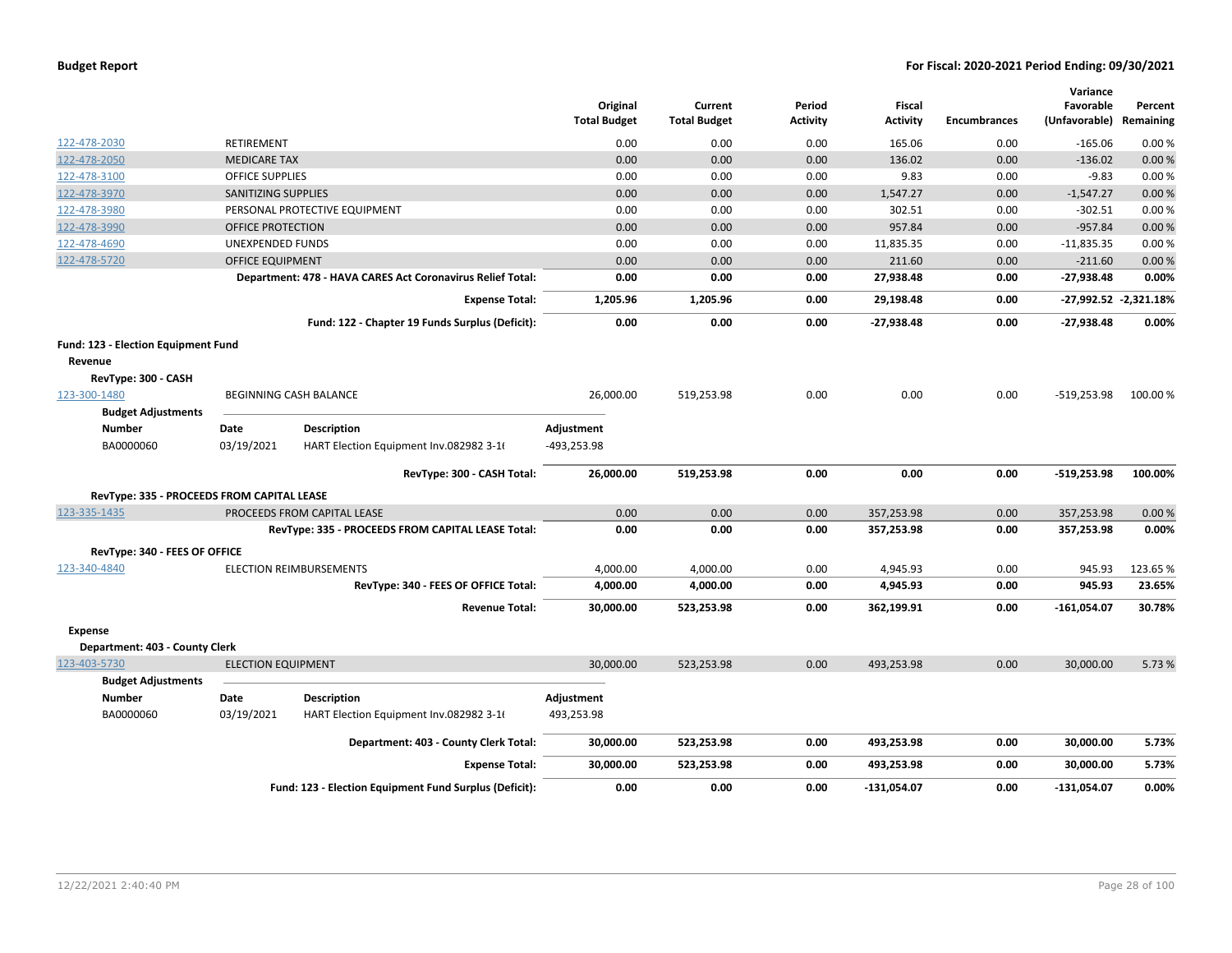|                                                  |                                                                       | Original<br><b>Total Budget</b> | Current<br><b>Total Budget</b> | Period<br>Activity | <b>Fiscal</b><br><b>Activity</b> | <b>Encumbrances</b> | Variance<br>Favorable<br>(Unfavorable) | Percent<br>Remaining |
|--------------------------------------------------|-----------------------------------------------------------------------|---------------------------------|--------------------------------|--------------------|----------------------------------|---------------------|----------------------------------------|----------------------|
|                                                  | Fund: 125 - County Clerk Co.& Dist.CourtTechnology                    |                                 |                                |                    |                                  |                     |                                        |                      |
| Revenue                                          |                                                                       |                                 |                                |                    |                                  |                     |                                        |                      |
|                                                  | RevType: 370 - MISCELLANEOUS                                          |                                 |                                |                    |                                  |                     |                                        |                      |
| 125-370-4400                                     | CO. CLK. CO. & DIST. CT. TECHNOLOGY FEE                               | 600.00                          | 600.00                         | 0.00               | 304.62                           | 0.00                | $-295.38$                              | 49.23%               |
|                                                  | RevType: 370 - MISCELLANEOUS Total:                                   | 600.00                          | 600.00                         | 0.00               | 304.62                           | 0.00                | $-295.38$                              | 49.23%               |
|                                                  | <b>Revenue Total:</b>                                                 | 600.00                          | 600.00                         | 0.00               | 304.62                           | 0.00                | $-295.38$                              | 49.23%               |
| <b>Expense</b>                                   |                                                                       |                                 |                                |                    |                                  |                     |                                        |                      |
|                                                  | Department: 440 - Technology Equipment                                |                                 |                                |                    |                                  |                     |                                        |                      |
| 125-440-5720                                     | <b>OFFICE EQUIPMENT</b>                                               | 600.00                          | 600.00                         | 0.00               | 1.101.00                         | 0.00                | $-501.00$                              | $-83.50%$            |
|                                                  | Department: 440 - Technology Equipment Total:                         | 600.00                          | 600.00                         | 0.00               | 1,101.00                         | 0.00                | $-501.00$                              | $-83.50%$            |
|                                                  | <b>Expense Total:</b>                                                 | 600.00                          | 600.00                         | 0.00               | 1,101.00                         | 0.00                | $-501.00$                              | $-83.50%$            |
|                                                  | Fund: 125 - County Clerk Co.& Dist.CourtTechnology Surplus (Deficit): | 0.00                            | 0.00                           | 0.00               | $-796.38$                        | 0.00                | $-796.38$                              | 0.00%                |
|                                                  | Fund: 126 - County Clerk Court Records Preservation                   |                                 |                                |                    |                                  |                     |                                        |                      |
| Revenue                                          |                                                                       |                                 |                                |                    |                                  |                     |                                        |                      |
|                                                  | RevType: 370 - MISCELLANEOUS                                          |                                 |                                |                    |                                  |                     |                                        |                      |
| 126-370-1330                                     | CO.CLK.COURT RECORDS PRESERVATION                                     | 0.00                            | 0.00                           | 0.00               | 1,306.02                         | 0.00                | 1,306.02                               | 0.00%                |
|                                                  | RevType: 370 - MISCELLANEOUS Total:                                   | 0.00                            | 0.00                           | 0.00               | 1,306.02                         | 0.00                | 1,306.02                               | 0.00%                |
|                                                  | <b>Revenue Total:</b>                                                 | 0.00                            | 0.00                           | 0.00               | 1,306.02                         | 0.00                | 1,306.02                               | 0.00%                |
|                                                  | Fund: 126 - County Clerk Court Records Preservation Total:            | 0.00                            | 0.00                           | 0.00               | 1,306.02                         | 0.00                | 1,306.02                               | 0.00%                |
| Fund: 127 - County Clerk Records Archive         |                                                                       |                                 |                                |                    |                                  |                     |                                        |                      |
| Revenue                                          |                                                                       |                                 |                                |                    |                                  |                     |                                        |                      |
| RevType: 300 - CASH                              |                                                                       |                                 |                                |                    |                                  |                     |                                        |                      |
| 127-300-1530                                     | BEGINNING CASH BALANCE                                                | 50,000.00                       | 50,000.00                      | 0.00               | 0.00                             | 0.00                | $-50,000.00$                           | 100.00 %             |
|                                                  | RevType: 300 - CASH Total:                                            | 50,000.00                       | 50,000.00                      | 0.00               | 0.00                             | 0.00                | -50,000.00                             | 100.00%              |
|                                                  | RevType: 370 - MISCELLANEOUS                                          |                                 |                                |                    |                                  |                     |                                        |                      |
| 127-370-1330                                     | CO. CLERK RECORDS ARCHIVE FEE                                         | 90,000.00                       | 90,000.00                      | 0.00               | 70,686.02                        | 0.00                | $-19,313.98$                           | 21.46%               |
|                                                  | RevType: 370 - MISCELLANEOUS Total:                                   | 90,000.00                       | 90,000.00                      | 0.00               | 70,686.02                        | 0.00                | $-19,313.98$                           | 21.46%               |
|                                                  | <b>Revenue Total:</b>                                                 | 140,000.00                      | 140,000.00                     | 0.00               | 70,686.02                        | 0.00                | -69,313.98                             | 49.51%               |
| <b>Expense</b><br>Department: 403 - County Clerk |                                                                       |                                 |                                |                    |                                  |                     |                                        |                      |
| 127-403-4370                                     | <b>DIGITAL IMAGING</b>                                                | 140,000.00                      | 140,000.00                     | 0.00               | 17,605.32                        | 0.00                | 122,394.68                             | 87.42%               |
|                                                  | Department: 403 - County Clerk Total:                                 | 140,000.00                      | 140,000.00                     | 0.00               | 17,605.32                        | 0.00                | 122,394.68                             | 87.42%               |
|                                                  | <b>Expense Total:</b>                                                 | 140,000.00                      | 140,000.00                     | 0.00               | 17,605.32                        | 0.00                | 122,394.68                             | 87.42%               |
|                                                  | Fund: 127 - County Clerk Records Archive Surplus (Deficit):           | 0.00                            | 0.00                           | 0.00               | 53,080.70                        | 0.00                | 53,080.70                              | 0.00%                |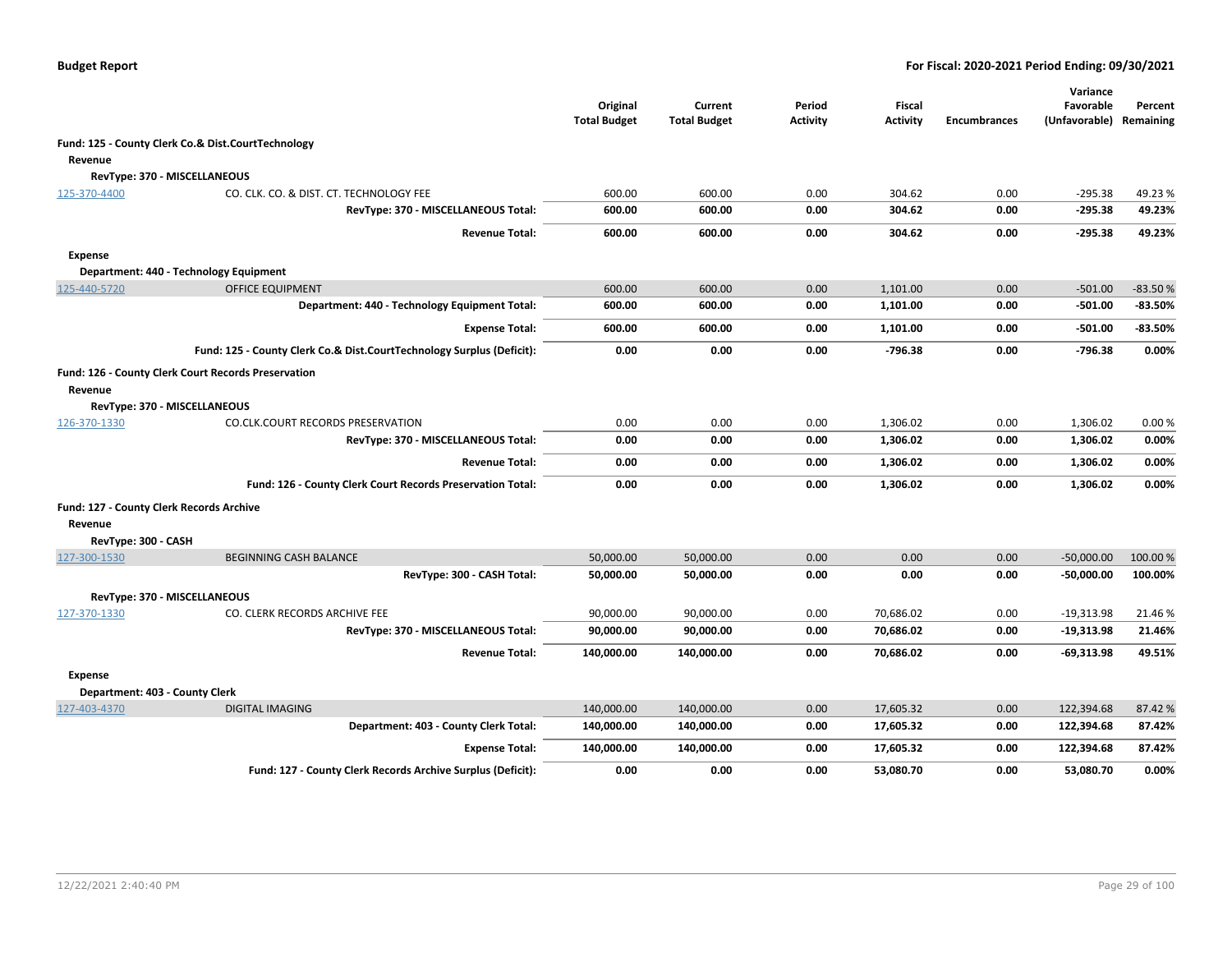|                                                           |                                                               | Original<br><b>Total Budget</b> | Current<br><b>Total Budget</b> | Period<br><b>Activity</b> | Fiscal<br><b>Activity</b> | <b>Encumbrances</b> | Variance<br>Favorable<br>(Unfavorable) | Percent<br>Remaining |
|-----------------------------------------------------------|---------------------------------------------------------------|---------------------------------|--------------------------------|---------------------------|---------------------------|---------------------|----------------------------------------|----------------------|
| Fund: 130 - Bail Bond Trust Fund                          |                                                               |                                 |                                |                           |                           |                     |                                        |                      |
| Revenue                                                   |                                                               |                                 |                                |                           |                           |                     |                                        |                      |
| RevType: 345 - BONDS                                      |                                                               |                                 |                                |                           |                           |                     |                                        |                      |
| 130-345-1130                                              | <b>SURETY BAIL BOND FEE</b>                                   | 7,000.00                        | 7,000.00                       | 0.00                      | 5,775.00                  | 0.00                | $-1,225.00$                            | 17.50%               |
|                                                           | RevType: 345 - BONDS Total:                                   | 7,000.00                        | 7,000.00                       | 0.00                      | 5,775.00                  | 0.00                | $-1,225.00$                            | 17.50%               |
|                                                           | <b>Revenue Total:</b>                                         | 7,000.00                        | 7,000.00                       | 0.00                      | 5,775.00                  | 0.00                | $-1,225.00$                            | 17.50%               |
|                                                           |                                                               |                                 |                                |                           |                           |                     |                                        |                      |
| <b>Expense</b><br>Department: 498 - Bail Bond Fee Expense |                                                               |                                 |                                |                           |                           |                     |                                        |                      |
| 130-498-4890                                              | <b>QUARTERLY BAIL BOND FEES</b>                               | 7,000.00                        | 7,000.00                       | 0.00                      | 0.00                      | 0.00                | 7,000.00                               | 100.00%              |
|                                                           | Department: 498 - Bail Bond Fee Expense Total:                | 7,000.00                        | 7,000.00                       | 0.00                      | 0.00                      | 0.00                | 7,000.00                               | 100.00%              |
|                                                           |                                                               |                                 |                                |                           |                           |                     |                                        |                      |
|                                                           | <b>Expense Total:</b>                                         | 7,000.00                        | 7,000.00                       | 0.00                      | 0.00                      | 0.00                | 7,000.00                               | 100.00%              |
|                                                           | Fund: 130 - Bail Bond Trust Fund Surplus (Deficit):           | 0.00                            | 0.00                           | 0.00                      | 5.775.00                  | 0.00                | 5,775.00                               | 0.00%                |
| Fund: 160 - County Judge Excess Supplement                |                                                               |                                 |                                |                           |                           |                     |                                        |                      |
| Revenue                                                   |                                                               |                                 |                                |                           |                           |                     |                                        |                      |
| RevType: 300 - CASH                                       |                                                               |                                 |                                |                           |                           |                     |                                        |                      |
| 160-300-1160                                              | <b>BEGINNING CASH BALANCE</b>                                 | 2,700.00                        | 2,700.00                       | 0.00                      | 0.00                      | 0.00                | $-2,700.00$                            | 100.00 %             |
|                                                           | RevType: 300 - CASH Total:                                    | 2,700.00                        | 2,700.00                       | 0.00                      | 0.00                      | 0.00                | $-2,700.00$                            | 100.00%              |
|                                                           | <b>Revenue Total:</b>                                         | 2,700.00                        | 2,700.00                       | 0.00                      | 0.00                      | 0.00                | $-2,700.00$                            | 100.00%              |
| <b>Expense</b>                                            |                                                               |                                 |                                |                           |                           |                     |                                        |                      |
|                                                           | Department: 452 - Excess Supplement County Judge              |                                 |                                |                           |                           |                     |                                        |                      |
| 160-452-3100                                              | <b>OFFICE SUPPLIES</b>                                        | 1,000.00                        | 1,000.00                       | 0.00                      | 412.15                    | 0.00                | 587.85                                 | 58.79%               |
| 160-452-3110                                              | POSTAGE                                                       | 1,500.00                        | 1,500.00                       | 0.00                      | 931.10                    | 0.00                | 568.90                                 | 37.93 %              |
| 160-452-5720                                              | <b>OFFICE EQUIPMENT</b>                                       | 200.00                          | 200.00                         | 0.00                      | 0.00                      | 0.00                | 200.00                                 | 100.00%              |
|                                                           | Department: 452 - Excess Supplement County Judge Total:       | 2,700.00                        | 2,700.00                       | 0.00                      | 1,343.25                  | 0.00                | 1,356.75                               | 50.25%               |
|                                                           | <b>Expense Total:</b>                                         | 2,700.00                        | 2,700.00                       | 0.00                      | 1,343.25                  | 0.00                | 1,356.75                               | 50.25%               |
|                                                           | Fund: 160 - County Judge Excess Supplement Surplus (Deficit): | 0.00                            | 0.00                           | 0.00                      | $-1,343.25$               | 0.00                | $-1,343.25$                            | 0.00%                |
| Fund: 161 - Probate Judges Education                      |                                                               |                                 |                                |                           |                           |                     |                                        |                      |
| Revenue                                                   |                                                               |                                 |                                |                           |                           |                     |                                        |                      |
| RevType: 300 - CASH                                       |                                                               |                                 |                                |                           |                           |                     |                                        |                      |
| 161-300-1170                                              | <b>BEGINNING CASH BALANCE</b>                                 | 1,450.00                        | 1,450.00                       | 0.00                      | 0.00                      | 0.00                | $-1,450.00$                            | 100.00 %             |
|                                                           | RevType: 300 - CASH Total:                                    | 1,450.00                        | 1,450.00                       | 0.00                      | 0.00                      | 0.00                | $-1,450.00$                            | 100.00%              |
| RevType: 340 - FEES OF OFFICE                             |                                                               |                                 |                                |                           |                           |                     |                                        |                      |
| 161-340-1310                                              | PROBATE JUDGES EDUCATION                                      | 150.00                          | 150.00                         | 0.00                      | 546.11                    | 0.00                | 396.11                                 | 364.07%              |
|                                                           | RevType: 340 - FEES OF OFFICE Total:                          | 150.00                          | 150.00                         | 0.00                      | 546.11                    | 0.00                | 396.11                                 | 264.07%              |
|                                                           | <b>Revenue Total:</b>                                         | 1,600.00                        | 1.600.00                       | 0.00                      | 546.11                    | 0.00                | $-1,053.89$                            | 65.87%               |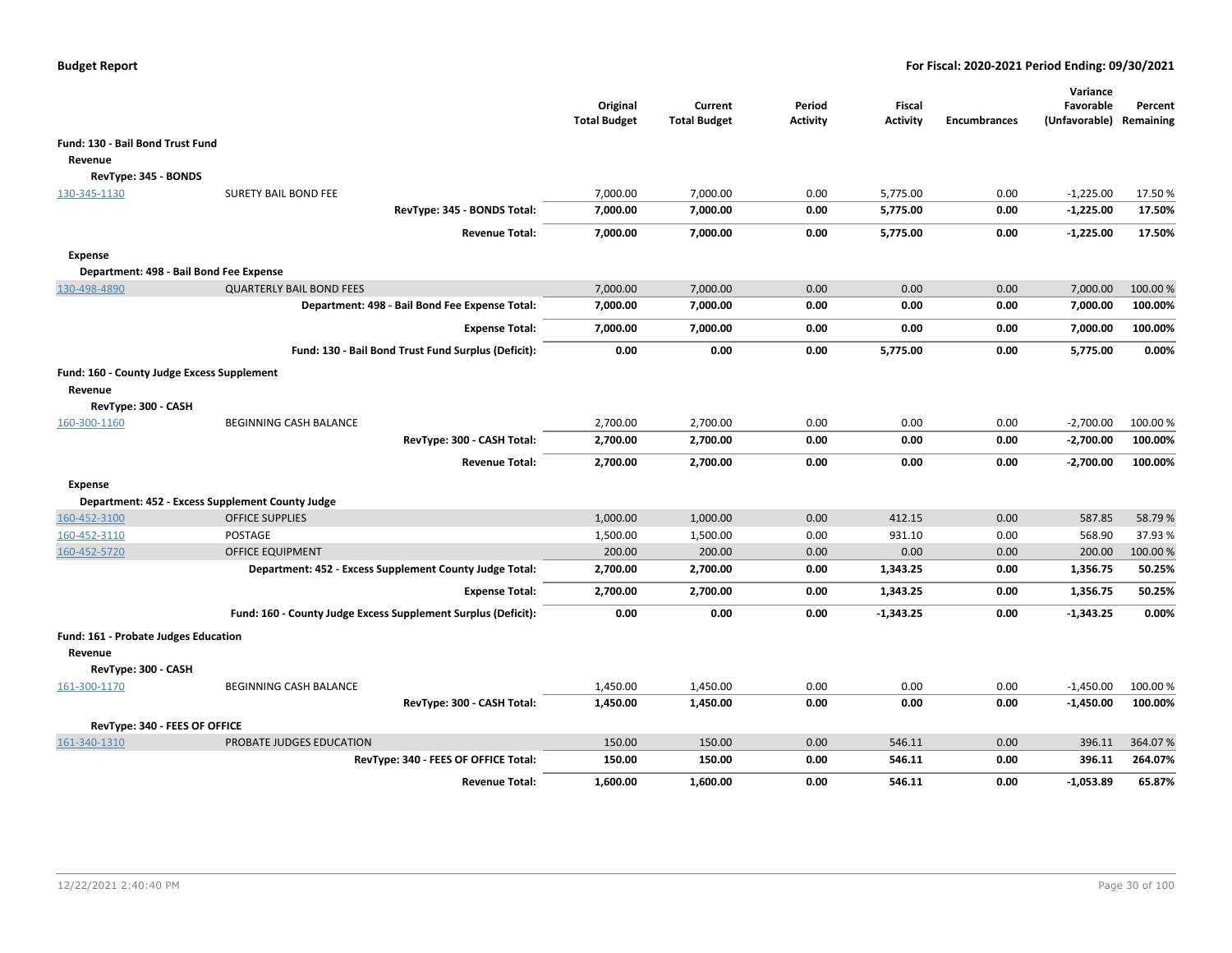|                                                   |                                                                  |                                 |                                |                           |                                  |                     | Variance                             |          |
|---------------------------------------------------|------------------------------------------------------------------|---------------------------------|--------------------------------|---------------------------|----------------------------------|---------------------|--------------------------------------|----------|
|                                                   |                                                                  | Original<br><b>Total Budget</b> | Current<br><b>Total Budget</b> | Period<br><b>Activity</b> | <b>Fiscal</b><br><b>Activity</b> | <b>Encumbrances</b> | Favorable<br>(Unfavorable) Remaining | Percent  |
|                                                   |                                                                  |                                 |                                |                           |                                  |                     |                                      |          |
| <b>Expense</b>                                    |                                                                  |                                 |                                |                           |                                  |                     |                                      |          |
|                                                   | Department: 412 - Probate Judges Expense                         |                                 |                                |                           |                                  |                     |                                      |          |
| 161-412-4270                                      | OUT OF COUNTY TRAVEL                                             | 1,600.00                        | 1,600.00                       | 0.00                      | 0.00                             | 0.00                | 1,600.00                             | 100.00 % |
|                                                   | Department: 412 - Probate Judges Expense Total:                  | 1,600.00                        | 1,600.00                       | 0.00                      | 0.00                             | 0.00                | 1,600.00                             | 100.00%  |
|                                                   | <b>Expense Total:</b>                                            | 1,600.00                        | 1,600.00                       | 0.00                      | 0.00                             | 0.00                | 1,600.00                             | 100.00%  |
|                                                   | Fund: 161 - Probate Judges Education Surplus (Deficit):          | 0.00                            | 0.00                           | 0.00                      | 546.11                           | 0.00                | 546.11                               | 0.00%    |
| Fund: 190 - District Clerk Records Management     |                                                                  |                                 |                                |                           |                                  |                     |                                      |          |
| Revenue                                           |                                                                  |                                 |                                |                           |                                  |                     |                                      |          |
| RevType: 300 - CASH                               |                                                                  |                                 |                                |                           |                                  |                     |                                      |          |
| 190-300-1190                                      | <b>BEGINNING CASH BALANCE</b>                                    | 7,088.49                        | 7,088.49                       | 0.00                      | 0.00                             | 0.00                | $-7,088.49$                          | 100.00 % |
|                                                   | RevType: 300 - CASH Total:                                       | 7,088.49                        | 7,088.49                       | 0.00                      | 0.00                             | 0.00                | $-7,088.49$                          | 100.00%  |
|                                                   | RevType: 360 - INTEREST EARNINGS                                 |                                 |                                |                           |                                  |                     |                                      |          |
| 190-360-1000                                      | <b>INTEREST EARNINGS</b>                                         | 15.00                           | 15.00                          | 0.00                      | 0.00                             | 0.00                | $-15.00$                             | 100.00 % |
|                                                   | RevType: 360 - INTEREST EARNINGS Total:                          | 15.00                           | 15.00                          | 0.00                      | 0.00                             | 0.00                | $-15.00$                             | 100.00%  |
| RevType: 370 - MISCELLANEOUS                      |                                                                  |                                 |                                |                           |                                  |                     |                                      |          |
| 190-370-1360                                      | DST.CLK.PRES.REC.FEE                                             | 2,500.00                        | 2,500.00                       | 0.00                      | 3,603.92                         | 0.00                | 1,103.92                             | 144.16%  |
|                                                   | RevType: 370 - MISCELLANEOUS Total:                              | 2,500.00                        | 2,500.00                       | 0.00                      | 3,603.92                         | 0.00                | 1,103.92                             | 44.16%   |
|                                                   | <b>Revenue Total:</b>                                            | 9.603.49                        | 9,603.49                       | 0.00                      | 3.603.92                         | 0.00                | $-5,999.57$                          | 62.47%   |
| <b>Expense</b>                                    |                                                                  |                                 |                                |                           |                                  |                     |                                      |          |
| Department: 450 - District Clerk                  |                                                                  |                                 |                                |                           |                                  |                     |                                      |          |
| 190-450-1070                                      | <b>SALARY PART-TIME</b>                                          | 6,111.56                        | 6,111.56                       | 0.00                      | 5,171.32                         | 0.00                | 940.24                               | 15.38%   |
| 190-450-2010                                      | SOCIAL SECURITY TAXES                                            | 352.42                          | 352.42                         | 0.00                      | 316.11                           | 0.00                | 36.31                                | 10.30%   |
| 190-450-2020                                      | <b>GROUP HEALTH INSURANCE</b>                                    | 2,400.00                        | 2,400.00                       | 0.00                      | 1,797.20                         | 0.00                | 602.80                               | 25.12%   |
| 190-450-2030                                      | <b>RETIREMENT</b>                                                | 654.51                          | 654.51                         | 0.00                      | 612.17                           | 0.00                | 42.34                                | 6.47%    |
| 190-450-2050                                      | <b>MEDICARE TAX</b>                                              | 85.00                           | 85.00                          | 0.00                      | 73.92                            | 0.00                | 11.08                                | 13.04 %  |
| 190-450-3100                                      | <b>OFFICE SUPPLIES</b>                                           | 0.00                            | 0.00                           | 0.00                      | 140.85                           | 0.00                | $-140.85$                            | 0.00%    |
| 190-450-5720                                      | <b>OFFICE EQUIPMENT</b>                                          | 0.00                            | 0.00                           | 0.00                      | 0.00                             | 114.48              | $-114.48$                            | 0.00%    |
|                                                   | Department: 450 - District Clerk Total:                          | 9,603.49                        | 9,603.49                       | 0.00                      | 8,111.57                         | 114.48              | 1,377.44                             | 14.34%   |
|                                                   | <b>Expense Total:</b>                                            | 9,603.49                        | 9,603.49                       | 0.00                      | 8,111.57                         | 114.48              | 1,377.44                             | 14.34%   |
|                                                   | Fund: 190 - District Clerk Records Management Surplus (Deficit): | 0.00                            | 0.00                           | 0.00                      | $-4,507.65$                      | $-114.48$           | $-4,622.13$                          | 0.00%    |
| <b>Fund: 191 - District Court Records Archive</b> |                                                                  |                                 |                                |                           |                                  |                     |                                      |          |
| Revenue                                           |                                                                  |                                 |                                |                           |                                  |                     |                                      |          |
| RevType: 300 - CASH                               |                                                                  |                                 |                                |                           |                                  |                     |                                      |          |
| 191-300-1340                                      | <b>BEGINNING CASH BALANCE</b>                                    | 25,000.00                       | 25,000.00                      | 0.00                      | 0.00                             | 0.00                | $-25,000.00$                         | 100.00 % |
|                                                   | RevType: 300 - CASH Total:                                       | 25,000.00                       | 25,000.00                      | 0.00                      | 0.00                             | 0.00                | -25,000.00                           | 100.00%  |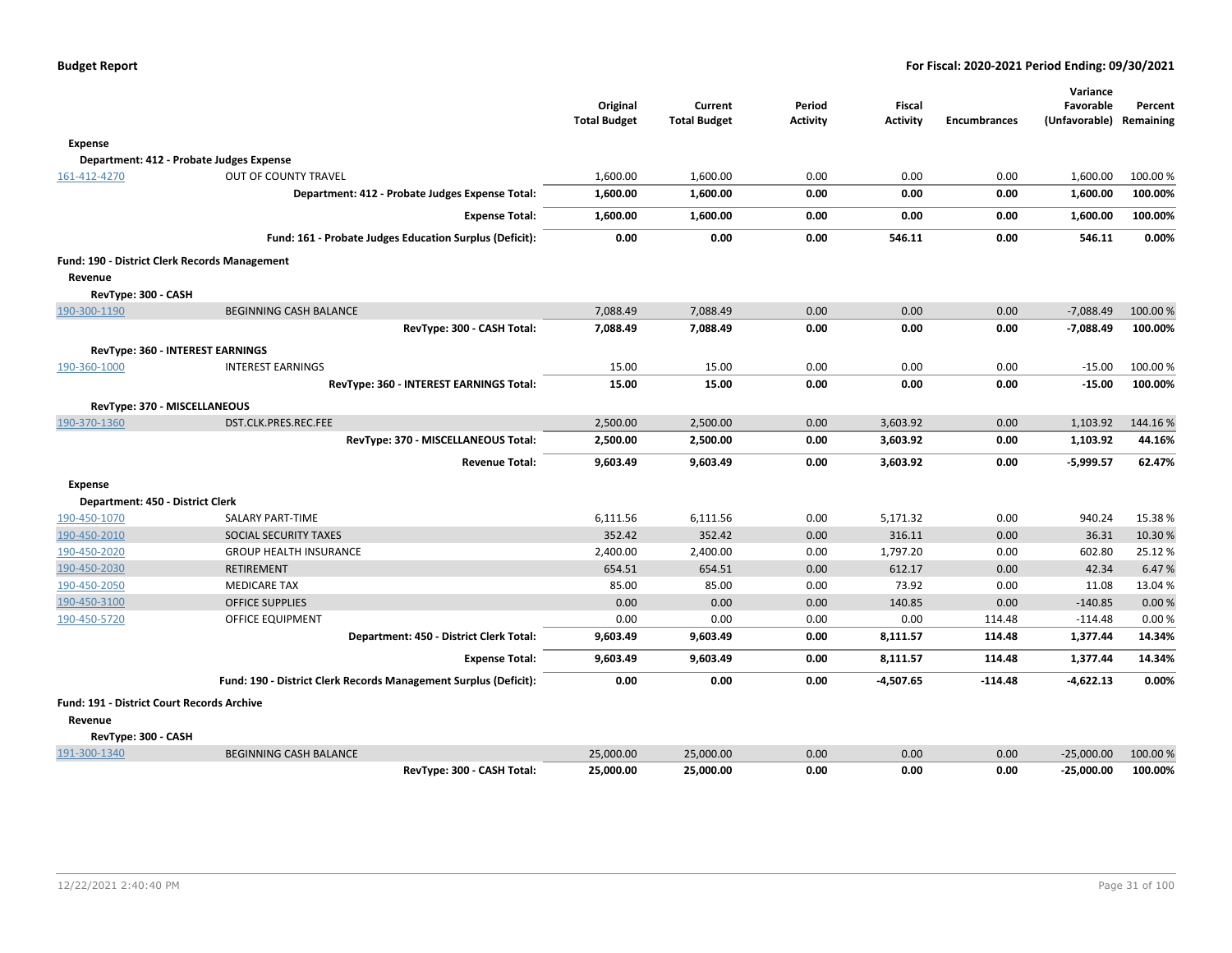|                     |                                                                          | Original<br><b>Total Budget</b> | Current<br><b>Total Budget</b> | Period<br><b>Activity</b> | <b>Fiscal</b><br><b>Activity</b> | <b>Encumbrances</b> | Variance<br>Favorable<br>(Unfavorable) | Percent<br>Remaining |
|---------------------|--------------------------------------------------------------------------|---------------------------------|--------------------------------|---------------------------|----------------------------------|---------------------|----------------------------------------|----------------------|
|                     | RevType: 370 - MISCELLANEOUS                                             |                                 |                                |                           |                                  |                     |                                        |                      |
| 191-370-4500        | DISTRICT CT.RECORDS ARCHIVE FEE                                          | 4,000.00                        | 4,000.00                       | 0.00                      | 5,186.92                         | 0.00                | 1,186.92                               | 129.67%              |
|                     | RevType: 370 - MISCELLANEOUS Total:                                      | 4,000.00                        | 4,000.00                       | 0.00                      | 5,186.92                         | 0.00                | 1,186.92                               | 29.67%               |
|                     | <b>Revenue Total:</b>                                                    | 29,000.00                       | 29,000.00                      | 0.00                      | 5,186.92                         | 0.00                | $-23,813.08$                           | 82.11%               |
| <b>Expense</b>      |                                                                          |                                 |                                |                           |                                  |                     |                                        |                      |
|                     | Department: 450 - District Clerk                                         |                                 |                                |                           |                                  |                     |                                        |                      |
| 191-450-1070        | <b>SALARY PART-TIME</b>                                                  | 0.00                            | 0.00                           | 0.00                      | 940.24                           | 0.00                | $-940.24$                              | 0.00%                |
| 191-450-2010        | SOCIAL SECURITY TAXES                                                    | 0.00                            | 0.00                           | 0.00                      | 57.47                            | 0.00                | $-57.47$                               | 0.00%                |
| 191-450-2020        | <b>GROUP HEALTH INSURANCE</b>                                            | 0.00                            | 0.00                           | 0.00                      | 375.58                           | 0.00                | $-375.58$                              | 0.00%                |
| 191-450-2030        | RETIREMENT                                                               | 0.00                            | 0.00                           | 0.00                      | 111.52                           | 0.00                | $-111.52$                              | 0.00%                |
| 191-450-2050        | <b>MEDICARE TAX</b>                                                      | 0.00                            | 0.00                           | 0.00                      | 13.44                            | 0.00                | $-13.44$                               | 0.00%                |
| 191-450-5720        | <b>OFFICE EQUIPMENT</b>                                                  | 29,000.00                       | 29,000.00                      | 0.00                      | 507.75                           | 0.00                | 28,492.25                              | 98.25%               |
|                     | Department: 450 - District Clerk Total:                                  | 29,000.00                       | 29,000.00                      | 0.00                      | 2,006.00                         | 0.00                | 26,994.00                              | 93.08%               |
|                     | <b>Expense Total:</b>                                                    | 29,000.00                       | 29,000.00                      | 0.00                      | 2,006.00                         | 0.00                | 26,994.00                              | 93.08%               |
|                     | Fund: 191 - District Court Records Archive Surplus (Deficit):            | 0.00                            | 0.00                           | 0.00                      | 3,180.92                         | 0.00                | 3,180.92                               | 0.00%                |
|                     | Fund: 192 - District Clerk Co.& Dist.Court Technology                    |                                 |                                |                           |                                  |                     |                                        |                      |
| Revenue             |                                                                          |                                 |                                |                           |                                  |                     |                                        |                      |
| RevType: 300 - CASH |                                                                          |                                 |                                |                           |                                  |                     |                                        |                      |
| 192-300-1610        | <b>BEGINNING CASH BALANCE</b>                                            | 3,000.00                        | 3,000.00                       | 0.00                      | 0.00                             | 0.00                | $-3,000.00$                            | 100.00 %             |
|                     | RevType: 300 - CASH Total:                                               | 3,000.00                        | 3,000.00                       | 0.00                      | 0.00                             | 0.00                | $-3,000.00$                            | 100.00%              |
|                     | RevType: 370 - MISCELLANEOUS                                             |                                 |                                |                           |                                  |                     |                                        |                      |
| 192-370-4400        | DST.CLK.CO.&DST.CT.TECHNOLOGY FEE                                        | 0.00                            | 0.00                           | 0.00                      | 667.67                           | 0.00                | 667.67                                 | 0.00%                |
|                     | RevType: 370 - MISCELLANEOUS Total:                                      | 0.00                            | 0.00                           | 0.00                      | 667.67                           | 0.00                | 667.67                                 | 0.00%                |
|                     | <b>Revenue Total:</b>                                                    | 3,000.00                        | 3,000.00                       | 0.00                      | 667.67                           | 0.00                | $-2,332.33$                            | 77.74%               |
| <b>Expense</b>      |                                                                          |                                 |                                |                           |                                  |                     |                                        |                      |
|                     | Department: 440 - Technology Equipment                                   |                                 |                                |                           |                                  |                     |                                        |                      |
| 192-440-5720        | <b>OFFICE EQUIPMENT</b>                                                  | 3,000.00                        | 3,000.00                       | 0.00                      | 0.00                             | 0.00                | 3,000.00                               | 100.00 %             |
|                     | Department: 440 - Technology Equipment Total:                            | 3,000.00                        | 3,000.00                       | 0.00                      | 0.00                             | 0.00                | 3,000.00                               | 100.00%              |
|                     | <b>Expense Total:</b>                                                    | 3,000.00                        | 3,000.00                       | 0.00                      | 0.00                             | 0.00                | 3,000.00                               | 100.00%              |
|                     | Fund: 192 - District Clerk Co.& Dist.Court Technology Surplus (Deficit): | 0.00                            | 0.00                           | 0.00                      | 667.67                           | 0.00                | 667.67                                 | 0.00%                |
|                     | <b>Fund: 193 - District Clerk Court Records Preservation</b>             |                                 |                                |                           |                                  |                     |                                        |                      |
| Revenue             |                                                                          |                                 |                                |                           |                                  |                     |                                        |                      |
| RevType: 300 - CASH |                                                                          |                                 |                                |                           |                                  |                     |                                        |                      |
| 193-300-1620        | BEGINNING CASH BALANCE                                                   | 35,000.00                       | 35,000.00                      | 0.00                      | 0.00                             | 0.00                | $-35,000.00$                           | 100.00 %             |
|                     | RevTvpe: 300 - CASH Total:                                               | 35,000.00                       | 35.000.00                      | 0.00                      | 0.00                             | 0.00                | $-35.000.00$                           | 100.00%              |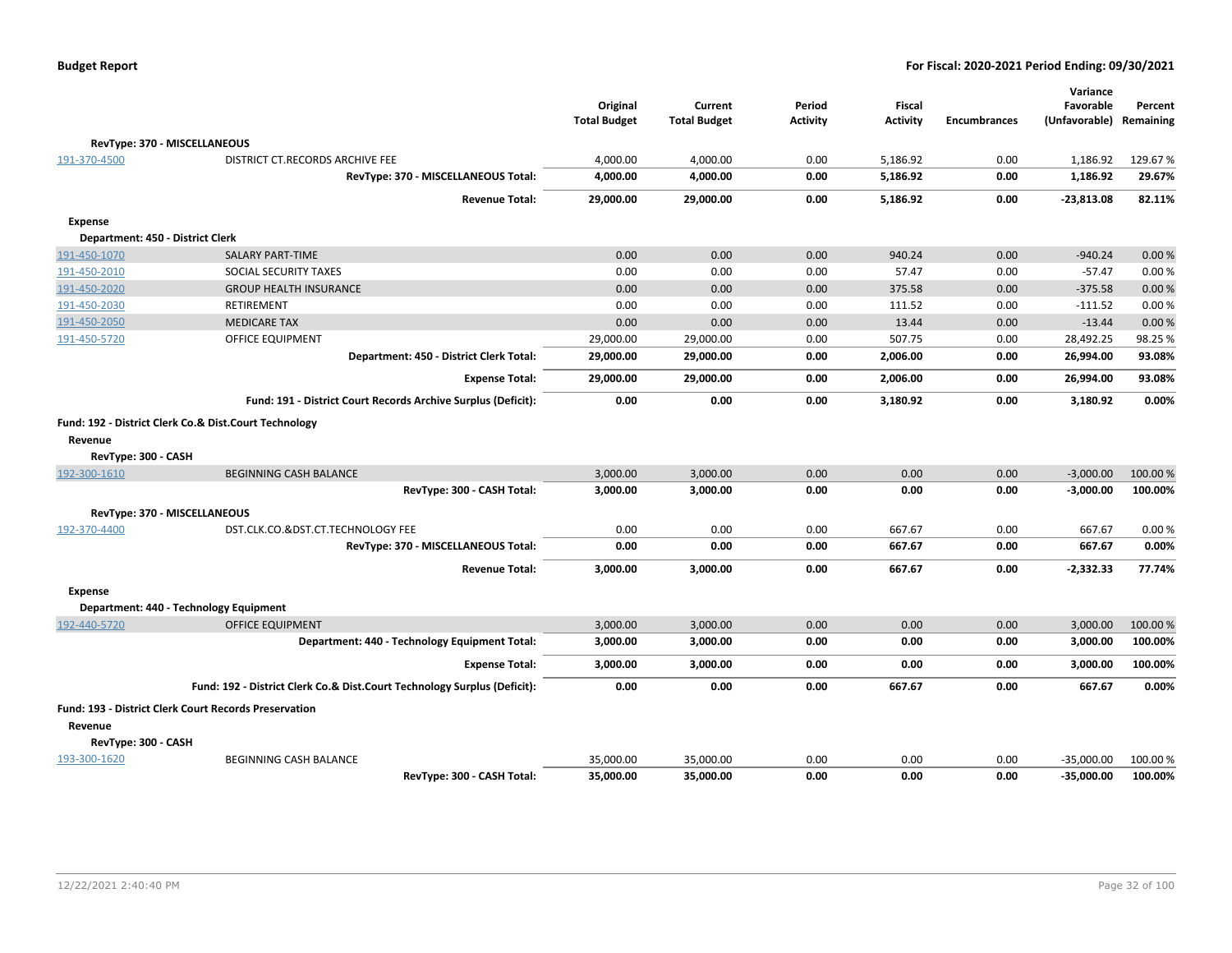| <b>Budget Report</b> |  |
|----------------------|--|
|----------------------|--|

|                                                      |                               |                                                                          | <b>Total Budget</b> | Original  | Current<br><b>Total Budget</b> | Period<br>Activity | Fiscal<br><b>Activity</b> | <b>Encumbrances</b> | Variance<br>Favorable<br>(Unfavorable) | Percent<br>Remaining |
|------------------------------------------------------|-------------------------------|--------------------------------------------------------------------------|---------------------|-----------|--------------------------------|--------------------|---------------------------|---------------------|----------------------------------------|----------------------|
| RevType: 370 - MISCELLANEOUS                         |                               |                                                                          |                     |           |                                |                    |                           |                     |                                        |                      |
| 193-370-1330                                         |                               | DIST.CLK.COURT RECORDS PRESERVATION                                      |                     | 0.00      | 0.00                           | 0.00               | 4,216.76                  | 0.00                | 4,216.76                               | 0.00%                |
|                                                      |                               | RevType: 370 - MISCELLANEOUS Total:                                      |                     | 0.00      | 0.00                           | 0.00               | 4,216.76                  | 0.00                | 4,216.76                               | 0.00%                |
|                                                      |                               | <b>Revenue Total:</b>                                                    |                     | 35,000.00 | 35,000.00                      | 0.00               | 4,216.76                  | 0.00                | $-30,783.24$                           | 87.95%               |
| <b>Expense</b>                                       |                               |                                                                          |                     |           |                                |                    |                           |                     |                                        |                      |
| Department: 545 - District Clerk Records Pres.Equip. |                               |                                                                          |                     |           |                                |                    |                           |                     |                                        |                      |
| 193-545-5720                                         | <b>OFFICE EQUIPMENT</b>       |                                                                          |                     | 35,000.00 | 35,000.00                      | 0.00               | 0.00                      | 0.00                | 35,000.00                              | 100.00%              |
|                                                      |                               | Department: 545 - District Clerk Records Pres. Equip. Total:             |                     | 35,000.00 | 35,000.00                      | 0.00               | 0.00                      | 0.00                | 35,000.00                              | 100.00%              |
|                                                      |                               | <b>Expense Total:</b>                                                    |                     | 35,000.00 | 35,000.00                      | 0.00               | 0.00                      | 0.00                | 35,000.00                              | 100.00%              |
|                                                      |                               | Fund: 193 - District Clerk Court Records Preservation Surplus (Deficit): |                     | 0.00      | 0.00                           | 0.00               | 4,216.76                  | 0.00                | 4,216.76                               | 0.00%                |
| Fund: 200 - County Offices Records Mangement         |                               |                                                                          |                     |           |                                |                    |                           |                     |                                        |                      |
| Revenue                                              |                               |                                                                          |                     |           |                                |                    |                           |                     |                                        |                      |
| RevType: 300 - CASH                                  |                               |                                                                          |                     |           |                                |                    |                           |                     |                                        |                      |
| 200-300-1200                                         | <b>BEGINNING CASH BALANCE</b> |                                                                          |                     | 6,737.24  | 6,737.24                       | 0.00               | 0.00                      | 0.00                | $-6,737.24$                            | 100.00 %             |
|                                                      |                               | RevType: 300 - CASH Total:                                               |                     | 6,737.24  | 6,737.24                       | 0.00               | 0.00                      | 0.00                | $-6,737.24$                            | 100.00%              |
| RevType: 360 - INTEREST EARNINGS                     |                               |                                                                          |                     |           |                                |                    |                           |                     |                                        |                      |
| 200-360-1000                                         | <b>INTEREST EARNINGS</b>      |                                                                          |                     | 50.00     | 50.00                          | 0.00               | 0.00                      | 0.00                | $-50.00$                               | 100.00%              |
|                                                      |                               | RevType: 360 - INTEREST EARNINGS Total:                                  |                     | 50.00     | 50.00                          | 0.00               | 0.00                      | 0.00                | $-50.00$                               | 100.00%              |
| RevType: 370 - MISCELLANEOUS                         |                               |                                                                          |                     |           |                                |                    |                           |                     |                                        |                      |
| 200-370-1350                                         |                               | <b>CO.OFFICE REC.MNGMT.FEE</b>                                           |                     | 15,000.00 | 15,000.00                      | 0.00               | 15,368.78                 | 0.00                | 368.78                                 | 102.46%              |
|                                                      |                               | RevType: 370 - MISCELLANEOUS Total:                                      |                     | 15,000.00 | 15,000.00                      | 0.00               | 15,368.78                 | 0.00                | 368.78                                 | 2.46%                |
|                                                      |                               | <b>Revenue Total:</b>                                                    |                     | 21,787.24 | 21,787.24                      | 0.00               | 15,368.78                 | 0.00                | $-6,418.46$                            | 29.46%               |
| <b>Expense</b>                                       |                               |                                                                          |                     |           |                                |                    |                           |                     |                                        |                      |
| Department: 449 - Co. Office Records Mgt.            |                               |                                                                          |                     |           |                                |                    |                           |                     |                                        |                      |
| 200-449-1070                                         | <b>SALARY PART-TIME</b>       |                                                                          |                     | 0.00      | 8,807.83                       | 0.00               | 7,598.88                  | 0.00                | 1,208.95                               | 13.73 %              |
| <b>Budget Adjustments</b>                            |                               |                                                                          |                     |           |                                |                    |                           |                     |                                        |                      |
| <b>Number</b>                                        | Date                          | <b>Description</b>                                                       | Adjustment          |           |                                |                    |                           |                     |                                        |                      |
| BA0000047                                            | 12/15/2020                    | Reclassify budget lines                                                  | 8,807.83            |           |                                |                    |                           |                     |                                        |                      |
| 200-449-2010                                         | SOCIAL SECURITY TAXES         |                                                                          |                     | 0.00      | 529.75                         | 0.00               | 406.47                    | 0.00                | 123.28                                 | 23.27 %              |
| <b>Budget Adjustments</b>                            |                               |                                                                          |                     |           |                                |                    |                           |                     |                                        |                      |
| <b>Number</b>                                        | Date                          | Description                                                              | Adjustment          |           |                                |                    |                           |                     |                                        |                      |
| BA0000047                                            | 12/15/2020                    | Reclassify budget lines                                                  | 529.75              |           |                                |                    |                           |                     |                                        |                      |
| 200-449-2030                                         | RETIREMENT                    |                                                                          |                     | 0.00      | 998.83                         | 0.00               | 900.13                    | 0.00                | 98.70                                  | 9.88%                |
| <b>Budget Adjustments</b>                            |                               |                                                                          |                     |           |                                |                    |                           |                     |                                        |                      |
| Number                                               | Date                          | <b>Description</b>                                                       | Adjustment          |           |                                |                    |                           |                     |                                        |                      |
| BA0000047                                            | 12/15/2020                    | Reclassify budget lines                                                  | 998.83              |           |                                |                    |                           |                     |                                        |                      |
| 200-449-2040                                         | <b>WORKERS COMPENSATION</b>   |                                                                          |                     | 0.00      | 26.94                          | 0.00               | 25.28                     | 0.00                | 1.66                                   | 6.16%                |
|                                                      |                               |                                                                          |                     |           |                                |                    |                           |                     |                                        |                      |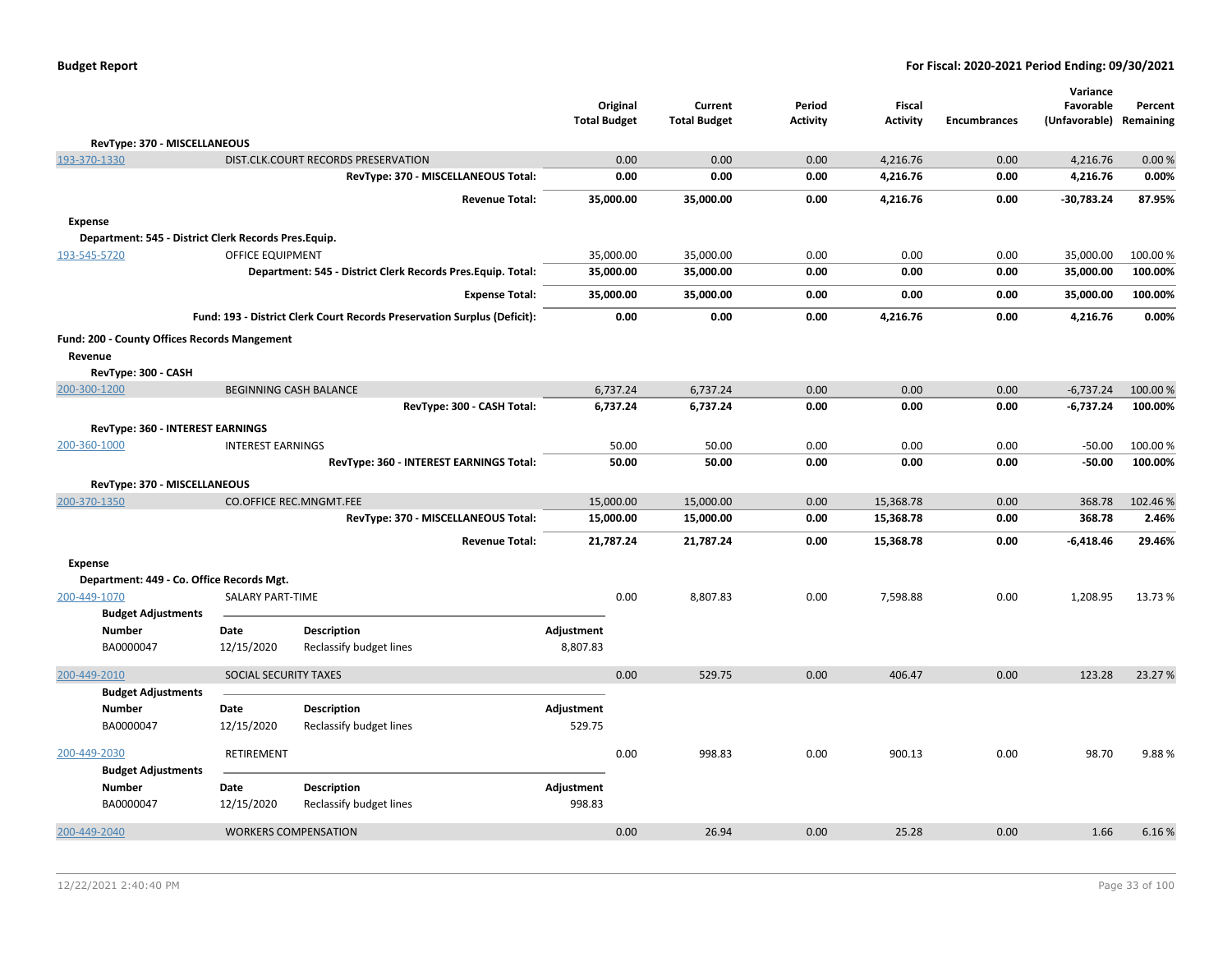|                                            |                           |                                                                 | Original<br><b>Total Budget</b> | Current<br><b>Total Budget</b> | Period<br><b>Activity</b> | Fiscal<br><b>Activity</b> | <b>Encumbrances</b> | Variance<br>Favorable<br>(Unfavorable) Remaining | Percent   |
|--------------------------------------------|---------------------------|-----------------------------------------------------------------|---------------------------------|--------------------------------|---------------------------|---------------------------|---------------------|--------------------------------------------------|-----------|
| <b>Budget Adjustments</b><br><b>Number</b> | Date                      |                                                                 |                                 |                                |                           |                           |                     |                                                  |           |
| BA0000047                                  | 12/15/2020                | <b>Description</b>                                              | Adjustment<br>26.94             |                                |                           |                           |                     |                                                  |           |
|                                            |                           | Reclassify budget lines                                         |                                 |                                |                           |                           |                     |                                                  |           |
| 200-449-2050                               | <b>MEDICARE TAX</b>       |                                                                 | 0.00                            | 123.89                         | 0.00                      | 184.35                    | 0.00                | $-60.46$                                         | $-48.80%$ |
| <b>Budget Adjustments</b>                  |                           |                                                                 |                                 |                                |                           |                           |                     |                                                  |           |
| <b>Number</b>                              | Date                      | <b>Description</b>                                              | Adjustment                      |                                |                           |                           |                     |                                                  |           |
| BA0000047                                  | 12/15/2020                | Reclassify budget lines                                         | 123.89                          |                                |                           |                           |                     |                                                  |           |
| 200-449-3500                               | RECORDS DISPOSAL          |                                                                 | 5,000.00                        | 5,000.00                       | 0.00                      | 3,120.39                  | 0.00                | 1,879.61                                         | 37.59 %   |
| 200-449-4530                               | <b>COMPUTER SOFTWARE</b>  |                                                                 | 4,150.00                        | 4,150.00                       | 0.00                      | 1,550.00                  | 0.00                | 2,600.00                                         | 62.65%    |
| 200-449-5740                               | <b>TECHNOLOGY</b>         |                                                                 | 1,150.00                        | 1,150.00                       | 0.00                      | 0.00                      | 0.00                | 1,150.00                                         | 100.00 %  |
|                                            |                           | Department: 449 - Co. Office Records Mgt. Total:                | 10,300.00                       | 20,787.24                      | 0.00                      | 13,785.50                 | 0.00                | 7,001.74                                         | 33.68%    |
| Department: 999 - Undesignated Conversion  |                           |                                                                 |                                 |                                |                           |                           |                     |                                                  |           |
| 200-999-9999                               |                           | UNDESIGNATED CONVERSION                                         | 11,487.24                       | 1,000.00                       | 0.00                      | 0.00                      | 0.00                | 1,000.00                                         | 100.00%   |
| <b>Budget Adjustments</b>                  |                           |                                                                 |                                 |                                |                           |                           |                     |                                                  |           |
| <b>Number</b>                              | Date                      | <b>Description</b>                                              | Adjustment                      |                                |                           |                           |                     |                                                  |           |
| BA0000047                                  | 12/15/2020                | Reclassify budget lines                                         | -8,807.83                       |                                |                           |                           |                     |                                                  |           |
| BA0000047                                  | 12/15/2020                | Reclassify budget lines                                         | $-529.75$                       |                                |                           |                           |                     |                                                  |           |
| BA0000047                                  | 12/15/2020                | Reclassify budget lines                                         | -998.83                         |                                |                           |                           |                     |                                                  |           |
| BA0000047                                  | 12/15/2020                | Reclassify budget lines                                         | $-26.94$                        |                                |                           |                           |                     |                                                  |           |
| BA0000047                                  | 12/15/2020                | Reclassify budget lines                                         | $-123.89$                       |                                |                           |                           |                     |                                                  |           |
|                                            |                           | Department: 999 - Undesignated Conversion Total:                | 11,487.24                       | 1,000.00                       | 0.00                      | 0.00                      | 0.00                | 1,000.00                                         | 100.00%   |
|                                            |                           | <b>Expense Total:</b>                                           | 21,787.24                       | 21,787.24                      | 0.00                      | 13,785.50                 | 0.00                | 8,001.74                                         | 36.73%    |
|                                            |                           | Fund: 200 - County Offices Records Mangement Surplus (Deficit): | 0.00                            | 0.00                           | 0.00                      | 1,583.28                  | 0.00                | 1,583.28                                         | 0.00%     |
| Fund: 210 - Road & Bridge #1               |                           |                                                                 |                                 |                                |                           |                           |                     |                                                  |           |
| Revenue                                    |                           |                                                                 |                                 |                                |                           |                           |                     |                                                  |           |
| RevType: 300 - CASH                        |                           |                                                                 |                                 |                                |                           |                           |                     |                                                  |           |
| 210-300-1210                               |                           | <b>BEGINNING CASH BALANCE</b>                                   | 66,657.62                       | 66,657.62                      | 0.00                      | 0.00                      | 0.00                | $-66,657.62$                                     | 100.00 %  |
|                                            |                           | RevType: 300 - CASH Total:                                      | 66,657.62                       | 66,657.62                      | 0.00                      | 0.00                      | 0.00                | $-66,657.62$                                     | 100.00%   |
| RevType: 310 - PROPERTY TAXES              |                           |                                                                 |                                 |                                |                           |                           |                     |                                                  |           |
| 210-310-1100                               | <b>CURRENT TAXES</b>      |                                                                 | 547,378.68                      | 547,378.68                     | 0.00                      | 551,785.47                | 0.00                | 4,406.79                                         | 100.81%   |
| 210-310-1200                               | <b>DELINQUENT TAXES</b>   |                                                                 | 10,000.00                       | 10,000.00                      | 0.00                      | 18,283.68                 | 0.00                | 8,283.68                                         | 182.84 %  |
|                                            |                           | RevType: 310 - PROPERTY TAXES Total:                            | 557,378.68                      | 557,378.68                     | 0.00                      | 570,069.15                | 0.00                | 12,690.47                                        | 2.28%     |
| RevType: 318 - OTHER TAXES                 |                           |                                                                 |                                 |                                |                           |                           |                     |                                                  |           |
| 210-318-1200                               |                           | PAY N LIEU TAX/GRASSLAND                                        | 1,500.00                        | 1,500.00                       | 0.00                      | 1,129.36                  | 0.00                | $-370.64$                                        | 24.71%    |
| 210-318-1210                               |                           | PAY N LIEU TAX/UPPER TRINITY                                    | 517.67                          | 517.67                         | 0.00                      | 548.84                    | 0.00                | 31.17                                            | 106.02%   |
| 210-318-1600                               | <b>SALES TAX REVENUES</b> |                                                                 | 50,000.00                       | 50,000.00                      | 0.00                      | 75,412.29                 | 0.00                | 25,412.29                                        | 150.82%   |
|                                            |                           | RevType: 318 - OTHER TAXES Total:                               | 52,017.67                       | 52,017.67                      | 0.00                      | 77,090.49                 | 0.00                | 25,072.82                                        | 48.20%    |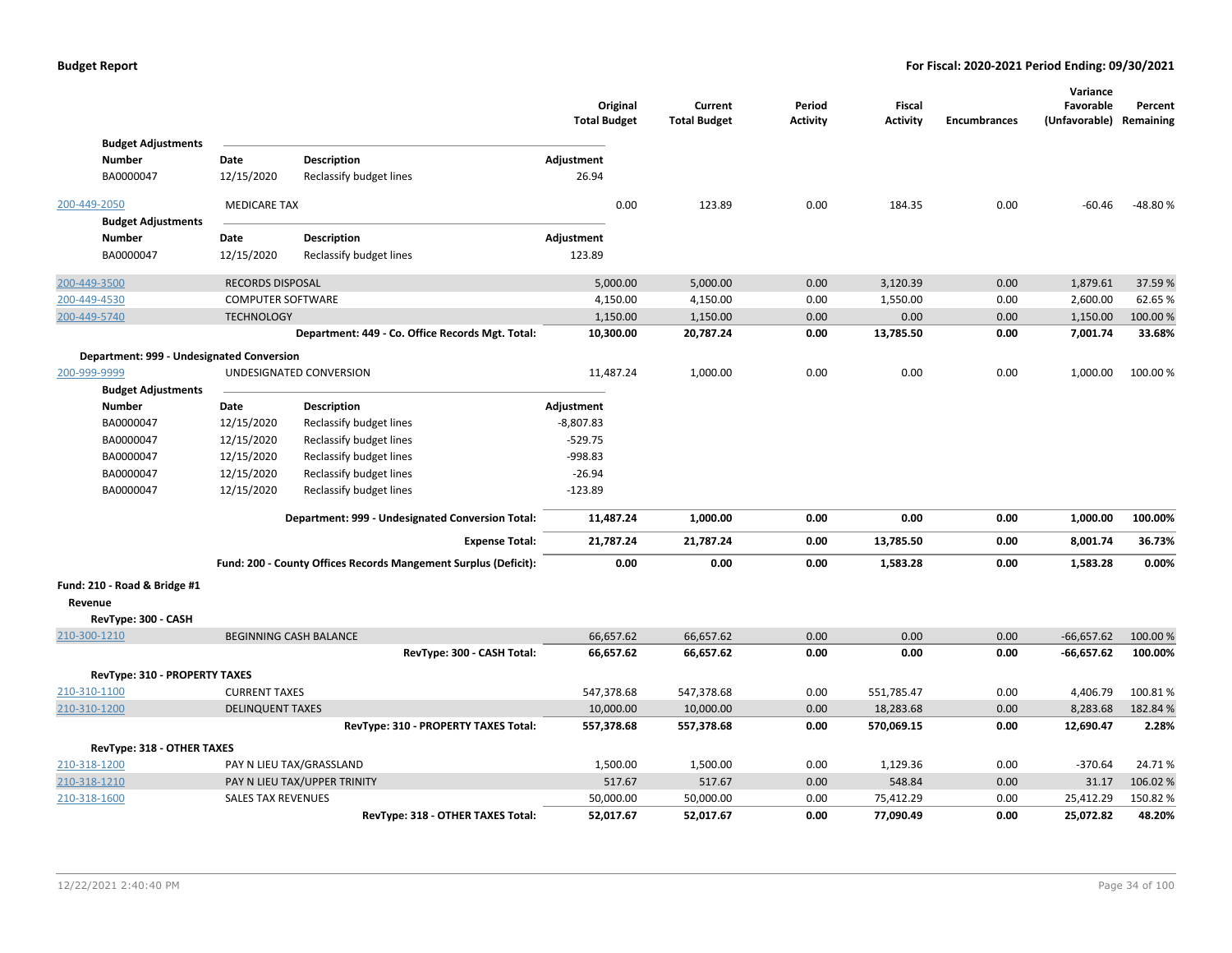|                                             |                             |                                                    | Original            | Current             | Period          | Fiscal          |                     | Variance<br>Favorable | Percent   |
|---------------------------------------------|-----------------------------|----------------------------------------------------|---------------------|---------------------|-----------------|-----------------|---------------------|-----------------------|-----------|
|                                             |                             |                                                    | <b>Total Budget</b> | <b>Total Budget</b> | <b>Activity</b> | <b>Activity</b> | <b>Encumbrances</b> | (Unfavorable)         | Remaining |
| RevType: 321 - FEES OF TAX COLLECTOR        |                             |                                                    |                     |                     |                 |                 |                     |                       |           |
| 210-321-2000                                |                             | CAR REGISTRATION/SALES TAX                         | 75,000.00           | 75,000.00           | 0.00            | 73,368.00       | 0.00                | $-1,632.00$           | 2.18%     |
| 210-321-3000                                |                             | COUNTY'S ADDITIONAL \$10                           | 65,000.00           | 65,000.00           | 0.00            | 69,565.15       | 0.00                | 4,565.15              | 107.02%   |
|                                             |                             | RevType: 321 - FEES OF TAX COLLECTOR Total:        | 140,000.00          | 140,000.00          | 0.00            | 142,933.15      | 0.00                | 2,933.15              | 2.10%     |
| RevType: 350 - FINES                        |                             |                                                    |                     |                     |                 |                 |                     |                       |           |
| 210-350-4030                                | <b>COUNTY CLERK FINES</b>   |                                                    | 7,000.00            | 7,000.00            | 0.00            | 3,516.68        | 0.00                | $-3,483.32$           | 49.76%    |
| 210-350-4500                                | <b>DISTRICT CLERK FINES</b> |                                                    | 8,000.00            | 8,000.00            | 0.00            | 12,728.59       | 0.00                | 4,728.59              | 159.11%   |
| 210-350-4550                                | J. P. #1 FINES              |                                                    | 5,000.00            | 5,000.00            | 0.00            | 3,158.31        | 0.00                | $-1,841.69$           | 36.83%    |
| 210-350-4560                                | J. P. #2 FINES              |                                                    | 2,500.00            | 2,500.00            | 0.00            | 2,689.76        | 0.00                | 189.76                | 107.59%   |
| 210-350-4570                                | J. P. #3 FINES              |                                                    | 2,000.00            | 2,000.00            | 0.00            | 2,990.09        | 0.00                | 990.09                | 149.50%   |
|                                             |                             | RevType: 350 - FINES Total:                        | 24,500.00           | 24,500.00           | 0.00            | 25,083.43       | 0.00                | 583.43                | 2.38%     |
| RevType: 360 - INTEREST EARNINGS            |                             |                                                    |                     |                     |                 |                 |                     |                       |           |
| 210-360-1000                                | <b>INTEREST EARNINGS</b>    |                                                    | 500.00              | 500.00              | 0.00            | 297.21          | 0.00                | $-202.79$             | 40.56%    |
|                                             |                             | RevType: 360 - INTEREST EARNINGS Total:            | 500.00              | 500.00              | 0.00            | 297.21          | 0.00                | $-202.79$             | 40.56%    |
| RevType: 364 - SALE OF ASSETS LAND/BUILDING |                             |                                                    |                     |                     |                 |                 |                     |                       |           |
| 210-364-1630                                | <b>SALE OF EQUIPMENT</b>    |                                                    | 1,000.00            | 19,569.37           | 0.00            | 18,569.37       | 0.00                | $-1,000.00$           | 5.11%     |
| <b>Budget Adjustments</b>                   |                             |                                                    |                     |                     |                 |                 |                     |                       |           |
| Number                                      | Date                        | <b>Description</b>                                 | Adjustment          |                     |                 |                 |                     |                       |           |
| BA0000093                                   | 08/30/2021                  | Proceeds from auction Pct 1                        | $-18,569.37$        |                     |                 |                 |                     |                       |           |
|                                             |                             |                                                    |                     |                     |                 |                 |                     |                       |           |
|                                             |                             | RevType: 364 - SALE OF ASSETS LAND/BUILDING Total: | 1,000.00            | 19,569.37           | 0.00            | 18,569.37       | 0.00                | $-1,000.00$           | 5.11%     |
| RevType: 370 - MISCELLANEOUS                |                             |                                                    |                     |                     |                 |                 |                     |                       |           |
| 210-370-1200                                | STATE LATERAL ROAD          |                                                    | 8,500.00            | 8,500.00            | 0.00            | 8,432.71        | 0.00                | $-67.29$              | 0.79%     |
| 210-370-1250                                | <b>TDT WEIGHT FEES</b>      |                                                    | 23,000.00           | 23,000.00           | 0.00            | 19,518.78       | 0.00                | $-3,481.22$           | 15.14 %   |
| 210-370-1300                                |                             | <b>REFUNDS &amp; MISCELLANEOUS</b>                 | 500.00              | 500.00              | 0.00            | 1,204.34        | 0.00                | 704.34                | 240.87%   |
| 210-370-1380                                | <b>SALE OF SCRAP IRON</b>   |                                                    | 0.00                | 0.00                | 0.00            | 1,326.25        | 0.00                | 1,326.25              | 0.00%     |
| 210-370-1420                                |                             | <b>CULVERT PERMITTING PROCESS</b>                  | 0.00                | 0.00                | 0.00            | 400.00          | 0.00                | 400.00                | 0.00%     |
| 210-370-1450                                |                             | REIMBURSEMENT OF MATERIALS                         | 2,000.00            | 2,000.00            | 0.00            | 7,923.00        | 0.00                | 5,923.00              | 396.15%   |
| 210-370-1500                                | <b>DONATIONS</b>            |                                                    | 0.00                | 1,000.00            | 0.00            | 2,162.00        | 0.00                | 1,162.00              | 216.20%   |
| <b>Budget Adjustments</b>                   |                             |                                                    |                     |                     |                 |                 |                     |                       |           |
| <b>Number</b>                               | Date                        | <b>Description</b>                                 | Adjustment          |                     |                 |                 |                     |                       |           |
| BA0000063                                   | 04/30/2021                  | Donation from Walter Lindsey for repairs           | $-1,000.00$         |                     |                 |                 |                     |                       |           |
|                                             |                             | RevType: 370 - MISCELLANEOUS Total:                | 34,000.00           | 35,000.00           | 0.00            | 40,967.08       | 0.00                | 5,967.08              | 17.05%    |
|                                             |                             | <b>Revenue Total:</b>                              | 876,053.97          | 895,623.34          | 0.00            | 875,009.88      | 0.00                | $-20,613.46$          | 2.30%     |
| <b>Expense</b>                              |                             |                                                    |                     |                     |                 |                 |                     |                       |           |
| Department: 621 - Road & Bridge 1           |                             |                                                    |                     |                     |                 |                 |                     |                       |           |
| 210-621-1010                                |                             | SALARY ELECTED OFFICIAL                            | 63,240.97           | 63,240.97           | 0.00            | 63,241.10       | 0.00                | $-0.13$               | 0.00%     |
| 210-621-1030                                | <b>SALARY FOREMAN</b>       |                                                    | 32,485.18           | 32,485.18           | 0.00            | 32,520.29       | 0.00                | $-35.11$              | $-0.11%$  |
| 210-621-1060                                |                             | <b>SALARY PRECINCT EMPLOYEES</b>                   | 218,411.26          | 218,411.26          | 0.00            | 147,453.99      | 0.00                | 70,957.27             | 32.49%    |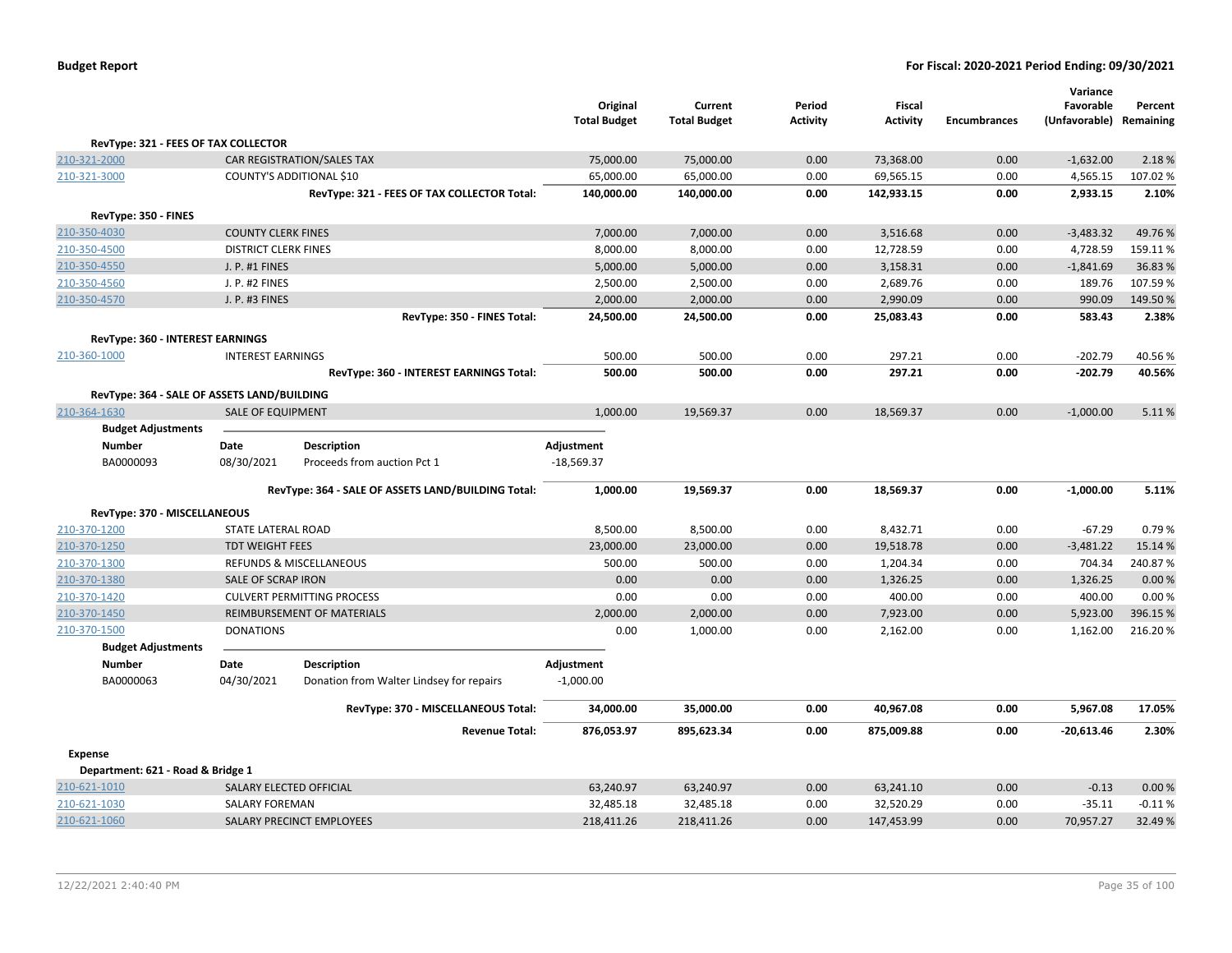|                           |                                    |                                          | Original<br><b>Total Budget</b> | Current<br><b>Total Budget</b> | Period<br><b>Activity</b> | Fiscal<br><b>Activity</b> | <b>Encumbrances</b> | Variance<br>Favorable<br>(Unfavorable) Remaining | Percent    |
|---------------------------|------------------------------------|------------------------------------------|---------------------------------|--------------------------------|---------------------------|---------------------------|---------------------|--------------------------------------------------|------------|
| 210-621-2010              | SOCIAL SECURITY TAXES              |                                          | 19,476.52                       | 19,476.52                      | 0.00                      | 14,851.57                 | 0.00                | 4,624.95                                         | 23.75 %    |
| 210-621-2020              |                                    | <b>GROUP HEALTH INSURANCE</b>            | 97,653.12                       | 97,653.12                      | 0.00                      | 80,226.12                 | 0.00                | 17,427.00                                        | 17.85 %    |
| 210-621-2030              | <b>RETIREMENT</b>                  |                                          | 37,193.87                       | 37,193.87                      | 0.00                      | 28,797.06                 | 0.00                | 8,396.81                                         | 22.58%     |
| 210-621-2040              |                                    | <b>WORKERS COMPENSATION</b>              | 7,905.10                        | 7,905.10                       | 0.00                      | 7,195.72                  | 0.00                | 709.38                                           | 8.97%      |
| 210-621-2050              | <b>MEDICARE TAX</b>                |                                          | 4,554.99                        | 4,554.99                       | 0.00                      | 3,473.05                  | 0.00                | 1,081.94                                         | 23.75 %    |
| 210-621-3140              |                                    | <b>EMPLOYEE PHYSICALS/DOT TESTING</b>    | 450.00                          | 450.00                         | 0.00                      | 375.00                    | 0.00                | 75.00                                            | 16.67%     |
| 210-621-3400              | <b>SHOP SUPPLIES</b>               |                                          | 2,000.00                        | 2,000.00                       | 0.00                      | 1,901.64                  | 0.00                | 98.36                                            | 4.92%      |
| 210-621-3410              |                                    | <b>R&amp;B MAT, ROCK &amp; GRAVEL</b>    | 100,000.00                      | 100,000.00                     | 0.00                      | 104,846.30                | 0.00                | $-4,846.30$                                      | $-4.85%$   |
| 210-621-3420              | <b>R&amp;B MAT. CULVERTS</b>       |                                          | 15,000.00                       | 15,000.00                      | 0.00                      | 18,403.16                 | 0.00                | $-3,403.16$                                      | $-22.69%$  |
| 210-621-3430              |                                    | R&B MAT. HARDWARE & LUMBER               | 2,000.00                        | 2,000.00                       | 0.00                      | 585.24                    | 0.00                | 1,414.76                                         | 70.74 %    |
| 210-621-3440              |                                    | R&B MAT. ASPHALT/RD OIL                  | 60,000.00                       | 60,000.00                      | 0.00                      | 122,212.68                | 0.00                | $-62,212.68$                                     | $-103.69%$ |
| 210-621-4060              | <b>TAX APPRAISAL DISTRICT</b>      |                                          | 28,034.70                       | 28,034.70                      | 0.00                      | 28,034.68                 | 0.00                | 0.02                                             | 0.00%      |
| 210-621-4200              | UTILITY TELEPHONE                  |                                          | 270.00                          | 270.00                         | 0.00                      | 0.00                      | 0.00                | 270.00                                           | 100.00%    |
| 210-621-4210              | <b>INTERNET</b>                    |                                          | 1,100.00                        | 1,100.00                       | 0.00                      | 788.80                    | 0.00                | 311.20                                           | 28.29 %    |
| 210-621-4270              |                                    | OUT OF COUNTY TRAVEL/TRAINING            | 1,435.58                        | 1,435.58                       | 0.00                      | 1,710.50                  | 0.00                | $-274.92$                                        | $-19.15%$  |
| 210-621-4300              | <b>BIDS, NOTICES &amp; PERMITS</b> |                                          | 800.00                          | 800.00                         | 0.00                      | 341.92                    | 0.00                | 458.08                                           | 57.26%     |
| 210-621-4350              | PRINTING                           |                                          | 100.00                          | 100.00                         | 0.00                      | 51.88                     | 0.00                | 48.12                                            | 48.12%     |
| 210-621-4400              | UTILITY ELECTRICITY                |                                          | 1,600.00                        | 1,600.00                       | 0.00                      | 1,194.63                  | 0.00                | 405.37                                           | 25.34 %    |
| 210-621-4420              | <b>UTILITY WATER</b>               |                                          | 250.00                          | 250.00                         | 0.00                      | 223.01                    | 0.00                | 26.99                                            | 10.80%     |
| 210-621-4430              | <b>TRASH PICKUP</b>                |                                          | 1,000.00                        | 1,000.00                       | 0.00                      | 1,003.31                  | 0.00                | $-3.31$                                          | $-0.33%$   |
| 210-621-4500              | <b>R&amp;M BUILDING</b>            |                                          | 300.00                          | 300.00                         | 0.00                      | 84.99                     | 0.00                | 215.01                                           | 71.67%     |
| 210-621-4570              |                                    | R&M MACHINERY GAS & OIL                  | 41,000.00                       | 41,000.00                      | 0.00                      | 37,349.38                 | 0.00                | 3,650.62                                         | 8.90%      |
| 210-621-4580              | <b>R&amp;M MACHINERY PARTS</b>     |                                          | 22,500.00                       | 42,069.37                      | 0.00                      | 69,385.33                 | 0.00                | $-27,315.96$                                     | $-64.93%$  |
| <b>Budget Adjustments</b> |                                    |                                          |                                 |                                |                           |                           |                     |                                                  |            |
| <b>Number</b>             | Date                               | <b>Description</b>                       | Adjustment                      |                                |                           |                           |                     |                                                  |            |
| BA0000063                 | 04/30/2021                         | Donation from Walter Lindsey for repairs | 1,000.00                        |                                |                           |                           |                     |                                                  |            |
| BA0000093                 | 08/30/2021                         | Proceeds from auction Pct 1              | 18,569.37                       |                                |                           |                           |                     |                                                  |            |
| 210-621-4590              |                                    | <b>R&amp;M MACH. TIRES &amp; TUBES</b>   | 20,000.00                       | 20,000.00                      | 0.00                      | 16,704.46                 | 235.12              | 3,060.42                                         | 15.30%     |
| 210-621-4600              |                                    | EQUIPMENT RENTAL/LEASE                   | 0.00                            | 0.00                           | 0.00                      | 3,000.00                  | 0.00                | $-3,000.00$                                      | 0.00%      |
| 210-621-4800              | <b>BOND</b>                        |                                          | 0.00                            | 0.00                           | 0.00                      | 177.50                    | 0.00                | $-177.50$                                        | 0.00 %     |
| 210-621-4810              | <b>DUES</b>                        |                                          | 335.00                          | 335.00                         | 0.00                      | 395.00                    | 0.00                | $-60.00$                                         | $-17.91%$  |
| 210-621-4820              | <b>INSURANCE</b>                   |                                          | 5,500.00                        | 5,500.00                       | 0.00                      | 4,666.30                  | 0.00                | 833.70                                           | 15.16%     |
| 210-621-4900              | <b>MISCELLANEOUS</b>               |                                          | 1,000.00                        | 1,000.00                       | 0.00                      | 0.00                      | 0.00                | 1,000.00                                         | 100.00%    |
| 210-621-4910              |                                    | SOIL & WATER CONSERVATION                | 250.00                          | 250.00                         | 0.00                      | 0.00                      | 0.00                | 250.00                                           | 100.00%    |
| 210-621-4940              |                                    | FLOOD CONTROL SITE MAINTENANCE           | 5,500.00                        | 5,500.00                       | 0.00                      | 5,500.00                  | 0.00                | 0.00                                             | 0.00%      |
| 210-621-4960              |                                    | <b>TCOG HAZARDOUS WASTEMATCH</b>         | 1,250.00                        | 1,250.00                       | 0.00                      | 0.00                      | 0.00                | 1,250.00                                         | 100.00%    |
| 210-621-5710              |                                    | PURCHASE OF MACH./EQUIP                  | 67,500.00                       | 67,500.00                      | 0.00                      | 40,550.00                 | 0.00                | 26,950.00                                        | 39.93%     |
|                           |                                    | Department: 621 - Road & Bridge 1 Total: | 860,096.29                      | 879,665.66                     | 0.00                      | 837,244.61                | 235.12              | 42,185.93                                        | 4.80%      |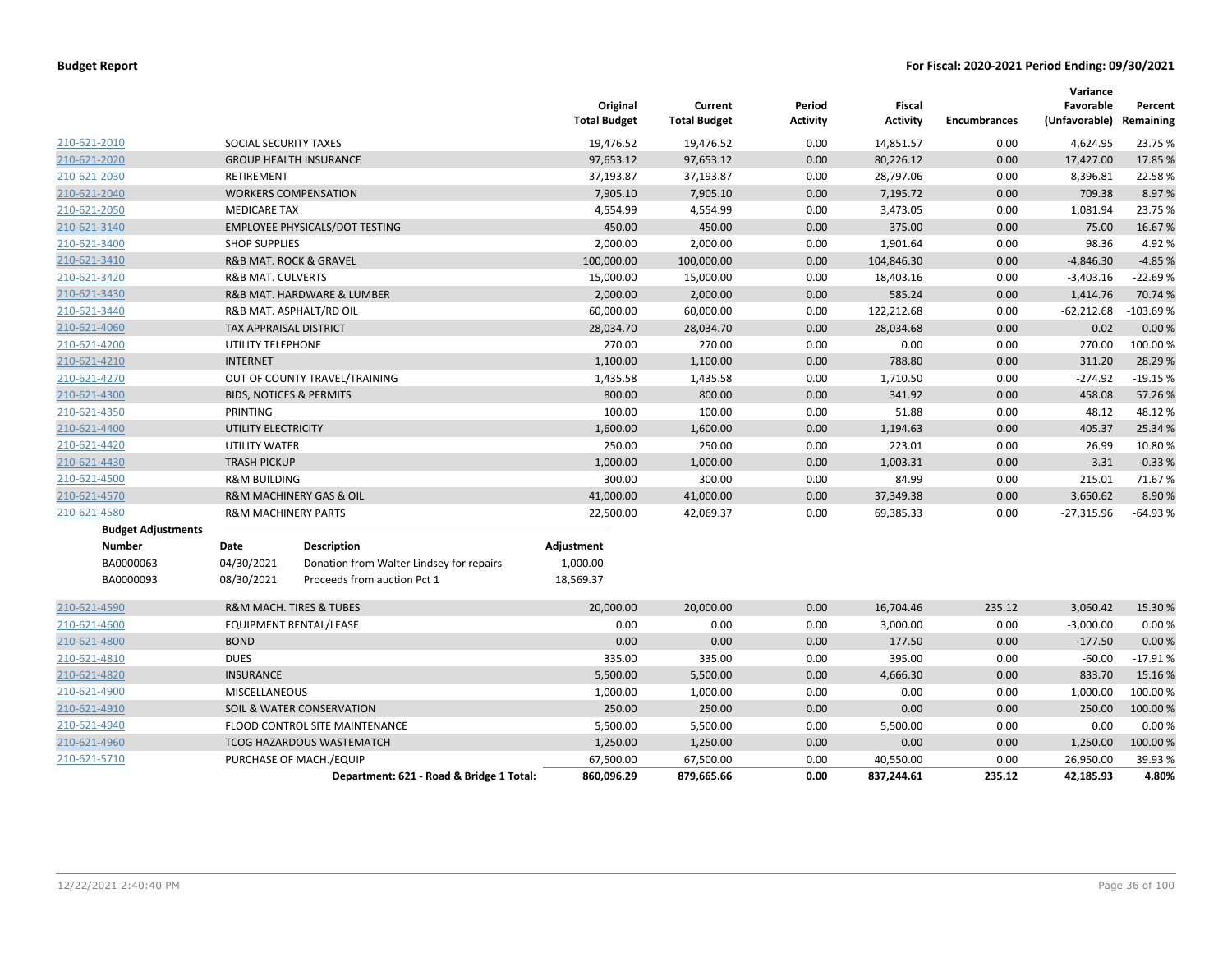|                                             |                           |                                                    | Original<br><b>Total Budget</b> | Current<br><b>Total Budget</b> | Period<br><b>Activity</b> | <b>Fiscal</b><br><b>Activity</b> | <b>Encumbrances</b> | Variance<br>Favorable<br>(Unfavorable) | Percent<br>Remaining |
|---------------------------------------------|---------------------------|----------------------------------------------------|---------------------------------|--------------------------------|---------------------------|----------------------------------|---------------------|----------------------------------------|----------------------|
| Department: 625 - Administrative Office R&B |                           |                                                    |                                 |                                |                           |                                  |                     |                                        |                      |
| 210-625-1050                                | <b>SALARY SECRETARY</b>   |                                                    | 10,271.28                       | 6,948.78                       | 0.00                      | 5,138.21                         | 0.00                | 1,810.57                               | 26.06%               |
| <b>Budget Adjustments</b>                   |                           |                                                    |                                 |                                |                           |                                  |                     |                                        |                      |
| <b>Number</b>                               | Date                      | <b>Description</b>                                 | Adjustment                      |                                |                           |                                  |                     |                                        |                      |
| BA0000109                                   | 09/30/2021                | Adjustment for Cartegraph software from            | $-3,322.50$                     |                                |                           |                                  |                     |                                        |                      |
| 210-625-2010                                | SOCIAL SECURITY TAXES     |                                                    | 636.82                          | 636.82                         | 0.00                      | 241.52                           | 0.00                | 395.30                                 | 62.07%               |
| 210-625-2020                                |                           | <b>GROUP HEALTH INSURANCE</b>                      | 3,051.66                        | 3,051.66                       | 0.00                      | 1,017.53                         | 0.00                | 2,034.13                               | 66.66%               |
| 210-625-2030                                | <b>RETIREMENT</b>         |                                                    | 1,216.12                        | 1,216.12                       | 0.00                      | 607.53                           | 0.00                | 608.59                                 | 50.04%               |
| 210-625-2040                                |                           | <b>WORKERS COMPENSATION</b>                        | 32.87                           | 32.87                          | 0.00                      | 29.48                            | 0.00                | 3.39                                   | 10.31%               |
| 210-625-2050                                | <b>MEDICARE TAX</b>       |                                                    | 148.93                          | 148.93                         | 0.00                      | 56.58                            | 0.00                | 92.35                                  | 62.01%               |
| 210-625-3100                                | <b>OFFICE SUPPLIES</b>    |                                                    | 100.00                          | 100.00                         | 0.00                      | 0.00                             | 0.00                | 100.00                                 | 100.00%              |
| 210-625-4530                                | <b>COMPUTER SOFTWARE</b>  |                                                    | 500.00                          | 3,822.50                       | 0.00                      | 3,822.50                         | 0.00                | 0.00                                   | 0.00%                |
| <b>Budget Adjustments</b>                   |                           |                                                    |                                 |                                |                           |                                  |                     |                                        |                      |
| <b>Number</b>                               | Date                      | <b>Description</b>                                 | Adjustment                      |                                |                           |                                  |                     |                                        |                      |
| BA0000109                                   | 09/30/2021                | Adjustment for Cartegraph software from            | 3,322.50                        |                                |                           |                                  |                     |                                        |                      |
|                                             |                           | Department: 625 - Administrative Office R&B Total: | 15,957.68                       | 15,957.68                      | 0.00                      | 10,913.35                        | 0.00                | 5,044.33                               | 31.61%               |
|                                             |                           | <b>Expense Total:</b>                              | 876,053.97                      | 895,623.34                     | 0.00                      | 848,157.96                       | 235.12              | 47,230.26                              | 5.27%                |
|                                             |                           | Fund: 210 - Road & Bridge #1 Surplus (Deficit):    | 0.00                            | 0.00                           | 0.00                      | 26,851.92                        | $-235.12$           | 26,616.80                              | 0.00%                |
| Fund: 220 - Road & Bridge #2                |                           |                                                    |                                 |                                |                           |                                  |                     |                                        |                      |
| Revenue                                     |                           |                                                    |                                 |                                |                           |                                  |                     |                                        |                      |
| RevType: 300 - CASH                         |                           |                                                    |                                 |                                |                           |                                  |                     |                                        |                      |
| 220-300-1220                                |                           | <b>BEGINNING CASH BALANCE</b>                      | 150,609.92                      | 150,609.92                     | 0.00                      | 0.00                             | 0.00                | $-150,609.92$                          | 100.00 %             |
|                                             |                           | RevType: 300 - CASH Total:                         | 150,609.92                      | 150,609.92                     | 0.00                      | 0.00                             | 0.00                | $-150,609.92$                          | 100.00%              |
| <b>RevType: 310 - PROPERTY TAXES</b>        |                           |                                                    |                                 |                                |                           |                                  |                     |                                        |                      |
| 220-310-1100                                | <b>CURRENT TAXES</b>      |                                                    | 637,623.64                      | 637,623.64                     | 0.00                      | 642,867.59                       | 0.00                | 5,243.95                               | 100.82%              |
| 220-310-1200                                | <b>DELINQUENT TAXES</b>   |                                                    | 12,000.00                       | 12,000.00                      | 0.00                      | 21,301.73                        | 0.00                | 9,301.73                               | 177.51%              |
|                                             |                           | RevType: 310 - PROPERTY TAXES Total:               | 649,623.64                      | 649,623.64                     | 0.00                      | 664,169.32                       | 0.00                | 14,545.68                              | 2.24%                |
| RevType: 318 - OTHER TAXES                  |                           |                                                    |                                 |                                |                           |                                  |                     |                                        |                      |
| 220-318-1200                                |                           | PAY N LIEU TAX/GRASSLAND                           | 2,000.00                        | 2,000.00                       | 0.00                      | 1,315.78                         | 0.00                | $-684.22$                              | 34.21%               |
| 220-318-1210                                |                           | PAY N LIEU TAX/UPPER TRINITY                       | 603.02                          | 603.02                         | 0.00                      | 639.17                           | 0.00                | 36.15                                  | 105.99 %             |
| 220-318-1600                                | <b>SALES TAX REVENUES</b> |                                                    | 62,000.00                       | 62,000.00                      | 0.00                      | 87,824.03                        | 0.00                | 25,824.03                              | 141.65%              |
|                                             |                           | RevType: 318 - OTHER TAXES Total:                  | 64,603.02                       | 64,603.02                      | 0.00                      | 89,778.98                        | 0.00                | 25,175.96                              | 38.97%               |
| RevType: 321 - FEES OF TAX COLLECTOR        |                           |                                                    |                                 |                                |                           |                                  |                     |                                        |                      |
| 220-321-2000                                |                           | CAR REGISTRATION/SALES TAX                         | 87,000.00                       | 87,000.00                      | 0.00                      | 85,464.01                        | 0.00                | $-1,535.99$                            | 1.77 %               |
| 220-321-3000                                |                           | COUNTY'S ADDITIONAL \$10                           | 80,000.00                       | 80,000.00                      | 0.00                      | 81,034.10                        | 0.00                | 1,034.10                               | 101.29 %             |
|                                             |                           | RevType: 321 - FEES OF TAX COLLECTOR Total:        | 167,000.00                      | 167,000.00                     | 0.00                      | 166,498.11                       | 0.00                | $-501.89$                              | 0.30%                |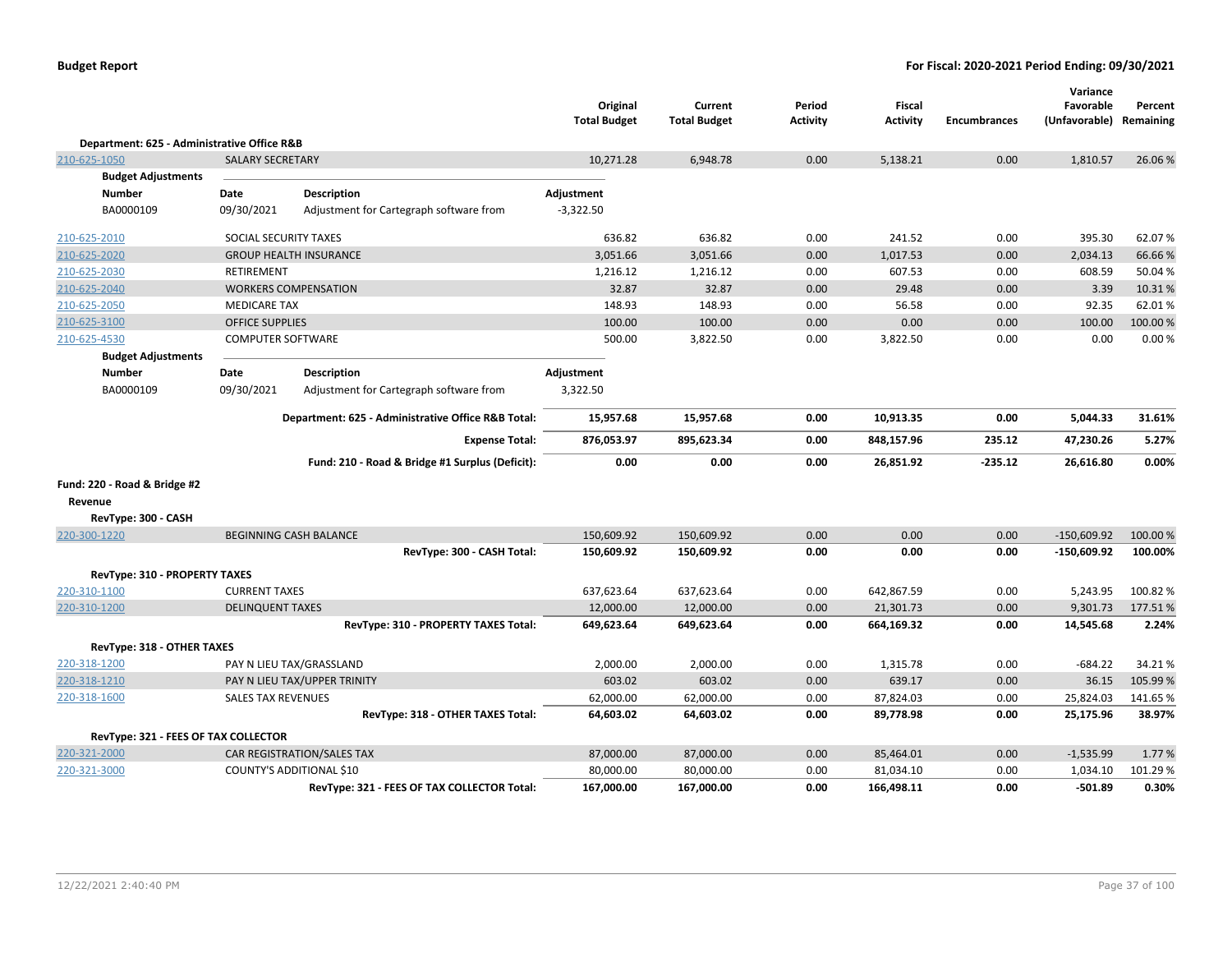|                                             |                             |                                                    | Original<br><b>Total Budget</b> | Current<br><b>Total Budget</b> | Period<br>Activity | Fiscal<br><b>Activity</b> | <b>Encumbrances</b> | Variance<br>Favorable<br>(Unfavorable) Remaining | Percent  |
|---------------------------------------------|-----------------------------|----------------------------------------------------|---------------------------------|--------------------------------|--------------------|---------------------------|---------------------|--------------------------------------------------|----------|
| RevType: 330 - GRANTS                       |                             |                                                    |                                 |                                |                    |                           |                     |                                                  |          |
| 220-330-2200                                | <b>CTIF GRANT</b>           |                                                    | 0.00                            | 26,400.00                      | 0.00               | 26,400.00                 | 0.00                | 0.00                                             | 0.00%    |
| <b>Budget Adjustments</b>                   |                             |                                                    |                                 |                                |                    |                           |                     |                                                  |          |
| <b>Number</b>                               | Date                        | <b>Description</b>                                 | Adjustment                      |                                |                    |                           |                     |                                                  |          |
| BA0000087                                   | 08/24/2021                  | R&B2 CTIF Grant                                    | $-26,400.00$                    |                                |                    |                           |                     |                                                  |          |
|                                             |                             | RevType: 330 - GRANTS Total:                       | 0.00                            | 26,400.00                      | 0.00               | 26,400.00                 | 0.00                | 0.00                                             | 0.00%    |
| RevType: 350 - FINES                        |                             |                                                    |                                 |                                |                    |                           |                     |                                                  |          |
| 220-350-4030                                | <b>COUNTY CLERK FINES</b>   |                                                    | 6,000.00                        | 6,000.00                       | 0.00               | 4,096.48                  | 0.00                | $-1,903.52$                                      | 31.73%   |
| 220-350-4500                                | <b>DISTRICT CLERK FINES</b> |                                                    | 8,500.00                        | 8,500.00                       | 0.00               | 14,827.12                 | 0.00                | 6,327.12                                         | 174.44 % |
| 220-350-4550                                | J. P. #1 FINES              |                                                    | 7,500.00                        | 7,500.00                       | 0.00               | 3,678.97                  | 0.00                | $-3,821.03$                                      | 50.95 %  |
| 220-350-4560                                | J. P. #2 FINES              |                                                    | 3,000.00                        | 3,000.00                       | 0.00               | 3,133.21                  | 0.00                | 133.21                                           | 104.44 % |
| 220-350-4570                                | J. P. #3 FINES              |                                                    | 5,000.00                        | 5,000.00                       | 0.00               | 3,483.06                  | 0.00                | $-1,516.94$                                      | 30.34 %  |
|                                             |                             | RevType: 350 - FINES Total:                        | 30,000.00                       | 30,000.00                      | 0.00               | 29,218.84                 | 0.00                | $-781.16$                                        | 2.60%    |
| RevType: 360 - INTEREST EARNINGS            |                             |                                                    |                                 |                                |                    |                           |                     |                                                  |          |
| 220-360-1000                                | <b>INTEREST EARNINGS</b>    |                                                    | 3,000.00                        | 3,000.00                       | 0.00               | 465.11                    | 0.00                | $-2,534.89$                                      | 84.50%   |
|                                             |                             | RevType: 360 - INTEREST EARNINGS Total:            | 3,000.00                        | 3,000.00                       | 0.00               | 465.11                    | 0.00                | $-2,534.89$                                      | 84.50%   |
| RevType: 364 - SALE OF ASSETS LAND/BUILDING |                             |                                                    |                                 |                                |                    |                           |                     |                                                  |          |
| 220-364-1630                                | <b>SALE OF EQUIPMENT</b>    |                                                    | 4,000.00                        | 67,316.25                      | 0.00               | 63,316.25                 | 0.00                | $-4,000.00$                                      | 5.94 %   |
| <b>Budget Adjustments</b>                   |                             |                                                    |                                 |                                |                    |                           |                     |                                                  |          |
| <b>Number</b>                               | Date                        | Description                                        | Adjustment                      |                                |                    |                           |                     |                                                  |          |
| BA0000088                                   | 08/24/2021                  | Auctioneer Express Sale of Equipment               | $-63,316.25$                    |                                |                    |                           |                     |                                                  |          |
| BA0000099                                   | 08/24/2021                  | BA0000088 and 94 entered twice in error            | 63,316.25                       |                                |                    |                           |                     |                                                  |          |
| BA0000094                                   | 08/30/2021                  | Proceeds from auction Pct 2                        | $-63,316.25$                    |                                |                    |                           |                     |                                                  |          |
|                                             |                             | RevType: 364 - SALE OF ASSETS LAND/BUILDING Total: | 4,000.00                        | 67,316.25                      | 0.00               | 63,316.25                 | 0.00                | $-4,000.00$                                      | 5.94%    |
| RevType: 370 - MISCELLANEOUS                |                             |                                                    |                                 |                                |                    |                           |                     |                                                  |          |
| 220-370-1200                                | <b>STATE LATERAL ROAD</b>   |                                                    | 10,000.00                       | 10,000.00                      | 0.00               | 9,822.98                  | 0.00                | $-177.02$                                        | 1.77%    |
| 220-370-1250                                | <b>TDT WEIGHT FEES</b>      |                                                    | 25,000.00                       | 25,000.00                      | 0.00               | 22,736.81                 | 0.00                | $-2,263.19$                                      | 9.05%    |
| 220-370-1300                                |                             | <b>REFUNDS &amp; MISCELLANEOUS</b>                 | 0.00                            | 0.00                           | 0.00               | 1,493.01                  | 0.00                | 1,493.01                                         | 0.00 %   |
| 220-370-1419                                | ROAD ACCEPTANCE             |                                                    | 0.00                            | 0.00                           | 0.00               | 1,600.00                  | 0.00                | 1,600.00                                         | 0.00%    |
| 220-370-1420                                |                             | <b>CULVERT PERMITTING PROCESS</b>                  | 0.00                            | 0.00                           | 0.00               | 540.00                    | 0.00                | 540.00                                           | 0.00%    |
| 220-370-1421                                | ROW PERMIT APPLICATION      |                                                    | 0.00                            | 0.00                           | 0.00               | 20.00                     | 0.00                | 20.00                                            | 0.00%    |
| 220-370-1450                                |                             | REIMBURSEMENT OF MATERIALS                         | 2,000.00                        | 85,470.00                      | 0.00               | 88,478.50                 | 0.00                | 3,008.50                                         | 103.52%  |
| <b>Budget Adjustments</b>                   |                             |                                                    |                                 |                                |                    |                           |                     |                                                  |          |
| <b>Number</b>                               | Date                        | <b>Description</b>                                 | Adjustment                      |                                |                    |                           |                     |                                                  |          |
| BA0000074                                   | 07/27/2021                  | R&B2 Reimb of Mat from Summit Ranch I              | $-60,000.00$                    |                                |                    |                           |                     |                                                  |          |
| BA0000098                                   | 08/24/2021                  | BA0000089 Entered twice This is to corred          | 23,470.00                       |                                |                    |                           |                     |                                                  |          |
| BA0000089                                   | 08/24/2021                  | Summit Ranch Reimb materials Rock and              | $-23,470.00$                    |                                |                    |                           |                     |                                                  |          |
| BA0000095                                   | 08/30/2021                  | Pct 2 reimbursement of materials                   | $-23,470.00$                    |                                |                    |                           |                     |                                                  |          |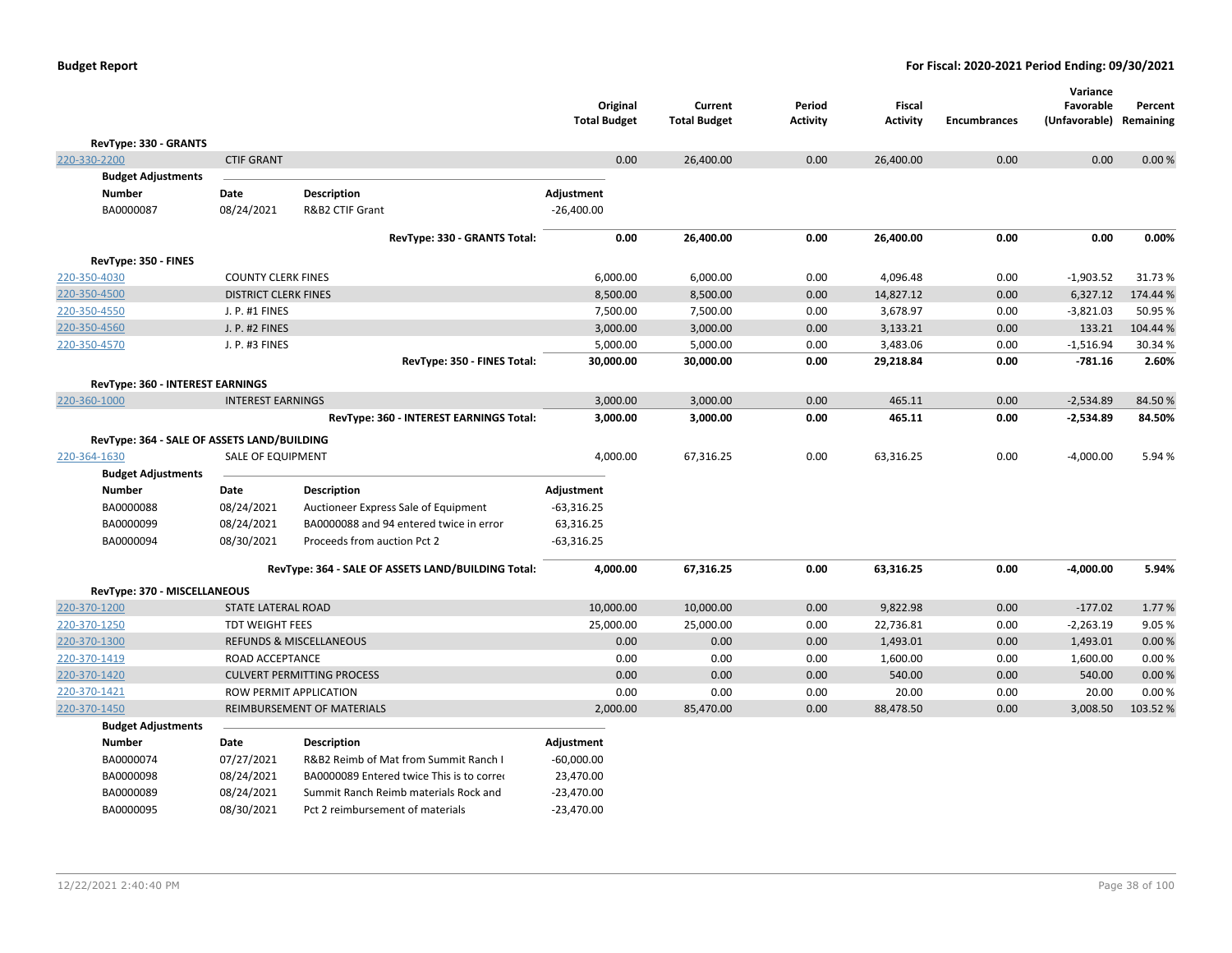| <b>Budget Report</b> |  |
|----------------------|--|
|----------------------|--|

|                                   |                              |                                           | Original            | Current             | Period          | Fiscal          |                     | Variance<br>Favorable | Percent    |
|-----------------------------------|------------------------------|-------------------------------------------|---------------------|---------------------|-----------------|-----------------|---------------------|-----------------------|------------|
|                                   |                              |                                           | <b>Total Budget</b> | <b>Total Budget</b> | <b>Activity</b> | <b>Activity</b> | <b>Encumbrances</b> | (Unfavorable)         | Remaining  |
| 220-370-1500                      |                              | TRENTON HIGH MEADOWS SUBDIVISION          | 2,800.00            | 2,800.00            | 0.00            | 4,200.00        | 0.00                | 1,400.00              | 150.00%    |
| 220-370-1501                      | <b>DONATIONS</b>             |                                           | 0.00                | 0.00                | 0.00            | 10.00           | 0.00                | 10.00                 | 0.00%      |
|                                   |                              | RevType: 370 - MISCELLANEOUS Total:       | 39,800.00           | 123,270.00          | 0.00            | 128,901.30      | 0.00                | 5,631.30              | 4.57%      |
|                                   |                              | <b>Revenue Total:</b>                     | 1,108,636.58        | 1,281,822.83        | 0.00            | 1,168,747.91    | 0.00                | $-113,074.92$         | 8.82%      |
| <b>Expense</b>                    |                              |                                           |                     |                     |                 |                 |                     |                       |            |
| Department: 509 - Contingency     |                              |                                           |                     |                     |                 |                 |                     |                       |            |
| 220-509-4750                      | CONTINGENCY                  |                                           | 10,000.00           | 10,000.00           | 0.00            | 0.00            | 0.00                | 10,000.00             | 100.00%    |
|                                   |                              | Department: 509 - Contingency Total:      | 10,000.00           | 10,000.00           | 0.00            | 0.00            | 0.00                | 10,000.00             | 100.00%    |
| Department: 622 - Road & Bridge 2 |                              |                                           |                     |                     |                 |                 |                     |                       |            |
| 220-622-1010                      | SALARY ELECTED OFFICIAL      |                                           | 63,240.97           | 63,240.97           | 0.00            | 63,241.10       | 0.00                | $-0.13$               | 0.00%      |
| 220-622-1030                      | <b>SALARY FOREMAN</b>        |                                           | 0.00                | 47,887.97           | 0.00            | 51,676.39       | 0.00                | $-3,788.42$           | $-7.91%$   |
| <b>Budget Adjustments</b>         |                              |                                           |                     |                     |                 |                 |                     |                       |            |
| <b>Number</b>                     | Date                         | <b>Description</b>                        | Adjustment          |                     |                 |                 |                     |                       |            |
| BA0000080                         | 08/03/2021                   | Move money from Sal Pct Emply to Sal Fo   | 44,081.80           |                     |                 |                 |                     |                       |            |
| BA0000104                         | 09/29/2021                   | Move money from Sal Pct 2 Emply to Sal F  | 3,806.17            |                     |                 |                 |                     |                       |            |
| 220-622-1060                      |                              | SALARY PRECINCT EMPLOYEES                 | 232,350.04          | 184,462.07          | 0.00            | 185,679.90      | 0.00                | $-1,217.83$           | $-0.66%$   |
| <b>Budget Adjustments</b>         |                              |                                           |                     |                     |                 |                 |                     |                       |            |
| <b>Number</b>                     | Date                         | <b>Description</b>                        | Adjustment          |                     |                 |                 |                     |                       |            |
| BA0000080                         | 08/03/2021                   | Move money from Sal Pct Emply to Sal Fo   | $-44,081.80$        |                     |                 |                 |                     |                       |            |
| BA0000104                         | 09/29/2021                   | Move money from Sal Pct 2 Emply to Sal F  | $-3,806.17$         |                     |                 |                 |                     |                       |            |
| 220-622-2010                      | SOCIAL SECURITY TAXES        |                                           | 18,474.44           | 18,474.44           | 0.00            | 17,804.55       | 0.00                | 669.89                | 3.63 %     |
| 220-622-2020                      |                              | <b>GROUP HEALTH INSURANCE</b>             | 97,653.12           | 97,653.12           | 0.00            | 98,384.00       | 0.00                | $-730.88$             | $-0.75%$   |
| 220-622-2030                      | RETIREMENT                   |                                           | 34,997.98           | 34,997.98           | 0.00            | 35,595.06       | 0.00                | $-597.08$             | $-1.71%$   |
| 220-622-2040                      |                              | <b>WORKERS COMPENSATION</b>               | 7,337.58            | 7,337.58            | 0.00            | 6,679.20        | 0.00                | 658.38                | 8.97%      |
| 220-622-2050                      | <b>MEDICARE TAX</b>          |                                           | 4,286.07            | 4,286.07            | 0.00            | 4,163.90        | 0.00                | 122.17                | 2.85%      |
| 220-622-3140                      |                              | EMPLOYEE PHYSICALS/DOT TESTING            | 400.00              | 400.00              | 0.00            | 450.00          | 0.00                | $-50.00$              | $-12.50%$  |
| 220-622-3400                      | <b>SHOP SUPPLIES</b>         |                                           | 5,500.00            | 5,500.00            | 0.00            | 7,756.71        | 0.00                | $-2,256.71$           | $-41.03%$  |
| 220-622-3410                      |                              | <b>R&amp;B MAT. ROCK &amp; GRAVEL</b>     | 184,307.00          | 267,777.00          | 0.00            | 181,590.89      | 0.00                | 86,186.11             | 32.19%     |
| <b>Budget Adjustments</b>         |                              |                                           |                     |                     |                 |                 |                     |                       |            |
| <b>Number</b>                     | Date                         | <b>Description</b>                        | Adjustment          |                     |                 |                 |                     |                       |            |
| BA0000074                         | 07/27/2021                   | R&B2 Reimb of Mat from Summit Ranch I     | 60,000.00           |                     |                 |                 |                     |                       |            |
| BA0000098                         | 08/24/2021                   | BA0000089 Entered twice This is to corred | $-23,470.00$        |                     |                 |                 |                     |                       |            |
| BA0000089                         | 08/24/2021                   | Summit Ranch Reimb materials Rock and     | 23,470.00           |                     |                 |                 |                     |                       |            |
| BA0000095                         | 08/30/2021                   | Pct 2 reimbursement of materials          | 23,470.00           |                     |                 |                 |                     |                       |            |
| 220-622-3420                      | <b>R&amp;B MAT. CULVERTS</b> |                                           | 14,000.00           | 14,000.00           | 0.00            | 13,935.74       | 0.00                | 64.26                 | 0.46%      |
| 220-622-3430                      |                              | R&B MAT. HARDWARE & LUMBER                | 3,000.00            | 3,000.00            | 0.00            | 6,259.15        | 0.00                | $-3,259.15$           | $-108.64%$ |
| 220-622-3440                      |                              | R&B MAT. ASPHALT/RD OIL                   | 92,000.00           | 92,000.00           | 0.00            | 96,340.98       | 0.00                | $-4,340.98$           | $-4.72%$   |
| 220-622-3450                      | <b>CHEMICALS</b>             |                                           | 1,000.00            | 1,000.00            | 0.00            | 580.27          | 0.00                | 419.73                | 41.97%     |
| 220-622-3460                      | <b>CTIF EXPENDITURES</b>     |                                           | 0.00                | 26,400.00           | 0.00            | 38,623.75       | 0.00                | $-12,223.75$          | -46.30%    |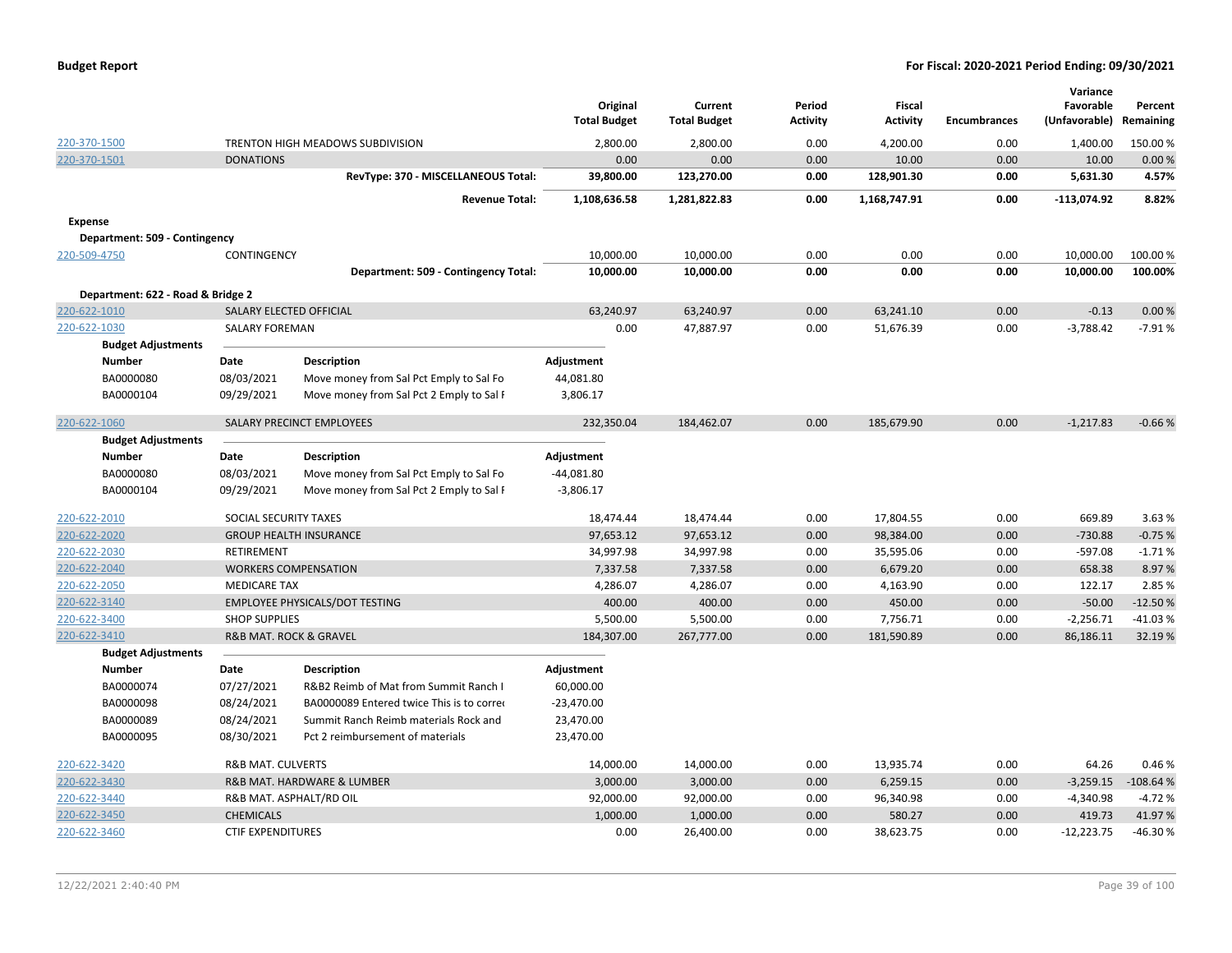| <b>Budget Adjustments</b>                   |                                    |                                          | Original<br><b>Total Budget</b> | Current<br><b>Total Budget</b> | Period<br><b>Activity</b> | <b>Fiscal</b><br><b>Activity</b> | <b>Encumbrances</b> | Variance<br>Favorable<br>(Unfavorable) Remaining | Percent   |
|---------------------------------------------|------------------------------------|------------------------------------------|---------------------------------|--------------------------------|---------------------------|----------------------------------|---------------------|--------------------------------------------------|-----------|
| <b>Number</b>                               | Date                               | Description                              | Adjustment                      |                                |                           |                                  |                     |                                                  |           |
| BA0000087                                   | 08/24/2021                         | R&B2 CTIF Grant                          | 26,400.00                       |                                |                           |                                  |                     |                                                  |           |
| 220-622-3950                                | <b>UNIFORMS</b>                    |                                          | 2,800.00                        | 2,800.00                       | 0.00                      | 2,586.79                         | 0.00                | 213.21                                           | 7.61%     |
| 220-622-4000                                | <b>LEGAL FEES</b>                  |                                          | 0.00                            | 0.00                           | 0.00                      | 1,000.00                         | 0.00                | $-1,000.00$                                      | 0.00%     |
| 220-622-4060                                | <b>TAX APPRAISAL DISTRICT</b>      |                                          | 32,656.70                       | 32,656.70                      | 0.00                      | 32,656.70                        | 0.00                | 0.00                                             | 0.00%     |
| 220-622-4210                                | <b>INTERNET</b>                    |                                          | 0.00                            | 0.00                           | 0.00                      | 983.40                           | 0.00                | $-983.40$                                        | 0.00%     |
| 220-622-4270                                |                                    | OUT OF COUNTY TRAVEL/TRAINING            | 2,500.00                        | 2,500.00                       | 0.00                      | 2,689.36                         | 0.00                | $-189.36$                                        | $-7.57%$  |
| 220-622-4300                                | <b>BIDS, NOTICES &amp; PERMITS</b> |                                          | 500.00                          | 500.00                         | 0.00                      | 83.25                            | 0.00                | 416.75                                           | 83.35%    |
| 220-622-4350                                | <b>PRINTING</b>                    |                                          | 100.00                          | 100.00                         | 0.00                      | 0.00                             | 0.00                | 100.00                                           | 100.00%   |
| 220-622-4400                                | UTILITY ELECTRICITY                |                                          | 2,000.00                        | 2,000.00                       | 0.00                      | 1,731.61                         | 0.00                | 268.39                                           | 13.42%    |
| 220-622-4410                                | <b>UTILITY GAS</b>                 |                                          | 750.00                          | 750.00                         | 0.00                      | 1,192.91                         | 0.00                | $-442.91$                                        | $-59.05%$ |
| 220-622-4420                                | <b>UTILITY WATER</b>               |                                          | 940.00                          | 940.00                         | 0.00                      | 1,024.09                         | 0.00                | $-84.09$                                         | $-8.95%$  |
| 220-622-4430                                | <b>TRASH PICK-UP</b>               |                                          | 1,300.00                        | 1,300.00                       | 0.00                      | 803.99                           | 0.00                | 496.01                                           | 38.15 %   |
| 220-622-4500                                | <b>R&amp;M BUILDING</b>            |                                          | 3,000.00                        | 3,000.00                       | 0.00                      | 2,320.26                         | 0.00                | 679.74                                           | 22.66%    |
| 220-622-4570                                |                                    | R&M MACHINERY GAS & OIL                  | 70,000.00                       | 70,000.00                      | 0.00                      | 78,092.18                        | 0.00                | $-8,092.18$                                      | $-11.56%$ |
| 220-622-4580                                | <b>R&amp;M MACHINERY PARTS</b>     |                                          | 50,000.00                       | 113,316.25                     | 0.00                      | 112,190.97                       | 0.00                | 1,125.28                                         | 0.99%     |
| <b>Budget Adjustments</b>                   |                                    |                                          |                                 |                                |                           |                                  |                     |                                                  |           |
| <b>Number</b>                               | Date                               | <b>Description</b>                       | Adjustment                      |                                |                           |                                  |                     |                                                  |           |
| BA0000088                                   | 08/24/2021                         | Auctioneer Express Sale of Equipment     | 63,316.25                       |                                |                           |                                  |                     |                                                  |           |
| BA0000099                                   | 08/24/2021                         | BA0000088 and 94 entered twice in error  | $-63,316.25$                    |                                |                           |                                  |                     |                                                  |           |
| BA0000094                                   | 08/30/2021                         | Proceeds from auction Pct 2              | 63,316.25                       |                                |                           |                                  |                     |                                                  |           |
| 220-622-4590                                |                                    | R&M MACH. TIRES & TUBES                  | 15,000.00                       | 15,000.00                      | 0.00                      | 17,191.17                        | 0.00                | $-2,191.17$                                      | $-14.61%$ |
| 220-622-4600                                |                                    | <b>EQUIPMENT RENTAL/LEASE</b>            | 32,000.00                       | 32,000.00                      | 0.00                      | 27,330.00                        | 0.00                | 4,670.00                                         | 14.59%    |
| 220-622-4810                                | <b>DUES</b>                        |                                          | 335.00                          | 335.00                         | 0.00                      | 395.00                           | 0.00                | $-60.00$                                         | $-17.91%$ |
| 220-622-4820                                | <b>INSURANCE</b>                   |                                          | 9,000.00                        | 9,000.00                       | 0.00                      | 8,280.63                         | 0.00                | 719.37                                           | 7.99%     |
| 220-622-4900                                | <b>MISCELLANEOUS</b>               |                                          | 1,000.00                        | 1,000.00                       | 0.00                      | 0.00                             | 0.00                | 1,000.00                                         | 100.00 %  |
| 220-622-4910                                |                                    | SOIL & WATER CONSERVATION                | 250.00                          | 250.00                         | 0.00                      | 0.00                             | 0.00                | 250.00                                           | 100.00 %  |
| 220-622-4930                                |                                    | TRENTON HIGH MEADOWS SUBDIVISION         | 4,000.00                        | 4,000.00                       | 0.00                      | 0.00                             | 0.00                | 4,000.00                                         | 100.00%   |
| 220-622-4940                                |                                    | FLOOD CONTROL SITE MAINTENANCE           | 4,000.00                        | 4,000.00                       | 0.00                      | 4,000.00                         | 0.00                | 0.00                                             | 0.00%     |
| 220-622-5710                                |                                    | PURCHASE OF MACH./EQUIP                  | 92,000.00                       | 92,000.00                      | 0.00                      | 67,179.16                        | 0.00                | 24,820.84                                        | 26.98%    |
| 220-622-5730                                | RADIO EQUIPMENT                    |                                          | 0.00                            | 0.00                           | 0.00                      | 12.00                            | 0.00                | $-12.00$                                         | 0.00%     |
|                                             |                                    | Department: 622 - Road & Bridge 2 Total: | 1,082,678.90                    | 1,255,865.15                   | 0.00                      | 1,170,505.06                     | 0.00                | 85,360.09                                        | 6.80%     |
| Department: 625 - Administrative Office R&B |                                    |                                          |                                 |                                |                           |                                  |                     |                                                  |           |
| 220-625-1050                                | <b>SALARY SECRETARY</b>            |                                          | 10,271.28                       | 6,948.80                       | 0.00                      | 5,138.21                         | 0.00                | 1,810.59                                         | 26.06%    |
| <b>Budget Adjustments</b>                   |                                    |                                          |                                 |                                |                           |                                  |                     |                                                  |           |
| <b>Number</b>                               | Date                               | <b>Description</b>                       | Adjustment                      |                                |                           |                                  |                     |                                                  |           |
| BA0000109                                   | 09/30/2021                         | Adjustment for Cartegraph software from  | $-3,322.48$                     |                                |                           |                                  |                     |                                                  |           |
| 220-625-2010                                | SOCIAL SECURITY TAXES              |                                          | 636.82                          | 636.82                         | 0.00                      | 241.51                           | 0.00                | 395.31                                           | 62.08%    |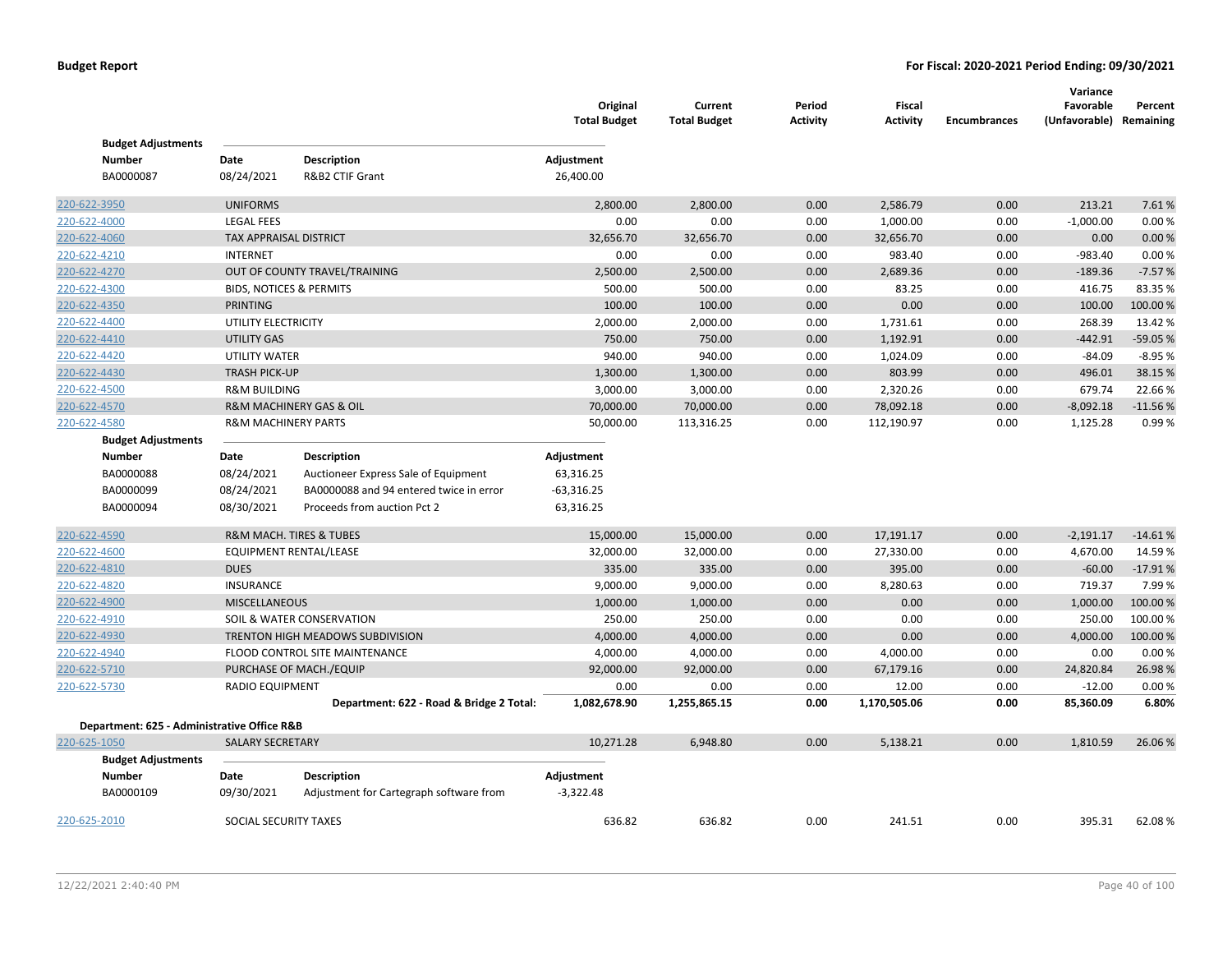|                                                                                                   |                          |                                                                      | Original<br><b>Total Budget</b> | Current<br><b>Total Budget</b> | Period<br>Activity | <b>Fiscal</b><br><b>Activity</b> | <b>Encumbrances</b> | Variance<br>Favorable<br>(Unfavorable) | Percent<br>Remaining |
|---------------------------------------------------------------------------------------------------|--------------------------|----------------------------------------------------------------------|---------------------------------|--------------------------------|--------------------|----------------------------------|---------------------|----------------------------------------|----------------------|
| 220-625-2020                                                                                      |                          | <b>GROUP HEALTH INSURANCE</b>                                        | 3,051.66                        | 3,051.66                       | 0.00               | 1,017.53                         | 0.00                | 2,034.13                               | 66.66%               |
| 220-625-2030                                                                                      | RETIREMENT               |                                                                      | 1,216.12                        | 1,216.12                       | 0.00               | 607.53                           | 0.00                | 608.59                                 | 50.04%               |
| 220-625-2040                                                                                      |                          | <b>WORKERS COMPENSATION</b>                                          | 32.87                           | 32.87                          | 0.00               | 29.48                            | 0.00                | 3.39                                   | 10.31%               |
| 220-625-2050                                                                                      | <b>MEDICARE TAX</b>      |                                                                      | 148.93                          | 148.93                         | 0.00               | 56.59                            | 0.00                | 92.34                                  | 62.00%               |
| 220-625-3100                                                                                      | <b>OFFICE SUPPLIES</b>   |                                                                      | 100.00                          | 100.00                         | 0.00               | 0.00                             | 0.00                | 100.00                                 | 100.00%              |
| 220-625-4530                                                                                      | <b>COMPUTER SOFTWARE</b> |                                                                      | 500.00                          | 3,822.48                       | 0.00               | 3,822.48                         | 0.00                | 0.00                                   | 0.00%                |
| <b>Budget Adjustments</b>                                                                         |                          |                                                                      |                                 |                                |                    |                                  |                     |                                        |                      |
| <b>Number</b>                                                                                     | Date                     | <b>Description</b>                                                   | Adjustment                      |                                |                    |                                  |                     |                                        |                      |
| BA0000109                                                                                         | 09/30/2021               | Adjustment for Cartegraph software from                              | 3,322.48                        |                                |                    |                                  |                     |                                        |                      |
|                                                                                                   |                          | Department: 625 - Administrative Office R&B Total:                   | 15,957.68                       | 15,957.68                      | 0.00               | 10,913.33                        | 0.00                | 5,044.35                               | 31.61%               |
|                                                                                                   |                          | <b>Expense Total:</b>                                                | 1,108,636.58                    | 1,281,822.83                   | 0.00               | 1,181,418.39                     | 0.00                | 100,404.44                             | 7.83%                |
|                                                                                                   |                          | Fund: 220 - Road & Bridge #2 Surplus (Deficit):                      | 0.00                            | 0.00                           | 0.00               | $-12,670.48$                     | 0.00                | $-12,670.48$                           | 0.00%                |
| Fund: 221 - Raw Water Pipeline Road and Bridge #2<br>Revenue<br>RevType: 325 - RAW WATER PIPELINE |                          |                                                                      |                                 |                                |                    |                                  |                     |                                        |                      |
| 221-325-1790                                                                                      |                          | FOR MAINTENANCE OF ROADS                                             | 0.00                            | 12,000.00                      | 0.00               | 12,000.00                        | 0.00                | 0.00                                   | 0.00%                |
| <b>Budget Adjustments</b>                                                                         |                          |                                                                      |                                 |                                |                    |                                  |                     |                                        |                      |
| <b>Number</b>                                                                                     | Date                     | <b>Description</b>                                                   | Adjustment                      |                                |                    |                                  |                     |                                        |                      |
| BA0000040                                                                                         | 10/30/2020               | <b>Garney Construction</b>                                           | $-12,000.00$                    |                                |                    |                                  |                     |                                        |                      |
|                                                                                                   |                          | RevType: 325 - RAW WATER PIPELINE Total:                             | 0.00                            | 12,000.00                      | 0.00               | 12,000.00                        | 0.00                | 0.00                                   | 0.00%                |
|                                                                                                   |                          | <b>Revenue Total:</b>                                                | 0.00                            | 12,000.00                      | 0.00               | 12,000.00                        | 0.00                | 0.00                                   | 0.00%                |
| <b>Expense</b>                                                                                    |                          |                                                                      |                                 |                                |                    |                                  |                     |                                        |                      |
| Department: 622 - Road & Bridge 2                                                                 |                          |                                                                      |                                 |                                |                    |                                  |                     |                                        |                      |
| 221-622-3410<br><b>Budget Adjustments</b>                                                         |                          | R & B MAT. ROCK & GRAVEL                                             | 0.00                            | 12,000.00                      | 0.00               | 0.00                             | 0.00                | 12,000.00                              | 100.00%              |
| <b>Number</b>                                                                                     | Date                     | <b>Description</b>                                                   | Adjustment                      |                                |                    |                                  |                     |                                        |                      |
| BA0000040                                                                                         | 10/30/2020               | <b>Garney Construction</b>                                           | 12,000.00                       |                                |                    |                                  |                     |                                        |                      |
|                                                                                                   |                          | Department: 622 - Road & Bridge 2 Total:                             | 0.00                            | 12,000.00                      | 0.00               | 0.00                             | 0.00                | 12,000.00                              | 100.00%              |
|                                                                                                   |                          | <b>Expense Total:</b>                                                | 0.00                            | 12,000.00                      | 0.00               | 0.00                             | 0.00                | 12,000.00                              | 100.00%              |
|                                                                                                   |                          | Fund: 221 - Raw Water Pipeline Road and Bridge #2 Surplus (Deficit): | 0.00                            | 0.00                           | 0.00               | 12,000.00                        | 0.00                | 12,000.00                              | 0.00%                |
| Fund: 230 - Road & Bridge #3                                                                      |                          |                                                                      |                                 |                                |                    |                                  |                     |                                        |                      |
| Revenue                                                                                           |                          |                                                                      |                                 |                                |                    |                                  |                     |                                        |                      |
| RevType: 310 - PROPERTY TAXES                                                                     |                          |                                                                      |                                 |                                |                    |                                  |                     |                                        |                      |
| 230-310-1100                                                                                      | <b>CURRENT TAXES</b>     |                                                                      | 956,435.46                      | 956,435.46                     | 0.00               | 964,239.87                       | 0.00                | 7,804.41                               | 100.82%              |
| 230-310-1200                                                                                      | <b>DELINQUENT TAXES</b>  |                                                                      | 15,900.00                       | 15,900.00                      | 0.00               | 31,950.49                        | 0.00                | 16,050.49                              | 200.95%              |
|                                                                                                   |                          | RevType: 310 - PROPERTY TAXES Total:                                 | 972,335.46                      | 972,335.46                     | 0.00               | 996,190.36                       | 0.00                | 23,854.90                              | 2.45%                |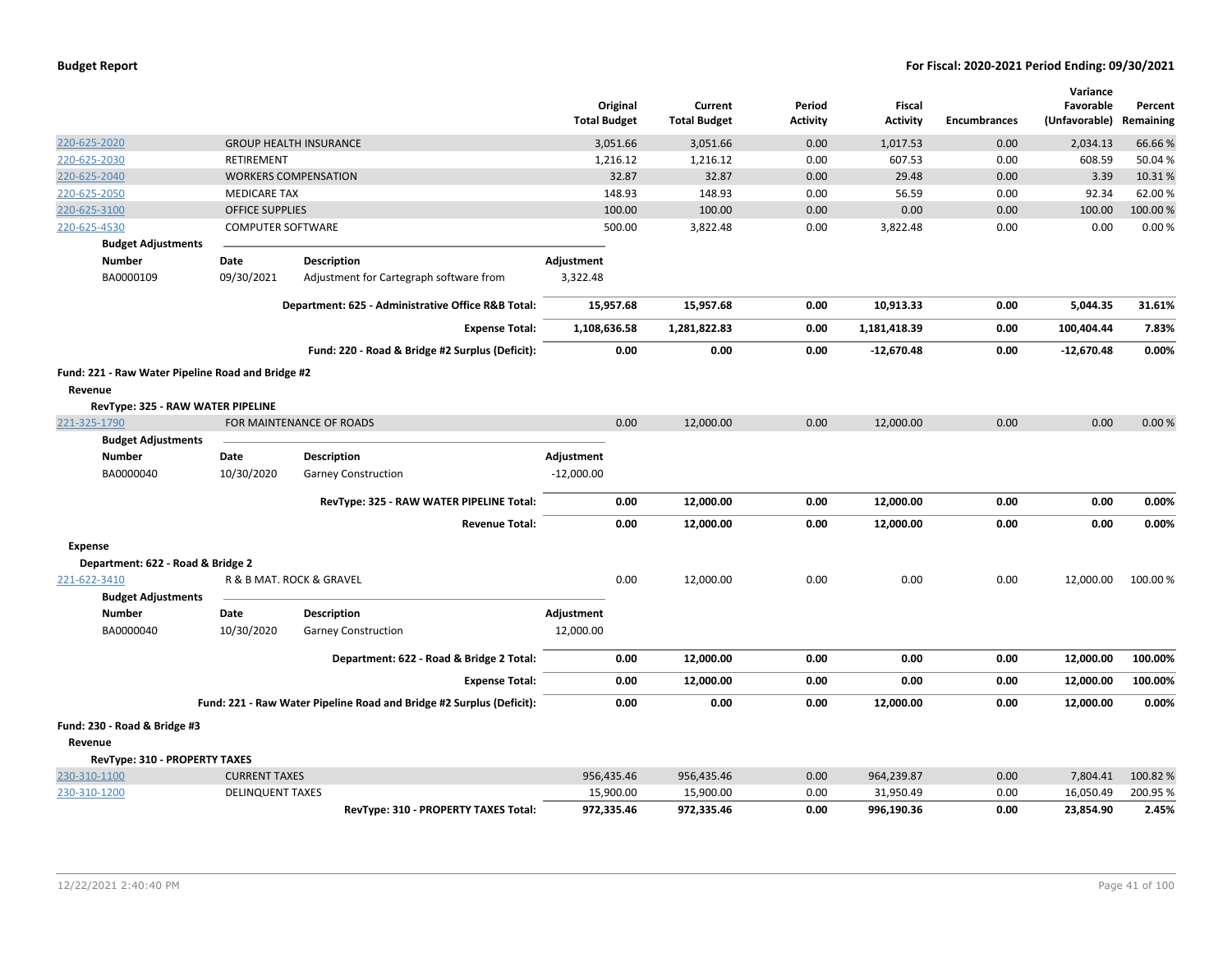|                                             |                             |                                                    | Original             | Current              | Period          | Fiscal          |                     | Variance<br>Favorable      | Percent           |
|---------------------------------------------|-----------------------------|----------------------------------------------------|----------------------|----------------------|-----------------|-----------------|---------------------|----------------------------|-------------------|
|                                             |                             |                                                    | <b>Total Budget</b>  | <b>Total Budget</b>  | <b>Activity</b> | <b>Activity</b> | <b>Encumbrances</b> | (Unfavorable)              | Remaining         |
| RevType: 318 - OTHER TAXES                  |                             |                                                    |                      |                      |                 |                 |                     |                            |                   |
| 230-318-1200                                |                             | PAY N LIEU TAX/GRASSLAND                           | 2,000.00             | 2,000.00             | 0.00            | 1,973.54        | 0.00                | $-26.46$                   | 1.32 %            |
| 230-318-1210                                |                             | PAY N LIEU TAX/UPPER TRINITY                       | 904.53               | 904.53               | 0.00            | 958.88          | 0.00                | 54.35                      | 106.01%           |
| 230-318-1600                                | <b>SALES TAX REVENUES</b>   |                                                    | 90,000.00            | 90,000.00            | 0.00            | 131,752.86      | 0.00                | 41,752.86                  | 146.39%           |
|                                             |                             | RevType: 318 - OTHER TAXES Total:                  | 92,904.53            | 92,904.53            | 0.00            | 134,685.28      | 0.00                | 41,780.75                  | 44.97%            |
| RevType: 321 - FEES OF TAX COLLECTOR        |                             |                                                    |                      |                      |                 |                 |                     |                            |                   |
| 230-321-2000                                |                             | CAR REGISTRATION/SALES TAX                         | 120,000.00           | 120,000.00           | 0.00            | 128,196.01      | 0.00                | 8,196.01                   | 106.83%           |
| 230-321-3000                                |                             | COUNTY'S ADDITIONAL \$10                           | 100,000.00           | 100,000.00           | 0.00            | 121,551.14      | 0.00                | 21,551.14                  | 121.55 %          |
|                                             |                             | RevType: 321 - FEES OF TAX COLLECTOR Total:        | 220,000.00           | 220,000.00           | 0.00            | 249,747.15      | 0.00                | 29,747.15                  | 13.52%            |
| RevType: 350 - FINES                        |                             |                                                    |                      |                      |                 |                 |                     |                            |                   |
| 230-350-4030                                | <b>COUNTY CLERK FINES</b>   |                                                    | 10,000.00            | 10,000.00            | 0.00            | 6,144.72        | 0.00                | $-3,855.28$                | 38.55 %           |
| 230-350-4500                                | <b>DISTRICT CLERK FINES</b> |                                                    | 10,000.00            | 10,000.00            | 0.00            | 22,240.67       | 0.00                | 12,240.67                  | 222.41%           |
| 230-350-4550                                | J. P. #1 FINES              |                                                    | 5,000.00             | 5,000.00             | 0.00            | 5,518.50        | 0.00                | 518.50                     | 110.37%           |
| 230-350-4560                                | J. P. #2 FINES              |                                                    | 2,400.00             | 2,400.00             | 0.00            | 4,699.84        | 0.00                | 2,299.84                   | 195.83%           |
| 230-350-4570                                | J. P. #3 FINES              |                                                    | 3,000.00             | 3,000.00             | 0.00            | 5,224.59        | 0.00                | 2,224.59                   | 174.15 %          |
|                                             |                             | RevType: 350 - FINES Total:                        | 30,400.00            | 30,400.00            | 0.00            | 43,828.32       | 0.00                | 13,428.32                  | 44.17%            |
|                                             |                             |                                                    |                      |                      |                 |                 |                     |                            |                   |
| RevType: 360 - INTEREST EARNINGS            |                             |                                                    |                      |                      |                 | 810.93          | 0.00                |                            |                   |
| 230-360-1000                                | <b>INTEREST EARNINGS</b>    | RevType: 360 - INTEREST EARNINGS Total:            | 4,000.00<br>4,000.00 | 4,000.00<br>4,000.00 | 0.00<br>0.00    | 810.93          | 0.00                | $-3,189.07$<br>$-3,189.07$ | 79.73 %<br>79.73% |
|                                             |                             |                                                    |                      |                      |                 |                 |                     |                            |                   |
| RevType: 364 - SALE OF ASSETS LAND/BUILDING |                             |                                                    |                      |                      |                 |                 |                     |                            |                   |
| 230-364-1630                                | <b>SALE OF EQUIPMENT</b>    |                                                    | 5,000.00             | 40,850.74            | 0.00            | 35,850.74       | 0.00                | $-5,000.00$                | 12.24 %           |
| <b>Budget Adjustments</b>                   |                             |                                                    |                      |                      |                 |                 |                     |                            |                   |
| <b>Number</b>                               | Date                        | <b>Description</b>                                 | Adjustment           |                      |                 |                 |                     |                            |                   |
| BA0000091                                   | 08/30/2021                  | Proceeds from auction Pct 3                        | $-35,850.74$         |                      |                 |                 |                     |                            |                   |
|                                             |                             | RevType: 364 - SALE OF ASSETS LAND/BUILDING Total: | 5,000.00             | 40,850.74            | 0.00            | 35,850.74       | 0.00                | $-5,000.00$                | 12.24%            |
| RevType: 370 - MISCELLANEOUS                |                             |                                                    |                      |                      |                 |                 |                     |                            |                   |
| 230-370-1200                                | STATE LATERAL ROAD          |                                                    | 14,500.00            | 14,500.00            | 0.00            | 14,734.47       | 0.00                | 234.47                     | 101.62%           |
| 230-370-1250                                | <b>TDT WEIGHT FEES</b>      |                                                    | 20,000.00            | 20,000.00            | 0.00            | 34,105.20       | 0.00                | 14,105.20                  | 170.53%           |
| 230-370-1300                                |                             | <b>REFUNDS &amp; MISCELLANEOUS</b>                 | 2,869.88             | 2,869.88             | 0.00            | 11,293.85       | 0.00                | 8,423.97                   | 393.53 %          |
| 230-370-1420                                |                             | <b>CULVERT PERMITTING PROCESS</b>                  | 0.00                 | 0.00                 | 0.00            | 840.00          | 0.00                | 840.00                     | 0.00%             |
| 230-370-1450                                |                             | REIMBURSEMENT OF MATERIALS                         | 10,000.00            | 6,000.00             | 0.00            | 10,098.31       | 0.00                | 4,098.31                   | 168.31%           |
| <b>Budget Adjustments</b>                   |                             |                                                    |                      |                      |                 |                 |                     |                            |                   |
| Number                                      | Date                        | <b>Description</b>                                 | Adjustment           |                      |                 |                 |                     |                            |                   |
| BA0000107                                   | 09/30/2021                  | Pct 3 add \$4000 to Reimb Materials/Culve          | 4,000.00             |                      |                 |                 |                     |                            |                   |
|                                             |                             | RevType: 370 - MISCELLANEOUS Total:                | 47,369.88            | 43,369.88            | 0.00            | 71,071.83       | 0.00                | 27,701.95                  | 63.87%            |
|                                             |                             | <b>Revenue Total:</b>                              | 1,372,009.87         | 1,403,860.61         | 0.00            | 1,532,184.61    | 0.00                | 128,324.00                 | 9.14%             |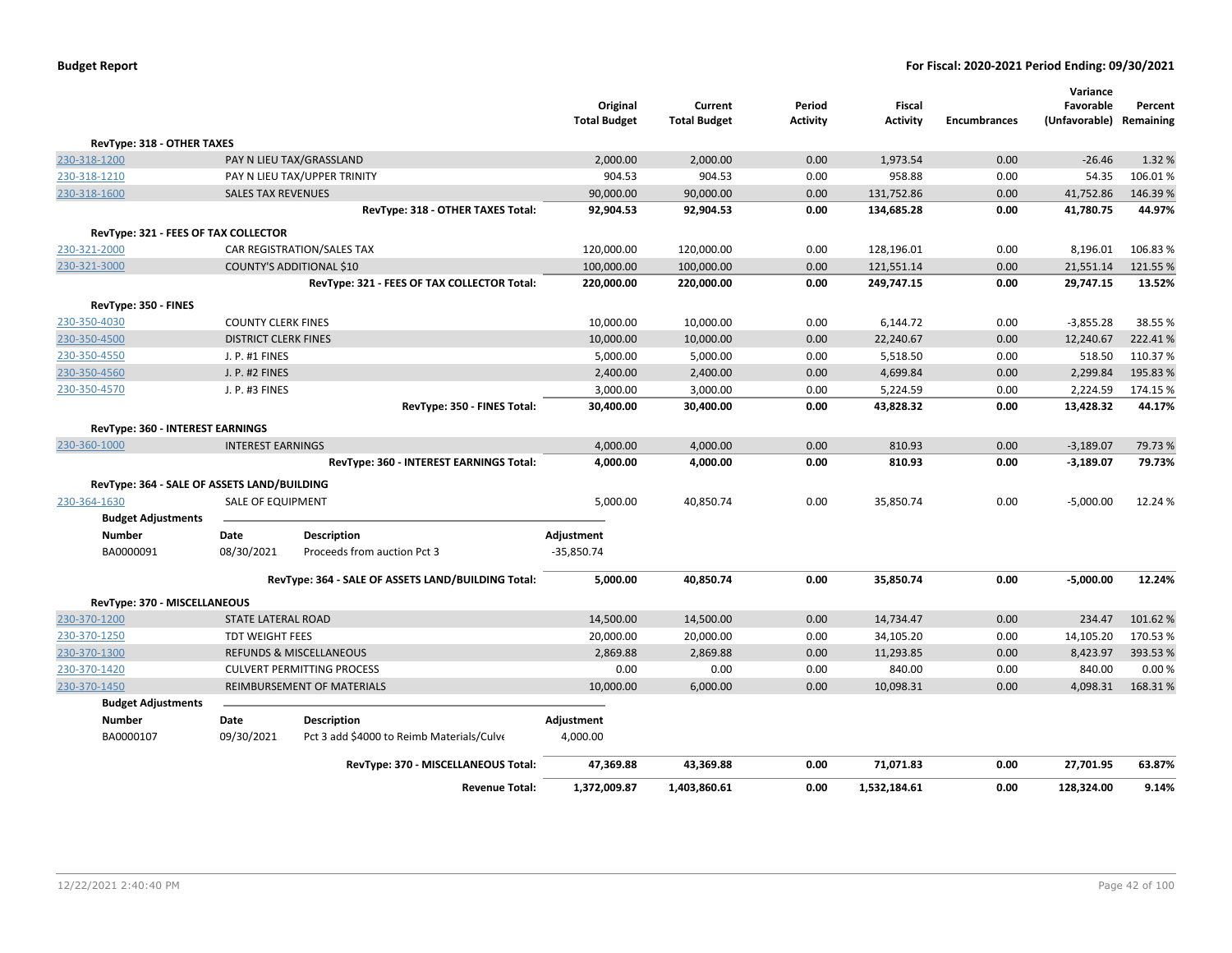|                                   |                              |                                            | Original<br><b>Total Budget</b> | Current<br><b>Total Budget</b> | Period<br>Activity | <b>Fiscal</b><br><b>Activity</b> | <b>Encumbrances</b> | Variance<br>Favorable<br>(Unfavorable) | Percent<br>Remaining |
|-----------------------------------|------------------------------|--------------------------------------------|---------------------------------|--------------------------------|--------------------|----------------------------------|---------------------|----------------------------------------|----------------------|
| <b>Expense</b>                    |                              |                                            |                                 |                                |                    |                                  |                     |                                        |                      |
| Department: 509 - Contingency     |                              |                                            |                                 |                                |                    |                                  |                     |                                        |                      |
| 230-509-4750                      | CONTINGENCY                  |                                            | 30,000.00                       | 30,000.00                      | 0.00               | 0.00                             | 0.00                | 30,000.00                              | 100.00 %             |
|                                   |                              | Department: 509 - Contingency Total:       | 30,000.00                       | 30,000.00                      | 0.00               | 0.00                             | 0.00                | 30,000.00                              | 100.00%              |
|                                   |                              |                                            |                                 |                                |                    |                                  |                     |                                        |                      |
| Department: 623 - Road & Bridge 3 |                              |                                            |                                 |                                |                    |                                  |                     |                                        |                      |
| 230-623-1010                      |                              | SALARY ELECTED OFFICIAL                    | 63,240.97                       | 63,240.97                      | 0.00               | 63,241.10                        | 0.00                | $-0.13$                                | 0.00%                |
| 230-623-1030                      | SALARY FOREMAN               |                                            | 0.00                            | 34,183.14                      | 0.00               | 34,183.14                        | 0.00                | 0.00                                   | 0.00%                |
| <b>Budget Adjustments</b>         |                              |                                            |                                 |                                |                    |                                  |                     |                                        |                      |
| <b>Number</b>                     | Date                         | <b>Description</b>                         | Adjustment                      |                                |                    |                                  |                     |                                        |                      |
| BA0000081                         | 08/03/2021                   | Move money from Sal Pct Emply to Sal Fo    | 29,011.83                       |                                |                    |                                  |                     |                                        |                      |
| BA0000105                         | 09/29/2021                   | Move money from Sal Pct 3 Emply to Sal F   | 5,171.31                        |                                |                    |                                  |                     |                                        |                      |
| 230-623-1050                      | <b>SALARY SECRETARY</b>      |                                            | 11,700.00                       | 11,700.00                      | 0.00               | 10,994.88                        | 0.00                | 705.12                                 | 6.03 %               |
| 230-623-1060                      |                              | SALARY PRECINCT EMPLOYEES                  | 308,082.42                      | 273,899.28                     | 0.00               | 255,618.72                       | 0.00                | 18,280.56                              | 6.67%                |
| <b>Budget Adjustments</b>         |                              |                                            |                                 |                                |                    |                                  |                     |                                        |                      |
| <b>Number</b>                     | Date                         | <b>Description</b>                         | Adjustment                      |                                |                    |                                  |                     |                                        |                      |
| BA0000081                         | 08/03/2021                   | Move money from Sal Pct Emply to Sal Fo    | $-29,011.83$                    |                                |                    |                                  |                     |                                        |                      |
| BA0000105                         | 09/29/2021                   | Move money from Sal Pct 3 Emply to Sal F   | $-5,171.31$                     |                                |                    |                                  |                     |                                        |                      |
|                                   |                              |                                            |                                 |                                |                    |                                  |                     |                                        |                      |
| 230-623-1070                      | <b>SALARY PART-TIME</b>      |                                            | 18,096.00                       | 18,096.00                      | 0.00               | 0.00                             | 0.00                | 18,096.00                              | 100.00 %             |
| 230-623-2010                      | SOCIAL SECURITY TAXES        |                                            | 23,747.45                       | 23,747.45                      | 0.00               | 22,472.80                        | 0.00                | 1,274.65                               | 5.37%                |
| 230-623-2020                      |                              | <b>GROUP HEALTH INSURANCE</b>              | 122,066.40                      | 122,066.40                     | 0.00               | 121,949.58                       | 0.00                | 116.82                                 | 0.10%                |
| 230-623-2030                      | <b>RETIREMENT</b>            |                                            | 45,349.97                       | 45,349.97                      | 0.00               | 43,107.67                        | 0.00                | 2,242.30                               | 4.94%                |
| 230-623-2040                      |                              | <b>WORKERS COMPENSATION</b>                | 9,692.43                        | 9,692.43                       | 0.00               | 8,821.98                         | 0.00                | 870.45                                 | 8.98%                |
| 230-623-2050                      | <b>MEDICARE TAX</b>          |                                            | 5,553.84                        | 5,553.84                       | 0.00               | 5,255.78                         | 0.00                | 298.06                                 | 5.37%                |
| 230-623-3100                      | <b>OFFICE SUPPLIES</b>       |                                            | 500.00                          | 500.00                         | 0.00               | 680.93                           | 0.00                | $-180.93$                              | $-36.19%$            |
| 230-623-3140                      |                              | EMPLOYEE PHYSICALS/DOT TESTING             | 500.00                          | 500.00                         | 0.00               | 295.00                           | 0.00                | 205.00                                 | 41.00%               |
| 230-623-3400                      | <b>SHOP SUPPLIES</b>         |                                            | 6,500.00                        | 8,000.00                       | 0.00               | 8,662.03                         | 0.00                | $-662.03$                              | $-8.28%$             |
| <b>Budget Adjustments</b>         |                              |                                            |                                 |                                |                    |                                  |                     |                                        |                      |
| <b>Number</b>                     | Date                         | <b>Description</b>                         | Adjustment                      |                                |                    |                                  |                     |                                        |                      |
| BA0000065                         | 05/12/2021                   | Pct 3 - To transfer from Misc to Shop supp | 1,500.00                        |                                |                    |                                  |                     |                                        |                      |
| 230-623-3410                      |                              | <b>R&amp;B MAT, ROCK &amp; GRAVEL</b>      | 173,177.65                      | 173,177.65                     | 0.00               | 154,909.61                       | 0.00                | 18,268.04                              | 10.55 %              |
| 230-623-3420                      | <b>R&amp;B MAT. CULVERTS</b> |                                            | 20,000.00                       | 24,000.00                      | 0.00               | 43,591.70                        | 0.00                | $-19,591.70$                           | $-81.63%$            |
| <b>Budget Adjustments</b>         |                              |                                            |                                 |                                |                    |                                  |                     |                                        |                      |
| <b>Number</b>                     | Date                         | <b>Description</b>                         | Adjustment                      |                                |                    |                                  |                     |                                        |                      |
| BA0000107                         | 09/30/2021                   | Pct 3 add \$4000 to Reimb Materials/Culve  | 4,000.00                        |                                |                    |                                  |                     |                                        |                      |
|                                   |                              |                                            |                                 |                                |                    |                                  |                     |                                        |                      |
| 230-623-3430                      |                              | R&B MAT. HARDWARE & LUMBER                 | 5,000.00                        | 5,000.00                       | 0.00               | 1,708.20                         | 0.00                | 3,291.80                               | 65.84 %              |
| 230-623-3440                      |                              | R&B MAT. ASPHALT/RD OIL                    | 90,000.00                       | 90,000.00                      | 0.00               | 89,995.50                        | 0.00                | 4.50                                   | 0.01%                |
| 230-623-3450                      | <b>CHEMICALS</b>             |                                            | 10,000.00                       | 10,000.00                      | 0.00               | 9,975.00                         | 0.00                | 25.00                                  | 0.25%                |
| 230-623-3500                      | <b>DEBRIS REMOVAL</b>        |                                            | 3,000.00                        | 3,000.00                       | 0.00               | 2,179.49                         | 0.00                | 820.51                                 | 27.35 %              |
| 230-623-4000                      | <b>LEGAL FEES</b>            |                                            | 1,000.00                        | 1,000.00                       | 0.00               | 0.00                             | 0.00                | 1,000.00                               | 100.00 %             |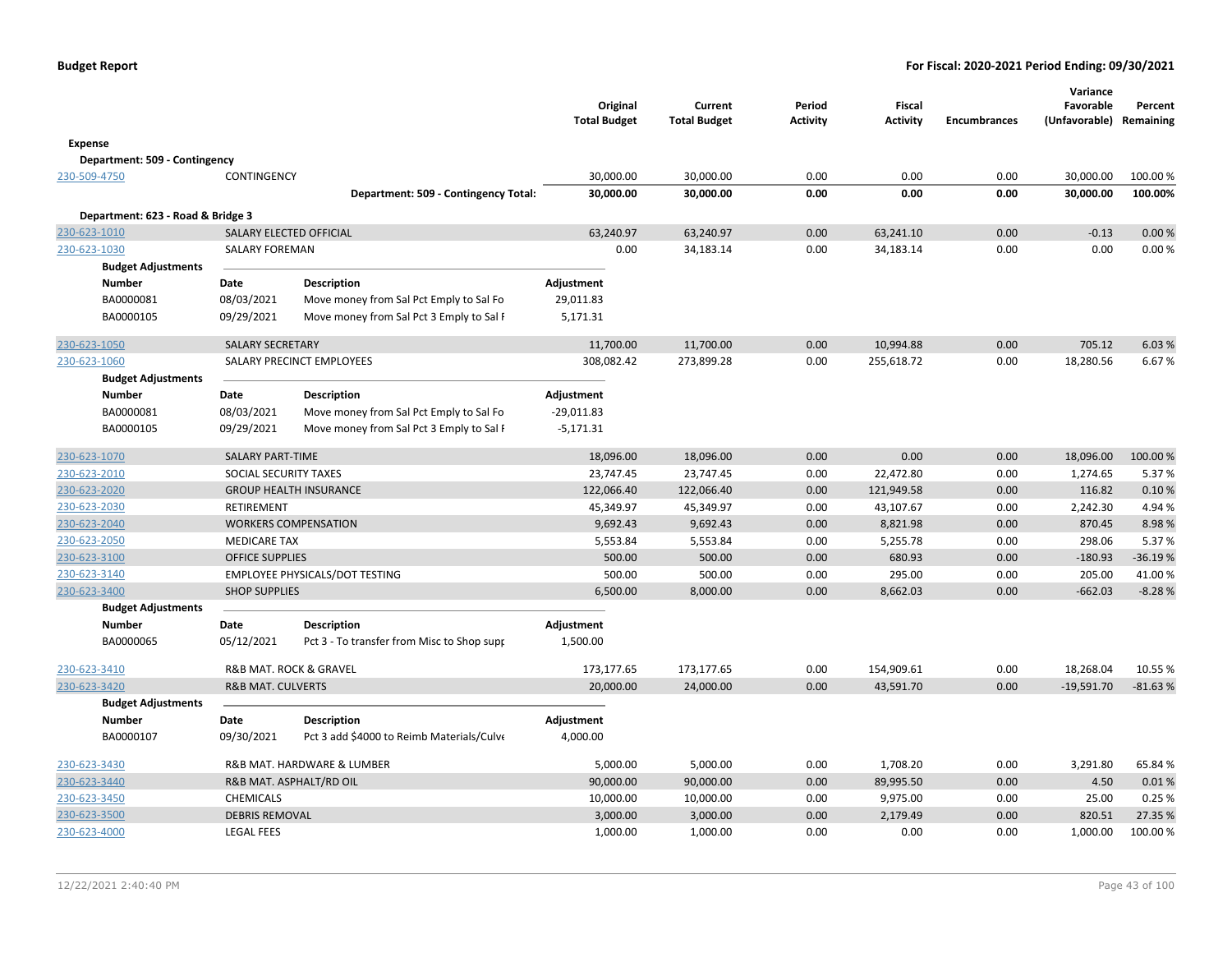|              |                           |                                |                                            | Original<br><b>Total Budget</b> | Current<br><b>Total Budget</b> | Period<br>Activity | Fiscal<br><b>Activity</b> | <b>Encumbrances</b> | Variance<br>Favorable<br>(Unfavorable) Remaining | Percent    |
|--------------|---------------------------|--------------------------------|--------------------------------------------|---------------------------------|--------------------------------|--------------------|---------------------------|---------------------|--------------------------------------------------|------------|
| 230-623-4060 |                           | TAX APPRAISAL DISTRICT         |                                            | 48,985.06                       | 48,985.06                      | 0.00               | 48,985.08                 | 0.00                | $-0.02$                                          | 0.00%      |
| 230-623-4210 |                           | <b>INTERNET</b>                |                                            | 1,100.00                        | 1,100.00                       | 0.00               | 983.40                    | 0.00                | 116.60                                           | 10.60%     |
| 230-623-4270 |                           |                                | OUT OF COUNTY TRAVEL/TRAINING              | 3,500.00                        | 3,500.00                       | 0.00               | 2,491.76                  | 0.00                | 1,008.24                                         | 28.81%     |
| 230-623-4300 |                           |                                | <b>BIDS, NOTICES &amp; PERMITS</b>         | 1,500.00                        | 1,500.00                       | 0.00               | 893.25                    | 0.00                | 606.75                                           | 40.45%     |
| 230-623-4350 |                           | <b>PRINTING</b>                |                                            | 100.00                          | 100.00                         | 0.00               | 0.00                      | 0.00                | 100.00                                           | 100.00 %   |
| 230-623-4400 |                           | UTILITY ELECTRICITY            |                                            | 3,500.00                        | 3,500.00                       | 0.00               | 2,802.57                  | 0.00                | 697.43                                           | 19.93 %    |
| 230-623-4410 |                           | <b>UTILITY GAS</b>             |                                            | 550.00                          | 550.00                         | 0.00               | 354.38                    | 0.00                | 195.62                                           | 35.57%     |
| 230-623-4420 |                           | UTILITY WATER                  |                                            | 850.00                          | 850.00                         | 0.00               | 473.03                    | 0.00                | 376.97                                           | 44.35%     |
| 230-623-4430 |                           | <b>TRASH PICK-UP</b>           |                                            | 1,000.00                        | 1,000.00                       | 0.00               | 980.72                    | 0.00                | 19.28                                            | 1.93 %     |
| 230-623-4500 |                           | <b>R&amp;M BUILDING</b>        |                                            | 1,500.00                        | 1,500.00                       | 0.00               | 1,918.50                  | 0.00                | $-418.50$                                        | -27.90%    |
| 230-623-4503 |                           |                                | FIRE EXTINGUISHER INSPECTION               | 0.00                            | 0.00                           | 0.00               | 60.00                     | 0.00                | $-60.00$                                         | 0.00%      |
| 230-623-4530 |                           | <b>COMPUTER SOFTWARE</b>       |                                            | 1,000.00                        | 1,000.00                       | 0.00               | 0.00                      | 0.00                | 1,000.00                                         | 100.00%    |
| 230-623-4570 |                           |                                | <b>R&amp;M MACHINERY GAS &amp; OIL</b>     | 150,000.00                      | 120,000.00                     | 0.00               | 106,619.19                | 0.00                | 13,380.81                                        | 11.15 %    |
|              | <b>Budget Adjustments</b> |                                |                                            |                                 |                                |                    |                           |                     |                                                  |            |
|              | <b>Number</b>             | Date                           | <b>Description</b>                         | Adjustment                      |                                |                    |                           |                     |                                                  |            |
|              | BA0000064                 | 05/05/2021                     | Pct 3 transfer from Gas/oil to R&M Parts   | $-30,000.00$                    |                                |                    |                           |                     |                                                  |            |
| 230-623-4580 |                           | <b>R&amp;M MACHINERY PARTS</b> |                                            | 100,000.00                      | 130,000.00                     | 0.00               | 162,097.46                | 0.00                | $-32,097.46$                                     | $-24.69%$  |
|              | <b>Budget Adjustments</b> |                                |                                            |                                 |                                |                    |                           |                     |                                                  |            |
|              | <b>Number</b>             | Date                           | <b>Description</b>                         | Adjustment                      |                                |                    |                           |                     |                                                  |            |
|              | BA0000064                 | 05/05/2021                     | Pct 3 transfer from Gas/oil to R&M Parts   | 30,000.00                       |                                |                    |                           |                     |                                                  |            |
| 230-623-4590 |                           |                                | R&M MACH. TIRES & TUBES                    | 20,000.00                       | 20,000.00                      | 0.00               | 21,581.35                 | 0.00                | $-1,581.35$                                      | $-7.91%$   |
| 230-623-4600 |                           |                                | EQUIPMENT RENTAL/LEASE                     | 20,000.00                       | 20,000.00                      | 0.00               | 10,500.00                 | 0.00                | 9,500.00                                         | 47.50%     |
| 230-623-4800 |                           | <b>BOND</b>                    |                                            | 150.00                          | 150.00                         | 0.00               | 327.50                    | 0.00                | $-177.50$                                        | $-118.33%$ |
| 230-623-4810 |                           | <b>DUES</b>                    |                                            | 335.00                          | 335.00                         | 0.00               | 434.99                    | 0.00                | $-99.99$                                         | $-29.85%$  |
| 230-623-4820 |                           | <b>INSURANCE</b>               |                                            | 11,000.00                       | 11,000.00                      | 0.00               | 9,148.64                  | 0.00                | 1,851.36                                         | 16.83%     |
| 230-623-4900 |                           | <b>MISCELLANEOUS</b>           |                                            | 1,500.00                        | 0.00                           | 0.00               | 0.00                      | 0.00                | 0.00                                             | 0.00%      |
|              | <b>Budget Adjustments</b> |                                |                                            |                                 |                                |                    |                           |                     |                                                  |            |
|              | <b>Number</b>             | Date                           | <b>Description</b>                         | Adjustment                      |                                |                    |                           |                     |                                                  |            |
|              | BA0000065                 | 05/12/2021                     | Pct 3 - To transfer from Misc to Shop supp | $-1,500.00$                     |                                |                    |                           |                     |                                                  |            |
| 230-623-4910 |                           |                                | SOIL & WATER CONSERVATION                  | 25.00                           | 25.00                          | 0.00               | 0.00                      | 0.00                | 25.00                                            | 100.00%    |
| 230-623-4960 |                           |                                | TCOG HAZARDOUS WASTEMATCH                  | 1,250.00                        | 1,250.00                       | 0.00               | 0.00                      | 0.00                | 1,250.00                                         | 100.00%    |
| 230-623-5710 |                           |                                | PURCHASE OF MACH./EQUIP                    | 40,000.00                       | 75,850.74                      | 0.00               | 71,853.70                 | 0.00                | 3,997.04                                         | 5.27 %     |
|              | <b>Budget Adjustments</b> |                                |                                            |                                 |                                |                    |                           |                     |                                                  |            |
|              | <b>Number</b>             | Date                           | <b>Description</b>                         | Adjustment                      |                                |                    |                           |                     |                                                  |            |
|              | BA0000091                 | 08/30/2021                     | Proceeds from auction Pct 3                | 35,850.74                       |                                |                    |                           |                     |                                                  |            |
| 230-623-5750 |                           | LAND/BUILDING                  |                                            | 1,000.00                        | 1,000.00                       | 0.00               | 0.00                      | 0.00                | 1,000.00                                         | 100.00 %   |
|              |                           |                                | Department: 623 - Road & Bridge 3 Total:   | 1,326,052.19                    | 1,365,902.93                   | 0.00               | 1,320,148.63              | 0.00                | 45,754.30                                        | 3.35%      |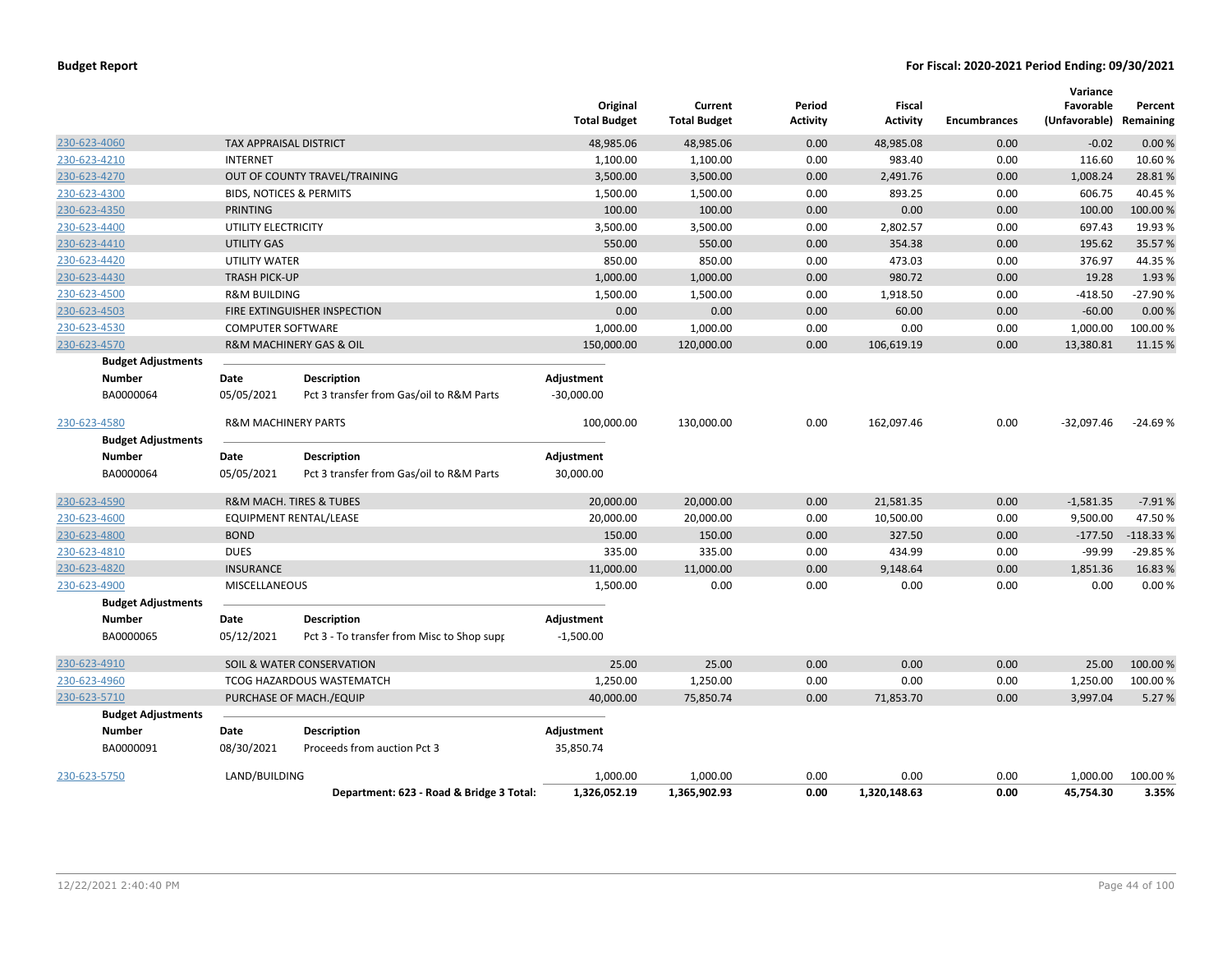|                                                       |                          |                                                    | Original<br><b>Total Budget</b> | Current<br><b>Total Budget</b> | Period<br><b>Activity</b> | Fiscal<br><b>Activity</b> | <b>Encumbrances</b> | Variance<br>Favorable<br>(Unfavorable) | Percent<br>Remaining |
|-------------------------------------------------------|--------------------------|----------------------------------------------------|---------------------------------|--------------------------------|---------------------------|---------------------------|---------------------|----------------------------------------|----------------------|
| Department: 625 - Administrative Office R&B           |                          |                                                    |                                 |                                |                           |                           |                     |                                        |                      |
| 230-625-1050                                          | <b>SALARY SECRETARY</b>  |                                                    | 10,271.28                       | 6,948.80                       | 0.00                      | 5,138.21                  | 0.00                | 1,810.59                               | 26.06%               |
| <b>Budget Adjustments</b>                             |                          |                                                    |                                 |                                |                           |                           |                     |                                        |                      |
| <b>Number</b>                                         | Date                     | <b>Description</b>                                 | Adjustment                      |                                |                           |                           |                     |                                        |                      |
| BA0000109                                             | 09/30/2021               | Adjustment for Cartegraph software from            | $-3,322.48$                     |                                |                           |                           |                     |                                        |                      |
| 230-625-2010                                          | SOCIAL SECURITY TAXES    |                                                    | 636.82                          | 636.82                         | 0.00                      | 241.51                    | 0.00                | 395.31                                 | 62.08%               |
| 230-625-2020                                          |                          | <b>GROUP HEALTH INSURANCE</b>                      | 3,051.66                        | 3,051.66                       | 0.00                      | 1,017.53                  | 0.00                | 2,034.13                               | 66.66%               |
| 230-625-2030                                          | <b>RETIREMENT</b>        |                                                    | 1,216.12                        | 1,216.12                       | 0.00                      | 607.53                    | 0.00                | 608.59                                 | 50.04%               |
| 230-625-2040                                          |                          | <b>WORKERS COMPENSATION</b>                        | 32.87                           | 32.87                          | 0.00                      | 29.48                     | 0.00                | 3.39                                   | 10.31%               |
| 230-625-2050                                          | <b>MEDICARE TAX</b>      |                                                    | 148.93                          | 148.93                         | 0.00                      | 56.59                     | 0.00                | 92.34                                  | 62.00%               |
| 230-625-3100                                          | <b>OFFICE SUPPLIES</b>   |                                                    | 100.00                          | 100.00                         | 0.00                      | 0.00                      | 0.00                | 100.00                                 | 100.00%              |
| 230-625-4530                                          | <b>COMPUTER SOFTWARE</b> |                                                    | 500.00                          | 3,822.48                       | 0.00                      | 3,822.48                  | 0.00                | 0.00                                   | 0.00%                |
| <b>Budget Adjustments</b>                             |                          |                                                    |                                 |                                |                           |                           |                     |                                        |                      |
| <b>Number</b>                                         | Date                     | <b>Description</b>                                 | Adjustment                      |                                |                           |                           |                     |                                        |                      |
| BA0000109                                             | 09/30/2021               | Adjustment for Cartegraph software from            | 3,322.48                        |                                |                           |                           |                     |                                        |                      |
|                                                       |                          | Department: 625 - Administrative Office R&B Total: | 15,957.68                       | 15,957.68                      | 0.00                      | 10,913.33                 | 0.00                | 5,044.35                               | 31.61%               |
|                                                       |                          | <b>Expense Total:</b>                              | 1,372,009.87                    | 1,411,860.61                   | 0.00                      | 1,331,061.96              | 0.00                | 80,798.65                              | 5.72%                |
|                                                       |                          | Fund: 230 - Road & Bridge #3 Surplus (Deficit):    | 0.00                            | $-8,000.00$                    | 0.00                      | 201,122.65                | 0.00                | 209,122.65 2,614.03%                   |                      |
| Fund: 231 - Lake Road Impact/Raw Water PipelinePct. 3 |                          |                                                    |                                 |                                |                           |                           |                     |                                        |                      |
| Revenue                                               |                          |                                                    |                                 |                                |                           |                           |                     |                                        |                      |
| RevType: 300 - CASH                                   |                          |                                                    |                                 |                                |                           |                           |                     |                                        |                      |
| 231-300-1230                                          |                          | UNENCUMBERED FUND BALANCE                          | 250,000.00                      | 250,000.00                     | 0.00                      | 0.00                      | 0.00                | $-250,000.00$                          | 100.00%              |
|                                                       |                          | RevType: 300 - CASH Total:                         | 250,000.00                      | 250,000.00                     | 0.00                      | 0.00                      | 0.00                | $-250,000.00$                          | 100.00%              |
| RevType: 325 - RAW WATER PIPELINE                     |                          |                                                    |                                 |                                |                           |                           |                     |                                        |                      |
| 231-325-1790                                          |                          | FOR MAINTENANCE OF ROADS                           | 0.00                            | 84,000.00                      | 0.00                      | 84,000.00                 | 0.00                | 0.00                                   | 0.00%                |
| <b>Budget Adjustments</b>                             |                          |                                                    |                                 |                                |                           |                           |                     |                                        |                      |
| <b>Number</b>                                         | Date                     | <b>Description</b>                                 | Adjustment                      |                                |                           |                           |                     |                                        |                      |
| BA0000044                                             | 10/30/2020               | <b>Austin Bridge</b>                               | $-30,000.00$                    |                                |                           |                           |                     |                                        |                      |
| BA0000041                                             | 10/30/2020               | <b>Garney Construction</b>                         | $-54,000.00$                    |                                |                           |                           |                     |                                        |                      |
|                                                       |                          | RevType: 325 - RAW WATER PIPELINE Total:           | 0.00                            | 84,000.00                      | 0.00                      | 84,000.00                 | 0.00                | 0.00                                   | 0.00%                |
|                                                       |                          | <b>Revenue Total:</b>                              | 250,000.00                      | 334,000.00                     | 0.00                      | 84,000.00                 | 0.00                | $-250,000.00$                          | 74.85%               |
| Expense                                               |                          |                                                    |                                 |                                |                           |                           |                     |                                        |                      |
| Department: 623 - Road & Bridge 3                     |                          |                                                    |                                 |                                |                           |                           |                     |                                        |                      |
| 231-623-3440                                          |                          | R&B MAT. ASPHALT/RD OIL                            | 0.00                            | 0.00                           | 0.00                      | 80,335.04                 | 0.00                | $-80,335.04$                           | 0.00%                |
| 231-623-4900                                          | <b>MISCELLANEOUS</b>     |                                                    | 250,000.00                      | 250,000.00                     | 0.00                      | 0.00                      | 0.00                | 250,000.00                             | 100.00%              |
|                                                       |                          | Department: 623 - Road & Bridge 3 Total:           | 250,000.00                      | 250.000.00                     | 0.00                      | 80,335.04                 | 0.00                | 169,664.96                             | 67.87%               |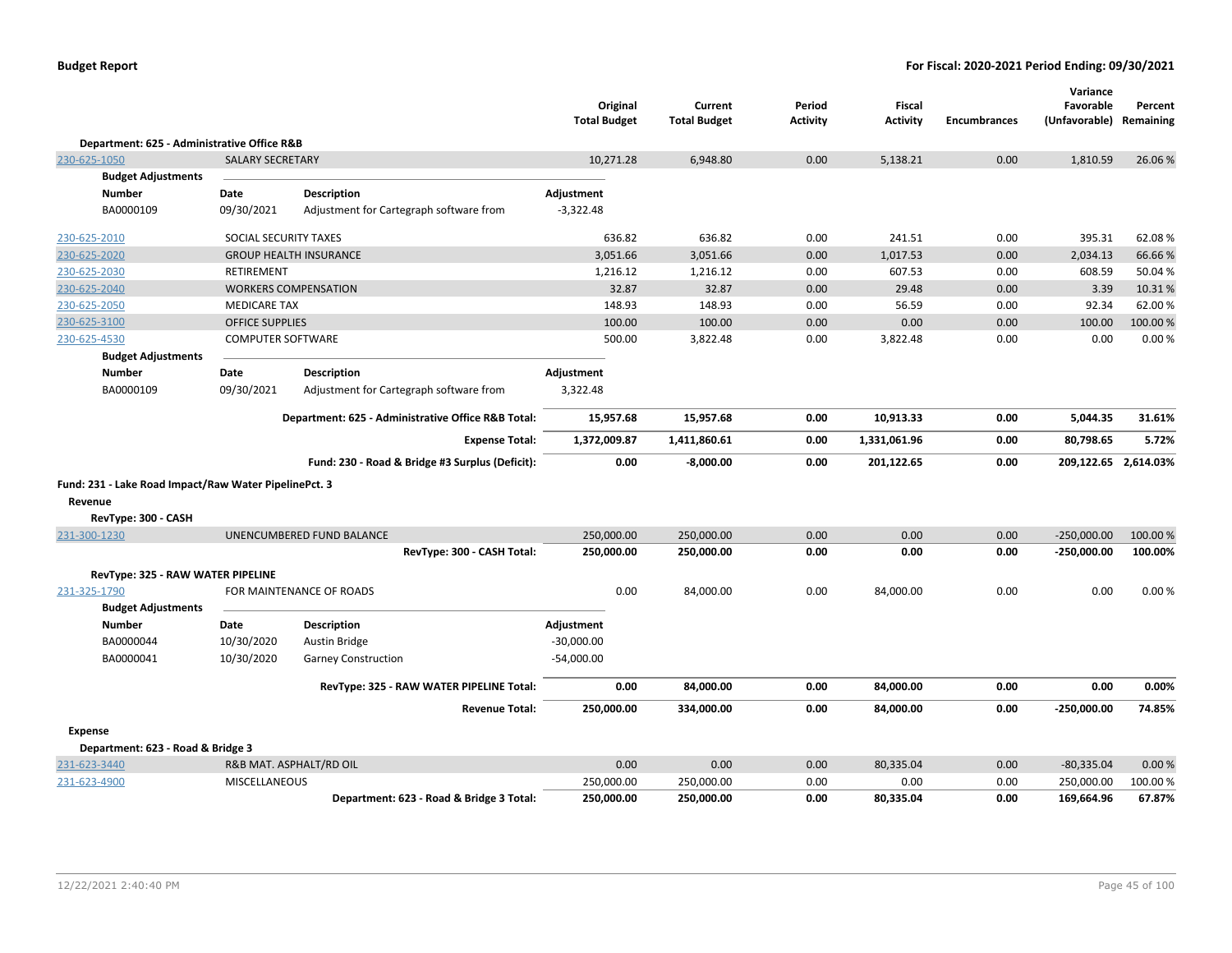|                                                      |                                |                                                                          | <b>Total Budget</b> | Original  | Current<br><b>Total Budget</b> | Period<br><b>Activity</b> | Fiscal<br><b>Activity</b> | <b>Encumbrances</b> | Variance<br>Favorable<br>(Unfavorable) | Percent<br>Remaining |
|------------------------------------------------------|--------------------------------|--------------------------------------------------------------------------|---------------------|-----------|--------------------------------|---------------------------|---------------------------|---------------------|----------------------------------------|----------------------|
| Department: 626 - Road & Bridge 3 Raw Water Pipeline |                                |                                                                          |                     |           |                                |                           |                           |                     |                                        |                      |
| 231-626-4580                                         | <b>R&amp;M MACHINERY PARTS</b> |                                                                          |                     | 0.00      | 30,000.00                      | 0.00                      | 0.00                      | 0.00                | 30,000.00                              | 100.00%              |
| <b>Budget Adjustments</b>                            |                                |                                                                          |                     |           |                                |                           |                           |                     |                                        |                      |
| <b>Number</b>                                        | Date                           | <b>Description</b>                                                       | Adjustment          |           |                                |                           |                           |                     |                                        |                      |
| BA0000044                                            | 10/30/2020                     | <b>Austin Bridge</b>                                                     | 30,000.00           |           |                                |                           |                           |                     |                                        |                      |
| 231-626-5710                                         |                                | PURCHASE OF MACH./EQUIP                                                  |                     | 0.00      | 54,000.00                      | 0.00                      | 0.00                      | 0.00                | 54,000.00                              | 100.00%              |
| <b>Budget Adjustments</b>                            |                                |                                                                          |                     |           |                                |                           |                           |                     |                                        |                      |
| <b>Number</b>                                        | Date                           | <b>Description</b>                                                       | Adjustment          |           |                                |                           |                           |                     |                                        |                      |
| BA0000041                                            | 10/30/2020                     | <b>Garney Construction</b>                                               | 54,000.00           |           |                                |                           |                           |                     |                                        |                      |
|                                                      |                                | Department: 626 - Road & Bridge 3 Raw Water Pipeline Total:              |                     | 0.00      | 84,000.00                      | 0.00                      | 0.00                      | 0.00                | 84,000.00                              | 100.00%              |
|                                                      |                                |                                                                          |                     |           |                                |                           |                           |                     |                                        |                      |
|                                                      |                                | <b>Expense Total:</b>                                                    | 250,000.00          |           | 334,000.00                     | 0.00                      | 80,335.04                 | 0.00                | 253,664.96                             | 75.95%               |
|                                                      |                                | Fund: 231 - Lake Road Impact/Raw Water PipelinePct. 3 Surplus (Deficit): |                     | 0.00      | 0.00                           | 0.00                      | 3,664.96                  | 0.00                | 3,664.96                               | 0.00%                |
| Fund: 240 - Road & Bridge #4                         |                                |                                                                          |                     |           |                                |                           |                           |                     |                                        |                      |
| Revenue                                              |                                |                                                                          |                     |           |                                |                           |                           |                     |                                        |                      |
| RevType: 300 - CASH                                  |                                |                                                                          |                     |           |                                |                           |                           |                     |                                        |                      |
| 240-300-1240                                         |                                | <b>BEGINNING CASH BALANCE</b>                                            |                     | 47,006.36 | 47,006.36                      | 0.00                      | 0.00                      | 0.00                | $-47,006.36$                           | 100.00 %             |
|                                                      |                                | RevType: 300 - CASH Total:                                               |                     | 47,006.36 | 47,006.36                      | 0.00                      | 0.00                      | 0.00                | -47,006.36                             | 100.00%              |
| <b>RevType: 310 - PROPERTY TAXES</b>                 |                                |                                                                          |                     |           |                                |                           |                           |                     |                                        |                      |
| 240-310-1100                                         | <b>CURRENT TAXES</b>           |                                                                          | 544,424.23          |           | 544,424.23                     | 0.00                      | 548,954.53                | 0.00                | 4,530.30                               | 100.83%              |
| 240-310-1200                                         | <b>DELINQUENT TAXES</b>        |                                                                          |                     | 10,000.00 | 10,000.00                      | 0.00                      | 18,189.86                 | 0.00                | 8,189.86                               | 181.90%              |
|                                                      |                                | RevType: 310 - PROPERTY TAXES Total:                                     | 554,424.23          |           | 554,424.23                     | 0.00                      | 567,144.39                | 0.00                | 12,720.16                              | 2.29%                |
| RevType: 318 - OTHER TAXES                           |                                |                                                                          |                     |           |                                |                           |                           |                     |                                        |                      |
| 240-318-1200                                         |                                | PAY N LIEU TAX/GRASSLAND                                                 |                     | 1,600.00  | 1,600.00                       | 0.00                      | 1,123.56                  | 0.00                | $-476.44$                              | 29.78%               |
| 240-318-1210                                         |                                | PAY N LIEU TAX/UPPER TRINITY                                             |                     | 514.83    | 514.83                         | 0.00                      | 545.90                    | 0.00                | 31.07                                  | 106.04 %             |
| 240-318-1600                                         | <b>SALES TAX REVENUES</b>      |                                                                          |                     | 55,000.00 | 55,000.00                      | 0.00                      | 75,008.64                 | 0.00                | 20,008.64                              | 136.38%              |
|                                                      |                                | RevType: 318 - OTHER TAXES Total:                                        |                     | 57,114.83 | 57,114.83                      | 0.00                      | 76,678.10                 | 0.00                | 19,563.27                              | 34.25%               |
| RevType: 321 - FEES OF TAX COLLECTOR                 |                                |                                                                          |                     |           |                                |                           |                           |                     |                                        |                      |
| 240-321-2000                                         |                                | CAR REGISTRATION/SALES TAX                                               |                     | 75,000.00 | 75,000.00                      | 0.00                      | 72,971.98                 | 0.00                | $-2,028.02$                            | 2.70%                |
| 240-321-3000                                         |                                | COUNTY'S ADDITIONAL \$10                                                 |                     | 65,000.00 | 65,000.00                      | 0.00                      | 69,189.61                 | 0.00                | 4,189.61                               | 106.45%              |
|                                                      |                                | RevType: 321 - FEES OF TAX COLLECTOR Total:                              | 140,000.00          |           | 140,000.00                     | 0.00                      | 142,161.59                | 0.00                | 2,161.59                               | 1.54%                |
| RevType: 350 - FINES                                 |                                |                                                                          |                     |           |                                |                           |                           |                     |                                        |                      |
| 240-350-4030                                         | <b>COUNTY CLERK FINES</b>      |                                                                          |                     | 10,000.00 | 10,000.00                      | 0.00                      | 3,497.71                  | 0.00                | $-6,502.29$                            | 65.02 %              |
| 240-350-4500                                         | <b>DISTRICT CLERK FINES</b>    |                                                                          |                     | 10,500.00 | 10,500.00                      | 0.00                      | 12,659.90                 | 0.00                | 2,159.90                               | 120.57%              |
| 240-350-4550                                         | J. P. #1 FINES                 |                                                                          |                     | 8,000.00  | 8,000.00                       | 0.00                      | 3,141.22                  | 0.00                | $-4,858.78$                            | 60.73%               |
| 240-350-4560                                         | J. P. #2 FINES                 |                                                                          |                     | 2,000.00  | 2,000.00                       | 0.00                      | 2,675.24                  | 0.00                | 675.24                                 | 133.76%              |
| 240-350-4570                                         | J. P. #3 FINES                 |                                                                          |                     | 3,300.00  | 3,300.00                       | 0.00                      | 2,973.96                  | 0.00                | $-326.04$                              | 9.88%                |
|                                                      |                                | RevType: 350 - FINES Total:                                              |                     | 33,800.00 | 33,800.00                      | 0.00                      | 24,948.03                 | 0.00                | $-8,851.97$                            | 26.19%               |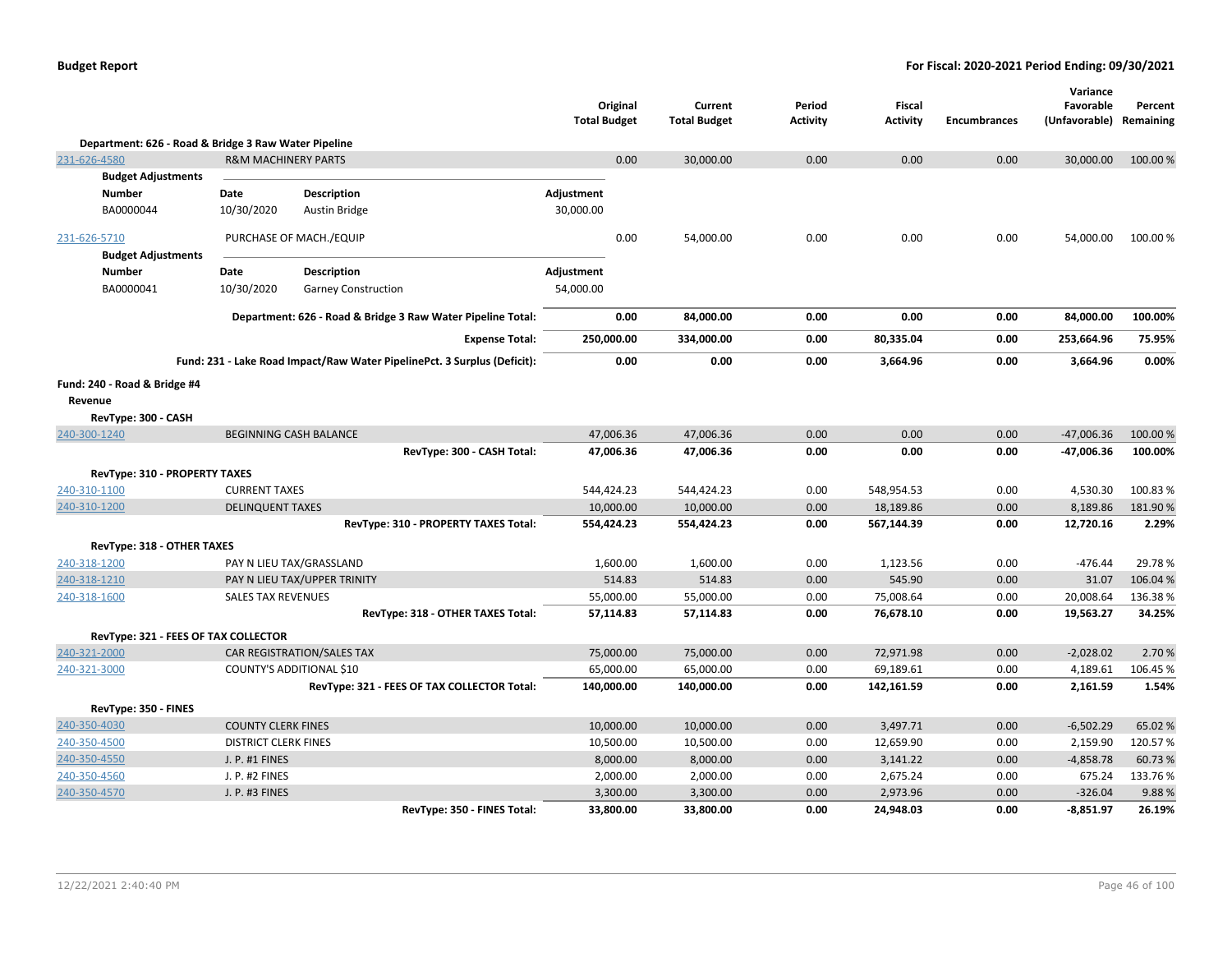|                                   |                                                    | Original<br><b>Total Budget</b> | Current<br><b>Total Budget</b> | Period<br><b>Activity</b> | <b>Fiscal</b><br><b>Activity</b> | <b>Encumbrances</b> | Variance<br>Favorable<br>(Unfavorable) | Percent<br>Remaining |
|-----------------------------------|----------------------------------------------------|---------------------------------|--------------------------------|---------------------------|----------------------------------|---------------------|----------------------------------------|----------------------|
|                                   | RevType: 360 - INTEREST EARNINGS                   |                                 |                                |                           |                                  |                     |                                        |                      |
| 240-360-1000                      | <b>INTEREST EARNINGS</b>                           | 2,000.00                        | 2,000.00                       | 0.00                      | 340.58                           | 0.00                | $-1,659.42$                            | 82.97%               |
|                                   | RevType: 360 - INTEREST EARNINGS Total:            | 2,000.00                        | 2,000.00                       | 0.00                      | 340.58                           | 0.00                | $-1,659.42$                            | 82.97%               |
|                                   |                                                    |                                 |                                |                           |                                  |                     |                                        |                      |
|                                   | RevType: 364 - SALE OF ASSETS LAND/BUILDING        |                                 |                                |                           |                                  |                     |                                        |                      |
| 240-364-1630                      | <b>SALE OF EQUIPMENT</b>                           | 1,500.00                        | 1,500.00                       | 0.00                      | 0.00                             | 0.00                | $-1,500.00$                            | 100.00%              |
|                                   | RevType: 364 - SALE OF ASSETS LAND/BUILDING Total: | 1,500.00                        | 1,500.00                       | 0.00                      | 0.00                             | 0.00                | $-1,500.00$                            | 100.00%              |
|                                   | RevType: 370 - MISCELLANEOUS                       |                                 |                                |                           |                                  |                     |                                        |                      |
| 240-370-1200                      | <b>STATE LATERAL ROAD</b>                          | 10,000.00                       | 10,000.00                      | 0.00                      | 8,387.19                         | 0.00                | $-1,612.81$                            | 16.13%               |
| 240-370-1250                      | <b>TDT WEIGHT FEES</b>                             | 23,000.00                       | 23,000.00                      | 0.00                      | 19,413.44                        | 0.00                | $-3,586.56$                            | 15.59%               |
| 240-370-1300                      | <b>REFUNDS &amp; MISCELLANEOUS</b>                 | 1,000.00                        | 1,000.00                       | 0.00                      | 1,581.67                         | 0.00                | 581.67                                 | 158.17%              |
| 240-370-1310                      | AUTOMOBILE INSURANCE LOSS PAYMENTS                 | 0.00                            | 0.00                           | 0.00                      | 37,033.00                        | 0.00                | 37,033.00                              | 0.00%                |
| 240-370-1420                      | <b>CULVERT PERMITTING PROCESS</b>                  | 0.00                            | 0.00                           | 0.00                      | 960.00                           | 0.00                | 960.00                                 | 0.00%                |
| 240-370-1421                      | ROW PERMIT APPLICATION                             | 0.00                            | 0.00                           | 0.00                      | 20.00                            | 0.00                | 20.00                                  | 0.00 %               |
| 240-370-1450                      | REIMBURSEMENT OF MATERIALS                         | 1,500.00                        | 1,500.00                       | 0.00                      | 585.76                           | 0.00                | $-914.24$                              | 60.95 %              |
| 240-370-1460                      | SALE OF RECYCLED MATERIALS                         | 2,000.00                        | 2,000.00                       | 0.00                      | 2,172.90                         | 0.00                | 172.90                                 | 108.65%              |
|                                   | RevType: 370 - MISCELLANEOUS Total:                | 37,500.00                       | 37,500.00                      | 0.00                      | 70,153.96                        | 0.00                | 32,653.96                              | 87.08%               |
|                                   | <b>Revenue Total:</b>                              | 873,345.42                      | 873,345.42                     | 0.00                      | 881,426.65                       | 0.00                | 8,081.23                               | 0.93%                |
| <b>Expense</b>                    |                                                    |                                 |                                |                           |                                  |                     |                                        |                      |
| Department: 624 - Road & Bridge 4 |                                                    |                                 |                                |                           |                                  |                     |                                        |                      |
| 240-624-1010                      | SALARY ELECTED OFFICIAL                            | 63,240.97                       | 63,240.97                      | 0.00                      | 63,241.10                        | 0.00                | $-0.13$                                | 0.00%                |
| 240-624-1030                      | <b>SALARY FOREMAN</b>                              | 32,485.18                       | 32,485.18                      | 0.00                      | 11,404.74                        | 0.00                | 21,080.44                              | 64.89%               |
| 240-624-1050                      | <b>SALARY SECRETARY</b>                            | 30,657.94                       | 30,657.94                      | 0.00                      | 30,658.05                        | 0.00                | $-0.11$                                | 0.00%                |
| 240-624-1060                      | SALARY PRECINCT EMPLOYEES                          | 150,186.40                      | 150,186.40                     | 0.00                      | 125,284.36                       | 0.00                | 24,902.04                              | 16.58%               |
| 240-624-1070                      | SALARY PART-TIME                                   | 18,096.00                       | 18,096.00                      | 0.00                      | 1,056.00                         | 0.00                | 17,040.00                              | 94.16%               |
| 240-624-2010                      | SOCIAL SECURITY TAXES                              | 18,269.32                       | 18,269.32                      | 0.00                      | 14,319.43                        | 0.00                | 3,949.89                               | 21.62%               |
| 240-624-2020                      | <b>GROUP HEALTH INSURANCE</b>                      | 97,653.12                       | 97,653.12                      | 0.00                      | 78,476.34                        | 0.00                | 19,176.78                              | 19.64 %              |
| 240-624-2030                      | <b>RETIREMENT</b>                                  | 34,888.51                       | 34,888.51                      | 0.00                      | 27,430.24                        | 0.00                | 7,458.27                               | 21.38%               |
| 240-624-2040                      | <b>WORKERS COMPENSATION</b>                        | 6,469.26                        | 6,469.26                       | 0.00                      | 5,887.58                         | 0.00                | 581.68                                 | 8.99%                |
| 240-624-2050                      | <b>MEDICARE TAX</b>                                | 4,272.66                        | 4,272.66                       | 0.00                      | 3,348.92                         | 0.00                | 923.74                                 | 21.62%               |
| 240-624-2060                      | UNEMPLOYMENT EXPENSE                               | 0.00                            | 0.00                           | 0.00                      | 27.21                            | 0.00                | $-27.21$                               | 0.00%                |
| 240-624-3100                      | <b>OFFICE SUPPLIES</b>                             | 250.00                          | 250.00                         | 0.00                      | 61.19                            | 0.00                | 188.81                                 | 75.52 %              |
| 240-624-3140                      | EMPLOYEE PHYSICALS/DOT TESTING                     | 350.00                          | 350.00                         | 0.00                      | 395.00                           | 0.00                | $-45.00$                               | $-12.86%$            |
| 240-624-3400                      | <b>SHOP SUPPLIES</b>                               | 1,500.00                        | 1,500.00                       | 0.00                      | 1,637.88                         | 0.00                | $-137.88$                              | $-9.19%$             |
| 240-624-3410                      | R&B MAT. ROCK & GRAVEL                             | 80,000.00                       | 80,000.00                      | 0.00                      | 116,693.42                       | 0.00                | $-36,693.42$                           | $-45.87%$            |
| 240-624-3420                      | <b>R&amp;B MAT. CULVERTS</b>                       | 9,000.00                        | 9,000.00                       | 0.00                      | 8,569.14                         | 0.00                | 430.86                                 | 4.79%                |
| 240-624-3430                      | R&B MAT. HARDWARE & LUMBER                         | 1,500.00                        | 1,500.00                       | 0.00                      | 314.56                           | 0.00                | 1,185.44                               | 79.03%               |
| 240-624-3440                      | R&B MAT. ASPHALT/RD OIL                            | 70,000.00                       | 70,000.00                      | 0.00                      | 71,208.27                        | 0.00                | $-1,208.27$                            | $-1.73%$             |
| 240-624-3450                      | <b>CHEMICALS</b>                                   | 15,000.00                       | 15,000.00                      | 0.00                      | 0.00                             | 0.00                | 15,000.00                              | 100.00%              |
| 240-624-3950                      | <b>UNIFORMS</b>                                    | 2,500.00                        | 2,500.00                       | 0.00                      | 2,856.81                         | 0.00                | $-356.81$                              | $-14.27%$            |
| 240-624-4060                      | TAX APPRAISAL DISTRICT                             | 27,883.38                       | 27,883.38                      | 0.00                      | 27,883.38                        | 0.00                | 0.00                                   | 0.00%                |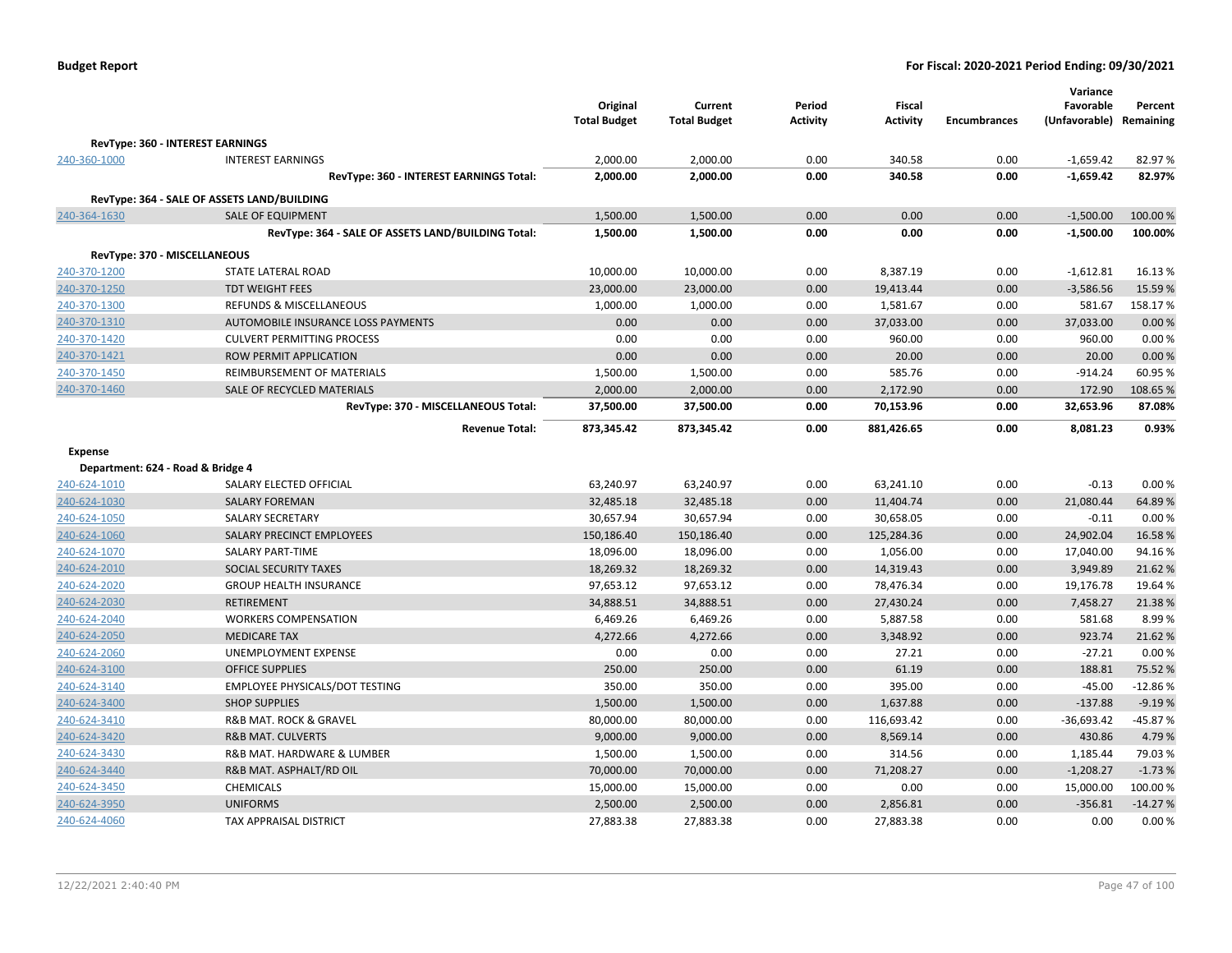|                                             |                                |                                                    | Original<br><b>Total Budget</b> | Current<br><b>Total Budget</b> | Period<br>Activity | Fiscal<br><b>Activity</b> | <b>Encumbrances</b> | Variance<br>Favorable<br>(Unfavorable) Remaining | Percent   |
|---------------------------------------------|--------------------------------|----------------------------------------------------|---------------------------------|--------------------------------|--------------------|---------------------------|---------------------|--------------------------------------------------|-----------|
| 240-624-4210                                | <b>INTERNET</b>                |                                                    | 1,000.00                        | 1,000.00                       | 0.00               | 1,093.53                  | 0.00                | $-93.53$                                         | $-9.35%$  |
| 240-624-4270                                |                                | OUT OF COUNTY TRAVEL/TRAINING                      | 4,600.00                        | 4,600.00                       | 0.00               | 2,288.07                  | 0.00                | 2,311.93                                         | 50.26%    |
| 240-624-4300                                |                                | <b>BIDS, NOTICES &amp; PERMITS</b>                 | 300.00                          | 300.00                         | 0.00               | 58.48                     | 0.00                | 241.52                                           | 80.51%    |
| 240-624-4350                                | PRINTING                       |                                                    | 100.00                          | 100.00                         | 0.00               | 0.00                      | 0.00                | 100.00                                           | 100.00%   |
| 240-624-4400                                | UTILITY ELECTRICITY            |                                                    | 4,000.00                        | 4,000.00                       | 0.00               | 2,896.52                  | 0.00                | 1,103.48                                         | 27.59%    |
| 240-624-4410                                | UTILITY GAS                    |                                                    | 600.00                          | 600.00                         | 0.00               | 940.02                    | 0.00                | $-340.02$                                        | $-56.67%$ |
| 240-624-4420                                | UTILITY WATER                  |                                                    | 1,250.00                        | 1,250.00                       | 0.00               | 969.06                    | 0.00                | 280.94                                           | 22.48%    |
| 240-624-4430                                | <b>TRASH PICK-UP</b>           |                                                    | 2,500.00                        | 2,500.00                       | 0.00               | 2,805.25                  | 0.00                | $-305.25$                                        | $-12.21%$ |
| 240-624-4500                                | <b>R&amp;M BUILDING</b>        |                                                    | 1,250.00                        | 1,250.00                       | 0.00               | 146.00                    | 0.00                | 1,104.00                                         | 88.32%    |
| 240-624-4530                                | <b>COMPUTER SOFTWARE</b>       |                                                    | 1,500.00                        | 1,500.00                       | 0.00               | 0.00                      | 0.00                | 1,500.00                                         | 100.00%   |
| 240-624-4570                                |                                | R&M MACHINERY GAS & OIL                            | 40,000.00                       | 40,000.00                      | 0.00               | 31,077.19                 | 0.00                | 8,922.81                                         | 22.31%    |
| 240-624-4580                                | <b>R&amp;M MACHINERY PARTS</b> |                                                    | 30,000.00                       | 30,000.00                      | 0.00               | 41,357.36                 | 0.00                | $-11,357.36$                                     | $-37.86%$ |
| 240-624-4590                                |                                | R&M MACH. TIRES & TUBES                            | 9,000.00                        | 9,000.00                       | 0.00               | 5,682.00                  | 0.00                | 3,318.00                                         | 36.87%    |
| 240-624-4600                                |                                | EQUIPMENT RENTAL/LEASE                             | 15,000.00                       | 15,000.00                      | 0.00               | 22,386.06                 | 0.00                | $-7,386.06$                                      | $-49.24%$ |
| 240-624-4810                                | <b>DUES</b>                    |                                                    | 335.00                          | 335.00                         | 0.00               | 395.00                    | 0.00                | $-60.00$                                         | $-17.91%$ |
| 240-624-4820                                | <b>INSURANCE</b>               |                                                    | 6,000.00                        | 6,000.00                       | 0.00               | 5,017.63                  | 0.00                | 982.37                                           | 16.37%    |
| 240-624-4900                                | <b>MISCELLANEOUS</b>           |                                                    | 500.00                          | 500.00                         | 0.00               | 0.00                      | 0.00                | 500.00                                           | 100.00 %  |
| 240-624-4910                                |                                | SOIL & WATER CONSERVATION                          | 250.00                          | 250.00                         | 0.00               | 0.00                      | 0.00                | 250.00                                           | 100.00%   |
| 240-624-5710                                |                                | PURCHASE OF MACH./EQUIP                            | 75,000.00                       | 75,000.00                      | 0.00               | 0.00                      | 0.00                | 75,000.00                                        | 100.00 %  |
|                                             |                                | Department: 624 - Road & Bridge 4 Total:           | 857,387.74                      | 857,387.74                     | 0.00               | 707,865.79                | 0.00                | 149,521.95                                       | 17.44%    |
| Department: 625 - Administrative Office R&B |                                |                                                    |                                 |                                |                    |                           |                     |                                                  |           |
| 240-625-1050                                | <b>SALARY SECRETARY</b>        |                                                    | 10,271.28                       | 6,948.74                       | 0.00               | 5,137.65                  | 0.00                | 1,811.09                                         | 26.06%    |
| <b>Budget Adjustments</b>                   |                                |                                                    |                                 |                                |                    |                           |                     |                                                  |           |
| <b>Number</b>                               | Date                           | <b>Description</b>                                 | Adjustment                      |                                |                    |                           |                     |                                                  |           |
| BA0000109                                   | 09/30/2021                     | Adjustment for Cartegraph software from            | $-3,322.54$                     |                                |                    |                           |                     |                                                  |           |
| 240-625-2010                                | SOCIAL SECURITY TAXES          |                                                    | 636.82                          | 636.82                         | 0.00               | 241.41                    | 0.00                | 395.41                                           | 62.09%    |
| 240-625-2020                                |                                | <b>GROUP HEALTH INSURANCE</b>                      | 3,051.66                        | 3,051.66                       | 0.00               | 1,017.56                  | 0.00                | 2,034.10                                         | 66.66%    |
| 240-625-2030                                | <b>RETIREMENT</b>              |                                                    | 1,216.12                        | 1,216.12                       | 0.00               | 607.19                    | 0.00                | 608.93                                           | 50.07%    |
| 240-625-2040                                |                                | <b>WORKERS COMPENSATION</b>                        | 32.87                           | 32.87                          | 0.00               | 29.48                     | 0.00                | 3.39                                             | 10.31%    |
| 240-625-2050                                | <b>MEDICARE TAX</b>            |                                                    | 148.93                          | 148.93                         | 0.00               | 56.18                     | 0.00                | 92.75                                            | 62.28%    |
| 240-625-3100                                | <b>OFFICE SUPPLIES</b>         |                                                    | 100.00                          | 100.00                         | 0.00               | 0.00                      | 0.00                | 100.00                                           | 100.00%   |
| 240-625-4530                                | <b>COMPUTER SOFTWARE</b>       |                                                    | 500.00                          | 3,822.54                       | 0.00               | 3,822.54                  | 0.00                | 0.00                                             | 0.00%     |
| <b>Budget Adjustments</b>                   |                                |                                                    |                                 |                                |                    |                           |                     |                                                  |           |
| <b>Number</b>                               | Date                           | <b>Description</b>                                 | Adjustment                      |                                |                    |                           |                     |                                                  |           |
| BA0000109                                   | 09/30/2021                     | Adjustment for Cartegraph software from            | 3,322.54                        |                                |                    |                           |                     |                                                  |           |
|                                             |                                | Department: 625 - Administrative Office R&B Total: | 15,957.68                       | 15,957.68                      | 0.00               | 10,912.01                 | 0.00                | 5,045.67                                         | 31.62%    |
|                                             |                                | <b>Expense Total:</b>                              | 873,345.42                      | 873,345.42                     | 0.00               | 718,777.80                | 0.00                | 154,567.62                                       | 17.70%    |
|                                             |                                | Fund: 240 - Road & Bridge #4 Surplus (Deficit):    | 0.00                            | 0.00                           | 0.00               | 162,648.85                | 0.00                | 162,648.85                                       | 0.00%     |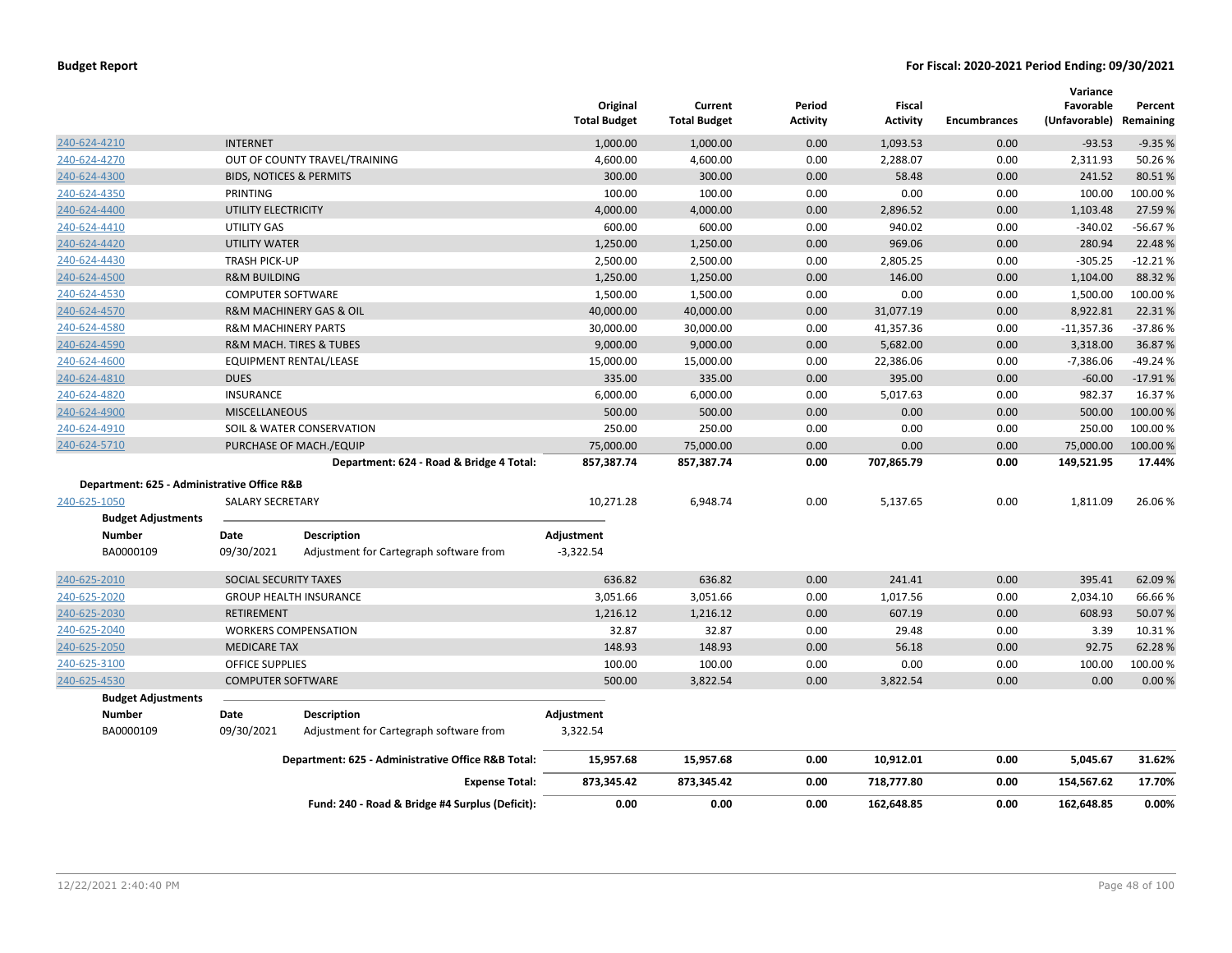|                                                       |                        |                                                                          | Original<br><b>Total Budget</b> | Current<br><b>Total Budget</b> | Period<br><b>Activity</b> | <b>Fiscal</b><br><b>Activity</b> | <b>Encumbrances</b> | Variance<br>Favorable<br>(Unfavorable) Remaining | Percent  |
|-------------------------------------------------------|------------------------|--------------------------------------------------------------------------|---------------------------------|--------------------------------|---------------------------|----------------------------------|---------------------|--------------------------------------------------|----------|
| Fund: 241 - Lake Road Impact/Raw Water PipelinePct. 4 |                        |                                                                          |                                 |                                |                           |                                  |                     |                                                  |          |
| Revenue                                               |                        |                                                                          |                                 |                                |                           |                                  |                     |                                                  |          |
| RevType: 300 - CASH                                   |                        |                                                                          |                                 |                                |                           |                                  |                     |                                                  |          |
| 241-300-1240                                          |                        | UNENCUMBERED FUND BALANCE                                                | 150,000.00                      | 150,000.00                     | 0.00                      | 0.00                             | 0.00                | $-150,000.00$                                    | 100.00%  |
|                                                       |                        | RevType: 300 - CASH Total:                                               | 150,000.00                      | 150,000.00                     | 0.00                      | 0.00                             | 0.00                | $-150,000.00$                                    | 100.00%  |
| RevType: 326 - MAINTENANCE OF ROADS                   |                        |                                                                          |                                 |                                |                           |                                  |                     |                                                  |          |
| 241-326-1830                                          |                        | FOR MAINTENANCE OF ROADS                                                 | 0.00                            | 104,000.00                     | 0.00                      | 104,000.00                       | 0.00                | 0.00                                             | 0.00%    |
| <b>Budget Adjustments</b>                             |                        |                                                                          |                                 |                                |                           |                                  |                     |                                                  |          |
| <b>Number</b>                                         | Date                   | Description                                                              | Adjustment                      |                                |                           |                                  |                     |                                                  |          |
| BA0000044                                             | 10/30/2020             | Austin Bridge                                                            | $-20,000.00$                    |                                |                           |                                  |                     |                                                  |          |
| BA0000043                                             | 10/30/2020             | <b>Garney Construction</b>                                               | $-84,000.00$                    |                                |                           |                                  |                     |                                                  |          |
|                                                       |                        | RevType: 326 - MAINTENANCE OF ROADS Total:                               | 0.00                            | 104,000.00                     | 0.00                      | 104,000.00                       | 0.00                | 0.00                                             | 0.00%    |
|                                                       |                        | <b>Revenue Total:</b>                                                    | 150,000.00                      | 254,000.00                     | 0.00                      | 104,000.00                       | 0.00                | $-150,000.00$                                    | 59.06%   |
| <b>Expense</b>                                        |                        |                                                                          |                                 |                                |                           |                                  |                     |                                                  |          |
| Department: 624 - Road & Bridge 4                     |                        |                                                                          |                                 |                                |                           |                                  |                     |                                                  |          |
| 241-624-3410                                          |                        | R&B MAT. ROCK & GRAVEL                                                   | 0.00                            | 42,000.00                      | 0.00                      | 0.00                             | 0.00                | 42,000.00                                        | 100.00%  |
| <b>Budget Adjustments</b>                             |                        |                                                                          |                                 |                                |                           |                                  |                     |                                                  |          |
| <b>Number</b>                                         | Date                   | Description                                                              | Adjustment                      |                                |                           |                                  |                     |                                                  |          |
| BA0000043                                             | 10/30/2020             | <b>Garney Construction</b>                                               | 42,000.00                       |                                |                           |                                  |                     |                                                  |          |
| 241-624-4900                                          | <b>MISCELLANEOUS</b>   |                                                                          | 150,000.00                      | 150,000.00                     | 0.00                      | 0.00                             | 0.00                | 150,000.00                                       | 100.00 % |
| 241-624-5710                                          |                        | PURCHASE OF MACH./EQUIP                                                  | 0.00                            | 62,000.00                      | 0.00                      | 0.00                             | 0.00                | 62,000.00                                        | 100.00%  |
| <b>Budget Adjustments</b>                             |                        |                                                                          |                                 |                                |                           |                                  |                     |                                                  |          |
| <b>Number</b>                                         | Date                   | Description                                                              | Adjustment                      |                                |                           |                                  |                     |                                                  |          |
| BA0000044                                             | 10/30/2020             | Austin Bridge                                                            | 20,000.00                       |                                |                           |                                  |                     |                                                  |          |
| BA0000043                                             | 10/30/2020             | <b>Garney Construction</b>                                               | 42,000.00                       |                                |                           |                                  |                     |                                                  |          |
|                                                       |                        | Department: 624 - Road & Bridge 4 Total:                                 | 150,000.00                      | 254,000.00                     | 0.00                      | 0.00                             | 0.00                | 254,000.00                                       | 100.00%  |
|                                                       |                        | <b>Expense Total:</b>                                                    | 150,000.00                      | 254,000.00                     | 0.00                      | 0.00                             | 0.00                | 254,000.00                                       | 100.00%  |
|                                                       |                        | Fund: 241 - Lake Road Impact/Raw Water PipelinePct. 4 Surplus (Deficit): | 0.00                            | 0.00                           | 0.00                      | 104,000.00                       | 0.00                | 104,000.00                                       | 0.00%    |
| Fund: 260 - J.P.#1 Justice Court Technology           |                        |                                                                          |                                 |                                |                           |                                  |                     |                                                  |          |
| Revenue                                               |                        |                                                                          |                                 |                                |                           |                                  |                     |                                                  |          |
| RevType: 370 - MISCELLANEOUS                          |                        |                                                                          |                                 |                                |                           |                                  |                     |                                                  |          |
| 260-370-4550                                          | J.P.#1 TECHNOLOGY FEES |                                                                          | 1,500.00                        | 1,500.00                       | 0.00                      | 842.37                           | 0.00                | $-657.63$                                        | 43.84 %  |
|                                                       |                        | RevType: 370 - MISCELLANEOUS Total:                                      | 1,500.00                        | 1,500.00                       | 0.00                      | 842.37                           | 0.00                | $-657.63$                                        | 43.84%   |
|                                                       |                        | <b>Revenue Total:</b>                                                    | 1,500.00                        | 1,500.00                       | 0.00                      | 842.37                           | 0.00                | $-657.63$                                        | 43.84%   |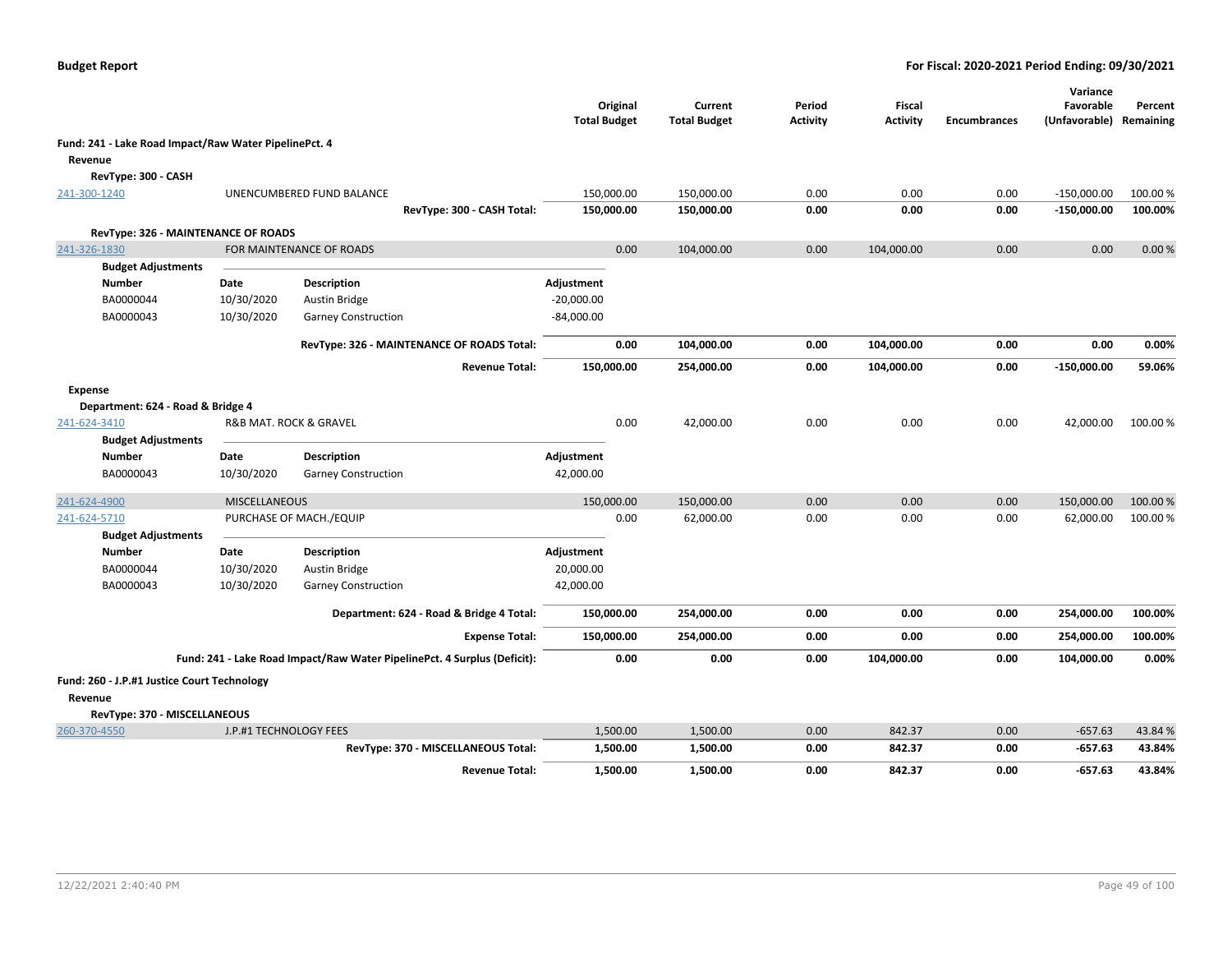**Percent**

|                                             |                                                                | Original<br><b>Total Budget</b> | Current<br><b>Total Budget</b> | Period<br><b>Activity</b> | Fiscal<br><b>Activity</b> | <b>Encumbrances</b> | Variance<br>Favorable<br>(Unfavorable) Remaining | Percent  |
|---------------------------------------------|----------------------------------------------------------------|---------------------------------|--------------------------------|---------------------------|---------------------------|---------------------|--------------------------------------------------|----------|
| Expense                                     |                                                                |                                 |                                |                           |                           |                     |                                                  |          |
|                                             | Department: 455 - Justice of the Peace Pct. 1                  |                                 |                                |                           |                           |                     |                                                  |          |
| 260-455-5720                                | <b>OFFICE EQUIPMENT</b>                                        | 1,500.00                        | 1,500.00                       | 0.00                      | 1,544.16                  | 0.00                | -44.16                                           | $-2.94%$ |
|                                             | Department: 455 - Justice of the Peace Pct. 1 Total:           | 1,500.00                        | 1,500.00                       | 0.00                      | 1,544.16                  | 0.00                | $-44.16$                                         | $-2.94%$ |
|                                             | <b>Expense Total:</b>                                          | 1,500.00                        | 1,500.00                       | 0.00                      | 1,544.16                  | 0.00                | $-44.16$                                         | $-2.94%$ |
|                                             | Fund: 260 - J.P.#1 Justice Court Technology Surplus (Deficit): | 0.00                            | 0.00                           | 0.00                      | $-701.79$                 | 0.00                | -701.79                                          | 0.00%    |
| Fund: 270 - J.P.#2 Justice Court Technology |                                                                |                                 |                                |                           |                           |                     |                                                  |          |
| Revenue                                     |                                                                |                                 |                                |                           |                           |                     |                                                  |          |
| RevType: 370 - MISCELLANEOUS                |                                                                |                                 |                                |                           |                           |                     |                                                  |          |
| 270-370-4560                                | J.P.#2 TECHNOLOGY FEES                                         | 500.00                          | 500.00                         | 0.00                      | 136.80                    | 0.00                | $-363.20$                                        | 72.64 %  |
|                                             | RevType: 370 - MISCELLANEOUS Total:                            | 500.00                          | 500.00                         | 0.00                      | 136.80                    | 0.00                | $-363.20$                                        | 72.64%   |
|                                             | <b>Revenue Total:</b>                                          | 500.00                          | 500.00                         | 0.00                      | 136.80                    | 0.00                | $-363.20$                                        | 72.64%   |
| <b>Expense</b>                              |                                                                |                                 |                                |                           |                           |                     |                                                  |          |
|                                             | Department: 456 - Justice of the Peace Pct. 2                  |                                 |                                |                           |                           |                     |                                                  |          |
| 270-456-5720                                | <b>OFFICE EQUIPMENT</b>                                        | 500.00                          | 500.00                         | 0.00                      | 0.00                      | 0.00                | 500.00                                           | 100.00%  |
|                                             | Department: 456 - Justice of the Peace Pct. 2 Total:           | 500.00                          | 500.00                         | 0.00                      | 0.00                      | 0.00                | 500.00                                           | 100.00%  |
|                                             | <b>Expense Total:</b>                                          | 500.00                          | 500.00                         | 0.00                      | 0.00                      | 0.00                | 500.00                                           | 100.00%  |
|                                             | Fund: 270 - J.P.#2 Justice Court Technology Surplus (Deficit): | 0.00                            | 0.00                           | 0.00                      | 136.80                    | 0.00                | 136.80                                           | 0.00%    |
| Fund: 280 - J.P.#3 Justice Court Technology |                                                                |                                 |                                |                           |                           |                     |                                                  |          |
| Revenue                                     |                                                                |                                 |                                |                           |                           |                     |                                                  |          |
| RevType: 300 - CASH                         |                                                                |                                 |                                |                           |                           |                     |                                                  |          |
| 280-300-1280                                | <b>BEGINNING CASH BALANCE</b>                                  | 5,300.00                        | 5,300.00                       | 0.00                      | 0.00                      | 0.00                | $-5,300.00$                                      | 100.00 % |
|                                             | RevType: 300 - CASH Total:                                     | 5,300.00                        | 5,300.00                       | 0.00                      | 0.00                      | 0.00                | $-5,300.00$                                      | 100.00%  |
| RevType: 370 - MISCELLANEOUS                |                                                                |                                 |                                |                           |                           |                     |                                                  |          |
| 280-370-4560                                | J.P.#3 TECHNOLOGY FEES                                         | 700.00                          | 700.00                         | 0.00                      | 743.55                    | 0.00                | 43.55                                            | 106.22%  |
|                                             | RevType: 370 - MISCELLANEOUS Total:                            | 700.00                          | 700.00                         | 0.00                      | 743.55                    | 0.00                | 43.55                                            | 6.22%    |
|                                             | <b>Revenue Total:</b>                                          | 6,000.00                        | 6,000.00                       | 0.00                      | 743.55                    | 0.00                | $-5,256.45$                                      | 87.61%   |
| <b>Expense</b>                              |                                                                |                                 |                                |                           |                           |                     |                                                  |          |
|                                             | Department: 457 - Justice of the Peace Pct. 3                  |                                 |                                |                           |                           |                     |                                                  |          |
| 280-457-5720                                | <b>OFFICE EQUIPMENT</b>                                        | 6,000.00                        | 6,000.00                       | 0.00                      | 0.00                      | 0.00                | 6,000.00                                         | 100.00 % |
|                                             | Department: 457 - Justice of the Peace Pct. 3 Total:           | 6,000.00                        | 6,000.00                       | 0.00                      | 0.00                      | 0.00                | 6,000.00                                         | 100.00%  |

**Expense Total: 6,000.00 6,000.00 0.00 0.00 0.00 6,000.00 100.00% Fund: 280 - J.P.#3 Justice Court Technology Surplus (Deficit): 0.00 0.00 0.00 743.55 0.00 743.55 0.00%**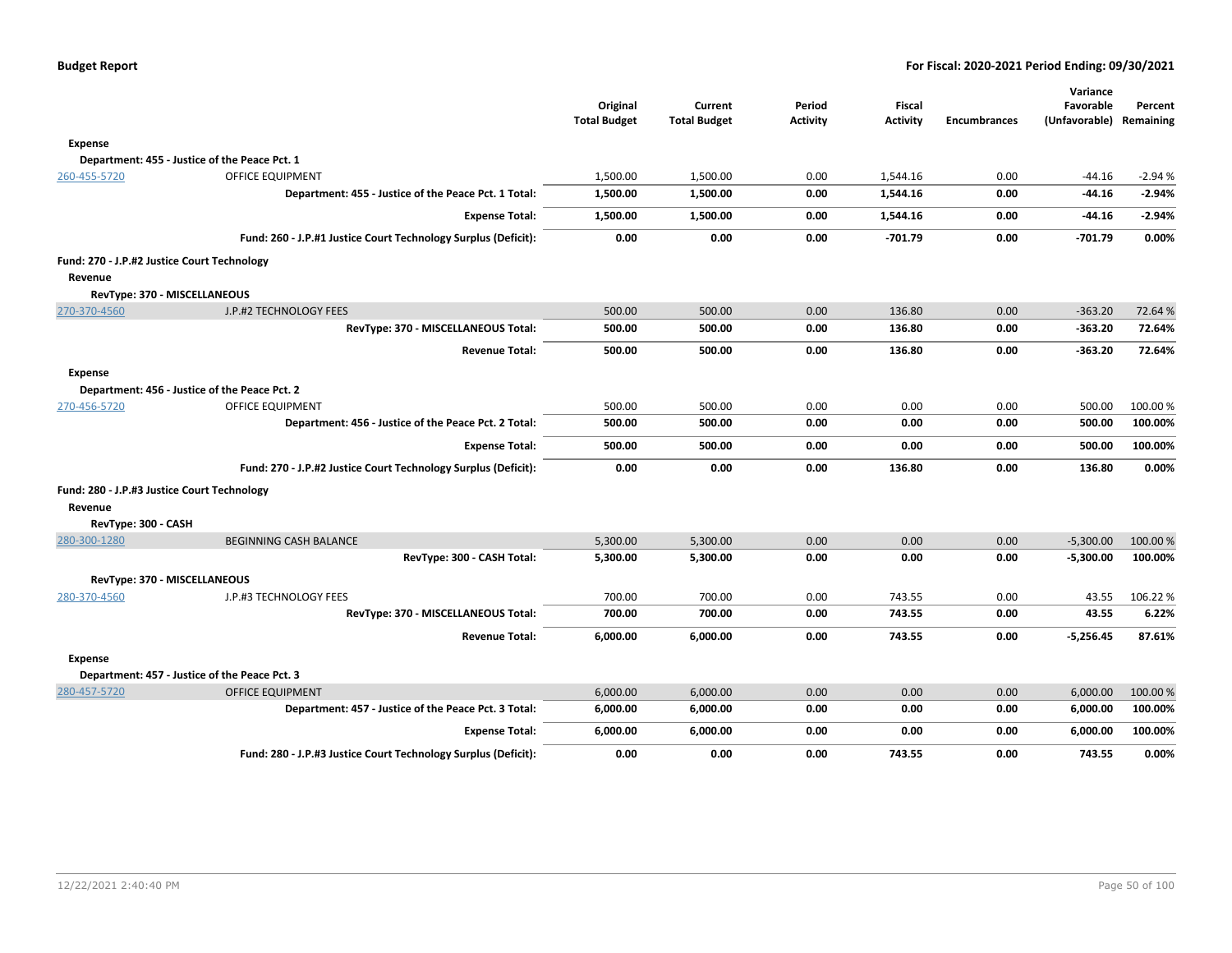|                                  |                                                                    | Original<br><b>Total Budget</b> | Current<br><b>Total Budget</b> | Period<br><b>Activity</b> | <b>Fiscal</b><br><b>Activity</b> | <b>Encumbrances</b> | Variance<br>Favorable<br>(Unfavorable) | Percent<br>Remaining |
|----------------------------------|--------------------------------------------------------------------|---------------------------------|--------------------------------|---------------------------|----------------------------------|---------------------|----------------------------------------|----------------------|
|                                  | Fund: 310 - F.C.Detention Center Annual Payment                    |                                 |                                |                           |                                  |                     |                                        |                      |
| Revenue                          |                                                                    |                                 |                                |                           |                                  |                     |                                        |                      |
|                                  | RevType: 319 - F.C. DETENTION CENTER                               |                                 |                                |                           |                                  |                     |                                        |                      |
| 310-319-5510                     | <b>ANNUAL PAYMENT</b>                                              | 10,000.00                       | 10,000.00                      | 0.00                      | 10,000.00                        | 0.00                | 0.00                                   | 0.00%                |
|                                  | RevType: 319 - F.C. DETENTION CENTER Total:                        | 10,000.00                       | 10,000.00                      | 0.00                      | 10,000.00                        | 0.00                | 0.00                                   | 0.00%                |
|                                  | RevType: 370 - MISCELLANEOUS                                       |                                 |                                |                           |                                  |                     |                                        |                      |
| 310-370-1300                     | <b>REFUNDS &amp; MISCELLANEOUS</b>                                 | 0.00                            | 0.00                           | 0.00                      | 100.00                           | 0.00                | 100.00                                 | 0.00%                |
|                                  | RevType: 370 - MISCELLANEOUS Total:                                | 0.00                            | 0.00                           | 0.00                      | 100.00                           | 0.00                | 100.00                                 | 0.00%                |
|                                  | <b>Revenue Total:</b>                                              | 10,000.00                       | 10,000.00                      | 0.00                      | 10,100.00                        | 0.00                | 100.00                                 | 1.00%                |
| Expense                          |                                                                    |                                 |                                |                           |                                  |                     |                                        |                      |
| Department: 560 - County Sheriff |                                                                    |                                 |                                |                           |                                  |                     |                                        |                      |
| 310-560-4270                     | OUT OF COUNTY TRAVEL/TRAINING                                      | 10,000.00                       | 10,000.00                      | 0.00                      | 10,267.22                        | 0.00                | $-267.22$                              | $-2.67%$             |
|                                  | Department: 560 - County Sheriff Total:                            | 10,000.00                       | 10,000.00                      | 0.00                      | 10,267.22                        | 0.00                | $-267.22$                              | $-2.67%$             |
|                                  | <b>Expense Total:</b>                                              | 10,000.00                       | 10,000.00                      | 0.00                      | 10,267.22                        | 0.00                | $-267.22$                              | $-2.67%$             |
|                                  | Fund: 310 - F.C.Detention Center Annual Payment Surplus (Deficit): | 0.00                            | 0.00                           | 0.00                      | $-167.22$                        | 0.00                | $-167.22$                              | 0.00%                |
|                                  | Fund: 330 - Bail Bondsman Application Fee                          |                                 |                                |                           |                                  |                     |                                        |                      |
| Revenue                          |                                                                    |                                 |                                |                           |                                  |                     |                                        |                      |
| RevType: 300 - CASH              |                                                                    |                                 |                                |                           |                                  |                     |                                        |                      |
| 330-300-1330                     | <b>BEGINNING CASH BALANCE</b>                                      | 500.00                          | 500.00                         | 0.00                      | 0.00                             | 0.00                | $-500.00$                              | 100.00%              |
|                                  | RevType: 300 - CASH Total:                                         | 500.00                          | 500.00                         | 0.00                      | 0.00                             | 0.00                | $-500.00$                              | 100.00%              |
|                                  | RevType: 340 - FEES OF OFFICE                                      |                                 |                                |                           |                                  |                     |                                        |                      |
| 330-340-4800                     | <b>APPLICATION FEE</b>                                             | 0.00                            | 0.00                           | 0.00                      | 1,000.00                         | 0.00                | 1,000.00                               | 0.00%                |
|                                  | RevType: 340 - FEES OF OFFICE Total:                               | 0.00                            | 0.00                           | 0.00                      | 1,000.00                         | 0.00                | 1,000.00                               | 0.00%                |
|                                  | <b>Revenue Total:</b>                                              | 500.00                          | 500.00                         | 0.00                      | 1,000.00                         | 0.00                | 500.00                                 | 100.00%              |
| <b>Expense</b>                   |                                                                    |                                 |                                |                           |                                  |                     |                                        |                      |
|                                  | Department: 498 - Bail Bond Fee Expense                            |                                 |                                |                           |                                  |                     |                                        |                      |
| 330-498-3100                     | <b>OFFICE SUPPLIES</b>                                             | 500.00                          | 500.00                         | 0.00                      | 0.00                             | 0.00                | 500.00                                 | 100.00 %             |
|                                  | Department: 498 - Bail Bond Fee Expense Total:                     | 500.00                          | 500.00                         | 0.00                      | 0.00                             | 0.00                | 500.00                                 | 100.00%              |
|                                  | <b>Expense Total:</b>                                              | 500.00                          | 500.00                         | 0.00                      | 0.00                             | 0.00                | 500.00                                 | 100.00%              |
|                                  | Fund: 330 - Bail Bondsman Application Fee Surplus (Deficit):       | 0.00                            | 0.00                           | 0.00                      | 1,000.00                         | 0.00                | 1,000.00                               | 0.00%                |
| Fund: 350 - Law Library          |                                                                    |                                 |                                |                           |                                  |                     |                                        |                      |
| Revenue                          |                                                                    |                                 |                                |                           |                                  |                     |                                        |                      |
|                                  | RevType: 340 - FEES OF OFFICE                                      |                                 |                                |                           |                                  |                     |                                        |                      |
| 350-340-4030                     | <b>COUNTY CLERK FEES</b>                                           | 5,000.00                        | 5,000.00                       | 0.00                      | 4,361.01                         | 0.00                | $-638.99$                              | 12.78%               |
| 350-340-4500                     | <b>DISTRICT CLERK FEES</b>                                         | 10,000.00                       | 10,000.00                      | 0.00                      | 12,042.16                        | 0.00                | 2,042.16                               | 120.42%              |
|                                  | RevType: 340 - FEES OF OFFICE Total:                               | 15,000.00                       | 15,000.00                      | 0.00                      | 16,403.17                        | 0.00                | 1,403.17                               | 9.35%                |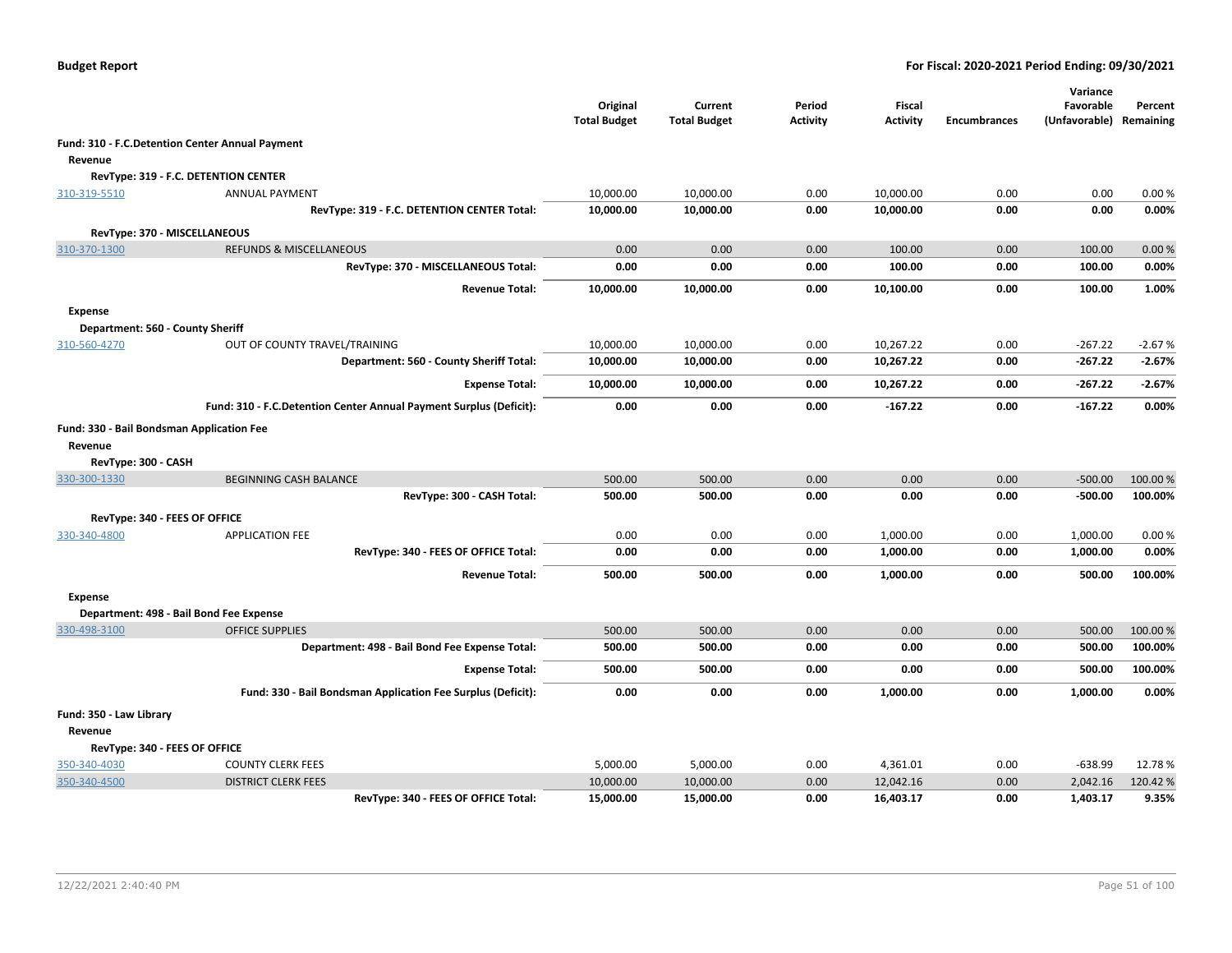|                               |                                            | Original<br><b>Total Budget</b> | Current<br><b>Total Budget</b> | Period<br>Activity | <b>Fiscal</b><br><b>Activity</b> | <b>Encumbrances</b> | Variance<br>Favorable<br>(Unfavorable) | Percent<br>Remaining |
|-------------------------------|--------------------------------------------|---------------------------------|--------------------------------|--------------------|----------------------------------|---------------------|----------------------------------------|----------------------|
|                               | RevType: 360 - INTEREST EARNINGS           |                                 |                                |                    |                                  |                     |                                        |                      |
| 350-360-1000                  | <b>INTEREST EARNINGS</b>                   | 50.00                           | 50.00                          | 0.00               | 0.00                             | 0.00                | $-50.00$                               | 100.00 %             |
|                               | RevType: 360 - INTEREST EARNINGS Total:    | 50.00                           | 50.00                          | 0.00               | 0.00                             | 0.00                | $-50.00$                               | 100.00%              |
|                               | <b>Revenue Total:</b>                      | 15,050.00                       | 15,050.00                      | 0.00               | 16,403.17                        | 0.00                | 1,353.17                               | 8.99%                |
| <b>Expense</b>                |                                            |                                 |                                |                    |                                  |                     |                                        |                      |
| Department: 451 - Law Library |                                            |                                 |                                |                    |                                  |                     |                                        |                      |
| 350-451-3100                  | <b>OFFICE SUPPLIES</b>                     | 500.00                          | 500.00                         | 0.00               | 0.00                             | 0.00                | 500.00                                 | 100.00%              |
| 350-451-4530                  | <b>R&amp;M COMPUTER</b>                    | 1,000.00                        | 1,000.00                       | 0.00               | 0.00                             | 0.00                | 1,000.00                               | 100.00 %             |
| 350-451-5740                  | <b>TECHNOLOGY</b>                          | 13,000.00                       | 13,000.00                      | 0.00               | 0.00                             | 0.00                | 13,000.00                              | 100.00 %             |
| 350-451-5900                  | LAW BOOKS                                  | 550.00                          | 550.00                         | 0.00               | 0.00                             | 0.00                | 550.00                                 | 100.00 %             |
|                               | Department: 451 - Law Library Total:       | 15,050.00                       | 15,050.00                      | 0.00               | 0.00                             | 0.00                | 15,050.00                              | 100.00%              |
|                               | <b>Expense Total:</b>                      | 15,050.00                       | 15,050.00                      | 0.00               | 0.00                             | 0.00                | 15,050.00                              | 100.00%              |
|                               | Fund: 350 - Law Library Surplus (Deficit): | 0.00                            | 0.00                           | 0.00               | 16,403.17                        | 0.00                | 16,403.17                              | 0.00%                |
| Fund: 360 - D. A. Fee         |                                            |                                 |                                |                    |                                  |                     |                                        |                      |
| Revenue                       |                                            |                                 |                                |                    |                                  |                     |                                        |                      |
|                               | RevType: 340 - FEES OF OFFICE              |                                 |                                |                    |                                  |                     |                                        |                      |
| 360-340-4750                  | <b>DISTRICT ATTORNEY FEES</b>              | 2,000.00                        | 2,000.00                       | 0.00               | 551.28                           | 0.00                | $-1,448.72$                            | 72.44 %              |
|                               | RevType: 340 - FEES OF OFFICE Total:       | 2,000.00                        | 2,000.00                       | 0.00               | 551.28                           | 0.00                | $-1,448.72$                            | 72.44%               |
|                               | RevType: 352 - FINES & FORFEITURES         |                                 |                                |                    |                                  |                     |                                        |                      |
| 360-352-2000                  | CONTRABAND FORFEITURE                      | 0.00                            | 0.00                           | 0.00               | 27,158.51                        | 0.00                | 27,158.51                              | 0.00%                |
|                               | RevType: 352 - FINES & FORFEITURES Total:  | 0.00                            | 0.00                           | 0.00               | 27,158.51                        | 0.00                | 27,158.51                              | 0.00%                |
|                               | RevType: 360 - INTEREST EARNINGS           |                                 |                                |                    |                                  |                     |                                        |                      |
| 360-360-1000                  | INTEREST EARNINGS-D.A. FEE                 | 0.00                            | 0.00                           | 0.00               | 3.48                             | 0.00                | 3.48                                   | 0.00%                |
| 360-360-2360                  | INTEREST EARNINGS-SEIZURE                  | 0.00                            | 0.00                           | 0.00               | 0.31                             | 0.00                | 0.31                                   | 0.00%                |
|                               | RevType: 360 - INTEREST EARNINGS Total:    | 0.00                            | 0.00                           | 0.00               | 3.79                             | 0.00                | 3.79                                   | 0.00%                |
|                               | RevType: 370 - MISCELLANEOUS               |                                 |                                |                    |                                  |                     |                                        |                      |
| 360-370-1300                  | <b>REFUNDS &amp; MISCELLANEOUS</b>         | 1,000.00                        | 1,000.00                       | 0.00               | 1,268.28                         | 0.00                | 268.28                                 | 126.83%              |
|                               | RevType: 370 - MISCELLANEOUS Total:        | 1,000.00                        | 1,000.00                       | 0.00               | 1,268.28                         | 0.00                | 268.28                                 | 26.83%               |
|                               | <b>Revenue Total:</b>                      | 3,000.00                        | 3,000.00                       | 0.00               | 28.981.86                        | 0.00                | 25,981.86                              | 866.06%              |
| <b>Expense</b>                |                                            |                                 |                                |                    |                                  |                     |                                        |                      |
|                               | Department: 475 - District Attorney        |                                 |                                |                    |                                  |                     |                                        |                      |
| 360-475-4900                  | <b>MISCELLANEOUS</b>                       | 3,000.00                        | 3,000.00                       | 0.00               | 2,099.20                         | 0.00                | 900.80                                 | 30.03%               |
|                               | Department: 475 - District Attorney Total: | 3,000.00                        | 3,000.00                       | 0.00               | 2,099.20                         | 0.00                | 900.80                                 | 30.03%               |
| Department: 477 - DA Seizure  |                                            |                                 |                                |                    |                                  |                     |                                        |                      |
| 360-477-1012                  | <b>SALARY SUPPLEMENT</b>                   | 0.00                            | 0.00                           | 0.00               | 11,810.00                        | 0.00                | $-11,810.00$                           | 0.00%                |
| 360-477-2010                  | SOCIAL SECURITY TAXES                      | 0.00                            | 0.00                           | 0.00               | 684.56                           | 0.00                | $-684.56$                              | 0.00%                |
| 360-477-2020                  | <b>GROUP HEALTH INSURANCE</b>              | 0.00                            | 0.00                           | 0.00               | 1,678.33                         | 0.00                | $-1,678.33$                            | 0.00%                |
| 360-477-2030                  | <b>RETIREMENT</b>                          | 0.00                            | 0.00                           | 0.00               | 1.395.76                         | 0.00                | $-1,395.76$                            | 0.00%                |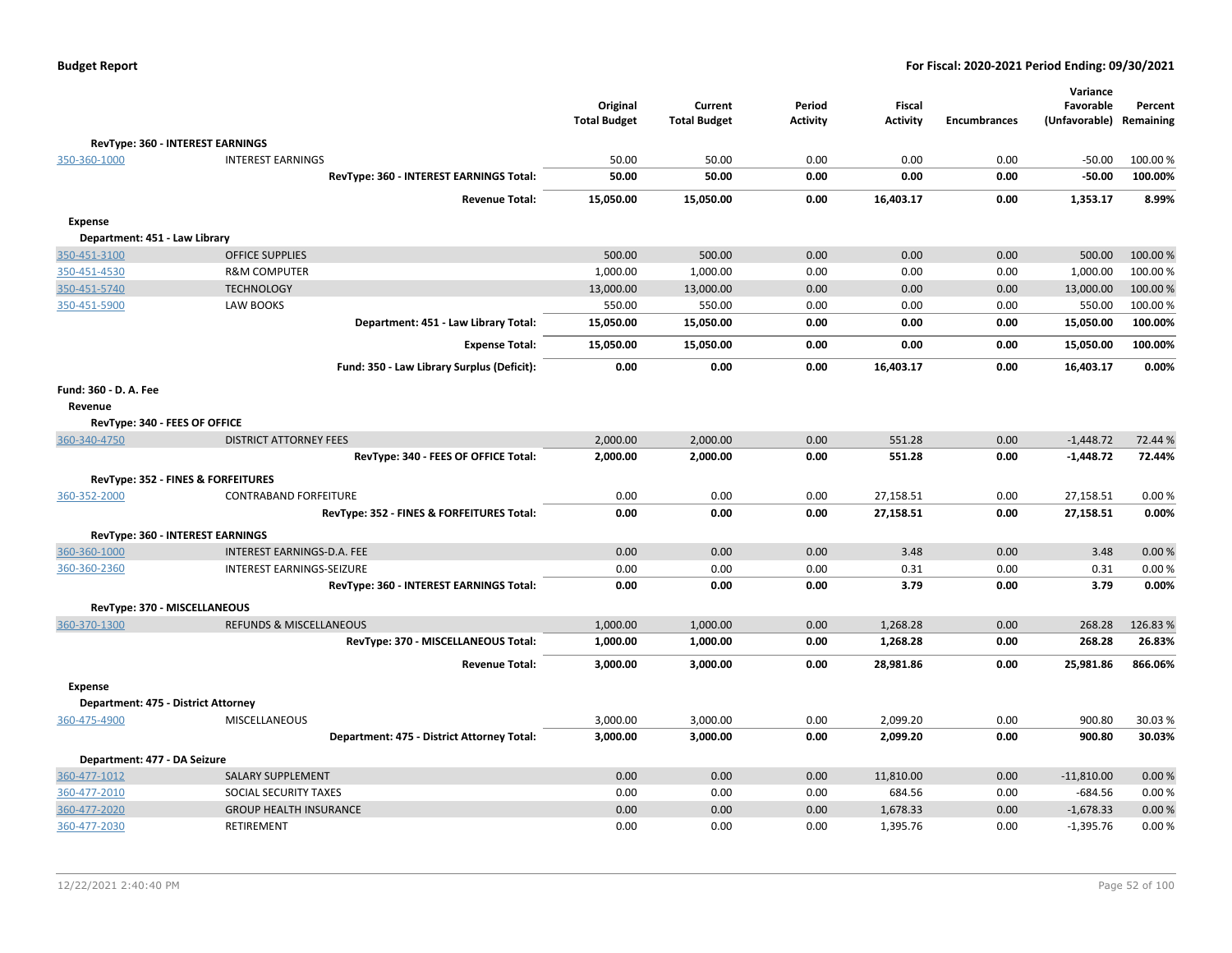| <b>Budget Report</b> |  |
|----------------------|--|
|----------------------|--|

|                                         |                                                   |                                 |                                |                           |                           |              | Variance                   |                      |
|-----------------------------------------|---------------------------------------------------|---------------------------------|--------------------------------|---------------------------|---------------------------|--------------|----------------------------|----------------------|
|                                         |                                                   | Original<br><b>Total Budget</b> | Current<br><b>Total Budget</b> | Period<br><b>Activity</b> | Fiscal<br><b>Activity</b> | Encumbrances | Favorable<br>(Unfavorable) | Percent<br>Remaining |
|                                         |                                                   |                                 |                                |                           |                           |              |                            |                      |
| 360-477-2040                            | <b>WORKERS COMPENSATION</b>                       | 0.00                            | 0.00                           | 0.00                      | 6.82                      | 0.00         | $-6.82$                    | 0.00%                |
| 360-477-2050                            | <b>MEDICARE TAX</b>                               | 0.00                            | 0.00                           | 0.00                      | 160.18                    | 0.00         | $-160.18$                  | 0.00%                |
| 360-477-4900                            | <b>MISCELLANEOUS</b>                              | 0.00                            | 0.00                           | 0.00                      | 500.00                    | 0.00         | $-500.00$                  | 0.00%                |
|                                         | Department: 477 - DA Seizure Total:               | 0.00                            | 0.00                           | 0.00                      | 16,235.65                 | 0.00         | $-16,235.65$               | 0.00%                |
|                                         | <b>Expense Total:</b>                             | 3,000.00                        | 3,000.00                       | 0.00                      | 18,334.85                 | 0.00         | $-15,334.85$               | $-511.16%$           |
|                                         | Fund: 360 - D. A. Fee Surplus (Deficit):          | 0.00                            | 0.00                           | 0.00                      | 10,647.01                 | 0.00         | 10,647.01                  | 0.00%                |
| Fund: 361 - Contraband Seizure          |                                                   |                                 |                                |                           |                           |              |                            |                      |
| Revenue                                 |                                                   |                                 |                                |                           |                           |              |                            |                      |
| RevType: 360 - INTEREST EARNINGS        |                                                   |                                 |                                |                           |                           |              |                            |                      |
| 361-360-1000                            | <b>INTEREST EARNINGS</b>                          | 0.00                            | 0.00                           | 0.00                      | 2.03                      | 0.00         | 2.03                       | 0.00%                |
|                                         | RevType: 360 - INTEREST EARNINGS Total:           | 0.00                            | 0.00                           | 0.00                      | 2.03                      | 0.00         | 2.03                       | 0.00%                |
|                                         | <b>Revenue Total:</b>                             | 0.00                            | 0.00                           | 0.00                      | 2.03                      | 0.00         | 2.03                       | 0.00%                |
|                                         | Fund: 361 - Contraband Seizure Total:             | 0.00                            | 0.00                           | 0.00                      | 2.03                      | 0.00         | 2.03                       | 0.00%                |
| Fund: 362 - Investigator/LEOSE          |                                                   |                                 |                                |                           |                           |              |                            |                      |
| Revenue                                 |                                                   |                                 |                                |                           |                           |              |                            |                      |
| RevType: 330 - GRANTS                   |                                                   |                                 |                                |                           |                           |              |                            |                      |
| 362-330-4750                            | <b>INVESTIGATOR/LEOSE GRANT</b>                   | 0.00                            | 0.00                           | 0.00                      | 642.52                    | 0.00         | 642.52                     | 0.00%                |
|                                         | RevType: 330 - GRANTS Total:                      | 0.00                            | 0.00                           | 0.00                      | 642.52                    | 0.00         | 642.52                     | 0.00%                |
|                                         | <b>Revenue Total:</b>                             | 0.00                            | 0.00                           | 0.00                      | 642.52                    | 0.00         | 642.52                     | 0.00%                |
| <b>Expense</b>                          |                                                   |                                 |                                |                           |                           |              |                            |                      |
| Department: 475 - District Attorney     |                                                   |                                 |                                |                           |                           |              |                            |                      |
| 362-475-4270                            | OUT OF COUNTY TRAVEL/TRAINING                     | 0.00                            | 0.00                           | 0.00                      | 576.21                    | 0.00         | $-576.21$                  | 0.00%                |
|                                         | Department: 475 - District Attorney Total:        | 0.00                            | 0.00                           | 0.00                      | 576.21                    | 0.00         | $-576.21$                  | 0.00%                |
|                                         | <b>Expense Total:</b>                             | 0.00                            | 0.00                           | 0.00                      | 576.21                    | 0.00         | $-576.21$                  | 0.00%                |
|                                         | Fund: 362 - Investigator/LEOSE Surplus (Deficit): | 0.00                            | 0.00                           | 0.00                      | 66.31                     | 0.00         | 66.31                      | 0.00%                |
| Fund: 380 - IHC Co-Op Gin               |                                                   |                                 |                                |                           |                           |              |                            |                      |
| Revenue                                 |                                                   |                                 |                                |                           |                           |              |                            |                      |
| RevType: 360 - INTEREST EARNINGS        |                                                   |                                 |                                |                           |                           |              |                            |                      |
| 380-360-1000                            | <b>INTEREST EARNINGS</b>                          | 0.00                            | 0.00                           | 0.00                      | 9.78                      | 0.00         | 9.78                       | 0.00%                |
|                                         | RevType: 360 - INTEREST EARNINGS Total:           | 0.00                            | 0.00                           | 0.00                      | 9.78                      | 0.00         | 9.78                       | 0.00%                |
|                                         | <b>Revenue Total:</b>                             | 0.00                            | 0.00                           | 0.00                      | 9.78                      | 0.00         | 9.78                       | 0.00%                |
|                                         | Fund: 380 - IHC Co-Op Gin Total:                  | 0.00                            | 0.00                           | 0.00                      | 9.78                      | 0.00         | 9.78                       | 0.00%                |
| Fund: 381 - IHC Bonnie Ruth Cooper      |                                                   |                                 |                                |                           |                           |              |                            |                      |
| Revenue                                 |                                                   |                                 |                                |                           |                           |              |                            |                      |
| <b>RevType: 360 - INTEREST EARNINGS</b> |                                                   |                                 |                                |                           |                           |              |                            |                      |
| 381-360-1000                            | <b>INTEREST EARNINGS</b>                          | 0.00                            | 0.00                           | 0.00                      | 2.46                      | 0.00         | 2.46                       | 0.00%                |
|                                         | RevType: 360 - INTEREST EARNINGS Total:           | 0.00                            | 0.00                           | 0.00                      | 2.46                      | 0.00         | 2.46                       | 0.00%                |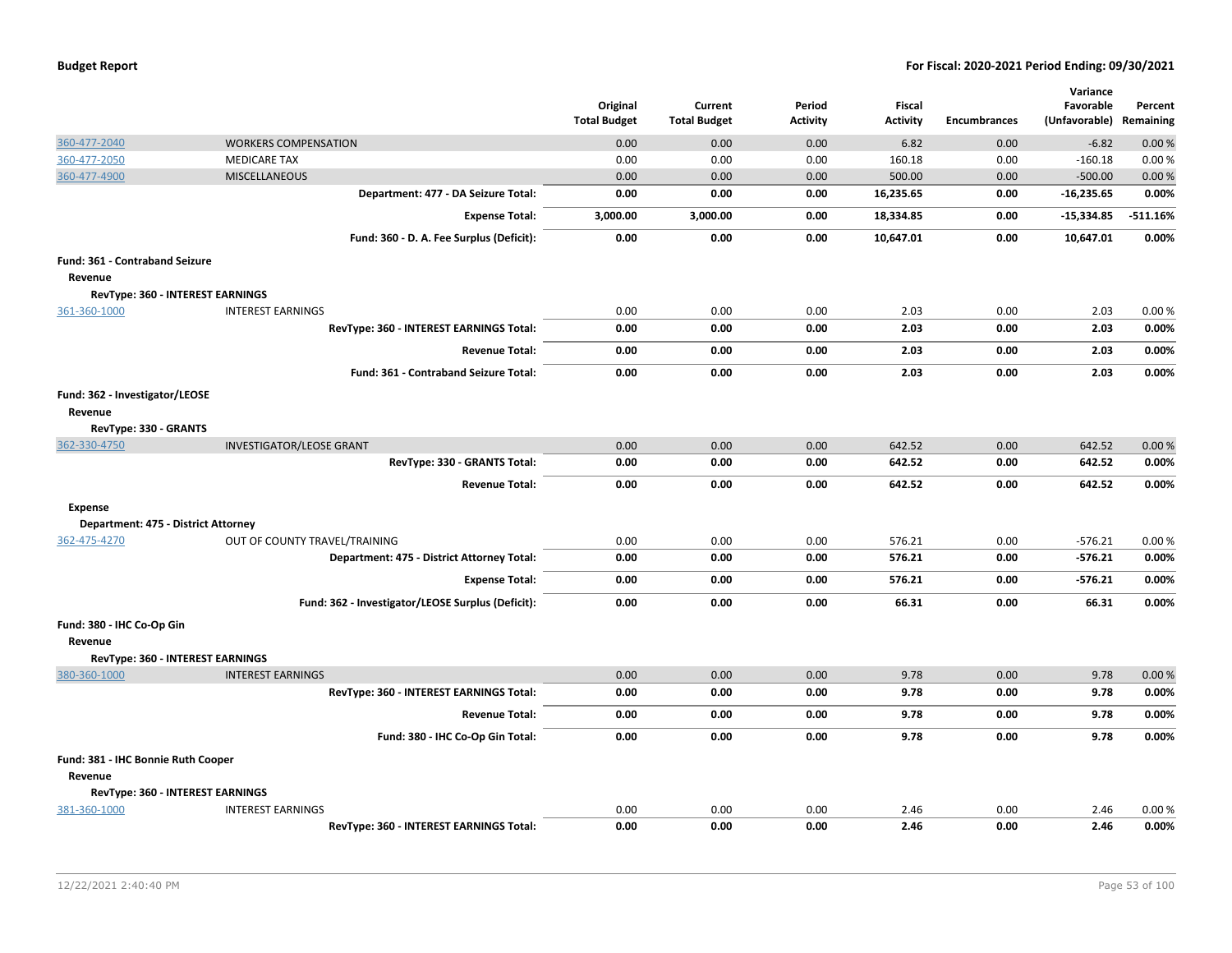| <b>Budget Report</b> |  |
|----------------------|--|
|----------------------|--|

| RevType: 370 - MISCELLANEOUS                                                                |                                                       | Original<br><b>Total Budget</b> | Current<br><b>Total Budget</b> | Period<br><b>Activity</b> | <b>Fiscal</b><br><b>Activity</b> | <b>Encumbrances</b> | Variance<br>Favorable<br>(Unfavorable) | Percent<br>Remaining |
|---------------------------------------------------------------------------------------------|-------------------------------------------------------|---------------------------------|--------------------------------|---------------------------|----------------------------------|---------------------|----------------------------------------|----------------------|
| 381-370-1500                                                                                | <b>BONNIE RUTH COOPER TRUST</b>                       | 0.00                            | 0.00                           | 0.00                      | 1,186.56                         | 0.00                | 1,186.56                               | 0.00%                |
|                                                                                             | RevType: 370 - MISCELLANEOUS Total:                   | 0.00                            | 0.00                           | 0.00                      | 1,186.56                         | 0.00                | 1,186.56                               | 0.00%                |
|                                                                                             | <b>Revenue Total:</b>                                 | 0.00                            | 0.00                           | 0.00                      | 1,189.02                         | 0.00                | 1,189.02                               | 0.00%                |
| Expense                                                                                     |                                                       |                                 |                                |                           |                                  |                     |                                        |                      |
|                                                                                             | Department: 645 - Indigent Health Care                |                                 |                                |                           |                                  |                     |                                        |                      |
| 381-645-4110                                                                                | PHYSICIAN, NON-EMERGENCY                              | 0.00                            | 0.00                           | 0.00                      | 1,757.45                         | 0.00                | $-1,757.45$                            | 0.00%                |
| 381-645-4130                                                                                | HOSPITAL-INPATIENT                                    | 0.00                            | 0.00                           | 0.00                      | 3,210.75                         | 0.00                | $-3,210.75$                            | 0.00 %               |
| 381-645-4140                                                                                | HOSPITAL-OUTPATIENT                                   | 0.00                            | 0.00                           | 0.00                      | 3,184.99                         | 0.00                | $-3,184.99$                            | 0.00%                |
| 381-645-4150                                                                                | LABORATORY/X-RAY                                      | 0.00                            | 0.00                           | 0.00                      | 67.89                            | 0.00                | $-67.89$                               | 0.00 %               |
|                                                                                             | Department: 645 - Indigent Health Care Total:         | 0.00                            | 0.00                           | 0.00                      | 8,221.08                         | 0.00                | $-8,221.08$                            | 0.00%                |
|                                                                                             | <b>Expense Total:</b>                                 | 0.00                            | 0.00                           | 0.00                      | 8,221.08                         | 0.00                | $-8,221.08$                            | 0.00%                |
|                                                                                             | Fund: 381 - IHC Bonnie Ruth Cooper Surplus (Deficit): | 0.00                            | 0.00                           | 0.00                      | $-7,032.06$                      | 0.00                | $-7,032.06$                            | 0.00%                |
| Fund: 411 - Hazard Mitigation Plan<br><b>Expense</b><br>Department: 407 - Hazard Mitigation |                                                       |                                 |                                |                           |                                  |                     |                                        |                      |
| 411-407-4150                                                                                | CONSULTANT                                            | 0.00                            | 0.00                           | 0.00                      | 25,000.00                        | 0.00                | $-25,000.00$                           | 0.00%                |
|                                                                                             | Department: 407 - Hazard Mitigation Total:            | 0.00                            | 0.00                           | 0.00                      | 25,000.00                        | 0.00                | $-25,000.00$                           | 0.00%                |
|                                                                                             | <b>Expense Total:</b>                                 | 0.00                            | 0.00                           | 0.00                      | 25,000.00                        | 0.00                | $-25,000.00$                           | 0.00%                |
|                                                                                             | Fund: 411 - Hazard Mitigation Plan Total:             | 0.00                            | 0.00                           | 0.00                      | 25,000.00                        | 0.00                | $-25,000.00$                           | 0.00%                |
| Fund: 412 - Safe Room Reimbursement Prog.<br>Expense<br>Department: 408 - Safe Room         |                                                       |                                 |                                |                           |                                  |                     |                                        |                      |
| 412-408-4540                                                                                | <b>R&amp;M AUTO</b>                                   | 0.00                            | 0.00                           | 0.00                      | 7,833.60                         | 0.00                | $-7,833.60$                            | 0.00%                |
|                                                                                             | Department: 408 - Safe Room Total:                    | 0.00                            | 0.00                           | 0.00                      | 7,833.60                         | 0.00                | $-7,833.60$                            | 0.00%                |
| Department: 418 - FEMA 3554                                                                 |                                                       |                                 |                                |                           |                                  |                     |                                        |                      |
| 412-418-3100                                                                                | <b>SUPPLIES</b>                                       | 0.00                            | 0.00                           | 0.00                      | 454.48                           | 0.00                | $-454.48$                              | 0.00%                |
|                                                                                             | Department: 418 - FEMA 3554 Total:                    | 0.00                            | 0.00                           | 0.00                      | 454.48                           | 0.00                | $-454.48$                              | 0.00%                |
|                                                                                             | <b>Expense Total:</b>                                 | 0.00                            | 0.00                           | 0.00                      | 8,288.08                         | 0.00                | $-8,288.08$                            | 0.00%                |
|                                                                                             | Fund: 412 - Safe Room Reimbursement Prog. Total:      | 0.00                            | 0.00                           | 0.00                      | 8,288.08                         | 0.00                | $-8,288.08$                            | 0.00%                |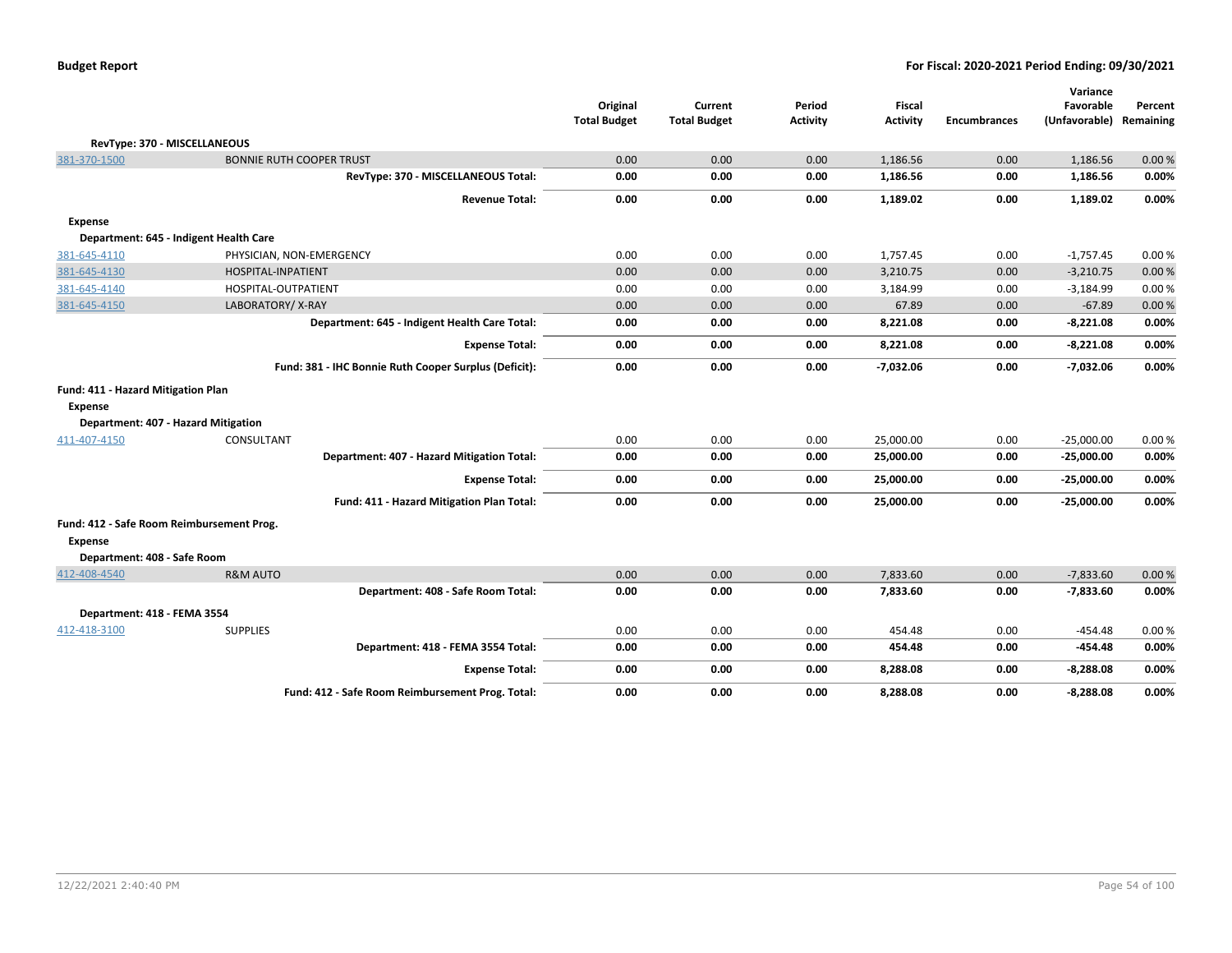|                                          |                          |                                            | <b>Total Budget</b> | Original | Current<br><b>Total Budget</b> | Period<br><b>Activity</b> | <b>Fiscal</b><br><b>Activity</b> | <b>Encumbrances</b> | Variance<br>Favorable<br>(Unfavorable) Remaining | Percent |
|------------------------------------------|--------------------------|--------------------------------------------|---------------------|----------|--------------------------------|---------------------------|----------------------------------|---------------------|--------------------------------------------------|---------|
| Fund: 413 - CARES ACT-CORONAVIRUS RELIEF |                          |                                            |                     |          |                                |                           |                                  |                     |                                                  |         |
| Revenue                                  |                          |                                            |                     |          |                                |                           |                                  |                     |                                                  |         |
| RevType: 330 - GRANTS                    |                          |                                            |                     |          |                                |                           |                                  |                     |                                                  |         |
| 413-330-4770                             |                          | <b>CORONAVIRUS RELIEF FUND</b>             |                     | 0.00     | 751,476.00                     | 0.00                      | 751,476.00                       | 0.00                | 0.00                                             | 0.00%   |
| <b>Budget Adjustments</b>                |                          |                                            |                     |          |                                |                           |                                  |                     |                                                  |         |
| <b>Number</b>                            | Date                     | <b>Description</b>                         | Adjustment          |          |                                |                           |                                  |                     |                                                  |         |
| BA0000066                                | 05/12/2021               | Coronavirus Relief Fund TDEM 2020          | $-751,476.00$       |          |                                |                           |                                  |                     |                                                  |         |
|                                          |                          | RevType: 330 - GRANTS Total:               |                     | 0.00     | 751,476.00                     | 0.00                      | 751,476.00                       | 0.00                | 0.00                                             | 0.00%   |
|                                          |                          | <b>Revenue Total:</b>                      |                     | 0.00     | 751,476.00                     | 0.00                      | 751,476.00                       | 0.00                | 0.00                                             | 0.00%   |
| Expense                                  |                          |                                            |                     |          |                                |                           |                                  |                     |                                                  |         |
| Department: 413 - CARES Act              |                          |                                            |                     |          |                                |                           |                                  |                     |                                                  |         |
| 413-413-1040                             | <b>SALARIES DEPUTIES</b> |                                            |                     | 0.00     | 566,887.25                     | 0.00                      | 0.00                             | 0.00                | 566,887.25                                       | 100.00% |
| <b>Budget Adjustments</b>                |                          |                                            |                     |          |                                |                           |                                  |                     |                                                  |         |
| <b>Number</b>                            | Date                     | <b>Description</b>                         | Adjustment          |          |                                |                           |                                  |                     |                                                  |         |
| BA0000066                                | 05/12/2021               | Coronavirus Relief Fund TDEM 2020          | 751,476.00          |          |                                |                           |                                  |                     |                                                  |         |
| BA0000084                                | 08/03/2021               | Salaries moving to other line items in 413 | $-184,588.75$       |          |                                |                           |                                  |                     |                                                  |         |
| 413-413-2251                             | <b>JANITOR TRAVEL</b>    |                                            |                     | 0.00     | 52.73                          | 0.00                      | 52.73                            | 0.00                | 0.00                                             | 0.00%   |
| <b>Budget Adjustments</b>                |                          |                                            |                     |          |                                |                           |                                  |                     |                                                  |         |
| Number                                   | Date                     | <b>Description</b>                         | Adjustment          |          |                                |                           |                                  |                     |                                                  |         |
| BA0000084                                | 08/03/2021               | Salaries moving to other line items in 413 | 52.73               |          |                                |                           |                                  |                     |                                                  |         |
| 413-413-3100                             | <b>OFFICE SUPPLIES</b>   |                                            |                     | 0.00     | 497.60                         | 0.00                      | 497.60                           | 0.00                | 0.00                                             | 0.00%   |
| <b>Budget Adjustments</b>                |                          |                                            |                     |          |                                |                           |                                  |                     |                                                  |         |
| <b>Number</b>                            | Date                     | <b>Description</b>                         | Adjustment          |          |                                |                           |                                  |                     |                                                  |         |
| BA0000084                                | 08/03/2021               | Salaries moving to other line items in 413 | 497.60              |          |                                |                           |                                  |                     |                                                  |         |
| 413-413-3110                             | <b>POSTAGE</b>           |                                            |                     | 0.00     | 569.50                         | 0.00                      | 569.50                           | 0.00                | 0.00                                             | 0.00%   |
| <b>Budget Adjustments</b>                |                          |                                            |                     |          |                                |                           |                                  |                     |                                                  |         |
| <b>Number</b>                            | Date                     | <b>Description</b>                         | Adjustment          |          |                                |                           |                                  |                     |                                                  |         |
| BA0000084                                | 08/03/2021               | Salaries moving to other line items in 413 | 569.50              |          |                                |                           |                                  |                     |                                                  |         |
| 413-413-3970                             | SANITIZING SUPPLIES      |                                            |                     | 0.00     | 20,043.79                      | 0.00                      | 20,043.79                        | 0.00                | 0.00                                             | 0.00%   |
| <b>Budget Adjustments</b>                |                          |                                            |                     |          |                                |                           |                                  |                     |                                                  |         |
| <b>Number</b>                            | Date                     | Description                                | Adjustment          |          |                                |                           |                                  |                     |                                                  |         |
| BA0000084                                | 08/03/2021               | Salaries moving to other line items in 413 | 20,043.79           |          |                                |                           |                                  |                     |                                                  |         |
| 413-413-3980                             |                          | PERSONAL PROTECTIVE EQUIPMENT              |                     | 0.00     | 7,675.67                       | 0.00                      | 7,675.67                         | 0.00                | 0.00                                             | 0.00%   |
| <b>Budget Adjustments</b>                |                          |                                            |                     |          |                                |                           |                                  |                     |                                                  |         |
| <b>Number</b>                            | Date                     | <b>Description</b>                         | Adjustment          |          |                                |                           |                                  |                     |                                                  |         |
| BA0000084                                | 08/03/2021               | Salaries moving to other line items in 413 | 7,675.67            |          |                                |                           |                                  |                     |                                                  |         |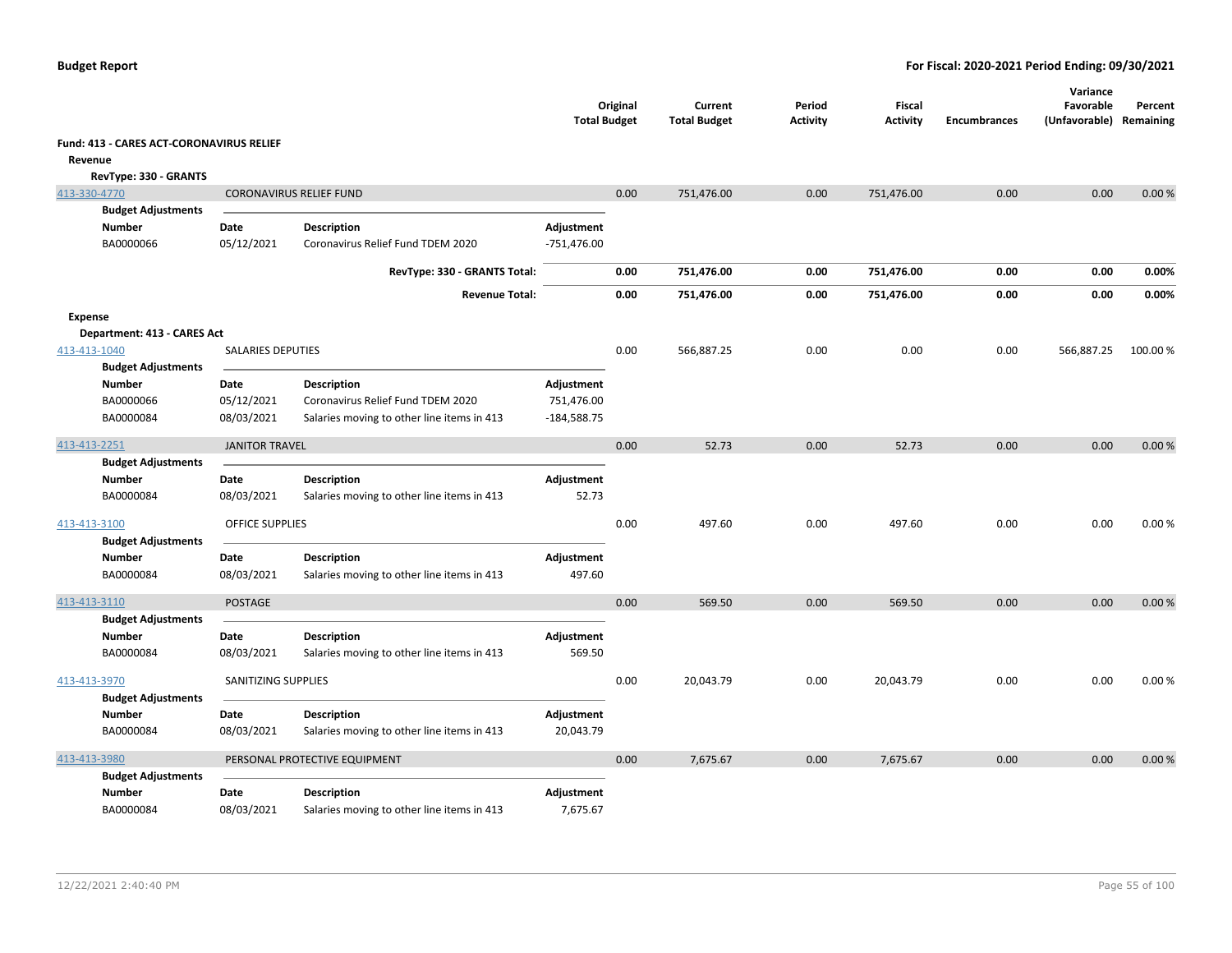|                                                                                             |                          |                                                                  | <b>Total Budget</b>     | Original | Current<br><b>Total Budget</b> | Period<br><b>Activity</b> | <b>Fiscal</b><br><b>Activity</b> | <b>Encumbrances</b> | Variance<br>Favorable<br>(Unfavorable) Remaining | Percent                |
|---------------------------------------------------------------------------------------------|--------------------------|------------------------------------------------------------------|-------------------------|----------|--------------------------------|---------------------------|----------------------------------|---------------------|--------------------------------------------------|------------------------|
| 413-413-3981                                                                                | PUBLIC HEALTH EXPENSES   |                                                                  |                         | 0.00     | 10,024.95                      | 0.00                      | 10,024.95                        | 0.00                | 0.00                                             | 0.00%                  |
| <b>Budget Adjustments</b><br>Number<br>BA0000084                                            | Date<br>08/03/2021       | <b>Description</b><br>Salaries moving to other line items in 413 | Adjustment<br>10,024.95 |          |                                |                           |                                  |                     |                                                  |                        |
| 413-413-3990                                                                                | <b>OFFICE PROTECTION</b> |                                                                  |                         | 0.00     | 23,441.86                      | 0.00                      | 24,252.30                        | 0.00                | $-810.44$                                        | $-3.46%$               |
| <b>Budget Adjustments</b><br><b>Number</b><br>BA0000084                                     | Date<br>08/03/2021       | <b>Description</b><br>Salaries moving to other line items in 413 | Adjustment<br>23,441.86 |          |                                |                           |                                  |                     |                                                  |                        |
| 413-413-5720<br><b>Budget Adjustments</b>                                                   | OFFICE EQUIPMENT         |                                                                  |                         | 0.00     | 24,097.89                      | 0.00                      | 24,097.89                        | 0.00                | 0.00                                             | 0.00%                  |
| <b>Number</b><br>BA0000084                                                                  | Date<br>08/03/2021       | <b>Description</b><br>Salaries moving to other line items in 413 | Adjustment<br>24,097.89 |          |                                |                           |                                  |                     |                                                  |                        |
| 413-413-5740                                                                                | <b>TECHNOLOGY</b>        |                                                                  |                         | 0.00     | 559.23                         | 0.00                      | 1,313.60                         | 28,512.50           |                                                  | -29,266.87 -5,233.42 % |
| <b>Budget Adjustments</b><br><b>Number</b><br>BA0000084                                     | Date<br>08/03/2021       | <b>Description</b><br>Salaries moving to other line items in 413 | Adjustment<br>559.23    |          |                                |                           |                                  |                     |                                                  |                        |
|                                                                                             |                          | Department: 413 - CARES Act Total:                               |                         | 0.00     | 653,850.47                     | 0.00                      | 88,528.03                        | 28,512.50           | 536,809.94                                       | 82.10%                 |
| Department: 417 - COVID-19 Vaccine Call Center<br>413-417-1070<br><b>Budget Adjustments</b> | SALARY PART-TIME TEMP    |                                                                  |                         | 0.00     | 18,726.00                      | 0.00                      | 18,726.00                        | 0.00                | 0.00                                             | 0.00%                  |
| <b>Number</b><br>BA0000084                                                                  | Date<br>08/03/2021       | <b>Description</b><br>Salaries moving to other line items in 413 | Adjustment<br>18,726.00 |          |                                |                           |                                  |                     |                                                  |                        |
| 413-417-2010                                                                                | SOCIAL SECURITY TAXES    |                                                                  |                         | 0.00     | 1,161.06                       | 0.00                      | 1,161.06                         | 0.00                | 0.00                                             | 0.00%                  |
| <b>Budget Adjustments</b><br><b>Number</b><br>BA0000084                                     | Date<br>08/03/2021       | <b>Description</b><br>Salaries moving to other line items in 413 | Adjustment<br>1,161.06  |          |                                |                           |                                  |                     |                                                  |                        |
| 413-417-2050<br><b>Budget Adjustments</b>                                                   | <b>MEDICARE TAX</b>      |                                                                  |                         | 0.00     | 271.57                         | 0.00                      | 271.57                           | 0.00                | 0.00                                             | 0.00%                  |
| <b>Number</b><br>BA0000084                                                                  | Date<br>08/03/2021       | <b>Description</b><br>Salaries moving to other line items in 413 | Adjustment<br>271.57    |          |                                |                           |                                  |                     |                                                  |                        |
|                                                                                             |                          | Department: 417 - COVID-19 Vaccine Call Center Total:            |                         | 0.00     | 20,158.63                      | 0.00                      | 20,158.63                        | 0.00                | 0.00                                             | 0.00%                  |
| Department: 419 - CARES FINAL ALLOCATION                                                    |                          |                                                                  |                         |          |                                |                           |                                  |                     |                                                  |                        |
| 413-419-1502                                                                                | <b>COMP PAY OUT</b>      |                                                                  |                         | 0.00     | 62,641.43                      | 0.00                      | 62,641.43                        | 0.00                | 0.00                                             | 0.00 %                 |
| <b>Budget Adjustments</b><br><b>Number</b><br>BA0000084                                     | Date<br>08/03/2021       | <b>Description</b><br>Salaries moving to other line items in 413 | Adjustment<br>62,641.43 |          |                                |                           |                                  |                     |                                                  |                        |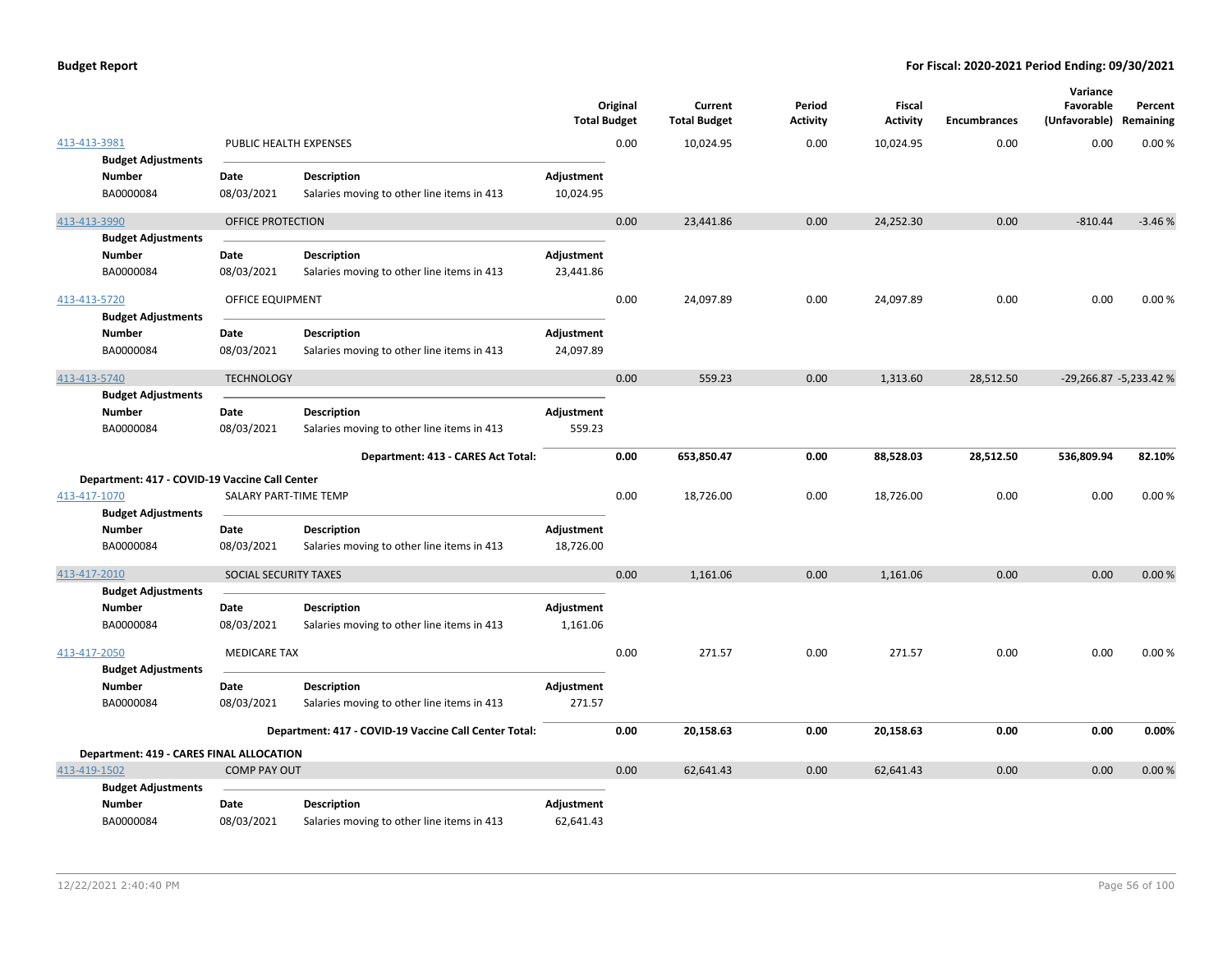|                                   |                       |                                                             | <b>Total Budget</b> | Original | Current<br><b>Total Budget</b> | Period<br><b>Activity</b> | <b>Fiscal</b><br><b>Activity</b> | <b>Encumbrances</b> | Variance<br>Favorable<br>(Unfavorable) | Percent<br>Remaining |
|-----------------------------------|-----------------------|-------------------------------------------------------------|---------------------|----------|--------------------------------|---------------------------|----------------------------------|---------------------|----------------------------------------|----------------------|
| 413-419-2010                      | SOCIAL SECURITY TAXES |                                                             |                     | 0.00     | 3,883.78                       | 0.00                      | 3,883.78                         | 0.00                | 0.00                                   | 0.00%                |
| <b>Budget Adjustments</b>         |                       |                                                             |                     |          |                                |                           |                                  |                     |                                        |                      |
| <b>Number</b>                     | Date                  | Description                                                 | Adjustment          |          |                                |                           |                                  |                     |                                        |                      |
| BA0000084                         | 08/03/2021            | Salaries moving to other line items in 413                  | 3,883.78            |          |                                |                           |                                  |                     |                                        |                      |
| 413-419-2030                      | <b>RETIREMENT</b>     |                                                             |                     | 0.00     | 7,429.26                       | 0.00                      | 7,429.26                         | 0.00                | 0.00                                   | 0.00%                |
| <b>Budget Adjustments</b>         |                       |                                                             |                     |          |                                |                           |                                  |                     |                                        |                      |
| <b>Number</b>                     | Date                  | Description                                                 | Adjustment          |          |                                |                           |                                  |                     |                                        |                      |
| BA0000084                         | 08/03/2021            | Salaries moving to other line items in 413                  | 7,429.26            |          |                                |                           |                                  |                     |                                        |                      |
| 413-419-2050                      | <b>MEDICARE TAX</b>   |                                                             |                     | 0.00     | 908.29                         | 0.00                      | 908.29                           | 0.00                | 0.00                                   | 0.00%                |
| <b>Budget Adjustments</b>         |                       |                                                             |                     |          |                                |                           |                                  |                     |                                        |                      |
| <b>Number</b>                     | Date                  | Description                                                 | Adjustment          |          |                                |                           |                                  |                     |                                        |                      |
| BA0000084                         | 08/03/2021            | Salaries moving to other line items in 413                  | 908.29              |          |                                |                           |                                  |                     |                                        |                      |
|                                   |                       | Department: 419 - CARES FINAL ALLOCATION Total:             |                     | 0.00     | 74,862.76                      | 0.00                      | 74,862.76                        | 0.00                | 0.00                                   | 0.00%                |
| Department: 622 - Road & Bridge 2 |                       |                                                             |                     |          |                                |                           |                                  |                     |                                        |                      |
| 413-622-4600                      |                       | <b>EQUIPMENT RENTAL/LEASE</b>                               |                     | 0.00     | 0.00                           | 0.00                      | 1,664.46                         | 0.00                | $-1,664.46$                            | 0.00%                |
| 413-622-5710                      |                       | PURCHASE OF MACH./EQUIP.                                    |                     | 0.00     | 0.00                           | 0.00                      | 55,557.68                        | 0.00                | $-55,557.68$                           | 0.00%                |
|                                   |                       | Department: 622 - Road & Bridge 2 Total:                    |                     | 0.00     | 0.00                           | 0.00                      | 57,222.14                        | 0.00                | -57,222.14                             | 0.00%                |
| Department: 623 - Road & Bridge 3 |                       |                                                             |                     |          |                                |                           |                                  |                     |                                        |                      |
| 413-623-5710                      |                       | PURCHASE OF MACH./EQUIP.                                    |                     | 0.00     | 0.00                           | 0.00                      | 120,000.00                       | 0.00                | $-120,000.00$                          | 0.00%                |
|                                   |                       | Department: 623 - Road & Bridge 3 Total:                    |                     | 0.00     | 0.00                           | 0.00                      | 120,000.00                       | 0.00                | $-120,000.00$                          | 0.00%                |
| Department: 624 - Road & Bridge 4 |                       |                                                             |                     |          |                                |                           |                                  |                     |                                        |                      |
| 413-624-3440                      |                       | R&B MAT. ASPHALT/RD OIL                                     |                     | 0.00     | 0.00                           | 0.00                      | 43,671.25                        | 0.00                | $-43,671.25$                           | 0.00%                |
| 413-624-4600                      |                       | <b>EQUIPMENT RENTAL/LEASE</b>                               |                     | 0.00     | 0.00                           | 0.00                      | 27,235.60                        | 0.00                | $-27,235.60$                           | 0.00%                |
|                                   |                       | Department: 624 - Road & Bridge 4 Total:                    |                     | 0.00     | 0.00                           | 0.00                      | 70,906.85                        | 0.00                | -70,906.85                             | 0.00%                |
|                                   |                       | <b>Expense Total:</b>                                       |                     | 0.00     | 748,871.86                     | 0.00                      | 431,678.41                       | 28,512.50           | 288,680.95                             | 38.55%               |
|                                   |                       | Fund: 413 - CARES ACT-CORONAVIRUS RELIEF Surplus (Deficit): |                     | 0.00     | 2,604.14                       | 0.00                      | 319,797.59                       | $-28,512.50$        | 288,680.95-11,085.46%                  |                      |
| Fund: 414 - OOG COVID #4145401    |                       |                                                             |                     |          |                                |                           |                                  |                     |                                        |                      |
| Revenue                           |                       |                                                             |                     |          |                                |                           |                                  |                     |                                        |                      |
| RevType: 330 - GRANTS             |                       |                                                             |                     |          |                                |                           |                                  |                     |                                        |                      |
| 414-330-4772                      |                       | OOG CORONAVIRUS GRANT                                       |                     | 0.00     | 46,529.48                      | 0.00                      | 52,011.09                        | 0.00                | 5,481.61                               | 111.78%              |
| <b>Budget Adjustments</b>         |                       |                                                             |                     |          |                                |                           |                                  |                     |                                        |                      |
| <b>Number</b>                     | Date                  | Description                                                 | Adjustment          |          |                                |                           |                                  |                     |                                        |                      |
| BA0000085                         | 08/03/2021            | Budget Amendment for Fund 414                               | $-46,529.48$        |          |                                |                           |                                  |                     |                                        |                      |
|                                   |                       | RevType: 330 - GRANTS Total:                                |                     | 0.00     | 46,529.48                      | 0.00                      | 52,011.09                        | 0.00                | 5,481.61                               | 11.78%               |
|                                   |                       | <b>Revenue Total:</b>                                       |                     | 0.00     | 46,529.48                      | 0.00                      | 52,011.09                        | 0.00                | 5,481.61                               | 11.78%               |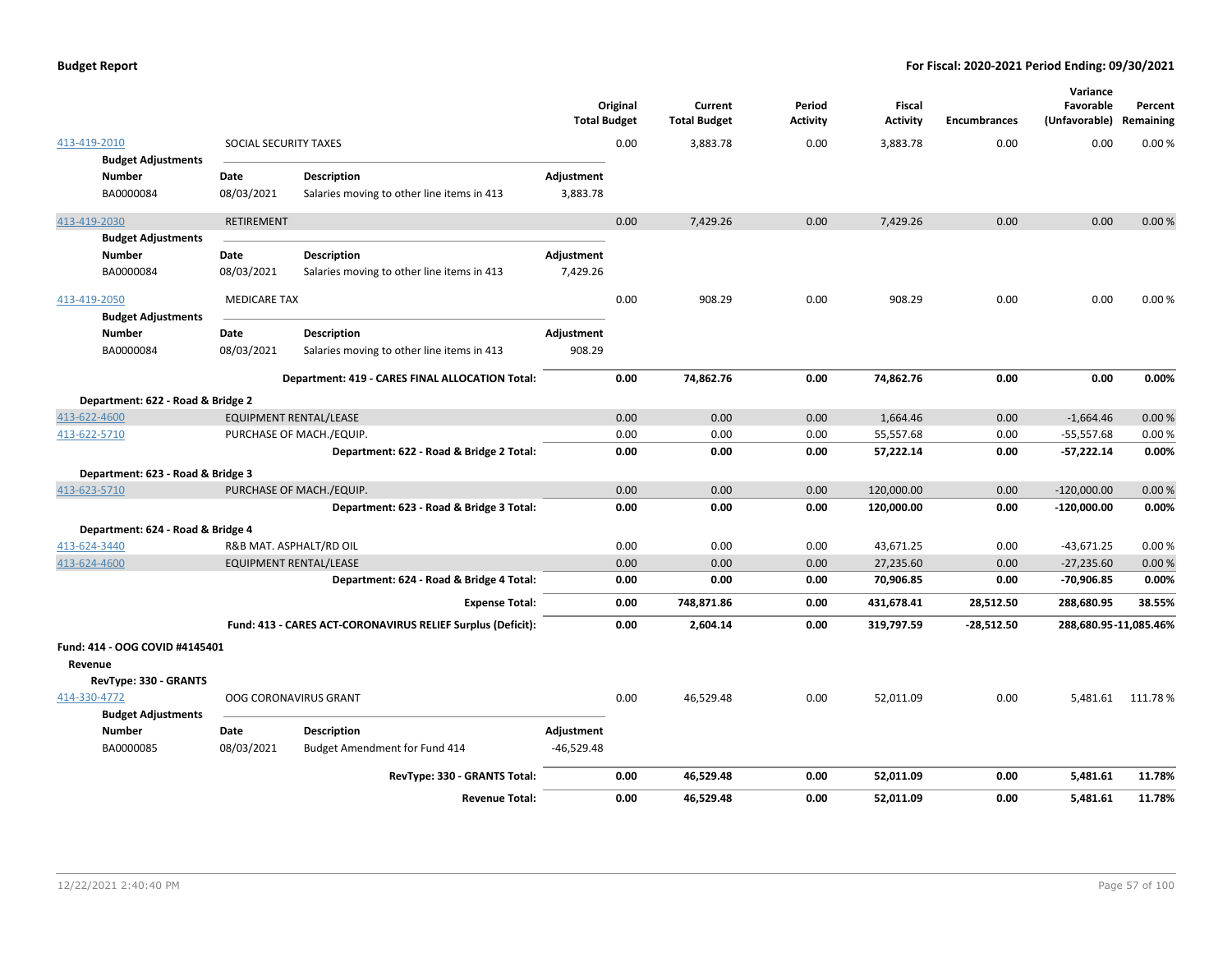|                                                        |                          |                                                   | <b>Total Budget</b> | Original | Current<br><b>Total Budget</b> | Period<br><b>Activity</b> | <b>Fiscal</b><br><b>Activity</b> | <b>Encumbrances</b> | Variance<br>Favorable<br>(Unfavorable) Remaining | Percent   |
|--------------------------------------------------------|--------------------------|---------------------------------------------------|---------------------|----------|--------------------------------|---------------------------|----------------------------------|---------------------|--------------------------------------------------|-----------|
| Expense                                                |                          |                                                   |                     |          |                                |                           |                                  |                     |                                                  |           |
| Department: 416 - OOG COVID                            |                          |                                                   |                     |          |                                |                           |                                  |                     |                                                  |           |
| 414-416-3970                                           | SANITIZING SUPPLIES      |                                                   |                     | 0.00     | 689.03                         | 0.00                      | 689.03                           | 0.00                | 0.00                                             | 0.00%     |
| <b>Budget Adjustments</b>                              |                          |                                                   |                     |          |                                |                           |                                  |                     |                                                  |           |
| <b>Number</b>                                          | Date                     | <b>Description</b>                                | Adjustment          |          |                                |                           |                                  |                     |                                                  |           |
| BA0000085                                              | 08/03/2021               | Budget Amendment for Fund 414                     | 689.03              |          |                                |                           |                                  |                     |                                                  |           |
| 414-416-3980                                           |                          | PERSONAL PROTECTIVE EQUIPMENT                     |                     | 0.00     | 4,081.46                       | 0.00                      | 4,081.46                         | 0.00                | 0.00                                             | 0.00%     |
| <b>Budget Adjustments</b>                              |                          |                                                   |                     |          |                                |                           |                                  |                     |                                                  |           |
| <b>Number</b>                                          | Date                     | Description                                       | Adjustment          |          |                                |                           |                                  |                     |                                                  |           |
| BA0000085                                              | 08/03/2021               | Budget Amendment for Fund 414                     | 4,081.46            |          |                                |                           |                                  |                     |                                                  |           |
| 414-416-3990                                           | <b>OFFICE PROTECTION</b> |                                                   |                     | 0.00     | 1,200.00                       | 0.00                      | 1,200.00                         | 0.00                | 0.00                                             | 0.00%     |
| <b>Budget Adjustments</b>                              |                          |                                                   |                     |          |                                |                           |                                  |                     |                                                  |           |
| <b>Number</b>                                          | Date                     | <b>Description</b>                                | Adjustment          |          |                                |                           |                                  |                     |                                                  |           |
| BA0000085                                              | 08/03/2021               | Budget Amendment for Fund 414                     | 1,200.00            |          |                                |                           |                                  |                     |                                                  |           |
| 414-416-4530                                           | <b>COMPUTER SOFTWARE</b> |                                                   |                     | 0.00     | 1,276.15                       | 0.00                      | 1,276.15                         | 0.00                | 0.00                                             | 0.00%     |
| <b>Budget Adjustments</b>                              |                          |                                                   |                     |          |                                |                           |                                  |                     |                                                  |           |
| <b>Number</b>                                          | Date                     | Description                                       | Adjustment          |          |                                |                           |                                  |                     |                                                  |           |
| BA0000085                                              | 08/03/2021               | Budget Amendment for Fund 414                     | 1,276.15            |          |                                |                           |                                  |                     |                                                  |           |
| 414-416-5740                                           | <b>TECHNOLOGY</b>        |                                                   |                     | 0.00     | 39,282.84                      | 0.00                      | 39,282.84                        | 0.00                | 0.00                                             | 0.00%     |
| <b>Budget Adjustments</b>                              |                          |                                                   |                     |          |                                |                           |                                  |                     |                                                  |           |
| <b>Number</b>                                          | Date                     | <b>Description</b>                                | Adjustment          |          |                                |                           |                                  |                     |                                                  |           |
| BA0000085                                              | 08/03/2021               | Budget Amendment for Fund 414                     | 39,282.84           |          |                                |                           |                                  |                     |                                                  |           |
|                                                        |                          | Department: 416 - OOG COVID Total:                |                     | 0.00     | 46,529.48                      | 0.00                      | 46,529.48                        | 0.00                | 0.00                                             | 0.00%     |
| Department: 900 - TRANSFERS OUT                        |                          |                                                   |                     |          |                                |                           |                                  |                     |                                                  |           |
| 414-900-9000                                           | <b>TRANSFERS OUT</b>     |                                                   |                     | 0.00     | 0.00                           | 0.00                      | 5,481.61                         | 0.00                | $-5,481.61$                                      | 0.00%     |
|                                                        |                          | Department: 900 - TRANSFERS OUT Total:            |                     | 0.00     | 0.00                           | 0.00                      | 5,481.61                         | 0.00                | $-5,481.61$                                      | 0.00%     |
|                                                        |                          | <b>Expense Total:</b>                             |                     | 0.00     | 46,529.48                      | 0.00                      | 52,011.09                        | 0.00                | $-5,481.61$                                      | $-11.78%$ |
|                                                        |                          | Fund: 414 - OOG COVID #4145401 Surplus (Deficit): |                     | 0.00     | 0.00                           | 0.00                      | 0.00                             | 0.00                | 0.00                                             | 0.00%     |
| Fund: 415 - American Recovery Program Grant<br>Revenue |                          |                                                   |                     |          |                                |                           |                                  |                     |                                                  |           |
| RevType: 330 - GRANTS<br>415-330-4775                  | <b>ARP Grant</b>         |                                                   |                     | 0.00     | 0.00                           | 0.00                      | 3,449,089.00                     | 0.00                | 3,449,089.00                                     | 0.00%     |
|                                                        |                          | RevType: 330 - GRANTS Total:                      |                     | 0.00     | 0.00                           | 0.00                      | 3,449,089.00                     | 0.00                | 3,449,089.00                                     | 0.00%     |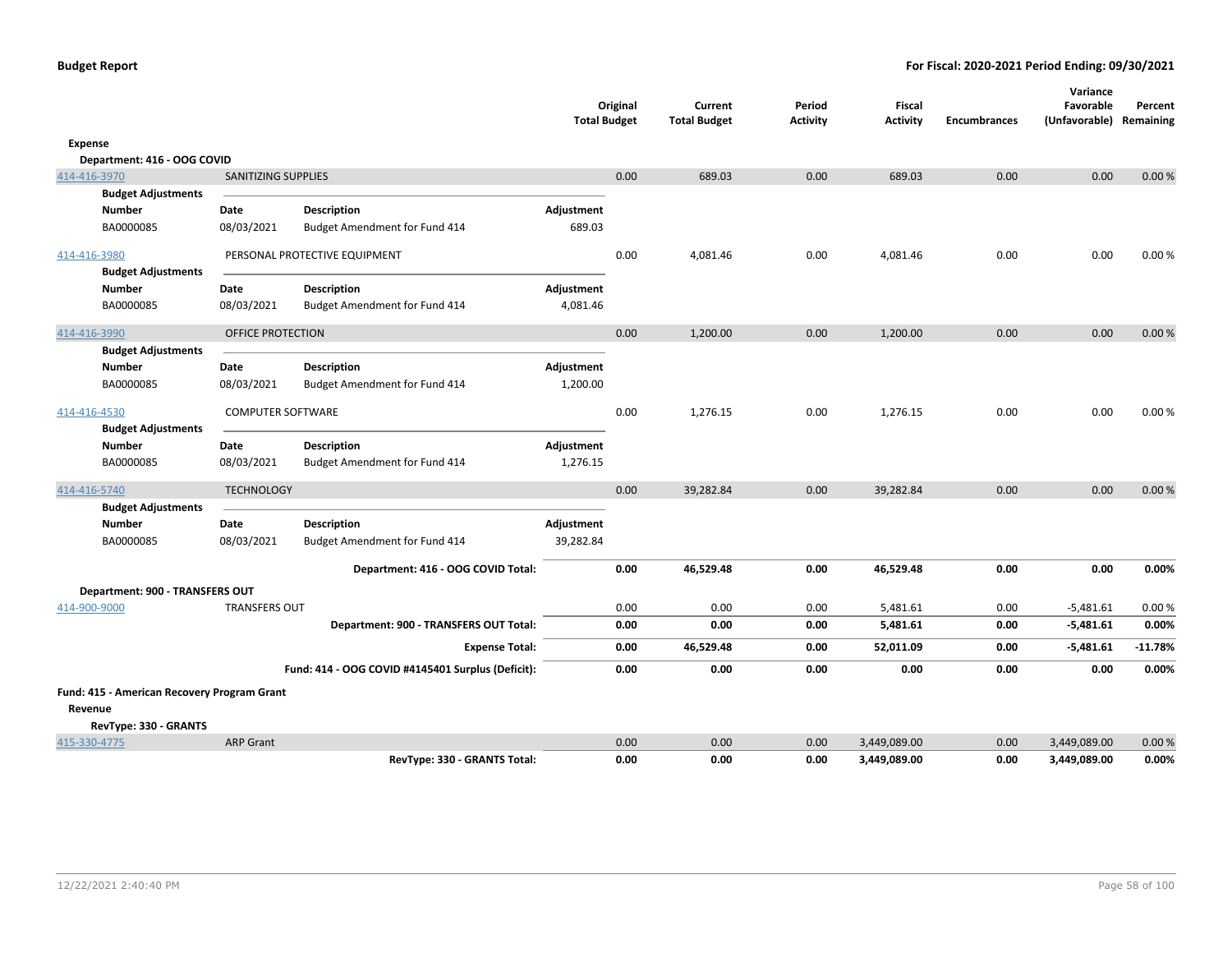| <b>Budget Report</b> |  |
|----------------------|--|
|----------------------|--|

|                                  |                                                     | Original<br><b>Total Budget</b> | Current<br><b>Total Budget</b> | Period<br><b>Activity</b> | Fiscal<br><b>Activity</b> | <b>Encumbrances</b> | Variance<br>Favorable<br>(Unfavorable) Remaining | Percent         |
|----------------------------------|-----------------------------------------------------|---------------------------------|--------------------------------|---------------------------|---------------------------|---------------------|--------------------------------------------------|-----------------|
|                                  | RevType: 360 - INTEREST EARNINGS                    |                                 |                                |                           |                           |                     |                                                  |                 |
| 415-360-1591                     | <b>INTEREST EARNINGS CDARS</b>                      | 0.00                            | 0.00                           | 0.00                      | 171.97                    | 0.00                | 171.97                                           | 0.00%           |
|                                  | RevType: 360 - INTEREST EARNINGS Total:             | 0.00                            | 0.00                           | 0.00                      | 171.97                    | 0.00                | 171.97                                           | 0.00%           |
|                                  | <b>Revenue Total:</b>                               | 0.00                            | 0.00                           | 0.00                      | 3,449,260.97              | 0.00                | 3,449,260.97                                     | 0.00%           |
|                                  |                                                     |                                 |                                |                           |                           |                     |                                                  |                 |
|                                  | Fund: 415 - American Recovery Program Grant Total:  | 0.00                            | 0.00                           | 0.00                      | 3,449,260.97              | 0.00                | 3,449,260.97                                     | 0.00%           |
| Fund: 560 - Sheriff Forfeiture   |                                                     |                                 |                                |                           |                           |                     |                                                  |                 |
| Revenue                          |                                                     |                                 |                                |                           |                           |                     |                                                  |                 |
| RevType: 300 - CASH              |                                                     |                                 |                                |                           |                           |                     |                                                  |                 |
| 560-300-1560                     | <b>BEGINNING CASH BALANCE</b>                       | 25,000.00                       | 25,000.00                      | 0.00                      | 0.00                      | 0.00                | $-25,000.00$                                     | 100.00 %        |
|                                  | RevType: 300 - CASH Total:                          | 25,000.00                       | 25,000.00                      | 0.00                      | 0.00                      | 0.00                | $-25,000.00$                                     | 100.00%         |
|                                  | RevType: 352 - FINES & FORFEITURES                  |                                 |                                |                           |                           |                     |                                                  |                 |
| 560-352-2000                     | <b>CONTRABAND FORFEITURE</b>                        | 0.00                            | 0.00                           | 0.00                      | 71,704.58                 | 0.00                | 71,704.58                                        | 0.00%           |
|                                  | RevType: 352 - FINES & FORFEITURES Total:           | 0.00                            | 0.00                           | 0.00                      | 71,704.58                 | 0.00                | 71,704.58                                        | 0.00%           |
|                                  | RevType: 355 - FEDERAL FORFEITURE FUNDS 2018        |                                 |                                |                           |                           |                     |                                                  |                 |
| 560-355-5600                     | FEDERAL FORFEITURE FUNDS                            | 0.00                            | 0.00                           | 0.00                      | 1,586.65                  | 0.00                | 1,586.65                                         | 0.00%           |
|                                  | RevType: 355 - FEDERAL FORFEITURE FUNDS 2018 Total: | 0.00                            | 0.00                           | 0.00                      | 1,586.65                  | 0.00                | 1,586.65                                         | 0.00%           |
|                                  | RevType: 360 - INTEREST EARNINGS                    |                                 |                                |                           |                           |                     |                                                  |                 |
| 560-360-1000                     | <b>INTEREST EARNINGS-SO FORFEITURE</b>              | 0.00                            | 0.00                           | 0.00                      | 6.89                      | 0.00                | 6.89                                             | 0.00%           |
|                                  | RevType: 360 - INTEREST EARNINGS Total:             | 0.00                            | 0.00                           | 0.00                      | 6.89                      | 0.00                | 6.89                                             | 0.00%           |
|                                  |                                                     |                                 |                                |                           |                           |                     |                                                  |                 |
|                                  | <b>Revenue Total:</b>                               | 25,000.00                       | 25,000.00                      | 0.00                      | 73,298.12                 | 0.00                | 48,298.12                                        | 193.19%         |
| <b>Expense</b>                   |                                                     |                                 |                                |                           |                           |                     |                                                  |                 |
| Department: 560 - County Sheriff |                                                     |                                 |                                |                           |                           |                     |                                                  |                 |
| 560-560-1501                     | <b>SIGN ON BONUS</b>                                | 0.00                            | 0.00                           | 0.00                      | 1,500.00                  | 0.00                | $-1,500.00$                                      | 0.00%           |
| 560-560-3100                     | <b>OFFICE SUPPLIES</b>                              | 0.00                            | 0.00                           | 0.00                      | 1,820.71                  | 0.00                | $-1,820.71$                                      | 0.00%           |
| 560-560-4200                     | <b>CELL PHONE</b>                                   | 0.00                            | 0.00                           | 0.00                      | 661.76                    | 0.00                | $-661.76$                                        | 0.00%           |
| 560-560-4270                     | OUT OF COUNTY TRAVEL/TRAINING                       | 0.00                            | 0.00                           | 0.00                      | 1,830.00                  | 0.00                | $-1,830.00$                                      | 0.00%           |
| 560-560-4541                     | <b>AUTOMOBILE ACCESSORIES</b>                       | 0.00                            | 0.00                           | 0.00                      | 6,324.68                  | 0.00                | $-6,324.68$                                      | 0.00%           |
| 560-560-4900                     | <b>MISCELLANEOUS</b>                                | 25,000.00                       | 25,000.00                      | 0.00                      | 181.00                    | 0.00                | 24,819.00                                        | 99.28%          |
| 560-560-4950                     | NARCOTICS AND/OR OTHER INVESTIGATIONS               | 0.00                            | 0.00                           | 0.00                      | 2,000.00                  | 0.00                | $-2,000.00$                                      | 0.00%           |
| 560-560-4951                     | CONTRABAND FORFEITURE DISBURSEMENT                  | 0.00<br>0.00                    | 0.00<br>0.00                   | 0.00                      | 8,246.67                  | 0.00<br>0.00        | $-8,246.67$                                      | 0.00%           |
| 560-560-5740<br>560-560-5790     | <b>TECHNOLOGY</b><br><b>WEAPONS</b>                 |                                 |                                | 0.00                      | 13,160.19                 | 0.00                | $-13,160.19$                                     | 0.00 %<br>0.00% |
| 560-560-5800                     | <b>INVESTIGATIVE EQUIPMENT</b>                      | 0.00<br>0.00                    | 0.00<br>0.00                   | 0.00<br>0.00              | 1,775.00<br>5,888.00      | 0.00                | $-1,775.00$<br>$-5,888.00$                       | 0.00%           |
|                                  | Department: 560 - County Sheriff Total:             | 25,000.00                       | 25,000.00                      | 0.00                      | 43,388.01                 | 0.00                | $-18,388.01$                                     | $-73.55%$       |
|                                  |                                                     |                                 |                                |                           |                           |                     |                                                  |                 |
|                                  | Department: 561 - Federal Forfeiture                |                                 |                                |                           |                           |                     |                                                  |                 |
| 560-561-3200                     | <b>WEAPON SUPPLIES</b>                              | 0.00                            | 0.00                           | 0.00                      | 2,385.00                  | 0.00                | $-2,385.00$                                      | 0.00%           |
| 560-561-5730                     | TELEPHONE/RADIO EQUIPMENT                           | 0.00                            | 0.00                           | 0.00                      | 4,202.93                  | 0.00                | $-4,202.93$                                      | 0.00%           |
| 560-561-5740                     | <b>TECHNOLOGY</b>                                   | 0.00                            | 0.00                           | 0.00                      | 2,056.52                  | 0.00                | $-2,056.52$                                      | 0.00%           |
| 560-561-5750                     | <b>AUTOMOBILES</b>                                  | 0.00                            | 0.00                           | 0.00                      | 9,170.00                  | 0.00                | $-9,170.00$                                      | 0.00%           |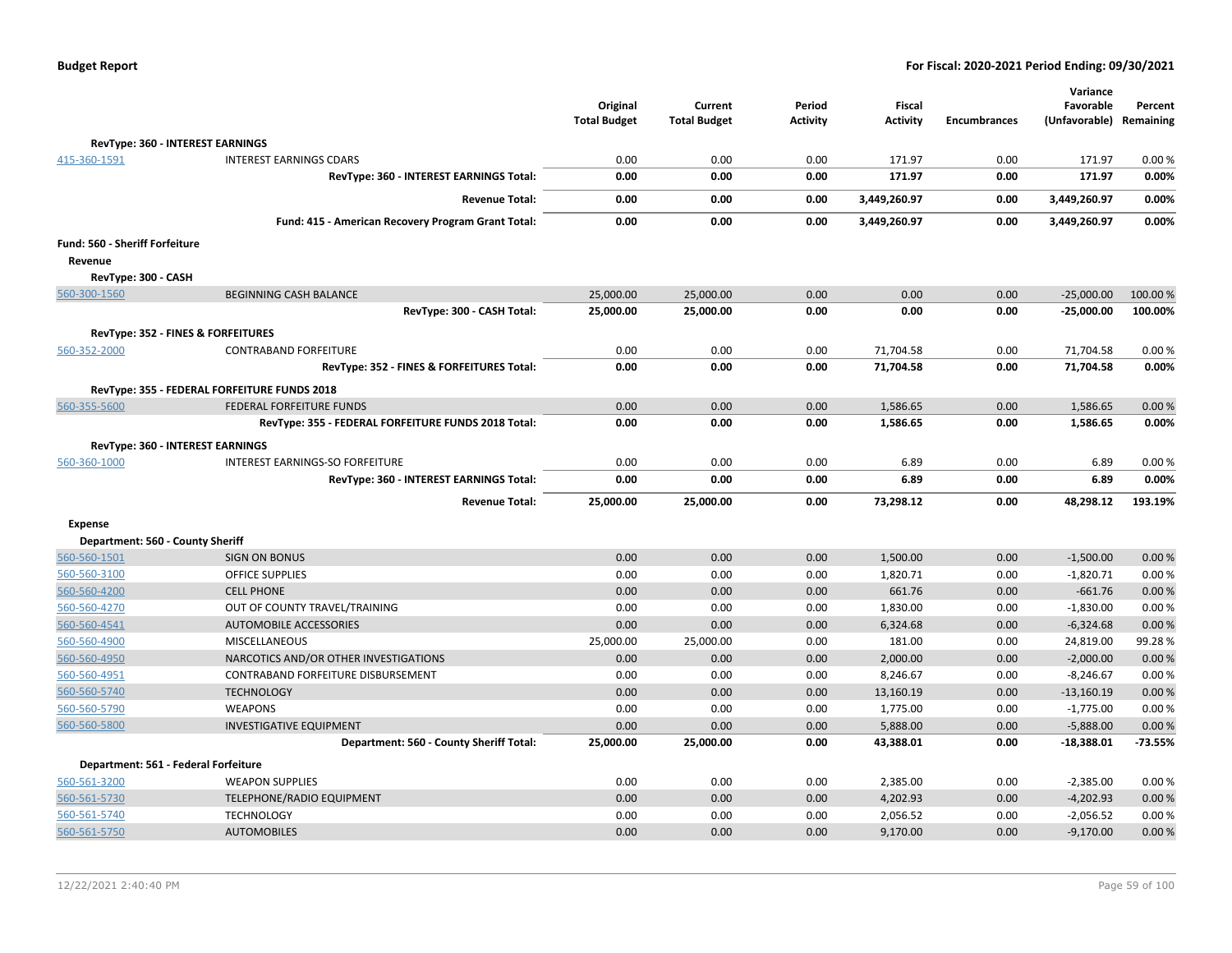|  | <b>Budget Report</b> |
|--|----------------------|
|--|----------------------|

|                                            |                                                                           |                     |                     |                 |                 |                     | Variance      |           |
|--------------------------------------------|---------------------------------------------------------------------------|---------------------|---------------------|-----------------|-----------------|---------------------|---------------|-----------|
|                                            |                                                                           | Original            | Current             | Period          | Fiscal          |                     | Favorable     | Percent   |
|                                            |                                                                           | <b>Total Budget</b> | <b>Total Budget</b> | <b>Activity</b> | <b>Activity</b> | <b>Encumbrances</b> | (Unfavorable) | Remaining |
| 560-561-5790                               | <b>WEAPONS</b>                                                            | 0.00                | 0.00                | 0.00            | 25,208.00       | 0.00                | $-25,208.00$  | 0.00%     |
|                                            | Department: 561 - Federal Forfeiture Total:                               | 0.00                | 0.00                | 0.00            | 43,022.45       | 0.00                | $-43,022.45$  | 0.00%     |
|                                            | <b>Expense Total:</b>                                                     | 25,000.00           | 25,000.00           | 0.00            | 86,410.46       | 0.00                | $-61,410.46$  | -245.64%  |
|                                            | Fund: 560 - Sheriff Forfeiture Surplus (Deficit):                         | 0.00                | 0.00                | 0.00            | $-13,112.34$    | 0.00                | $-13,112.34$  | 0.00%     |
|                                            | Fund: 561 - Law Enforcement Education Sheriff's Office                    |                     |                     |                 |                 |                     |               |           |
| Revenue                                    |                                                                           |                     |                     |                 |                 |                     |               |           |
|                                            | RevType: 360 - INTEREST EARNINGS                                          |                     |                     |                 |                 |                     |               |           |
| 561-360-1000                               | <b>INTEREST EARNINGS</b>                                                  | 0.00                | 0.00                | 0.00            | 0.06            | 0.00                | 0.06          | 0.00%     |
|                                            | RevType: 360 - INTEREST EARNINGS Total:                                   | 0.00                | 0.00                | 0.00            | 0.06            | 0.00                | 0.06          | 0.00%     |
| RevType: 370 - MISCELLANEOUS               |                                                                           |                     |                     |                 |                 |                     |               |           |
| 561-370-1600                               | PEACE OFFICE ALLOCATION                                                   | 1,800.00            | 1,800.00            | 0.00            | 1,972.51        | 0.00                | 172.51        | 109.58%   |
|                                            | RevType: 370 - MISCELLANEOUS Total:                                       | 1,800.00            | 1,800.00            | 0.00            | 1,972.51        | 0.00                | 172.51        | 9.58%     |
|                                            | <b>Revenue Total:</b>                                                     | 1,800.00            | 1,800.00            | 0.00            | 1,972.57        | 0.00                | 172.57        | 9.59%     |
| <b>Expense</b>                             |                                                                           |                     |                     |                 |                 |                     |               |           |
| Department: 560 - County Sheriff           |                                                                           |                     |                     |                 |                 |                     |               |           |
| 561-560-4270                               | OUT OF COUNTY TRAVEL/TRAINING                                             | 1,800.00            | 1,800.00            | 0.00            | 1,972.65        | 0.00                | $-172.65$     | $-9.59%$  |
|                                            | Department: 560 - County Sheriff Total:                                   | 1,800.00            | 1,800.00            | 0.00            | 1,972.65        | 0.00                | $-172.65$     | $-9.59%$  |
|                                            | <b>Expense Total:</b>                                                     | 1,800.00            | 1,800.00            | 0.00            | 1,972.65        | 0.00                | $-172.65$     | $-9.59%$  |
|                                            | Fund: 561 - Law Enforcement Education Sheriff's Office Surplus (Deficit): | 0.00                | 0.00                | 0.00            | $-0.08$         | 0.00                | $-0.08$       | 0.00%     |
| Fund: 562 - Bois D'Arc Lake Reservoir (SO) |                                                                           |                     |                     |                 |                 |                     |               |           |
| Revenue                                    |                                                                           |                     |                     |                 |                 |                     |               |           |
|                                            | RevType: 319 - F.C. DETENTION CENTER                                      |                     |                     |                 |                 |                     |               |           |
| 562-319-1840                               | PERSONNEL INCOME YEAR 2                                                   | 108,852.00          | 108,852.00          | 0.00            | 121,500.00      | 0.00                | 12,648.00     | 111.62%   |
| 562-319-1860                               | VEHICLE OR SPEC EQUIP INC YEAR 2                                          | 256,000.00          | 256,000.00          | 0.00            | 276,000.00      | 0.00                | 20,000.00     | 107.81%   |
| 562-319-2500                               | DRUG SCREENING/PSYCHOLOGICAL INC YEAR 2                                   | 600.00              | 600.00              | 0.00            | 0.00            | 0.00                | $-600.00$     | 100.00%   |
| 562-319-3950                               | UNIFORMS INCOME YEAR 2                                                    | 2,048.00            | 2,048.00            | 0.00            | 0.00            | 0.00                | $-2,048.00$   | 100.00 %  |
| 562-319-4270                               | TRAINING INCOME YEAR 2                                                    | 10,000.00           | 10,000.00           | 0.00            | 0.00            | 0.00                | $-10,000.00$  | 100.00%   |
| 562-319-4540                               | R&M EQUIPMENT INCOME YEAR 2                                               | 20,000.00           | 20,000.00           | 0.00            | 0.00            | 0.00                | $-20,000.00$  | 100.00%   |
|                                            | RevType: 319 - F.C. DETENTION CENTER Total:                               | 397,500.00          | 397,500.00          | 0.00            | 397,500.00      | 0.00                | 0.00          | 0.00%     |
| RevType: 370 - MISCELLANEOUS               |                                                                           |                     |                     |                 |                 |                     |               |           |
| 562-370-1840                               | <b>LOCAL FUNDING</b>                                                      | 36,287.76           | 36,287.76           | 0.00            | 36,287.76       | 0.00                | 0.00          | 0.00%     |
|                                            | RevType: 370 - MISCELLANEOUS Total:                                       | 36,287.76           | 36,287.76           | 0.00            | 36,287.76       | 0.00                | 0.00          | 0.00%     |
|                                            | <b>Revenue Total:</b>                                                     | 433,787.76          | 433,787.76          | 0.00            | 433,787.76      | 0.00                | 0.00          | 0.00%     |
| <b>Expense</b>                             |                                                                           |                     |                     |                 |                 |                     |               |           |
| Department: 560 - County Sheriff           |                                                                           |                     |                     |                 |                 |                     |               |           |
| 562-560-1040                               | <b>SALARIES DEPUTIES</b>                                                  | 80,910.38           | 80,910.38           | 0.00            | 79,899.22       | 0.00                | 1,011.16      | 1.25 %    |
| 562-560-2010                               | SOCIAL SECURITY TAXES                                                     | 5,678.72            | 5,678.72            | 0.00            | 3,706.08        | 0.00                | 1,972.64      | 34.74%    |
| 562-560-2020                               | <b>GROUP HEALTH INSURANCE</b>                                             | 24,413.28           | 24,413.28           | 0.00            | 25,971.80       | 0.00                | $-1,558.52$   | $-6.38%$  |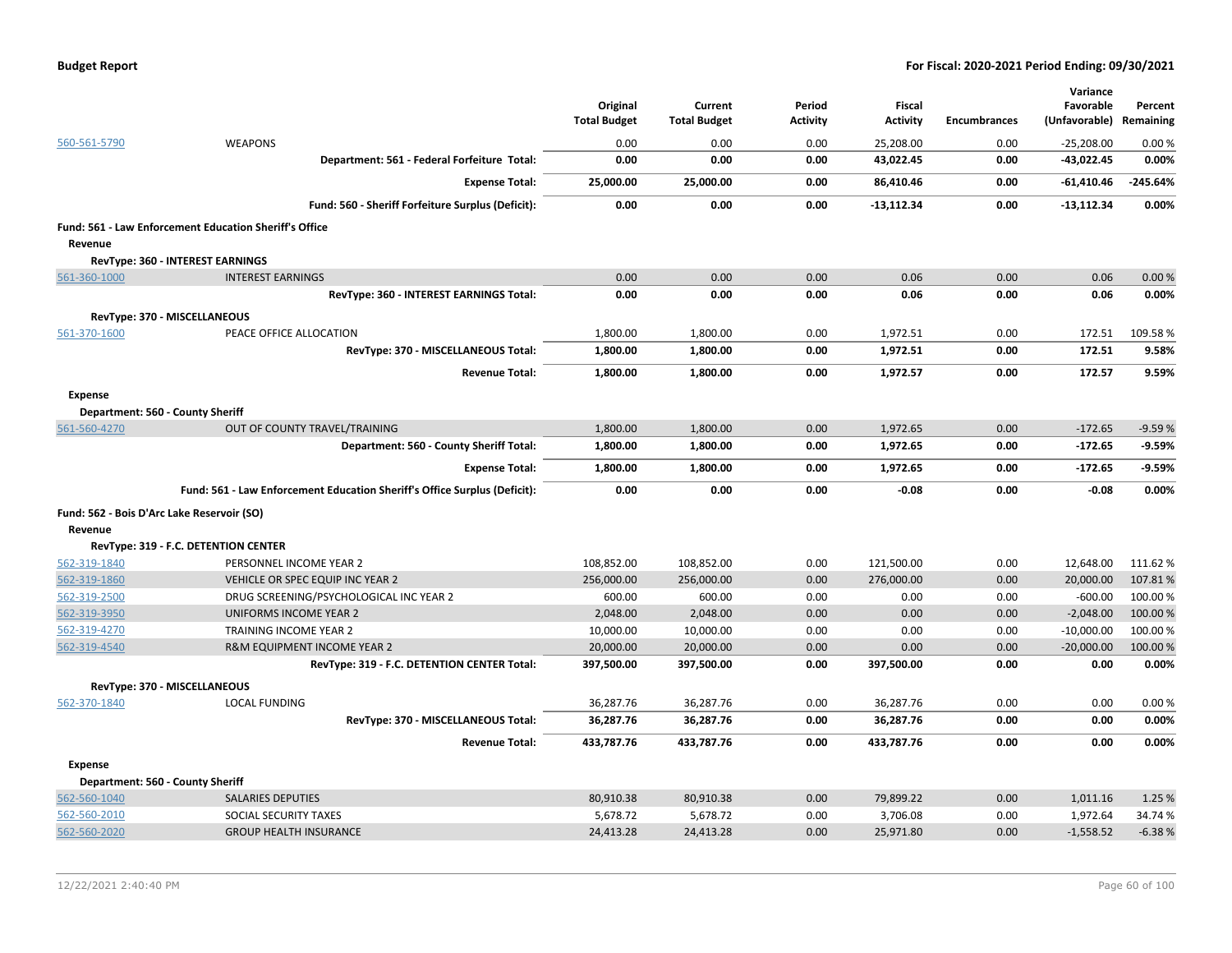|                                        |                                                               | Original<br><b>Total Budget</b> | Current<br><b>Total Budget</b> | Period<br><b>Activity</b> | <b>Fiscal</b><br><b>Activity</b> | <b>Encumbrances</b> | Variance<br>Favorable<br>(Unfavorable) Remaining | Percent   |
|----------------------------------------|---------------------------------------------------------------|---------------------------------|--------------------------------|---------------------------|----------------------------------|---------------------|--------------------------------------------------|-----------|
| 562-560-2030                           | RETIREMENT                                                    | 10,542.27                       | 10,542.27                      | 0.00                      | 9,460.90                         | 0.00                | 1,081.37                                         | 10.26%    |
| 562-560-2040                           | <b>WORKERS COMPENSATION</b>                                   | 2,015.03                        | 2,015.03                       | 0.00                      | 1,278.18                         | 0.00                | 736.85                                           | 36.57%    |
| 562-560-2050                           | <b>MEDICARE TAX</b>                                           | 1,328.08                        | 1,328.08                       | 0.00                      | 2,294.89                         | 0.00                | $-966.81$                                        | $-72.80%$ |
| 562-560-2500                           | <b>EMPLOYEE PHYSICALS</b>                                     | 600.00                          | 600.00                         | 0.00                      | 0.00                             | 0.00                | 600.00                                           | 100.00%   |
| 562-560-3950                           | UNIFORMS/OTHER                                                | 2,000.00                        | 2,000.00                       | 0.00                      | 0.00                             | 0.00                | 2,000.00                                         | 100.00%   |
| 562-560-4230                           | <b>CELL PHONE ALLOWANCE</b>                                   | 300.00                          | 300.00                         | 0.00                      | 0.00                             | 0.00                | 300.00                                           | 100.00 %  |
| 562-560-4270                           | OUT OF COUNTY TRAVEL/TRAINING                                 | 10,000.00                       | 10,000.00                      | 0.00                      | 69.90                            | 0.00                | 9,930.10                                         | 99.30%    |
| 562-560-4530                           | <b>TYLER/CAD MAINTENANCE</b>                                  | 20,000.00                       | 20,000.00                      | 0.00                      | 0.00                             | 0.00                | 20,000.00                                        | 100.00%   |
| 562-560-4540                           | R&M AUTO, BOATS, ATV                                          | 20,000.00                       | 20,000.00                      | 0.00                      | 0.00                             | 0.00                | 20,000.00                                        | 100.00%   |
| 562-560-5730                           | <b>EMERGENCY RADIO IMPROVEMENTS</b>                           | 0.00                            | 0.00                           | 0.00                      | 0.00                             | 4,265.07            | $-4,265.07$                                      | 0.00%     |
| 562-560-5750                           | PURCHASE AUTOS, BOATS, ATV'S                                  | 256,000.00                      | 256,000.00                     | 0.00                      | 0.00                             | 0.00                | 256,000.00                                       | 100.00%   |
|                                        | Department: 560 - County Sheriff Total:                       | 433,787.76                      | 433,787.76                     | 0.00                      | 122,680.97                       | 4,265.07            | 306,841.72                                       | 70.74%    |
|                                        | <b>Expense Total:</b>                                         | 433,787.76                      | 433,787.76                     | 0.00                      | 122,680.97                       | 4,265.07            | 306,841.72                                       | 70.74%    |
|                                        | Fund: 562 - Bois D'Arc Lake Reservoir (SO) Surplus (Deficit): | 0.00                            | 0.00                           | 0.00                      | 311,106.79                       | $-4,265.07$         | 306,841.72                                       | 0.00%     |
| Fund: 590 - Specialty Court/Drug Court |                                                               |                                 |                                |                           |                                  |                     |                                                  |           |
| Revenue                                |                                                               |                                 |                                |                           |                                  |                     |                                                  |           |
|                                        | RevType: 370 - MISCELLANEOUS                                  |                                 |                                |                           |                                  |                     |                                                  |           |
| 590-370-4250                           | <b>DRUG COURT FEE</b>                                         | 4,000.00                        | 4,000.00                       | 0.00                      | 3,149.15                         | 0.00                | $-850.85$                                        | 21.27 %   |
| 590-370-4260                           | <b>SPECIALTY COURT</b>                                        | 0.00                            | 0.00                           | 0.00                      | 1,006.96                         | 0.00                | 1,006.96                                         | 0.00%     |
|                                        | RevType: 370 - MISCELLANEOUS Total:                           | 4,000.00                        | 4,000.00                       | 0.00                      | 4,156.11                         | 0.00                | 156.11                                           | 3.90%     |
|                                        | <b>Revenue Total:</b>                                         | 4,000.00                        | 4,000.00                       | 0.00                      | 4,156.11                         | 0.00                | 156.11                                           | 3.90%     |
| <b>Expense</b>                         |                                                               |                                 |                                |                           |                                  |                     |                                                  |           |
|                                        | <b>Department: 436 - Specialty Court Expenses</b>             |                                 |                                |                           |                                  |                     |                                                  |           |
| 590-436-4370                           | ATTORNEY FEES DRUG COURT                                      | 3,400.00                        | 3,400.00                       | 0.00                      | 3,302.25                         | 0.00                | 97.75                                            | 2.88%     |
|                                        | Department: 436 - Specialty Court Expenses Total:             | 3,400.00                        | 3,400.00                       | 0.00                      | 3,302.25                         | 0.00                | 97.75                                            | 2.88%     |
|                                        | <b>Expense Total:</b>                                         | 3,400.00                        | 3,400.00                       | 0.00                      | 3,302.25                         | 0.00                | 97.75                                            | 2.88%     |
|                                        | Fund: 590 - Specialty Court/Drug Court Surplus (Deficit):     | 600.00                          | 600.00                         | 0.00                      | 853.86                           | 0.00                | 253.86                                           | $-42.31%$ |
| Fund: 600 - Sinking                    |                                                               |                                 |                                |                           |                                  |                     |                                                  |           |
| Revenue                                |                                                               |                                 |                                |                           |                                  |                     |                                                  |           |
|                                        | RevType: 310 - PROPERTY TAXES                                 |                                 |                                |                           |                                  |                     |                                                  |           |
| 600-310-1100                           | <b>CURRENT TAXES</b>                                          | 1,118,142.73                    | 1,118,142.73                   | 0.00                      | 1,314,206.24                     | 0.00                | 196,063.51                                       | 117.53%   |
| 600-310-1200                           | <b>DELINQUENT TAXES</b>                                       | 0.00                            | 0.00                           | 0.00                      | 36,271.87                        | 0.00                | 36,271.87                                        | 0.00%     |
|                                        | RevType: 310 - PROPERTY TAXES Total:                          | 1,118,142.73                    | 1,118,142.73                   | 0.00                      | 1,350,478.11                     | 0.00                | 232,335.38                                       | 20.78%    |
| <b>RevType: 318 - OTHER TAXES</b>      |                                                               |                                 |                                |                           |                                  |                     |                                                  |           |
| 600-318-1200                           | PAY N LIEU TAX/GRASSLAND                                      | 900.00                          | 900.00                         | 0.00                      | 1,007.68                         | 0.00                | 107.68                                           | 111.96%   |
| 600-318-1210                           | PAY N LIEU TAX/UPPER TRINITY                                  | 200.00                          | 200.00                         | 0.00                      | 489.60                           | 0.00                | 289.60                                           | 244.80%   |
|                                        | RevType: 318 - OTHER TAXES Total:                             | 1,100.00                        | 1,100.00                       | 0.00                      | 1,497.28                         | 0.00                | 397.28                                           | 36.12%    |
|                                        | <b>Revenue Total:</b>                                         | 1,119,242.73                    | 1,119,242.73                   | 0.00                      | 1,351,975.39                     | 0.00                | 232,732.66                                       | 20.79%    |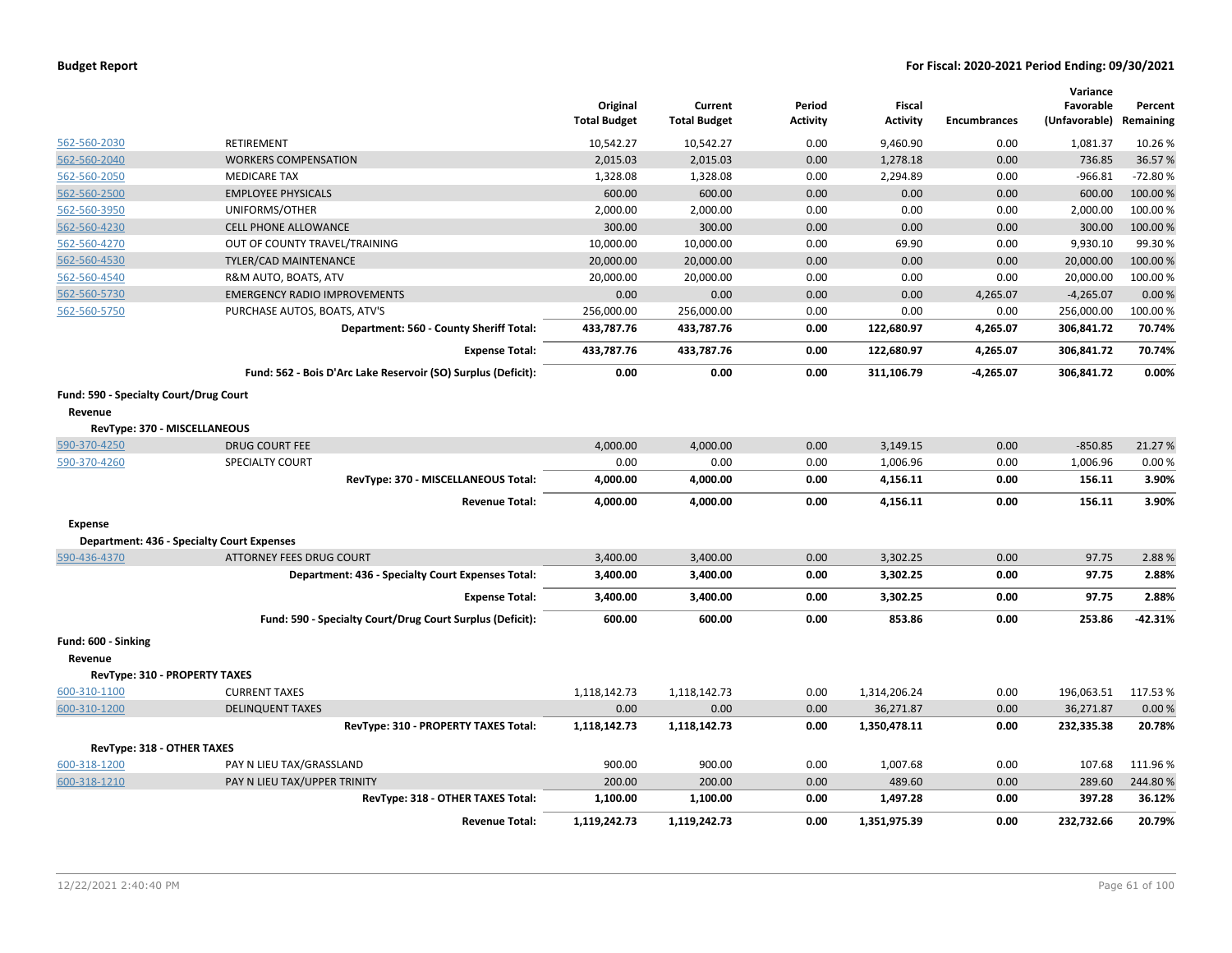|                |                                                                                    | Original<br><b>Total Budget</b> | Current<br><b>Total Budget</b> | Period<br><b>Activity</b> | Fiscal<br><b>Activity</b> | <b>Encumbrances</b> | Variance<br>Favorable<br>(Unfavorable) Remaining | Percent    |
|----------------|------------------------------------------------------------------------------------|---------------------------------|--------------------------------|---------------------------|---------------------------|---------------------|--------------------------------------------------|------------|
| <b>Expense</b> |                                                                                    |                                 |                                |                           |                           |                     |                                                  |            |
|                | Department: 620 - Debt Service                                                     |                                 |                                |                           |                           |                     |                                                  |            |
| 600-620-3090   | ANNUAL PAYING AGENT REGISTRAR FEES                                                 | 586.48                          | 586.48                         | 0.00                      | 1,179.62                  | 0.00                | -593.14                                          | $-101.14%$ |
| 600-620-4010   | <b>CONTINUING DISCLOSURE FEES</b>                                                  | 2,250.00                        | 2,250.00                       | 0.00                      | 2,250.00                  | 0.00                | 0.00                                             | 0.00%      |
| 600-620-6270   | PRINCIPAL, 2017 GO BONDS                                                           | 175,000.00                      | 175,000.00                     | 0.00                      | 175,000.00                | 0.00                | 0.00                                             | 0.00%      |
| 600-620-6300   | PRINCIPAL, 2018 GO BONDS                                                           | 160,000.00                      | 160,000.00                     | 0.00                      | 160,000.00                | 0.00                | 0.00                                             | 0.00 %     |
|                | Department: 620 - Debt Service Total:                                              | 337,836.48                      | 337,836.48                     | 0.00                      | 338,429.62                | 0.00                | $-593.14$                                        | $-0.18%$   |
|                | Department: 660 - Debt Service Interest                                            |                                 |                                |                           |                           |                     |                                                  |            |
| 600-660-6670   | INTEREST, 2017 GO BONDS                                                            | 196,175.00                      | 196,175.00                     | 0.00                      | 196,175.00                | 0.00                | 0.00                                             | 0.00%      |
| 600-660-6700   | INTEREST, 2018 GO BONDS                                                            | 236,500.00                      | 236,500.00                     | 0.00                      | 236,500.00                | 0.00                | 0.00                                             | 0.00%      |
| 600-660-6710   | INTEREST, 2020 CO BONDS                                                            | 348,731.25                      | 348,731.25                     | 0.00                      | 348,731.25                | 0.00                | 0.00                                             | 0.00%      |
|                | Department: 660 - Debt Service Interest Total:                                     | 781,406.25                      | 781,406.25                     | 0.00                      | 781,406.25                | 0.00                | 0.00                                             | 0.00%      |
|                | <b>Expense Total:</b>                                                              | 1,119,242.73                    | 1,119,242.73                   | 0.00                      | 1,119,835.87              | 0.00                | $-593.14$                                        | $-0.05%$   |
|                | Fund: 600 - Sinking Surplus (Deficit):                                             | 0.00                            | 0.00                           | 0.00                      | 232,139.52                | 0.00                | 232,139.52                                       | 0.00%      |
| Revenue        | Fund: 630 - Law Enforcement Education Const. Pct.1<br>RevType: 370 - MISCELLANEOUS |                                 |                                |                           |                           |                     |                                                  |            |
| 630-370-1600   | PEACE OFFICER ALLOCATION                                                           | 685.17                          | 685.17                         | 0.00                      | 642.52                    | 0.00                | $-42.65$                                         | 6.22 %     |
|                | RevType: 370 - MISCELLANEOUS Total:                                                | 685.17                          | 685.17                         | 0.00                      | 642.52                    | 0.00                | $-42.65$                                         | 6.22%      |
|                | <b>Revenue Total:</b>                                                              | 685.17                          | 685.17                         | 0.00                      | 642.52                    | 0.00                | $-42.65$                                         | 6.22%      |
| <b>Expense</b> | Department: 551 - Constable Pct.1                                                  |                                 |                                |                           |                           |                     |                                                  |            |
| 630-551-4270   | OUT OF COUNTY TRAVEL/TRAINING                                                      | 685.17                          | 685.17                         | 0.00                      | 0.00                      | 0.00                | 685.17                                           | 100.00%    |
|                | Department: 551 - Constable Pct.1 Total:                                           | 685.17                          | 685.17                         | 0.00                      | 0.00                      | 0.00                | 685.17                                           | 100.00%    |
|                | <b>Expense Total:</b>                                                              | 685.17                          | 685.17                         | 0.00                      | 0.00                      | 0.00                | 685.17                                           | 100.00%    |
|                | Fund: 630 - Law Enforcement Education Const. Pct.1 Surplus (Deficit):              | 0.00                            | 0.00                           | 0.00                      | 642.52                    | 0.00                | 642.52                                           | 0.00%      |
|                | Fund: 640 - Law Enforcement Education Const. Pct.2                                 |                                 |                                |                           |                           |                     |                                                  |            |
| Revenue        |                                                                                    |                                 |                                |                           |                           |                     |                                                  |            |
|                | RevType: 370 - MISCELLANEOUS                                                       |                                 |                                |                           |                           |                     |                                                  |            |
| 640-370-1600   | PEACE OFFICER ALLOCATION                                                           | 685.17                          | 685.17                         | 0.00                      | 642.52                    | 0.00                | $-42.65$                                         | 6.22 %     |
|                | RevType: 370 - MISCELLANEOUS Total:                                                | 685.17                          | 685.17                         | 0.00                      | 642.52                    | 0.00                | $-42.65$                                         | 6.22%      |
|                | <b>Revenue Total:</b>                                                              | 685.17                          | 685.17                         | 0.00                      | 642.52                    | 0.00                | $-42.65$                                         | 6.22%      |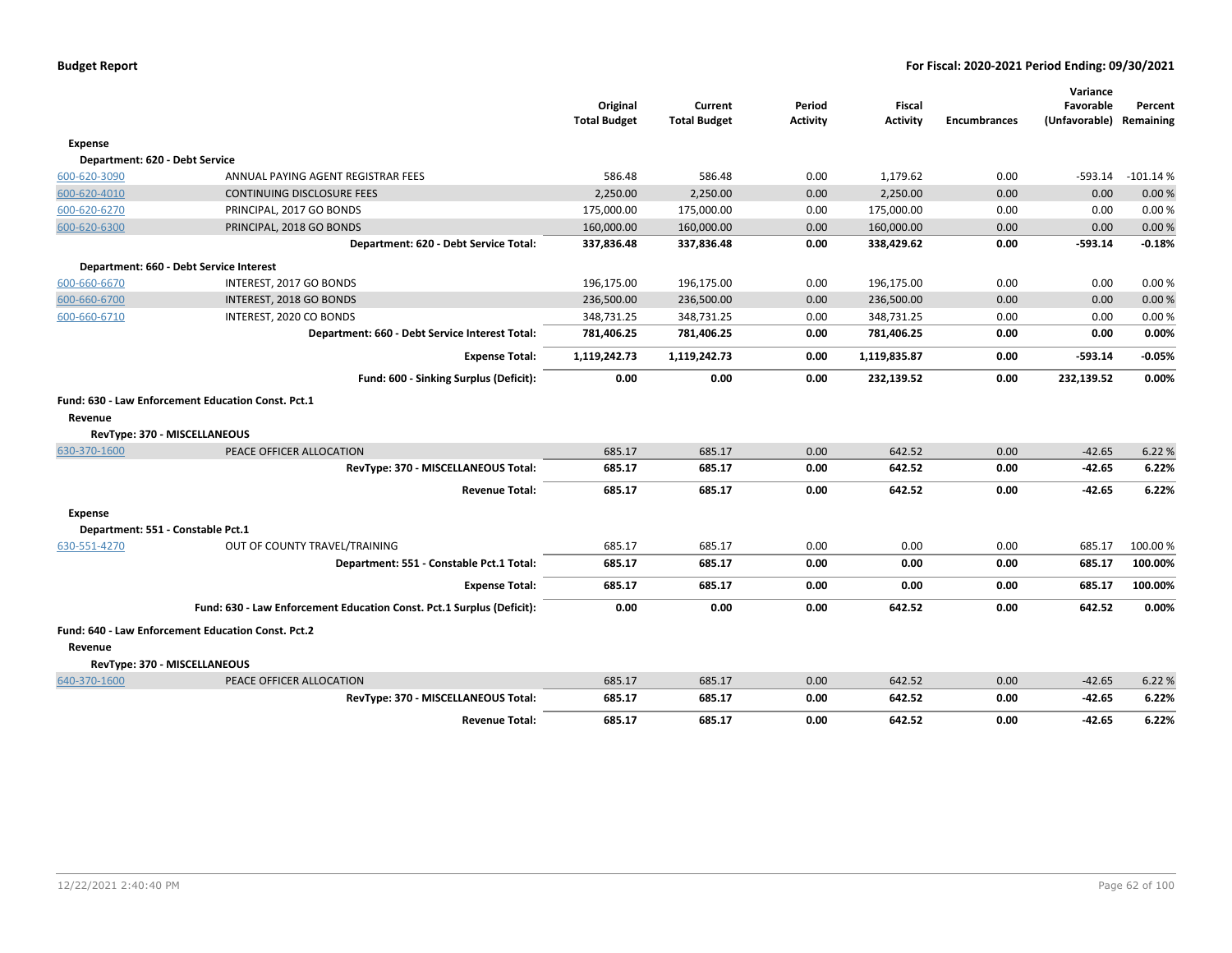|                                                      |                                                                       | Original<br><b>Total Budget</b> | Current<br><b>Total Budget</b> | Period<br>Activity | <b>Fiscal</b><br><b>Activity</b> | <b>Encumbrances</b> | Variance<br>Favorable<br>(Unfavorable) | Percent<br>Remaining |
|------------------------------------------------------|-----------------------------------------------------------------------|---------------------------------|--------------------------------|--------------------|----------------------------------|---------------------|----------------------------------------|----------------------|
| <b>Expense</b>                                       |                                                                       |                                 |                                |                    |                                  |                     |                                        |                      |
|                                                      | Department: 552 - Constable Pct.2                                     |                                 |                                |                    |                                  |                     |                                        |                      |
| 640-552-4270                                         | OUT OF COUNTY TRAVEL/TRAINING                                         | 685.17                          | 685.17                         | 0.00               | 0.00                             | 0.00                | 685.17                                 | 100.00 %             |
|                                                      | Department: 552 - Constable Pct.2 Total:                              | 685.17                          | 685.17                         | 0.00               | 0.00                             | 0.00                | 685.17                                 | 100.00%              |
|                                                      | <b>Expense Total:</b>                                                 | 685.17                          | 685.17                         | 0.00               | 0.00                             | 0.00                | 685.17                                 | 100.00%              |
|                                                      | Fund: 640 - Law Enforcement Education Const. Pct.2 Surplus (Deficit): | 0.00                            | 0.00                           | 0.00               | 642.52                           | 0.00                | 642.52                                 | 0.00%                |
| Revenue                                              | Fund: 650 - Law Enforcement Education Const. Pct.3                    |                                 |                                |                    |                                  |                     |                                        |                      |
|                                                      | RevType: 370 - MISCELLANEOUS                                          |                                 |                                |                    |                                  |                     |                                        |                      |
| 650-370-1600                                         | PEACE OFFICER ALLOCATION                                              | 685.17                          | 685.17                         | 0.00               | 642.52                           | 0.00                | $-42.65$                               | 6.22 %               |
|                                                      | RevType: 370 - MISCELLANEOUS Total:                                   | 685.17                          | 685.17                         | 0.00               | 642.52                           | 0.00                | $-42.65$                               | 6.22%                |
|                                                      | <b>Revenue Total:</b>                                                 | 685.17                          | 685.17                         | 0.00               | 642.52                           | 0.00                | $-42.65$                               | 6.22%                |
| <b>Expense</b>                                       | Department: 553 - Constable Pct.3                                     |                                 |                                |                    |                                  |                     |                                        |                      |
| 650-553-4270                                         | OUT OF COUNTY TRAVEL/TRAINING                                         | 685.17                          | 685.17                         | 0.00               | 0.00                             | 0.00                | 685.17                                 | 100.00 %             |
|                                                      | Department: 553 - Constable Pct.3 Total:                              | 685.17                          | 685.17                         | 0.00               | 0.00                             | 0.00                | 685.17                                 | 100.00%              |
|                                                      | <b>Expense Total:</b>                                                 | 685.17                          | 685.17                         | 0.00               | 0.00                             | 0.00                | 685.17                                 | 100.00%              |
|                                                      | Fund: 650 - Law Enforcement Education Const. Pct.3 Surplus (Deficit): | 0.00                            | 0.00                           | 0.00               | 642.52                           | 0.00                | 642.52                                 | 0.00%                |
| <b>Expense</b>                                       | Fund: 660 - 2017 GO Bonds-Construction Fund FY2017                    |                                 |                                |                    |                                  |                     |                                        |                      |
|                                                      | Department: 667 - Courthouse Construction Phase 2                     |                                 |                                |                    |                                  |                     |                                        |                      |
| 660-667-1670                                         | <b>CONSTRUTION MANAGER AGENT</b>                                      | 0.00                            | 0.00                           | 0.00               | 1,681.81                         | 0.00                | $-1,681.81$                            | 0.00%                |
|                                                      | Department: 667 - Courthouse Construction Phase 2 Total:              | 0.00                            | 0.00                           | 0.00               | 1,681.81                         | 0.00                | $-1,681.81$                            | 0.00%                |
|                                                      | <b>Expense Total:</b>                                                 | 0.00                            | 0.00                           | 0.00               | 1,681.81                         | 0.00                | $-1,681.81$                            | 0.00%                |
|                                                      | Fund: 660 - 2017 GO Bonds-Construction Fund FY2017 Total:             | 0.00                            | 0.00                           | 0.00               | 1,681.81                         | 0.00                | $-1,681.81$                            | 0.00%                |
| <b>Fund: 670 - Courthouse Restoration</b><br>Revenue |                                                                       |                                 |                                |                    |                                  |                     |                                        |                      |
| RevType: 330 - GRANTS                                |                                                                       |                                 |                                |                    |                                  |                     |                                        |                      |
| 670-330-5100                                         | <b>COURTHOUSE RESTORATION</b>                                         | 0.00                            | 0.00                           | 0.00               | 3,251,995.43                     | 0.00                | 3,251,995.43                           | 0.00%                |
|                                                      | RevType: 330 - GRANTS Total:                                          | 0.00                            | 0.00                           | 0.00               | 3,251,995.43                     | 0.00                | 3,251,995.43                           | 0.00%                |
|                                                      | RevType: 390 - TRANSFERS IN                                           |                                 |                                |                    |                                  |                     |                                        |                      |
| 670-390-1401                                         | <b>TRANSFERS IN</b>                                                   | 0.00                            | 0.00                           | 0.00               | 7,509.29                         | 0.00                | 7,509.29                               | 0.00%                |
|                                                      | RevType: 390 - TRANSFERS IN Total:                                    | 0.00                            | 0.00                           | 0.00               | 7,509.29                         | 0.00                | 7,509.29                               | 0.00%                |
|                                                      | <b>Revenue Total:</b>                                                 | 0.00                            | 0.00                           | 0.00               | 3,259,504.72                     | 0.00                | 3,259,504.72                           | 0.00%                |
|                                                      | <b>Fund: 670 - Courthouse Restoration Total:</b>                      | 0.00                            | 0.00                           | 0.00               | 3,259,504.72                     | 0.00                | 3,259,504.72                           | 0.00%                |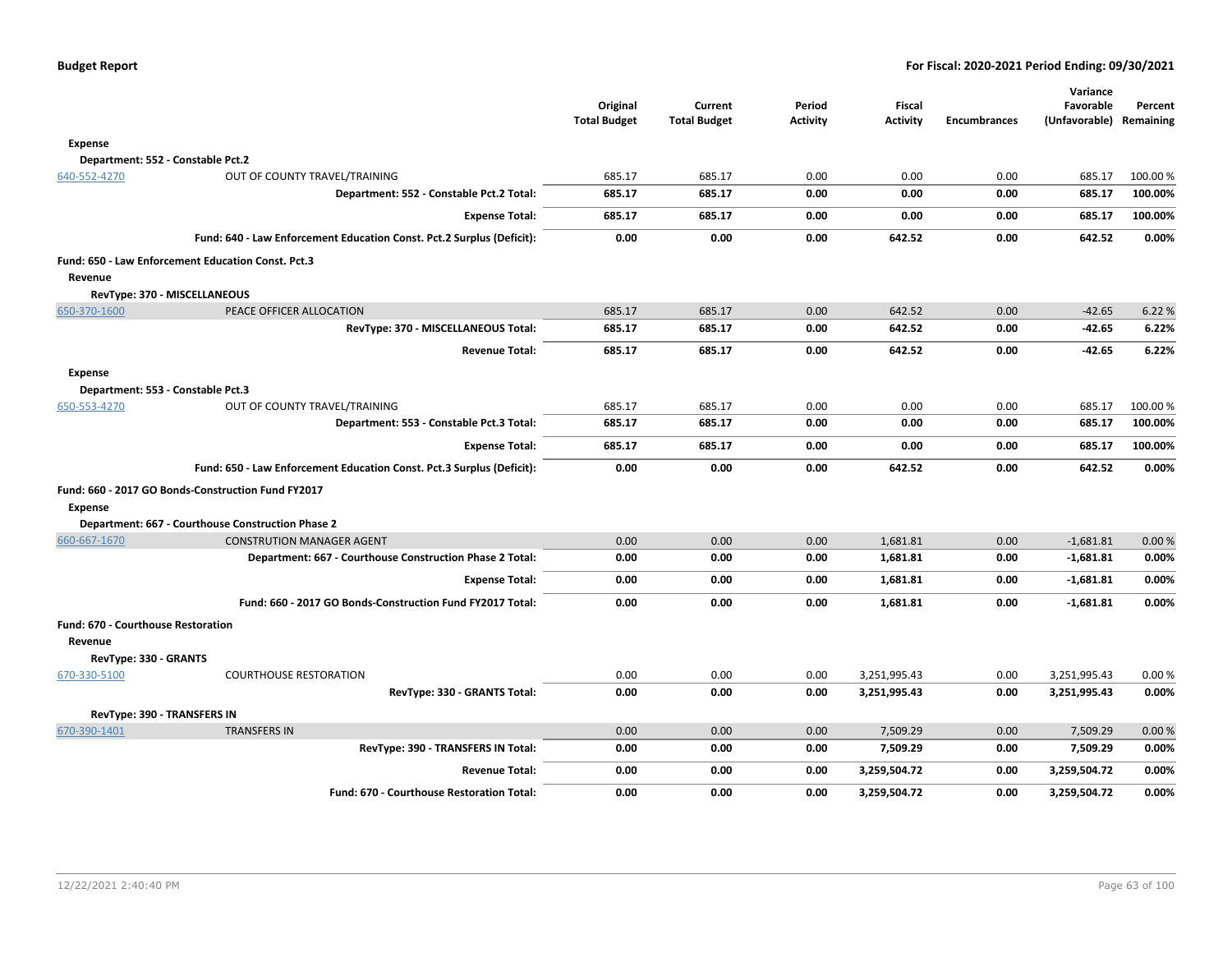|                |                                                    |                           |                                              | <b>Total Budget</b> | Original | Current<br><b>Total Budget</b> | Period<br><b>Activity</b> | Fiscal<br><b>Activity</b> | <b>Encumbrances</b> | Variance<br>Favorable<br>(Unfavorable) | Percent<br>Remaining |
|----------------|----------------------------------------------------|---------------------------|----------------------------------------------|---------------------|----------|--------------------------------|---------------------------|---------------------------|---------------------|----------------------------------------|----------------------|
|                | Fund: 680 - 2018 GO Bonds-Construction Fund FY2019 |                           |                                              |                     |          |                                |                           |                           |                     |                                        |                      |
| Revenue        |                                                    |                           |                                              |                     |          |                                |                           |                           |                     |                                        |                      |
|                | RevType: 300 - CASH                                |                           |                                              |                     |          |                                |                           |                           |                     |                                        |                      |
| 680-300-1680   |                                                    |                           | BEGINNING CASH BALANCE                       | 2,500,000.00        |          | 2,500,000.00                   | 0.00                      | 0.00                      | 0.00                | $-2,500,000.00$                        | 100.00 %             |
|                |                                                    |                           | RevType: 300 - CASH Total:                   | 2,500,000.00        |          | 2,500,000.00                   | 0.00                      | 0.00                      | 0.00                | $-2,500,000.00$                        | 100.00%              |
|                | RevType: 360 - INTEREST EARNINGS                   |                           |                                              |                     |          |                                |                           |                           |                     |                                        |                      |
| 680-360-1680   |                                                    |                           | <b>INTEREST EARNINGS BUSINESS MONEY FUND</b> |                     | 0.00     | 0.00                           | 0.00                      | 1,040.20                  | 0.00                | 1,040.20                               | 0.00%                |
|                |                                                    |                           | RevType: 360 - INTEREST EARNINGS Total:      |                     | 0.00     | 0.00                           | 0.00                      | 1,040.20                  | 0.00                | 1,040.20                               | 0.00%                |
|                |                                                    |                           | <b>Revenue Total:</b>                        | 2,500,000.00        |          | 2,500,000.00                   | 0.00                      | 1,040.20                  | 0.00                | $-2,498,959.80$                        | 99.96%               |
| <b>Expense</b> |                                                    |                           |                                              |                     |          |                                |                           |                           |                     |                                        |                      |
|                | Department: 668 - Courthouse Construction Phase 2  |                           |                                              |                     |          |                                |                           |                           |                     |                                        |                      |
| 680-668-1650   |                                                    | <b>CONSTRUCTION</b>       |                                              | 2,500,000.00        |          | 1,859,370.55                   | 0.00                      | 1,769,138.98              | 0.00                | 90,231.57                              | 4.85%                |
|                | <b>Budget Adjustments</b>                          |                           |                                              |                     |          |                                |                           |                           |                     |                                        |                      |
|                | Number                                             | Date                      | <b>Description</b>                           | Adjustment          |          |                                |                           |                           |                     |                                        |                      |
|                | BA0000068                                          | 06/15/2021                | Budget Amend for 2019 GO Bonds               | $-640,629.45$       |          |                                |                           |                           |                     |                                        |                      |
| 680-668-1670   |                                                    |                           | <b>CONSTRUCTION MANAGER AGENT</b>            |                     | 0.00     | 342,068.93                     | 0.00                      | 342,068.93                | 0.00                | 0.00                                   | 0.00%                |
|                | <b>Budget Adjustments</b>                          |                           |                                              |                     |          |                                |                           |                           |                     |                                        |                      |
|                | <b>Number</b>                                      | Date                      | Description                                  | Adjustment          |          |                                |                           |                           |                     |                                        |                      |
|                | BA0000068                                          | 06/15/2021                | Budget Amend for 2019 GO Bonds               | 342,068.93          |          |                                |                           |                           |                     |                                        |                      |
| 680-668-1680   |                                                    | MASONRY AND STONE         |                                              |                     | 0.00     | 275,527.16                     | 0.00                      | 275,527.16                | 0.00                | 0.00                                   | 0.00%                |
|                | <b>Budget Adjustments</b>                          |                           |                                              |                     |          |                                |                           |                           |                     |                                        |                      |
|                | Number                                             | Date                      | <b>Description</b>                           | Adjustment          |          |                                |                           |                           |                     |                                        |                      |
|                | BA0000068                                          | 06/15/2021                | Budget Amend for 2019 GO Bonds               | 275,527.16          |          |                                |                           |                           |                     |                                        |                      |
|                |                                                    |                           |                                              |                     |          |                                |                           |                           |                     |                                        |                      |
| 680-668-4030   |                                                    | <b>ARCHITECTURAL FEES</b> |                                              |                     | 0.00     | 13,000.00                      | 0.00                      | 13,000.00                 | 0.00                | 0.00                                   | 0.00%                |
|                | <b>Budget Adjustments</b>                          |                           |                                              |                     |          |                                |                           |                           |                     |                                        |                      |
|                | Number                                             | Date                      | Description                                  | Adjustment          |          |                                |                           |                           |                     |                                        |                      |
|                | BA0000068                                          | 06/15/2021                | Budget Amend for 2019 GO Bonds               | 13,000.00           |          |                                |                           |                           |                     |                                        |                      |
| 680-668-4260   |                                                    | PROFESSIONAL FEES         |                                              |                     | 0.00     | 6,856.80                       | 0.00                      | 6,856.80                  | 0.00                | 0.00                                   | 0.00%                |
|                | <b>Budget Adjustments</b>                          |                           |                                              |                     |          |                                |                           |                           |                     |                                        |                      |
|                | <b>Number</b>                                      | Date                      | <b>Description</b>                           | Adjustment          |          |                                |                           |                           |                     |                                        |                      |
|                | BA0000068                                          | 06/15/2021                | Budget Amend for 2019 GO Bonds               | 6,856.80            |          |                                |                           |                           |                     |                                        |                      |
| 680-668-4430   |                                                    | <b>TRASH PICK UP</b>      |                                              |                     | 0.00     | 3,176.56                       | 0.00                      | 3,176.56                  | 0.00                | 0.00                                   | 0.00%                |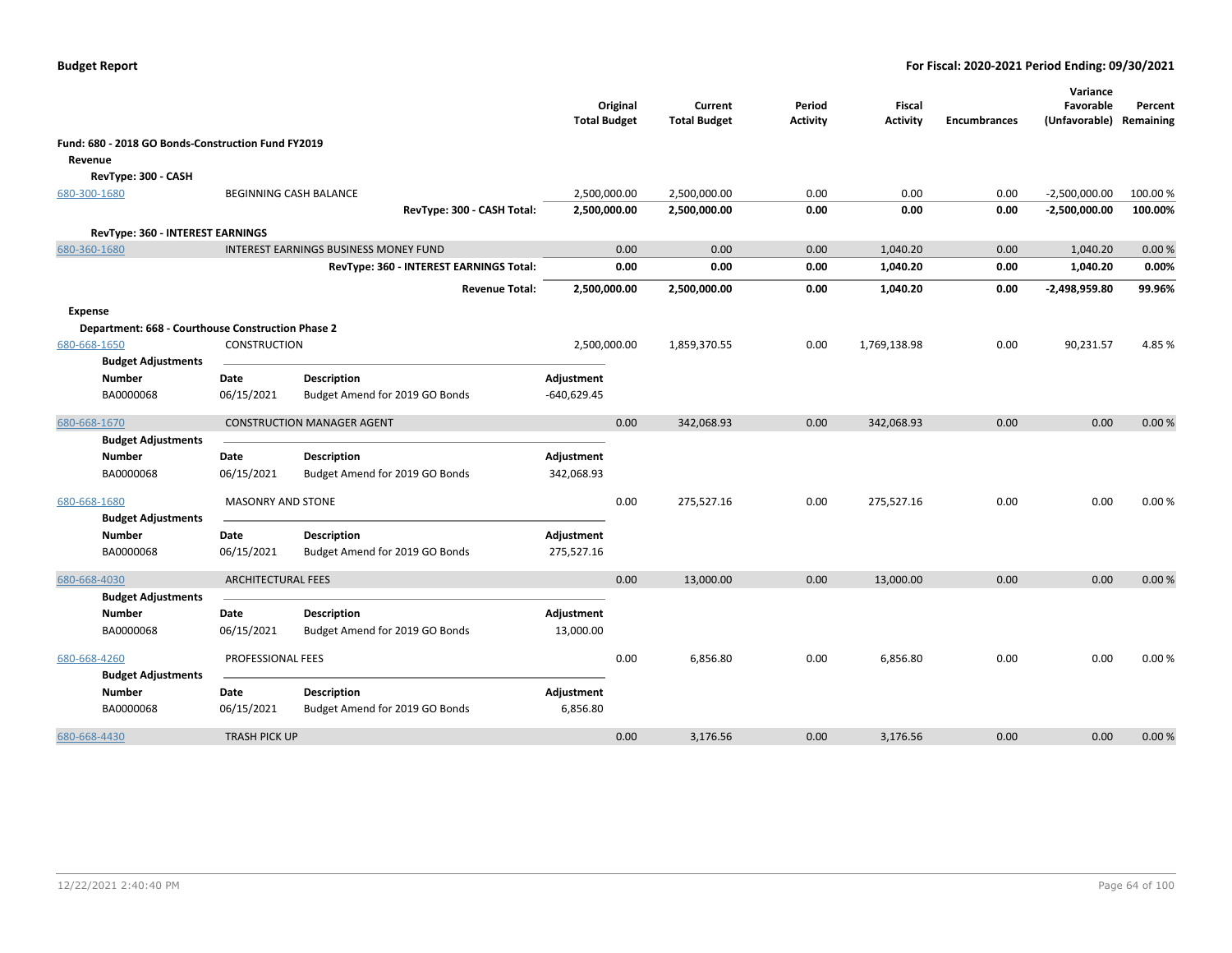|                                                    |                              |                                                                       | Original<br><b>Total Budget</b> | Current<br><b>Total Budget</b> | Period<br><b>Activity</b> | Fiscal<br><b>Activity</b> | <b>Encumbrances</b> | Variance<br>Favorable<br>(Unfavorable) | Percent<br>Remaining |
|----------------------------------------------------|------------------------------|-----------------------------------------------------------------------|---------------------------------|--------------------------------|---------------------------|---------------------------|---------------------|----------------------------------------|----------------------|
| <b>Budget Adjustments</b><br><b>Number</b>         | Date                         | Description                                                           | Adjustment                      |                                |                           |                           |                     |                                        |                      |
| BA0000068                                          | 06/15/2021                   | Budget Amend for 2019 GO Bonds                                        | 3,176.56                        |                                |                           |                           |                     |                                        |                      |
|                                                    |                              |                                                                       |                                 |                                |                           |                           |                     |                                        |                      |
|                                                    |                              | Department: 668 - Courthouse Construction Phase 2 Total:              | 2,500,000.00                    | 2,500,000.00                   | 0.00                      | 2,409,768.43              | 0.00                | 90,231.57                              | 3.61%                |
|                                                    |                              | <b>Expense Total:</b>                                                 | 2,500,000.00                    | 2,500,000.00                   | 0.00                      | 2,409,768.43              | 0.00                | 90,231.57                              | 3.61%                |
|                                                    |                              | Fund: 680 - 2018 GO Bonds-Construction Fund FY2019 Surplus (Deficit): | 0.00                            | 0.00                           | 0.00                      | -2,408,728.23             | 0.00                | -2,408,728.23                          | 0.00%                |
| Fund: 690 - 2020 CO Bonds-Construction Fund FY2020 |                              |                                                                       |                                 |                                |                           |                           |                     |                                        |                      |
| Revenue                                            |                              |                                                                       |                                 |                                |                           |                           |                     |                                        |                      |
| RevType: 350 - FINES                               |                              |                                                                       |                                 |                                |                           |                           |                     |                                        |                      |
| 690-350-1690                                       |                              | 2020 CO BOND PROCEEDS                                                 | 9,900,000.00                    | 9,900,000.00                   | 0.00                      | 0.00                      | 0.00                | $-9,900,000.00$                        | 100.00%              |
|                                                    |                              | RevType: 350 - FINES Total:                                           | 9,900,000.00                    | 9,900,000.00                   | 0.00                      | 0.00                      | 0.00                | -9,900,000.00                          | 100.00%              |
| RevType: 360 - INTEREST EARNINGS                   |                              |                                                                       |                                 |                                |                           |                           |                     |                                        |                      |
| 690-360-1000                                       |                              | <b>INTEREST EARNING LEGEND BANK</b>                                   | 0.00                            | 0.00                           | 0.00                      | 9.70                      | 0.00                | 9.70                                   | 0.00%                |
| 690-360-1690                                       | <b>INTEREST EARNINGS ICS</b> |                                                                       | 0.00                            | 0.00                           | 0.00                      | 10,353.68                 | 0.00                | 10,353.68                              | 0.00%                |
|                                                    |                              | RevType: 360 - INTEREST EARNINGS Total:                               | 0.00                            | 0.00                           | 0.00                      | 10,363.38                 | 0.00                | 10,363.38                              | 0.00%                |
|                                                    |                              | <b>Revenue Total:</b>                                                 | 9,900,000.00                    | 9,900,000.00                   | 0.00                      | 10,363.38                 | 0.00                | -9,889,636.62                          | 99.90%               |
| <b>Expense</b>                                     |                              |                                                                       |                                 |                                |                           |                           |                     |                                        |                      |
| Department: 669 - Courthouse Construction Phase 2  |                              |                                                                       |                                 |                                |                           |                           |                     |                                        |                      |
| 690-669-1650                                       | <b>CONSTRUCTION</b>          |                                                                       | 9,090,000.00                    | 7,610,750.59                   | 0.00                      | 6,541,162.46              | 0.00                | 1,069,588.13                           | 14.05 %              |
| <b>Budget Adjustments</b>                          |                              |                                                                       |                                 |                                |                           |                           |                     |                                        |                      |
| <b>Number</b>                                      | Date                         | <b>Description</b>                                                    | Adjustment                      |                                |                           |                           |                     |                                        |                      |
| BA0000069                                          | 06/15/2021                   | Budget Ament 2020 CO Bonds                                            | -787,372.14                     |                                |                           |                           |                     |                                        |                      |
| BA0000078                                          | 07/30/2021                   | Fund 690 move money from construction                                 | $-100,000.00$                   |                                |                           |                           |                     |                                        |                      |
| BA0000076                                          | 07/30/2021                   | Fund 690 Move money from construction                                 | $-206,675.20$                   |                                |                           |                           |                     |                                        |                      |
| BA0000077                                          | 07/30/2021                   | Fund 690 Move money from construction                                 | $-1,400.00$                     |                                |                           |                           |                     |                                        |                      |
| BA0000082                                          | 08/03/2021                   | Move money from construction to mason                                 | $-70,427.50$                    |                                |                           |                           |                     |                                        |                      |
| BA0000097                                          | 08/31/2021                   | Fund 690 moving money from Constructio                                | $-143,388.86$                   |                                |                           |                           |                     |                                        |                      |
| BA0000101                                          | 09/15/2021                   | Fund 690 moving money from constructic                                | $-29,405.13$                    |                                |                           |                           |                     |                                        |                      |
| BA0000103                                          | 09/29/2021                   | Fund 690 moving money from constructic                                | $-97,839.93$                    |                                |                           |                           |                     |                                        |                      |
| BA0000106                                          | 09/30/2021                   | Fund 690 budget amend CH Rest Bryco In                                | $-42,740.65$                    |                                |                           |                           |                     |                                        |                      |
| 690-669-1670                                       |                              | <b>CONSTRUCTION MANAGER AGENT</b>                                     | 750,000.00                      | 751,979.93                     | 0.00                      | 751,979.93                | 0.00                | 0.00                                   | 0.00%                |
| <b>Budget Adjustments</b>                          |                              |                                                                       |                                 |                                |                           |                           |                     |                                        |                      |
| <b>Number</b>                                      | Date                         | <b>Description</b>                                                    | Adjustment                      |                                |                           |                           |                     |                                        |                      |
| BA0000103                                          | 09/29/2021                   | Fund 690 moving money from constructic                                | 1,979.93                        |                                |                           |                           |                     |                                        |                      |
| 690-669-1680                                       | <b>MASONRY AND STONE</b>     |                                                                       | 0.00                            | 1,349,180.64                   | 0.00                      | 1,349,180.64              | 0.00                | 0.00                                   | 0.00%                |
| <b>Budget Adjustments</b>                          |                              |                                                                       |                                 |                                |                           |                           |                     |                                        |                      |
| <b>Number</b>                                      | Date                         | <b>Description</b>                                                    | Adjustment                      |                                |                           |                           |                     |                                        |                      |
| BA0000069                                          | 06/15/2021                   | Budget Ament 2020 CO Bonds                                            | 767,637.56                      |                                |                           |                           |                     |                                        |                      |
|                                                    |                              |                                                                       |                                 |                                |                           |                           |                     |                                        |                      |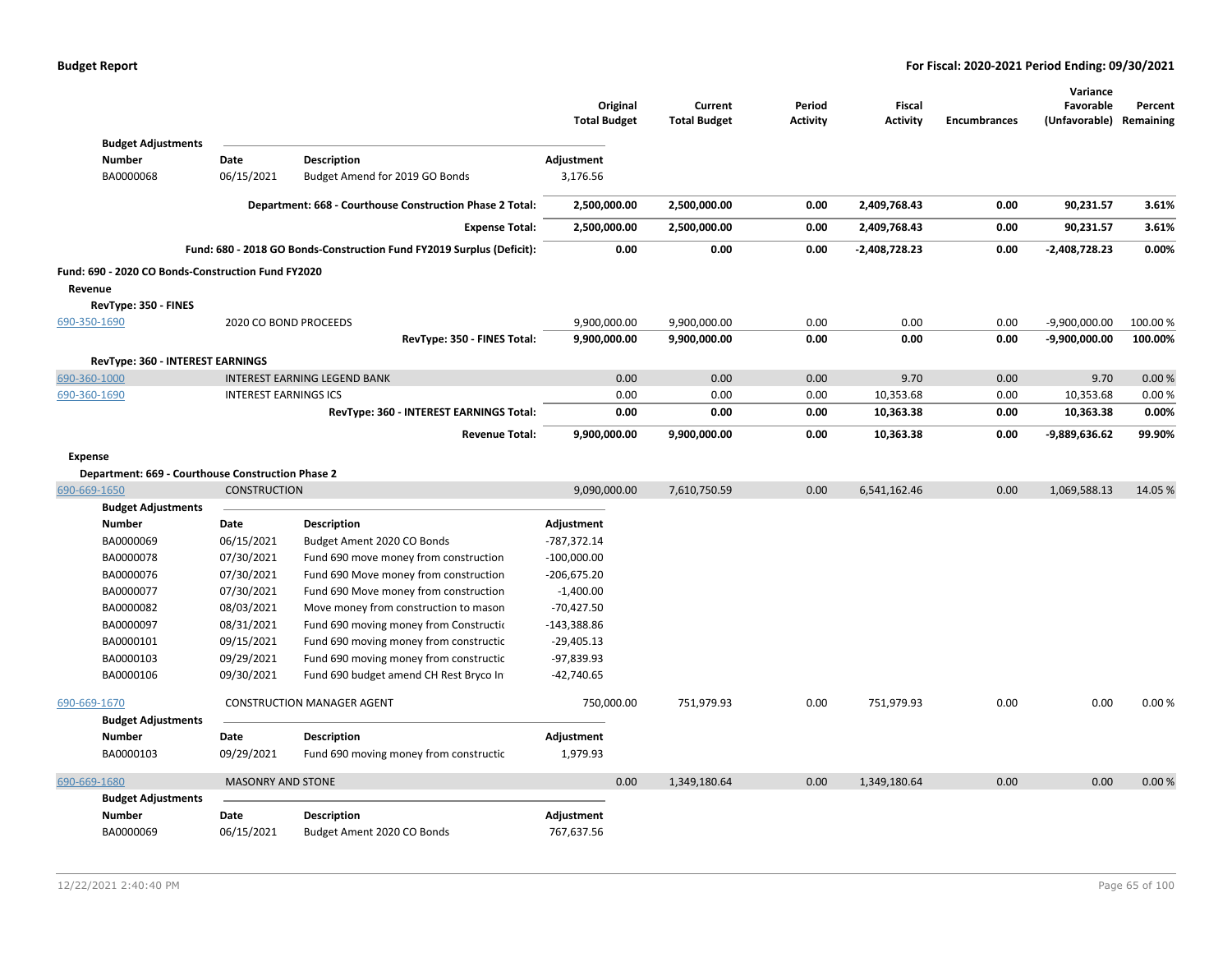|                                  |                          |                                                                       | <b>Total Budget</b> | Original  | Current<br><b>Total Budget</b> | Period<br><b>Activity</b> | Fiscal<br><b>Activity</b> | <b>Encumbrances</b> | Variance<br>Favorable<br>(Unfavorable) Remaining | Percent   |
|----------------------------------|--------------------------|-----------------------------------------------------------------------|---------------------|-----------|--------------------------------|---------------------------|---------------------------|---------------------|--------------------------------------------------|-----------|
| BA0000076                        | 07/30/2021               | Fund 690 Move money from construction                                 | 206,675.20          |           |                                |                           |                           |                     |                                                  |           |
| BA0000082                        | 08/03/2021               | Move money from construction to mason                                 | 70,427.50           |           |                                |                           |                           |                     |                                                  |           |
| BA0000097                        | 08/31/2021               | Fund 690 moving money from Construction                               | 139,211.73          |           |                                |                           |                           |                     |                                                  |           |
| BA0000101                        | 09/15/2021               | Fund 690 moving money from constructic                                | 28,028.00           |           |                                |                           |                           |                     |                                                  |           |
| BA0000103                        | 09/29/2021               | Fund 690 moving money from constructic                                | 94,460.00           |           |                                |                           |                           |                     |                                                  |           |
| BA0000106                        | 09/30/2021               | Fund 690 budget amend CH Rest Bryco In                                | 42,740.65           |           |                                |                           |                           |                     |                                                  |           |
| 690-669-4030                     | ARCHITECTURAL FEE        |                                                                       |                     | 60,000.00 | 60,000.00                      | 0.00                      | 60,455.00                 | 0.00                | $-455.00$                                        | $-0.76%$  |
| 690-669-4260                     | PROFESSIONAL FEES        |                                                                       |                     | 0.00      | 12,921.80                      | 0.00                      | 12,921.80                 | 0.00                | 0.00                                             | 0.00%     |
| <b>Budget Adjustments</b>        |                          |                                                                       |                     |           |                                |                           |                           |                     |                                                  |           |
| <b>Number</b>                    | Date                     | Description                                                           | Adjustment          |           |                                |                           |                           |                     |                                                  |           |
| BA0000069                        | 06/15/2021               | Budget Ament 2020 CO Bonds                                            | 7,321.80            |           |                                |                           |                           |                     |                                                  |           |
| BA0000077                        | 07/30/2021               | Fund 690 Move money from construction                                 | 1,400.00            |           |                                |                           |                           |                     |                                                  |           |
| BA0000097                        | 08/31/2021               | Fund 690 moving money from Construction                               | 2,800.00            |           |                                |                           |                           |                     |                                                  |           |
| BA0000103                        | 09/29/2021               | Fund 690 moving money from constructic                                | 1,400.00            |           |                                |                           |                           |                     |                                                  |           |
| 690-669-4430                     | TRASH PICK UP            |                                                                       |                     | 0.00      | 11,017.04                      | 0.00                      | 12,816.47                 | 0.00                | $-1,799.43$                                      | $-16.33%$ |
| <b>Budget Adjustments</b>        |                          |                                                                       |                     |           |                                |                           |                           |                     |                                                  |           |
| <b>Number</b>                    | Date                     | <b>Description</b>                                                    | Adjustment          |           |                                |                           |                           |                     |                                                  |           |
| BA0000069                        | 06/15/2021               | Budget Ament 2020 CO Bonds                                            | 8,262.78            |           |                                |                           |                           |                     |                                                  |           |
| BA0000097                        | 08/31/2021               | Fund 690 moving money from Constructio                                | 1,377.13            |           |                                |                           |                           |                     |                                                  |           |
| BA0000101                        | 09/15/2021               | Fund 690 moving money from constructic                                | 1,377.13            |           |                                |                           |                           |                     |                                                  |           |
| 690-669-5735                     | FF&E                     |                                                                       |                     | 0.00      | 100,000.00                     | 0.00                      | 100,000.00                | 0.00                | 0.00                                             | 0.00%     |
| <b>Budget Adjustments</b>        |                          |                                                                       |                     |           |                                |                           |                           |                     |                                                  |           |
| <b>Number</b>                    | Date                     | <b>Description</b>                                                    | Adjustment          |           |                                |                           |                           |                     |                                                  |           |
| BA0000078                        | 07/30/2021               | Fund 690 move money from construction                                 | 100,000.00          |           |                                |                           |                           |                     |                                                  |           |
| 690-669-5740                     | <b>TECHNOLOGY</b>        |                                                                       |                     | 0.00      | 4,150.00                       | 0.00                      | 4,150.00                  | 0.00                | 0.00                                             | 0.00%     |
| <b>Budget Adjustments</b>        |                          |                                                                       |                     |           |                                |                           |                           |                     |                                                  |           |
| <b>Number</b>                    | Date                     | <b>Description</b>                                                    | Adjustment          |           |                                |                           |                           |                     |                                                  |           |
| BA0000069                        | 06/15/2021               | Budget Ament 2020 CO Bonds                                            | 4,150.00            |           |                                |                           |                           |                     |                                                  |           |
|                                  |                          | Department: 669 - Courthouse Construction Phase 2 Total:              | 9,900,000.00        |           | 9,900,000.00                   | 0.00                      | 8,832,666.30              | 0.00                | 1,067,333.70                                     | 10.78%    |
|                                  |                          | <b>Expense Total:</b>                                                 | 9,900,000.00        |           | 9,900,000.00                   | 0.00                      | 8,832,666.30              | 0.00                | 1,067,333.70                                     | 10.78%    |
|                                  |                          | Fund: 690 - 2020 CO Bonds-Construction Fund FY2020 Surplus (Deficit): |                     | 0.00      | 0.00                           | 0.00                      | -8,822,302.92             | 0.00                | $-8,822,302.92$                                  | 0.00%     |
| Fund: 700 - Right of Way         |                          |                                                                       |                     |           |                                |                           |                           |                     |                                                  |           |
| Revenue                          |                          |                                                                       |                     |           |                                |                           |                           |                     |                                                  |           |
| RevType: 360 - INTEREST EARNINGS |                          |                                                                       |                     |           |                                |                           |                           |                     |                                                  |           |
| 700-360-1000                     | <b>INTEREST EARNINGS</b> |                                                                       |                     | 0.00      | 0.00                           | 0.00                      | 42.04                     | 0.00                | 42.04                                            | 0.00%     |
|                                  |                          | RevType: 360 - INTEREST EARNINGS Total:                               |                     | 0.00      | 0.00                           | 0.00                      | 42.04                     | 0.00                | 42.04                                            | 0.00%     |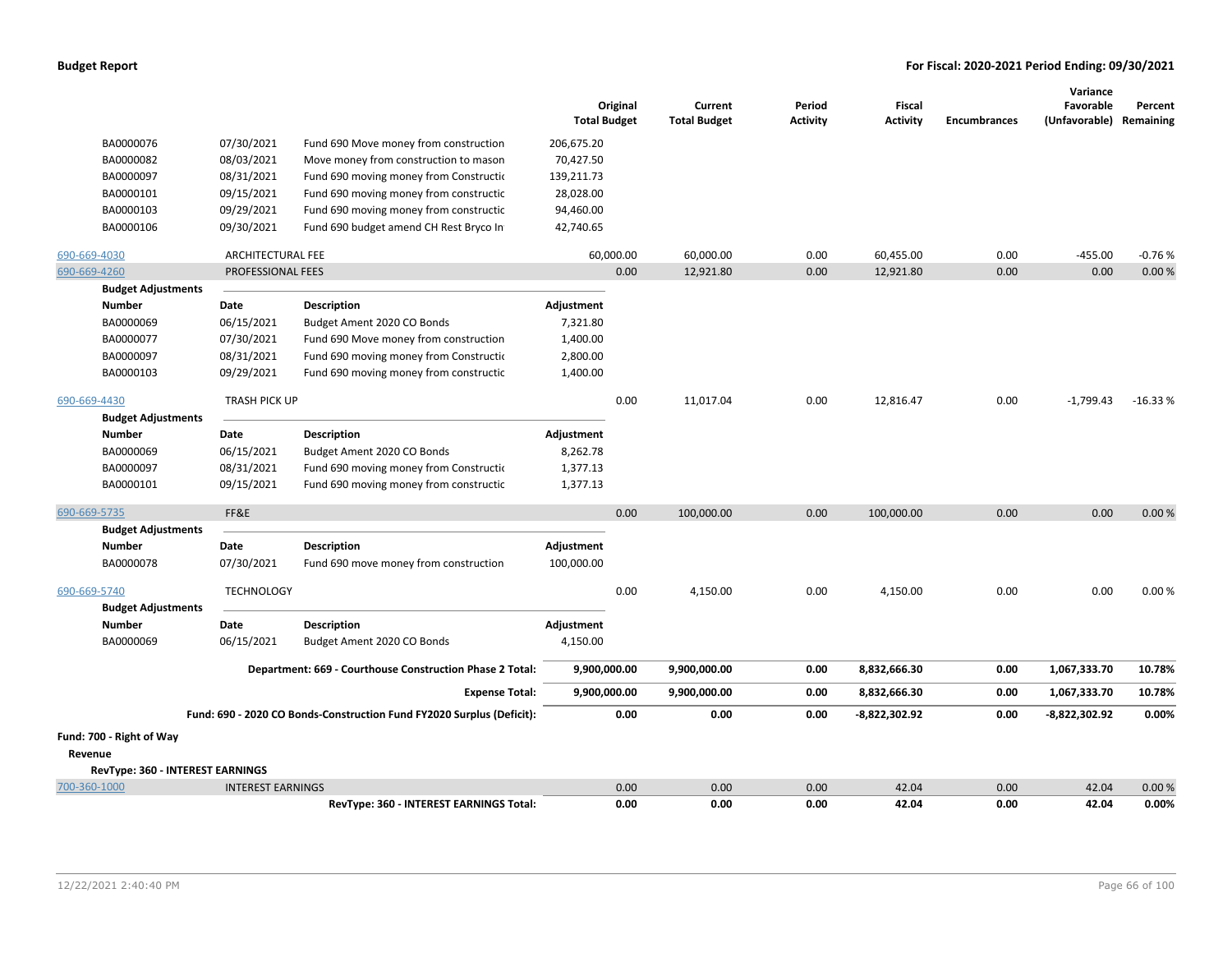| <b>Budget Report</b> |  |
|----------------------|--|
|----------------------|--|

|                                          |                                           |                                                             |                                 |                                |                           |                                  |                     | Variance                             |          |
|------------------------------------------|-------------------------------------------|-------------------------------------------------------------|---------------------------------|--------------------------------|---------------------------|----------------------------------|---------------------|--------------------------------------|----------|
|                                          |                                           |                                                             | Original<br><b>Total Budget</b> | Current<br><b>Total Budget</b> | Period<br><b>Activity</b> | <b>Fiscal</b><br><b>Activity</b> | <b>Encumbrances</b> | Favorable<br>(Unfavorable) Remaining | Percent  |
|                                          |                                           |                                                             |                                 |                                |                           |                                  |                     |                                      |          |
| RevType: 370 - MISCELLANEOUS             |                                           |                                                             |                                 |                                |                           |                                  |                     |                                      |          |
| 700-370-1421                             | <b>ROW PERMITS</b>                        |                                                             | 0.00                            | 0.00                           | 0.00                      | 90.00                            | 0.00                | 90.00                                | 0.00%    |
|                                          |                                           | RevType: 370 - MISCELLANEOUS Total:                         | 0.00                            | 0.00                           | 0.00                      | 90.00                            | 0.00                | 90.00                                | 0.00%    |
|                                          |                                           | <b>Revenue Total:</b>                                       | 0.00                            | 0.00                           | 0.00                      | 132.04                           | 0.00                | 132.04                               | 0.00%    |
|                                          |                                           | Fund: 700 - Right of Way Total:                             | 0.00                            | 0.00                           | 0.00                      | 132.04                           | 0.00                | 132.04                               | 0.00%    |
| Fund: 800 - Veterans Court Program       |                                           |                                                             |                                 |                                |                           |                                  |                     |                                      |          |
| Revenue                                  |                                           |                                                             |                                 |                                |                           |                                  |                     |                                      |          |
| RevType: 370 - MISCELLANEOUS             |                                           |                                                             |                                 |                                |                           |                                  |                     |                                      |          |
| 800-370-1800                             | <b>PROGRAM FEES</b>                       |                                                             | 0.00                            | 0.00                           | 0.00                      | 573.00                           | 0.00                | 573.00                               | 0.00%    |
|                                          |                                           | RevType: 370 - MISCELLANEOUS Total:                         | 0.00                            | 0.00                           | 0.00                      | 573.00                           | 0.00                | 573.00                               | 0.00%    |
|                                          |                                           | <b>Revenue Total:</b>                                       | 0.00                            | 0.00                           | 0.00                      | 573.00                           | 0.00                | 573.00                               | 0.00%    |
|                                          |                                           | Fund: 800 - Veterans Court Program Total:                   | 0.00                            | 0.00                           | 0.00                      | 573.00                           | 0.00                | 573.00                               | 0.00%    |
| Fund: 810 - County Lake Road Impact Fund |                                           |                                                             |                                 |                                |                           |                                  |                     |                                      |          |
| Revenue                                  |                                           |                                                             |                                 |                                |                           |                                  |                     |                                      |          |
| RevType: 318 - OTHER TAXES               |                                           |                                                             |                                 |                                |                           |                                  |                     |                                      |          |
| 810-318-1830                             | YEAR 3 PAYMENT                            |                                                             | 100,000.00                      | 100,000.00                     | 0.00                      | 100,000.00                       | 0.00                | 0.00                                 | 0.00%    |
|                                          |                                           | RevType: 318 - OTHER TAXES Total:                           | 100,000.00                      | 100,000.00                     | 0.00                      | 100,000.00                       | 0.00                | 0.00                                 | 0.00%    |
|                                          |                                           | <b>Revenue Total:</b>                                       | 100,000.00                      | 100,000.00                     | 0.00                      | 100,000.00                       | 0.00                | 0.00                                 | 0.00%    |
| <b>Expense</b>                           |                                           |                                                             |                                 |                                |                           |                                  |                     |                                      |          |
|                                          | Department: 522 - COUNTY LAKE ROAD IMPACT |                                                             |                                 |                                |                           |                                  |                     |                                      |          |
| 810-522-4900                             | <b>MISCELLANEOUS</b>                      |                                                             | 100,000.00                      | 100,000.00                     | 0.00                      | 0.00                             | 0.00                | 100,000.00                           | 100.00 % |
|                                          |                                           | Department: 522 - COUNTY LAKE ROAD IMPACT Total:            | 100,000.00                      | 100,000.00                     | 0.00                      | 0.00                             | 0.00                | 100,000.00                           | 100.00%  |
|                                          |                                           | <b>Expense Total:</b>                                       | 100,000.00                      | 100,000.00                     | 0.00                      | 0.00                             | 0.00                | 100,000.00                           | 100.00%  |
|                                          |                                           | Fund: 810 - County Lake Road Impact Fund Surplus (Deficit): | 0.00                            | 0.00                           | 0.00                      | 100,000.00                       | 0.00                | 100,000.00                           | 0.00%    |
| Fund: 850 - Lake Fannin                  |                                           |                                                             |                                 |                                |                           |                                  |                     |                                      |          |
| Revenue                                  |                                           |                                                             |                                 |                                |                           |                                  |                     |                                      |          |
| RevType: 370 - MISCELLANEOUS             |                                           |                                                             |                                 |                                |                           |                                  |                     |                                      |          |
| 850-370-1402                             | <b>FRANCHISE TAX</b>                      |                                                             | 0.00                            | 0.00                           | 0.00                      | 153.00                           | 0.00                | 153.00                               | 0.00%    |
| 850-370-1500                             | <b>DONATIONS</b>                          |                                                             | 0.00                            | 0.00                           | 0.00                      | 8,675.90                         | 0.00                | 8,675.90                             | 0.00%    |
| 850-370-1830                             | <b>VOLUNTEER MEMBERSHIP FEES</b>          |                                                             | 0.00                            | 0.00                           | 0.00                      | 100.00                           | 0.00                | 100.00                               | 0.00%    |
| 850-370-1840                             | <b>LOCAL FUNDING</b>                      |                                                             | 5,000.00                        | 5,000.00                       | 0.00                      | 5,000.00                         | 0.00                | 0.00                                 | 0.00%    |
| 850-370-1850                             | <b>RENTAL FEE</b>                         |                                                             | 0.00                            | 0.00                           | 0.00                      | 4,112.50                         | 0.00                | 4,112.50                             | 0.00%    |
| 850-370-1860                             | <b>DEPOSIT FEE</b>                        |                                                             | 0.00                            | 0.00                           | 0.00                      | 750.00                           | 0.00                | 750.00                               | 0.00%    |
|                                          |                                           | RevType: 370 - MISCELLANEOUS Total:                         | 5,000.00                        | 5,000.00                       | 0.00                      | 18,791.40                        | 0.00                | 13,791.40                            | 275.83%  |
|                                          |                                           | <b>Revenue Total:</b>                                       | 5,000.00                        | 5,000.00                       | 0.00                      | 18,791.40                        | 0.00                | 13,791.40                            | 275.83%  |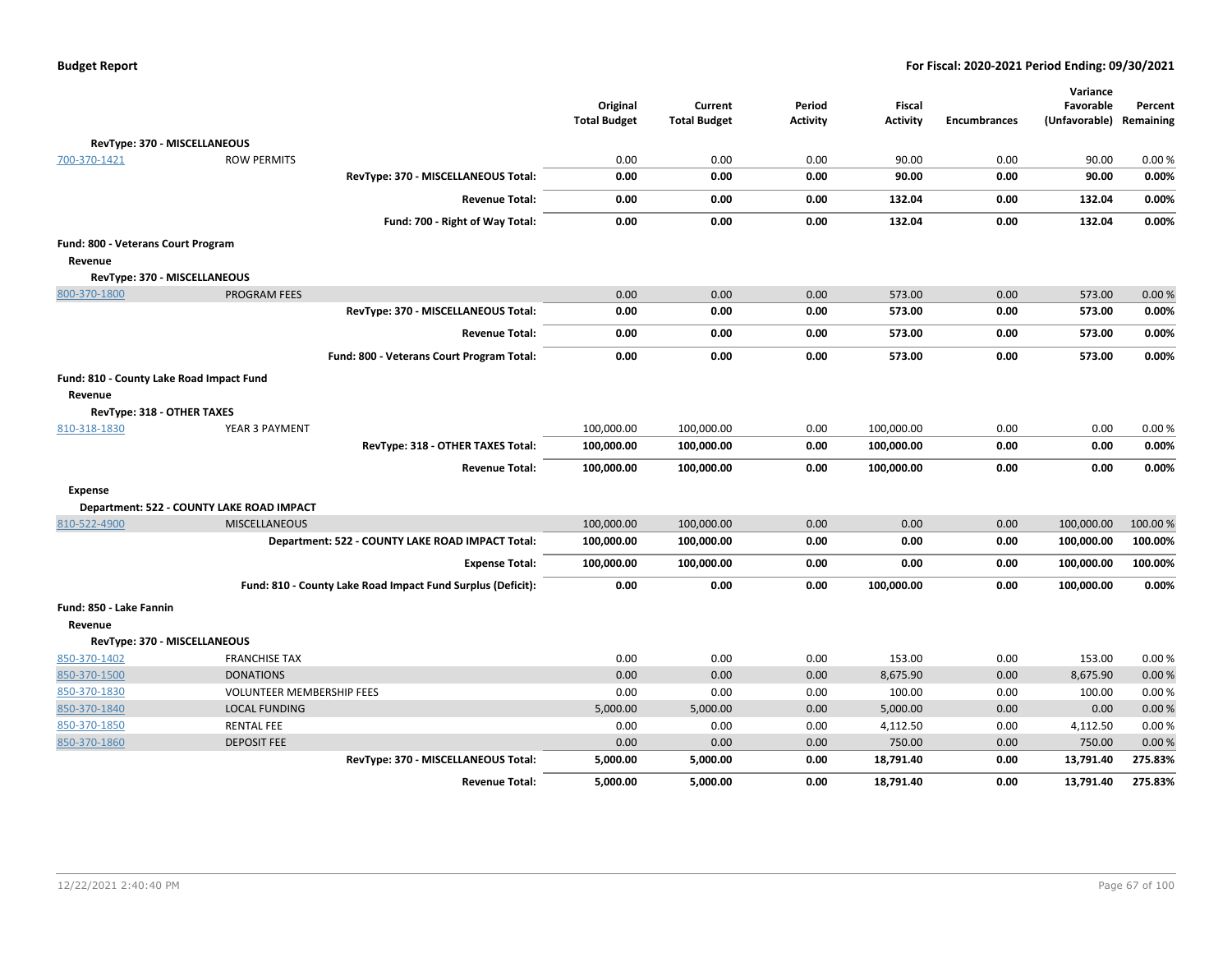|                                                          |                           |                                            | <b>Total Budget</b> | Original | Current<br><b>Total Budget</b> | Period<br><b>Activity</b> | <b>Fiscal</b><br><b>Activity</b> | <b>Encumbrances</b> | Variance<br>Favorable<br>(Unfavorable) Remaining | Percent    |
|----------------------------------------------------------|---------------------------|--------------------------------------------|---------------------|----------|--------------------------------|---------------------------|----------------------------------|---------------------|--------------------------------------------------|------------|
| Expense                                                  |                           |                                            |                     |          |                                |                           |                                  |                     |                                                  |            |
| Department: 520 - Lake Fannin                            |                           |                                            |                     |          |                                |                           |                                  |                     |                                                  |            |
| 850-520-1402                                             | <b>FRANCHISE TAX</b>      |                                            |                     | 0.00     | 0.00                           | 0.00                      | 153.00                           | 0.00                | $-153.00$                                        | 0.00%      |
| 850-520-1860                                             | <b>DEPOSIT REFUND</b>     |                                            |                     | 0.00     | 0.00                           | 0.00                      | 1,050.00                         | 0.00                | $-1,050.00$                                      | 0.00%      |
| 850-520-3430                                             | R&M DAM                   |                                            |                     | 1,096.00 | 1,096.00                       | 0.00                      | 0.00                             | 0.00                | 1,096.00                                         | 100.00%    |
| 850-520-4400                                             | UTILITIES ELECTRICITY     |                                            |                     | 500.00   | 500.00                         | 0.00                      | 407.32                           | 0.00                | 92.68                                            | 18.54 %    |
| 850-520-4420                                             | UTILITIES WATER           |                                            |                     | 400.00   | 400.00                         | 0.00                      | 1,056.20                         | 0.00                | $-656.20$                                        | $-164.05%$ |
| 850-520-4430                                             | <b>TRASH PICK UP</b>      |                                            |                     | 900.00   | 900.00                         | 0.00                      | 840.00                           | 0.00                | 60.00                                            | 6.67%      |
| 850-520-4500                                             | <b>R&amp;M BUILDING</b>   |                                            |                     | 0.00     | 0.00                           | 0.00                      | 344.49                           | 0.00                | $-344.49$                                        | 0.00%      |
| 850-520-4501                                             | PEST CONTROL              |                                            |                     | 0.00     | 0.00                           | 0.00                      | 225.00                           | 0.00                | $-225.00$                                        | 0.00%      |
| 850-520-4840                                             |                           | <b>GENERAL LIABILITY INSURANCE</b>         |                     | 2,104.00 | 2,104.00                       | 0.00                      | 2,160.00                         | 0.00                | $-56.00$                                         | $-2.66%$   |
|                                                          |                           | Department: 520 - Lake Fannin Total:       |                     | 5,000.00 | 5,000.00                       | 0.00                      | 6,236.01                         | 0.00                | $-1,236.01$                                      | -24.72%    |
|                                                          |                           | <b>Expense Total:</b>                      |                     | 5,000.00 | 5,000.00                       | 0.00                      | 6,236.01                         | 0.00                | $-1,236.01$                                      | -24.72%    |
|                                                          |                           | Fund: 850 - Lake Fannin Surplus (Deficit): |                     | 0.00     | 0.00                           | 0.00                      | 12,555.39                        | 0.00                | 12,555.39                                        | 0.00%      |
| Fund: 890 - T.J.J.D.<br>Revenue<br>RevType: 330 - GRANTS |                           |                                            |                     |          |                                |                           |                                  |                     |                                                  |            |
| 890-330-9080                                             |                           | STRUCTURAL FAMILY THERAPY GRANT OOG        |                     | 0.00     | 41,144.10                      | 0.00                      | 41,144.10                        | 0.00                | 0.00                                             | 0.00%      |
| <b>Budget Adjustments</b>                                |                           |                                            |                     |          |                                |                           |                                  |                     |                                                  |            |
| <b>Number</b>                                            | Date                      | Description                                | Adjustment          |          |                                |                           |                                  |                     |                                                  |            |
| BA0000062                                                | 03/19/2021                | OOG Grant 2806207                          | $-41,144.10$        |          |                                |                           |                                  |                     |                                                  |            |
| 890-330-9081                                             |                           | STRUCTURAL FAM THER HOSP AUTH              |                     | 0.00     | 50,000.00                      | 0.00                      | 50,000.00                        | 0.00                | 0.00                                             | 0.00%      |
| <b>Budget Adjustments</b>                                |                           |                                            |                     |          |                                |                           |                                  |                     |                                                  |            |
| <b>Number</b>                                            | Date                      | <b>Description</b>                         | Adjustment          |          |                                |                           |                                  |                     |                                                  |            |
| BA0000061                                                | 03/19/2021                | <b>Hospital Authority Grant</b>            | $-50,000.00$        |          |                                |                           |                                  |                     |                                                  |            |
| 890-330-9150                                             |                           | <b>BASIC PROBATION SUPERVISION</b>         | 136,718.00          |          | 136,718.00                     | 0.00                      | 113,932.00                       | 0.00                | $-22,786.00$                                     | 16.67%     |
| 890-330-9160                                             | <b>COMMUNITY PROGRAMS</b> |                                            | 75,000.00           |          | 75,000.00                      | 0.00                      | 62,500.00                        | 0.00                | $-12,500.00$                                     | 16.67%     |
| 890-330-9170                                             | PRE/POST ADJUDICATION     |                                            |                     | 4,373.00 | 4,373.00                       | 0.00                      | 3,644.00                         | 0.00                | $-729.00$                                        | 16.67%     |
| 890-330-9180                                             |                           | <b>COMMITMENT DIVERSION</b>                | 10,000.00           |          | 10,000.00                      | 0.00                      | 8,333.00                         | 0.00                | $-1,667.00$                                      | 16.67%     |
| 890-330-9190                                             |                           | <b>MENTAL HEALTH SERVICES</b>              | 10,737.00           |          | 10,737.00                      | 0.00                      | 8,947.00                         | 0.00                | $-1,790.00$                                      | 16.67%     |
| 890-330-9200                                             |                           | REGIONAL DIVERSIONS ALTERNATIVES           |                     | 3,000.00 | 3,000.00                       | 0.00                      | 0.00                             | 0.00                | $-3,000.00$                                      | 100.00%    |
|                                                          |                           | RevType: 330 - GRANTS Total:               | 239,828.00          |          | 330,972.10                     | 0.00                      | 288,500.10                       | 0.00                | -42,472.00                                       | 12.83%     |
| <b>RevType: 360 - INTEREST EARNINGS</b>                  |                           |                                            |                     |          |                                |                           |                                  |                     |                                                  |            |
| 890-360-1890                                             | <b>INTEREST EARNINGS</b>  |                                            |                     | 0.00     | 0.00                           | 0.00                      | 11.47                            | 0.00                | 11.47                                            | 0.00%      |
|                                                          |                           | RevType: 360 - INTEREST EARNINGS Total:    |                     | 0.00     | 0.00                           | 0.00                      | 11.47                            | 0.00                | 11.47                                            | 0.00%      |
| RevType: 370 - MISCELLANEOUS                             |                           |                                            |                     |          |                                |                           |                                  |                     |                                                  |            |
| 890-370-1300                                             |                           | REFUNDS & MISCELLANEOUS                    |                     | 0.00     | 0.00                           | 0.00                      | 3,458.56                         | 0.00                | 3,458.56                                         | 0.00%      |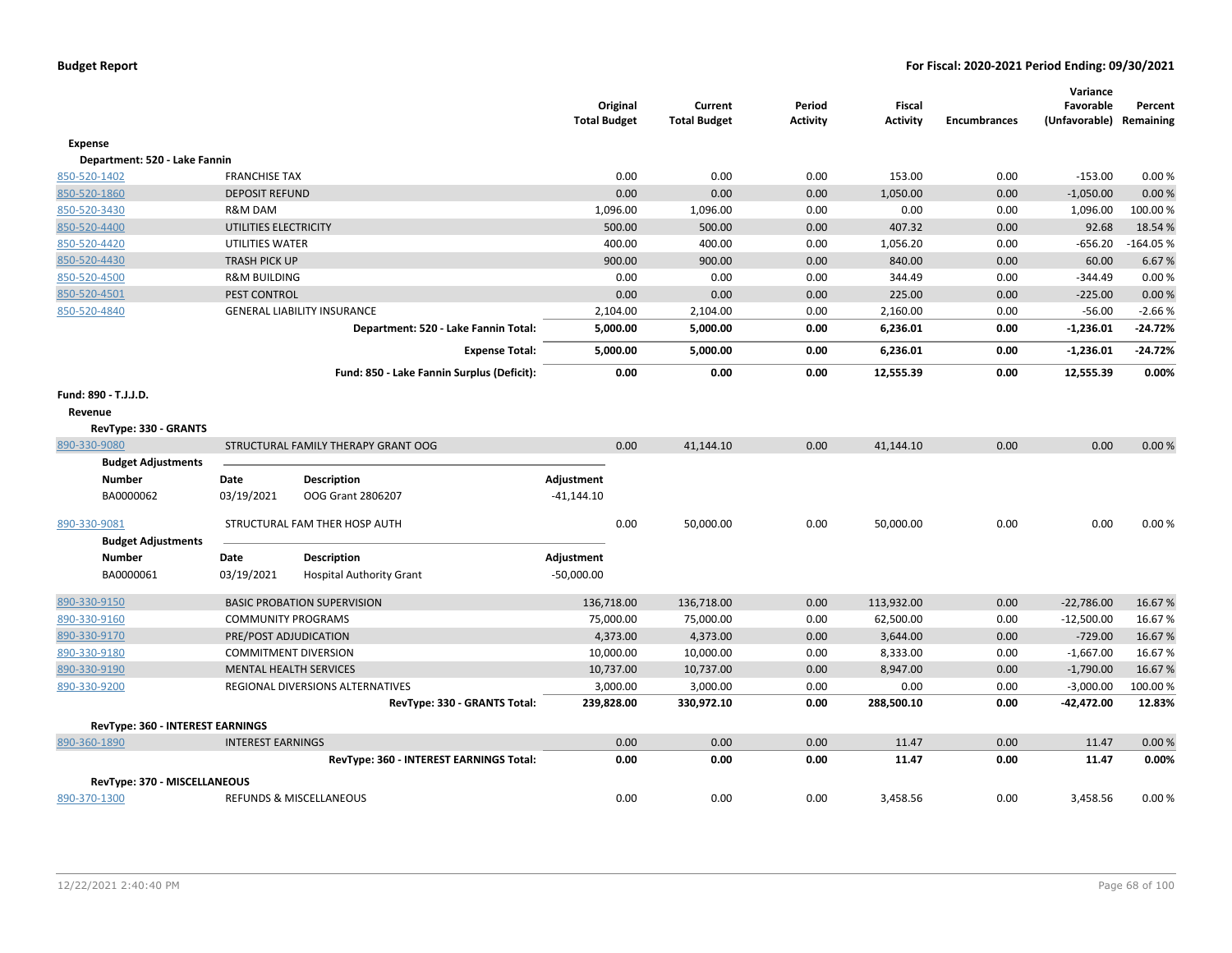| <b>Budget Report</b> |  |
|----------------------|--|
|----------------------|--|

|                                                                           |                          |                                                                   |                     |                     |                 |                    |                     | Variance       |                |
|---------------------------------------------------------------------------|--------------------------|-------------------------------------------------------------------|---------------------|---------------------|-----------------|--------------------|---------------------|----------------|----------------|
|                                                                           |                          |                                                                   | Original            | Current             | Period          | <b>Fiscal</b>      |                     | Favorable      | Percent        |
|                                                                           |                          |                                                                   | <b>Total Budget</b> | <b>Total Budget</b> | <b>Activity</b> | <b>Activity</b>    | <b>Encumbrances</b> | (Unfavorable)  | Remaining      |
| 890-370-9950                                                              | <b>LOCAL FUNDING</b>     |                                                                   | 170,000.00          | 170,000.00          | 0.00            | 170,000.00         | 0.00                | 0.00           | 0.00%          |
|                                                                           |                          | RevType: 370 - MISCELLANEOUS Total:                               | 170,000.00          | 170,000.00          | 0.00            | 173,458.56         | 0.00                | 3,458.56       | 2.03%          |
| RevType: 390 - TRANSFERS IN                                               |                          |                                                                   |                     |                     |                 |                    |                     |                |                |
| 890-390-1401                                                              | <b>TRANSFERS IN</b>      |                                                                   | 0.00                | 0.00                | 0.00            | 51.63              | 0.00                | 51.63          | 0.00%          |
|                                                                           |                          | RevType: 390 - TRANSFERS IN Total:                                | 0.00                | 0.00                | 0.00            | 51.63              | 0.00                | 51.63          | 0.00%          |
|                                                                           |                          | <b>Revenue Total:</b>                                             | 409,828.00          | 500,972.10          | 0.00            | 462,021.76         | 0.00                | $-38,950.34$   | 7.77%          |
| Expense                                                                   |                          |                                                                   |                     |                     |                 |                    |                     |                |                |
| Department: 581 - Structural Family Therapy                               |                          |                                                                   |                     |                     |                 |                    |                     |                |                |
| 890-581-4160                                                              |                          | STRUCTURAL FAMILY THERAPY                                         | 0.00                | 41,144.10           | 0.00            | 41,144.10          | 0.00                | 0.00           | 0.00%          |
| <b>Budget Adjustments</b>                                                 |                          |                                                                   |                     |                     |                 |                    |                     |                |                |
| <b>Number</b>                                                             | Date                     | <b>Description</b>                                                | Adjustment          |                     |                 |                    |                     |                |                |
| BA0000062                                                                 | 03/19/2021               | OOG Grant 2806207                                                 | 41,144.10           |                     |                 |                    |                     |                |                |
|                                                                           |                          | Department: 581 - Structural Family Therapy Total:                | 0.00                | 41,144.10           | 0.00            | 41,144.10          | 0.00                | 0.00           | 0.00%          |
| Department: 582 - Structural Family Therapy Hosp Authority                |                          |                                                                   |                     |                     |                 |                    |                     |                |                |
| 890-582-4160                                                              |                          | STRUCTURAL FAM THER HOSP AUTH                                     | 0.00                | 50,000.00           | 0.00            | 33,334.00          | 0.00                | 16,666.00      | 33.33 %        |
| <b>Budget Adjustments</b>                                                 |                          |                                                                   |                     |                     |                 |                    |                     |                |                |
| <b>Number</b>                                                             | Date                     | Description                                                       | Adjustment          |                     |                 |                    |                     |                |                |
| BA0000061                                                                 | 03/19/2021               | <b>Hospital Authority Grant</b>                                   | 50,000.00           |                     |                 |                    |                     |                |                |
|                                                                           |                          | Department: 582 - Structural Family Therapy Hosp Authority Total: | 0.00                | 50,000.00           | 0.00            | 33,334.00          | 0.00                | 16,666.00      | 33.33%         |
|                                                                           |                          |                                                                   |                     |                     |                 |                    |                     |                |                |
| <b>Department: 589 - Regional Diversions Alternatives</b><br>890-589-4530 | <b>COMPUTER SOFTWARE</b> |                                                                   | 3,000.00            | 3,000.00            | 0.00            | 3,000.00           | 0.00                | 0.00           | 0.00%          |
|                                                                           |                          | <b>Department: 589 - Regional Diversions Alternatives Total:</b>  | 3,000.00            | 3,000.00            | 0.00            | 3,000.00           | 0.00                | 0.00           | 0.00%          |
|                                                                           |                          |                                                                   |                     |                     |                 |                    |                     |                |                |
| <b>Department: 592 - Pre/Post Adjudication Facilities</b>                 |                          |                                                                   |                     |                     |                 |                    |                     |                |                |
| 890-592-1020                                                              |                          | SALARY APPOINTED OFFICIAL                                         | 1,357.23            | 1,357.23            | 0.00            | 1,301.74           | 0.00                | 55.49          | 4.09%          |
| 890-592-1030<br>890-592-2010                                              | SOCIAL SECURITY TAX      | SALARY COMM.CORR.OFFICERS                                         | 1,698.08<br>189.43  | 1,698.08<br>189.43  | 0.00<br>0.00    | 1,628.61<br>179.37 | 0.00<br>0.00        | 69.47<br>10.06 | 4.09%<br>5.31% |
| 890-592-2020                                                              |                          | <b>GROUP HEALTH INSURANCE</b>                                     | 693.84              | 693.84              | 0.00            | 675.86             | 0.00                | 17.98          | 2.59%          |
| 890-592-2030                                                              | <b>RETIREMENT</b>        |                                                                   | 361.75              | 361.75              | 0.00            | 346.51             | 0.00                | 15.24          | 4.21%          |
| 890-592-2040                                                              |                          | <b>WORKERS COMPENSATION</b>                                       | 28.37               | 28.37               | 0.00            | 24.76              | 0.00                | 3.61           | 12.72%         |
| 890-592-2050                                                              | <b>MEDICARE TAX</b>      |                                                                   | 44.30               | 44.30               | 0.00            | 41.78              | 0.00                | 2.52           | 5.69%          |
| 890-592-4080                                                              | <b>DETENTION</b>         |                                                                   | 0.00                | 0.00                | 0.00            | 10,215.48          | 0.00                | $-10,215.48$   | 0.00%          |
|                                                                           |                          | Department: 592 - Pre/Post Adjudication Facilities Total:         | 4,373.00            | 4,373.00            | 0.00            | 14,414.11          | 0.00                | $-10,041.11$   | $-229.62%$     |
| Department: 593 - Commitment Diversion                                    |                          |                                                                   |                     |                     |                 |                    |                     |                |                |
| 890-593-1020                                                              |                          | SALARY APPOINTED OFFICIAL                                         | 3,103.65            | 3,103.65            | 0.00            | 3,107.47           | 0.00                | $-3.82$        | $-0.12%$       |
| 890-593-1030                                                              |                          | SALARY COMM.CORR.OFFICERS                                         | 3,883.10            | 3,883.10            | 0.00            | 3,887.87           | 0.00                | $-4.77$        | $-0.12%$       |
| 890-593-2010                                                              | SOCIAL SECURITY TAX      |                                                                   | 433.18              | 433.18              | 0.00            | 428.79             | 0.00                | 4.39           | 1.01%          |
| 890-593-2020                                                              |                          | <b>GROUP HEALTH INSURANCE</b>                                     | 1,586.64            | 1,586.64            | 0.00            | 1,593.99           | 0.00                | $-7.35$        | $-0.46%$       |
| 890-593-2030                                                              | <b>RETIREMENT</b>        |                                                                   | 827.23              | 827.23              | 0.00            | 828.47             | 0.00                | $-1.24$        | $-0.15%$       |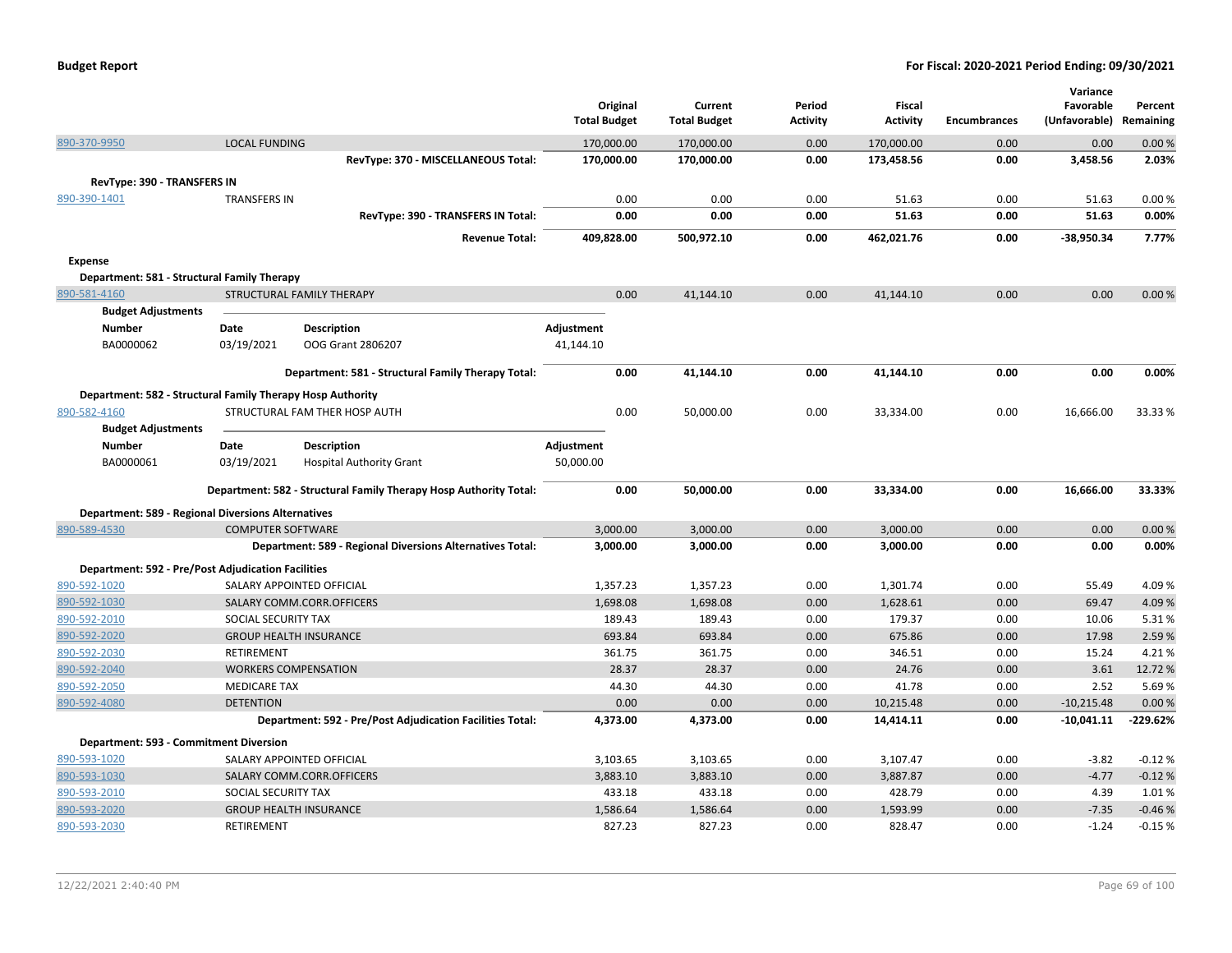|                                 |                                                      | Original<br><b>Total Budget</b> | Current<br><b>Total Budget</b> | Period<br><b>Activity</b> | <b>Fiscal</b><br><b>Activity</b> | <b>Encumbrances</b> | Variance<br>Favorable<br>(Unfavorable) | Percent<br>Remaining |
|---------------------------------|------------------------------------------------------|---------------------------------|--------------------------------|---------------------------|----------------------------------|---------------------|----------------------------------------|----------------------|
| 890-593-2040                    | <b>WORKERS COMPENSATION</b>                          | 64.90                           | 64.90                          | 0.00                      | 56.60                            | 0.00                | 8.30                                   | 12.79 %              |
| 890-593-2050                    | <b>MEDICARE TAX</b>                                  | 101.30                          | 101.30                         | 0.00                      | 100.32                           | 0.00                | 0.98                                   | 0.97%                |
|                                 | Department: 593 - Commitment Diversion Total:        | 10,000.00                       | 10,000.00                      | 0.00                      | 10,003.51                        | 0.00                | $-3.51$                                | $-0.04%$             |
|                                 | Department: 594 - Mental Health Services             |                                 |                                |                           |                                  |                     |                                        |                      |
| 890-594-1020                    | SALARY APPOINTED OFFICIAL                            | 406.27                          | 406.27                         | 0.00                      | 417.01                           | 0.00                | $-10.74$                               | $-2.64%$             |
| 890-594-1030                    | SALARY COMM.CORR.OFFICERS                            | 508.29                          | 508.29                         | 0.00                      | 521.66                           | 0.00                | $-13.37$                               | $-2.63%$             |
| 890-594-2010                    | SOCIAL SECURITY TAX                                  | 56.70                           | 56.70                          | 0.00                      | 57.45                            | 0.00                | $-0.75$                                | $-1.32%$             |
| 890-594-2020                    | <b>GROUP HEALTH INSURANCE</b>                        | 207.69                          | 207.69                         | 0.00                      | 216.44                           | 0.00                | $-8.75$                                | $-4.21%$             |
| 890-594-2030                    | <b>RETIREMENT</b>                                    | 108.28                          | 108.28                         | 0.00                      | 111.04                           | 0.00                | $-2.76$                                | $-2.55%$             |
| 890-594-2040                    | <b>WORKERS COMPENSATION</b>                          | 8.51                            | 8.51                           | 0.00                      | 7.42                             | 0.00                | 1.09                                   | 12.81%               |
| 890-594-2050                    | <b>MEDICARE TAX</b>                                  | 13.26                           | 13.26                          | 0.00                      | 13.41                            | 0.00                | $-0.15$                                | $-1.13%$             |
| 890-594-4130                    | PSYCHOLOGICAL                                        | 4,928.00                        | 4,928.00                       | 0.00                      | 3,275.00                         | 0.00                | 1,653.00                               | 33.54 %              |
| 890-594-4140                    | <b>COUNSELING</b>                                    | 4,500.00                        | 4,500.00                       | 0.00                      | 2,193.00                         | 0.00                | 2,307.00                               | 51.27%               |
|                                 | Department: 594 - Mental Health Services Total:      | 10,737.00                       | 10,737.00                      | 0.00                      | 6,812.43                         | 0.00                | 3,924.57                               | 36.55%               |
|                                 | Department: 994 - Local Funds Carried Forward        |                                 |                                |                           |                                  |                     |                                        |                      |
| 890-994-4150                    | RESIDENTIAL PLACEMENT                                | 0.00                            | 0.00                           | 0.00                      | 8,855.90                         | 0.00                | $-8,855.90$                            | 0.00%                |
| 890-994-4880                    | LAW ENFORCEMENT INSURANCE                            | 0.00                            | 0.00                           | 0.00                      | 694.44                           | 0.00                | $-694.44$                              | 0.00%                |
|                                 | Department: 994 - Local Funds Carried Forward Total: | 0.00                            | 0.00                           | 0.00                      | 9,550.34                         | 0.00                | $-9,550.34$                            | 0.00%                |
| Department: 995 - Local Funding |                                                      |                                 |                                |                           |                                  |                     |                                        |                      |
| 890-995-1020                    | SALARY APPOINTED OFFICIAL                            | 4,903.77                        | 4,903.77                       | 0.00                      | 5,069.38                         | 0.00                | $-165.61$                              | $-3.38%$             |
| 890-995-1030                    | SALARY COMM.CORR.OFFICERS                            | 6,135.31                        | 6,135.31                       | 0.00                      | 6,342.56                         | 0.00                | $-207.25$                              | $-3.38%$             |
| 890-995-2010                    | SOCIAL SECURITY TAX                                  | 684.42                          | 684.42                         | 0.00                      | 699.65                           | 0.00                | $-15.23$                               | $-2.23%$             |
| 890-995-2020                    | <b>GROUP HEALTH INSURANCE</b>                        | 2,506.91                        | 2,506.91                       | 0.00                      | 2,617.72                         | 0.00                | $-110.81$                              | $-4.42%$             |
| 890-995-2030                    | RETIREMENT                                           | 1,307.03                        | 1,307.03                       | 0.00                      | 1,351.36                         | 0.00                | $-44.33$                               | $-3.39%$             |
| 890-995-2040                    | <b>WORKERS COMPENSATION</b>                          | 102.50                          | 102.50                         | 0.00                      | 89.44                            | 0.00                | 13.06                                  | 12.74 %              |
| 890-995-2050                    | <b>MEDICARE TAX</b>                                  | 160.06                          | 160.06                         | 0.00                      | 163.69                           | 0.00                | $-3.63$                                | $-2.27%$             |
| 890-995-4010                    | <b>AUDIT EXPENSE</b>                                 | 7,000.00                        | 7,000.00                       | 0.00                      | 6,300.00                         | 0.00                | 700.00                                 | 10.00 %              |
| 890-995-4040                    | DETENTION OPERATING COST FY20                        | 0.00                            | 0.00                           | 0.00                      | 13,995.07                        | 0.00                | $-13,995.07$                           | 0.00%                |
| 890-995-4041                    | DETENTION OPERATING COST FY21                        | 137,200.00                      | 137,200.00                     | 0.00                      | 127,439.96                       | 0.00                | 9,760.04                               | 7.11%                |
| 890-995-4150                    | RESIDENTIAL PLACEMENT                                | 10,000.00                       | 10,000.00                      | 0.00                      | 6,907.60                         | 0.00                | 3,092.40                               | 30.92 %              |
| 890-995-4530                    | <b>COMPUTER SOFTWARE</b>                             | 0.00                            | 0.00                           | 0.00                      | 90.00                            | 0.00                | $-90.00$                               | 0.00%                |
|                                 | Department: 995 - Local Funding Total:               | 170,000.00                      | 170,000.00                     | 0.00                      | 171,066.43                       | 0.00                | -1,066.43                              | $-0.63%$             |
|                                 | Department: 996 - Basic Probation Supervision        |                                 |                                |                           |                                  |                     |                                        |                      |
| 890-996-1020                    | SALARY APPOINTED OFFICIAL                            | 38,583.96                       | 38,583.96                      | 0.00                      | 38,782.14                        | 0.00                | $-198.18$                              | $-0.51%$             |
| 890-996-1030                    | SALARY COMM.CORR.OFFICERS                            | 48,273.92                       | 48,273.92                      | 0.00                      | 48,521.88                        | 0.00                | $-247.96$                              | $-0.51%$             |
| 890-996-2010                    | SOCIAL SECURITY TAX                                  | 5,385.19                        | 5,385.19                       | 0.00                      | 5,353.82                         | 0.00                | 31.37                                  | 0.58%                |
| 890-996-2020                    | <b>GROUP HEALTH INSURANCE</b>                        | 19,724.90                       | 19,724.90                      | 0.00                      | 19,897.49                        | 0.00                | $-172.59$                              | $-0.87%$             |
| 890-996-2030                    | RETIREMENT                                           | 10,283.97                       | 10,283.97                      | 0.00                      | 10,339.22                        | 0.00                | $-55.25$                               | $-0.54%$             |
| 890-996-2040                    | <b>WORKERS COMPENSATION</b>                          | 806.62                          | 806.62                         | 0.00                      | 703.60                           | 0.00                | 103.02                                 | 12.77%               |
| 890-996-2050                    | <b>MEDICARE TAX</b>                                  | 1,259.44                        | 1,259.44                       | 0.00                      | 1,252.42                         | 0.00                | 7.02                                   | 0.56%                |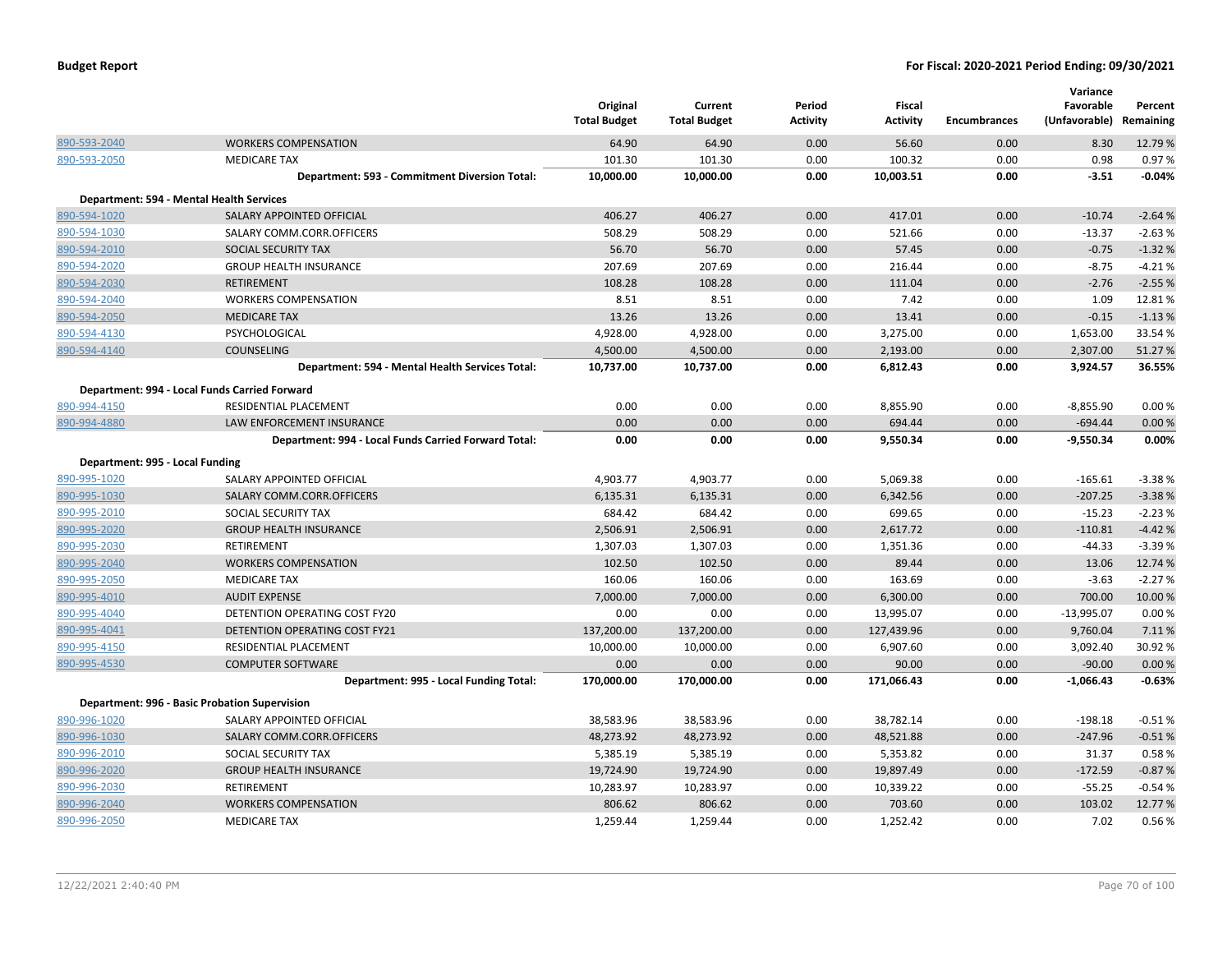|                                            |                                                               | Original<br><b>Total Budget</b> | Current<br><b>Total Budget</b> | Period<br>Activity | <b>Fiscal</b><br><b>Activity</b> | <b>Encumbrances</b> | Variance<br>Favorable<br>(Unfavorable) | Percent<br>Remaining |
|--------------------------------------------|---------------------------------------------------------------|---------------------------------|--------------------------------|--------------------|----------------------------------|---------------------|----------------------------------------|----------------------|
| 890-996-3100                               | <b>OFFICE SUPPLIES</b>                                        | 2,000.00                        | 2,000.00                       | 0.00               | 1,742.81                         | 0.00                | 257.19                                 | 12.86%               |
| 890-996-3110                               | <b>POSTAGE</b>                                                | 200.00                          | 200.00                         | 0.00               | 32.89                            | 0.00                | 167.11                                 | 83.56%               |
| 890-996-4210                               | <b>INTERNET</b>                                               | 1,000.00                        | 1,000.00                       | 0.00               | 1,187.47                         | 0.00                | $-187.47$                              | $-18.75%$            |
| 890-996-4230                               | CELL PHONE ALLOWANCE                                          | 400.00                          | 400.00                         | 0.00               | 402.42                           | 0.00                | $-2.42$                                | $-0.61%$             |
| 890-996-4270                               | OUT OF COUNTY TRAVEL/TRAINING                                 | 8,200.00                        | 8,200.00                       | 0.00               | 3,542.08                         | 0.00                | 4,657.92                               | 56.80%               |
| 890-996-4350                               | <b>PRINTING</b>                                               | 600.00                          | 600.00                         | 0.00               | 293.68                           | 0.00                | 306.32                                 | 51.05%               |
|                                            | Department: 996 - Basic Probation Supervision Total:          | 136,718.00                      | 136,718.00                     | 0.00               | 132,051.92                       | 0.00                | 4,666.08                               | 3.41%                |
| Department: 997 - Community Programs       |                                                               |                                 |                                |                    |                                  |                     |                                        |                      |
| 890-997-1020                               | SALARY APPOINTED OFFICIAL                                     | 23,277.38                       | 23,277.38                      | 0.00               | 23,119.87                        | 0.00                | 157.51                                 | 0.68%                |
| 890-997-1030                               | SALARY COMM.CORR.OFFICERS                                     | 29,123.25                       | 29,123.25                      | 0.00               | 28,926.22                        | 0.00                | 197.03                                 | 0.68%                |
| 890-997-2010                               | SOCIAL SECURITY TAX                                           | 3,248.84                        | 3,248.84                       | 0.00               | 3,189.80                         | 0.00                | 59.04                                  | 1.82%                |
| 890-997-2020                               | <b>GROUP HEALTH INSURANCE</b>                                 | 11,899.87                       | 11,899.87                      | 0.00               | 11,892.50                        | 0.00                | 7.37                                   | 0.06%                |
| 890-997-2030                               | <b>RETIREMENT</b>                                             | 6,204.23                        | 6,204.23                       | 0.00               | 6,161.97                         | 0.00                | 42.26                                  | 0.68%                |
| 890-997-2040                               | <b>WORKERS COMPENSATION</b>                                   | 486.62                          | 486.62                         | 0.00               | 424.54                           | 0.00                | 62.08                                  | 12.76%               |
| 890-997-2050                               | <b>MEDICARE TAX</b>                                           | 759.81                          | 759.81                         | 0.00               | 745.90                           | 0.00                | 13.91                                  | 1.83%                |
|                                            | Department: 997 - Community Programs Total:                   | 75,000.00                       | 75,000.00                      | 0.00               | 74,460.80                        | 0.00                | 539.20                                 | 0.72%                |
|                                            | <b>Expense Total:</b>                                         | 409,828.00                      | 500,972.10                     | 0.00               | 495,837.64                       | 0.00                | 5,134.46                               | 1.02%                |
|                                            | Fund: 890 - T.J.J.D. Surplus (Deficit):                       | 0.00                            | 0.00                           | 0.00               | $-33,815.88$                     | 0.00                | $-33,815.88$                           | 0.00%                |
| Fund: 891 - Juvenile Probation-Restitution |                                                               |                                 |                                |                    |                                  |                     |                                        |                      |
| Revenue                                    |                                                               |                                 |                                |                    |                                  |                     |                                        |                      |
| RevType: 340 - FEES OF OFFICE              |                                                               |                                 |                                |                    |                                  |                     |                                        |                      |
| 891-340-5750                               | <b>JUVENILE PROBATION FEES</b>                                | 0.00                            | 0.00                           | 0.00               | 775.00                           | 0.00                | 775.00                                 | 0.00%                |
| 891-340-5760                               | <b>JUVENILE PROBATION RESTITUTION</b>                         | 0.00                            | 0.00                           | 0.00               | 563.44                           | 0.00                | 563.44                                 | 0.00%                |
| 891-340-5770                               | JUVENILE PROBATION COURT COSTS                                | 0.00                            | 0.00                           | 0.00               | 100.00                           | 0.00                | 100.00                                 | 0.00%                |
| 891-340-5790                               | REIMBURSEMENT OF EXPENSES                                     | 0.00                            | 0.00                           | 0.00               | 663.76                           | 0.00                | 663.76                                 | 0.00%                |
|                                            | RevType: 340 - FEES OF OFFICE Total:                          | 0.00                            | 0.00                           | 0.00               | 2,102.20                         | 0.00                | 2,102.20                               | 0.00%                |
|                                            | <b>Revenue Total:</b>                                         | 0.00                            | 0.00                           | 0.00               | 2,102.20                         | 0.00                | 2,102.20                               | 0.00%                |
| <b>Expense</b>                             |                                                               |                                 |                                |                    |                                  |                     |                                        |                      |
| Department: 891 - Probation Fee Expenses   |                                                               |                                 |                                |                    |                                  |                     |                                        |                      |
| 891-891-3100                               | OFFICE SUPPLIES/MISC.                                         | 0.00                            | 0.00                           | 0.00               | 2,180.20                         | 0.00                | $-2,180.20$                            | 0.00%                |
| 891-891-3190                               | <b>RESTITUTION</b>                                            | 0.00                            | 0.00                           | 0.00               | 586.10                           | 0.00                | $-586.10$                              | 0.00%                |
| 891-891-3200                               | <b>COURT COSTS</b>                                            | 0.00                            | 0.00                           | 0.00               | 120.00                           | 0.00                | $-120.00$                              | 0.00%                |
|                                            | Department: 891 - Probation Fee Expenses Total:               | 0.00                            | 0.00                           | 0.00               | 2,886.30                         | 0.00                | $-2,886.30$                            | 0.00%                |
| Department: 900 - TRANSFERS OUT            |                                                               |                                 |                                |                    |                                  |                     |                                        |                      |
| 891-900-9000                               | <b>TRANSFERS OUT</b>                                          | 0.00                            | 0.00                           | 0.00               | 51.63                            | 0.00                | $-51.63$                               | 0.00%                |
|                                            | Department: 900 - TRANSFERS OUT Total:                        | 0.00                            | 0.00                           | 0.00               | 51.63                            | 0.00                | $-51.63$                               | 0.00%                |
|                                            | <b>Expense Total:</b>                                         | 0.00                            | 0.00                           | 0.00               | 2,937.93                         | 0.00                | $-2,937.93$                            | 0.00%                |
|                                            | Fund: 891 - Juvenile Probation-Restitution Surplus (Deficit): | 0.00                            | 0.00                           | 0.00               | $-835.73$                        | 0.00                | $-835.73$                              | 0.00%                |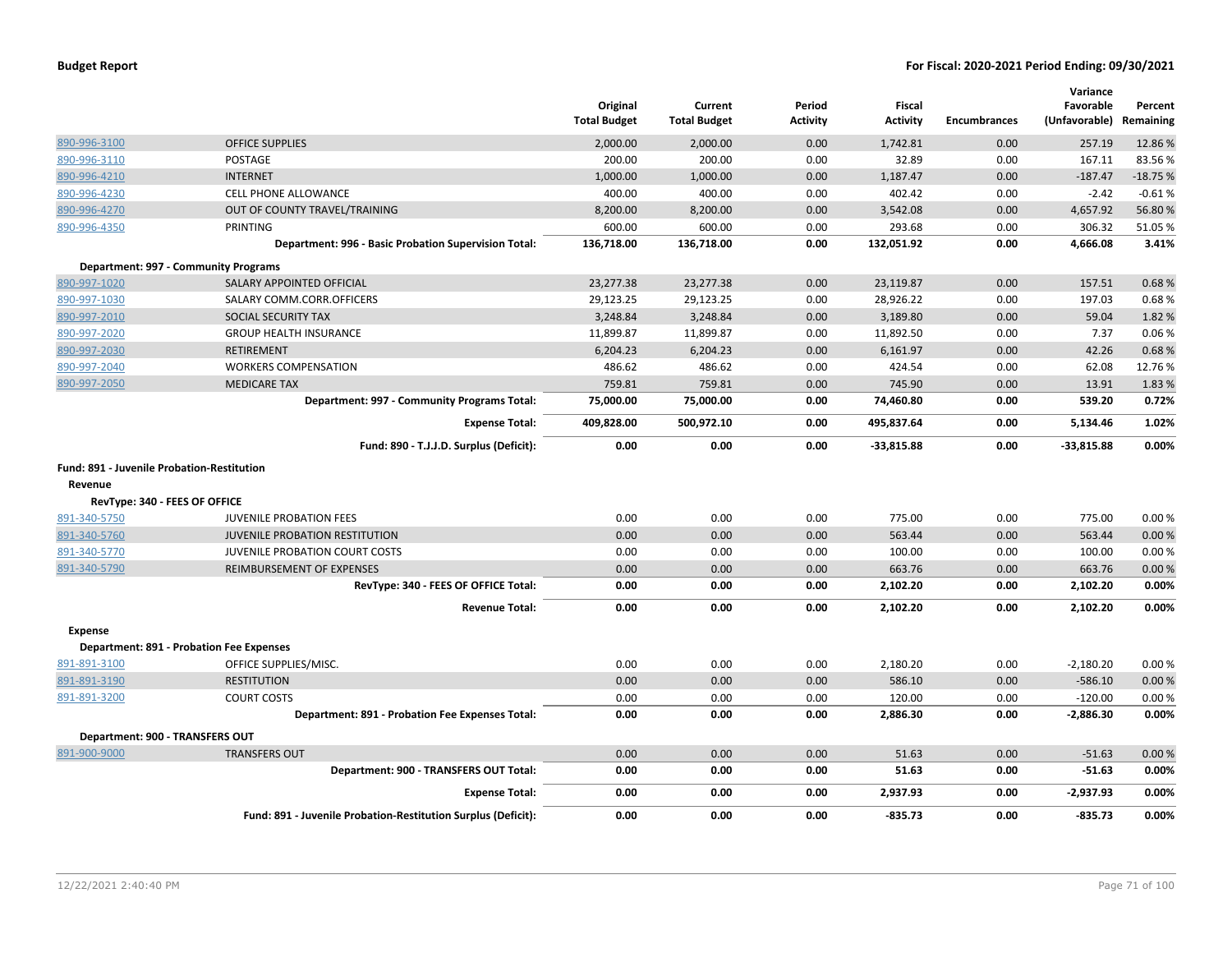| <b>Total Budget</b><br><b>Total Budget</b><br><b>Activity</b><br><b>Activity</b><br><b>Encumbrances</b><br>(Unfavorable) Remaining<br>Fund: 920 - Statzer<br>Revenue<br>RevType: 360 - INTEREST EARNINGS<br>0.00<br>0.00<br>20.54<br>0.00<br>20.54<br>920-360-1000<br><b>INTEREST EARNINGS</b><br>0.00<br>0.00%<br>RevType: 360 - INTEREST EARNINGS Total:<br>0.00<br>0.00<br>20.54<br>0.00%<br>0.00<br>0.00<br>20.54<br>RevType: 370 - MISCELLANEOUS<br><b>RENT</b><br>0.00<br>920-370-1000<br>757.85<br>757.85<br>0.00<br>757.85<br>0.00<br>0.00%<br>RevType: 370 - MISCELLANEOUS Total:<br>757.85<br>757.85<br>0.00<br>757.85<br>0.00<br>0.00<br>0.00%<br>757.85<br>757.85<br>0.00<br>778.39<br>0.00<br>20.54<br>2.71%<br><b>Revenue Total:</b><br><b>Expense</b><br>Department: 521 - Statzer Expenses<br>920-521-4300<br><b>BIDS, NOTICES &amp; PERMITS</b><br>110.00<br>0.00<br>0.00<br>0.00<br>110.00<br>100.00%<br>110.00<br>920-521-4900<br>LITERACY COUNCIL DONATIONS<br>647.85<br>647.85<br>0.00<br>0.00<br>0.00<br>647.85<br>100.00%<br>0.00<br>0.00<br>757.85<br>100.00%<br>Department: 521 - Statzer Expenses Total:<br>757.85<br>757.85<br>0.00<br>757.85<br>757.85<br>757.85<br>100.00%<br>0.00<br>0.00<br>0.00<br><b>Expense Total:</b><br>778.39<br>778.39<br>0.00%<br>Fund: 920 - Statzer Surplus (Deficit):<br>0.00<br>0.00<br>0.00<br>0.00<br>Fund: 930 - Texas Community Dev.Prog.<br>Revenue<br>RevType: 330 - GRANTS<br>0.00<br>0.00<br>930-330-9090<br>GRANT #7219149 HICKORY CREEK<br>212,816.59<br>0.00<br>212,816.59<br>0.00<br>0.00% |
|-------------------------------------------------------------------------------------------------------------------------------------------------------------------------------------------------------------------------------------------------------------------------------------------------------------------------------------------------------------------------------------------------------------------------------------------------------------------------------------------------------------------------------------------------------------------------------------------------------------------------------------------------------------------------------------------------------------------------------------------------------------------------------------------------------------------------------------------------------------------------------------------------------------------------------------------------------------------------------------------------------------------------------------------------------------------------------------------------------------------------------------------------------------------------------------------------------------------------------------------------------------------------------------------------------------------------------------------------------------------------------------------------------------------------------------------------------------------------------------------------------------------------------------------------------------------|
|                                                                                                                                                                                                                                                                                                                                                                                                                                                                                                                                                                                                                                                                                                                                                                                                                                                                                                                                                                                                                                                                                                                                                                                                                                                                                                                                                                                                                                                                                                                                                                   |
|                                                                                                                                                                                                                                                                                                                                                                                                                                                                                                                                                                                                                                                                                                                                                                                                                                                                                                                                                                                                                                                                                                                                                                                                                                                                                                                                                                                                                                                                                                                                                                   |
|                                                                                                                                                                                                                                                                                                                                                                                                                                                                                                                                                                                                                                                                                                                                                                                                                                                                                                                                                                                                                                                                                                                                                                                                                                                                                                                                                                                                                                                                                                                                                                   |
|                                                                                                                                                                                                                                                                                                                                                                                                                                                                                                                                                                                                                                                                                                                                                                                                                                                                                                                                                                                                                                                                                                                                                                                                                                                                                                                                                                                                                                                                                                                                                                   |
|                                                                                                                                                                                                                                                                                                                                                                                                                                                                                                                                                                                                                                                                                                                                                                                                                                                                                                                                                                                                                                                                                                                                                                                                                                                                                                                                                                                                                                                                                                                                                                   |
|                                                                                                                                                                                                                                                                                                                                                                                                                                                                                                                                                                                                                                                                                                                                                                                                                                                                                                                                                                                                                                                                                                                                                                                                                                                                                                                                                                                                                                                                                                                                                                   |
|                                                                                                                                                                                                                                                                                                                                                                                                                                                                                                                                                                                                                                                                                                                                                                                                                                                                                                                                                                                                                                                                                                                                                                                                                                                                                                                                                                                                                                                                                                                                                                   |
|                                                                                                                                                                                                                                                                                                                                                                                                                                                                                                                                                                                                                                                                                                                                                                                                                                                                                                                                                                                                                                                                                                                                                                                                                                                                                                                                                                                                                                                                                                                                                                   |
|                                                                                                                                                                                                                                                                                                                                                                                                                                                                                                                                                                                                                                                                                                                                                                                                                                                                                                                                                                                                                                                                                                                                                                                                                                                                                                                                                                                                                                                                                                                                                                   |
|                                                                                                                                                                                                                                                                                                                                                                                                                                                                                                                                                                                                                                                                                                                                                                                                                                                                                                                                                                                                                                                                                                                                                                                                                                                                                                                                                                                                                                                                                                                                                                   |
|                                                                                                                                                                                                                                                                                                                                                                                                                                                                                                                                                                                                                                                                                                                                                                                                                                                                                                                                                                                                                                                                                                                                                                                                                                                                                                                                                                                                                                                                                                                                                                   |
|                                                                                                                                                                                                                                                                                                                                                                                                                                                                                                                                                                                                                                                                                                                                                                                                                                                                                                                                                                                                                                                                                                                                                                                                                                                                                                                                                                                                                                                                                                                                                                   |
|                                                                                                                                                                                                                                                                                                                                                                                                                                                                                                                                                                                                                                                                                                                                                                                                                                                                                                                                                                                                                                                                                                                                                                                                                                                                                                                                                                                                                                                                                                                                                                   |
|                                                                                                                                                                                                                                                                                                                                                                                                                                                                                                                                                                                                                                                                                                                                                                                                                                                                                                                                                                                                                                                                                                                                                                                                                                                                                                                                                                                                                                                                                                                                                                   |
|                                                                                                                                                                                                                                                                                                                                                                                                                                                                                                                                                                                                                                                                                                                                                                                                                                                                                                                                                                                                                                                                                                                                                                                                                                                                                                                                                                                                                                                                                                                                                                   |
|                                                                                                                                                                                                                                                                                                                                                                                                                                                                                                                                                                                                                                                                                                                                                                                                                                                                                                                                                                                                                                                                                                                                                                                                                                                                                                                                                                                                                                                                                                                                                                   |
|                                                                                                                                                                                                                                                                                                                                                                                                                                                                                                                                                                                                                                                                                                                                                                                                                                                                                                                                                                                                                                                                                                                                                                                                                                                                                                                                                                                                                                                                                                                                                                   |
|                                                                                                                                                                                                                                                                                                                                                                                                                                                                                                                                                                                                                                                                                                                                                                                                                                                                                                                                                                                                                                                                                                                                                                                                                                                                                                                                                                                                                                                                                                                                                                   |
|                                                                                                                                                                                                                                                                                                                                                                                                                                                                                                                                                                                                                                                                                                                                                                                                                                                                                                                                                                                                                                                                                                                                                                                                                                                                                                                                                                                                                                                                                                                                                                   |
|                                                                                                                                                                                                                                                                                                                                                                                                                                                                                                                                                                                                                                                                                                                                                                                                                                                                                                                                                                                                                                                                                                                                                                                                                                                                                                                                                                                                                                                                                                                                                                   |
|                                                                                                                                                                                                                                                                                                                                                                                                                                                                                                                                                                                                                                                                                                                                                                                                                                                                                                                                                                                                                                                                                                                                                                                                                                                                                                                                                                                                                                                                                                                                                                   |
| <b>Budget Adjustments</b>                                                                                                                                                                                                                                                                                                                                                                                                                                                                                                                                                                                                                                                                                                                                                                                                                                                                                                                                                                                                                                                                                                                                                                                                                                                                                                                                                                                                                                                                                                                                         |
| <b>Description</b><br>Adjustment<br><b>Number</b><br>Date                                                                                                                                                                                                                                                                                                                                                                                                                                                                                                                                                                                                                                                                                                                                                                                                                                                                                                                                                                                                                                                                                                                                                                                                                                                                                                                                                                                                                                                                                                         |
| BA0000083<br>08/03/2021<br>Increase to budget for Hickory Creek Grar<br>$-212,816.59$                                                                                                                                                                                                                                                                                                                                                                                                                                                                                                                                                                                                                                                                                                                                                                                                                                                                                                                                                                                                                                                                                                                                                                                                                                                                                                                                                                                                                                                                             |
| RevType: 330 - GRANTS Total:<br>0.00<br>212,816.59<br>0.00<br>212,816.59<br>0.00<br>0.00<br>0.00%                                                                                                                                                                                                                                                                                                                                                                                                                                                                                                                                                                                                                                                                                                                                                                                                                                                                                                                                                                                                                                                                                                                                                                                                                                                                                                                                                                                                                                                                 |
| 0.00<br>212,816.59<br>0.00<br>212,816.59<br>0.00<br>0.00<br>0.00%<br><b>Revenue Total:</b>                                                                                                                                                                                                                                                                                                                                                                                                                                                                                                                                                                                                                                                                                                                                                                                                                                                                                                                                                                                                                                                                                                                                                                                                                                                                                                                                                                                                                                                                        |
| <b>Expense</b>                                                                                                                                                                                                                                                                                                                                                                                                                                                                                                                                                                                                                                                                                                                                                                                                                                                                                                                                                                                                                                                                                                                                                                                                                                                                                                                                                                                                                                                                                                                                                    |
| Department: 909 - Grant #7219149 Hickory Creek                                                                                                                                                                                                                                                                                                                                                                                                                                                                                                                                                                                                                                                                                                                                                                                                                                                                                                                                                                                                                                                                                                                                                                                                                                                                                                                                                                                                                                                                                                                    |
| 930-909-4140<br><b>GRANT ADMINISTRATION</b><br>0.00<br>4,750.00<br>0.00<br>4,750.00<br>0.00<br>0.00<br>0.00%                                                                                                                                                                                                                                                                                                                                                                                                                                                                                                                                                                                                                                                                                                                                                                                                                                                                                                                                                                                                                                                                                                                                                                                                                                                                                                                                                                                                                                                      |
| <b>Budget Adjustments</b>                                                                                                                                                                                                                                                                                                                                                                                                                                                                                                                                                                                                                                                                                                                                                                                                                                                                                                                                                                                                                                                                                                                                                                                                                                                                                                                                                                                                                                                                                                                                         |
| <b>Number</b><br><b>Description</b><br>Adjustment<br>Date                                                                                                                                                                                                                                                                                                                                                                                                                                                                                                                                                                                                                                                                                                                                                                                                                                                                                                                                                                                                                                                                                                                                                                                                                                                                                                                                                                                                                                                                                                         |
| BA0000083<br>08/03/2021<br>Increase to budget for Hickory Creek Grar<br>4,750.00                                                                                                                                                                                                                                                                                                                                                                                                                                                                                                                                                                                                                                                                                                                                                                                                                                                                                                                                                                                                                                                                                                                                                                                                                                                                                                                                                                                                                                                                                  |
| 930-909-4150<br><b>CONSTRUCTION EXPENSE</b><br>0.00<br>178,666.59<br>0.00<br>178,666.59<br>0.00<br>0.00<br>0.00%                                                                                                                                                                                                                                                                                                                                                                                                                                                                                                                                                                                                                                                                                                                                                                                                                                                                                                                                                                                                                                                                                                                                                                                                                                                                                                                                                                                                                                                  |
| <b>Budget Adjustments</b>                                                                                                                                                                                                                                                                                                                                                                                                                                                                                                                                                                                                                                                                                                                                                                                                                                                                                                                                                                                                                                                                                                                                                                                                                                                                                                                                                                                                                                                                                                                                         |
| Adjustment<br>Number<br>Date<br><b>Description</b>                                                                                                                                                                                                                                                                                                                                                                                                                                                                                                                                                                                                                                                                                                                                                                                                                                                                                                                                                                                                                                                                                                                                                                                                                                                                                                                                                                                                                                                                                                                |
| BA0000083<br>08/03/2021<br>178,666.59<br>Increase to budget for Hickory Creek Grar                                                                                                                                                                                                                                                                                                                                                                                                                                                                                                                                                                                                                                                                                                                                                                                                                                                                                                                                                                                                                                                                                                                                                                                                                                                                                                                                                                                                                                                                                |
| 0.00<br>29,400.00<br>29,400.00<br>0.00<br>0.00<br>0.00%<br>930-909-4160<br><b>ENGINEERING</b><br>0.00                                                                                                                                                                                                                                                                                                                                                                                                                                                                                                                                                                                                                                                                                                                                                                                                                                                                                                                                                                                                                                                                                                                                                                                                                                                                                                                                                                                                                                                             |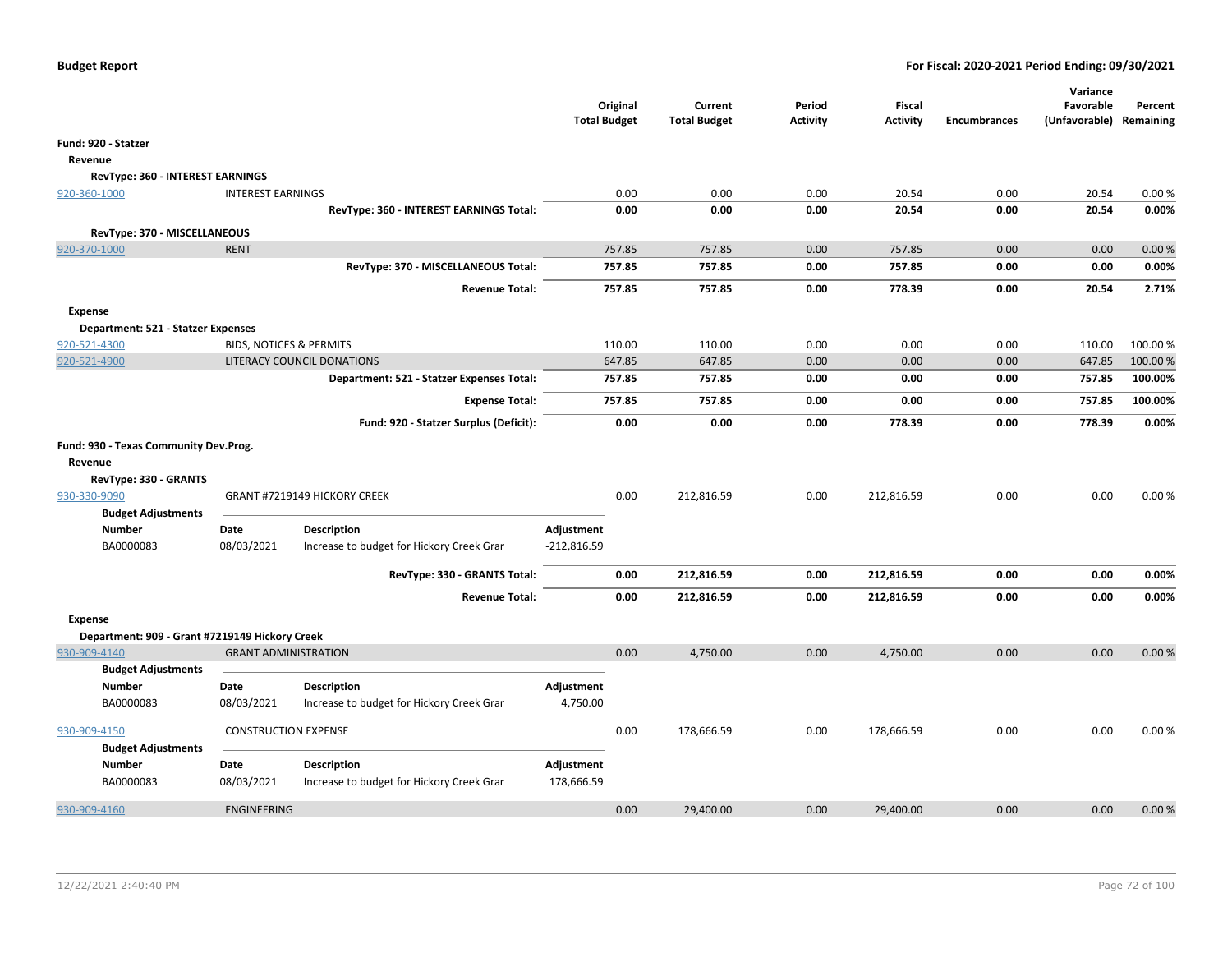|                                            |                          |                                                          | Original<br><b>Total Budget</b> | Current<br><b>Total Budget</b> | Period<br>Activity | <b>Fiscal</b><br><b>Activity</b> | <b>Encumbrances</b> | Variance<br>Favorable<br>(Unfavorable) | Percent<br>Remaining |
|--------------------------------------------|--------------------------|----------------------------------------------------------|---------------------------------|--------------------------------|--------------------|----------------------------------|---------------------|----------------------------------------|----------------------|
| <b>Budget Adjustments</b><br><b>Number</b> | Date                     | <b>Description</b>                                       | Adjustment                      |                                |                    |                                  |                     |                                        |                      |
| BA0000083                                  | 08/03/2021               | Increase to budget for Hickory Creek Grar                | 29,400.00                       |                                |                    |                                  |                     |                                        |                      |
|                                            |                          | Department: 909 - Grant #7219149 Hickory Creek Total:    | 0.00                            | 212,816.59                     | 0.00               | 212,816.59                       | 0.00                | 0.00                                   | 0.00%                |
|                                            |                          | <b>Expense Total:</b>                                    | 0.00                            | 212,816.59                     | 0.00               | 212,816.59                       | 0.00                | 0.00                                   | 0.00%                |
|                                            |                          | Fund: 930 - Texas Community Dev.Prog. Surplus (Deficit): | 0.00                            | 0.00                           | 0.00               | 0.00                             | 0.00                | 0.00                                   | 0.00%                |
| Fund: 950 - Payroll                        |                          |                                                          |                                 |                                |                    |                                  |                     |                                        |                      |
| Revenue                                    |                          |                                                          |                                 |                                |                    |                                  |                     |                                        |                      |
| <b>RevType: 360 - INTEREST EARNINGS</b>    |                          |                                                          |                                 |                                |                    |                                  |                     |                                        |                      |
| 950-360-1000                               | <b>INTEREST EARNINGS</b> |                                                          | 0.00                            | 0.00                           | 0.00               | 17.29                            | 0.00                | 17.29                                  | 0.00%                |
|                                            |                          | RevType: 360 - INTEREST EARNINGS Total:                  | 0.00                            | 0.00                           | 0.00               | 17.29                            | 0.00                | 17.29                                  | $0.00\%$             |
| RevType: 370 - MISCELLANEOUS               |                          |                                                          |                                 |                                |                    |                                  |                     |                                        |                      |
| 950-370-1300                               |                          | <b>REFUNDS &amp; MISCELLANEOUS</b>                       | 0.00                            | 0.00                           | 0.00               | 29,910.77                        | 0.00                | 29,910.77                              | 0.00%                |
|                                            |                          | RevType: 370 - MISCELLANEOUS Total:                      | 0.00                            | 0.00                           | 0.00               | 29,910.77                        | 0.00                | 29,910.77                              | 0.00%                |
|                                            |                          | <b>Revenue Total:</b>                                    | 0.00                            | 0.00                           | 0.00               | 29,928.06                        | 0.00                | 29,928.06                              | 0.00%                |
| <b>Expense</b>                             |                          |                                                          |                                 |                                |                    |                                  |                     |                                        |                      |
| Department: 415 - COBRA Health Insurance   |                          |                                                          |                                 |                                |                    |                                  |                     |                                        |                      |
| 950-415-2020                               |                          | <b>COBRA Group Health Insurance</b>                      | 0.00                            | 0.00                           | 0.00               | 30,455.06                        | 0.00                | $-30,455.06$                           | 0.00%                |
|                                            |                          | Department: 415 - COBRA Health Insurance Total:          | 0.00                            | 0.00                           | 0.00               | 30,455.06                        | 0.00                | $-30,455.06$                           | 0.00%                |
| Department: 950 - MISCELLANEOUS            |                          |                                                          |                                 |                                |                    |                                  |                     |                                        |                      |
| 950-950-4900                               | <b>MISCELLANEOUS</b>     |                                                          | 0.00                            | 0.00                           | 0.00               | 32.00                            | 0.00                | $-32.00$                               | 0.00%                |
|                                            |                          | Department: 950 - MISCELLANEOUS Total:                   | 0.00                            | 0.00                           | 0.00               | 32.00                            | 0.00                | $-32.00$                               | 0.00%                |
|                                            |                          | <b>Expense Total:</b>                                    | 0.00                            | 0.00                           | 0.00               | 30,487.06                        | 0.00                | $-30,487.06$                           | 0.00%                |
|                                            |                          | Fund: 950 - Payroll Surplus (Deficit):                   | 0.00                            | 0.00                           | 0.00               | $-559.00$                        | 0.00                | $-559.00$                              | 0.00%                |
|                                            |                          | <b>Report Surplus (Deficit):</b>                         | 600.00                          | $-4,795.86$                    | 0.00               | $-2,362,046.75$                  | $-34,934.53$        | -2,392,185.42-49,880.22%               |                      |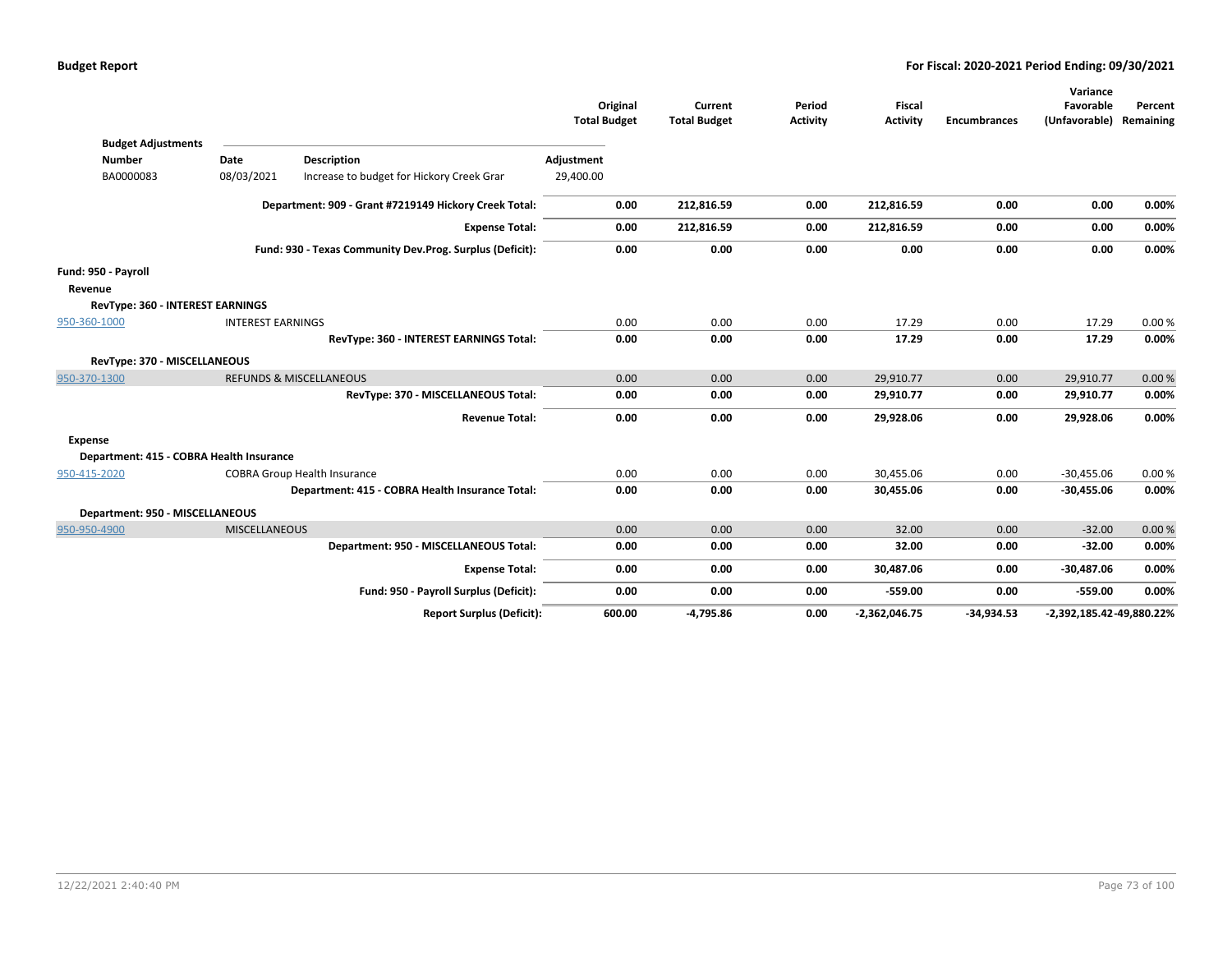# **Group Summary**

| RevTyp                                             | Original<br><b>Total Budget</b> | Current<br><b>Total Budget</b> | Period<br><b>Activity</b> | <b>Fiscal</b><br>Activity | <b>Encumbrances</b> | Variance<br>Favorable<br>(Unfavorable) Remaining | Percent              |
|----------------------------------------------------|---------------------------------|--------------------------------|---------------------------|---------------------------|---------------------|--------------------------------------------------|----------------------|
| Fund: 100 - General                                |                                 |                                |                           |                           |                     |                                                  |                      |
| Revenue                                            |                                 |                                |                           |                           |                     |                                                  |                      |
| 300 - CASH                                         | 353,291.78                      | 353,291.78                     | 0.00                      | 0.00                      | 0.00                | $-353,291.78$                                    | 100.00%              |
| 310 - PROPERTY TAXES                               | 9,722,601.67                    | 9,722,601.67                   | 0.00                      | 9,918,668.23              | 0.00                | 196,066.56                                       | $-2.02%$             |
| 318 - OTHER TAXES                                  | 1,606,805.87                    | 1,606,805.87                   | 0.00                      | 1,642,738.14              | 0.00                | 35,932.27                                        | $-2.24%$             |
| 319 - F.C. DETENTION CENTER                        | 220,000.00                      | 220,000.00                     | 0.00                      | 469,393.27                | 0.00                | 249,393.27                                       | -113.36%             |
| 320 - LICENSES & PERMITS                           | 115,000.00                      | 115,000.00                     | 0.00                      | 147,441.00                | 0.00                | 32,441.00                                        | $-28.21%$            |
| 321 - FEES OF TAX COLLECTOR                        | 501,500.00                      | 501,500.00                     | 0.00                      | 421,165.86                | 0.00                | $-80,334.14$                                     | 16.02%               |
| 330 - GRANTS                                       | 47,526.62                       | 47,526.62                      | 0.00                      | 58,842.30                 | 0.00                | 11,315.68                                        | $-23.81%$            |
| 340 - FEES OF OFFICE                               | 487,650.00                      | 487,650.00                     | 0.00                      | 491,780.47                | 0.00                | 4,130.47                                         | $-0.85%$             |
| 350 - FINES                                        | 6,500.00                        | 6,500.00                       | 0.00                      | 1,981.13                  | 0.00                | $-4,518.87$                                      | 69.52%               |
| 352 - FINES & FORFEITURES                          | 8,200.00                        | 8,200.00                       | 0.00                      | 37.00                     | 0.00                | $-8,163.00$                                      | 99.55%               |
| 360 - INTEREST EARNINGS                            | 9,000.00                        | 9,000.00                       | 0.00                      | 7,143.18                  | 0.00                | $-1,856.82$                                      | 20.63%               |
| 364 - SALE OF ASSETS LAND/BUILDING                 | 1,000.00                        | 1,000.00                       | 0.00                      | 22,427.86                 | 0.00                |                                                  | 21,427.86 -2,142.79% |
| 370 - MISCELLANEOUS                                | 824,205.58                      | 863,536.77                     | 0.00                      | 1,051,184.83              | 0.00                | 187,648.06                                       | $-21.73%$            |
| 390 - TRANSFERS IN                                 | 0.00                            | 0.00                           | 0.00                      | 5,481.61                  | 0.00                | 5,481.61                                         | 0.00%                |
| <b>Revenue Surplus (Deficit):</b>                  | 13,903,281.52                   | 13,942,612.71                  | 0.00                      | 14,238,284.88             | 0.00                | 295,672.17                                       | $-2.12%$             |
| <b>Expense</b>                                     |                                 |                                |                           |                           |                     |                                                  |                      |
| Department: 400 - County Judge                     |                                 |                                |                           |                           |                     |                                                  |                      |
|                                                    | 144,600.30                      | 144,600.30                     | 0.00                      | 141,114.72                | 0.00                | 3,485.58                                         | 2.41%                |
| Department: 400 - County Judge Total:              | 144,600.30                      | 144,600.30                     | 0.00                      | 141,114.72                | 0.00                | 3,485.58                                         | 2.41%                |
|                                                    |                                 |                                |                           |                           |                     |                                                  |                      |
| Department: 401 - 911 Coordinator                  |                                 |                                |                           |                           |                     | 0.00                                             |                      |
|                                                    | 23,000.00<br>23,000.00          | 23,000.00                      | 0.00<br>0.00              | 23,000.00<br>23,000.00    | 0.00<br>0.00        | 0.00                                             | 0.00%<br>0.00%       |
| Department: 401 - 911 Coordinator Total:           |                                 | 23,000.00                      |                           |                           |                     |                                                  |                      |
| Department: 403 - County Clerk                     |                                 |                                |                           |                           |                     |                                                  |                      |
|                                                    | 391,790.91                      | 391,790.91                     | 0.00                      | 388,842.20                | 0.00                | 2,948.71                                         | 0.75%                |
| Department: 403 - County Clerk Total:              | 391,790.91                      | 391,790.91                     | 0.00                      | 388,842.20                | 0.00                | 2,948.71                                         | 0.75%                |
| Department: 404 - Election                         |                                 |                                |                           |                           |                     |                                                  |                      |
|                                                    | 53,446.00                       | 53,446.00                      | 0.00                      | 49,418.92                 | 0.00                | 4,027.08                                         | 7.53%                |
| Department: 404 - Election Total:                  | 53,446.00                       | 53,446.00                      | 0.00                      | 49,418.92                 | 0.00                | 4,027.08                                         | 7.53%                |
|                                                    |                                 |                                |                           |                           |                     |                                                  |                      |
| Department: 405 - Veterans' Service Officer        | 62,281.03                       | 62,281.03                      | 0.00                      | 60,728.14                 | 0.00                | 1,552.89                                         | 2.49%                |
|                                                    |                                 |                                |                           |                           |                     |                                                  |                      |
| Department: 405 - Veterans' Service Officer Total: | 62,281.03                       | 62,281.03                      | 0.00                      | 60,728.14                 | 0.00                | 1,552.89                                         | 2.49%                |
| Department: 406 - Emergency Management             |                                 |                                |                           |                           |                     |                                                  |                      |
|                                                    | 69,943.12                       | 104,343.79                     | 0.00                      | 105,479.22                | 0.00                | $-1,135.43$                                      | $-1.09%$             |
| Department: 406 - Emergency Management Total:      | 69,943.12                       | 104,343.79                     | 0.00                      | 105,479.22                | 0.00                | $-1,135.43$                                      | $-1.09%$             |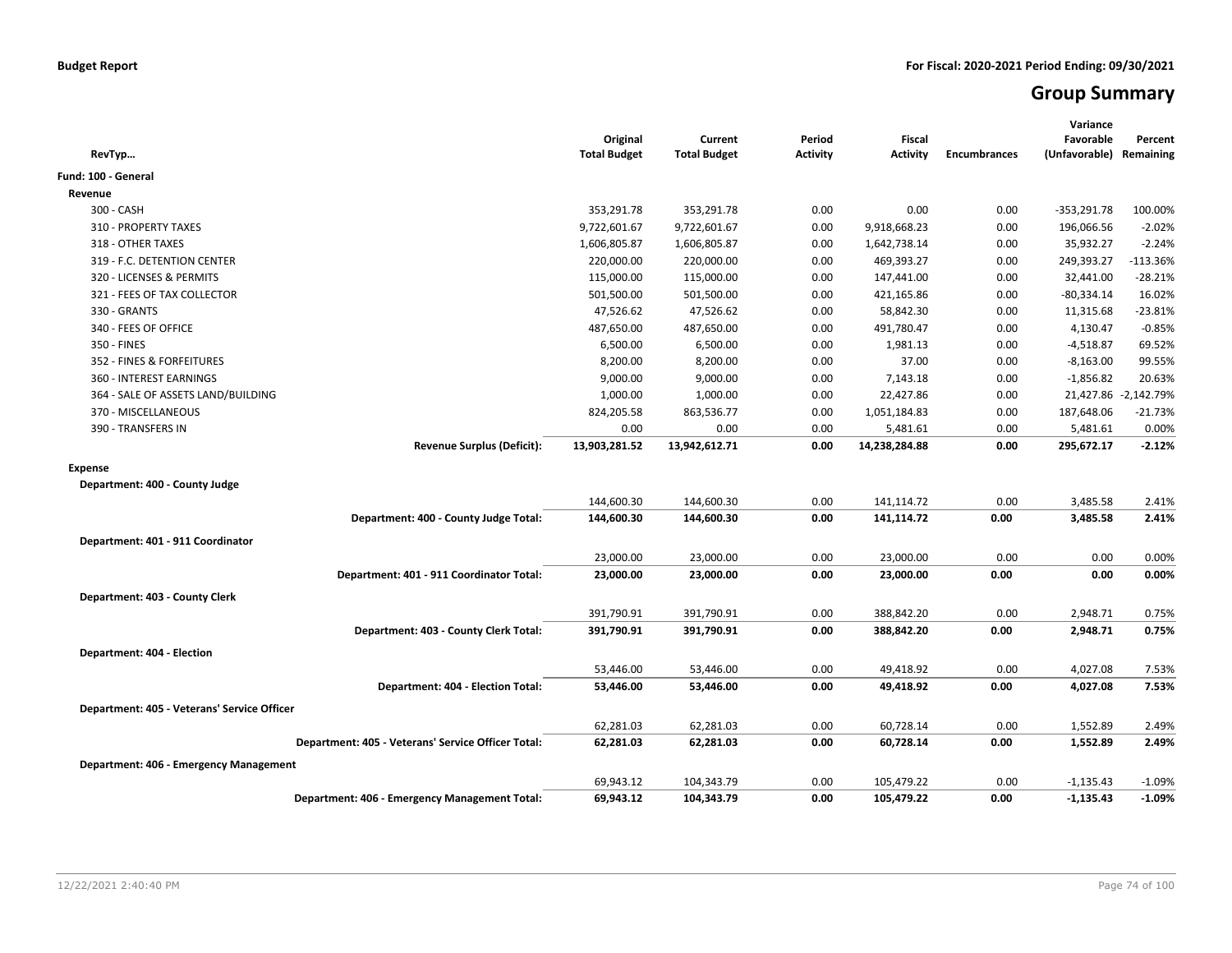| <b>Budget Report</b> |  |  |  |  |
|----------------------|--|--|--|--|
|----------------------|--|--|--|--|

|                                                              |                        |                        |                 |                        |                     | Variance             |                |
|--------------------------------------------------------------|------------------------|------------------------|-----------------|------------------------|---------------------|----------------------|----------------|
|                                                              | Original               | Current                | Period          | Fiscal                 |                     | Favorable            | Percent        |
| RevTyp                                                       | <b>Total Budget</b>    | <b>Total Budget</b>    | <b>Activity</b> | <b>Activity</b>        | <b>Encumbrances</b> | (Unfavorable)        | Remaining      |
| Department: 409 - Non-Departmental                           |                        |                        |                 |                        |                     |                      |                |
|                                                              | 853,604.16             | 977,524.16             | 0.00            | 1,078,604.61           | 0.00                | $-101,080.45$        | $-10.34%$      |
| Department: 409 - Non-Departmental Total:                    | 853,604.16             | 977,524.16             | 0.00            | 1,078,604.61           | 0.00                | $-101,080.45$        | $-10.34%$      |
| Department: 410 - County Court at Law                        |                        |                        |                 |                        |                     |                      |                |
|                                                              | 484,276.22             | 484,276.22             | 0.00            | 474,426.43             | 0.00                | 9,849.79             | 2.03%          |
| Department: 410 - County Court at Law Total:                 | 484,276.22             | 484,276.22             | 0.00            | 474,426.43             | 0.00                | 9,849.79             | 2.03%          |
| Department: 425 - Court Administration                       |                        |                        |                 |                        |                     |                      |                |
|                                                              | 95,761.00              | 95,761.00              | 0.00            | 93,274.45              | 0.00                | 2,486.55             | 2.60%          |
| Department: 425 - Court Administration Total:                | 95,761.00              | 95,761.00              | 0.00            | 93,274.45              | 0.00                | 2,486.55             | 2.60%          |
| Department: 435 - 336th District Court Administration        |                        |                        |                 |                        |                     |                      |                |
|                                                              | 919,524.10             | 919,524.10             | 0.00            | 1,118,381.74           | 75.38               | $-198,933.02$        | $-21.63%$      |
| Department: 435 - 336th District Court Administration Total: | 919,524.10             | 919,524.10             | 0.00            | 1,118,381.74           | 75.38               | $-198,933.02$        | $-21.63%$      |
| Department: 450 - District Clerk                             |                        |                        |                 |                        |                     |                      |                |
|                                                              | 476,617.45             | 476,617.45             | 0.00            | 459,375.83             | 17.99               | 17,223.63            | 3.61%          |
| Department: 450 - District Clerk Total:                      | 476,617.45             | 476,617.45             | 0.00            | 459,375.83             | 17.99               | 17,223.63            | 3.61%          |
| Department: 455 - Justice of the Peace Pct. 1                |                        |                        |                 |                        |                     |                      |                |
|                                                              | 174,554.25             | 174,554.25             | 0.00            | 165,612.10             | 0.00                | 8,942.15             | 5.12%          |
| Department: 455 - Justice of the Peace Pct. 1 Total:         | 174,554.25             | 174,554.25             | 0.00            | 165,612.10             | 0.00                | 8,942.15             | 5.12%          |
| Department: 456 - Justice of the Peace Pct. 2                |                        |                        |                 |                        |                     |                      |                |
|                                                              | 140,034.58             | 140,034.58             | 0.00            | 138,047.28             | 0.00                | 1,987.30             | 1.42%          |
| Department: 456 - Justice of the Peace Pct. 2 Total:         | 140,034.58             | 140,034.58             | 0.00            | 138,047.28             | 0.00                | 1,987.30             | 1.42%          |
| Department: 457 - Justice of the Peace Pct. 3                |                        |                        |                 |                        |                     |                      |                |
|                                                              | 118,951.29             | 118,951.29             | 0.00            | 117,137.08             | 0.00                | 1,814.21             | 1.53%          |
| Department: 457 - Justice of the Peace Pct. 3 Total:         | 118,951.29             | 118,951.29             | 0.00            | 117,137.08             | 0.00                | 1,814.21             | 1.53%          |
| Department: 475 - District Attorney                          |                        |                        |                 |                        |                     |                      |                |
|                                                              | 978,017.75             | 978,017.75             | 0.00            | 933,871.61             | 0.00                | 44,146.14            | 4.51%          |
| Department: 475 - District Attorney Total:                   | 978,017.75             | 978,017.75             | 0.00            | 933,871.61             | 0.00                | 44,146.14            | 4.51%          |
|                                                              |                        |                        |                 |                        |                     |                      |                |
| Department: 495 - County Auditor                             | 322,848.26             | 322,848.26             | 0.00            | 319,004.21             | 0.00                | 3,844.05             | 1.19%          |
| Department: 495 - County Auditor Total:                      | 322,848.26             | 322,848.26             | 0.00            | 319,004.21             | 0.00                | 3,844.05             | 1.19%          |
|                                                              |                        |                        |                 |                        |                     |                      |                |
| Department: 496 - County Purchasing                          | 79,439.17              | 79,439.17              | 0.00            | 77,631.41              | $-51.78$            | 1,859.54             | 2.34%          |
| Department: 496 - County Purchasing Total:                   | 79,439.17              | 79,439.17              | 0.00            | 77,631.41              | $-51.78$            | 1,859.54             | 2.34%          |
|                                                              |                        |                        |                 |                        |                     |                      |                |
| Department: 497 - County Treasurer                           |                        |                        |                 |                        |                     |                      |                |
| Department: 497 - County Treasurer Total:                    | 84,754.56<br>84,754.56 | 84,754.56<br>84,754.56 | 0.00<br>0.00    | 83,216.99<br>83,216.99 | 0.00<br>0.00        | 1,537.57<br>1,537.57 | 1.81%<br>1.81% |
|                                                              |                        |                        |                 |                        |                     |                      |                |
| Department: 499 - Tax Assessor Collector                     |                        |                        |                 |                        |                     |                      |                |
|                                                              | 341,568.22             | 341,568.22             | 0.00            | 320,751.99             | $-7.49$             | 20,823.72            | 6.10%          |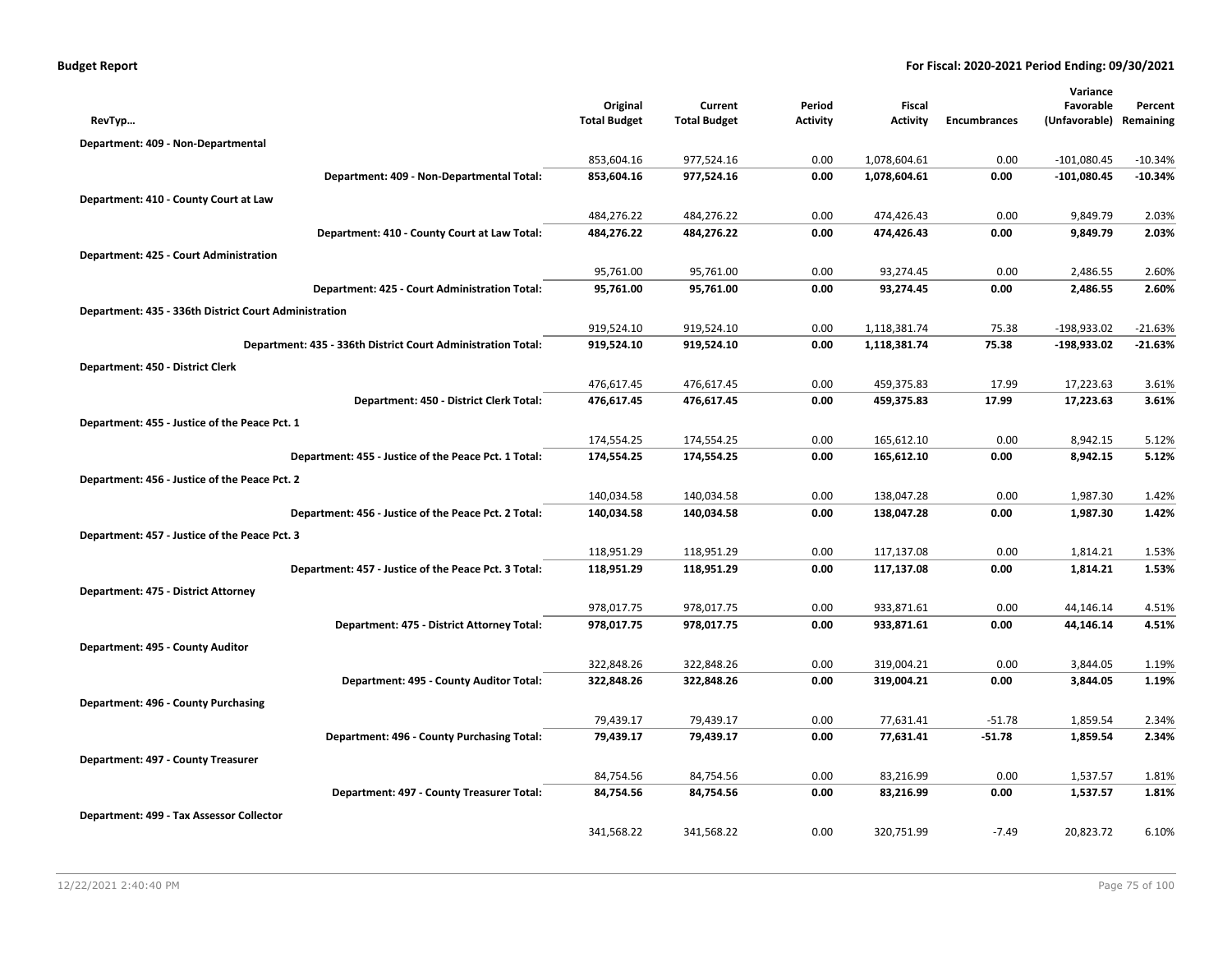| <b>Budget Report</b> |  |
|----------------------|--|
|----------------------|--|

|                                                           |                                 |                                |                           |                           |                     | Variance                   |                      |
|-----------------------------------------------------------|---------------------------------|--------------------------------|---------------------------|---------------------------|---------------------|----------------------------|----------------------|
| RevTyp                                                    | Original<br><b>Total Budget</b> | Current<br><b>Total Budget</b> | Period<br><b>Activity</b> | Fiscal<br><b>Activity</b> | <b>Encumbrances</b> | Favorable<br>(Unfavorable) | Percent<br>Remaining |
|                                                           |                                 |                                |                           |                           |                     |                            |                      |
| Department: 499 - Tax Assessor Collector Total:           | 341,568.22                      | 341,568.22                     | 0.00                      | 320,751.99                | -7.49               | 20,823.72                  | 6.10%                |
| Department: 503 - Computer/IT Dept.                       |                                 |                                |                           |                           |                     |                            |                      |
|                                                           | 119,946.73                      | 119,946.73                     | 0.00                      | 79,257.62                 | 0.00                | 40,689.11                  | 33.92%               |
| Department: 503 - Computer/IT Dept. Total:                | 119,946.73                      | 119,946.73                     | 0.00                      | 79,257.62                 | 0.00                | 40,689.11                  | 33.92%               |
| Department: 509 - Contingency                             |                                 |                                |                           |                           |                     |                            |                      |
|                                                           | 279,000.00                      | 88,997.83                      | 0.00                      | 1,239.00                  | 0.00                | 87,758.83                  | 98.61%               |
| Department: 509 - Contingency Total:                      | 279,000.00                      | 88,997.83                      | 0.00                      | 1,239.00                  | 0.00                | 87,758.83                  | 98.61%               |
| Department: 510 - Courthouse                              |                                 |                                |                           |                           |                     |                            |                      |
|                                                           | 403,751.45                      | 403,751.45                     | 0.00                      | 411,838.16                | 0.00                | $-8,086.71$                | $-2.00%$             |
| Department: 510 - Courthouse Total:                       | 403,751.45                      | 403,751.45                     | 0.00                      | 411,838.16                | 0.00                | $-8,086.71$                | $-2.00%$             |
| Department: 511 - County Office Building                  |                                 |                                |                           |                           |                     |                            |                      |
|                                                           | 10,638.00                       | 10,638.00                      | 0.00                      | 9,414.75                  | 0.00                | 1,223.25                   | 11.50%               |
| Department: 511 - County Office Building Total:           | 10,638.00                       | 10,638.00                      | 0.00                      | 9,414.75                  | 0.00                | 1,223.25                   | 11.50%               |
| Department: 512 - Co-Op Office Building                   |                                 |                                |                           |                           |                     |                            |                      |
|                                                           | 2,170.00                        | 2,170.00                       | 0.00                      | 6,000.20                  | 0.00                | $-3,830.20$                | $-176.51%$           |
| Department: 512 - Co-Op Office Building Total:            | 2,170.00                        | 2,170.00                       | 0.00                      | 6,000.20                  | 0.00                | $-3,830.20$                | $-176.51%$           |
| Department: 513 - Courthouse South Annex                  |                                 |                                |                           |                           |                     |                            |                      |
|                                                           | 21,555.00                       | 42,156.50                      | 0.00                      | 43,622.01                 | 0.00                | $-1,465.51$                | $-3.48%$             |
| Department: 513 - Courthouse South Annex Total:           | 21,555.00                       | 42,156.50                      | 0.00                      | 43,622.01                 | 0.00                | $-1,465.51$                | $-3.48%$             |
| Department: 514 - City Hall Annex                         |                                 |                                |                           |                           |                     |                            |                      |
|                                                           | 800.00                          | 800.00                         | 0.00                      | 992.28                    | 0.00                | $-192.28$                  | $-24.04%$            |
| Department: 514 - City Hall Annex Total:                  | 800.00                          | 800.00                         | 0.00                      | 992.28                    | 0.00                | $-192.28$                  | $-24.04%$            |
| Department: 515 - Windom County Building                  |                                 |                                |                           |                           |                     |                            |                      |
|                                                           | 11,200.00                       | 11,200.00                      | 0.00                      | 8,747.76                  | 0.00                | 2,452.24                   | 21.90%               |
| Department: 515 - Windom County Building Total:           | 11,200.00                       | 11,200.00                      | 0.00                      | 8,747.76                  | 0.00                | 2,452.24                   | 21.90%               |
| Department: 516 - Agrilife Extension Building             |                                 |                                |                           |                           |                     |                            |                      |
|                                                           | 8,413.00                        | 8,413.00                       | 0.00                      | 7,698.82                  | 0.00                | 714.18                     | 8.49%                |
| Department: 516 - Agrilife Extension Building Total:      | 8,413.00                        | 8,413.00                       | 0.00                      | 7,698.82                  | 0.00                | 714.18                     | 8.49%                |
| <b>Department: 518 - County Offices Relocation</b>        |                                 |                                |                           |                           |                     |                            |                      |
|                                                           | 235,250.00                      | 235,250.00                     | 0.00                      | 178,793.03                | 0.00                | 56,456.97                  | 24.00%               |
| <b>Department: 518 - County Offices Relocation Total:</b> | 235,250.00                      | 235,250.00                     | 0.00                      | 178,793.03                | 0.00                | 56,456.97                  | 24.00%               |
| Department: 520 - Lake Fannin                             |                                 |                                |                           |                           |                     |                            |                      |
|                                                           | 5,000.00                        | 5,000.00                       | 0.00                      | 5,000.00                  | 0.00                | 0.00                       | 0.00%                |
| Department: 520 - Lake Fannin Total:                      | 5,000.00                        | 5,000.00                       | 0.00                      | 5,000.00                  | 0.00                | 0.00                       | 0.00%                |
| Department: 540 - Ambulance Service                       |                                 |                                |                           |                           |                     |                            |                      |
|                                                           | 749,600.00                      | 749,600.00                     | 0.00                      | 744,096.79                | 0.00                | 5,503.21                   | 0.73%                |
| Department: 540 - Ambulance Service Total:                | 749,600.00                      | 749,600.00                     | 0.00                      | 744,096.79                | 0.00                | 5,503.21                   | 0.73%                |
|                                                           |                                 |                                |                           |                           |                     |                            |                      |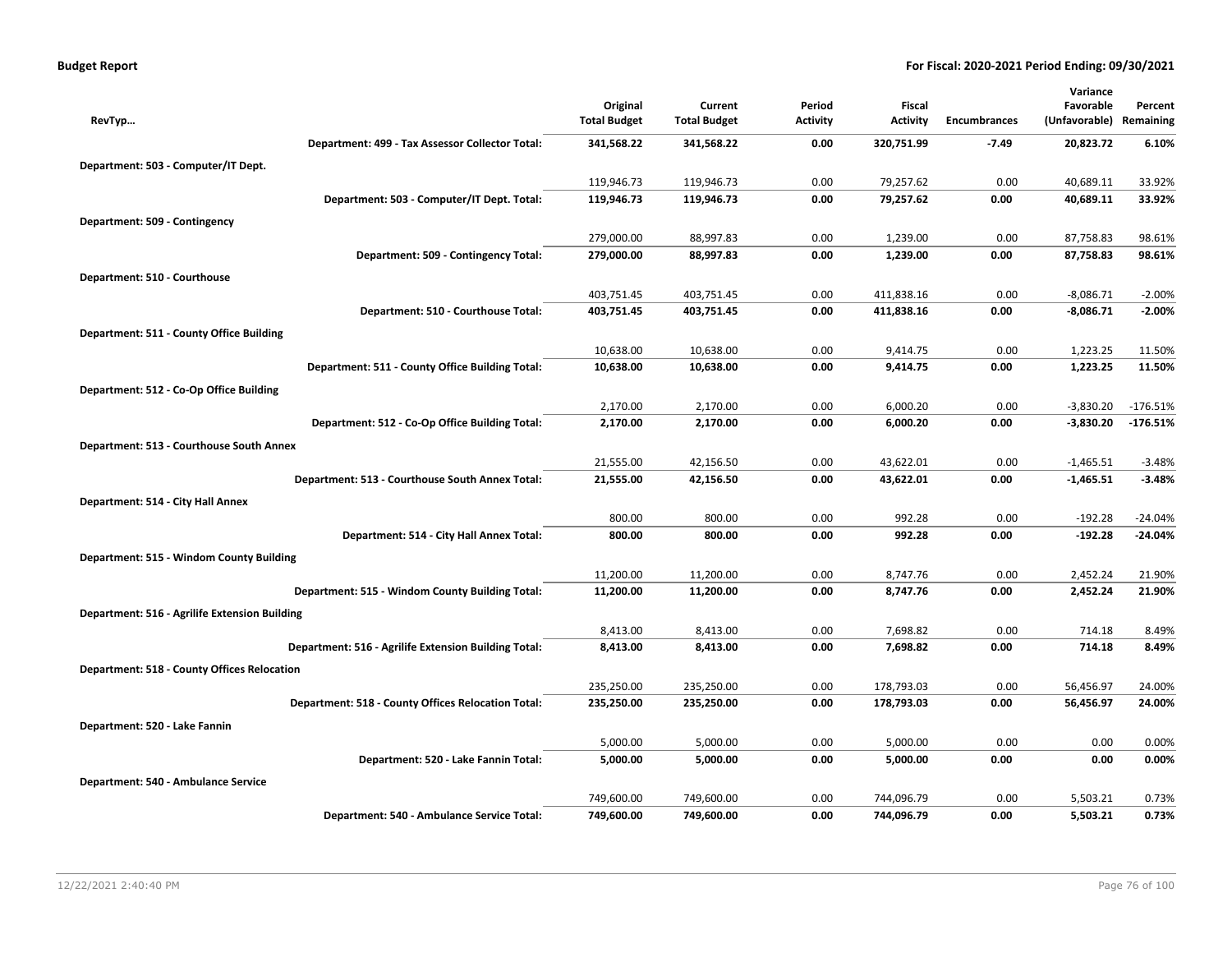|                                             |                                                    | Original               | Current                | Period          | Fiscal                 |                     | Variance<br>Favorable   | Percent        |
|---------------------------------------------|----------------------------------------------------|------------------------|------------------------|-----------------|------------------------|---------------------|-------------------------|----------------|
| RevTyp                                      |                                                    | <b>Total Budget</b>    | <b>Total Budget</b>    | <b>Activity</b> | <b>Activity</b>        | <b>Encumbrances</b> | (Unfavorable) Remaining |                |
| Department: 543 - Fire Protection           |                                                    |                        |                        |                 |                        |                     |                         |                |
|                                             |                                                    | 132,020.00             | 132,320.00             | 0.00            | 131,706.66             | 0.00                | 613.34                  | 0.46%          |
|                                             | Department: 543 - Fire Protection Total:           | 132,020.00             | 132,320.00             | 0.00            | 131,706.66             | 0.00                | 613.34                  | 0.46%          |
| Department: 551 - Constable Pct.1           |                                                    |                        |                        |                 |                        |                     |                         |                |
|                                             |                                                    | 52,658.80              | 52,658.80              | 0.00            | 51,939.02              | 0.00                | 719.78                  | 1.37%          |
|                                             | Department: 551 - Constable Pct.1 Total:           | 52,658.80              | 52,658.80              | 0.00            | 51,939.02              | 0.00                | 719.78                  | 1.37%          |
| Department: 552 - Constable Pct.2           |                                                    |                        |                        |                 |                        |                     |                         |                |
|                                             |                                                    | 36,244.89              | 36,244.89              | 0.00            | 33,442.70              | 0.00                | 2,802.19                | 7.73%          |
|                                             | Department: 552 - Constable Pct.2 Total:           | 36,244.89              | 36,244.89              | 0.00            | 33,442.70              | 0.00                | 2,802.19                | 7.73%          |
| Department: 553 - Constable Pct.3           |                                                    |                        |                        |                 |                        |                     |                         |                |
|                                             |                                                    | 35,308.24              | 35,308.24              | 0.00            | 34,737.25              | 0.00                | 570.99                  | 1.62%          |
|                                             | Department: 553 - Constable Pct.3 Total:           | 35,308.24              | 35,308.24              | 0.00            | 34,737.25              | 0.00                | 570.99                  | 1.62%          |
| Department: 555 - Animal Control Officer    |                                                    |                        |                        |                 |                        |                     |                         |                |
|                                             |                                                    | 3,000.00               | 3,000.00               | 0.00            | 1,552.36               | 0.00                | 1,447.64                | 48.25%         |
|                                             | Department: 555 - Animal Control Officer Total:    | 3,000.00               | 3,000.00               | 0.00            | 1,552.36               | 0.00                | 1,447.64                | 48.25%         |
| Department: 559 - Texas VINE Program        |                                                    |                        |                        |                 |                        |                     |                         |                |
|                                             |                                                    | 18,571.12              | 18,571.12              | 0.00            | 18,571.12              | 0.00                | 0.00                    | 0.00%          |
|                                             | Department: 559 - Texas VINE Program Total:        | 18,571.12              | 18,571.12              | 0.00            | 18,571.12              | 0.00                | 0.00                    | 0.00%          |
| Department: 560 - County Sheriff            |                                                    |                        |                        |                 |                        |                     |                         |                |
|                                             |                                                    | 2,402,920.51           | 2,431,394.00           | 0.00            | 2,185,610.82           | 1,773.26            | 244,009.92              | 10.04%         |
|                                             | Department: 560 - County Sheriff Total:            | 2,402,920.51           | 2,431,394.00           | 0.00            | 2,185,610.82           | 1,773.26            | 244,009.92              | 10.04%         |
| <b>Department: 565 - Jail Operations</b>    |                                                    |                        |                        |                 |                        |                     |                         |                |
|                                             |                                                    | 2,751,580.00           | 2,764,080.00           | 0.00            | 2,316,189.07           | 0.00                | 447,890.93              | 16.20%         |
|                                             | Department: 565 - Jail Operations Total:           | 2,751,580.00           | 2,764,080.00           | 0.00            | 2,316,189.07           | 0.00                | 447,890.93              | 16.20%         |
| Department: 573 - Bond Supervision          |                                                    |                        |                        |                 |                        |                     |                         |                |
|                                             |                                                    | 71,631.80              | 71,631.80              | 0.00            | 61,983.98              | 0.00                | 9,647.82                | 13.47%         |
|                                             | Department: 573 - Bond Supervision Total:          | 71,631.80              | 71,631.80              | 0.00            | 61,983.98              | 0.00                | 9,647.82                | 13.47%         |
| Department: 575 - Juvenile Probation        |                                                    |                        |                        |                 |                        |                     |                         |                |
|                                             |                                                    | 170,000.00             | 170,000.00             | 0.00            | 170,357.74             | 0.00                | $-357.74$               | $-0.21%$       |
|                                             | Department: 575 - Juvenile Probation Total:        | 170,000.00             | 170,000.00             | 0.00            | 170,357.74             | 0.00                | $-357.74$               | $-0.21%$       |
| Department: 590 - Environmental Development |                                                    |                        |                        |                 |                        |                     |                         |                |
|                                             |                                                    | 139,649.81             | 139,649.81             | 0.00            | 129,435.59             | 0.00                | 10,214.22               | 7.31%<br>7.31% |
|                                             | Department: 590 - Environmental Development Total: | 139,649.81             | 139,649.81             | 0.00            | 129,435.59             | 0.00                | 10,214.22               |                |
| Department: 591 - Development Services      |                                                    |                        |                        |                 |                        |                     |                         |                |
|                                             | Department: 591 - Development Services Total:      | 60,163.59<br>60,163.59 | 69,301.29<br>69,301.29 | 0.00<br>0.00    | 63,018.10<br>63,018.10 | 0.00<br>0.00        | 6,283.19<br>6,283.19    | 9.07%<br>9.07% |
|                                             |                                                    |                        |                        |                 |                        |                     |                         |                |
| <b>Department: 640 - County Services</b>    |                                                    |                        |                        |                 |                        |                     |                         |                |
|                                             |                                                    | 57,025.00              | 57,025.00              | 0.00            | 53,742.03              | 0.00                | 3,282.97                | 5.76%          |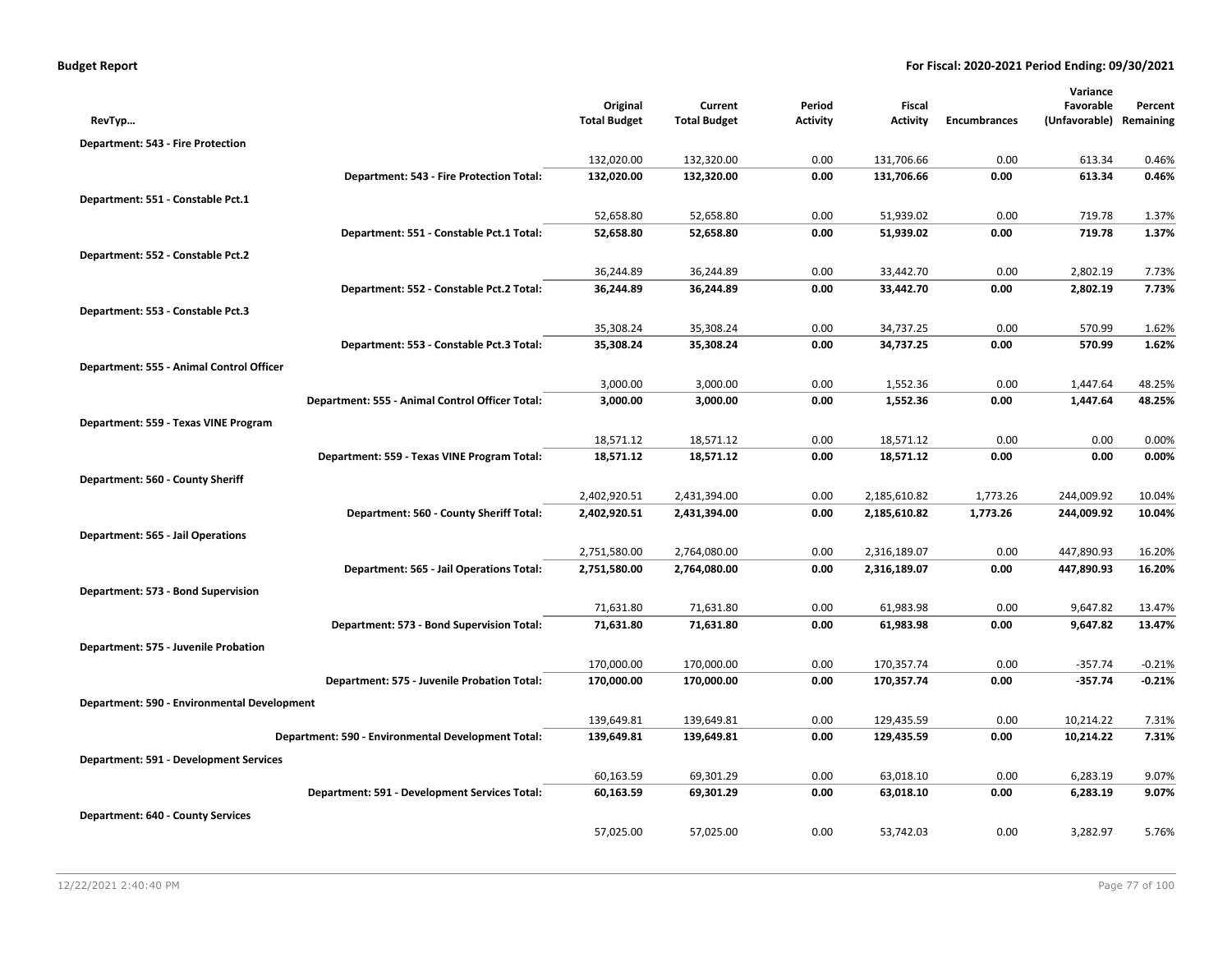| <b>Budget Report</b> |  |
|----------------------|--|
|----------------------|--|

|                                                    |                                                           |                     |                     |                 |                                  |                     | Variance                   |                      |
|----------------------------------------------------|-----------------------------------------------------------|---------------------|---------------------|-----------------|----------------------------------|---------------------|----------------------------|----------------------|
|                                                    |                                                           | Original            | Current             | Period          | <b>Fiscal</b><br><b>Activity</b> | <b>Encumbrances</b> | Favorable<br>(Unfavorable) | Percent<br>Remaining |
| RevTyp                                             |                                                           | <b>Total Budget</b> | <b>Total Budget</b> | <b>Activity</b> |                                  |                     |                            |                      |
|                                                    | Department: 640 - County Services Total:                  | 57,025.00           | 57,025.00           | 0.00            | 53,742.03                        | 0.00                | 3,282.97                   | 5.76%                |
| Department: 641 - Health Officer                   |                                                           |                     |                     |                 |                                  |                     |                            |                      |
|                                                    |                                                           | 2,400.00            | 2,400.00            | 0.00            | 2,400.00                         | 0.00                | 0.00                       | 0.00%                |
|                                                    | Department: 641 - Health Officer Total:                   | 2,400.00            | 2,400.00            | 0.00            | 2,400.00                         | 0.00                | 0.00                       | 0.00%                |
| Department: 645 - Indigent Health Care             |                                                           |                     |                     |                 |                                  |                     |                            |                      |
|                                                    |                                                           | 189,386.82          | 189,386.82          | 0.00            | 338,589.69                       | 0.00                | $-149,202.87$              | -78.78%              |
|                                                    | Department: 645 - Indigent Health Care Total:             | 189,386.82          | 189,386.82          | 0.00            | 338,589.69                       | 0.00                | $-149,202.87$              | -78.78%              |
| Department: 665 - County Agents                    |                                                           |                     |                     |                 |                                  |                     |                            |                      |
|                                                    |                                                           | 115,384.39          | 115,384.39          | 0.00            | 104,072.56                       | 0.00                | 11,311.83                  | 9.80%                |
|                                                    | Department: 665 - County Agents Total:                    | 115,384.39          | 115,384.39          | 0.00            | 104,072.56                       | 0.00                | 11,311.83                  | 9.80%                |
| <b>Department: 696 - Donations and Allocations</b> |                                                           |                     |                     |                 |                                  |                     |                            |                      |
|                                                    |                                                           | 3,000.00            | 3,000.00            | 0.00            | 500.00                           | 0.00                | 2,500.00                   | 83.33%               |
|                                                    | <b>Department: 696 - Donations and Allocations Total:</b> | 3,000.00            | 3,000.00            | 0.00            | 500.00                           | 0.00                | 2,500.00                   | 83.33%               |
| Department: 900 - TRANSFERS OUT                    |                                                           |                     |                     |                 |                                  |                     |                            |                      |
|                                                    |                                                           | 0.00                | 0.00                | 0.00            | 7,509.29                         | 0.00                | $-7,509.29$                | 0.00%                |
|                                                    | Department: 900 - TRANSFERS OUT Total:                    | 0.00                | 0.00                | 0.00            | 7,509.29                         | 0.00                | $-7,509.29$                | 0.00%                |
|                                                    | <b>Expense Total:</b>                                     | 13,903,281.52       | 13,942,612.71       | 0.00            | 13,349,977.33                    | 1,807.36            | 590,828.02                 | 4.24%                |
|                                                    |                                                           |                     |                     |                 |                                  |                     |                            |                      |
|                                                    | Fund: 100 - General Surplus (Deficit):                    | 0.00                | 0.00                | 0.00            | 888,307.55                       | $-1,807.36$         | 886,500.19                 | 0.00%                |
| Fund: 110 - Courthouse Security                    |                                                           |                     |                     |                 |                                  |                     |                            |                      |
| Revenue                                            |                                                           |                     |                     |                 |                                  |                     |                            |                      |
| 300 - CASH                                         |                                                           | 26,650.00           | 55,064.66           | 0.00            | 0.00                             | 0.00                | $-55,064.66$               | 100.00%              |
| 340 - FEES OF OFFICE                               |                                                           | 8,300.00            | 8,300.00            | 0.00            | 13.394.13                        | 0.00                | 5,094.13                   | $-61.38%$            |
| 360 - INTEREST EARNINGS                            |                                                           | 50.00               | 50.00               | 0.00            | 0.00                             | 0.00                | $-50.00$                   | 100.00%              |
|                                                    | <b>Revenue Surplus (Deficit):</b>                         | 35,000.00           | 63,414.66           | 0.00            | 13.394.13                        | 0.00                | $-50,020.53$               | 78.88%               |
| <b>Expense</b>                                     |                                                           |                     |                     |                 |                                  |                     |                            |                      |
| Department: 541 - Courthouse Security Part-Time    |                                                           |                     |                     |                 |                                  |                     |                            |                      |
|                                                    |                                                           | 35,000.00           | 35,000.00           | 0.00            | 15,644.46                        | 0.00                | 19,355.54                  | 55.30%               |
|                                                    | Department: 541 - Courthouse Security Part-Time Total:    | 35,000.00           | 35,000.00           | 0.00            | 15,644.46                        | 0.00                | 19,355.54                  | 55.30%               |
| Department: 542 - Security Equipment               |                                                           |                     |                     |                 |                                  |                     |                            |                      |
|                                                    |                                                           | 0.00                | 28,414.66           | 0.00            | 28,774.25                        | 0.00                | $-359.59$                  | $-1.27%$             |
|                                                    | Department: 542 - Security Equipment Total:               | 0.00                | 28,414.66           | 0.00            | 28,774.25                        | 0.00                | $-359.59$                  | $-1.27%$             |
|                                                    | <b>Expense Total:</b>                                     | 35,000.00           | 63,414.66           | 0.00            | 44,418.71                        | 0.00                | 18,995.95                  | 29.96%               |
|                                                    | Fund: 110 - Courthouse Security Surplus (Deficit):        | 0.00                | 0.00                | 0.00            | $-31,024.58$                     | 0.00                | $-31,024.58$               | 0.00%                |
| Fund: 111 - Justice Court Building Security        |                                                           |                     |                     |                 |                                  |                     |                            |                      |
| Revenue                                            |                                                           |                     |                     |                 |                                  |                     |                            |                      |
| 300 - CASH                                         |                                                           | 3,650.00            | 3,650.00            | 0.00            | 0.00                             | 0.00                | $-3,650.00$                | 100.00%              |
| 370 - MISCELLANEOUS                                |                                                           | 850.00              | 850.00              | 0.00            | 942.80                           | 0.00                | 92.80                      | $-10.92%$            |
|                                                    |                                                           |                     |                     |                 |                                  |                     |                            |                      |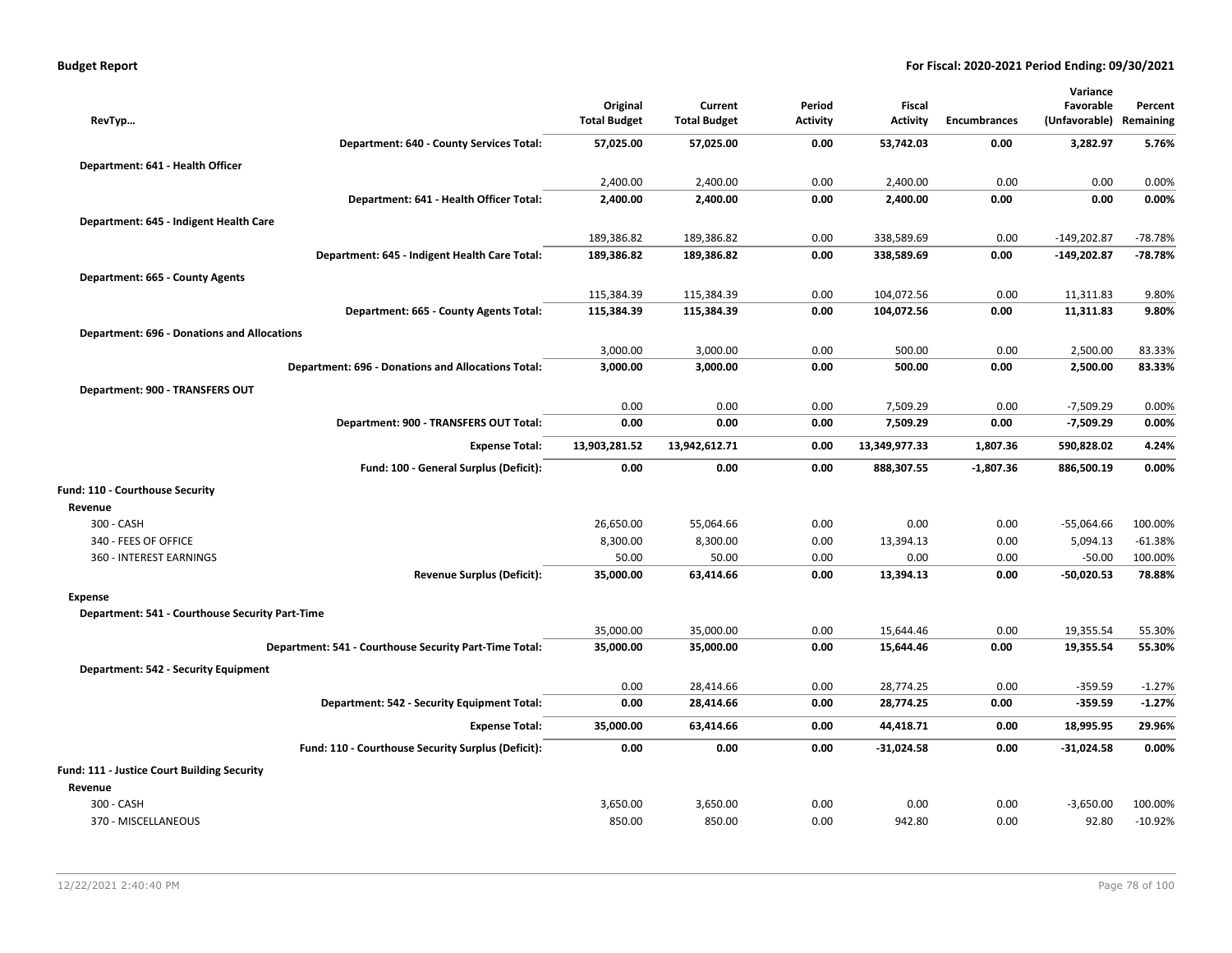| RevTyp                                                         | Original<br><b>Total Budget</b> | Current<br><b>Total Budget</b> | Period<br><b>Activity</b> | <b>Fiscal</b><br><b>Activity</b> | <b>Encumbrances</b> | Variance<br>Favorable<br>(Unfavorable) Remaining | Percent   |
|----------------------------------------------------------------|---------------------------------|--------------------------------|---------------------------|----------------------------------|---------------------|--------------------------------------------------|-----------|
| <b>Revenue Surplus (Deficit):</b>                              | 4,500.00                        | 4,500.00                       | 0.00                      | 942.80                           | 0.00                | $-3,557.20$                                      | 79.05%    |
| <b>Expense</b>                                                 |                                 |                                |                           |                                  |                     |                                                  |           |
| Department: 454 - Justice Ct Bldg Expense                      |                                 |                                |                           |                                  |                     |                                                  |           |
|                                                                | 4,500.00                        | 4,500.00                       | 0.00                      | 0.00                             | 0.00                | 4,500.00                                         | 100.00%   |
| Department: 454 - Justice Ct Bldg Expense Total:               | 4,500.00                        | 4,500.00                       | 0.00                      | 0.00                             | 0.00                | 4,500.00                                         | 100.00%   |
| <b>Expense Total:</b>                                          | 4,500.00                        | 4,500.00                       | 0.00                      | 0.00                             | 0.00                | 4,500.00                                         | 100.00%   |
| Fund: 111 - Justice Court Building Security Surplus (Deficit): | 0.00                            | 0.00                           | 0.00                      | 942.80                           | 0.00                | 942.80                                           | 0.00%     |
| Fund: 120 - County Clerk Vital Statistics                      |                                 |                                |                           |                                  |                     |                                                  |           |
| Revenue                                                        |                                 |                                |                           |                                  |                     |                                                  |           |
| 300 - CASH                                                     | 2,995.00                        | 2,995.00                       | 0.00                      | 0.00                             | 0.00                | $-2,995.00$                                      | 100.00%   |
| 360 - INTEREST EARNINGS                                        | 5.00                            | 5.00                           | 0.00                      | 0.00                             | 0.00                | $-5.00$                                          | 100.00%   |
| 370 - MISCELLANEOUS                                            | 500.00                          | 500.00                         | 0.00                      | 668.00                           | 0.00                | 168.00                                           | -33.60%   |
| <b>Revenue Surplus (Deficit):</b>                              | 3,500.00                        | 3,500.00                       | 0.00                      | 668.00                           | 0.00                | $-2,832.00$                                      | 80.91%    |
| <b>Expense</b>                                                 |                                 |                                |                           |                                  |                     |                                                  |           |
| Department: 411 - Vital Stats Expense                          |                                 |                                |                           |                                  |                     |                                                  |           |
|                                                                | 3,500.00                        | 3,500.00                       | 0.00                      | 1,696.11                         | 0.00                | 1,803.89                                         | 51.54%    |
| Department: 411 - Vital Stats Expense Total:                   | 3,500.00                        | 3,500.00                       | 0.00                      | 1,696.11                         | 0.00                | 1,803.89                                         | 51.54%    |
| <b>Expense Total:</b>                                          | 3,500.00                        | 3,500.00                       | 0.00                      | 1,696.11                         | 0.00                | 1,803.89                                         | 51.54%    |
| Fund: 120 - County Clerk Vital Statistics Surplus (Deficit):   | 0.00                            | 0.00                           | 0.00                      | $-1,028.11$                      | 0.00                | $-1,028.11$                                      | 0.00%     |
| <b>Fund: 121 - County Clerk Records Management</b>             |                                 |                                |                           |                                  |                     |                                                  |           |
| Revenue                                                        |                                 |                                |                           |                                  |                     |                                                  |           |
| 300 - CASH                                                     | 38,139.08                       | 38,139.08                      | 0.00                      | 0.00                             | 0.00                | $-38,139.08$                                     | 100.00%   |
| 360 - INTEREST EARNINGS                                        | 50.00                           | 50.00                          | 0.00                      | 0.00                             | 0.00                | $-50.00$                                         | 100.00%   |
| 370 - MISCELLANEOUS                                            | 57,500.00                       | 57,500.00                      | 0.00                      | 78,343.28                        | 0.00                | 20,843.28                                        | $-36.25%$ |
| <b>Revenue Surplus (Deficit):</b>                              | 95,689.08                       | 95,689.08                      | 0.00                      | 78,343.28                        | 0.00                | $-17,345.80$                                     | 18.13%    |
| <b>Expense</b>                                                 |                                 |                                |                           |                                  |                     |                                                  |           |
| Department: 402 - Co.Clerk Records Mgt. Exp.                   |                                 |                                |                           |                                  |                     |                                                  |           |
|                                                                | 95,689.08                       | 95,689.08                      | 0.00                      | 95,335.56                        | 0.00                | 353.52                                           | 0.37%     |
| Department: 402 - Co.Clerk Records Mgt. Exp. Total:            | 95,689.08                       | 95,689.08                      | 0.00                      | 95,335.56                        | 0.00                | 353.52                                           | 0.37%     |
| <b>Expense Total:</b>                                          | 95,689.08                       | 95,689.08                      | 0.00                      | 95,335.56                        | 0.00                | 353.52                                           | 0.37%     |
| Fund: 121 - County Clerk Records Management Surplus (Deficit): | 0.00                            | 0.00                           | 0.00                      | -16,992.28                       | 0.00                | $-16,992.28$                                     | 0.00%     |
| Fund: 122 - Chapter 19 Funds                                   |                                 |                                |                           |                                  |                     |                                                  |           |
| Revenue                                                        |                                 |                                |                           |                                  |                     |                                                  |           |
| 330 - GRANTS                                                   | 1,205.96                        | 1,205.96                       | 0.00                      | 1,260.00                         | 0.00                | 54.04                                            | $-4.48%$  |
| <b>Revenue Surplus (Deficit):</b>                              | 1,205.96                        | 1,205.96                       | 0.00                      | 1,260.00                         | 0.00                | 54.04                                            | $-4.48%$  |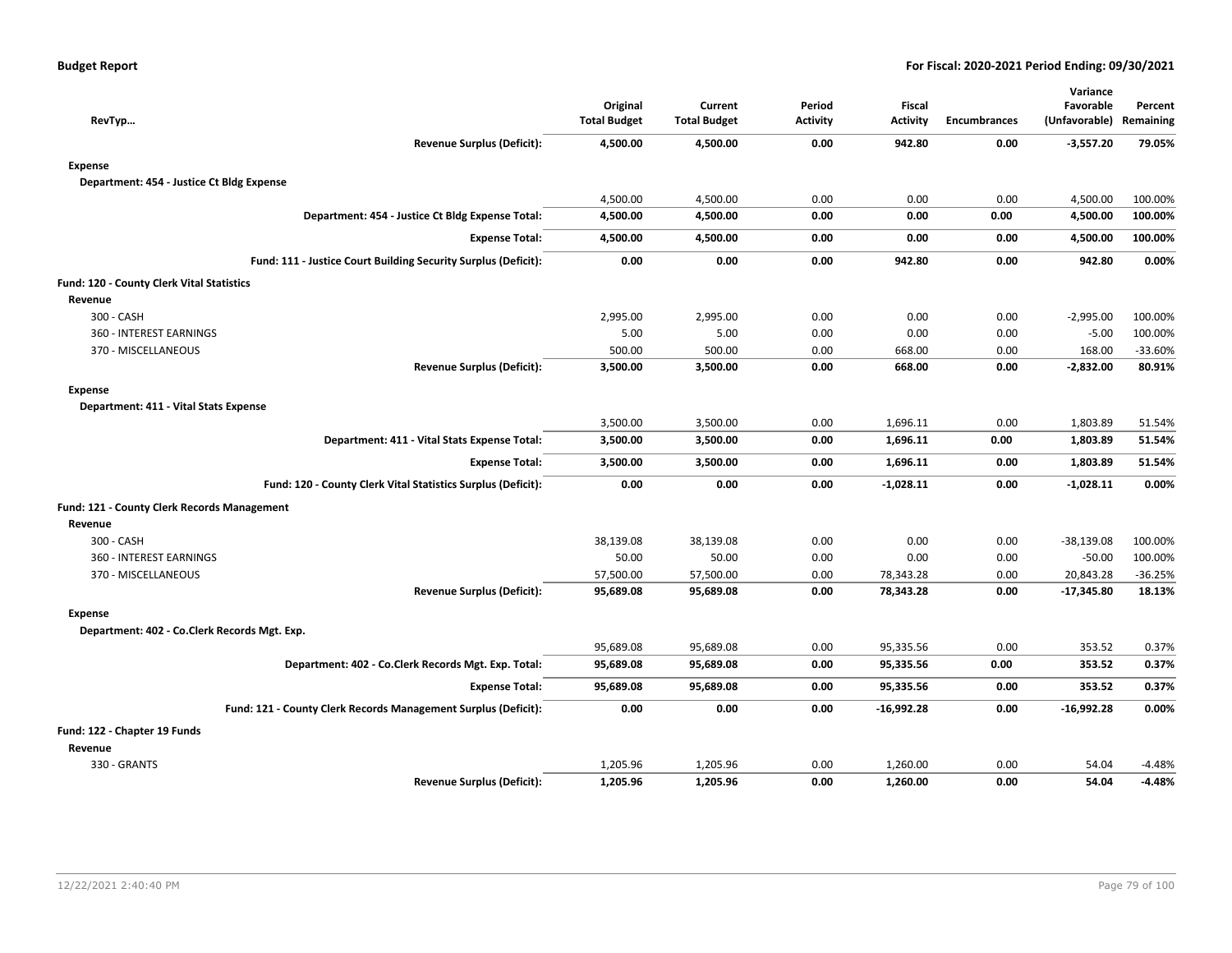| RevTyp                                                                 | Original<br><b>Total Budget</b> | Current<br><b>Total Budget</b> | Period<br><b>Activity</b> | Fiscal<br><b>Activity</b> | <b>Encumbrances</b> | Variance<br>Favorable<br>(Unfavorable) | Percent<br>Remaining  |
|------------------------------------------------------------------------|---------------------------------|--------------------------------|---------------------------|---------------------------|---------------------|----------------------------------------|-----------------------|
| Expense                                                                |                                 |                                |                           |                           |                     |                                        |                       |
| Department: 403 - County Clerk                                         |                                 |                                |                           |                           |                     |                                        |                       |
|                                                                        | 1,205.96                        | 1,205.96                       | 0.00                      | 1,260.00                  | 0.00                | $-54.04$                               | $-4.48%$              |
| Department: 403 - County Clerk Total:                                  | 1,205.96                        | 1,205.96                       | 0.00                      | 1,260.00                  | 0.00                | -54.04                                 | -4.48%                |
| Department: 478 - HAVA CARES Act Coronavirus Relief                    |                                 |                                |                           |                           |                     |                                        |                       |
|                                                                        | 0.00                            | 0.00                           | 0.00                      | 27,938.48                 | 0.00                | $-27,938.48$                           | 0.00%                 |
| Department: 478 - HAVA CARES Act Coronavirus Relief Total:             | 0.00                            | 0.00                           | 0.00                      | 27,938.48                 | 0.00                | $-27,938.48$                           | 0.00%                 |
| <b>Expense Total:</b>                                                  | 1,205.96                        | 1,205.96                       | 0.00                      | 29,198.48                 | 0.00                |                                        | -27,992.52 -2,321.18% |
| Fund: 122 - Chapter 19 Funds Surplus (Deficit):                        | 0.00                            | 0.00                           | 0.00                      | $-27,938.48$              | 0.00                | $-27,938.48$                           | 0.00%                 |
| Fund: 123 - Election Equipment Fund                                    |                                 |                                |                           |                           |                     |                                        |                       |
| Revenue                                                                |                                 |                                |                           |                           |                     |                                        |                       |
| 300 - CASH                                                             | 26,000.00                       | 519,253.98                     | 0.00                      | 0.00                      | 0.00                | $-519,253.98$                          | 100.00%               |
| 335 - PROCEEDS FROM CAPITAL LEASE                                      | 0.00                            | 0.00                           | 0.00                      | 357,253.98                | 0.00                | 357,253.98                             | 0.00%                 |
| 340 - FEES OF OFFICE                                                   | 4,000.00                        | 4,000.00                       | 0.00                      | 4,945.93                  | 0.00                | 945.93                                 | $-23.65%$             |
| <b>Revenue Surplus (Deficit):</b>                                      | 30,000.00                       | 523,253.98                     | 0.00                      | 362,199.91                | 0.00                | $-161,054.07$                          | 30.78%                |
| <b>Expense</b>                                                         |                                 |                                |                           |                           |                     |                                        |                       |
| Department: 403 - County Clerk                                         |                                 |                                |                           |                           |                     |                                        |                       |
|                                                                        | 30,000.00                       | 523,253.98                     | 0.00                      | 493,253.98                | 0.00                | 30,000.00                              | 5.73%                 |
| Department: 403 - County Clerk Total:                                  | 30,000.00                       | 523,253.98                     | 0.00                      | 493,253.98                | 0.00                | 30,000.00                              | 5.73%                 |
| <b>Expense Total:</b>                                                  | 30,000.00                       | 523,253.98                     | 0.00                      | 493,253.98                | 0.00                | 30,000.00                              | 5.73%                 |
| Fund: 123 - Election Equipment Fund Surplus (Deficit):                 | 0.00                            | 0.00                           | 0.00                      | $-131,054.07$             | 0.00                | $-131,054.07$                          | 0.00%                 |
| Fund: 125 - County Clerk Co.& Dist.CourtTechnology<br>Revenue          |                                 |                                |                           |                           |                     |                                        |                       |
| 370 - MISCELLANEOUS                                                    | 600.00                          | 600.00                         | 0.00                      | 304.62                    | 0.00                | $-295.38$                              | 49.23%                |
| <b>Revenue Surplus (Deficit):</b>                                      | 600.00                          | 600.00                         | 0.00                      | 304.62                    | 0.00                | $-295.38$                              | 49.23%                |
| <b>Expense</b>                                                         |                                 |                                |                           |                           |                     |                                        |                       |
| Department: 440 - Technology Equipment                                 |                                 |                                |                           |                           |                     |                                        |                       |
|                                                                        | 600.00                          | 600.00                         | 0.00                      | 1,101.00                  | 0.00                | $-501.00$                              | $-83.50%$             |
| Department: 440 - Technology Equipment Total:                          | 600.00                          | 600.00                         | 0.00                      | 1,101.00                  | 0.00                | $-501.00$                              | $-83.50%$             |
| <b>Expense Total:</b>                                                  | 600.00                          | 600.00                         | 0.00                      | 1,101.00                  | 0.00                | $-501.00$                              | $-83.50%$             |
| Fund: 125 - County Clerk Co.& Dist.CourtTechnology Surplus (Deficit):  | 0.00                            | 0.00                           | 0.00                      | $-796.38$                 | 0.00                | $-796.38$                              | 0.00%                 |
| Fund: 126 - County Clerk Court Records Preservation                    |                                 |                                |                           |                           |                     |                                        |                       |
| Revenue                                                                |                                 |                                |                           |                           |                     |                                        |                       |
| 370 - MISCELLANEOUS                                                    | 0.00                            | 0.00                           | 0.00                      | 1,306.02                  | 0.00                | 1,306.02                               | 0.00%                 |
| <b>Revenue Surplus (Deficit):</b>                                      | 0.00                            | 0.00                           | 0.00                      | 1,306.02                  | 0.00                | 1,306.02                               | 0.00%                 |
| Fund: 126 - County Clerk Court Records Preservation Surplus (Deficit): | 0.00                            | 0.00                           | 0.00                      | 1,306.02                  | 0.00                | 1,306.02                               | 0.00%                 |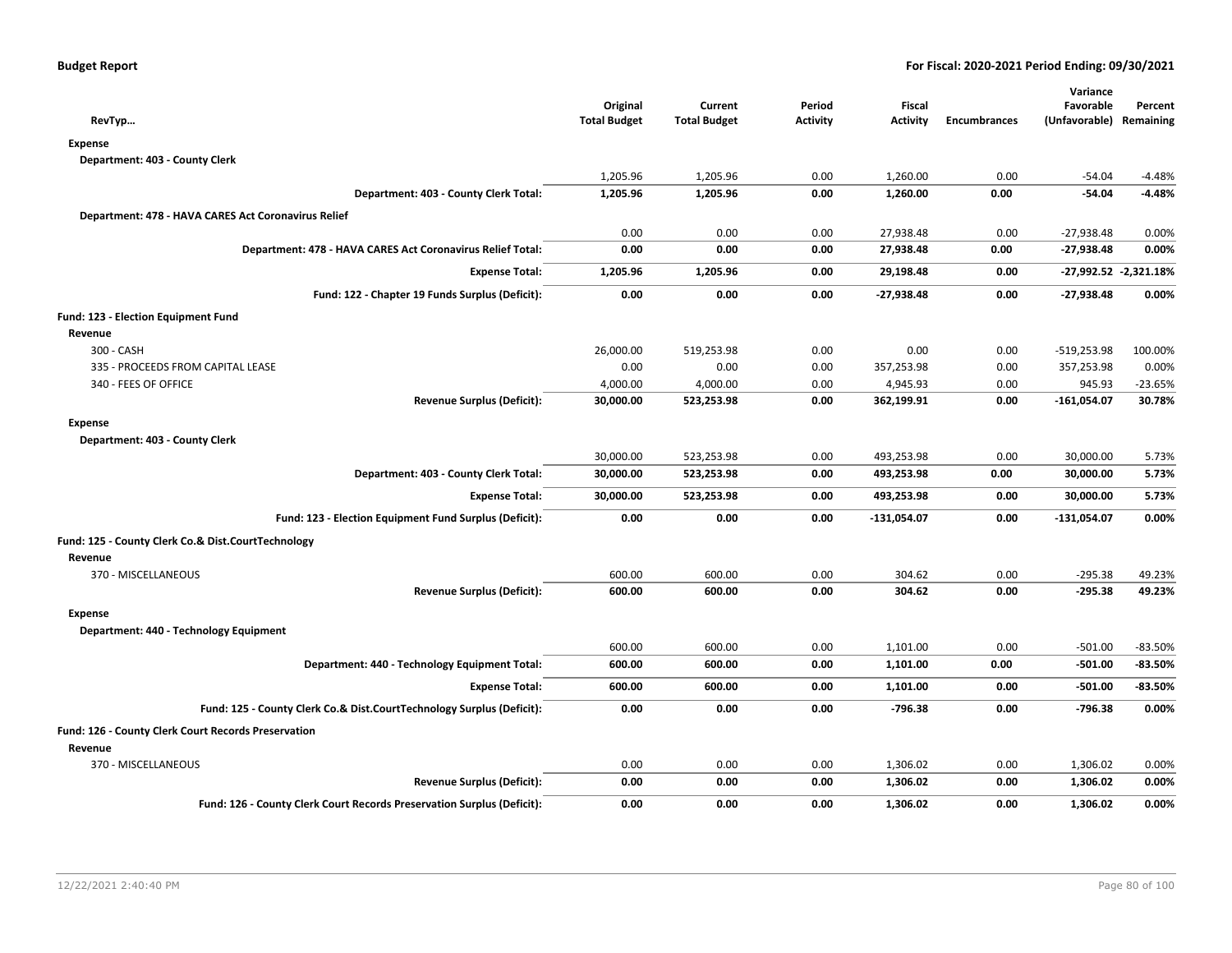|  |  |  | <b>Budget Report</b> |
|--|--|--|----------------------|
|--|--|--|----------------------|

|                                                               |                     |                     |                 |                 |                     | Variance      |            |
|---------------------------------------------------------------|---------------------|---------------------|-----------------|-----------------|---------------------|---------------|------------|
|                                                               | Original            | Current             | Period          | Fiscal          |                     | Favorable     | Percent    |
| RevTyp                                                        | <b>Total Budget</b> | <b>Total Budget</b> | <b>Activity</b> | <b>Activity</b> | <b>Encumbrances</b> | (Unfavorable) | Remaining  |
| Fund: 127 - County Clerk Records Archive                      |                     |                     |                 |                 |                     |               |            |
| Revenue                                                       |                     |                     |                 |                 |                     |               |            |
| 300 - CASH                                                    | 50,000.00           | 50,000.00           | 0.00            | 0.00            | 0.00                | $-50,000.00$  | 100.00%    |
| 370 - MISCELLANEOUS                                           | 90,000.00           | 90,000.00           | 0.00            | 70,686.02       | 0.00                | $-19,313.98$  | 21.46%     |
| <b>Revenue Surplus (Deficit):</b>                             | 140,000.00          | 140,000.00          | 0.00            | 70,686.02       | 0.00                | $-69,313.98$  | 49.51%     |
| Expense                                                       |                     |                     |                 |                 |                     |               |            |
| Department: 403 - County Clerk                                |                     |                     |                 |                 |                     |               |            |
|                                                               | 140,000.00          | 140,000.00          | 0.00            | 17,605.32       | 0.00                | 122,394.68    | 87.42%     |
| Department: 403 - County Clerk Total:                         | 140,000.00          | 140,000.00          | 0.00            | 17,605.32       | 0.00                | 122,394.68    | 87.42%     |
| <b>Expense Total:</b>                                         | 140,000.00          | 140,000.00          | 0.00            | 17,605.32       | 0.00                | 122,394.68    | 87.42%     |
| Fund: 127 - County Clerk Records Archive Surplus (Deficit):   | 0.00                | 0.00                | 0.00            | 53,080.70       | 0.00                | 53,080.70     | 0.00%      |
| Fund: 130 - Bail Bond Trust Fund                              |                     |                     |                 |                 |                     |               |            |
| Revenue                                                       |                     |                     |                 |                 |                     |               |            |
| 345 - BONDS                                                   | 7,000.00            | 7,000.00            | 0.00            | 5,775.00        | 0.00                | $-1,225.00$   | 17.50%     |
| <b>Revenue Surplus (Deficit):</b>                             | 7,000.00            | 7,000.00            | 0.00            | 5,775.00        | 0.00                | $-1,225.00$   | 17.50%     |
| Expense                                                       |                     |                     |                 |                 |                     |               |            |
| Department: 498 - Bail Bond Fee Expense                       |                     |                     |                 |                 |                     |               |            |
|                                                               | 7,000.00            | 7,000.00            | 0.00            | 0.00            | 0.00                | 7,000.00      | 100.00%    |
| Department: 498 - Bail Bond Fee Expense Total:                | 7,000.00            | 7,000.00            | 0.00            | 0.00            | 0.00                | 7,000.00      | 100.00%    |
| <b>Expense Total:</b>                                         | 7,000.00            | 7,000.00            | 0.00            | 0.00            | 0.00                | 7,000.00      | 100.00%    |
| Fund: 130 - Bail Bond Trust Fund Surplus (Deficit):           | 0.00                | 0.00                | 0.00            | 5,775.00        | 0.00                | 5,775.00      | 0.00%      |
|                                                               |                     |                     |                 |                 |                     |               |            |
| Fund: 160 - County Judge Excess Supplement                    |                     |                     |                 |                 |                     |               |            |
| Revenue                                                       |                     |                     |                 |                 |                     |               |            |
| 300 - CASH                                                    | 2,700.00            | 2,700.00            | 0.00            | 0.00            | 0.00                | $-2,700.00$   | 100.00%    |
| Revenue Surplus (Deficit):                                    | 2,700.00            | 2,700.00            | 0.00            | 0.00            | 0.00                | $-2,700.00$   | 100.00%    |
| Expense                                                       |                     |                     |                 |                 |                     |               |            |
| Department: 452 - Excess Supplement County Judge              |                     |                     |                 |                 |                     |               |            |
|                                                               | 2,700.00            | 2,700.00            | 0.00            | 1,343.25        | 0.00                | 1,356.75      | 50.25%     |
| Department: 452 - Excess Supplement County Judge Total:       | 2,700.00            | 2,700.00            | 0.00            | 1,343.25        | 0.00                | 1,356.75      | 50.25%     |
| <b>Expense Total:</b>                                         | 2,700.00            | 2,700.00            | 0.00            | 1,343.25        | 0.00                | 1,356.75      | 50.25%     |
| Fund: 160 - County Judge Excess Supplement Surplus (Deficit): | 0.00                | 0.00                | 0.00            | $-1,343.25$     | 0.00                | $-1,343.25$   | 0.00%      |
| Fund: 161 - Probate Judges Education                          |                     |                     |                 |                 |                     |               |            |
| Revenue                                                       |                     |                     |                 |                 |                     |               |            |
| 300 - CASH                                                    | 1,450.00            | 1,450.00            | 0.00            | 0.00            | 0.00                | $-1,450.00$   | 100.00%    |
| 340 - FEES OF OFFICE                                          | 150.00              | 150.00              | 0.00            | 546.11          | 0.00                | 396.11        | $-264.07%$ |
| <b>Revenue Surplus (Deficit):</b>                             | 1,600.00            | 1,600.00            | 0.00            | 546.11          | 0.00                | $-1,053.89$   | 65.87%     |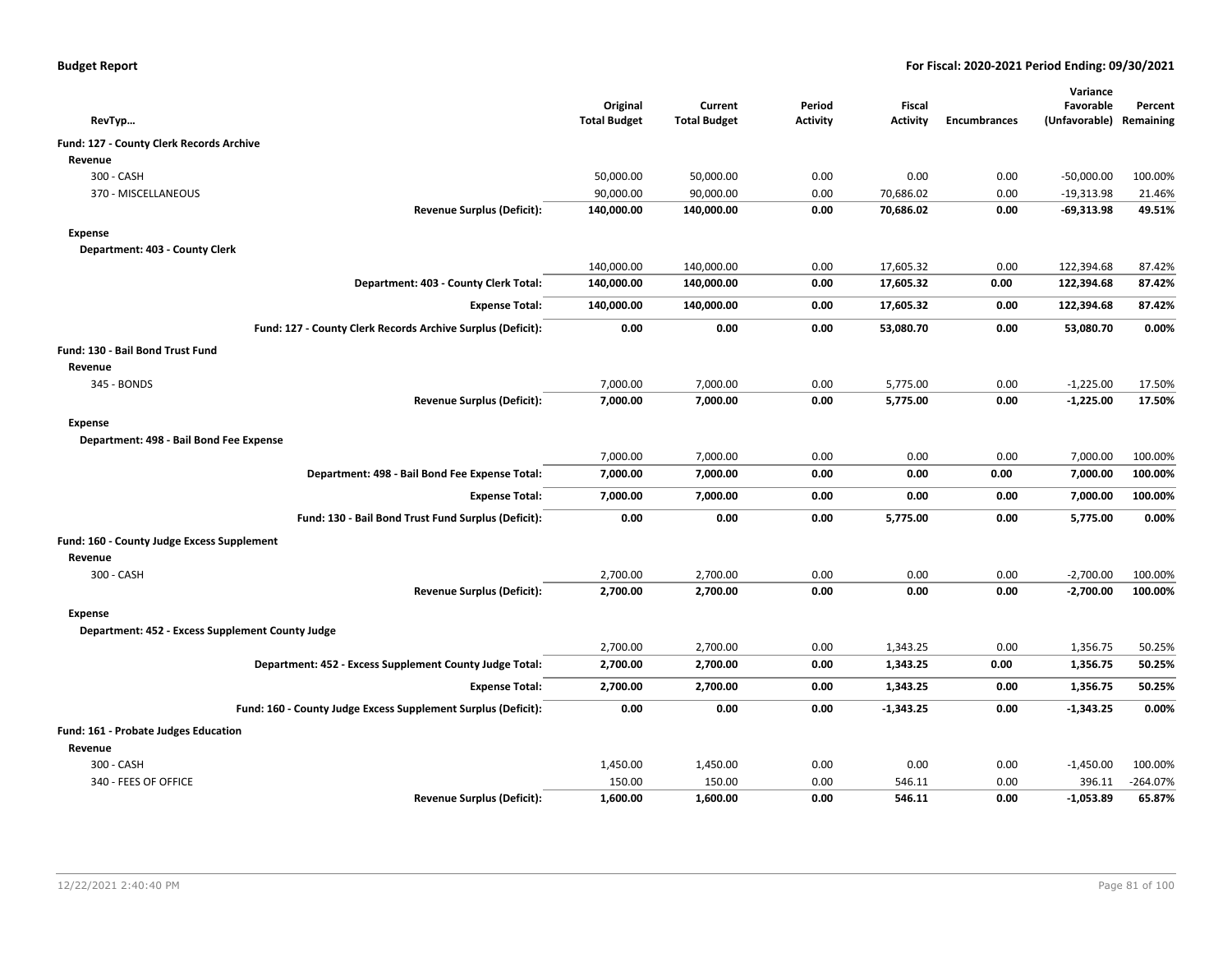| RevTyp                                                  | Original<br><b>Total Budget</b>                                                                                                                                                                                                                                                                                                                                                                                                                                                                                                                                                                                                                                                                                                                                                                                                                                                                                                                                                                                                                                                                                                                                                                                                                                                                                                                                                      | Current<br><b>Total Budget</b> | Period<br><b>Activity</b> | Fiscal<br><b>Activity</b> | <b>Encumbrances</b> | Variance<br>Favorable | Percent   |
|---------------------------------------------------------|--------------------------------------------------------------------------------------------------------------------------------------------------------------------------------------------------------------------------------------------------------------------------------------------------------------------------------------------------------------------------------------------------------------------------------------------------------------------------------------------------------------------------------------------------------------------------------------------------------------------------------------------------------------------------------------------------------------------------------------------------------------------------------------------------------------------------------------------------------------------------------------------------------------------------------------------------------------------------------------------------------------------------------------------------------------------------------------------------------------------------------------------------------------------------------------------------------------------------------------------------------------------------------------------------------------------------------------------------------------------------------------|--------------------------------|---------------------------|---------------------------|---------------------|-----------------------|-----------|
| <b>Expense</b>                                          |                                                                                                                                                                                                                                                                                                                                                                                                                                                                                                                                                                                                                                                                                                                                                                                                                                                                                                                                                                                                                                                                                                                                                                                                                                                                                                                                                                                      |                                |                           |                           |                     |                       |           |
| Department: 412 - Probate Judges Expense                |                                                                                                                                                                                                                                                                                                                                                                                                                                                                                                                                                                                                                                                                                                                                                                                                                                                                                                                                                                                                                                                                                                                                                                                                                                                                                                                                                                                      |                                |                           |                           |                     |                       |           |
|                                                         | 1,600.00                                                                                                                                                                                                                                                                                                                                                                                                                                                                                                                                                                                                                                                                                                                                                                                                                                                                                                                                                                                                                                                                                                                                                                                                                                                                                                                                                                             | 1,600.00                       | 0.00                      | 0.00                      | 0.00                | 1,600.00              | 100.00%   |
| Department: 412 - Probate Judges Expense Total:         | 1,600.00                                                                                                                                                                                                                                                                                                                                                                                                                                                                                                                                                                                                                                                                                                                                                                                                                                                                                                                                                                                                                                                                                                                                                                                                                                                                                                                                                                             | 1,600.00                       | 0.00                      | 0.00                      | 0.00                | 1,600.00              | 100.00%   |
| <b>Expense Total:</b>                                   | 1,600.00                                                                                                                                                                                                                                                                                                                                                                                                                                                                                                                                                                                                                                                                                                                                                                                                                                                                                                                                                                                                                                                                                                                                                                                                                                                                                                                                                                             | 1,600.00                       | 0.00                      | 0.00                      | 0.00                | 1,600.00              | 100.00%   |
| Fund: 161 - Probate Judges Education Surplus (Deficit): | 0.00                                                                                                                                                                                                                                                                                                                                                                                                                                                                                                                                                                                                                                                                                                                                                                                                                                                                                                                                                                                                                                                                                                                                                                                                                                                                                                                                                                                 | 0.00                           | 0.00                      | 546.11                    | 0.00                | 546.11                | 0.00%     |
| Fund: 190 - District Clerk Records Management           |                                                                                                                                                                                                                                                                                                                                                                                                                                                                                                                                                                                                                                                                                                                                                                                                                                                                                                                                                                                                                                                                                                                                                                                                                                                                                                                                                                                      |                                |                           |                           |                     |                       |           |
| Revenue                                                 |                                                                                                                                                                                                                                                                                                                                                                                                                                                                                                                                                                                                                                                                                                                                                                                                                                                                                                                                                                                                                                                                                                                                                                                                                                                                                                                                                                                      |                                |                           |                           |                     |                       |           |
| 300 - CASH                                              | 7,088.49                                                                                                                                                                                                                                                                                                                                                                                                                                                                                                                                                                                                                                                                                                                                                                                                                                                                                                                                                                                                                                                                                                                                                                                                                                                                                                                                                                             | 7,088.49                       | 0.00                      | 0.00                      | 0.00                | $-7,088.49$           | 100.00%   |
| 360 - INTEREST EARNINGS                                 | 15.00                                                                                                                                                                                                                                                                                                                                                                                                                                                                                                                                                                                                                                                                                                                                                                                                                                                                                                                                                                                                                                                                                                                                                                                                                                                                                                                                                                                | 15.00                          | 0.00                      | 0.00                      | 0.00                | $-15.00$              | 100.00%   |
| 370 - MISCELLANEOUS                                     | (Unfavorable) Remaining<br>2,500.00<br>2,500.00<br>0.00<br>3,603.92<br>0.00<br>1,103.92<br><b>Revenue Surplus (Deficit):</b><br>9,603.49<br>9,603.49<br>$-5,999.57$<br>0.00<br>3,603.92<br>0.00<br>9,603.49<br>9,603.49<br>0.00<br>8,111.57<br>114.48<br>1,377.44<br>Department: 450 - District Clerk Total:<br>9,603.49<br>9,603.49<br>0.00<br>8,111.57<br>114.48<br>1,377.44<br>9,603.49<br>9,603.49<br>8,111.57<br><b>Expense Total:</b><br>0.00<br>114.48<br>1,377.44<br>Fund: 190 - District Clerk Records Management Surplus (Deficit):<br>0.00<br>0.00<br>-4,507.65<br>$-4,622.13$<br>0.00<br>$-114.48$<br>25,000.00<br>25,000.00<br>0.00<br>0.00<br>$-25,000.00$<br>0.00<br>4,000.00<br>4,000.00<br>5,186.92<br>0.00<br>1,186.92<br>0.00<br><b>Revenue Surplus (Deficit):</b><br>29,000.00<br>$-23,813.08$<br>29,000.00<br>0.00<br>5,186.92<br>0.00<br>29,000.00<br>29,000.00<br>0.00<br>2,006.00<br>0.00<br>26,994.00<br>Department: 450 - District Clerk Total:<br>29,000.00<br>29,000.00<br>0.00<br>2,006.00<br>0.00<br>26,994.00<br><b>Expense Total:</b><br>29,000.00<br>29,000.00<br>0.00<br>2,006.00<br>0.00<br>26,994.00<br>Fund: 191 - District Court Records Archive Surplus (Deficit):<br>0.00<br>0.00<br>0.00<br>3,180.92<br>0.00<br>3,180.92<br>3,000.00<br>0.00<br>0.00<br>$-3,000.00$<br>3,000.00<br>0.00<br>0.00<br>0.00<br>0.00<br>0.00<br>667.67<br>667.67 | $-44.16%$                      |                           |                           |                     |                       |           |
|                                                         |                                                                                                                                                                                                                                                                                                                                                                                                                                                                                                                                                                                                                                                                                                                                                                                                                                                                                                                                                                                                                                                                                                                                                                                                                                                                                                                                                                                      |                                |                           |                           |                     |                       | 62.47%    |
| <b>Expense</b>                                          |                                                                                                                                                                                                                                                                                                                                                                                                                                                                                                                                                                                                                                                                                                                                                                                                                                                                                                                                                                                                                                                                                                                                                                                                                                                                                                                                                                                      |                                |                           |                           |                     |                       |           |
| Department: 450 - District Clerk                        |                                                                                                                                                                                                                                                                                                                                                                                                                                                                                                                                                                                                                                                                                                                                                                                                                                                                                                                                                                                                                                                                                                                                                                                                                                                                                                                                                                                      |                                |                           |                           |                     |                       |           |
|                                                         |                                                                                                                                                                                                                                                                                                                                                                                                                                                                                                                                                                                                                                                                                                                                                                                                                                                                                                                                                                                                                                                                                                                                                                                                                                                                                                                                                                                      |                                |                           |                           |                     |                       | 14.34%    |
|                                                         |                                                                                                                                                                                                                                                                                                                                                                                                                                                                                                                                                                                                                                                                                                                                                                                                                                                                                                                                                                                                                                                                                                                                                                                                                                                                                                                                                                                      |                                |                           |                           |                     |                       | 14.34%    |
|                                                         |                                                                                                                                                                                                                                                                                                                                                                                                                                                                                                                                                                                                                                                                                                                                                                                                                                                                                                                                                                                                                                                                                                                                                                                                                                                                                                                                                                                      |                                |                           |                           |                     |                       | 14.34%    |
|                                                         |                                                                                                                                                                                                                                                                                                                                                                                                                                                                                                                                                                                                                                                                                                                                                                                                                                                                                                                                                                                                                                                                                                                                                                                                                                                                                                                                                                                      |                                |                           |                           |                     |                       | 0.00%     |
| <b>Fund: 191 - District Court Records Archive</b>       |                                                                                                                                                                                                                                                                                                                                                                                                                                                                                                                                                                                                                                                                                                                                                                                                                                                                                                                                                                                                                                                                                                                                                                                                                                                                                                                                                                                      |                                |                           |                           |                     |                       |           |
| Revenue                                                 |                                                                                                                                                                                                                                                                                                                                                                                                                                                                                                                                                                                                                                                                                                                                                                                                                                                                                                                                                                                                                                                                                                                                                                                                                                                                                                                                                                                      |                                |                           |                           |                     |                       |           |
| 300 - CASH                                              |                                                                                                                                                                                                                                                                                                                                                                                                                                                                                                                                                                                                                                                                                                                                                                                                                                                                                                                                                                                                                                                                                                                                                                                                                                                                                                                                                                                      |                                |                           |                           |                     |                       | 100.00%   |
| 370 - MISCELLANEOUS                                     |                                                                                                                                                                                                                                                                                                                                                                                                                                                                                                                                                                                                                                                                                                                                                                                                                                                                                                                                                                                                                                                                                                                                                                                                                                                                                                                                                                                      |                                |                           |                           |                     |                       | $-29.67%$ |
|                                                         |                                                                                                                                                                                                                                                                                                                                                                                                                                                                                                                                                                                                                                                                                                                                                                                                                                                                                                                                                                                                                                                                                                                                                                                                                                                                                                                                                                                      |                                |                           |                           |                     |                       | 82.11%    |
| <b>Expense</b>                                          |                                                                                                                                                                                                                                                                                                                                                                                                                                                                                                                                                                                                                                                                                                                                                                                                                                                                                                                                                                                                                                                                                                                                                                                                                                                                                                                                                                                      |                                |                           |                           |                     |                       |           |
| Department: 450 - District Clerk                        |                                                                                                                                                                                                                                                                                                                                                                                                                                                                                                                                                                                                                                                                                                                                                                                                                                                                                                                                                                                                                                                                                                                                                                                                                                                                                                                                                                                      |                                |                           |                           |                     |                       |           |
|                                                         |                                                                                                                                                                                                                                                                                                                                                                                                                                                                                                                                                                                                                                                                                                                                                                                                                                                                                                                                                                                                                                                                                                                                                                                                                                                                                                                                                                                      |                                |                           |                           |                     |                       | 93.08%    |
|                                                         |                                                                                                                                                                                                                                                                                                                                                                                                                                                                                                                                                                                                                                                                                                                                                                                                                                                                                                                                                                                                                                                                                                                                                                                                                                                                                                                                                                                      |                                |                           |                           |                     |                       | 93.08%    |
|                                                         |                                                                                                                                                                                                                                                                                                                                                                                                                                                                                                                                                                                                                                                                                                                                                                                                                                                                                                                                                                                                                                                                                                                                                                                                                                                                                                                                                                                      |                                |                           |                           |                     |                       | 93.08%    |
|                                                         |                                                                                                                                                                                                                                                                                                                                                                                                                                                                                                                                                                                                                                                                                                                                                                                                                                                                                                                                                                                                                                                                                                                                                                                                                                                                                                                                                                                      |                                |                           |                           |                     |                       | 0.00%     |
| Fund: 192 - District Clerk Co.& Dist.Court Technology   |                                                                                                                                                                                                                                                                                                                                                                                                                                                                                                                                                                                                                                                                                                                                                                                                                                                                                                                                                                                                                                                                                                                                                                                                                                                                                                                                                                                      |                                |                           |                           |                     |                       |           |
| Revenue                                                 |                                                                                                                                                                                                                                                                                                                                                                                                                                                                                                                                                                                                                                                                                                                                                                                                                                                                                                                                                                                                                                                                                                                                                                                                                                                                                                                                                                                      |                                |                           |                           |                     |                       |           |
| 300 - CASH                                              |                                                                                                                                                                                                                                                                                                                                                                                                                                                                                                                                                                                                                                                                                                                                                                                                                                                                                                                                                                                                                                                                                                                                                                                                                                                                                                                                                                                      |                                |                           |                           |                     |                       | 100.00%   |
| 370 - MISCELLANEOUS                                     |                                                                                                                                                                                                                                                                                                                                                                                                                                                                                                                                                                                                                                                                                                                                                                                                                                                                                                                                                                                                                                                                                                                                                                                                                                                                                                                                                                                      |                                |                           |                           |                     |                       | 0.00%     |
| <b>Revenue Surplus (Deficit):</b>                       | 3,000.00                                                                                                                                                                                                                                                                                                                                                                                                                                                                                                                                                                                                                                                                                                                                                                                                                                                                                                                                                                                                                                                                                                                                                                                                                                                                                                                                                                             | 3,000.00                       | 0.00                      | 667.67                    | 0.00                | $-2,332.33$           | 77.74%    |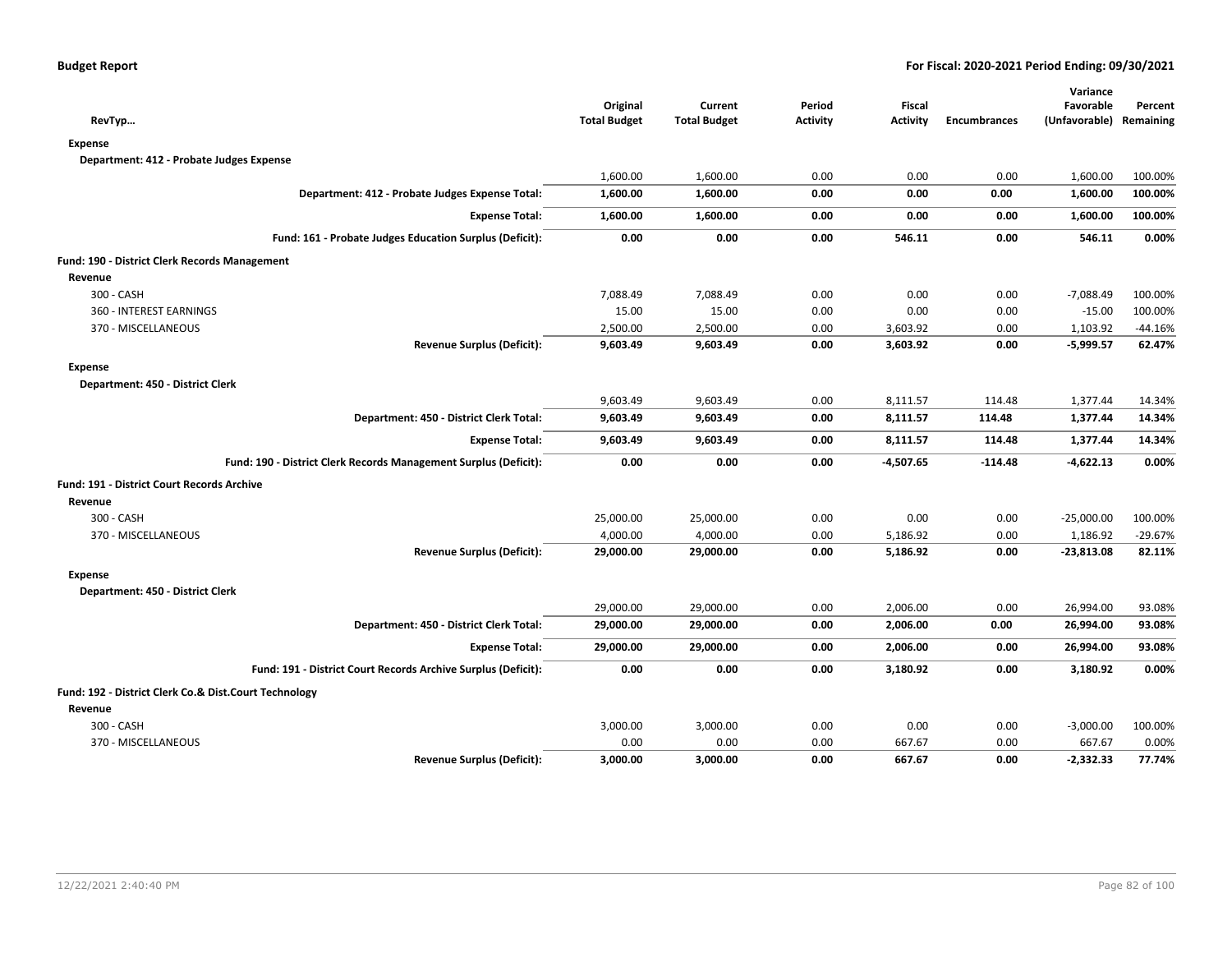| RevTyp                                                                   | Original<br><b>Total Budget</b> | Current<br><b>Total Budget</b> | Period<br><b>Activity</b> | Fiscal<br><b>Activity</b> | <b>Encumbrances</b> | Variance<br>Favorable<br>(Unfavorable) | Percent<br>Remaining |
|--------------------------------------------------------------------------|---------------------------------|--------------------------------|---------------------------|---------------------------|---------------------|----------------------------------------|----------------------|
| <b>Expense</b>                                                           |                                 |                                |                           |                           |                     |                                        |                      |
| Department: 440 - Technology Equipment                                   |                                 |                                |                           |                           |                     |                                        |                      |
|                                                                          | 3,000.00                        | 3,000.00                       | 0.00                      | 0.00                      | 0.00                | 3,000.00                               | 100.00%              |
| Department: 440 - Technology Equipment Total:                            | 3,000.00                        | 3,000.00                       | 0.00                      | 0.00                      | 0.00                | 3,000.00                               | 100.00%              |
| <b>Expense Total:</b>                                                    | 3,000.00                        | 3,000.00                       | 0.00                      | 0.00                      | 0.00                | 3,000.00                               | 100.00%              |
| Fund: 192 - District Clerk Co.& Dist.Court Technology Surplus (Deficit): | 0.00                            | 0.00                           | 0.00                      | 667.67                    | 0.00                | 667.67                                 | 0.00%                |
| Fund: 193 - District Clerk Court Records Preservation                    |                                 |                                |                           |                           |                     |                                        |                      |
| Revenue                                                                  |                                 |                                |                           |                           |                     |                                        |                      |
| 300 - CASH                                                               | 35,000.00                       | 35,000.00                      | 0.00                      | 0.00                      | 0.00                | $-35,000.00$                           | 100.00%              |
| 370 - MISCELLANEOUS                                                      | 0.00                            | 0.00                           | 0.00                      | 4,216.76                  | 0.00                | 4,216.76                               | 0.00%                |
| <b>Revenue Surplus (Deficit):</b>                                        | 35,000.00                       | 35,000.00                      | 0.00                      | 4,216.76                  | 0.00                | -30,783.24                             | 87.95%               |
| <b>Expense</b>                                                           |                                 |                                |                           |                           |                     |                                        |                      |
| Department: 545 - District Clerk Records Pres.Equip.                     |                                 |                                |                           |                           |                     |                                        |                      |
|                                                                          | 35,000.00                       | 35,000.00                      | 0.00                      | 0.00                      | 0.00                | 35,000.00                              | 100.00%              |
| Department: 545 - District Clerk Records Pres. Equip. Total:             | 35,000.00                       | 35,000.00                      | 0.00                      | 0.00                      | 0.00                | 35,000.00                              | 100.00%              |
| <b>Expense Total:</b>                                                    | 35,000.00                       | 35,000.00                      | 0.00                      | 0.00                      | 0.00                | 35,000.00                              | 100.00%              |
| Fund: 193 - District Clerk Court Records Preservation Surplus (Deficit): | 0.00                            | 0.00                           | 0.00                      | 4,216.76                  | 0.00                | 4,216.76                               | 0.00%                |
| Fund: 200 - County Offices Records Mangement                             |                                 |                                |                           |                           |                     |                                        |                      |
| Revenue                                                                  |                                 |                                |                           |                           |                     |                                        |                      |
| 300 - CASH                                                               | 6,737.24                        | 6,737.24                       | 0.00                      | 0.00                      | 0.00                | $-6,737.24$                            | 100.00%              |
| 360 - INTEREST EARNINGS                                                  | 50.00                           | 50.00                          | 0.00                      | 0.00                      | 0.00                | $-50.00$                               | 100.00%              |
| 370 - MISCELLANEOUS                                                      | 15,000.00                       | 15,000.00                      | 0.00                      | 15,368.78                 | 0.00                | 368.78                                 | $-2.46%$             |
| <b>Revenue Surplus (Deficit):</b>                                        | 21,787.24                       | 21,787.24                      | 0.00                      | 15,368.78                 | 0.00                | -6,418.46                              | 29.46%               |
| <b>Expense</b>                                                           |                                 |                                |                           |                           |                     |                                        |                      |
| Department: 449 - Co. Office Records Mgt.                                |                                 |                                |                           |                           |                     |                                        |                      |
|                                                                          | 10,300.00                       | 20,787.24                      | 0.00                      | 13,785.50                 | 0.00                | 7,001.74                               | 33.68%               |
| Department: 449 - Co. Office Records Mgt. Total:                         | 10,300.00                       | 20,787.24                      | 0.00                      | 13,785.50                 | 0.00                | 7,001.74                               | 33.68%               |
| Department: 999 - Undesignated Conversion                                |                                 |                                |                           |                           |                     |                                        |                      |
|                                                                          | 11,487.24                       | 1,000.00                       | 0.00                      | 0.00                      | 0.00                | 1,000.00                               | 100.00%              |
| Department: 999 - Undesignated Conversion Total:                         | 11,487.24                       | 1,000.00                       | 0.00                      | 0.00                      | 0.00                | 1,000.00                               | 100.00%              |
| <b>Expense Total:</b>                                                    | 21,787.24                       | 21,787.24                      | 0.00                      | 13,785.50                 | 0.00                | 8,001.74                               | 36.73%               |
| Fund: 200 - County Offices Records Mangement Surplus (Deficit):          | 0.00                            | 0.00                           | 0.00                      | 1,583.28                  | 0.00                | 1,583.28                               | 0.00%                |
| Fund: 210 - Road & Bridge #1                                             |                                 |                                |                           |                           |                     |                                        |                      |
| Revenue                                                                  |                                 |                                |                           |                           |                     |                                        |                      |
| 300 - CASH                                                               | 66,657.62                       | 66,657.62                      | 0.00                      | 0.00                      | 0.00                | $-66,657.62$                           | 100.00%              |
| 310 - PROPERTY TAXES                                                     | 557,378.68                      | 557,378.68                     | 0.00                      | 570,069.15                | 0.00                | 12,690.47                              | $-2.28%$             |
| 318 - OTHER TAXES                                                        | 52,017.67                       | 52,017.67                      | 0.00                      | 77,090.49                 | 0.00                | 25,072.82                              | -48.20%              |
| 321 - FEES OF TAX COLLECTOR                                              | 140,000.00                      | 140,000.00                     | 0.00                      | 142,933.15                | 0.00                | 2,933.15                               | $-2.10%$             |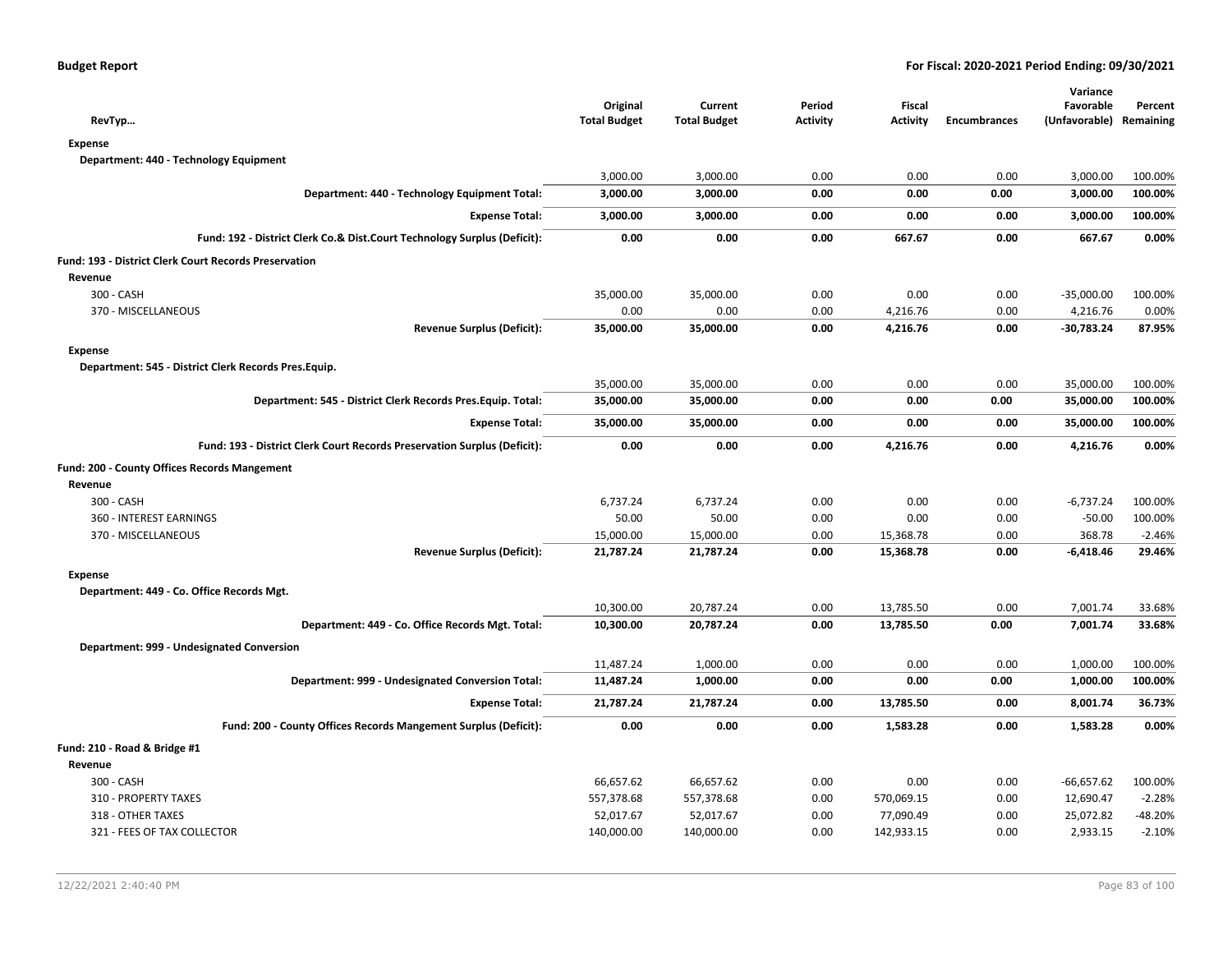| <b>Budget Report</b> |  |
|----------------------|--|
|----------------------|--|

|                                             |                                                    | Original            | Current             | Period          | <b>Fiscal</b>   |                     | Variance<br>Favorable | Percent   |
|---------------------------------------------|----------------------------------------------------|---------------------|---------------------|-----------------|-----------------|---------------------|-----------------------|-----------|
| RevTyp                                      |                                                    | <b>Total Budget</b> | <b>Total Budget</b> | <b>Activity</b> | <b>Activity</b> | <b>Encumbrances</b> | (Unfavorable)         | Remaining |
| 350 - FINES                                 |                                                    | 24,500.00           | 24,500.00           | 0.00            | 25,083.43       | 0.00                | 583.43                | $-2.38%$  |
| 360 - INTEREST EARNINGS                     |                                                    | 500.00              | 500.00              | 0.00            | 297.21          | 0.00                | $-202.79$             | 40.56%    |
| 364 - SALE OF ASSETS LAND/BUILDING          |                                                    | 1,000.00            | 19,569.37           | 0.00            | 18,569.37       | 0.00                | $-1,000.00$           | 5.11%     |
| 370 - MISCELLANEOUS                         |                                                    | 34,000.00           | 35,000.00           | 0.00            | 40,967.08       | 0.00                | 5,967.08              | $-17.05%$ |
|                                             | <b>Revenue Surplus (Deficit):</b>                  | 876,053.97          | 895,623.34          | 0.00            | 875,009.88      | 0.00                | $-20,613.46$          | 2.30%     |
| <b>Expense</b>                              |                                                    |                     |                     |                 |                 |                     |                       |           |
| Department: 621 - Road & Bridge 1           |                                                    |                     |                     |                 |                 |                     |                       |           |
|                                             |                                                    | 860,096.29          | 879,665.66          | 0.00            | 837,244.61      | 235.12              | 42,185.93             | 4.80%     |
|                                             | Department: 621 - Road & Bridge 1 Total:           | 860,096.29          | 879,665.66          | 0.00            | 837,244.61      | 235.12              | 42,185.93             | 4.80%     |
| Department: 625 - Administrative Office R&B |                                                    |                     |                     |                 |                 |                     |                       |           |
|                                             |                                                    | 15,957.68           | 15,957.68           | 0.00            | 10,913.35       | 0.00                | 5,044.33              | 31.61%    |
|                                             | Department: 625 - Administrative Office R&B Total: | 15,957.68           | 15,957.68           | 0.00            | 10,913.35       | 0.00                | 5,044.33              | 31.61%    |
|                                             | <b>Expense Total:</b>                              | 876,053.97          | 895,623.34          | 0.00            | 848,157.96      | 235.12              | 47,230.26             | 5.27%     |
|                                             | Fund: 210 - Road & Bridge #1 Surplus (Deficit):    | 0.00                | 0.00                | 0.00            | 26,851.92       | -235.12             | 26,616.80             | 0.00%     |
| Fund: 220 - Road & Bridge #2                |                                                    |                     |                     |                 |                 |                     |                       |           |
| Revenue                                     |                                                    |                     |                     |                 |                 |                     |                       |           |
| 300 - CASH                                  |                                                    | 150,609.92          | 150,609.92          | 0.00            | 0.00            | 0.00                | $-150,609.92$         | 100.00%   |
| 310 - PROPERTY TAXES                        |                                                    | 649,623.64          | 649,623.64          | 0.00            | 664,169.32      | 0.00                | 14,545.68             | $-2.24%$  |
| 318 - OTHER TAXES                           |                                                    | 64,603.02           | 64,603.02           | 0.00            | 89,778.98       | 0.00                | 25,175.96             | -38.97%   |
| 321 - FEES OF TAX COLLECTOR                 |                                                    | 167,000.00          | 167,000.00          | 0.00            | 166,498.11      | 0.00                | $-501.89$             | 0.30%     |
| 330 - GRANTS                                |                                                    | 0.00                | 26,400.00           | 0.00            | 26,400.00       | 0.00                | 0.00                  | 0.00%     |
| 350 - FINES                                 |                                                    | 30,000.00           | 30,000.00           | 0.00            | 29,218.84       | 0.00                | $-781.16$             | 2.60%     |
| <b>360 - INTEREST EARNINGS</b>              |                                                    | 3,000.00            | 3,000.00            | 0.00            | 465.11          | 0.00                | $-2,534.89$           | 84.50%    |
| 364 - SALE OF ASSETS LAND/BUILDING          |                                                    | 4,000.00            | 67,316.25           | 0.00            | 63,316.25       | 0.00                | $-4,000.00$           | 5.94%     |
| 370 - MISCELLANEOUS                         |                                                    | 39,800.00           | 123,270.00          | 0.00            | 128,901.30      | 0.00                | 5,631.30              | $-4.57%$  |
|                                             | <b>Revenue Surplus (Deficit):</b>                  | 1,108,636.58        | 1,281,822.83        | 0.00            | 1,168,747.91    | 0.00                | $-113,074.92$         | 8.82%     |
| Expense                                     |                                                    |                     |                     |                 |                 |                     |                       |           |
| Department: 509 - Contingency               |                                                    |                     |                     |                 |                 |                     |                       |           |
|                                             |                                                    | 10,000.00           | 10,000.00           | 0.00            | 0.00            | 0.00                | 10,000.00             | 100.00%   |
|                                             | Department: 509 - Contingency Total:               | 10,000.00           | 10,000.00           | 0.00            | 0.00            | 0.00                | 10,000.00             | 100.00%   |
| Department: 622 - Road & Bridge 2           |                                                    |                     |                     |                 |                 |                     |                       |           |
|                                             |                                                    | 1,082,678.90        | 1,255,865.15        | 0.00            | 1,170,505.06    | 0.00                | 85,360.09             | 6.80%     |
|                                             | Department: 622 - Road & Bridge 2 Total:           | 1,082,678.90        | 1,255,865.15        | 0.00            | 1,170,505.06    | 0.00                | 85,360.09             | 6.80%     |
| Department: 625 - Administrative Office R&B |                                                    |                     |                     |                 |                 |                     |                       |           |
|                                             |                                                    | 15,957.68           | 15,957.68           | 0.00            | 10,913.33       | 0.00                | 5,044.35              | 31.61%    |
|                                             | Department: 625 - Administrative Office R&B Total: | 15,957.68           | 15,957.68           | 0.00            | 10,913.33       | 0.00                | 5,044.35              | 31.61%    |
|                                             | <b>Expense Total:</b>                              | 1,108,636.58        | 1,281,822.83        | 0.00            | 1,181,418.39    | 0.00                | 100,404.44            | 7.83%     |
|                                             | Fund: 220 - Road & Bridge #2 Surplus (Deficit):    | 0.00                | 0.00                | 0.00            | $-12,670.48$    | 0.00                | $-12,670.48$          | 0.00%     |
|                                             |                                                    |                     |                     |                 |                 |                     |                       |           |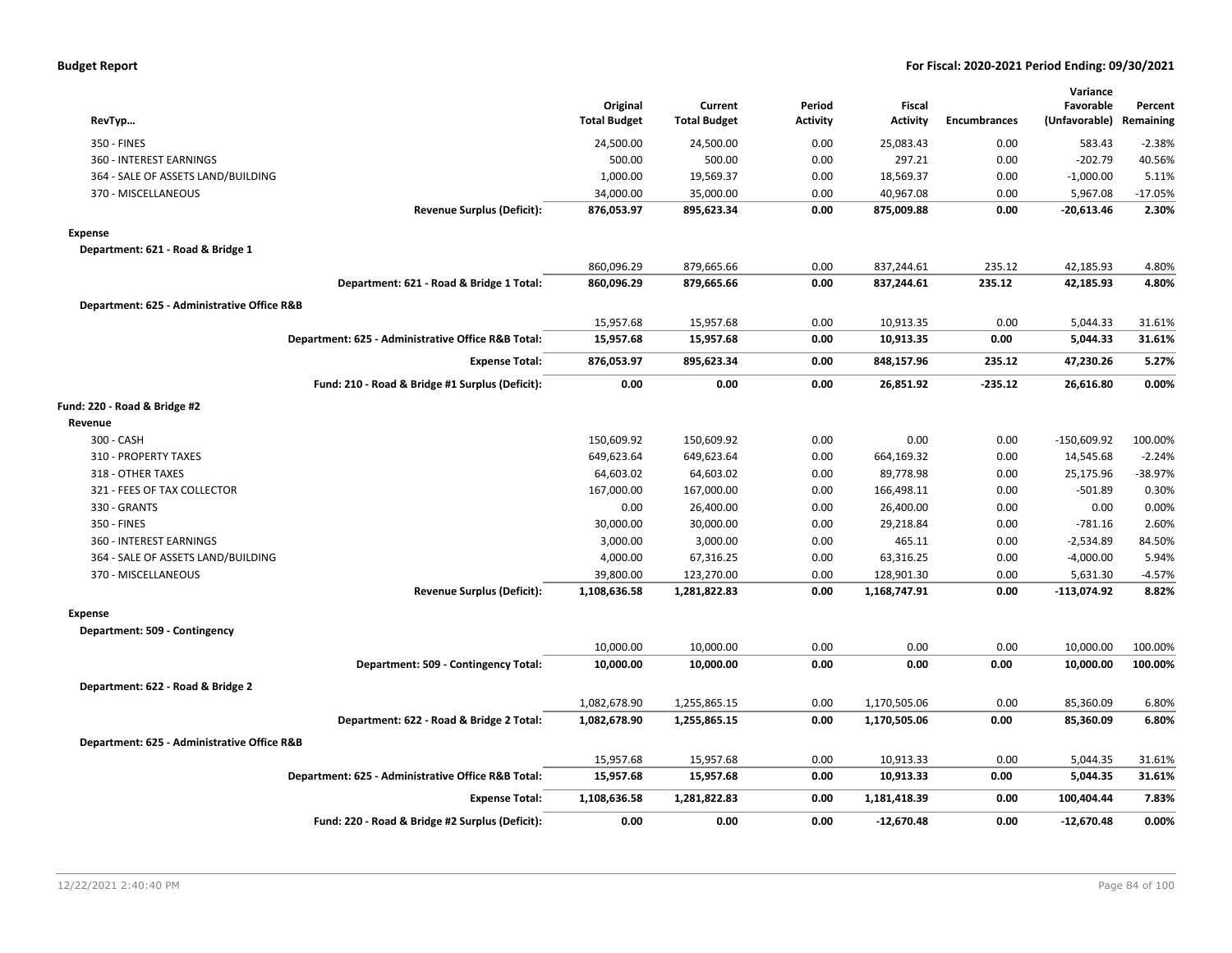| RevTyp                                                |                                                                      | Original<br><b>Total Budget</b> | Current<br><b>Total Budget</b> | Period<br><b>Activity</b> | Fiscal<br><b>Activity</b> | <b>Encumbrances</b> | Variance<br>Favorable<br>(Unfavorable) | Percent<br>Remaining |
|-------------------------------------------------------|----------------------------------------------------------------------|---------------------------------|--------------------------------|---------------------------|---------------------------|---------------------|----------------------------------------|----------------------|
| Fund: 221 - Raw Water Pipeline Road and Bridge #2     |                                                                      |                                 |                                |                           |                           |                     |                                        |                      |
| Revenue                                               |                                                                      |                                 |                                |                           |                           |                     |                                        |                      |
| 325 - RAW WATER PIPELINE                              |                                                                      | 0.00                            | 12,000.00                      | 0.00                      | 12,000.00                 | 0.00                | 0.00                                   | 0.00%                |
|                                                       | <b>Revenue Surplus (Deficit):</b>                                    | 0.00                            | 12,000.00                      | 0.00                      | 12,000.00                 | 0.00                | 0.00                                   | 0.00%                |
| <b>Expense</b>                                        |                                                                      |                                 |                                |                           |                           |                     |                                        |                      |
| Department: 622 - Road & Bridge 2                     |                                                                      |                                 |                                |                           |                           |                     |                                        |                      |
|                                                       |                                                                      | 0.00                            | 12,000.00                      | 0.00                      | 0.00                      | 0.00                | 12,000.00                              | 100.00%              |
|                                                       | Department: 622 - Road & Bridge 2 Total:                             | 0.00                            | 12,000.00                      | 0.00                      | 0.00                      | 0.00                | 12,000.00                              | 100.00%              |
|                                                       | <b>Expense Total:</b>                                                | 0.00                            | 12,000.00                      | 0.00                      | 0.00                      | 0.00                | 12,000.00                              | 100.00%              |
|                                                       | Fund: 221 - Raw Water Pipeline Road and Bridge #2 Surplus (Deficit): | 0.00                            | 0.00                           | 0.00                      | 12,000.00                 | 0.00                | 12,000.00                              | 0.00%                |
| Fund: 230 - Road & Bridge #3                          |                                                                      |                                 |                                |                           |                           |                     |                                        |                      |
| Revenue                                               |                                                                      |                                 |                                |                           |                           |                     |                                        |                      |
| 310 - PROPERTY TAXES                                  |                                                                      | 972,335.46                      | 972,335.46                     | 0.00                      | 996,190.36                | 0.00                | 23,854.90                              | $-2.45%$             |
| 318 - OTHER TAXES                                     |                                                                      | 92,904.53                       | 92,904.53                      | 0.00                      | 134,685.28                | 0.00                | 41,780.75                              | -44.97%              |
| 321 - FEES OF TAX COLLECTOR                           |                                                                      | 220,000.00                      | 220,000.00                     | 0.00                      | 249,747.15                | 0.00                | 29,747.15                              | $-13.52%$            |
| 350 - FINES                                           |                                                                      | 30,400.00                       | 30,400.00                      | 0.00                      | 43,828.32                 | 0.00                | 13,428.32                              | $-44.17%$            |
| 360 - INTEREST EARNINGS                               |                                                                      | 4,000.00                        | 4,000.00                       | 0.00                      | 810.93                    | 0.00                | $-3,189.07$                            | 79.73%               |
| 364 - SALE OF ASSETS LAND/BUILDING                    |                                                                      | 5,000.00                        | 40,850.74                      | 0.00                      | 35,850.74                 | 0.00                | $-5,000.00$                            | 12.24%               |
| 370 - MISCELLANEOUS                                   |                                                                      | 47,369.88                       | 43,369.88                      | 0.00                      | 71,071.83                 | 0.00                | 27,701.95                              | $-63.87%$            |
|                                                       | <b>Revenue Surplus (Deficit):</b>                                    | 1,372,009.87                    | 1,403,860.61                   | 0.00                      | 1,532,184.61              | 0.00                | 128,324.00                             | $-9.14%$             |
| <b>Expense</b>                                        |                                                                      |                                 |                                |                           |                           |                     |                                        |                      |
| Department: 509 - Contingency                         |                                                                      |                                 |                                |                           |                           |                     |                                        |                      |
|                                                       |                                                                      | 30,000.00                       | 30,000.00                      | 0.00                      | 0.00                      | 0.00                | 30,000.00                              | 100.00%              |
|                                                       | Department: 509 - Contingency Total:                                 | 30,000.00                       | 30,000.00                      | 0.00                      | 0.00                      | 0.00                | 30,000.00                              | 100.00%              |
| Department: 623 - Road & Bridge 3                     |                                                                      |                                 |                                |                           |                           |                     |                                        |                      |
|                                                       |                                                                      | 1,326,052.19                    | 1,365,902.93                   | 0.00                      | 1,320,148.63              | 0.00                | 45,754.30                              | 3.35%                |
|                                                       | Department: 623 - Road & Bridge 3 Total:                             | 1,326,052.19                    | 1,365,902.93                   | 0.00                      | 1,320,148.63              | 0.00                | 45,754.30                              | 3.35%                |
| Department: 625 - Administrative Office R&B           |                                                                      |                                 |                                |                           |                           |                     |                                        |                      |
|                                                       |                                                                      | 15,957.68                       | 15,957.68                      | 0.00                      | 10,913.33                 | 0.00                | 5,044.35                               | 31.61%               |
|                                                       | Department: 625 - Administrative Office R&B Total:                   | 15,957.68                       | 15,957.68                      | 0.00                      | 10,913.33                 | 0.00                | 5,044.35                               | 31.61%               |
|                                                       | <b>Expense Total:</b>                                                | 1,372,009.87                    | 1,411,860.61                   | 0.00                      | 1,331,061.96              | 0.00                | 80,798.65                              | 5.72%                |
|                                                       | Fund: 230 - Road & Bridge #3 Surplus (Deficit):                      | 0.00                            | $-8,000.00$                    | 0.00                      | 201,122.65                | 0.00                | 209,122.65 2,614.03%                   |                      |
| Fund: 231 - Lake Road Impact/Raw Water PipelinePct. 3 |                                                                      |                                 |                                |                           |                           |                     |                                        |                      |
| Revenue                                               |                                                                      |                                 |                                |                           |                           |                     |                                        |                      |
| 300 - CASH                                            |                                                                      | 250,000.00                      | 250,000.00                     | 0.00                      | 0.00                      | 0.00                | $-250,000.00$                          | 100.00%              |
| 325 - RAW WATER PIPELINE                              |                                                                      | 0.00                            | 84,000.00                      | 0.00                      | 84,000.00                 | 0.00                | 0.00                                   | 0.00%                |
|                                                       | <b>Revenue Surplus (Deficit):</b>                                    | 250,000.00                      | 334,000.00                     | 0.00                      | 84,000.00                 | 0.00                | $-250,000.00$                          | 74.85%               |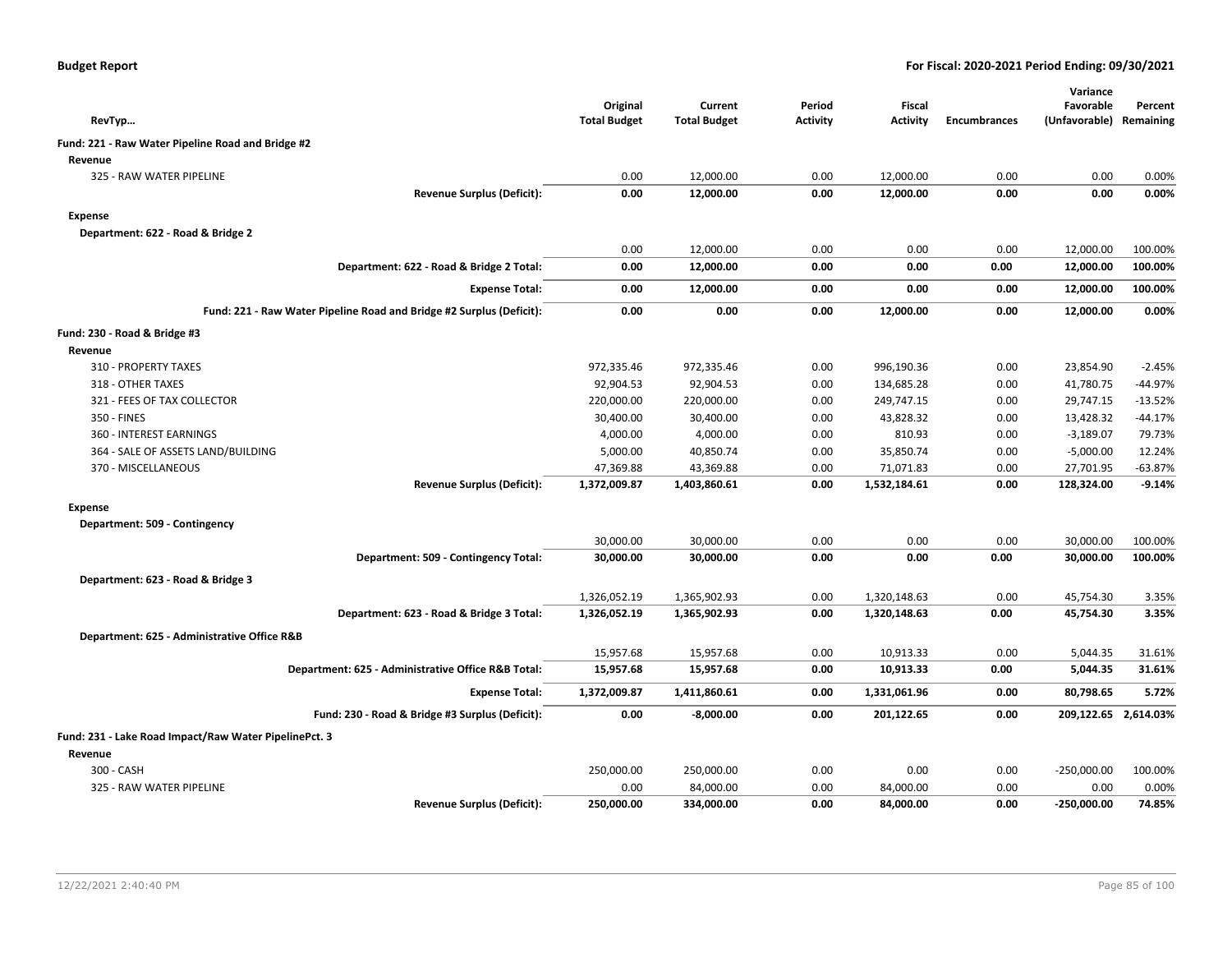| RevTyp                                                                   | Original<br><b>Total Budget</b> | Current<br><b>Total Budget</b> | Period<br><b>Activity</b> | Fiscal<br><b>Activity</b> | <b>Encumbrances</b> | Variance<br>Favorable<br>(Unfavorable) Remaining | Percent             |
|--------------------------------------------------------------------------|---------------------------------|--------------------------------|---------------------------|---------------------------|---------------------|--------------------------------------------------|---------------------|
| <b>Expense</b>                                                           |                                 |                                |                           |                           |                     |                                                  |                     |
| Department: 623 - Road & Bridge 3                                        |                                 |                                |                           |                           |                     |                                                  |                     |
|                                                                          | 250,000.00                      | 250,000.00                     | 0.00                      | 80,335.04                 | 0.00                | 169,664.96                                       | 67.87%              |
| Department: 623 - Road & Bridge 3 Total:                                 | 250,000.00                      | 250,000.00                     | 0.00                      | 80,335.04                 | 0.00                | 169,664.96                                       | 67.87%              |
| Department: 626 - Road & Bridge 3 Raw Water Pipeline                     |                                 |                                |                           |                           |                     |                                                  |                     |
|                                                                          | 0.00                            | 84,000.00                      | 0.00                      | 0.00                      | 0.00                | 84,000.00                                        | 100.00%             |
| Department: 626 - Road & Bridge 3 Raw Water Pipeline Total:              | 0.00                            | 84,000.00                      | 0.00                      | 0.00                      | 0.00                | 84,000.00                                        | 100.00%             |
| <b>Expense Total:</b>                                                    | 250,000.00                      | 334,000.00                     | 0.00                      | 80,335.04                 | 0.00                | 253,664.96                                       | 75.95%              |
| Fund: 231 - Lake Road Impact/Raw Water PipelinePct. 3 Surplus (Deficit): | 0.00                            | 0.00                           | 0.00                      | 3,664.96                  | 0.00                | 3,664.96                                         | 0.00%               |
|                                                                          |                                 |                                |                           |                           |                     |                                                  |                     |
| Fund: 240 - Road & Bridge #4                                             |                                 |                                |                           |                           |                     |                                                  |                     |
| Revenue                                                                  |                                 |                                |                           |                           |                     |                                                  |                     |
| 300 - CASH<br>310 - PROPERTY TAXES                                       | 47,006.36                       | 47,006.36                      | 0.00                      | 0.00<br>567,144.39        | 0.00<br>0.00        | -47,006.36                                       | 100.00%<br>$-2.29%$ |
| 318 - OTHER TAXES                                                        | 554,424.23                      | 554,424.23                     | 0.00                      |                           |                     | 12,720.16                                        |                     |
|                                                                          | 57,114.83                       | 57,114.83                      | 0.00                      | 76,678.10                 | 0.00                | 19,563.27                                        | -34.25%             |
| 321 - FEES OF TAX COLLECTOR                                              | 140,000.00                      | 140,000.00                     | 0.00                      | 142,161.59                | 0.00                | 2,161.59                                         | $-1.54%$            |
| 350 - FINES                                                              | 33,800.00                       | 33,800.00                      | 0.00                      | 24,948.03                 | 0.00                | $-8,851.97$                                      | 26.19%              |
| 360 - INTEREST EARNINGS                                                  | 2,000.00                        | 2,000.00                       | 0.00                      | 340.58                    | 0.00                | $-1,659.42$                                      | 82.97%              |
| 364 - SALE OF ASSETS LAND/BUILDING                                       | 1,500.00                        | 1,500.00                       | 0.00                      | 0.00                      | 0.00                | $-1,500.00$                                      | 100.00%             |
| 370 - MISCELLANEOUS                                                      | 37,500.00                       | 37,500.00                      | 0.00                      | 70,153.96                 | 0.00                | 32,653.96                                        | $-87.08%$           |
| <b>Revenue Surplus (Deficit):</b>                                        | 873,345.42                      | 873,345.42                     | 0.00                      | 881,426.65                | 0.00                | 8,081.23                                         | $-0.93%$            |
| <b>Expense</b>                                                           |                                 |                                |                           |                           |                     |                                                  |                     |
| Department: 624 - Road & Bridge 4                                        |                                 |                                |                           |                           |                     |                                                  |                     |
|                                                                          | 857,387.74                      | 857,387.74                     | 0.00                      | 707,865.79                | 0.00                | 149,521.95                                       | 17.44%              |
| Department: 624 - Road & Bridge 4 Total:                                 | 857,387.74                      | 857,387.74                     | 0.00                      | 707,865.79                | 0.00                | 149,521.95                                       | 17.44%              |
| Department: 625 - Administrative Office R&B                              |                                 |                                |                           |                           |                     |                                                  |                     |
|                                                                          | 15,957.68                       | 15,957.68                      | 0.00                      | 10,912.01                 | 0.00                | 5,045.67                                         | 31.62%              |
| Department: 625 - Administrative Office R&B Total:                       | 15,957.68                       | 15,957.68                      | 0.00                      | 10,912.01                 | 0.00                | 5,045.67                                         | 31.62%              |
| <b>Expense Total:</b>                                                    | 873,345.42                      | 873,345.42                     | 0.00                      | 718,777.80                | 0.00                | 154,567.62                                       | 17.70%              |
| Fund: 240 - Road & Bridge #4 Surplus (Deficit):                          | 0.00                            | 0.00                           | 0.00                      | 162,648.85                | 0.00                | 162,648.85                                       | 0.00%               |
| Fund: 241 - Lake Road Impact/Raw Water PipelinePct. 4                    |                                 |                                |                           |                           |                     |                                                  |                     |
| Revenue                                                                  |                                 |                                |                           |                           |                     |                                                  |                     |
| 300 - CASH                                                               | 150,000.00                      | 150,000.00                     | 0.00                      | 0.00                      | 0.00                | $-150,000.00$                                    | 100.00%             |
| 326 - MAINTENANCE OF ROADS                                               | 0.00                            | 104,000.00                     | 0.00                      | 104,000.00                | 0.00                | 0.00                                             | 0.00%               |
| <b>Revenue Surplus (Deficit):</b>                                        | 150,000.00                      | 254,000.00                     | 0.00                      | 104,000.00                | 0.00                | $-150,000.00$                                    | 59.06%              |
| <b>Expense</b>                                                           |                                 |                                |                           |                           |                     |                                                  |                     |
| Department: 624 - Road & Bridge 4                                        |                                 |                                |                           |                           |                     |                                                  |                     |
|                                                                          | 150,000.00                      | 254,000.00                     | 0.00                      | 0.00                      | 0.00                | 254,000.00                                       | 100.00%             |
|                                                                          |                                 |                                |                           |                           |                     |                                                  |                     |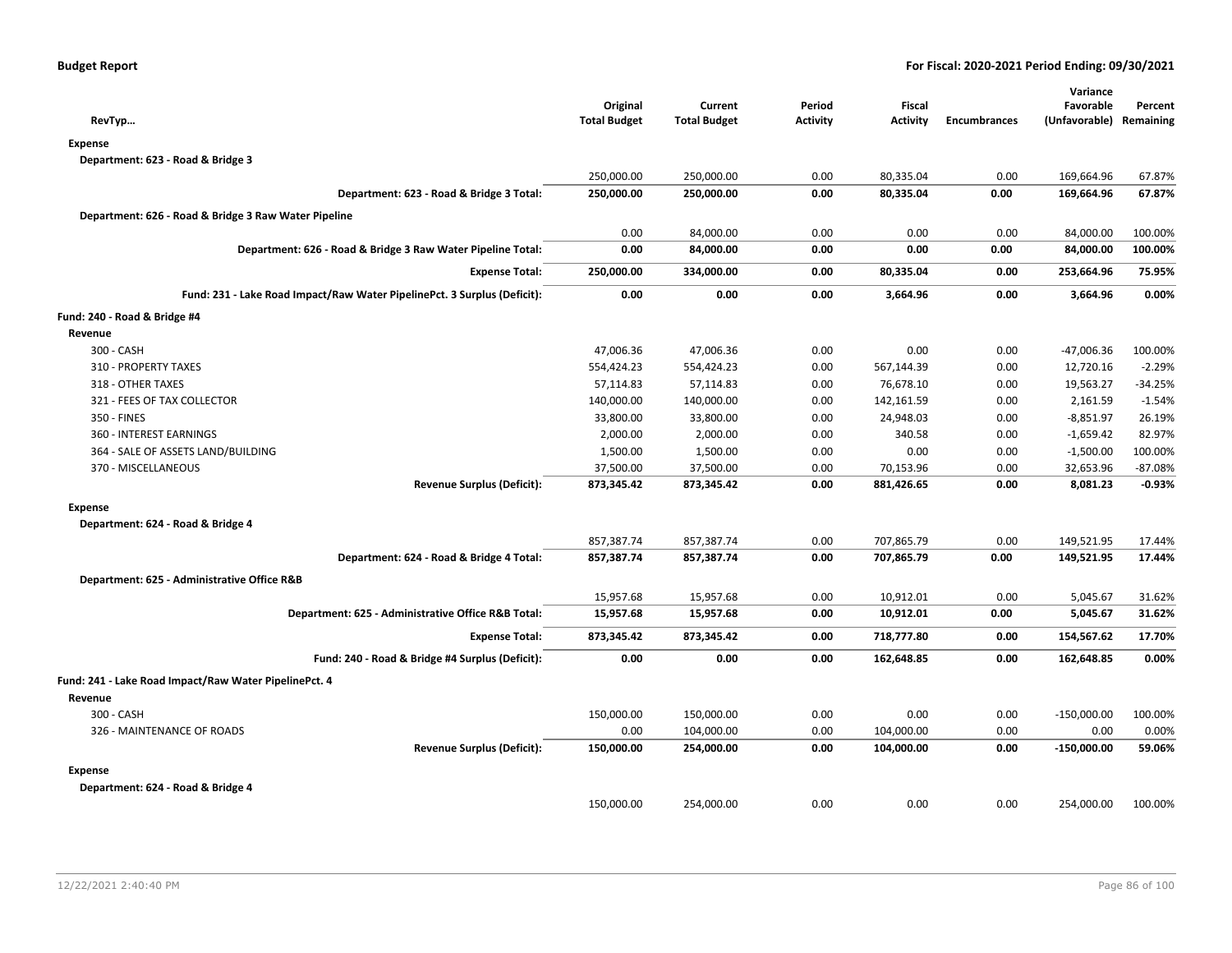|  |  |  | <b>Budget Report</b> |
|--|--|--|----------------------|
|--|--|--|----------------------|

|                                                                 |                                                                          |                                 |                                |                           |                                  |                     | Variance                   |                      |
|-----------------------------------------------------------------|--------------------------------------------------------------------------|---------------------------------|--------------------------------|---------------------------|----------------------------------|---------------------|----------------------------|----------------------|
| RevTyp                                                          |                                                                          | Original<br><b>Total Budget</b> | Current<br><b>Total Budget</b> | Period<br><b>Activity</b> | <b>Fiscal</b><br><b>Activity</b> | <b>Encumbrances</b> | Favorable<br>(Unfavorable) | Percent<br>Remaining |
|                                                                 | Department: 624 - Road & Bridge 4 Total:                                 | 150,000.00                      | 254,000.00                     | 0.00                      | 0.00                             | 0.00                | 254,000.00                 | 100.00%              |
|                                                                 | <b>Expense Total:</b>                                                    | 150,000.00                      | 254,000.00                     | 0.00                      | 0.00                             | 0.00                | 254,000.00                 | 100.00%              |
|                                                                 | Fund: 241 - Lake Road Impact/Raw Water PipelinePct. 4 Surplus (Deficit): | 0.00                            | 0.00                           | 0.00                      | 104,000.00                       | 0.00                | 104,000.00                 | 0.00%                |
|                                                                 |                                                                          |                                 |                                |                           |                                  |                     |                            |                      |
| Fund: 260 - J.P.#1 Justice Court Technology                     |                                                                          |                                 |                                |                           |                                  |                     |                            |                      |
| Revenue<br>370 - MISCELLANEOUS                                  |                                                                          | 1,500.00                        | 1,500.00                       | 0.00                      | 842.37                           | 0.00                | $-657.63$                  | 43.84%               |
|                                                                 | <b>Revenue Surplus (Deficit):</b>                                        | 1,500.00                        | 1,500.00                       | 0.00                      | 842.37                           | 0.00                | $-657.63$                  | 43.84%               |
| <b>Expense</b>                                                  |                                                                          |                                 |                                |                           |                                  |                     |                            |                      |
| Department: 455 - Justice of the Peace Pct. 1                   |                                                                          |                                 |                                |                           |                                  |                     |                            |                      |
|                                                                 |                                                                          | 1,500.00                        | 1,500.00                       | 0.00                      | 1,544.16                         | 0.00                | $-44.16$                   | $-2.94%$             |
|                                                                 | Department: 455 - Justice of the Peace Pct. 1 Total:                     | 1,500.00                        | 1,500.00                       | 0.00                      | 1,544.16                         | 0.00                | $-44.16$                   | $-2.94%$             |
|                                                                 | <b>Expense Total:</b>                                                    | 1,500.00                        | 1,500.00                       | 0.00                      | 1,544.16                         | 0.00                | $-44.16$                   | $-2.94%$             |
|                                                                 | Fund: 260 - J.P.#1 Justice Court Technology Surplus (Deficit):           | 0.00                            | 0.00                           | 0.00                      | $-701.79$                        | 0.00                | -701.79                    | 0.00%                |
| Fund: 270 - J.P.#2 Justice Court Technology<br>Revenue          |                                                                          |                                 |                                |                           |                                  |                     |                            |                      |
| 370 - MISCELLANEOUS                                             |                                                                          | 500.00                          | 500.00                         | 0.00                      | 136.80                           | 0.00                | $-363.20$                  | 72.64%               |
|                                                                 | <b>Revenue Surplus (Deficit):</b>                                        | 500.00                          | 500.00                         | 0.00                      | 136.80                           | 0.00                | $-363.20$                  | 72.64%               |
| <b>Expense</b>                                                  |                                                                          |                                 |                                |                           |                                  |                     |                            |                      |
| Department: 456 - Justice of the Peace Pct. 2                   |                                                                          |                                 |                                |                           |                                  |                     |                            |                      |
|                                                                 |                                                                          | 500.00                          | 500.00                         | 0.00                      | 0.00                             | 0.00                | 500.00                     | 100.00%              |
|                                                                 | Department: 456 - Justice of the Peace Pct. 2 Total:                     | 500.00                          | 500.00                         | 0.00                      | 0.00                             | 0.00                | 500.00                     | 100.00%              |
|                                                                 | <b>Expense Total:</b>                                                    | 500.00                          | 500.00                         | 0.00                      | 0.00                             | 0.00                | 500.00                     | 100.00%              |
|                                                                 | Fund: 270 - J.P.#2 Justice Court Technology Surplus (Deficit):           | 0.00                            | 0.00                           | 0.00                      | 136.80                           | 0.00                | 136.80                     | 0.00%                |
| Fund: 280 - J.P.#3 Justice Court Technology<br>Revenue          |                                                                          |                                 |                                |                           |                                  |                     |                            |                      |
| 300 - CASH                                                      |                                                                          | 5,300.00                        | 5,300.00                       | 0.00                      | 0.00                             | 0.00                | $-5,300.00$                | 100.00%              |
| 370 - MISCELLANEOUS                                             |                                                                          | 700.00                          | 700.00                         | 0.00                      | 743.55                           | 0.00                | 43.55                      | $-6.22%$             |
|                                                                 | <b>Revenue Surplus (Deficit):</b>                                        | 6,000.00                        | 6,000.00                       | 0.00                      | 743.55                           | 0.00                | $-5,256.45$                | 87.61%               |
| <b>Expense</b><br>Department: 457 - Justice of the Peace Pct. 3 |                                                                          |                                 |                                |                           |                                  |                     |                            |                      |
|                                                                 |                                                                          | 6,000.00                        | 6,000.00                       | 0.00                      | 0.00                             | 0.00                | 6,000.00                   | 100.00%              |
|                                                                 | Department: 457 - Justice of the Peace Pct. 3 Total:                     | 6,000.00                        | 6,000.00                       | 0.00                      | 0.00                             | 0.00                | 6,000.00                   | 100.00%              |
|                                                                 | <b>Expense Total:</b>                                                    | 6,000.00                        | 6,000.00                       | 0.00                      | 0.00                             | 0.00                | 6,000.00                   | 100.00%              |
|                                                                 | Fund: 280 - J.P.#3 Justice Court Technology Surplus (Deficit):           | 0.00                            | 0.00                           | 0.00                      | 743.55                           | 0.00                | 743.55                     | 0.00%                |
| Fund: 310 - F.C.Detention Center Annual Payment                 |                                                                          |                                 |                                |                           |                                  |                     |                            |                      |
| Revenue<br>319 - F.C. DETENTION CENTER                          |                                                                          | 10,000.00                       | 10,000.00                      | 0.00                      | 10,000.00                        | 0.00                | 0.00                       | 0.00%                |
|                                                                 |                                                                          |                                 |                                |                           |                                  |                     |                            |                      |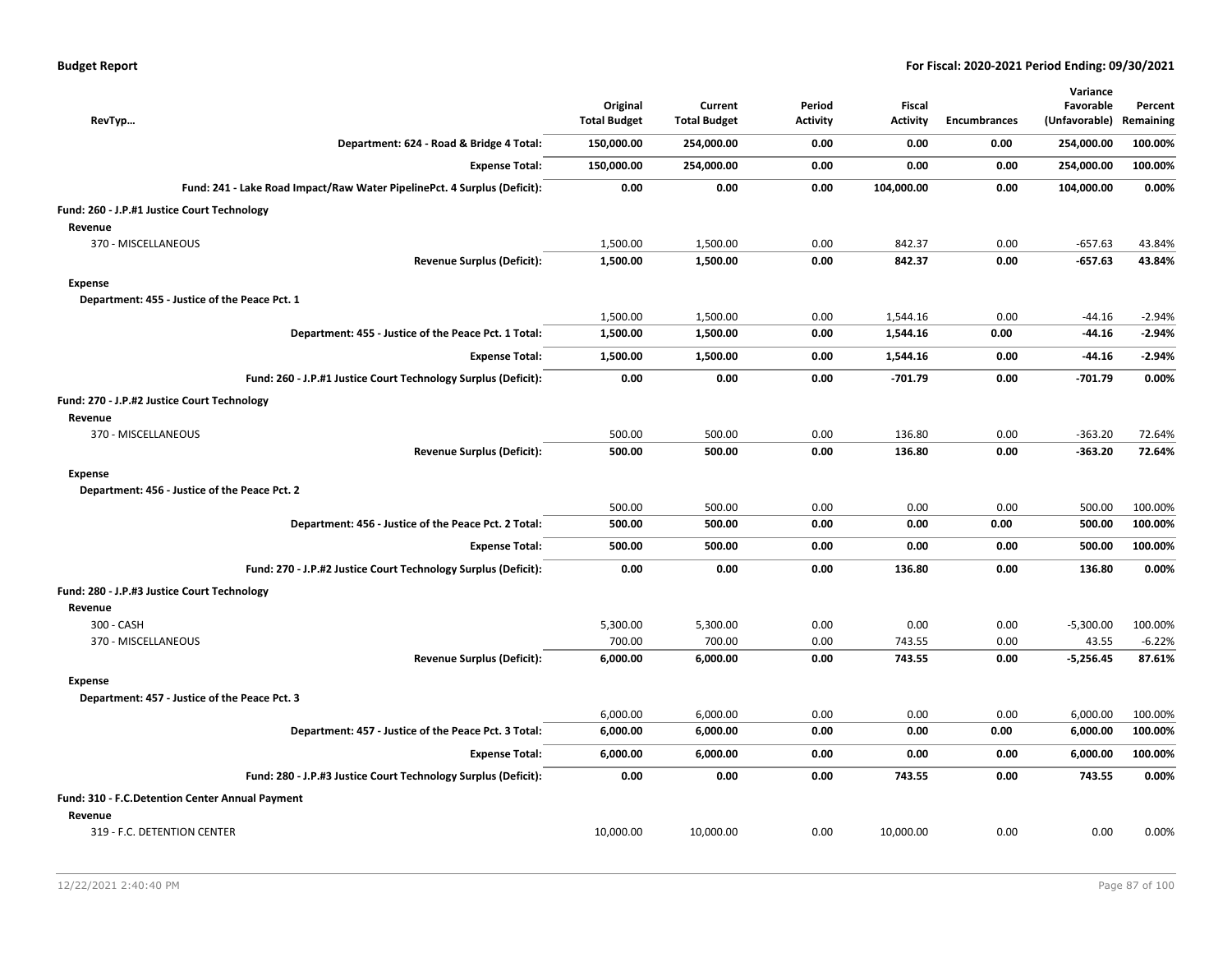| RevTyp                                                             | Original<br><b>Total Budget</b> | Current<br><b>Total Budget</b> | Period<br><b>Activity</b> | <b>Fiscal</b><br><b>Activity</b> | <b>Encumbrances</b> | Variance<br>Favorable<br>(Unfavorable) Remaining | Percent     |
|--------------------------------------------------------------------|---------------------------------|--------------------------------|---------------------------|----------------------------------|---------------------|--------------------------------------------------|-------------|
| 370 - MISCELLANEOUS                                                | 0.00                            | 0.00                           | 0.00                      | 100.00                           | 0.00                | 100.00                                           | 0.00%       |
| <b>Revenue Surplus (Deficit):</b>                                  | 10,000.00                       | 10,000.00                      | 0.00                      | 10,100.00                        | 0.00                | 100.00                                           | $-1.00%$    |
| <b>Expense</b>                                                     |                                 |                                |                           |                                  |                     |                                                  |             |
| Department: 560 - County Sheriff                                   |                                 |                                |                           |                                  |                     |                                                  |             |
|                                                                    | 10,000.00                       | 10,000.00                      | 0.00                      | 10,267.22                        | 0.00                | $-267.22$                                        | $-2.67%$    |
| Department: 560 - County Sheriff Total:                            | 10,000.00                       | 10,000.00                      | 0.00                      | 10,267.22                        | 0.00                | -267.22                                          | $-2.67%$    |
| <b>Expense Total:</b>                                              | 10,000.00                       | 10,000.00                      | 0.00                      | 10,267.22                        | 0.00                | $-267.22$                                        | $-2.67%$    |
| Fund: 310 - F.C.Detention Center Annual Payment Surplus (Deficit): | 0.00                            | 0.00                           | 0.00                      | $-167.22$                        | 0.00                | $-167.22$                                        | 0.00%       |
| Fund: 330 - Bail Bondsman Application Fee                          |                                 |                                |                           |                                  |                     |                                                  |             |
| Revenue                                                            |                                 |                                |                           |                                  |                     |                                                  |             |
| 300 - CASH                                                         | 500.00                          | 500.00                         | 0.00                      | 0.00                             | 0.00                | $-500.00$                                        | 100.00%     |
| 340 - FEES OF OFFICE                                               | 0.00                            | 0.00                           | 0.00                      | 1,000.00                         | 0.00                | 1,000.00                                         | 0.00%       |
| <b>Revenue Surplus (Deficit):</b>                                  | 500.00                          | 500.00                         | 0.00                      | 1,000.00                         | 0.00                | 500.00                                           | $-100.00\%$ |
| <b>Expense</b>                                                     |                                 |                                |                           |                                  |                     |                                                  |             |
| Department: 498 - Bail Bond Fee Expense                            |                                 |                                |                           |                                  |                     |                                                  |             |
|                                                                    | 500.00                          | 500.00                         | 0.00                      | 0.00                             | 0.00                | 500.00                                           | 100.00%     |
| Department: 498 - Bail Bond Fee Expense Total:                     | 500.00                          | 500.00                         | 0.00                      | 0.00                             | 0.00                | 500.00                                           | 100.00%     |
| <b>Expense Total:</b>                                              | 500.00                          | 500.00                         | 0.00                      | 0.00                             | 0.00                | 500.00                                           | 100.00%     |
| Fund: 330 - Bail Bondsman Application Fee Surplus (Deficit):       | 0.00                            | 0.00                           | 0.00                      | 1,000.00                         | 0.00                | 1,000.00                                         | 0.00%       |
| Fund: 350 - Law Library                                            |                                 |                                |                           |                                  |                     |                                                  |             |
| Revenue                                                            |                                 |                                |                           |                                  |                     |                                                  |             |
| 340 - FEES OF OFFICE                                               | 15,000.00                       | 15,000.00                      | 0.00                      | 16,403.17                        | 0.00                | 1,403.17                                         | $-9.35%$    |
| 360 - INTEREST EARNINGS                                            | 50.00                           | 50.00                          | 0.00                      | 0.00                             | 0.00                | $-50.00$                                         | 100.00%     |
| <b>Revenue Surplus (Deficit):</b>                                  | 15,050.00                       | 15,050.00                      | 0.00                      | 16,403.17                        | 0.00                | 1,353.17                                         | $-8.99%$    |
| <b>Expense</b>                                                     |                                 |                                |                           |                                  |                     |                                                  |             |
| Department: 451 - Law Library                                      |                                 |                                |                           |                                  |                     |                                                  |             |
|                                                                    | 15,050.00                       | 15,050.00                      | 0.00                      | 0.00                             | 0.00                | 15,050.00                                        | 100.00%     |
| Department: 451 - Law Library Total:                               | 15,050.00                       | 15,050.00                      | 0.00                      | 0.00                             | 0.00                | 15,050.00                                        | 100.00%     |
| <b>Expense Total:</b>                                              | 15,050.00                       | 15,050.00                      | 0.00                      | 0.00                             | 0.00                | 15,050.00                                        | 100.00%     |
| Fund: 350 - Law Library Surplus (Deficit):                         | 0.00                            | 0.00                           | 0.00                      | 16,403.17                        | 0.00                | 16,403.17                                        | 0.00%       |
| Fund: 360 - D. A. Fee                                              |                                 |                                |                           |                                  |                     |                                                  |             |
| Revenue                                                            |                                 |                                |                           |                                  |                     |                                                  |             |
| 340 - FEES OF OFFICE                                               | 2,000.00                        | 2,000.00                       | 0.00                      | 551.28                           | 0.00                | $-1,448.72$                                      | 72.44%      |
| 352 - FINES & FORFEITURES                                          | 0.00                            | 0.00                           | 0.00                      | 27,158.51                        | 0.00                | 27,158.51                                        | 0.00%       |
| 360 - INTEREST EARNINGS                                            | 0.00                            | 0.00                           | 0.00                      | 3.79                             | 0.00                | 3.79                                             | 0.00%       |
| 370 - MISCELLANEOUS                                                | 1,000.00                        | 1,000.00                       | 0.00                      | 1,268.28                         | 0.00                | 268.28                                           | $-26.83%$   |
| <b>Revenue Surplus (Deficit):</b>                                  | 3,000.00                        | 3,000.00                       | 0.00                      | 28,981.86                        | 0.00                | 25,981.86                                        | -866.06%    |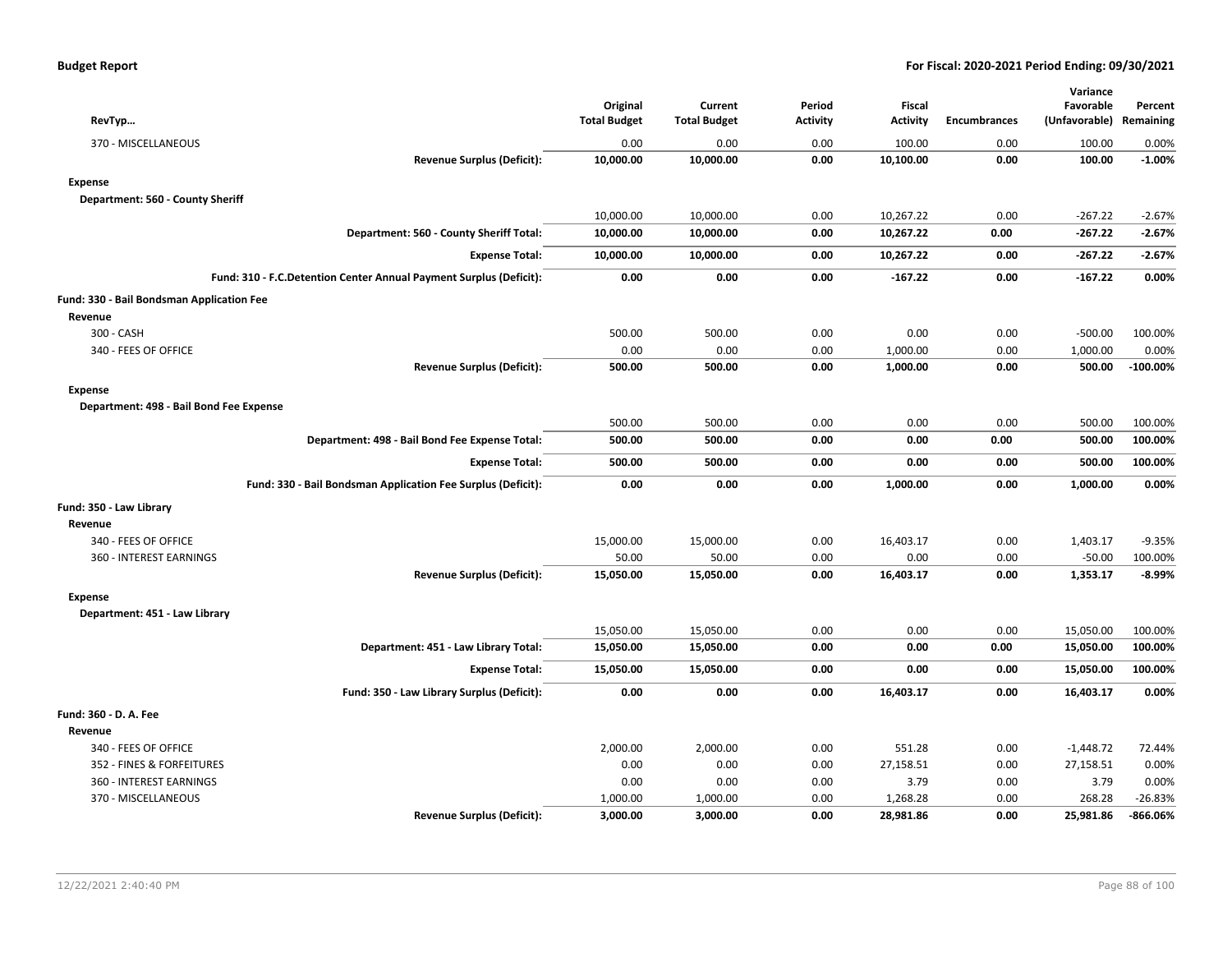| RevTyp                                 |                                                   | Original<br><b>Total Budget</b> | Current<br><b>Total Budget</b> | Period<br><b>Activity</b> | Fiscal<br><b>Activity</b> | <b>Encumbrances</b> | Variance<br>Favorable<br>(Unfavorable) Remaining | Percent    |
|----------------------------------------|---------------------------------------------------|---------------------------------|--------------------------------|---------------------------|---------------------------|---------------------|--------------------------------------------------|------------|
| <b>Expense</b>                         |                                                   |                                 |                                |                           |                           |                     |                                                  |            |
| Department: 475 - District Attorney    |                                                   |                                 |                                |                           |                           |                     |                                                  |            |
|                                        |                                                   | 3,000.00                        | 3,000.00                       | 0.00                      | 2,099.20                  | 0.00                | 900.80                                           | 30.03%     |
|                                        | Department: 475 - District Attorney Total:        | 3,000.00                        | 3,000.00                       | 0.00                      | 2,099.20                  | 0.00                | 900.80                                           | 30.03%     |
| Department: 477 - DA Seizure           |                                                   |                                 |                                |                           |                           |                     |                                                  |            |
|                                        |                                                   | 0.00                            | 0.00                           | 0.00                      | 16,235.65                 | 0.00                | $-16,235.65$                                     | 0.00%      |
|                                        | Department: 477 - DA Seizure Total:               | 0.00                            | 0.00                           | 0.00                      | 16,235.65                 | 0.00                | $-16,235.65$                                     | 0.00%      |
|                                        | <b>Expense Total:</b>                             | 3,000.00                        | 3,000.00                       | 0.00                      | 18,334.85                 | 0.00                | $-15,334.85$                                     | $-511.16%$ |
|                                        | Fund: 360 - D. A. Fee Surplus (Deficit):          | 0.00                            | 0.00                           | 0.00                      | 10,647.01                 | 0.00                | 10,647.01                                        | 0.00%      |
| Fund: 361 - Contraband Seizure         |                                                   |                                 |                                |                           |                           |                     |                                                  |            |
| Revenue                                |                                                   |                                 |                                |                           |                           |                     |                                                  |            |
| 360 - INTEREST EARNINGS                |                                                   | 0.00                            | 0.00                           | 0.00                      | 2.03                      | 0.00                | 2.03                                             | 0.00%      |
|                                        | <b>Revenue Surplus (Deficit):</b>                 | 0.00                            | 0.00                           | 0.00                      | 2.03                      | 0.00                | 2.03                                             | 0.00%      |
|                                        | Fund: 361 - Contraband Seizure Surplus (Deficit): | 0.00                            | 0.00                           | 0.00                      | 2.03                      | 0.00                | 2.03                                             | 0.00%      |
| Fund: 362 - Investigator/LEOSE         |                                                   |                                 |                                |                           |                           |                     |                                                  |            |
| Revenue                                |                                                   |                                 |                                |                           |                           |                     |                                                  |            |
| 330 - GRANTS                           |                                                   | 0.00                            | 0.00                           | 0.00                      | 642.52                    | 0.00                | 642.52                                           | 0.00%      |
|                                        | <b>Revenue Surplus (Deficit):</b>                 | 0.00                            | 0.00                           | 0.00                      | 642.52                    | 0.00                | 642.52                                           | 0.00%      |
| <b>Expense</b>                         |                                                   |                                 |                                |                           |                           |                     |                                                  |            |
| Department: 475 - District Attorney    |                                                   |                                 |                                |                           |                           |                     |                                                  |            |
|                                        |                                                   | 0.00                            | 0.00                           | 0.00                      | 576.21                    | 0.00                | $-576.21$                                        | 0.00%      |
|                                        | Department: 475 - District Attorney Total:        | 0.00                            | 0.00                           | 0.00                      | 576.21                    | 0.00                | $-576.21$                                        | 0.00%      |
|                                        | <b>Expense Total:</b>                             | 0.00                            | 0.00                           | 0.00                      | 576.21                    | 0.00                | $-576.21$                                        | 0.00%      |
|                                        | Fund: 362 - Investigator/LEOSE Surplus (Deficit): | 0.00                            | 0.00                           | 0.00                      | 66.31                     | 0.00                | 66.31                                            | 0.00%      |
| Fund: 380 - IHC Co-Op Gin              |                                                   |                                 |                                |                           |                           |                     |                                                  |            |
| Revenue                                |                                                   |                                 |                                |                           |                           |                     |                                                  |            |
| 360 - INTEREST EARNINGS                |                                                   | 0.00                            | 0.00                           | 0.00                      | 9.78                      | 0.00                | 9.78                                             | 0.00%      |
|                                        | <b>Revenue Surplus (Deficit):</b>                 | 0.00                            | 0.00                           | 0.00                      | 9.78                      | 0.00                | 9.78                                             | 0.00%      |
|                                        | Fund: 380 - IHC Co-Op Gin Surplus (Deficit):      | 0.00                            | 0.00                           | 0.00                      | 9.78                      | 0.00                | 9.78                                             | 0.00%      |
| Fund: 381 - IHC Bonnie Ruth Cooper     |                                                   |                                 |                                |                           |                           |                     |                                                  |            |
| Revenue                                |                                                   |                                 |                                |                           |                           |                     |                                                  |            |
| 360 - INTEREST EARNINGS                |                                                   | 0.00                            | 0.00                           | 0.00                      | 2.46                      | 0.00                | 2.46                                             | 0.00%      |
| 370 - MISCELLANEOUS                    |                                                   | 0.00                            | 0.00                           | 0.00                      | 1,186.56                  | 0.00                | 1,186.56                                         | 0.00%      |
|                                        | <b>Revenue Surplus (Deficit):</b>                 | 0.00                            | 0.00                           | 0.00                      | 1,189.02                  | 0.00                | 1,189.02                                         | 0.00%      |
| <b>Expense</b>                         |                                                   |                                 |                                |                           |                           |                     |                                                  |            |
| Department: 645 - Indigent Health Care |                                                   |                                 |                                |                           |                           |                     |                                                  |            |
|                                        |                                                   | 0.00                            | 0.00                           | 0.00                      | 8,221.08                  | 0.00                | $-8,221.08$                                      | 0.00%      |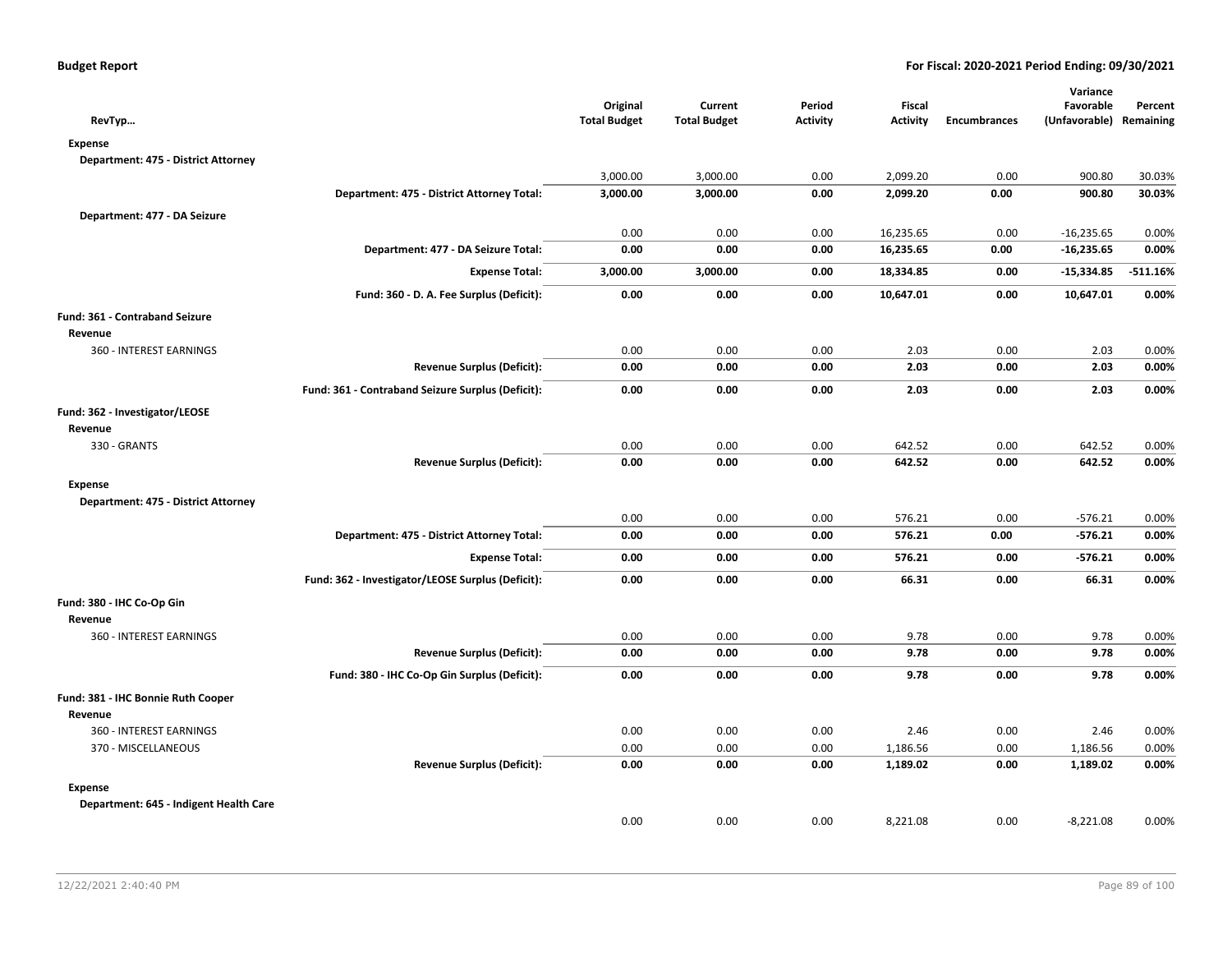| RevTyp                                                |                                    | Original<br><b>Total Budget</b> | Current<br><b>Total Budget</b> | Period<br><b>Activity</b> | Fiscal<br><b>Activity</b> | <b>Encumbrances</b> | Variance<br>Favorable<br>(Unfavorable) Remaining | Percent        |
|-------------------------------------------------------|------------------------------------|---------------------------------|--------------------------------|---------------------------|---------------------------|---------------------|--------------------------------------------------|----------------|
| Department: 645 - Indigent Health Care Total:         |                                    | 0.00                            | 0.00                           | 0.00                      | 8,221.08                  | 0.00                | $-8,221.08$                                      | 0.00%          |
|                                                       | <b>Expense Total:</b>              | 0.00                            | 0.00                           | 0.00                      | 8,221.08                  | 0.00                | $-8,221.08$                                      | 0.00%          |
| Fund: 381 - IHC Bonnie Ruth Cooper Surplus (Deficit): |                                    | 0.00                            | 0.00                           | 0.00                      | $-7,032.06$               | 0.00                | $-7,032.06$                                      | 0.00%          |
| Fund: 411 - Hazard Mitigation Plan                    |                                    |                                 |                                |                           |                           |                     |                                                  |                |
| <b>Expense</b>                                        |                                    |                                 |                                |                           |                           |                     |                                                  |                |
| Department: 407 - Hazard Mitigation                   |                                    |                                 |                                |                           |                           |                     |                                                  |                |
| Department: 407 - Hazard Mitigation Total:            |                                    | 0.00<br>0.00                    | 0.00<br>0.00                   | 0.00<br>0.00              | 25,000.00<br>25,000.00    | 0.00<br>0.00        | $-25,000.00$<br>$-25,000.00$                     | 0.00%<br>0.00% |
|                                                       |                                    |                                 |                                |                           |                           |                     |                                                  |                |
|                                                       | <b>Expense Total:</b>              | 0.00                            | 0.00                           | 0.00                      | 25,000.00                 | 0.00                | $-25,000.00$                                     | 0.00%          |
| Fund: 411 - Hazard Mitigation Plan Total:             |                                    | 0.00                            | 0.00                           | 0.00                      | 25,000.00                 | 0.00                | $-25,000.00$                                     | 0.00%          |
| Fund: 412 - Safe Room Reimbursement Prog.             |                                    |                                 |                                |                           |                           |                     |                                                  |                |
| Expense                                               |                                    |                                 |                                |                           |                           |                     |                                                  |                |
| Department: 408 - Safe Room                           |                                    |                                 |                                |                           |                           |                     |                                                  |                |
|                                                       | Department: 408 - Safe Room Total: | 0.00<br>0.00                    | 0.00<br>0.00                   | 0.00<br>0.00              | 7,833.60<br>7,833.60      | 0.00<br>0.00        | $-7,833.60$<br>$-7,833.60$                       | 0.00%<br>0.00% |
|                                                       |                                    |                                 |                                |                           |                           |                     |                                                  |                |
| Department: 418 - FEMA 3554                           |                                    | 0.00                            | 0.00                           | 0.00                      | 454.48                    | 0.00                | $-454.48$                                        | 0.00%          |
|                                                       | Department: 418 - FEMA 3554 Total: | 0.00                            | 0.00                           | 0.00                      | 454.48                    | 0.00                | -454.48                                          | 0.00%          |
|                                                       | <b>Expense Total:</b>              | 0.00                            | 0.00                           | 0.00                      | 8,288.08                  | 0.00                | $-8,288.08$                                      | 0.00%          |
|                                                       |                                    |                                 |                                |                           |                           |                     |                                                  |                |
| Fund: 412 - Safe Room Reimbursement Prog. Total:      |                                    | 0.00                            | 0.00                           | 0.00                      | 8,288.08                  | 0.00                | $-8,288.08$                                      | 0.00%          |
| Fund: 413 - CARES ACT-CORONAVIRUS RELIEF              |                                    |                                 |                                |                           |                           |                     |                                                  |                |
| Revenue                                               |                                    |                                 |                                |                           |                           |                     |                                                  |                |
| 330 - GRANTS                                          | <b>Revenue Surplus (Deficit):</b>  | 0.00<br>0.00                    | 751,476.00<br>751,476.00       | 0.00<br>0.00              | 751,476.00<br>751,476.00  | 0.00<br>0.00        | 0.00<br>0.00                                     | 0.00%<br>0.00% |
|                                                       |                                    |                                 |                                |                           |                           |                     |                                                  |                |
| <b>Expense</b>                                        |                                    |                                 |                                |                           |                           |                     |                                                  |                |
| Department: 413 - CARES Act                           |                                    | 0.00                            | 653,850.47                     | 0.00                      | 88,528.03                 | 28,512.50           | 536,809.94                                       | 82.10%         |
|                                                       | Department: 413 - CARES Act Total: | 0.00                            | 653,850.47                     | 0.00                      | 88,528.03                 | 28,512.50           | 536,809.94                                       | 82.10%         |
|                                                       |                                    |                                 |                                |                           |                           |                     |                                                  |                |
| Department: 417 - COVID-19 Vaccine Call Center        |                                    | 0.00                            | 20,158.63                      | 0.00                      | 20,158.63                 | 0.00                | 0.00                                             | 0.00%          |
| Department: 417 - COVID-19 Vaccine Call Center Total: |                                    | 0.00                            | 20,158.63                      | 0.00                      | 20,158.63                 | 0.00                | 0.00                                             | 0.00%          |
| Department: 419 - CARES FINAL ALLOCATION              |                                    |                                 |                                |                           |                           |                     |                                                  |                |
|                                                       |                                    | 0.00                            | 74,862.76                      | 0.00                      | 74,862.76                 | 0.00                | 0.00                                             | 0.00%          |
| Department: 419 - CARES FINAL ALLOCATION Total:       |                                    | 0.00                            | 74,862.76                      | 0.00                      | 74,862.76                 | 0.00                | 0.00                                             | 0.00%          |
| Department: 622 - Road & Bridge 2                     |                                    |                                 |                                |                           |                           |                     |                                                  |                |
|                                                       |                                    | 0.00                            | 0.00                           | 0.00                      | 57,222.14                 | 0.00                | $-57,222.14$                                     | 0.00%          |
| Department: 622 - Road & Bridge 2 Total:              |                                    | 0.00                            | 0.00                           | 0.00                      | 57,222.14                 | 0.00                | $-57,222.14$                                     | 0.00%          |
|                                                       |                                    |                                 |                                |                           |                           |                     |                                                  |                |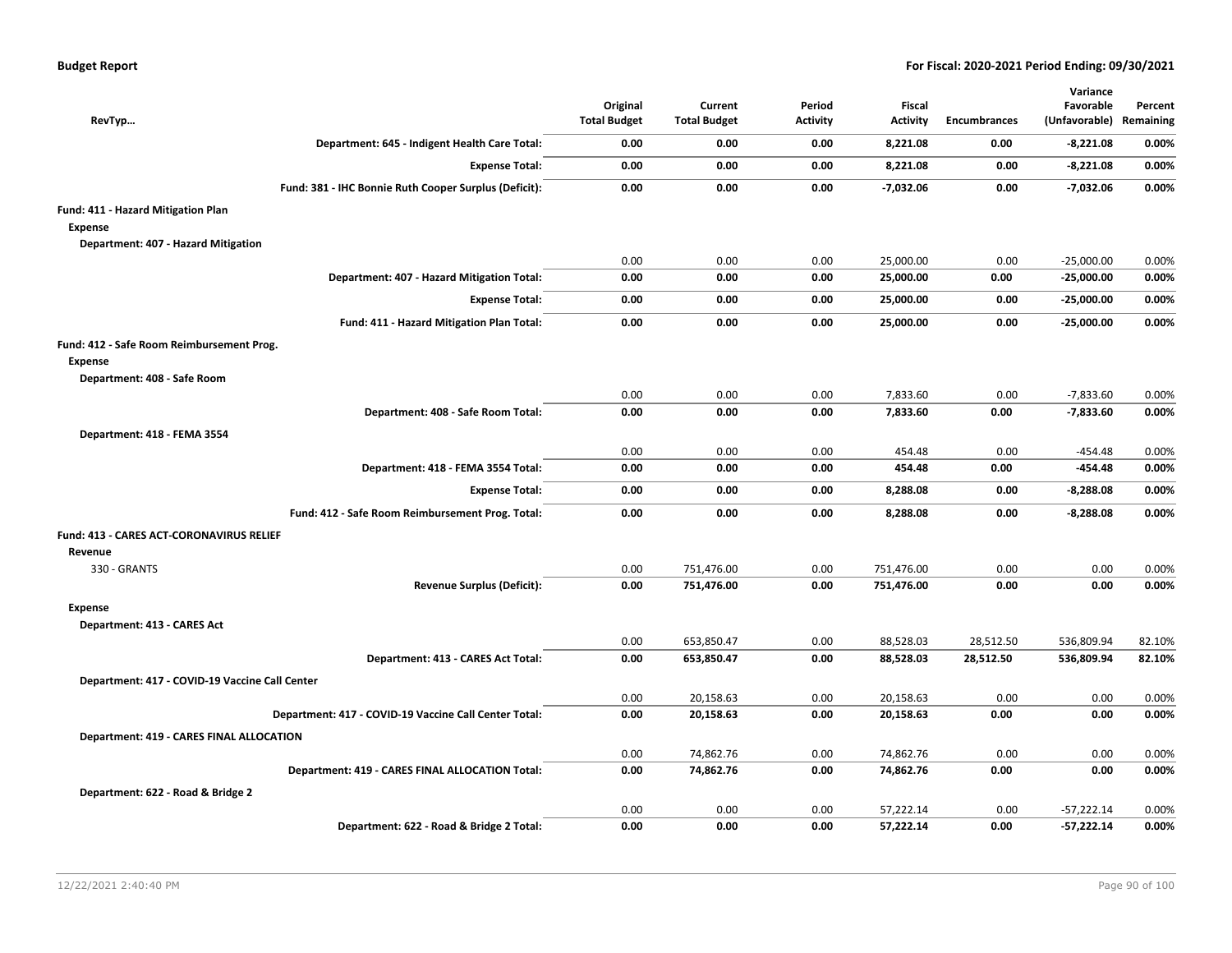| <b>Budget Report</b> |  |
|----------------------|--|
|----------------------|--|

| RevTyp                                                         | Original<br><b>Total Budget</b> | Current<br><b>Total Budget</b> | Period<br><b>Activity</b> | <b>Fiscal</b><br><b>Activity</b> | <b>Encumbrances</b> | Variance<br>Favorable<br>(Unfavorable) | Percent<br>Remaining  |
|----------------------------------------------------------------|---------------------------------|--------------------------------|---------------------------|----------------------------------|---------------------|----------------------------------------|-----------------------|
| Department: 623 - Road & Bridge 3                              |                                 |                                |                           |                                  |                     |                                        |                       |
|                                                                | 0.00                            | 0.00                           | 0.00                      | 120,000.00                       | 0.00                | $-120,000.00$                          | 0.00%                 |
| Department: 623 - Road & Bridge 3 Total:                       | 0.00                            | 0.00                           | 0.00                      | 120,000.00                       | 0.00                | $-120,000.00$                          | 0.00%                 |
| Department: 624 - Road & Bridge 4                              |                                 |                                |                           |                                  |                     |                                        |                       |
|                                                                | 0.00                            | 0.00                           | 0.00                      | 70,906.85                        | 0.00                | $-70,906.85$                           | 0.00%                 |
| Department: 624 - Road & Bridge 4 Total:                       | 0.00                            | 0.00                           | 0.00                      | 70,906.85                        | 0.00                | $-70,906.85$                           | 0.00%                 |
| <b>Expense Total:</b>                                          | 0.00                            | 748,871.86                     | 0.00                      | 431,678.41                       | 28,512.50           | 288,680.95                             | 38.55%                |
| Fund: 413 - CARES ACT-CORONAVIRUS RELIEF Surplus (Deficit):    | 0.00                            | 2,604.14                       | 0.00                      | 319,797.59                       | $-28,512.50$        |                                        | 288,680.95-11,085.46% |
| Fund: 414 - OOG COVID #4145401                                 |                                 |                                |                           |                                  |                     |                                        |                       |
| Revenue                                                        |                                 |                                |                           |                                  |                     |                                        |                       |
| 330 - GRANTS                                                   | 0.00                            | 46,529.48                      | 0.00                      | 52,011.09                        | 0.00                | 5,481.61                               | $-11.78%$             |
| <b>Revenue Surplus (Deficit):</b>                              | 0.00                            | 46,529.48                      | 0.00                      | 52,011.09                        | 0.00                | 5,481.61                               | $-11.78%$             |
| <b>Expense</b>                                                 |                                 |                                |                           |                                  |                     |                                        |                       |
| Department: 416 - OOG COVID                                    |                                 |                                |                           |                                  |                     |                                        |                       |
|                                                                | 0.00                            | 46,529.48                      | 0.00                      | 46,529.48                        | 0.00                | 0.00                                   | 0.00%                 |
| Department: 416 - OOG COVID Total:                             | 0.00                            | 46,529.48                      | 0.00                      | 46,529.48                        | 0.00                | 0.00                                   | 0.00%                 |
| Department: 900 - TRANSFERS OUT                                |                                 |                                |                           |                                  |                     |                                        |                       |
|                                                                | 0.00                            | 0.00                           | 0.00                      | 5,481.61                         | 0.00                | $-5,481.61$                            | 0.00%                 |
| Department: 900 - TRANSFERS OUT Total:                         | 0.00                            | 0.00                           | 0.00                      | 5,481.61                         | 0.00                | $-5,481.61$                            | 0.00%                 |
| <b>Expense Total:</b>                                          | 0.00                            | 46,529.48                      | 0.00                      | 52,011.09                        | 0.00                | $-5,481.61$                            | $-11.78%$             |
| Fund: 414 - OOG COVID #4145401 Surplus (Deficit):              | 0.00                            | 0.00                           | 0.00                      | 0.00                             | 0.00                | 0.00                                   | 0.00%                 |
| Fund: 415 - American Recovery Program Grant                    |                                 |                                |                           |                                  |                     |                                        |                       |
| Revenue                                                        |                                 |                                |                           |                                  |                     |                                        |                       |
| 330 - GRANTS                                                   | 0.00                            | 0.00                           | 0.00                      | 3,449,089.00                     | 0.00                | 3,449,089.00                           | 0.00%                 |
| 360 - INTEREST EARNINGS                                        | 0.00                            | 0.00                           | 0.00                      | 171.97                           | 0.00                | 171.97                                 | 0.00%                 |
| <b>Revenue Surplus (Deficit):</b>                              | 0.00                            | 0.00                           | 0.00                      | 3,449,260.97                     | 0.00                | 3,449,260.97                           | 0.00%                 |
| Fund: 415 - American Recovery Program Grant Surplus (Deficit): | 0.00                            | 0.00                           | 0.00                      | 3,449,260.97                     | 0.00                | 3,449,260.97                           | 0.00%                 |
| <b>Fund: 560 - Sheriff Forfeiture</b>                          |                                 |                                |                           |                                  |                     |                                        |                       |
| Revenue                                                        |                                 |                                |                           |                                  |                     |                                        |                       |
| 300 - CASH                                                     | 25,000.00                       | 25,000.00                      | 0.00                      | 0.00                             | 0.00                | $-25,000.00$                           | 100.00%               |
| 352 - FINES & FORFEITURES                                      | 0.00                            | 0.00                           | 0.00                      | 71,704.58                        | 0.00                | 71,704.58                              | 0.00%                 |
| 355 - FEDERAL FORFEITURE FUNDS 2018                            | 0.00                            | 0.00                           | 0.00                      | 1,586.65                         | 0.00                | 1,586.65                               | 0.00%                 |
| 360 - INTEREST EARNINGS                                        | 0.00                            | 0.00                           | 0.00                      | 6.89                             | 0.00                | 6.89                                   | 0.00%                 |
| <b>Revenue Surplus (Deficit):</b>                              | 25,000.00                       | 25,000.00                      | 0.00                      | 73,298.12                        | 0.00                | 48,298.12                              | $-193.19%$            |
| <b>Expense</b>                                                 |                                 |                                |                           |                                  |                     |                                        |                       |
| Department: 560 - County Sheriff                               |                                 |                                |                           |                                  |                     |                                        |                       |
|                                                                | 25,000.00                       | 25,000.00                      | 0.00                      | 43,388.01                        | 0.00                | $-18,388.01$                           | $-73.55%$             |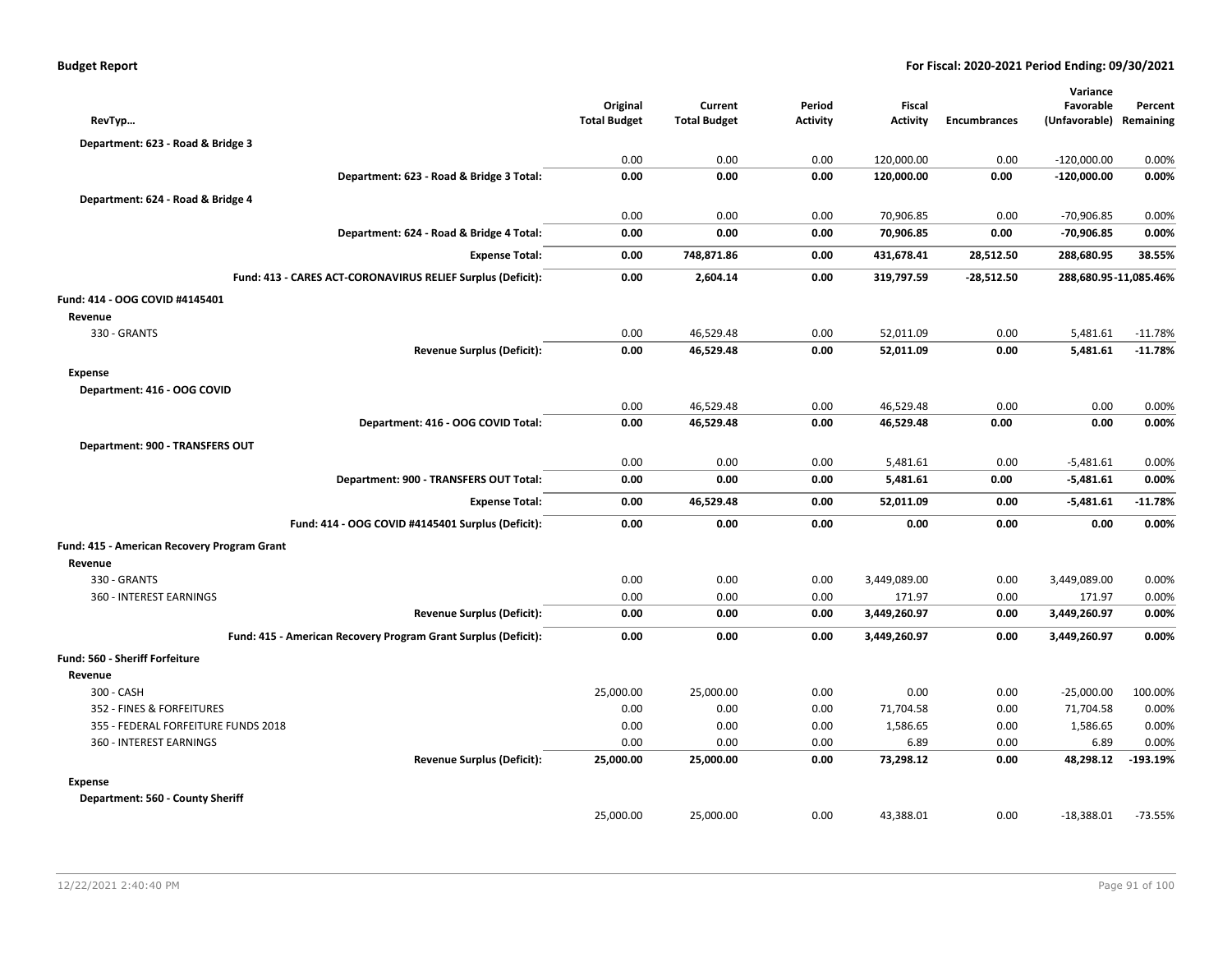| <b>Budget Report</b> |  |
|----------------------|--|
|----------------------|--|

| RevTyp                                                                    | Original<br><b>Total Budget</b> | Current<br><b>Total Budget</b> | Period<br><b>Activity</b> | <b>Fiscal</b><br><b>Activity</b> | <b>Encumbrances</b> | Variance<br>Favorable<br>(Unfavorable) | Percent<br>Remaining |
|---------------------------------------------------------------------------|---------------------------------|--------------------------------|---------------------------|----------------------------------|---------------------|----------------------------------------|----------------------|
| Department: 560 - County Sheriff Total:                                   | 25,000.00                       | 25,000.00                      | 0.00                      | 43,388.01                        | 0.00                | $-18,388.01$                           | $-73.55%$            |
| Department: 561 - Federal Forfeiture                                      |                                 |                                |                           |                                  |                     |                                        |                      |
|                                                                           | 0.00                            | 0.00                           | 0.00                      | 43,022.45                        | 0.00                | $-43,022.45$                           | 0.00%                |
| Department: 561 - Federal Forfeiture Total:                               | 0.00                            | 0.00                           | 0.00                      | 43,022.45                        | 0.00                | $-43,022.45$                           | 0.00%                |
| <b>Expense Total:</b>                                                     | 25,000.00                       | 25,000.00                      | 0.00                      | 86,410.46                        | 0.00                | $-61,410.46$                           | $-245.64%$           |
| Fund: 560 - Sheriff Forfeiture Surplus (Deficit):                         | 0.00                            | 0.00                           | 0.00                      | $-13,112.34$                     | 0.00                | $-13,112.34$                           | 0.00%                |
| Fund: 561 - Law Enforcement Education Sheriff's Office                    |                                 |                                |                           |                                  |                     |                                        |                      |
| Revenue                                                                   |                                 |                                |                           |                                  |                     |                                        |                      |
| 360 - INTEREST EARNINGS                                                   | 0.00                            | 0.00                           | 0.00                      | 0.06                             | 0.00                | 0.06                                   | 0.00%                |
| 370 - MISCELLANEOUS                                                       | 1,800.00                        | 1,800.00                       | 0.00                      | 1,972.51                         | 0.00                | 172.51                                 | $-9.58%$             |
| <b>Revenue Surplus (Deficit):</b>                                         | 1,800.00                        | 1,800.00                       | 0.00                      | 1,972.57                         | 0.00                | 172.57                                 | $-9.59%$             |
| Expense                                                                   |                                 |                                |                           |                                  |                     |                                        |                      |
| Department: 560 - County Sheriff                                          |                                 |                                |                           |                                  |                     |                                        |                      |
|                                                                           | 1,800.00                        | 1,800.00                       | 0.00                      | 1,972.65                         | 0.00                | $-172.65$                              | $-9.59%$             |
| Department: 560 - County Sheriff Total:                                   | 1,800.00                        | 1,800.00                       | 0.00                      | 1,972.65                         | 0.00                | $-172.65$                              | $-9.59%$             |
| <b>Expense Total:</b>                                                     | 1,800.00                        | 1,800.00                       | 0.00                      | 1,972.65                         | 0.00                | $-172.65$                              | $-9.59%$             |
| Fund: 561 - Law Enforcement Education Sheriff's Office Surplus (Deficit): | 0.00                            | 0.00                           | 0.00                      | $-0.08$                          | 0.00                | $-0.08$                                | 0.00%                |
| Fund: 562 - Bois D'Arc Lake Reservoir (SO)                                |                                 |                                |                           |                                  |                     |                                        |                      |
| Revenue                                                                   |                                 |                                |                           |                                  |                     |                                        |                      |
| 319 - F.C. DETENTION CENTER                                               | 397,500.00                      | 397,500.00                     | 0.00                      | 397,500.00                       | 0.00                | 0.00                                   | 0.00%                |
| 370 - MISCELLANEOUS                                                       | 36,287.76                       | 36,287.76                      | 0.00                      | 36,287.76                        | 0.00                | 0.00                                   | 0.00%                |
| <b>Revenue Surplus (Deficit):</b>                                         | 433,787.76                      | 433,787.76                     | 0.00                      | 433,787.76                       | 0.00                | 0.00                                   | 0.00%                |
| <b>Expense</b>                                                            |                                 |                                |                           |                                  |                     |                                        |                      |
| Department: 560 - County Sheriff                                          |                                 |                                |                           |                                  |                     |                                        |                      |
|                                                                           | 433,787.76                      | 433,787.76                     | 0.00                      | 122,680.97                       | 4,265.07            | 306,841.72                             | 70.74%               |
| Department: 560 - County Sheriff Total:                                   | 433,787.76                      | 433,787.76                     | 0.00                      | 122,680.97                       | 4,265.07            | 306,841.72                             | 70.74%               |
| <b>Expense Total:</b>                                                     | 433,787.76                      | 433,787.76                     | 0.00                      | 122,680.97                       | 4,265.07            | 306,841.72                             | 70.74%               |
| Fund: 562 - Bois D'Arc Lake Reservoir (SO) Surplus (Deficit):             | 0.00                            | 0.00                           | 0.00                      | 311,106.79                       | $-4,265.07$         | 306,841.72                             | 0.00%                |
| Fund: 590 - Specialty Court/Drug Court                                    |                                 |                                |                           |                                  |                     |                                        |                      |
| Revenue                                                                   |                                 |                                |                           |                                  |                     |                                        |                      |
| 370 - MISCELLANEOUS                                                       | 4,000.00                        | 4,000.00                       | 0.00                      | 4,156.11                         | 0.00                | 156.11                                 | $-3.90%$             |
| <b>Revenue Surplus (Deficit):</b>                                         | 4,000.00                        | 4,000.00                       | 0.00                      | 4,156.11                         | 0.00                | 156.11                                 | $-3.90%$             |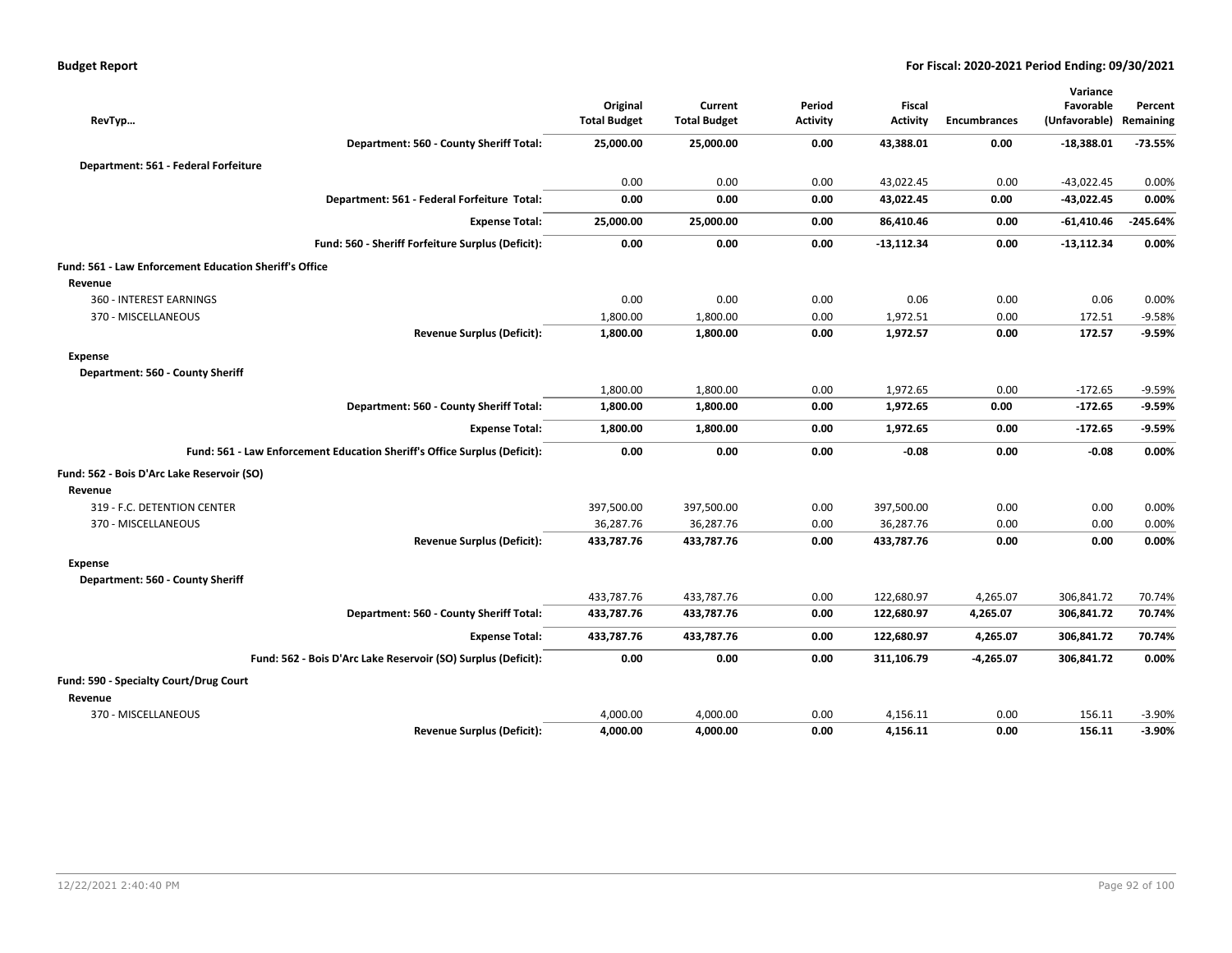|                                                                       |                     |                     |                 |               |                     | Variance                |           |
|-----------------------------------------------------------------------|---------------------|---------------------|-----------------|---------------|---------------------|-------------------------|-----------|
|                                                                       | Original            | Current             | Period          | <b>Fiscal</b> |                     | Favorable               | Percent   |
| RevTyp                                                                | <b>Total Budget</b> | <b>Total Budget</b> | <b>Activity</b> | Activity      | <b>Encumbrances</b> | (Unfavorable) Remaining |           |
| <b>Expense</b>                                                        |                     |                     |                 |               |                     |                         |           |
| <b>Department: 436 - Specialty Court Expenses</b>                     |                     |                     |                 |               |                     |                         |           |
|                                                                       | 3,400.00            | 3,400.00            | 0.00            | 3,302.25      | 0.00                | 97.75                   | 2.88%     |
| Department: 436 - Specialty Court Expenses Total:                     | 3,400.00            | 3,400.00            | 0.00            | 3,302.25      | 0.00                | 97.75                   | 2.88%     |
| <b>Expense Total:</b>                                                 | 3,400.00            | 3,400.00            | 0.00            | 3,302.25      | 0.00                | 97.75                   | 2.88%     |
| Fund: 590 - Specialty Court/Drug Court Surplus (Deficit):             | 600.00              | 600.00              | 0.00            | 853.86        | 0.00                | 253.86                  | $-42.31%$ |
| Fund: 600 - Sinking                                                   |                     |                     |                 |               |                     |                         |           |
| Revenue                                                               |                     |                     |                 |               |                     |                         |           |
| 310 - PROPERTY TAXES                                                  | 1,118,142.73        | 1,118,142.73        | 0.00            | 1,350,478.11  | 0.00                | 232,335.38              | $-20.78%$ |
| 318 - OTHER TAXES                                                     | 1,100.00            | 1,100.00            | 0.00            | 1,497.28      | 0.00                | 397.28                  | $-36.12%$ |
| <b>Revenue Surplus (Deficit):</b>                                     | 1,119,242.73        | 1,119,242.73        | 0.00            | 1,351,975.39  | 0.00                | 232,732.66              | $-20.79%$ |
| <b>Expense</b>                                                        |                     |                     |                 |               |                     |                         |           |
| Department: 620 - Debt Service                                        |                     |                     |                 |               |                     |                         |           |
|                                                                       | 337,836.48          | 337,836.48          | 0.00            | 338,429.62    | 0.00                | $-593.14$               | $-0.18%$  |
| Department: 620 - Debt Service Total:                                 | 337,836.48          | 337,836.48          | 0.00            | 338,429.62    | 0.00                | $-593.14$               | $-0.18%$  |
| Department: 660 - Debt Service Interest                               |                     |                     |                 |               |                     |                         |           |
|                                                                       | 781,406.25          | 781,406.25          | 0.00            | 781,406.25    | 0.00                | 0.00                    | 0.00%     |
| Department: 660 - Debt Service Interest Total:                        | 781,406.25          | 781,406.25          | 0.00            | 781,406.25    | 0.00                | 0.00                    | 0.00%     |
| <b>Expense Total:</b>                                                 | 1,119,242.73        | 1,119,242.73        | 0.00            | 1,119,835.87  | 0.00                | $-593.14$               | $-0.05%$  |
| Fund: 600 - Sinking Surplus (Deficit):                                | 0.00                | 0.00                | 0.00            | 232,139.52    | 0.00                | 232,139.52              | 0.00%     |
| Fund: 630 - Law Enforcement Education Const. Pct.1                    |                     |                     |                 |               |                     |                         |           |
| Revenue                                                               |                     |                     |                 |               |                     |                         |           |
| 370 - MISCELLANEOUS                                                   | 685.17              | 685.17              | 0.00            | 642.52        | 0.00                | $-42.65$                | 6.22%     |
| <b>Revenue Surplus (Deficit):</b>                                     | 685.17              | 685.17              | 0.00            | 642.52        | 0.00                | $-42.65$                | 6.22%     |
| <b>Expense</b>                                                        |                     |                     |                 |               |                     |                         |           |
| Department: 551 - Constable Pct.1                                     |                     |                     |                 |               |                     |                         |           |
|                                                                       | 685.17              | 685.17              | 0.00            | 0.00          | 0.00                | 685.17                  | 100.00%   |
| Department: 551 - Constable Pct.1 Total:                              | 685.17              | 685.17              | 0.00            | 0.00          | 0.00                | 685.17                  | 100.00%   |
| <b>Expense Total:</b>                                                 | 685.17              | 685.17              | 0.00            | 0.00          | 0.00                | 685.17                  | 100.00%   |
| Fund: 630 - Law Enforcement Education Const. Pct.1 Surplus (Deficit): | 0.00                | 0.00                | 0.00            | 642.52        | 0.00                | 642.52                  | 0.00%     |
| Fund: 640 - Law Enforcement Education Const. Pct.2                    |                     |                     |                 |               |                     |                         |           |
| Revenue                                                               |                     |                     |                 |               |                     |                         |           |
| 370 - MISCELLANEOUS                                                   | 685.17              | 685.17              | 0.00            | 642.52        | 0.00                | $-42.65$                | 6.22%     |
| <b>Revenue Surplus (Deficit):</b>                                     | 685.17              | 685.17              | 0.00            | 642.52        | 0.00                | $-42.65$                | 6.22%     |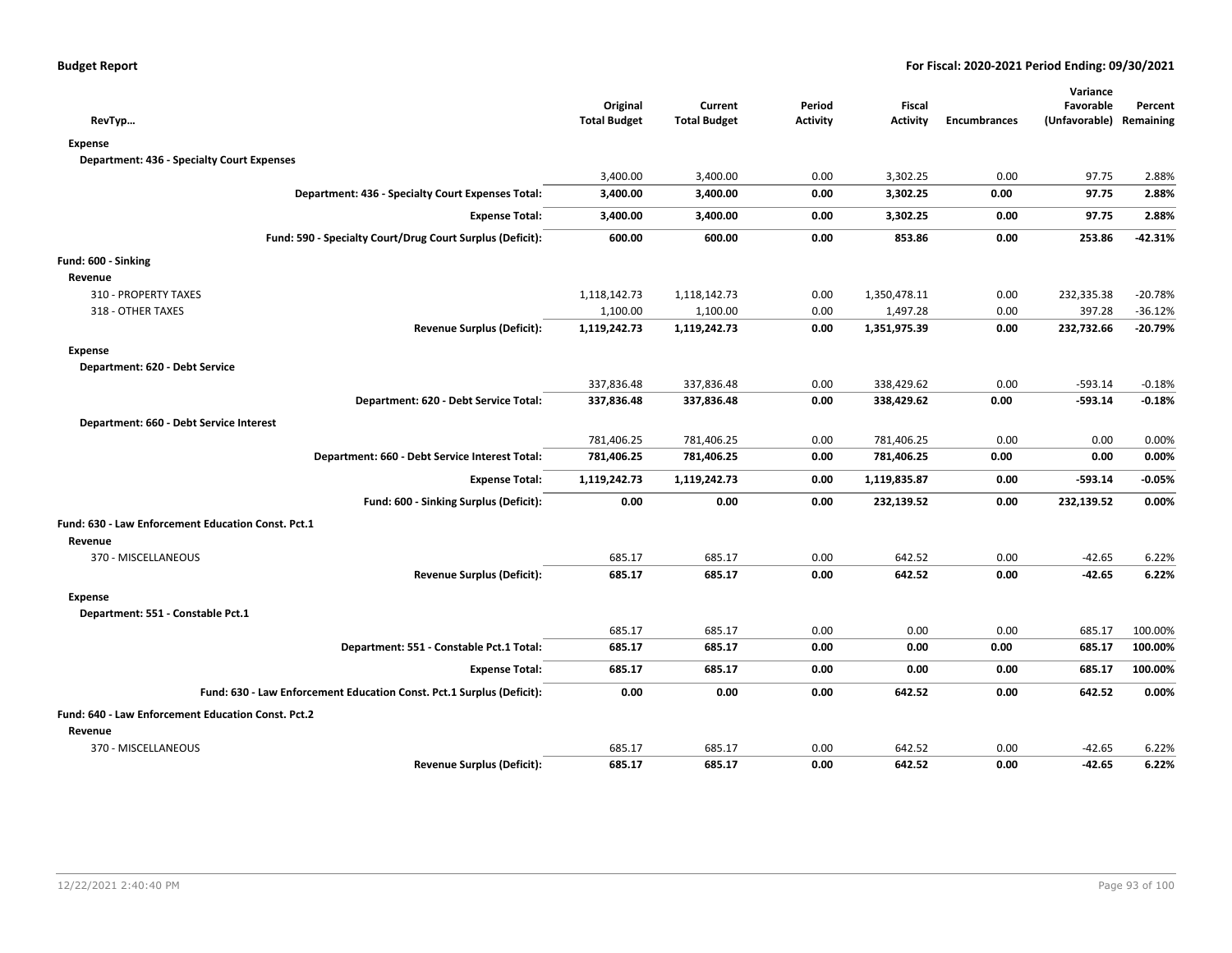| RevTyp                                                                | Original<br><b>Total Budget</b> | Current<br><b>Total Budget</b> | Period<br><b>Activity</b> | <b>Fiscal</b><br>Activity | <b>Encumbrances</b> | Variance<br>Favorable<br>(Unfavorable) Remaining | Percent |
|-----------------------------------------------------------------------|---------------------------------|--------------------------------|---------------------------|---------------------------|---------------------|--------------------------------------------------|---------|
| <b>Expense</b>                                                        |                                 |                                |                           |                           |                     |                                                  |         |
| Department: 552 - Constable Pct.2                                     |                                 |                                |                           |                           |                     |                                                  |         |
|                                                                       | 685.17                          | 685.17                         | 0.00                      | 0.00                      | 0.00                | 685.17                                           | 100.00% |
| Department: 552 - Constable Pct.2 Total:                              | 685.17                          | 685.17                         | 0.00                      | 0.00                      | 0.00                | 685.17                                           | 100.00% |
| <b>Expense Total:</b>                                                 | 685.17                          | 685.17                         | 0.00                      | 0.00                      | 0.00                | 685.17                                           | 100.00% |
| Fund: 640 - Law Enforcement Education Const. Pct.2 Surplus (Deficit): | 0.00                            | 0.00                           | 0.00                      | 642.52                    | 0.00                | 642.52                                           | 0.00%   |
| Fund: 650 - Law Enforcement Education Const. Pct.3                    |                                 |                                |                           |                           |                     |                                                  |         |
| Revenue                                                               |                                 |                                |                           |                           |                     |                                                  |         |
| 370 - MISCELLANEOUS                                                   | 685.17                          | 685.17                         | 0.00                      | 642.52                    | 0.00                | $-42.65$                                         | 6.22%   |
| <b>Revenue Surplus (Deficit):</b>                                     | 685.17                          | 685.17                         | 0.00                      | 642.52                    | 0.00                | $-42.65$                                         | 6.22%   |
| <b>Expense</b>                                                        |                                 |                                |                           |                           |                     |                                                  |         |
| Department: 553 - Constable Pct.3                                     |                                 |                                |                           |                           |                     |                                                  |         |
|                                                                       | 685.17                          | 685.17                         | 0.00                      | 0.00                      | 0.00                | 685.17                                           | 100.00% |
| Department: 553 - Constable Pct.3 Total:                              | 685.17                          | 685.17                         | 0.00                      | 0.00                      | 0.00                | 685.17                                           | 100.00% |
| <b>Expense Total:</b>                                                 | 685.17                          | 685.17                         | 0.00                      | 0.00                      | 0.00                | 685.17                                           | 100.00% |
| Fund: 650 - Law Enforcement Education Const. Pct.3 Surplus (Deficit): | 0.00                            | 0.00                           | 0.00                      | 642.52                    | 0.00                | 642.52                                           | 0.00%   |
| Fund: 660 - 2017 GO Bonds-Construction Fund FY2017                    |                                 |                                |                           |                           |                     |                                                  |         |
| <b>Expense</b>                                                        |                                 |                                |                           |                           |                     |                                                  |         |
| Department: 667 - Courthouse Construction Phase 2                     |                                 |                                |                           |                           |                     |                                                  |         |
|                                                                       | 0.00                            | 0.00                           | 0.00                      | 1,681.81                  | 0.00                | $-1,681.81$                                      | 0.00%   |
| Department: 667 - Courthouse Construction Phase 2 Total:              | 0.00                            | 0.00                           | 0.00                      | 1,681.81                  | 0.00                | $-1,681.81$                                      | 0.00%   |
| <b>Expense Total:</b>                                                 | 0.00                            | 0.00                           | 0.00                      | 1,681.81                  | 0.00                | $-1,681.81$                                      | 0.00%   |
| Fund: 660 - 2017 GO Bonds-Construction Fund FY2017 Total:             | 0.00                            | 0.00                           | 0.00                      | 1,681.81                  | 0.00                | $-1,681.81$                                      | 0.00%   |
| <b>Fund: 670 - Courthouse Restoration</b>                             |                                 |                                |                           |                           |                     |                                                  |         |
| Revenue                                                               |                                 |                                |                           |                           |                     |                                                  |         |
| 330 - GRANTS                                                          | 0.00                            | 0.00                           | 0.00                      | 3,251,995.43              | 0.00                | 3,251,995.43                                     | 0.00%   |
| 390 - TRANSFERS IN                                                    | 0.00                            | 0.00                           | 0.00                      | 7,509.29                  | 0.00                | 7,509.29                                         | 0.00%   |
| <b>Revenue Surplus (Deficit):</b>                                     | 0.00                            | 0.00                           | 0.00                      | 3,259,504.72              | 0.00                | 3,259,504.72                                     | 0.00%   |
| Fund: 670 - Courthouse Restoration Surplus (Deficit):                 | 0.00                            | 0.00                           | 0.00                      | 3,259,504.72              | 0.00                | 3,259,504.72                                     | 0.00%   |
| Fund: 680 - 2018 GO Bonds-Construction Fund FY2019                    |                                 |                                |                           |                           |                     |                                                  |         |
| Revenue                                                               |                                 |                                |                           |                           |                     |                                                  |         |
| 300 - CASH                                                            | 2,500,000.00                    | 2,500,000.00                   | 0.00                      | 0.00                      | 0.00                | $-2,500,000.00$                                  | 100.00% |
| 360 - INTEREST EARNINGS                                               | 0.00                            | 0.00                           | 0.00                      | 1,040.20                  | 0.00                | 1,040.20                                         | 0.00%   |
| <b>Revenue Surplus (Deficit):</b>                                     | 2,500,000.00                    | 2,500,000.00                   | 0.00                      | 1,040.20                  | 0.00                | -2,498,959.80                                    | 99.96%  |
| <b>Expense</b>                                                        |                                 |                                |                           |                           |                     |                                                  |         |
| Department: 668 - Courthouse Construction Phase 2                     |                                 |                                |                           |                           |                     |                                                  |         |
|                                                                       | 2,500,000.00                    | 2,500,000.00                   | 0.00                      | 2,409,768.43              | 0.00                | 90,231.57                                        | 3.61%   |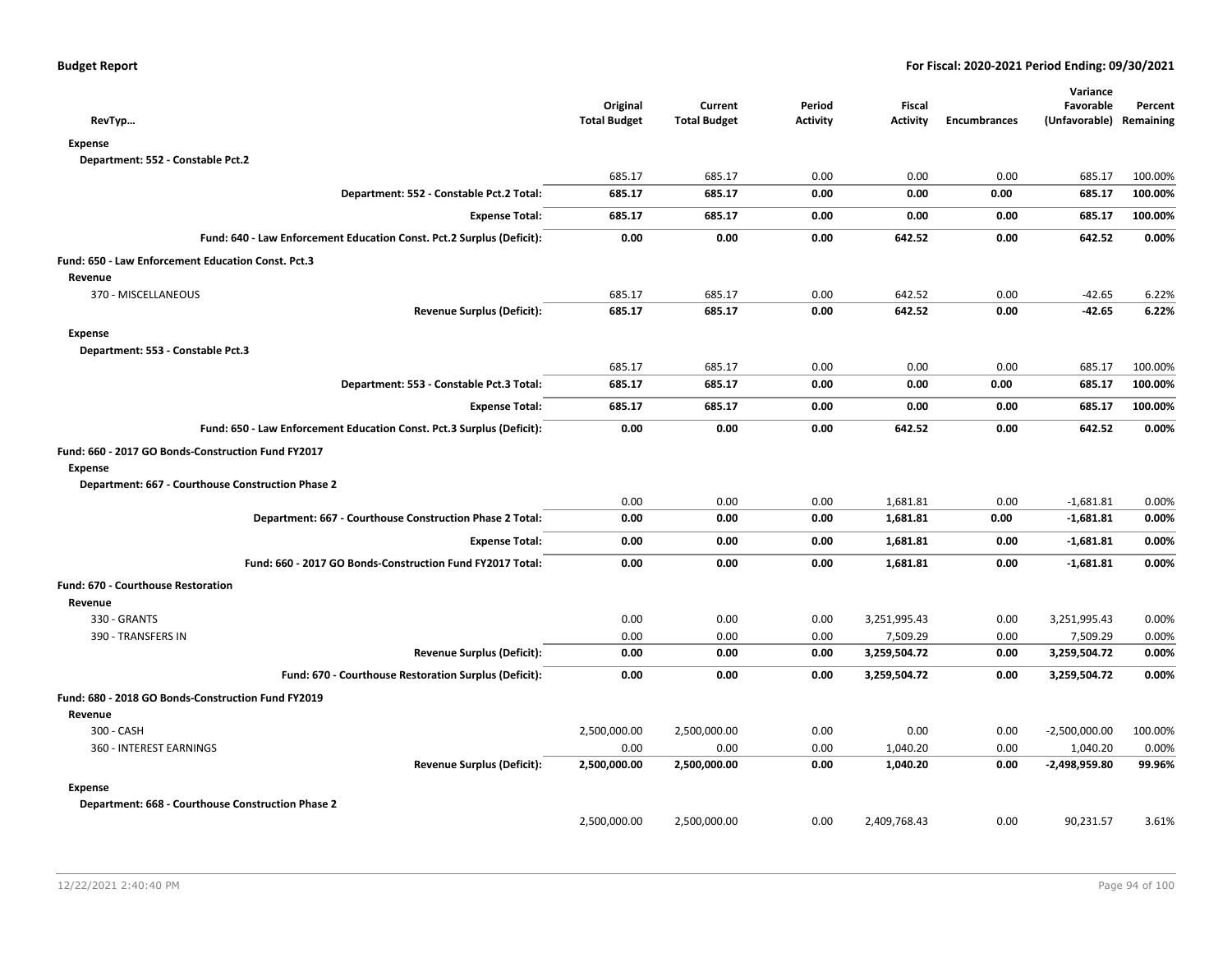| RevTyp                                                                | Original<br><b>Total Budget</b> | Current<br><b>Total Budget</b> | Period<br><b>Activity</b> | <b>Fiscal</b><br><b>Activity</b> | Encumbrances | Variance<br>Favorable<br>(Unfavorable) | Percent<br>Remaining |
|-----------------------------------------------------------------------|---------------------------------|--------------------------------|---------------------------|----------------------------------|--------------|----------------------------------------|----------------------|
| Department: 668 - Courthouse Construction Phase 2 Total:              | 2,500,000.00                    | 2,500,000.00                   | 0.00                      | 2,409,768.43                     | 0.00         | 90,231.57                              | 3.61%                |
| <b>Expense Total:</b>                                                 | 2,500,000.00                    | 2,500,000.00                   | 0.00                      | 2,409,768.43                     | 0.00         | 90,231.57                              | 3.61%                |
| Fund: 680 - 2018 GO Bonds-Construction Fund FY2019 Surplus (Deficit): | 0.00                            | 0.00                           | 0.00                      | -2,408,728.23                    | 0.00         | $-2,408,728.23$                        | 0.00%                |
| Fund: 690 - 2020 CO Bonds-Construction Fund FY2020                    |                                 |                                |                           |                                  |              |                                        |                      |
| Revenue                                                               |                                 |                                |                           |                                  |              |                                        |                      |
| 350 - FINES                                                           | 9,900,000.00                    | 9,900,000.00                   | 0.00                      | 0.00                             | 0.00         | $-9,900,000.00$                        | 100.00%              |
| 360 - INTEREST EARNINGS                                               | 0.00                            | 0.00                           | 0.00                      | 10,363.38                        | 0.00         | 10,363.38                              | 0.00%                |
| <b>Revenue Surplus (Deficit):</b>                                     | 9,900,000.00                    | 9,900,000.00                   | 0.00                      | 10,363.38                        | 0.00         | $-9,889,636.62$                        | 99.90%               |
| <b>Expense</b>                                                        |                                 |                                |                           |                                  |              |                                        |                      |
| Department: 669 - Courthouse Construction Phase 2                     |                                 |                                |                           |                                  |              |                                        |                      |
|                                                                       | 9,900,000.00                    | 9,900,000.00                   | 0.00                      | 8,832,666.30                     | 0.00         | 1,067,333.70                           | 10.78%               |
| Department: 669 - Courthouse Construction Phase 2 Total:              | 9,900,000.00                    | 9,900,000.00                   | 0.00                      | 8,832,666.30                     | 0.00         | 1,067,333.70                           | 10.78%               |
| <b>Expense Total:</b>                                                 | 9,900,000.00                    | 9,900,000.00                   | 0.00                      | 8,832,666.30                     | 0.00         | 1,067,333.70                           | 10.78%               |
| Fund: 690 - 2020 CO Bonds-Construction Fund FY2020 Surplus (Deficit): | 0.00                            | 0.00                           | 0.00                      | -8,822,302.92                    | 0.00         | $-8,822,302.92$                        | 0.00%                |
| Fund: 700 - Right of Way                                              |                                 |                                |                           |                                  |              |                                        |                      |
| Revenue                                                               |                                 |                                |                           |                                  |              |                                        |                      |
| 360 - INTEREST EARNINGS                                               | 0.00                            | 0.00                           | 0.00                      | 42.04                            | 0.00         | 42.04                                  | 0.00%                |
| 370 - MISCELLANEOUS                                                   | 0.00                            | 0.00                           | 0.00                      | 90.00                            | 0.00         | 90.00                                  | 0.00%                |
| <b>Revenue Surplus (Deficit):</b>                                     | 0.00                            | 0.00                           | 0.00                      | 132.04                           | 0.00         | 132.04                                 | 0.00%                |
| Fund: 700 - Right of Way Surplus (Deficit):                           | 0.00                            | 0.00                           | 0.00                      | 132.04                           | 0.00         | 132.04                                 | 0.00%                |
| Fund: 800 - Veterans Court Program                                    |                                 |                                |                           |                                  |              |                                        |                      |
| Revenue                                                               |                                 |                                |                           |                                  |              |                                        |                      |
| 370 - MISCELLANEOUS                                                   | 0.00                            | 0.00                           | 0.00                      | 573.00                           | 0.00         | 573.00                                 | 0.00%                |
| <b>Revenue Surplus (Deficit):</b>                                     | 0.00                            | 0.00                           | 0.00                      | 573.00                           | 0.00         | 573.00                                 | 0.00%                |
| Fund: 800 - Veterans Court Program Surplus (Deficit):                 | 0.00                            | 0.00                           | 0.00                      | 573.00                           | 0.00         | 573.00                                 | 0.00%                |
| Fund: 810 - County Lake Road Impact Fund                              |                                 |                                |                           |                                  |              |                                        |                      |
| Revenue                                                               |                                 |                                |                           |                                  |              |                                        |                      |
| 318 - OTHER TAXES                                                     | 100,000.00                      | 100,000.00                     | 0.00                      | 100,000.00                       | 0.00         | 0.00                                   | 0.00%                |
| <b>Revenue Surplus (Deficit):</b>                                     | 100,000.00                      | 100,000.00                     | 0.00                      | 100,000.00                       | 0.00         | 0.00                                   | 0.00%                |
| <b>Expense</b>                                                        |                                 |                                |                           |                                  |              |                                        |                      |
| Department: 522 - COUNTY LAKE ROAD IMPACT                             |                                 |                                |                           |                                  |              |                                        |                      |
|                                                                       | 100,000.00                      | 100,000.00                     | 0.00                      | 0.00                             | 0.00         | 100,000.00                             | 100.00%              |
| Department: 522 - COUNTY LAKE ROAD IMPACT Total:                      | 100,000.00                      | 100,000.00                     | 0.00                      | 0.00                             | 0.00         | 100,000.00                             | 100.00%              |
| <b>Expense Total:</b>                                                 | 100,000.00                      | 100,000.00                     | 0.00                      | 0.00                             | 0.00         | 100,000.00                             | 100.00%              |
| Fund: 810 - County Lake Road Impact Fund Surplus (Deficit):           | 0.00                            | 0.00                           | 0.00                      | 100,000.00                       | 0.00         | 100.000.00                             | 0.00%                |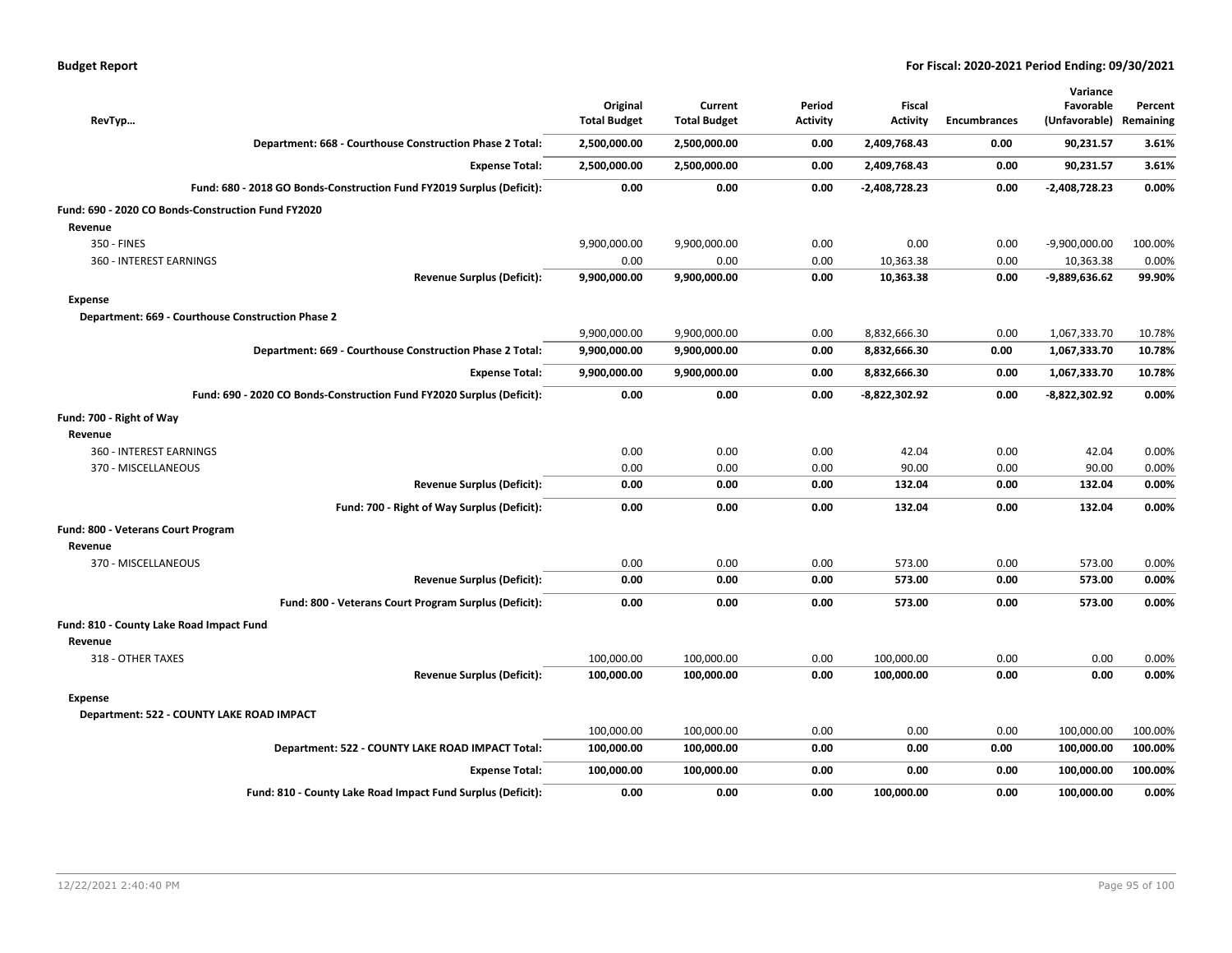| RevTyp                                                            | Original<br><b>Total Budget</b> | Current<br><b>Total Budget</b> | Period<br><b>Activity</b> | Fiscal<br><b>Activity</b> | <b>Encumbrances</b> | Variance<br>Favorable<br>(Unfavorable) Remaining | Percent           |
|-------------------------------------------------------------------|---------------------------------|--------------------------------|---------------------------|---------------------------|---------------------|--------------------------------------------------|-------------------|
| Fund: 850 - Lake Fannin                                           |                                 |                                |                           |                           |                     |                                                  |                   |
| Revenue                                                           |                                 |                                |                           |                           |                     |                                                  |                   |
| 370 - MISCELLANEOUS                                               | 5,000.00                        | 5,000.00                       | 0.00                      | 18,791.40                 | 0.00                | 13,791.40                                        | $-275.83%$        |
| <b>Revenue Surplus (Deficit):</b>                                 | 5,000.00                        | 5,000.00                       | 0.00                      | 18,791.40                 | 0.00                | 13,791.40                                        | $-275.83%$        |
| <b>Expense</b>                                                    |                                 |                                |                           |                           |                     |                                                  |                   |
| Department: 520 - Lake Fannin                                     |                                 |                                |                           |                           |                     |                                                  |                   |
|                                                                   | 5,000.00                        | 5,000.00                       | 0.00                      | 6,236.01                  | 0.00                | $-1,236.01$                                      | $-24.72%$         |
| Department: 520 - Lake Fannin Total:                              | 5,000.00                        | 5,000.00                       | 0.00                      | 6,236.01                  | 0.00                | $-1,236.01$                                      | $-24.72%$         |
| <b>Expense Total:</b>                                             | 5,000.00                        | 5,000.00                       | 0.00                      | 6,236.01                  | 0.00                | $-1,236.01$                                      | $-24.72%$         |
| Fund: 850 - Lake Fannin Surplus (Deficit):                        | 0.00                            | 0.00                           | 0.00                      | 12,555.39                 | 0.00                | 12,555.39                                        | 0.00%             |
|                                                                   |                                 |                                |                           |                           |                     |                                                  |                   |
| Fund: 890 - T.J.J.D.                                              |                                 |                                |                           |                           |                     |                                                  |                   |
| Revenue                                                           |                                 |                                |                           |                           |                     |                                                  |                   |
| 330 - GRANTS                                                      | 239,828.00                      | 330,972.10                     | 0.00                      | 288,500.10                | 0.00                | $-42,472.00$                                     | 12.83%            |
| 360 - INTEREST EARNINGS                                           | 0.00                            | 0.00                           | 0.00                      | 11.47                     | 0.00                | 11.47                                            | 0.00%             |
| 370 - MISCELLANEOUS<br>390 - TRANSFERS IN                         | 170,000.00<br>0.00              | 170,000.00<br>0.00             | 0.00<br>0.00              | 173,458.56<br>51.63       | 0.00<br>0.00        | 3,458.56<br>51.63                                | $-2.03%$<br>0.00% |
| <b>Revenue Surplus (Deficit):</b>                                 | 409,828.00                      | 500,972.10                     | 0.00                      | 462,021.76                | 0.00                | $-38,950.34$                                     | 7.77%             |
|                                                                   |                                 |                                |                           |                           |                     |                                                  |                   |
| <b>Expense</b>                                                    |                                 |                                |                           |                           |                     |                                                  |                   |
| Department: 581 - Structural Family Therapy                       |                                 |                                |                           |                           |                     |                                                  |                   |
|                                                                   | 0.00                            | 41,144.10                      | 0.00                      | 41,144.10                 | 0.00                | 0.00                                             | 0.00%             |
| Department: 581 - Structural Family Therapy Total:                | 0.00                            | 41,144.10                      | 0.00                      | 41,144.10                 | 0.00                | 0.00                                             | 0.00%             |
| Department: 582 - Structural Family Therapy Hosp Authority        |                                 |                                |                           |                           |                     |                                                  |                   |
|                                                                   | 0.00                            | 50,000.00                      | 0.00                      | 33,334.00                 | 0.00                | 16,666.00                                        | 33.33%            |
| Department: 582 - Structural Family Therapy Hosp Authority Total: | 0.00                            | 50,000.00                      | 0.00                      | 33,334.00                 | 0.00                | 16,666.00                                        | 33.33%            |
| <b>Department: 589 - Regional Diversions Alternatives</b>         |                                 |                                |                           |                           |                     |                                                  |                   |
|                                                                   | 3,000.00                        | 3,000.00                       | 0.00                      | 3,000.00                  | 0.00                | 0.00                                             | 0.00%             |
| Department: 589 - Regional Diversions Alternatives Total:         | 3,000.00                        | 3,000.00                       | 0.00                      | 3,000.00                  | 0.00                | 0.00                                             | 0.00%             |
| <b>Department: 592 - Pre/Post Adjudication Facilities</b>         |                                 |                                |                           |                           |                     |                                                  |                   |
|                                                                   | 4,373.00                        | 4,373.00                       | 0.00                      | 14,414.11                 | 0.00                | $-10,041.11$                                     | $-229.62%$        |
| Department: 592 - Pre/Post Adjudication Facilities Total:         | 4,373.00                        | 4,373.00                       | 0.00                      | 14,414.11                 | 0.00                | $-10,041.11$                                     | $-229.62%$        |
| Department: 593 - Commitment Diversion                            |                                 |                                |                           |                           |                     |                                                  |                   |
|                                                                   | 10,000.00                       | 10,000.00                      | 0.00                      | 10,003.51                 | 0.00                | $-3.51$                                          | $-0.04%$          |
| Department: 593 - Commitment Diversion Total:                     | 10,000.00                       | 10,000.00                      | 0.00                      | 10,003.51                 | 0.00                | $-3.51$                                          | $-0.04%$          |
| Department: 594 - Mental Health Services                          |                                 |                                |                           |                           |                     |                                                  |                   |
|                                                                   | 10,737.00                       | 10,737.00                      | 0.00                      | 6,812.43                  | 0.00                | 3,924.57                                         | 36.55%            |
| Department: 594 - Mental Health Services Total:                   | 10,737.00                       | 10,737.00                      | 0.00                      | 6,812.43                  | 0.00                | 3,924.57                                         | 36.55%            |
|                                                                   |                                 |                                |                           |                           |                     |                                                  |                   |
| Department: 994 - Local Funds Carried Forward                     | 0.00                            | 0.00                           | 0.00                      | 9,550.34                  | 0.00                | $-9,550.34$                                      | 0.00%             |
|                                                                   |                                 |                                |                           |                           |                     |                                                  |                   |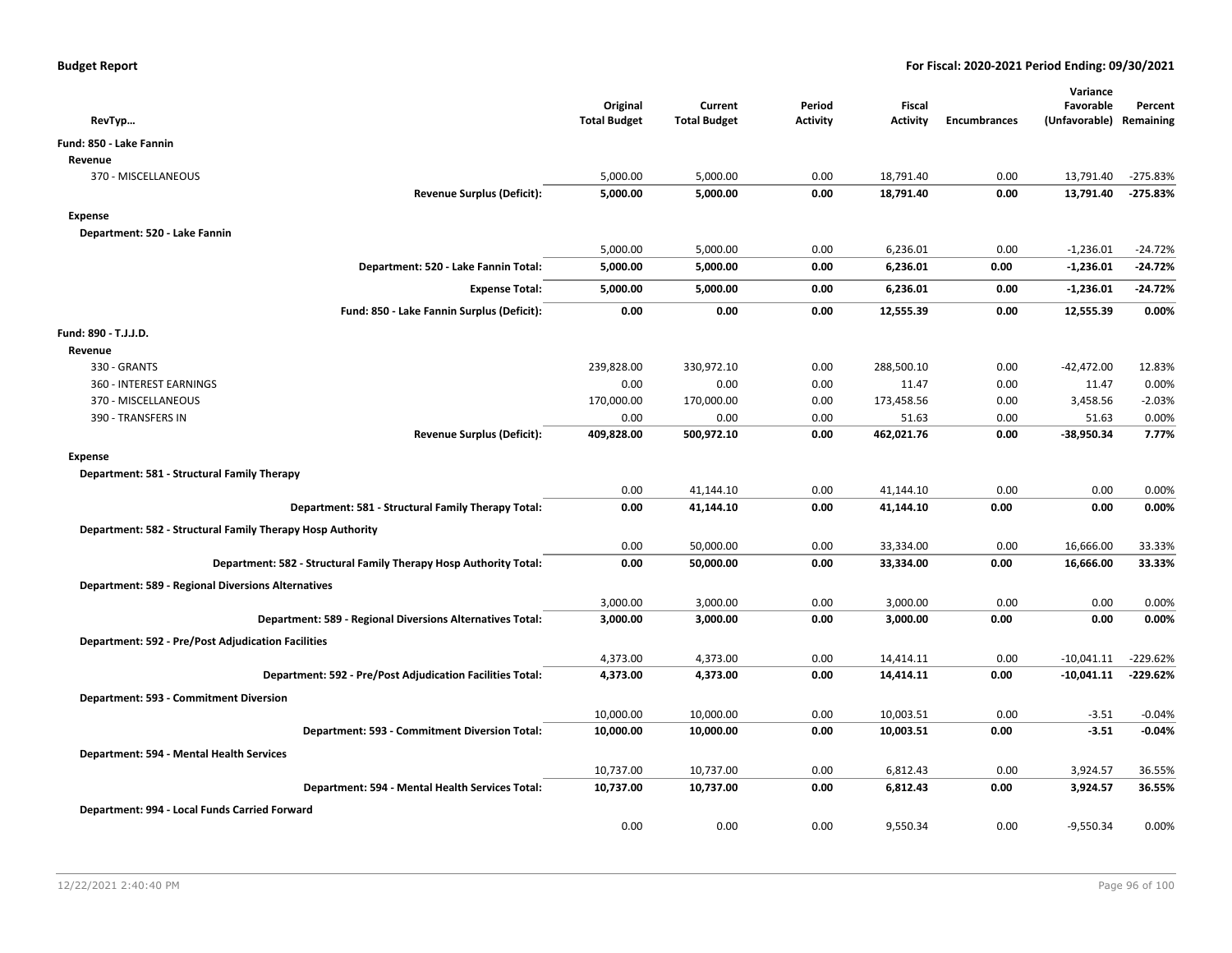| <b>Budget Report</b> |  |
|----------------------|--|
|----------------------|--|

|                                                 |                                                               |                                 |                                |                           |                                  |                     | Variance                   |                      |
|-------------------------------------------------|---------------------------------------------------------------|---------------------------------|--------------------------------|---------------------------|----------------------------------|---------------------|----------------------------|----------------------|
| RevTyp                                          |                                                               | Original<br><b>Total Budget</b> | Current<br><b>Total Budget</b> | Period<br><b>Activity</b> | <b>Fiscal</b><br><b>Activity</b> | <b>Encumbrances</b> | Favorable<br>(Unfavorable) | Percent<br>Remaining |
|                                                 |                                                               |                                 |                                |                           |                                  |                     |                            |                      |
|                                                 | Department: 994 - Local Funds Carried Forward Total:          | 0.00                            | 0.00                           | 0.00                      | 9,550.34                         | 0.00                | -9,550.34                  | 0.00%                |
| Department: 995 - Local Funding                 |                                                               |                                 |                                |                           |                                  |                     |                            |                      |
|                                                 |                                                               | 170,000.00                      | 170,000.00                     | 0.00                      | 171,066.43                       | 0.00                | $-1,066.43$                | $-0.63%$             |
|                                                 | Department: 995 - Local Funding Total:                        | 170,000.00                      | 170,000.00                     | 0.00                      | 171,066.43                       | 0.00                | $-1,066.43$                | $-0.63%$             |
| Department: 996 - Basic Probation Supervision   |                                                               |                                 |                                |                           |                                  |                     |                            |                      |
|                                                 |                                                               | 136,718.00                      | 136,718.00                     | 0.00                      | 132,051.92                       | 0.00                | 4,666.08                   | 3.41%                |
|                                                 | Department: 996 - Basic Probation Supervision Total:          | 136,718.00                      | 136,718.00                     | 0.00                      | 132,051.92                       | 0.00                | 4,666.08                   | 3.41%                |
| Department: 997 - Community Programs            |                                                               |                                 |                                |                           |                                  |                     |                            |                      |
|                                                 |                                                               | 75,000.00                       | 75,000.00                      | 0.00                      | 74,460.80                        | 0.00                | 539.20                     | 0.72%                |
|                                                 | Department: 997 - Community Programs Total:                   | 75,000.00                       | 75,000.00                      | 0.00                      | 74,460.80                        | 0.00                | 539.20                     | 0.72%                |
|                                                 | <b>Expense Total:</b>                                         | 409,828.00                      | 500,972.10                     | 0.00                      | 495,837.64                       | 0.00                | 5,134.46                   | 1.02%                |
|                                                 | Fund: 890 - T.J.J.D. Surplus (Deficit):                       | 0.00                            | 0.00                           | 0.00                      | $-33,815.88$                     | 0.00                | $-33,815.88$               | 0.00%                |
| Fund: 891 - Juvenile Probation-Restitution      |                                                               |                                 |                                |                           |                                  |                     |                            |                      |
| Revenue                                         |                                                               |                                 |                                |                           |                                  |                     |                            |                      |
| 340 - FEES OF OFFICE                            |                                                               | 0.00                            | 0.00                           | 0.00                      | 2,102.20                         | 0.00                | 2,102.20                   | 0.00%                |
|                                                 | <b>Revenue Surplus (Deficit):</b>                             | 0.00                            | 0.00                           | 0.00                      | 2,102.20                         | 0.00                | 2,102.20                   | 0.00%                |
| <b>Expense</b>                                  |                                                               |                                 |                                |                           |                                  |                     |                            |                      |
| <b>Department: 891 - Probation Fee Expenses</b> |                                                               |                                 |                                |                           |                                  |                     |                            |                      |
|                                                 |                                                               | 0.00                            | 0.00                           | 0.00                      | 2,886.30                         | 0.00                | $-2,886.30$                | 0.00%                |
|                                                 | Department: 891 - Probation Fee Expenses Total:               | 0.00                            | 0.00                           | 0.00                      | 2,886.30                         | 0.00                | $-2,886.30$                | 0.00%                |
| Department: 900 - TRANSFERS OUT                 |                                                               |                                 |                                |                           |                                  |                     |                            |                      |
|                                                 |                                                               | 0.00                            | 0.00                           | 0.00                      | 51.63                            | 0.00                | $-51.63$                   | 0.00%                |
|                                                 | Department: 900 - TRANSFERS OUT Total:                        | 0.00                            | 0.00                           | 0.00                      | 51.63                            | 0.00                | $-51.63$                   | 0.00%                |
|                                                 | <b>Expense Total:</b>                                         | 0.00                            | 0.00                           | 0.00                      | 2,937.93                         | 0.00                | $-2,937.93$                | 0.00%                |
|                                                 | Fund: 891 - Juvenile Probation-Restitution Surplus (Deficit): | 0.00                            | 0.00                           | 0.00                      | $-835.73$                        | 0.00                | $-835.73$                  | 0.00%                |
| Fund: 920 - Statzer                             |                                                               |                                 |                                |                           |                                  |                     |                            |                      |
| Revenue                                         |                                                               |                                 |                                |                           |                                  |                     |                            |                      |
| 360 - INTEREST EARNINGS                         |                                                               | 0.00                            | 0.00                           | 0.00                      | 20.54                            | 0.00                | 20.54                      | 0.00%                |
| 370 - MISCELLANEOUS                             |                                                               | 757.85                          | 757.85                         | 0.00                      | 757.85                           | 0.00                | 0.00                       | 0.00%                |
|                                                 | <b>Revenue Surplus (Deficit):</b>                             | 757.85                          | 757.85                         | 0.00                      | 778.39                           | 0.00                | 20.54                      | $-2.71%$             |
| <b>Expense</b>                                  |                                                               |                                 |                                |                           |                                  |                     |                            |                      |
| Department: 521 - Statzer Expenses              |                                                               |                                 |                                |                           |                                  |                     |                            |                      |
|                                                 |                                                               | 757.85                          | 757.85                         | 0.00                      | 0.00                             | 0.00                | 757.85                     | 100.00%              |
|                                                 | Department: 521 - Statzer Expenses Total:                     | 757.85                          | 757.85                         | 0.00                      | 0.00                             | 0.00                | 757.85                     | 100.00%              |
|                                                 | <b>Expense Total:</b>                                         | 757.85                          | 757.85                         | 0.00                      | 0.00                             | 0.00                | 757.85                     | 100.00%              |
|                                                 | Fund: 920 - Statzer Surplus (Deficit):                        | 0.00                            | 0.00                           | 0.00                      | 778.39                           | 0.00                | 778.39                     | 0.00%                |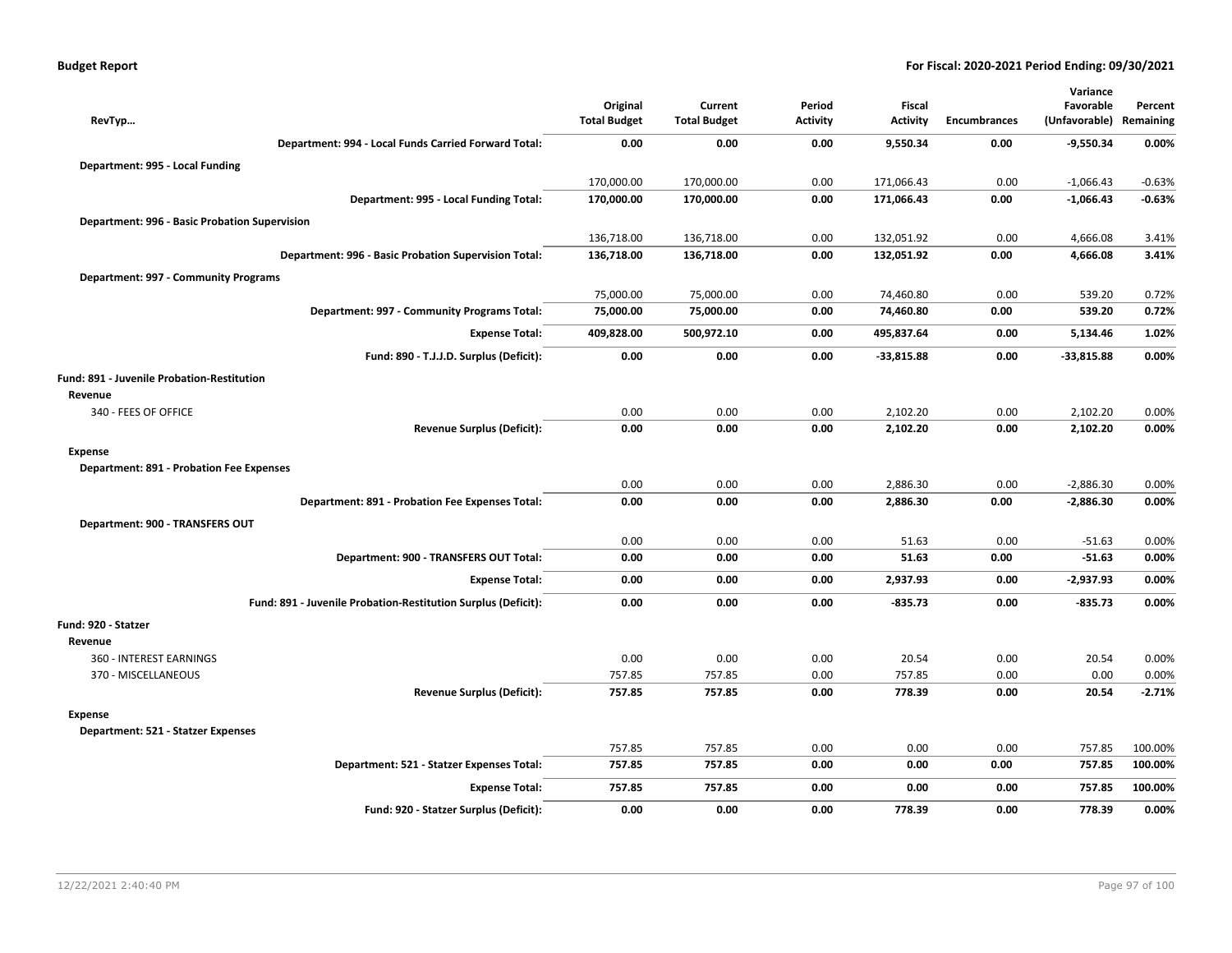| RevTyp                                                   | Original<br><b>Total Budget</b> | Current<br><b>Total Budget</b> | Period<br><b>Activity</b> | <b>Fiscal</b><br><b>Activity</b> | <b>Encumbrances</b> | Variance<br>Favorable<br>(Unfavorable) | Percent<br>Remaining |
|----------------------------------------------------------|---------------------------------|--------------------------------|---------------------------|----------------------------------|---------------------|----------------------------------------|----------------------|
| Fund: 930 - Texas Community Dev.Prog.                    |                                 |                                |                           |                                  |                     |                                        |                      |
| Revenue                                                  |                                 |                                |                           |                                  |                     |                                        |                      |
| 330 - GRANTS                                             | 0.00                            | 212,816.59                     | 0.00                      | 212,816.59                       | 0.00                | 0.00                                   | 0.00%                |
| <b>Revenue Surplus (Deficit):</b>                        | 0.00                            | 212,816.59                     | 0.00                      | 212,816.59                       | 0.00                | 0.00                                   | 0.00%                |
| <b>Expense</b>                                           |                                 |                                |                           |                                  |                     |                                        |                      |
| Department: 909 - Grant #7219149 Hickory Creek           |                                 |                                |                           |                                  |                     |                                        |                      |
|                                                          | 0.00                            | 212,816.59                     | 0.00                      | 212,816.59                       | 0.00                | 0.00                                   | 0.00%                |
| Department: 909 - Grant #7219149 Hickory Creek Total:    | 0.00                            | 212,816.59                     | 0.00                      | 212,816.59                       | 0.00                | 0.00                                   | 0.00%                |
| <b>Expense Total:</b>                                    | 0.00                            | 212,816.59                     | 0.00                      | 212,816.59                       | 0.00                | 0.00                                   | 0.00%                |
| Fund: 930 - Texas Community Dev.Prog. Surplus (Deficit): | 0.00                            | 0.00                           | 0.00                      | 0.00                             | 0.00                | 0.00                                   | 0.00%                |
| Fund: 950 - Payroll                                      |                                 |                                |                           |                                  |                     |                                        |                      |
| Revenue                                                  |                                 |                                |                           |                                  |                     |                                        |                      |
| 360 - INTEREST EARNINGS                                  | 0.00                            | 0.00                           | 0.00                      | 17.29                            | 0.00                | 17.29                                  | 0.00%                |
| 370 - MISCELLANEOUS                                      | 0.00                            | 0.00                           | 0.00                      | 29,910.77                        | 0.00                | 29,910.77                              | 0.00%                |
| <b>Revenue Surplus (Deficit):</b>                        | 0.00                            | 0.00                           | 0.00                      | 29,928.06                        | 0.00                | 29,928.06                              | $0.00\%$             |
| <b>Expense</b>                                           |                                 |                                |                           |                                  |                     |                                        |                      |
| Department: 415 - COBRA Health Insurance                 |                                 |                                |                           |                                  |                     |                                        |                      |
|                                                          | 0.00                            | 0.00                           | 0.00                      | 30,455.06                        | 0.00                | $-30,455.06$                           | 0.00%                |
| Department: 415 - COBRA Health Insurance Total:          | 0.00                            | 0.00                           | 0.00                      | 30,455.06                        | 0.00                | $-30,455.06$                           | $0.00\%$             |
| Department: 950 - MISCELLANEOUS                          |                                 |                                |                           |                                  |                     |                                        |                      |
|                                                          | 0.00                            | 0.00                           | 0.00                      | 32.00                            | 0.00                | $-32.00$                               | 0.00%                |
| Department: 950 - MISCELLANEOUS Total:                   | 0.00                            | 0.00                           | 0.00                      | 32.00                            | 0.00                | $-32.00$                               | 0.00%                |
| <b>Expense Total:</b>                                    | 0.00                            | 0.00                           | 0.00                      | 30,487.06                        | 0.00                | $-30,487.06$                           | 0.00%                |
| Fund: 950 - Payroll Surplus (Deficit):                   | 0.00                            | 0.00                           | 0.00                      | $-559.00$                        | 0.00                | $-559.00$                              | 0.00%                |
| <b>Report Surplus (Deficit):</b>                         | 600.00                          | $-4,795.86$                    | 0.00                      | $-2,362,046.75$                  | $-34,934.53$        | -2,392,185.42-49,880.22%               |                      |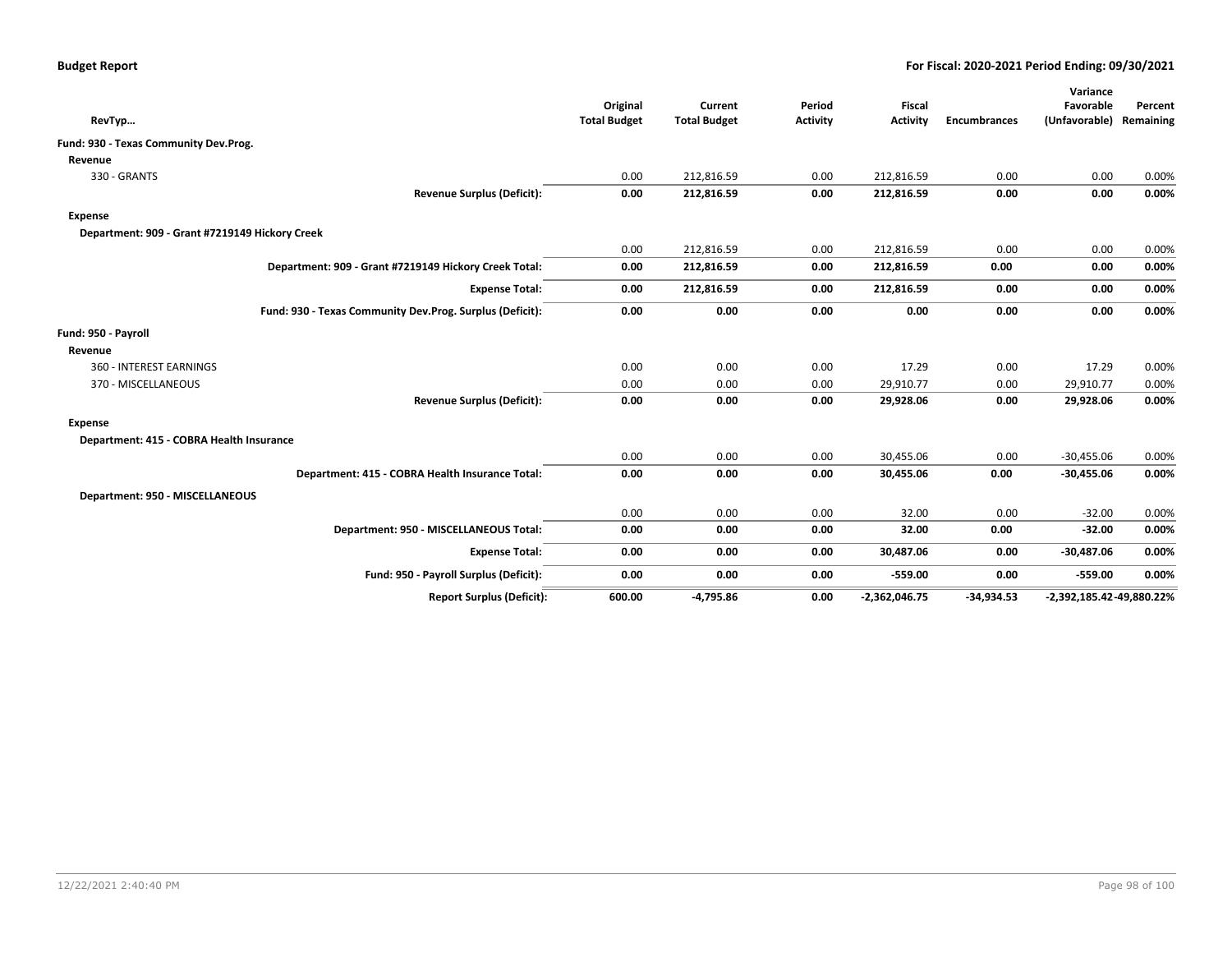# **Fund Summary**

|                                      | Original            | Current             | Period   | <b>Fiscal</b>   |                     | Variance<br>Favorable |
|--------------------------------------|---------------------|---------------------|----------|-----------------|---------------------|-----------------------|
| Fund                                 | <b>Total Budget</b> | <b>Total Budget</b> | Activity | <b>Activity</b> | <b>Encumbrances</b> | (Unfavorable)         |
| 100 - General                        | 0.00                | 0.00                | 0.00     | 888,307.55      | $-1,807.36$         | 886,500.19            |
| 110 - Courthouse Security            | 0.00                | 0.00                | 0.00     | $-31,024.58$    | 0.00                | $-31,024.58$          |
| 111 - Justice Court Building Securit | 0.00                | 0.00                | 0.00     | 942.80          | 0.00                | 942.80                |
| 120 - County Clerk Vital Statistics  | 0.00                | 0.00                | 0.00     | $-1,028.11$     | 0.00                | $-1,028.11$           |
| 121 - County Clerk Records Manag     | 0.00                | 0.00                | 0.00     | $-16,992.28$    | 0.00                | $-16,992.28$          |
| 122 - Chapter 19 Funds               | 0.00                | 0.00                | 0.00     | $-27,938.48$    | 0.00                | $-27,938.48$          |
| 123 - Election Equipment Fund        | 0.00                | 0.00                | 0.00     | $-131,054.07$   | 0.00                | $-131,054.07$         |
| 125 - County Clerk Co.& Dist.Court   | 0.00                | 0.00                | 0.00     | $-796.38$       | 0.00                | $-796.38$             |
| 126 - County Clerk Court Records P   | 0.00                | 0.00                | 0.00     | 1,306.02        | 0.00                | 1,306.02              |
| 127 - County Clerk Records Archive   | 0.00                | 0.00                | 0.00     | 53,080.70       | 0.00                | 53,080.70             |
| 130 - Bail Bond Trust Fund           | 0.00                | 0.00                | 0.00     | 5,775.00        | 0.00                | 5,775.00              |
| 160 - County Judge Excess Supplen    | 0.00                | 0.00                | 0.00     | $-1,343.25$     | 0.00                | $-1,343.25$           |
| 161 - Probate Judges Education       | 0.00                | 0.00                | 0.00     | 546.11          | 0.00                | 546.11                |
| 190 - District Clerk Records Manag   | 0.00                | 0.00                | 0.00     | $-4,507.65$     | $-114.48$           | $-4,622.13$           |
| 191 - District Court Records Archive | 0.00                | 0.00                | 0.00     | 3,180.92        | 0.00                | 3,180.92              |
| 192 - District Clerk Co.& Dist.Court | 0.00                | 0.00                | 0.00     | 667.67          | 0.00                | 667.67                |
| 193 - District Clerk Court Records P | 0.00                | 0.00                | 0.00     | 4.216.76        | 0.00                | 4.216.76              |
| 200 - County Offices Records Mang    | 0.00                | 0.00                | 0.00     | 1,583.28        | 0.00                | 1,583.28              |
| 210 - Road & Bridge #1               | 0.00                | 0.00                | 0.00     | 26,851.92       | $-235.12$           | 26,616.80             |
| 220 - Road & Bridge #2               | 0.00                | 0.00                | 0.00     | $-12,670.48$    | 0.00                | $-12,670.48$          |
| 221 - Raw Water Pipeline Road and    | 0.00                | 0.00                | 0.00     | 12,000.00       | 0.00                | 12,000.00             |
| 230 - Road & Bridge #3               | 0.00                | $-8,000.00$         | 0.00     | 201,122.65      | 0.00                | 209,122.65            |
| 231 - Lake Road Impact/Raw Wate      | 0.00                | 0.00                | 0.00     | 3,664.96        | 0.00                | 3,664.96              |
| 240 - Road & Bridge #4               | 0.00                | 0.00                | 0.00     | 162,648.85      | 0.00                | 162,648.85            |
| 241 - Lake Road Impact/Raw Wate      | 0.00                | 0.00                | 0.00     | 104,000.00      | 0.00                | 104,000.00            |
| 260 - J.P.#1 Justice Court Technolo  | 0.00                | 0.00                | 0.00     | $-701.79$       | 0.00                | $-701.79$             |
| 270 - J.P.#2 Justice Court Technolo  | 0.00                | 0.00                | 0.00     | 136.80          | 0.00                | 136.80                |
| 280 - J.P.#3 Justice Court Technolo  | 0.00                | 0.00                | 0.00     | 743.55          | 0.00                | 743.55                |
| 310 - F.C.Detention Center Annual    | 0.00                | 0.00                | 0.00     | $-167.22$       | 0.00                | $-167.22$             |
| 330 - Bail Bondsman Application Fe   | 0.00                | 0.00                | 0.00     | 1,000.00        | 0.00                | 1,000.00              |
| 350 - Law Library                    | 0.00                | 0.00                | 0.00     | 16,403.17       | 0.00                | 16,403.17             |
| 360 - D. A. Fee                      | 0.00                | 0.00                | 0.00     | 10,647.01       | 0.00                | 10,647.01             |
| 361 - Contraband Seizure             | 0.00                | 0.00                | 0.00     | 2.03            | 0.00                | 2.03                  |
| 362 - Investigator/LEOSE             | 0.00                | 0.00                | 0.00     | 66.31           | 0.00                | 66.31                 |
| 380 - IHC Co-Op Gin                  | 0.00                | 0.00                | 0.00     | 9.78            | 0.00                | 9.78                  |
| 381 - IHC Bonnie Ruth Cooper         | 0.00                | 0.00                | 0.00     | $-7,032.06$     | 0.00                | $-7,032.06$           |
| 411 - Hazard Mitigation Plan         | 0.00                | 0.00                | 0.00     | $-25,000.00$    | 0.00                | $-25,000.00$          |
| 412 - Safe Room Reimbursement P      | 0.00                | 0.00                | 0.00     | $-8,288.08$     | 0.00                | $-8,288.08$           |
| 413 - CARES ACT-CORONAVIRUS RI       | 0.00                | 2,604.14            | 0.00     | 319,797.59      | $-28,512.50$        | 288,680.95            |
| 414 - OOG COVID #4145401             | 0.00                | 0.00                | 0.00     | 0.00            | 0.00                | 0.00                  |